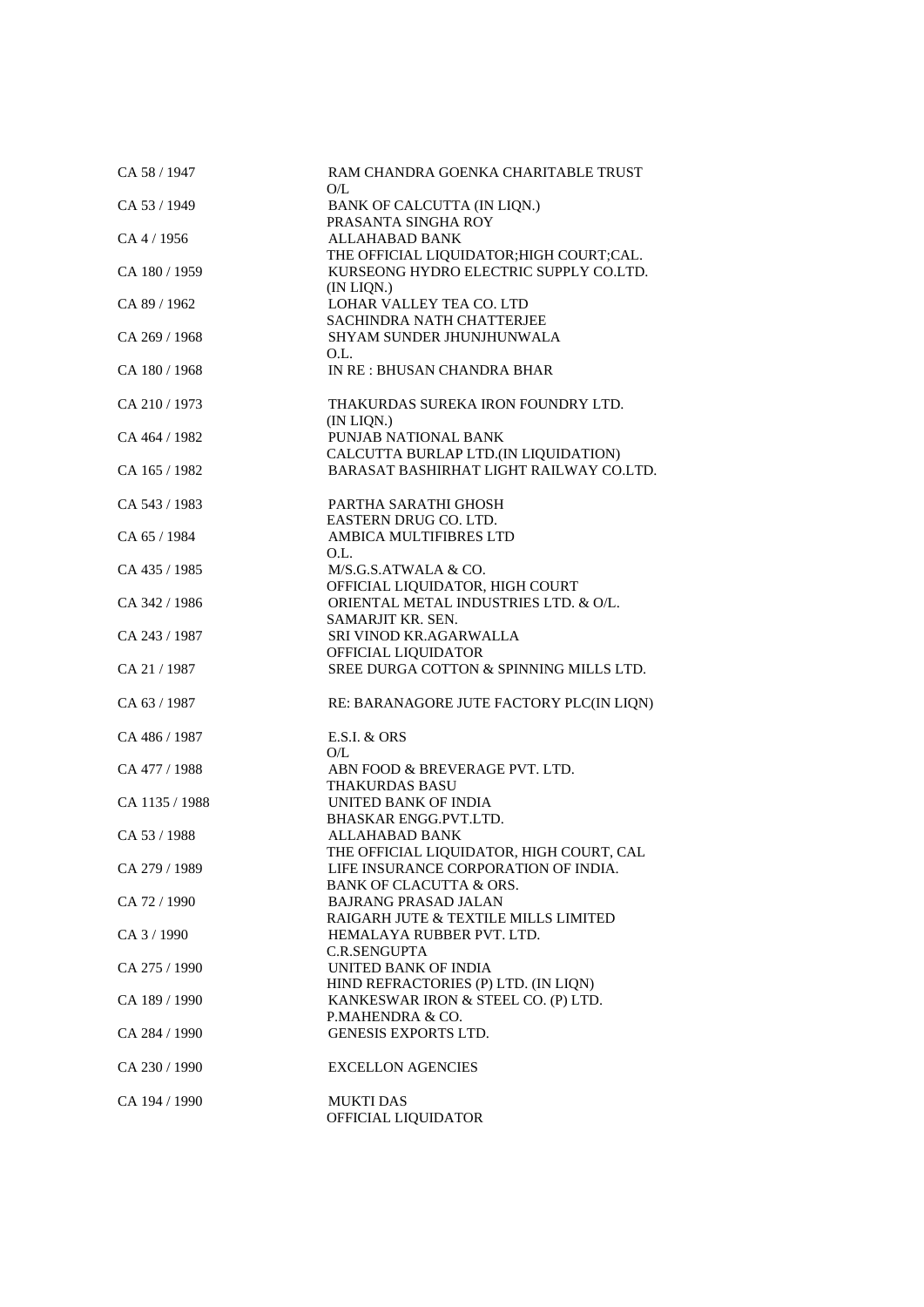| CA 281 / 1990   | BHARAT BRAKES & VALUES LTD. (IN LIQN.)<br>O/L                                                 |
|-----------------|-----------------------------------------------------------------------------------------------|
| CA 124 / 1991   | PALLAB ROY                                                                                    |
| CA 158 / 1991   | AMRITA BAZAR PATRIKA LTD.<br>NEW TOBACCO CO. LTD. (IN LIQN)<br>STAND MARKETING SALES (P) LTD. |
| $CA$ 3 $/$ 1991 | CHALIHA ROLLING MILLS PVT. LTD.<br><b>SUKDEV SAHA</b>                                         |
| CA 140 / 1991   | THE O/L BRIGHT WIRES LTD.<br>SALYANARIN AGARWALLA                                             |
| CA 256 / 1991   | <b>VALLEY VIEW HOTEL SERVICES</b><br>THE O/L                                                  |
| CA 117 / 1992   | <b>ISWAR DEVI</b><br>CRISTIAN MIKA INDUSTRIES LTD.                                            |
| CA 282 / 1992   | <b>BSES LTD</b>                                                                               |
| CA 15 / 1992    | ISWAR DEVI.<br>CHRISTAN MICA INDUSTRIES.                                                      |
| CA 158 / 1993   | ABHIMANU HOLDINGS P. LTD.                                                                     |
| CA 278 / 1993   | SHANTI TEA ESTATES PVT.LTD & ANR.                                                             |
| CA 375 / 1993   | <b>SUNIL KUMAR SEN</b>                                                                        |
| CA 439 / 1993   | <b>GIRDHARDAS BHIMJI MANSATA</b><br>HINDUSTHAN LEVER LTD.                                     |
| CA 197 / 1993   | DY.COMM.OF INCOME TAX<br>BIHARIJI CONSULTANTS.(P) LTD.                                        |
| CA 218 / 1993   | ANNUDEEP CREDIT CONSULTANTS (P) LTD.<br><b>BIRENDRA KUMAR JATIA</b>                           |
| CA 152 / 1993   | THE OFFICIAL LIQUIDATOR<br>O.L. & IN THE MATTER OF-FINVEST PVT.LTD.                           |
| CA 361 / 1993   | VALLEY VIEW HOTEL SERVICES<br>STONE INDIA LTD. AND GANAPATI & CO.                             |
| CA 291 / 1994   | <b>RE:CEREW PHIPSON LTD.</b>                                                                  |
| CA 94 / 1994    | MC DOWELL & CO P.LTD.<br>ASHOKA AGENCY                                                        |
| CA 189 / 1994   | <b>BUSINESS FORMS LTD</b><br>E.I.T.A LIMITED                                                  |
| CA 222 / 1994   | NEW TOBACCO CO. LTD. (IN LIQN.)                                                               |
| CA 187 / 1994   | R.D.BUILDERS & DEVELOPERS LTD.<br>PROVA AGARWALLA.                                            |
| CA 343 / 1994   | SUPREME PAPER MILLS LTD.<br>RECALLING APPLICAN                                                |
| CA 257 / 1994   | <b>HARI RAM CHAMARIA</b>                                                                      |
| CA 274 / 1994   | O/L<br>NEW TOBACCO CO.                                                                        |
| CA 399 / 1994   | MEDPAT FINANCE LTD.                                                                           |
| CA 64 / 1994    | D.R.LEASING & SERVICES LTD.<br>AMRIT VILLA INVESTMENT LTD.                                    |
| CA 167 / 1995   | MSC INDUSTRIES LTD & ORS                                                                      |
| CA 279 / 1995   | I.R.B.I. (DISPOSED OFF ON 31.07.95)<br>BENGAL POTTERIES LTD (IN LIQN) & ANR                   |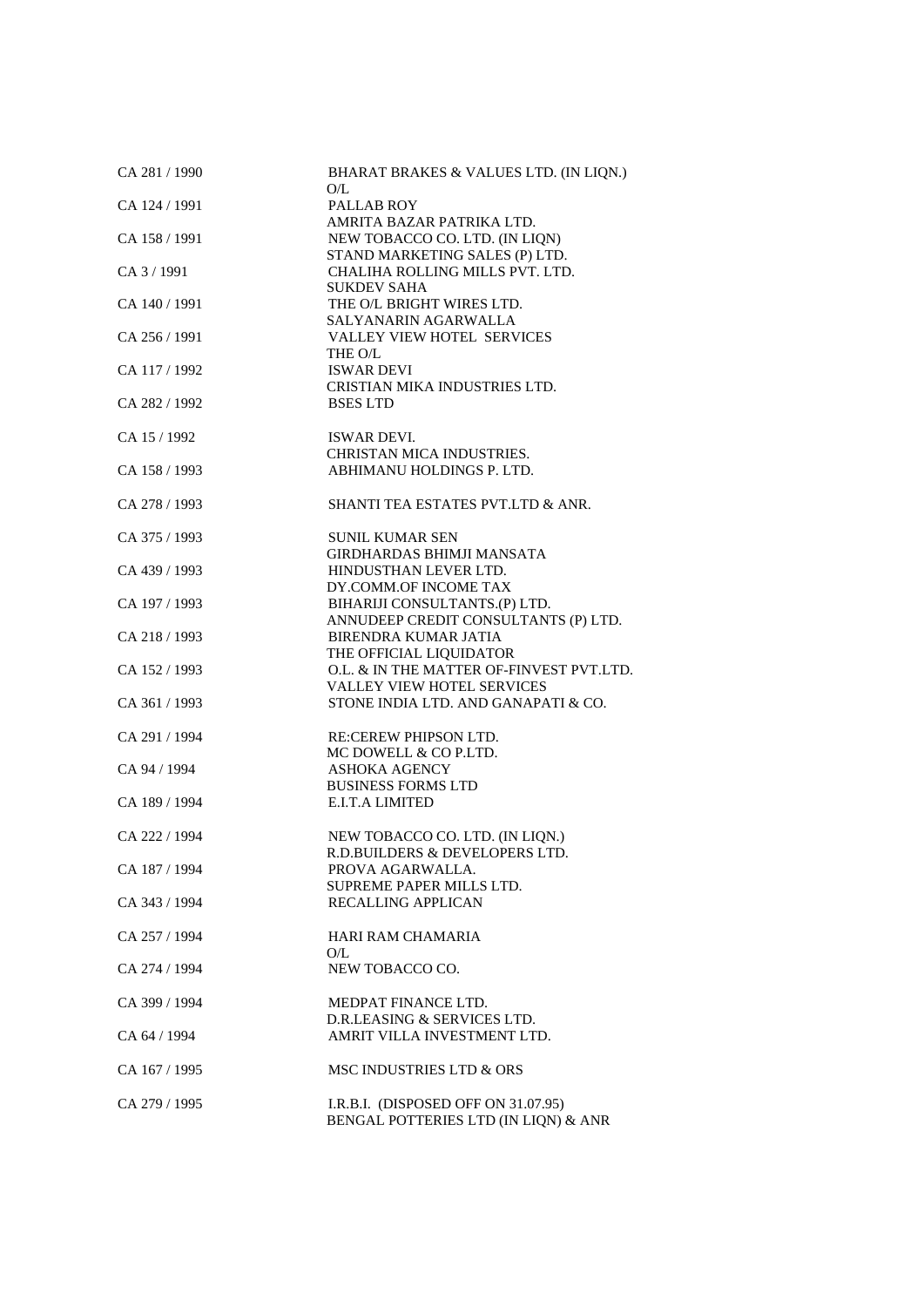| CA 283 / 1995  | I.R.B.I. (DISPOSSED OFF ON 31.07.95)                                |
|----------------|---------------------------------------------------------------------|
| CA 284 / 1995  | THE OFFICIAL LIQUIDATOR<br>I.R.B.I. & ANR (DISPOSED OFF ON 31JUL95) |
|                | THE OFFICIAL LIQUIDATOR & ANR                                       |
| CA 264 / 1995  | $I.R.B.I.\&$ ANR<br>THE OFFICIAL LIQUIDATOR & ANR                   |
| CA 417 / 1995  | NAFAR CHANDRA JUTE MILLS                                            |
| CA 388 / 1995  | CONCAST PRODUCTS LTD. (IN LIQN)<br><b>SHYAM SUNDER GUPTA</b>        |
|                | TATA TEA LTD                                                        |
| CA 447 / 1995  | <b>BANK OF INDIA</b>                                                |
| CA 2560 / 1995 | OFFICIAL LIQUIDATOR<br>AMICIOUS STEEL (INDIA) PVT. LTD.             |
|                | <b>ROB INDUSTRIES LTD</b>                                           |
| CA 472 / 1995  | SMT. SINDU AJMERA.<br>M/S. ASIAN PAINTS (I) LTD.                    |
| CA 271 / 1995  | <b>MD KAMRUDDIN</b>                                                 |
|                | O/L                                                                 |
| CA 323 / 1995  | R.P.F.C.<br>UNITED BANK OF INDIA & ORS.                             |
| CA 488 / 1995  | NEW TOBACCO CO.                                                     |
| CA 251 / 1995  | NEW TOBACCO CO. LTD. (IN LIQN)                                      |
|                | K.K.DUTT                                                            |
| CA 541 / 1995  | HUNGERFORT INVESTMENT TRUST LTD.                                    |
| CA 206 / 1995  | O.L.<br>GOPESWAR PRASAD AGARWAL.                                    |
|                | S.P.SEREMICS.                                                       |
| CA 17 / 1995   | CHEMCROWN (INDIA) LIMITED & ORS                                     |
|                | SANDOZ (INDIA) LIMITED                                              |
| CA 126 / 1995  | <b>UCO BANK</b><br>OFFICIAL LIQUIDATOR                              |
| CA 217 / 1995  | <b>COLLECTOR OF CUSTOMS &amp; ANR</b>                               |
|                | DYTRON (INDIA) LIMITED (IN LIQUIDATION)                             |
| CA 667 / 1995  | INDUSTRIAL FINANCE CORPN.OF INDIA LTD.<br>O/L,HIGH COURT,CAL.       |
| CA 368 / 1995  | PULLMAN ENGINEERING CO P.LTD.                                       |
|                | THE HONGKONG & SHANGHAI BANKING CORPN                               |
| CA 517 / 1995  | <b>J.K.STEEL MAZDOOR UNION</b><br>RISHRA STEEL LTD.                 |
| CA 127 / 1995  | YN V FINVEST PVT LTD                                                |
| CA 152 / 1995  | ALLIANIC MANAGEMENT & FINACES SEDRVICE.                             |
| CA 689 / 1995  | STATE OF WEST BENGAL                                                |
|                | RANJIT KR. PAL;                                                     |
| CA 245 / 1995  | <b>BANIBRATA BASU</b><br>O/L                                        |
| CA 510 / 1995  | <b>HARA KR.SINGHA ROY</b>                                           |
|                | BANK OF CALCUTTA LTD. (IN LIQN)                                     |
| CA 82 / 1995   | NEW TOBACCO CO.                                                     |
| CA 39 / 1995   | RDB INDUSTRIES LTD.                                                 |
| CA 451 / 1995  | O/L<br>PREMIER METALLURGTICALS (P) LIMITED                          |
|                | VIKRANT ALLOYS & FORGINS (P) LTD.                                   |
| CA 228 / 1995  | UCO BANK.                                                           |
|                | CONCAST PRODUCT LTD.                                                |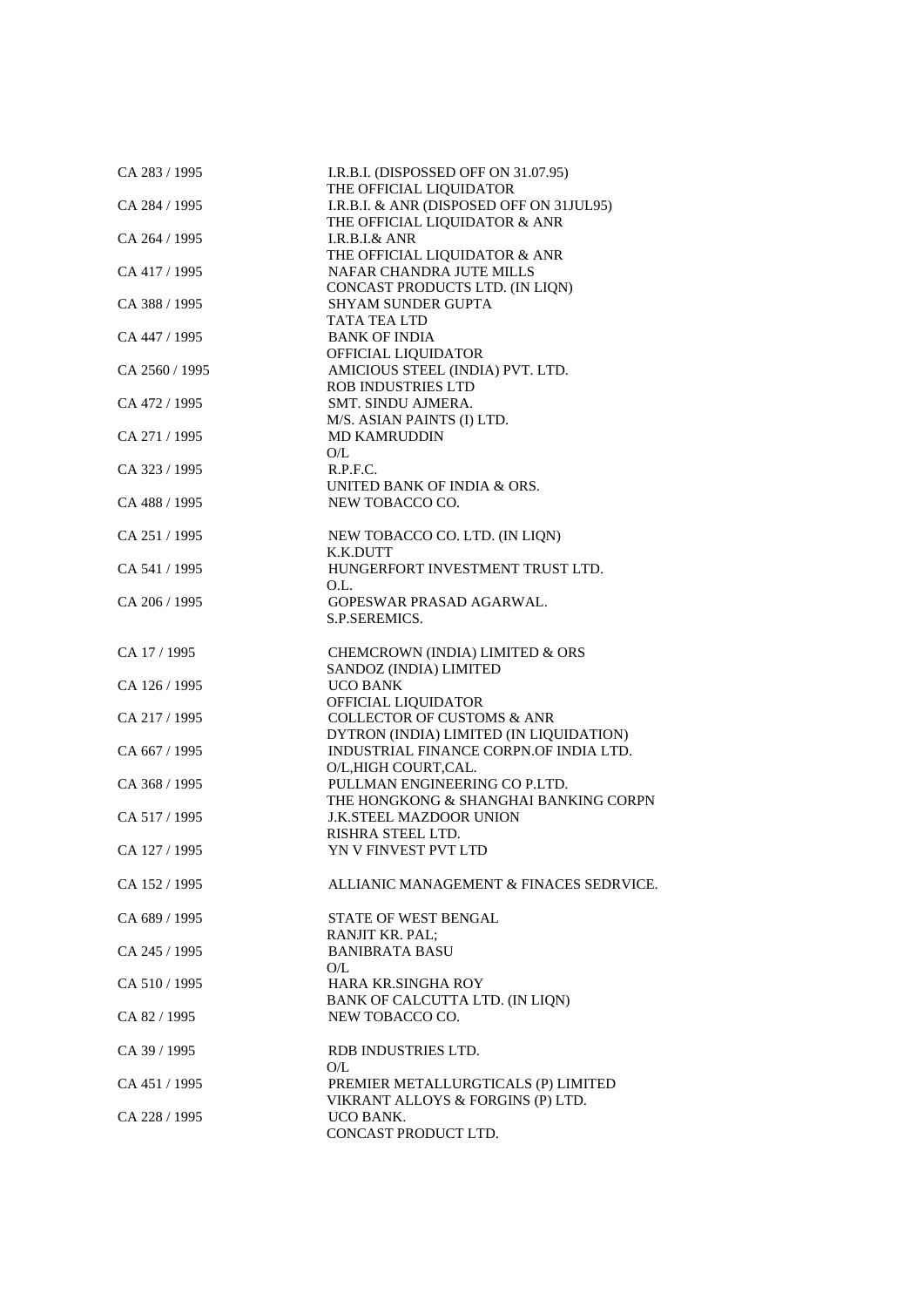| CA 25 / 1995    | BANK OF CALCUTTA (IN LIQN)<br>PRASANTA SINGHA ROY                              |
|-----------------|--------------------------------------------------------------------------------|
| CA 258 / 1995   | <b>BANK OF CALCUTTA LTD.</b><br><b>HARA K.SINHA ROY</b>                        |
| CA 308 / 1995   | K K SAHA & CO.                                                                 |
| CA 213 / 1995   | <b>SUKDEB SAHA</b><br>EXCEL TEA MACHINERY (P) LTD.<br>O/L                      |
| CA 316 / 1995   | MURARILAL TULSYAN.<br>GUJRAT AMBUJA CEMENT LTD.                                |
| CA 315 / 1995   | RANJANA DEVI TULSYAN.<br><b>GUJRAT AMBUJA CEMENT LTD &amp; ANR.</b>            |
| CA 22 / 1995    | <b>RE:BRIJ KUNJ TRADERS LTD</b>                                                |
| CA 21 / 1995    | SUDERA ENTERPRISE P. LTD.                                                      |
| CA 551 / 1995   | JUTE CORPN. OF INDIA LTD.<br>BHARAT VANIJYA EASTERN PVT LTD.                   |
| CA 342 / 1995   | THE BOARD OF TRUSTEES FOR THE PORT OFCAL<br>SUBANSINI (I) LTD.                 |
| CA 93 / 1995    | <b>BANK OF INDIA</b>                                                           |
| CA 87695 / 1995 | OFFICIAL LIQUIDATOR<br>RTRTRTRTRTRTRTRTRTRRTRTR                                |
|                 | FGFGFGFGFGFGFGFGF                                                              |
| CA 526 / 1996   | M/S. JAGANNATH BUSINESS SERVICES P.LTD.<br>THE OFFICIAL LIQUIDATOR             |
| CA 390 / 1996   | <b>STATE BANK OF INDIA</b><br>SREE JAIRAMPUR STEEL UDYOG P.LTD.                |
| CA 667 / 1996   | INDUSTRIAL FINANCE CORP.OF INDIA LTD.<br>O/L                                   |
| CA 72 / 1996    | <b>BAJRANG PRASAD JALAN</b>                                                    |
| CA 380 / 1996   | RAIGARH JUTE TEXTILE MILLS LTD.<br>O.L., HIGH COURT, CAL.                      |
| CA 423 / 1996   | S.K.JHAWAR<br>NATIONAL ENGINEERING INDUSTRIES LTD                              |
| CA 3437 / 1996  | A P R INDUSTRIES<br>NORTH PORT TRUSTTENANTS ASSOCIATION &ORS<br>UNION OF INDIA |
| CA 276 / 1996   | BENGAL ARC STEEL LTD.                                                          |
| CA 308 / 1996   | DHANRAJ RAYGHARIA<br>TOM INVESTMENT LTD.                                       |
| CA 346 / 1996   | M/S SCOTT & SAXBY LTD.<br>M/S BHARAT MARGARINE LTD.                            |
| CA 449 / 1996   | 5INPOWER HINDUSTHAN P.LTD.<br>PEOCO ENGG. WORKS                                |
| CA 300 / 1996   | GLADSTONE LYALL CO.<br>VICE ADM.V.A.KAMATH                                     |
| CA 375 / 1996   | <b>SCOTT &amp; SAXBY LTD.</b><br>M/S S.P.CONST.CORP.                           |
| CA 505 / 1996   | <b>SHAW WALLACE &amp; CO.</b><br><b>SRF FINANCE LTD.</b>                       |
| CA 350 / 1996   | SHALIMAR WORKS LTD.<br>O.L.                                                    |
| CA 570 / 1996   | SHREE AMBICA JUTE MILLS<br>MOHENDRA KR.AGARWAL                                 |
| CA 357 / 1996   | NEPTUNE PAPER MILLS LTD.                                                       |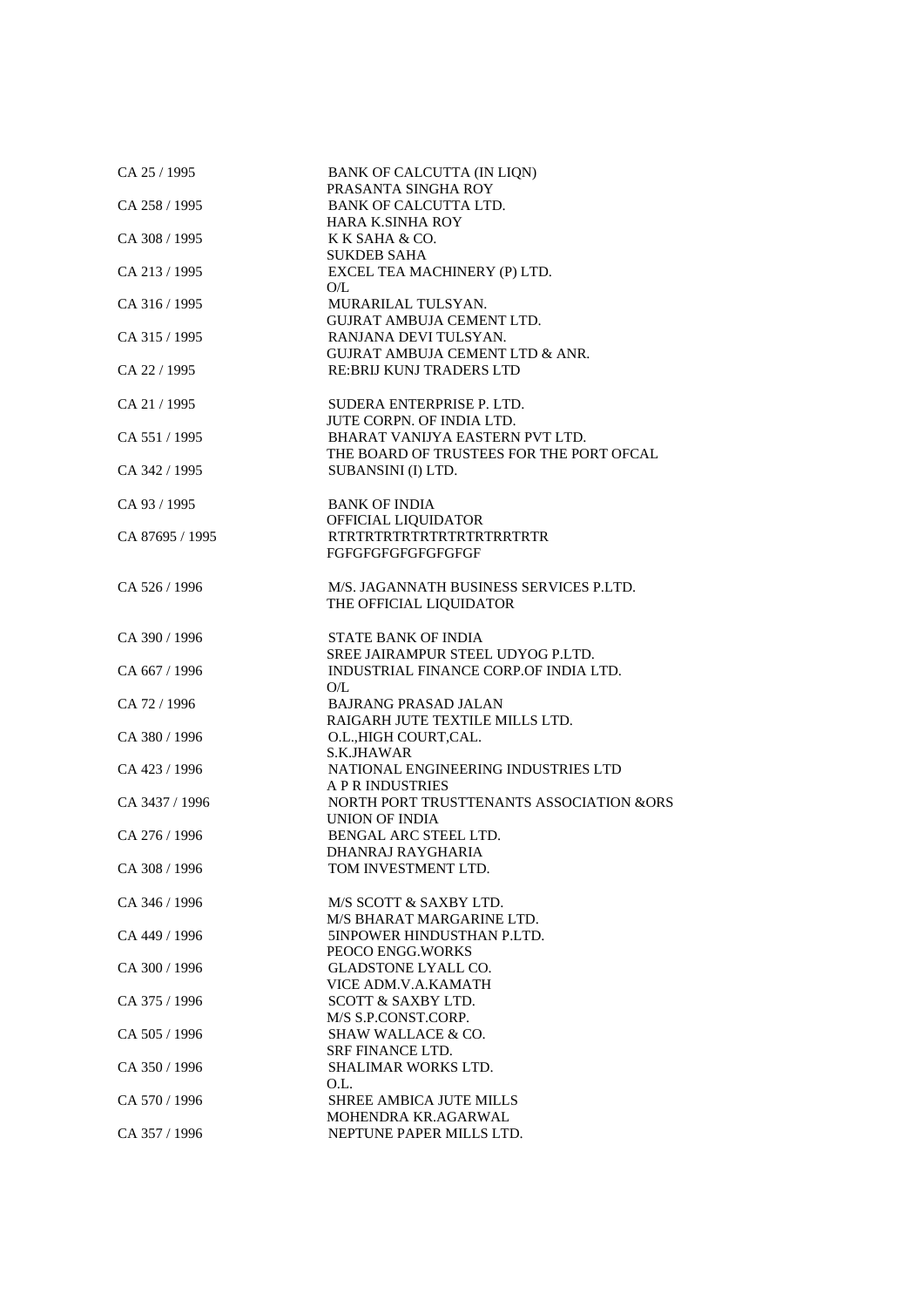| CA 359 / 1996 | O.L.<br>MADAN MOHAN SAHA & ORS.                                                  |
|---------------|----------------------------------------------------------------------------------|
| CA 537 / 1996 | <b>SUKDEB SAHA</b><br>PRASANTA KUMAR NASKAR                                      |
|               | OFFICIAL LIQUIDATER                                                              |
| CA 371 / 1996 | <b>INEAL INDUSTRIES LTD.</b>                                                     |
| CA 145 / 1996 | SHALIMAR ROPE WORKS STAFF WORKERS & ORS.<br>O/L                                  |
| CA 162 / 1996 | THE GENERAL SECRETARY<br>THE OFFICIAL LIQUIDATOR                                 |
| CA 182 / 1996 | CHATTISGARH ENG.PVT. LTD (IN LIQN)                                               |
| CA 19 / 1996  | <b>BASUDEB MUKHERJEE</b><br>OFFICIAL LIQUIDATOR                                  |
| CA 118 / 1996 | PLACE SIDDON & GOUGH P.LTD.(IN LIQDN.)<br>KHITISH CH.BASU                        |
| CA 94 / 1996  | <b>KAMAL ARNAB</b><br>O/L                                                        |
| CA 56 / 1996  | SUNIL FINANCIAL & INVESTMENT CONSULTANTS                                         |
| CA 244 / 1996 | RENOX COMMERCIALS LTD.<br>EXCEL FINANCE (P) LTD.                                 |
| CA 286 / 1996 | BENI LTD. (IN LIQN)                                                              |
|               | PROVAT BHATTACHARYAY                                                             |
| CA 401 / 1996 | SUBHYOJ CHEMICAL INDUSTRIES LTD.<br>O/L                                          |
| CA 397 / 1996 | IN RE: INDUS ELECTRONICS LTD. (IN LIQDN.                                         |
| CA 377 / 1996 | O/L VS ARVIND KUMAR JAIN<br>RIDHI SIDHI PORTFOLIO FUND LTD.                      |
|               | SPENTON COMMERCE LTD.                                                            |
| CA 677 / 1996 | BENGAL & ASSAM CO.LTD.                                                           |
|               | HOYLES'PAINTS LTD.(IN LIQN.)                                                     |
| CA 211 / 1996 | PRUDENTIAL EQUITY FUND LTD,<br><b>GANAPATI EXPORTS LTD.</b>                      |
| CA 639 / 1996 | TOPAZ COMMUNICATION LIMITED & ANR                                                |
|               | DED SOLVEX & INDUSTRAIES LIMITED                                                 |
| CA 341 / 1996 | NEW TOBACCO CO. LTD. (IN LIQN)                                                   |
|               | N.T.C. MAZDOOR UNION                                                             |
| CA 197 / 1996 | SERAIKELLA GLASS WORKS LTD                                                       |
| CA 337 / 1996 | SHREE RADHA KRISHNA TRADING CO.<br>O/L                                           |
|               | NARAYAN SINGH                                                                    |
| CA 632 / 1996 | IN THE MATTER OF :                                                               |
|               | SORR NEOGI COOMER & CO. LTD                                                      |
| CA 340 / 1996 | INRE:                                                                            |
| CA 403 / 1996 | INDIAN RUBBER MFG. CO. LTD (IN LIQUN.)<br>NEPTUNE PAPER MILLS LTD. WORKER & EMP. |
|               | O/L                                                                              |
| CA 682 / 1996 | PAHARIMATA IRON WORKS                                                            |
| CA 487 / 1996 | O/L<br>IN THE MATTER OF BAJRANG PRASAD JALAN                                     |
|               | A.N.LTD. & F.I.D.A.LTD.                                                          |
| CA 661 / 1996 | PARTHA SARATHI GHOSH                                                             |
|               | EASTERN DRUG CO. LTD.                                                            |
| CA 307 / 1996 | SAILENDRA KR.ROY CHOWDHURY                                                       |
| CA 696 / 1996 | <b>B.K.MAITY</b><br>HOWRAH IRON&STEEL WORKS(P)LTD&B.K.ROY                        |
|               | O/L                                                                              |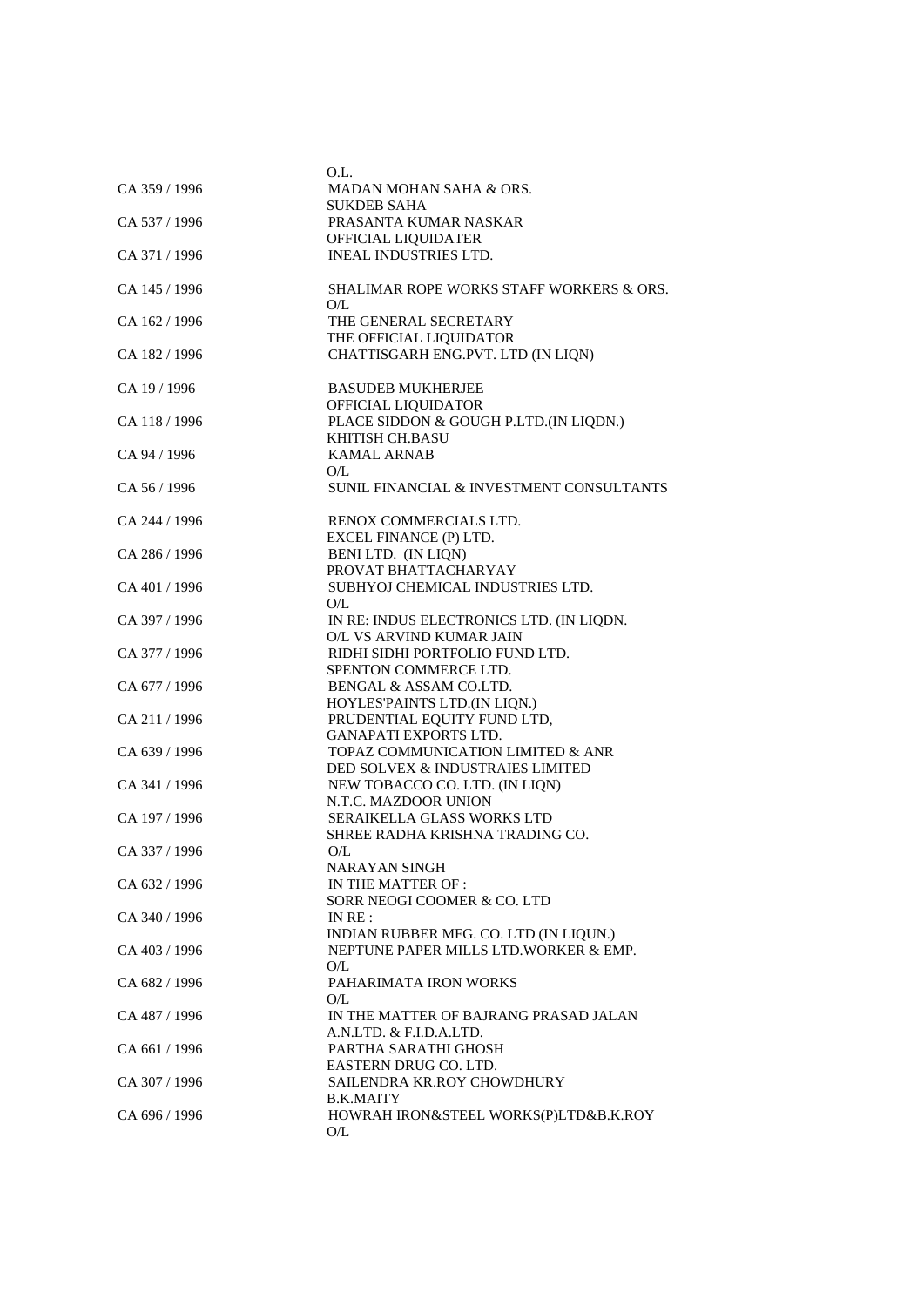| CA 115 / 1996 | S.P.JEWELLERS                            |
|---------------|------------------------------------------|
|               | S.P.JEWELLERS & CO.                      |
| CA 320 / 1996 | TABLIGHT COMMERCIAL LTD.                 |
| CA 136 / 1996 | MALIN CHANDRA DEY & ORS.                 |
|               | O/L                                      |
| CA 114 / 1996 | <b>BUSINESS FORMS LTD.</b>               |
|               | <b>ASHOKA AGENCIES</b>                   |
| CA 170 / 1996 | M/S. YOUNG & CO.                         |
|               | OFFICIAL LIQUIDATOR, HIGH COURT CALCUTTA |
| CA 62 / 1996  | <b>LAL THANHAWALA</b>                    |
|               | RAJENDRA PRASAD BORA                     |
|               | MCGOCORP FINANCE LTD                     |
| CA 506 / 1996 |                                          |
| CA 152 / 1996 | OFFICIAL LIQUIDATOR                      |
|               | NATIONAL TEXTILE CORPORATION             |
| CA 243 / 1996 | RAMA CAST LTD.                           |
|               |                                          |
|               | VIJAYA BANK                              |
| CA 175 / 1996 | RABINDRA KUMAR BHALOTIA                  |
|               | BARANAGAR JUTE FACTORY PLC               |
| CA 64 / 1996  | SWATANTRA BHARAT TRADING CO.LTD.         |
|               | $O/L$ .                                  |
| CA 93/1996    | G.E.C. ALSTHAM INDIA LTD.                |
|               | CASTEX PVT. LTD.                         |
| CA 68 / 1996  | BENGAL DRUG HOUSE LTD.                   |
|               |                                          |
|               | O/L                                      |
| CA 174 / 1996 | <b>GANESH RAM DUBE</b>                   |
|               | <b>BARANAGAR JUTE FACTORY PLC</b>        |
| CA 52 / 1996  | I.C.D.C. LTD                             |
|               | O/L                                      |
| CA 167 / 1996 | <b>STATE BANK OF INDIA</b>               |
|               | <b>HARISH MOTORS PVT LTD</b>             |
| CA 30 / 1996  | STATE BANK OF BIKANIR & JAIPUR.          |
|               | UNION PAPER BOARD MILLS.                 |
|               |                                          |
| CA 744 / 1997 | <b>UNION OF INDIA</b>                    |
|               | HINDOCK (IN LIQN)                        |
| CA 311 / 1997 | NEW TOBACCO CO. LTD. (IN LIQN.)          |
|               | NTC MAZDOOR UNION                        |
|               |                                          |
| CA 202 / 1997 | BENGAL RIVER SERVICE CO. LTD.            |
|               | <b>MANJU ROY</b>                         |
| CA 45 / 1997  | <b>M/S DUDHORIA CONSTRUCTION</b>         |
|               |                                          |
| CA 38 / 1997  | P.RAJ LAMINATION P.LTD.                  |
|               |                                          |
| CA 55 / 1997  | W.B.FINANCIAL CORP.                      |
|               | O/L                                      |
| CA 107 / 1997 | <b>SHAW WALLACE &amp; CO.LTD.</b>        |
|               | M/S RANBAXY LABORATORIES LTD.            |
| CA 147 / 1997 | <b>ABHOY KR.DAS</b>                      |
|               | CAL-JOLE PRESS PVT. LTD.                 |
| CA 142 / 1997 | <b>SHAW WALLACE &amp; CO.LTD.</b>        |
|               | ITW SIGNODS INDIA LTD.                   |
|               |                                          |
| CA 21 / 1997  | M/S VIDEOCON NARMADA ELECTRONICS LTD.    |
|               | <b>SHAW WALLACE &amp; CO.LTD.</b>        |
| CA 90 / 1997  | BENI LTD. (IN LIQN.)                     |
|               | <b>BENI EMPLOYEES UNION</b>              |
| CA 190 / 1997 | <b>GOURI DEVI RANA</b>                   |
|               | DALHOUSIE PROPERTIES LTD.                |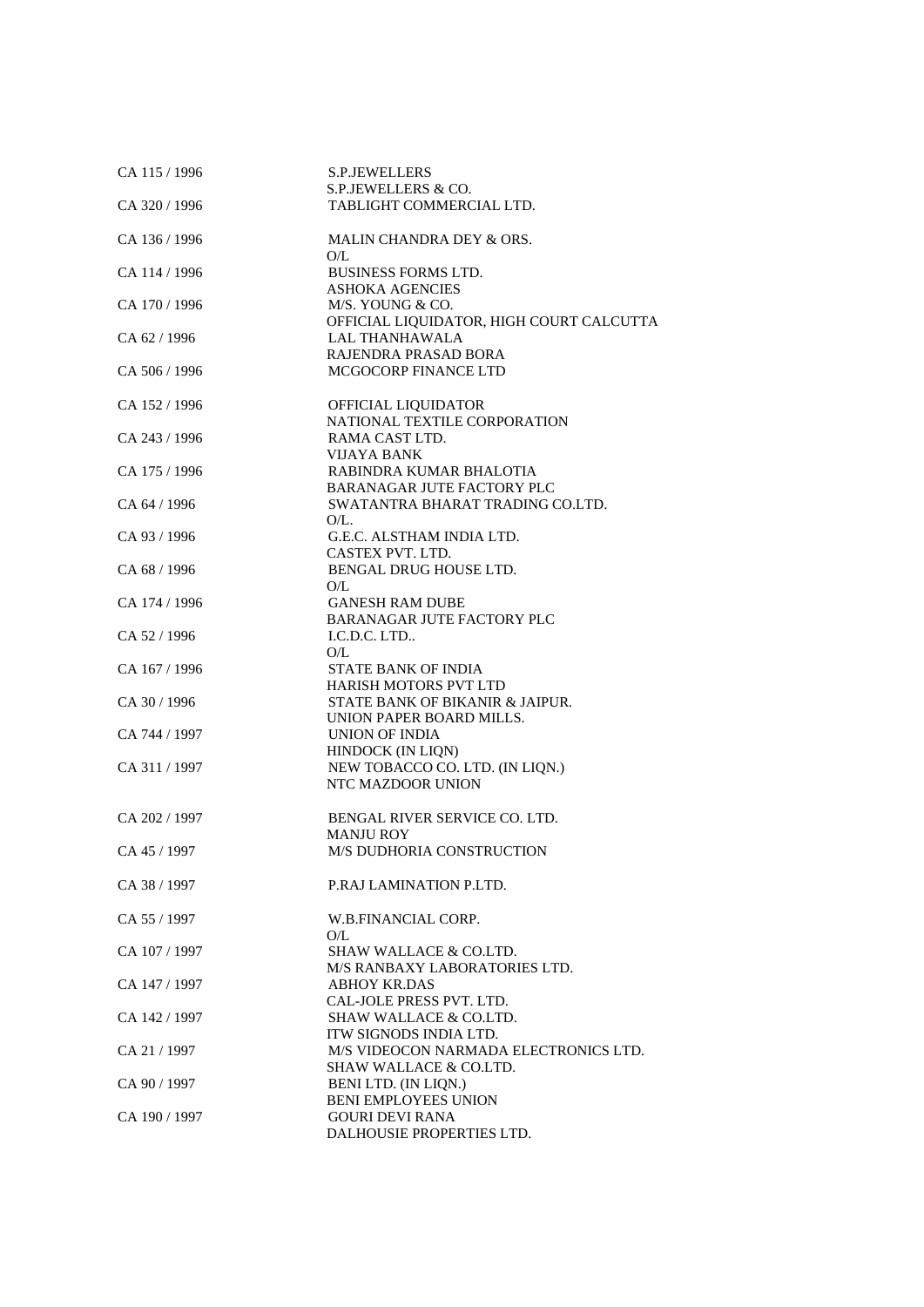| CA 358 / 1997 | KUMARDHUBI FIRECLAY & SILICA WORKS LTD.<br><b>DANIEL YATESHAGU</b>            |
|---------------|-------------------------------------------------------------------------------|
| CA 117 / 1997 | RATNAGIRI ENG.P.LTD.                                                          |
| CA 343 / 1997 | O/L<br><b>BIJOY SHANKAR BAJORIA</b><br>MANTON & CO. LTD.                      |
| CA 89 / 1997  | <b>BENI MAZDOOR UNION</b><br><b>BENILTD.</b>                                  |
| CA 87 / 1997  | BENI BNS KANTHAL EMPLOYEES UNION<br>O/L                                       |
| CA 88 / 1997  | BENI LTD. (IN LIQN.)<br><b>BENI WORKMEN UNION</b>                             |
| CA 95 / 1997  | R.D.B. TEXTILES LTD.<br>THE O/L                                               |
| CA 693 / 1997 | TEA TRADING CORPN.OF INDIA LTD.<br>STATE TRADING CORPN.OF INDIA.              |
| CA 713 / 1997 | DEBONAIR AGENCIES LTD. & ANR. (S/A)<br>BAJRANG PRASAD JALAN                   |
| CA 236 / 1997 | CHAIN & SPROKET (I) PVT. LTD.<br>PRASANTA KR.MITRA                            |
| CA 756 / 1997 | <b>SHAW WALLACE &amp; CO.LTD.</b>                                             |
| CA 490 / 1997 | <b>KRISHNA KUMAR</b><br>THE CAL NATIONAL BANK LTD.                            |
| CA 481 / 1997 | PUNEET HOLDINGS LTD.                                                          |
| CA 471 / 1997 | ALTIMA PRPERTIES PVT.LTD.<br>NEW TOBACCO CO. LTD.                             |
| CA 470 / 1997 | <b>RAJ DEO SINGH</b><br>NEW TOBACCO CO LTD.                                   |
| CA 472 / 1997 | <b>RAJ DEO SINGH</b><br>NEW TOBACCO CO. LTD                                   |
| CA 442 / 1997 | PINAKI KANTI PAUL<br>R.L.PURBEY                                               |
| CA 609 / 1997 | NEW TOBACCO CO. LTD.<br>BHAGWATI VANASPATI INDUSTRIES LTD.                    |
| CA 302 / 1997 | ON TIME CARGO & COURIERS PVT. LTD.<br>SPARK DEALERS PVT LTD.                  |
| CA 642 / 1997 | M/S.SRI ANANTH UDYOG PVT.LTD.                                                 |
| CA 637 / 1997 | <b>STATE BANK OF INDIA</b>                                                    |
| CA 282 / 1997 | BRITISH INDIA STATE LTD.<br><b>BHAGIRATH AGARWAL &amp; ORS.</b>               |
| CA 463 / 1997 | CHANDRA PRAKASH AGARWAL<br>RAM NIWAS AGARWAL.<br>THE OFFICIAL LIQUIDATOR.     |
| CA 634 / 1997 | MAGMA MARKETING PVT.LTD.& ORS.                                                |
| CA 572 / 1997 | <b>MANJU DEVI DALMIA</b><br>O/L                                               |
| CA 451 / 1997 | TITAGARH PLC & ORS.<br>ALLWORTH SALES PROMOTION PVT. LTD.                     |
| CA 563 / 1997 | <b>SHAW WALLACE &amp; CO.LTD.</b><br>INDIAN SEAMLESS FINANCIAL SERVICES CO.LT |
| CA 545 / 1997 | W.B.INDUSTRIAL DEVLOPMENT CORP.LTD.<br>$O/L$ .                                |
| CA 544 / 1997 | M/S.BRITISH INDIA STEEL LTD.<br>O/L                                           |
| CA 653 / 1997 | ROSHAN HOLDINGS PVT.LTD.                                                      |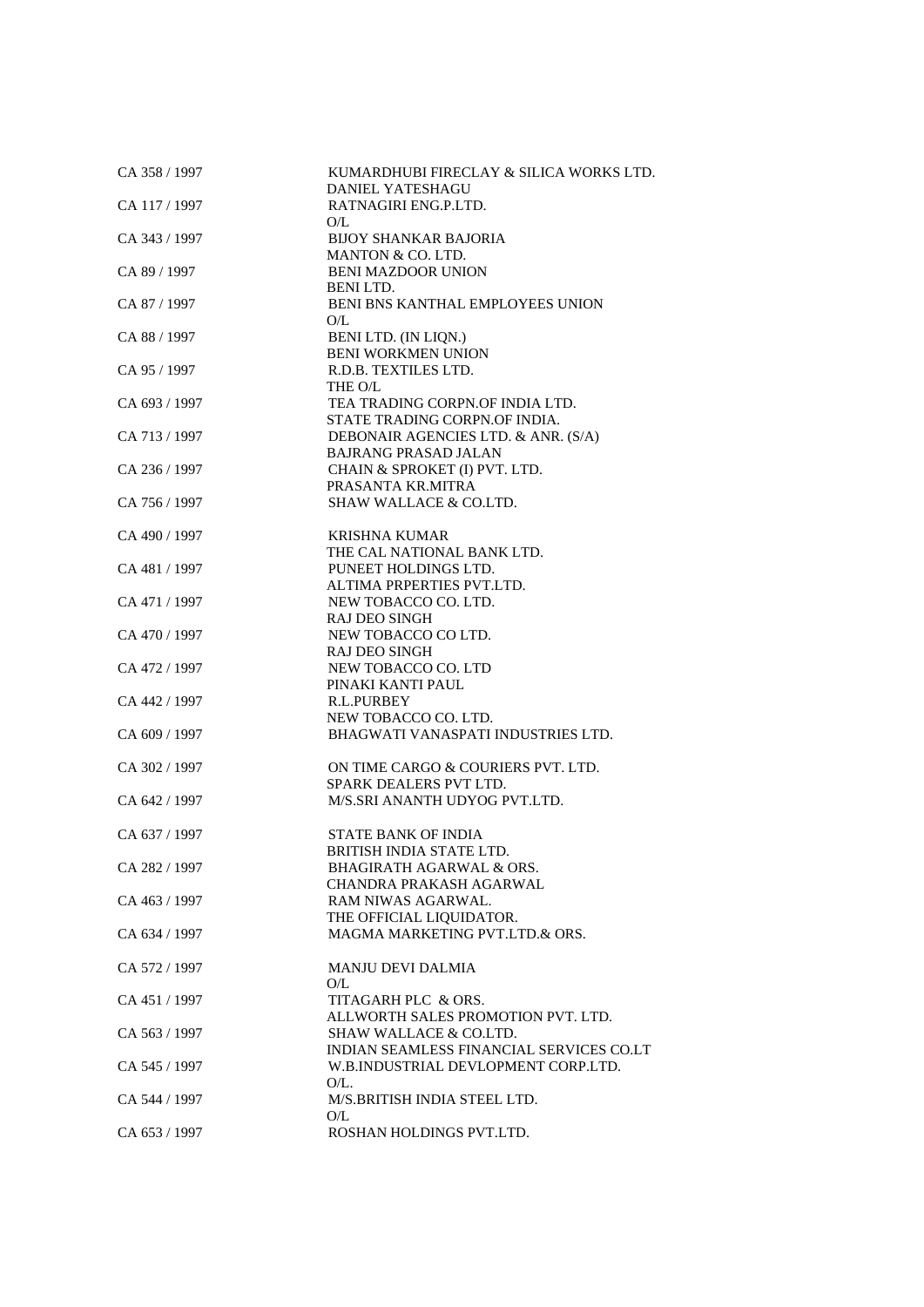| CA 565 / 1997  | TITAGARH PLC.                            |
|----------------|------------------------------------------|
|                | LOOMTEX ENGG.PVT. LTD.                   |
| CA 509 / 1997  | SPARK DEALERS P.LTD.                     |
|                | PREMLAL JAIN                             |
| CA 594 / 1997  | <b>BRIJ MOHAN AGARWALL</b>               |
|                | KAMAL KUMAR LADHA                        |
| CA 714 / 1997  | M/S.METFLOW CORPORATION PVT.LTD.         |
|                | SANATAN DHARA                            |
| CA 670 / 1997  | TARAKESHWAR SINGH & 138 ORS.             |
|                | KUMAR DHUBI FIRE CLAY                    |
| CA 689 / 1997  | <b>MAHABIR PRASAD JALAN</b>              |
|                | <b>BAJRANG PRASAD JALAN</b>              |
| CA 406 / 1997  | LAKE AVENUE AGENCY LTD. (IN LIQN.)       |
|                | O/L                                      |
| CA 702 / 1997  | SRI SAGARMAL JHANWAR                     |
|                | M/S RATNAGIRI ENGINEERING (P) LTD        |
| CA 705 / 1997  | <b>BENGAL FABRICS LIMITED</b>            |
|                |                                          |
| CA 663 / 1997  | HAZARDI BANK LTD.                        |
|                | <b>ASIT KUNDU</b>                        |
| CA 434 / 1997  | <b>GRAPCO MINING CO.LTD.</b>             |
|                | PRIME SECURITIES LTD.                    |
| CA 83 / 1997   | <b>BUSINESS FORMS LTD. &amp; ORS.</b>    |
|                | <b>BUSINESS FORMS LTD.</b>               |
| CA 166 / 1997  | <b>SRF FINANCE LTD.</b>                  |
|                | <b>GOLDEN ROADLINES CORP.</b>            |
| CA 34 / 1997   | STATE BANK OF BIKANAIR& JAIPUR           |
|                | OFFICIAL LIQUADATES HIGH COURT CAL.      |
| CA 310 / 1997  | <b>MARUTI BREAL ESTATE P.LTD.</b>        |
|                | RISHRA STEELS LTD.                       |
| CA 220 / 1997  | NEW TOBACCO CO. LTD. (IN LIQN)           |
|                | CIGIFIL LTD.                             |
| CA 188 / 1997  | <b>GOUR DEVI RANA</b>                    |
|                | DALSOUSIE PROPERTIES LTD.                |
| CA 404 / 1997  | TITAGHUR JUTE MILL MAZDOOR UNION & ORS   |
|                | TITAGHUR PLC.                            |
| CA 49 / 1997   | LALCHAND ROY & CO. PVT. LTD.             |
|                | T.C.DUTTA                                |
| CA 1169 / 1997 | ELIAS MEYER FREE SCHOOL & TALMUD TORAH   |
|                | BENILTD. (S/A)                           |
| CA 745 / 1997  | SYLVAIN COMMERCIAL PVT. LTD.             |
|                | O/L (IN RE RISHRA STEEL LTD.)            |
| CA 73 / 1997   | MAGMA LEASING LTD.                       |
|                | VHEL INDUSTRIES LTD.                     |
| CA 47 / 1997   | SYLVAN COMMERCIAL PVT. LTD.              |
|                | RISHRA STEEL LTD.                        |
| CA 583 / 1997  | ABS MARINE PRODUCT PVT. LTD.             |
|                | JENSON & NICHOLSON FINANCIAL SERVICES LT |
| CA 739 / 1997  | <b>INCAB INDUSTRIES LTD.</b>             |
|                | PATTIT PABAN MULLICK                     |
| CA 327 / 1997  | <b>BARANAGAR JUTE FACTORY</b>            |
|                | UNITED ENGG. CO.                         |
| CA 590 / 1997  | SPARK DEALERS P.LTD.                     |
|                | O/L                                      |
| CA 605 / 1997  | SPARK DEALERS P.LTD.                     |
|                | PREMLAL JAIN                             |
| CA 626 / 1997  | ONTIME CARGO COURIERS P.LTD.             |
|                | SPARK DEALERS P.LTD.                     |
|                |                                          |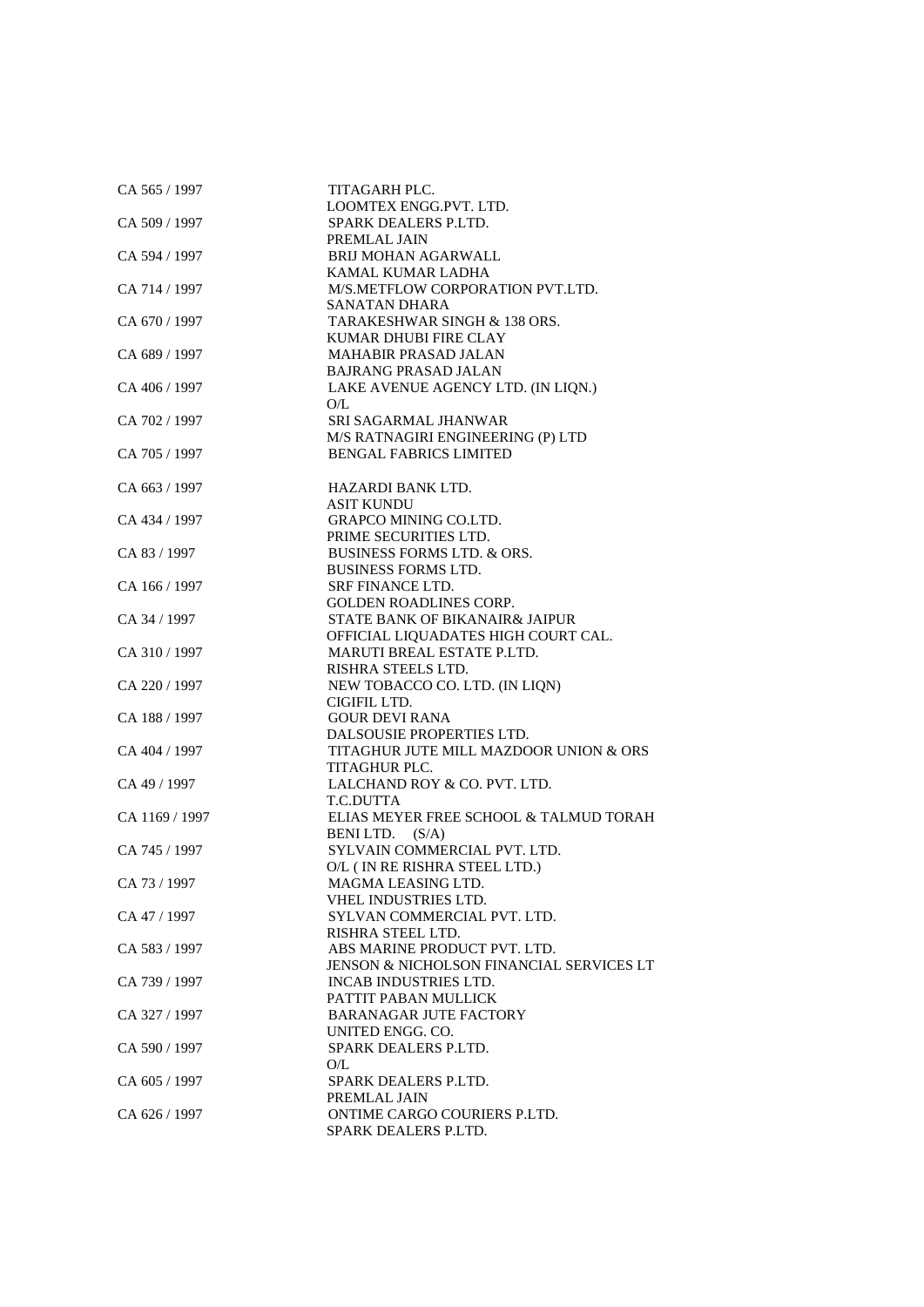| CA 743 / 1997 | SHREYA CARGO & CARRIERS PVT. LTD.<br>O/L                                 |
|---------------|--------------------------------------------------------------------------|
| CA 712 / 1997 | <b>SHALIMAR ROPE WORKS LTD.</b>                                          |
| CA 270 / 1997 | O/L<br>SUPER SEVEN FISCAL SERVICES LTD.                                  |
| CA 367 / 1997 | HOWRAH CITY ENGINEERING CO.PVT.LTD.<br>COMMERCIAL TAX OFFICER HOWRAH     |
| CA 126 / 1997 | KEYMAR BAGSHAW MFG.CO.(P) LTD.(IN LIQN.)                                 |
| CA 122 / 1997 | DEBABRATA MUKHERJEE<br>O/L                                               |
| CA 397 / 1997 | <b>UNION BANK OF INDIA</b>                                               |
| CA 342 / 1997 | THE OFFICIAL LIQUIDATOR<br>M/S.ASSAM BROOK EXPORT LTD.                   |
| CA 306 / 1997 | M/S.ASSAM BROOK INVESTMENTS LTD<br>COMMITTEE OF MANAGEMENT & ANR.<br>O/L |
| CA 414 / 1997 | DURGA TRADING CO. LTD.<br>TITAGARH PLC                                   |
| CA 116 / 1997 | BENILTD.                                                                 |
| CA 96 / 1997  | SHREE AMBICA JUTE MILLS (IN LIQN)                                        |
| CA 782 / 1997 | SMT.JEEWANI DEVI SINGHVI & ANR.<br>CMC.                                  |
| CA 502 / 1997 | SPARK DEALERS P.LTD.                                                     |
| CA 331 / 1997 | O/L<br><b>GOUR DEVI RANA</b>                                             |
| CA 533 / 1997 | DALHOUSIE PROPERTIES LTD.<br>SPARK DEALERS P.LTD.<br>O/L                 |
| CA 582 / 1997 | SPARK DEALERS P.LTD.                                                     |
| CA 279 / 1997 | O/L<br>SPARK DEALERS P.LTD.                                              |
| CA 542 / 1997 | O/L<br>PUNJUB NATIONAL BANK.                                             |
| CA 194 / 1998 | $O/L$ .<br>SPARK DEALERS PVT. LTD.<br>O/L                                |
| CA 457 / 1998 | SAVERA & CO.LTD.                                                         |
| CA 538 / 1998 | SAVERA & CO.LTD.                                                         |
| CA 105 / 1998 | ABS MARINE PRODUCTS PVT. LTD.,                                           |
| CA 328 / 1998 | M/S. JENSON & NICHOLSON FINANCIAL SERVIC<br>SPARK DEALERS P.LTD.         |
| CA 719 / 1998 | O/L<br>REMINGTON RAND OF INDIA LTD.<br><b>GSKO ENTERPRISES</b>           |
| CA 450 / 1998 | SPARK DEALERS P.LTD.                                                     |
| CA 423 / 1998 | O/L<br>SPARK DEALERS P.LTD.                                              |
| CA 602 / 1998 | PREMLAL JAIN<br><b>AJIT NAIR</b><br>$O/L$ .                              |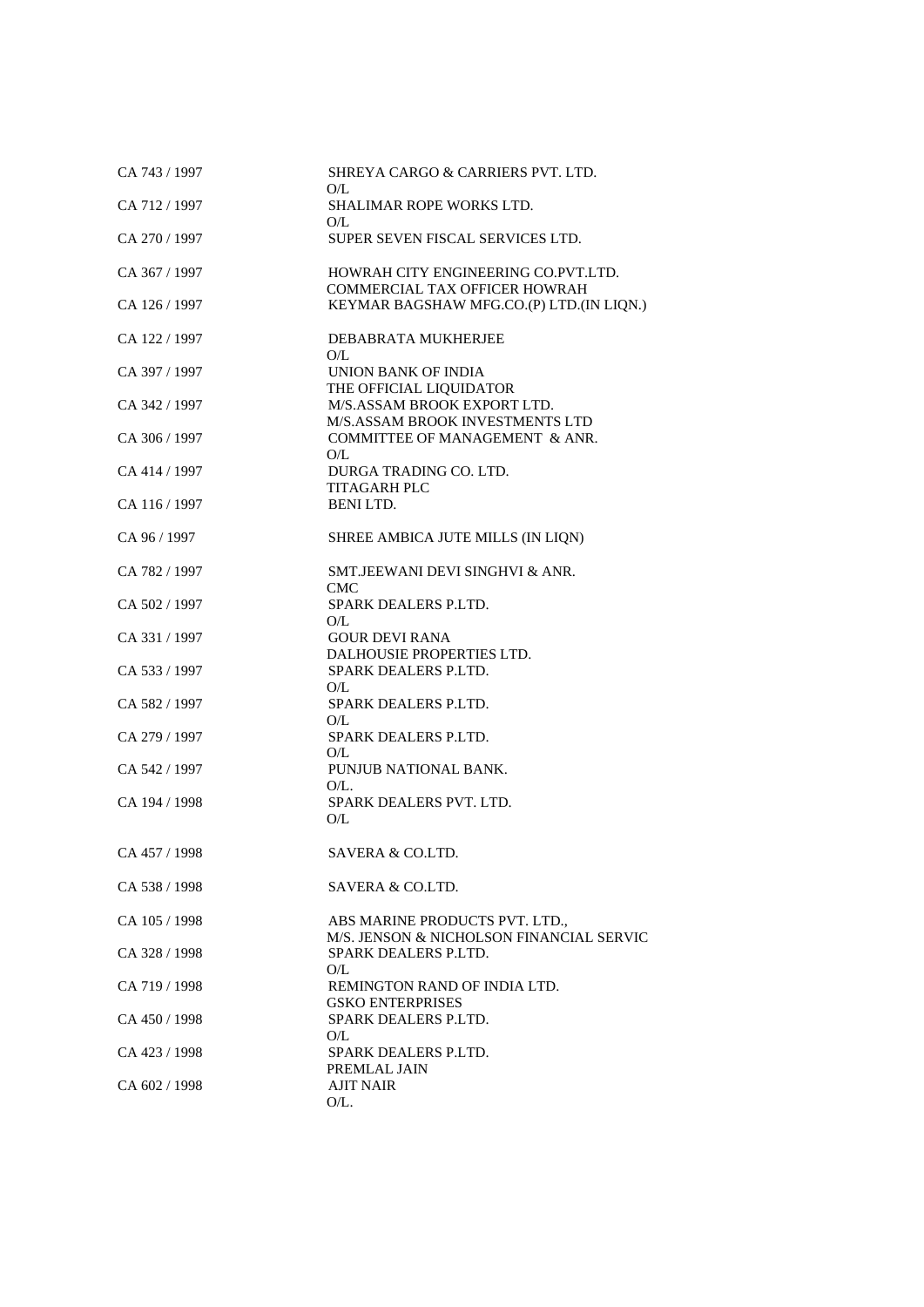| CA 184 / 1998 | SHAW WALLACE & CO.<br>TAPTI MACHINE PVT.LTD.                               |
|---------------|----------------------------------------------------------------------------|
| CA 762 / 1998 | MELCAST (INDIA) LTD.(IN LIQN.)                                             |
|               | O/L, H.C., NANDALAL MAITY                                                  |
| CA 176 / 1998 | ISPAT INDUSTRIES LTD.                                                      |
|               | <b>SHAW WALLACE &amp; CO.</b>                                              |
| CA 240 / 1998 | KUSUM ENGG.CO.LTD.                                                         |
|               | SRI BHUBANESWAR KANT SAHA                                                  |
| CA 241 / 1998 | SILARIA INVESTORS & TRADERS LTD.                                           |
|               |                                                                            |
| CA 274 / 1998 | SARVESWARI DAIMONDS & FINANCE LTD.<br>OFFICIAL LIQUIDATOR                  |
| CA 140/1998   | PUNJAB NATIONAL BANK                                                       |
|               | O/L                                                                        |
| CA 336 / 1998 | SPRING VALLEY FINANCIAL SERVICES PVT.LTD                                   |
| CA 321 / 1998 | PERTECH COMPUTERS LTD.                                                     |
| CA 322 / 1998 | JAHAR GHOSH                                                                |
|               | PERTECH COMPUTER PVT.LTD.                                                  |
| CA 301 / 1998 | <b>GRAPCO MINING CO. LTD.</b>                                              |
|               | U.T.I. BANK LTD.                                                           |
| CA 250 / 1998 | CORNET VYAPAAR PVT.LTD.                                                    |
| CA 39 / 1998  | PRECIOUS FRUIT & PACKED FOODS PRODUCTS                                     |
|               | <b>J.M.ENTERPRISES</b>                                                     |
| CA 536 / 1998 | WOOD CRAFT PRODUCTS LTD.                                                   |
| CA 116 / 1998 | GODWIN SMALL SAVINGS & INVESTMENTS LTD.                                    |
| CA 618 / 1998 | RISHRA STEEL LTD. (IN LIQN.)                                               |
|               | <b>ALLAHABAD BANK</b>                                                      |
| CA 495 / 1998 | MANGAL FINANCE LTD.                                                        |
|               | O/L                                                                        |
| CA 624 / 1998 | JAHAR GHOSH                                                                |
|               | OMAN INTERNATIONAL BANK SAOG                                               |
| CA 544 / 1998 | USHA AUTOMOBILES LTD.<br>DIRECTOR GENERAL, ASSAM RIFLES                    |
| CA 372 / 1998 | KIRLOSKAR INVESTMENT & FINANCE LTD.                                        |
|               | <b>SHAW WALLACE &amp; CO. LTD.</b>                                         |
| CA 583 / 1998 | ASHOKE STEEL CORPN. LTD. (IN LIODN.)                                       |
|               | <b>SHYAM SUNDAR GANDHI</b>                                                 |
| CA 396 / 1998 | KIROLSKAR INVESTMENT & FINANCE LIMITED                                     |
|               | SHAW WALLACE & CO LIMITED                                                  |
| CA 167 / 1998 | USHA AUTOMOBILES & ENGG. LTD.                                              |
| CA 304 / 1998 | USHA AUTOMOBILES & ENGG. STAFF ASSON.<br>EFFECTIVE HOLDINGS & TRADING LTD. |
|               | BANKE BIHARI HOLDINGS LTD.                                                 |
| CA 363 / 1998 | HINDOCK ENGINEERING CO. PVT. LTD. (IN LI                                   |
| CA 100 / 1998 | NEW TOBACO CO. PVT LTD.                                                    |
|               | NTC MAZDOOR UNION O/L                                                      |
| CA 342 / 1998 | <b>MARTIN BURN LTD.</b>                                                    |
|               | O/L                                                                        |
| CA 469 / 1998 | PERTECH COMPUTERS LTD.                                                     |
|               | INDUSTRIAL DEVLOPMENT BANK OF INDIA                                        |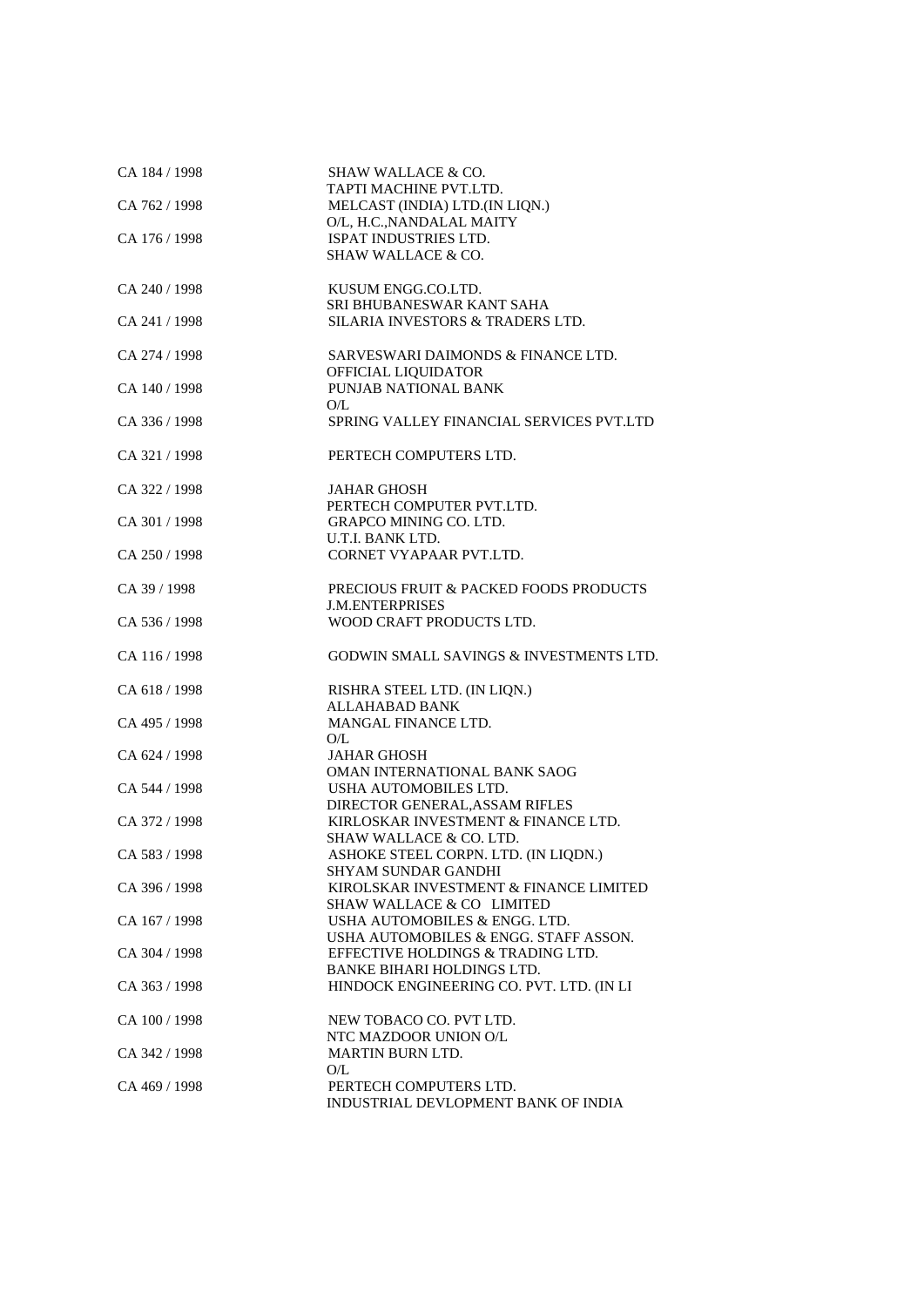| CA 463 / 1998<br>CA 110 / 1998 | A.R.C. HOLDINGS LTD.<br>RISHRA STEEL LTD.<br>UNITED BANK OF INDIA             |
|--------------------------------|-------------------------------------------------------------------------------|
|                                |                                                                               |
| CA 747 / 1998                  | ALLIANCE CREDIT & INVESTMENTS LTD.                                            |
| CA 758 / 1998                  | RIPON FISCAL SERVICES LTD.                                                    |
| CA 736 / 1998                  | M/S.VARELI TREXIM PVT.LTD.& ORS.                                              |
| CA 746 / 1998                  | LAMBOSAR FINANCE PVT.LTD.                                                     |
| CA 138 / 1998                  | KUSUM ENGINEERING CO. LTD.                                                    |
| CA 757 / 1998                  | LUKEWARM TRADING CO.PVT.LTD.                                                  |
| CA 761 / 1998                  | GREENTECH ADCONS PVT.LTD.& ORS.<br>CANDLEWOOD & HOLDINGS LTD.                 |
| CA 741 / 1998                  | SADHURAM BANSAL & SONS LTD.                                                   |
| CA 742 / 1998                  | VISHAL EQUITY SERVICES PVT.LTD.<br>BHALOTIA TIMBER CO.PVT.LTD.& ANR.          |
| CA 740 / 1998                  | THE GILLAPUKRI TEA INDUSTRIES LTD.                                            |
| CA 728 / 1998                  | DHENDAI TEA & INDUSTRIES LTD.<br><b>B.B.BHAGAT &amp; SONS PVT.LTD.</b>        |
|                                | BIERMANS CARD CO.PVT.LTD.                                                     |
| CA 663 / 1998                  | <b>INCAB INDUSTRIES LTD.</b>                                                  |
|                                | <b>M/S ANAND AGENTURAG</b>                                                    |
| CA 668 / 1998                  | BONANZA TRADING CO.LTD.                                                       |
| CA 756 / 1998                  | M/S.NITSON RETAILS PVT.LTD.                                                   |
| CA 727 / 1998                  | M/S.PARAKRAMCOMMERCE PVT.LTD.<br>ARPITA OVERSEAS PVT.LTD.& ORS.               |
| CA 660 / 1998                  | ROBERT TRADERS LTD.                                                           |
|                                |                                                                               |
| CA 748 / 1998                  | KHANDELWAL ODD SHARES PVT.LTD.& ANR.                                          |
| CA 750 / 1998                  | RASHMI VINIYOG PVT.LTD.                                                       |
| CA 609 / 1998                  | M/S RED TRADING PVT.LTD.<br>M/S SHIVNERI MANAGEMENT PVT.LTD.                  |
| CA 180 / 1998                  | <b>SHAW WALLACE CO. LTD.</b>                                                  |
| CA 374 / 1998                  | PEERLESS GENERAL FINANCIAL & INVESTMENT<br><b>SHAW WALLACE &amp; CO. LTD.</b> |
|                                | M.L.BERNARD                                                                   |
| CA 555 / 1998                  | <b>BUSINESS FORMS LTD.</b><br><b>JAINTA PROTECHS</b>                          |
| CA 642 / 1998                  | <b>GANESH RAM DUBEY</b>                                                       |
| CA 47 / 1998                   | THE O/L<br>RISHRA STEEL LTD. (IN LIQDN.)                                      |
| CA 142 / 1998                  | THE GOURIPUR & CO. LTD.                                                       |
| CA 147 / 1998                  | THE BENGAL CHATKAL MAZDOOR UNION<br>AMARNATH FRUIT PRODUCTS PVT. LTD.         |
|                                |                                                                               |
| CA 109 / 1998                  | MRS. SANTA DASGUPTA<br>NEW TOBACCO CO. LTD.                                   |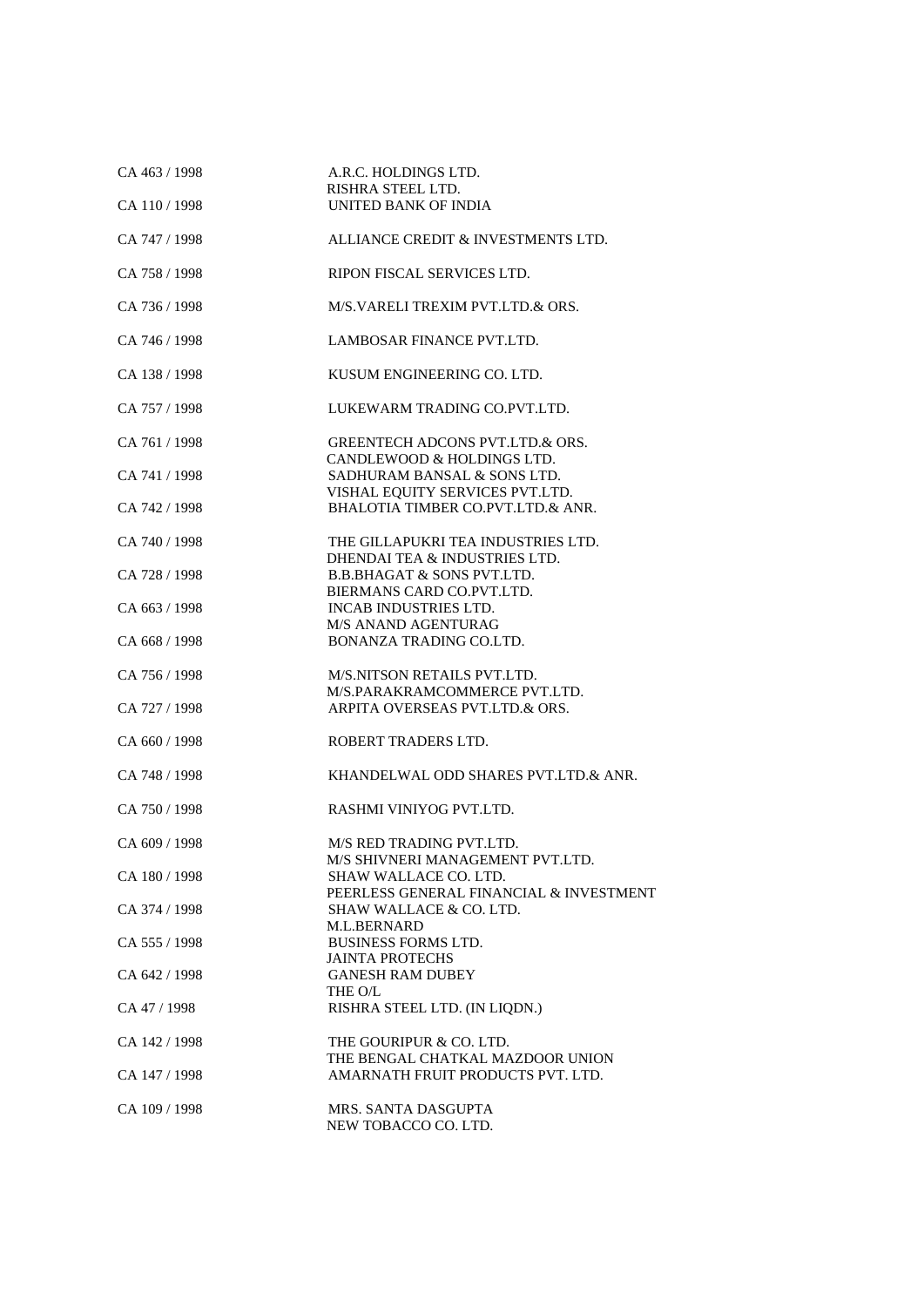| CA 119 / 1998 | NRC LTD.                                                                         |
|---------------|----------------------------------------------------------------------------------|
| CA 293 / 1998 | <b>DUNLOP INDIA LTD.</b><br>KUSUM ENGINEERING CO.LTD. (IN LIQDN.)<br>O/L         |
| CA 66 / 1998  | INDIA FOILS LIMITED.<br>SHAW WALLACE COMPANY LIMITED.                            |
| CA 347 / 1998 | BENGAL PORCELAIN CO. PVT. LTD.<br>O/L                                            |
| CA 45 / 1998  | NEW TOBACCO EMPLOYEES UNION<br>O/L                                               |
| CA 121 / 1998 | USHA MARTIN INDUSTRIES LTD.                                                      |
| CA 229 / 1998 | AWADH CHEMICALS & PRODUCTS LTD.                                                  |
| CA 275 / 1998 | <b>SUVIJAY EXPORTS LIMITED</b><br>OFFICIAL LIQUIDATOR                            |
| CA 276 / 1998 | CHOKHANI INVESTMENTS LIMITED & ANR<br>OFFICIAL LIQUIDATOR                        |
| CA 277 / 1998 | AJAY INDUSTRIAL CORPORATION PVT LTD.<br>OFFICIAL LIQUIDATOR                      |
| CA 94 / 1998  | ORIENTAL BANK OF COMMERCE (KID BAR)CAL                                           |
| CA 46 / 1998  | DHUP CHAYA LTD.                                                                  |
| CA 25 / 1998  | BHAGWATI VANASPATI INDUSTRIES LTD.                                               |
| CA 205 / 1998 | UNITED BANK OF INDIA<br>O/L                                                      |
| CA 2 / 1998   | HIGHLAND COMMODITIES PVT.LTD.                                                    |
| CA 185 / 1998 | VIDEOCONE LEASING & INDUSTRIES FINANCE<br><b>SHAW WALLACE &amp; CO.LTD.</b>      |
| CA 455 / 1998 | PERTECH COMPUTERS LTD.<br>OMAN INTERNATIONAL BANK                                |
| CA 528 / 1998 | <b>SPARK DEALERS</b><br>O/L.                                                     |
| CA 653 / 1998 | RAMRAJYA FINVEST PVT.LTD.                                                        |
| CA 518 / 1998 | LANCASTER TRADING PVT.LTD.<br>SAVERA CO.LTD.(IN LIQN) BYCHEM INDIA LTD           |
| CA 130 / 1999 | O/L, HIGH COURT, CALCUTTA<br>WEST BENGAL FINANCIAL CORPN.                        |
| CA 124 / 1999 | O/L<br>JARDIN HANDERSONS LTD. & ORS.                                             |
| CA 189 / 1999 | BARANAGAR JUTE FACTORY PLC (IN LIQN.)<br><b>INDIAN PAPER PULP P. INSTITUTION</b> |
| CA 199 / 1999 | INDIAN PAPER PULP CO.LTD. (IN LIQN.)<br>SCROGGIE BROTHERS (I) P.LTD.             |
| CA 198 / 1999 | O/L<br><b>UTEX INDUSTRIES</b>                                                    |
| CA 197 / 1999 | O/L<br>UTEX MACHINERY                                                            |
| CA 185 / 1999 | O/L<br><b>GOURIPORE CO. LTD.</b>                                                 |
| CA 205 / 1999 | SAPPLINE MERCHANDISE PVT. LTD.<br>SOHANLALL CHANDERMALL & CO.                    |
| CA 206 / 1999 | THE COMMITTEE OF MANAGEMENT<br><b>JUTE UDYOG CO.</b>                             |
|               | THE COMMITTEE OF MANAGEMENT                                                      |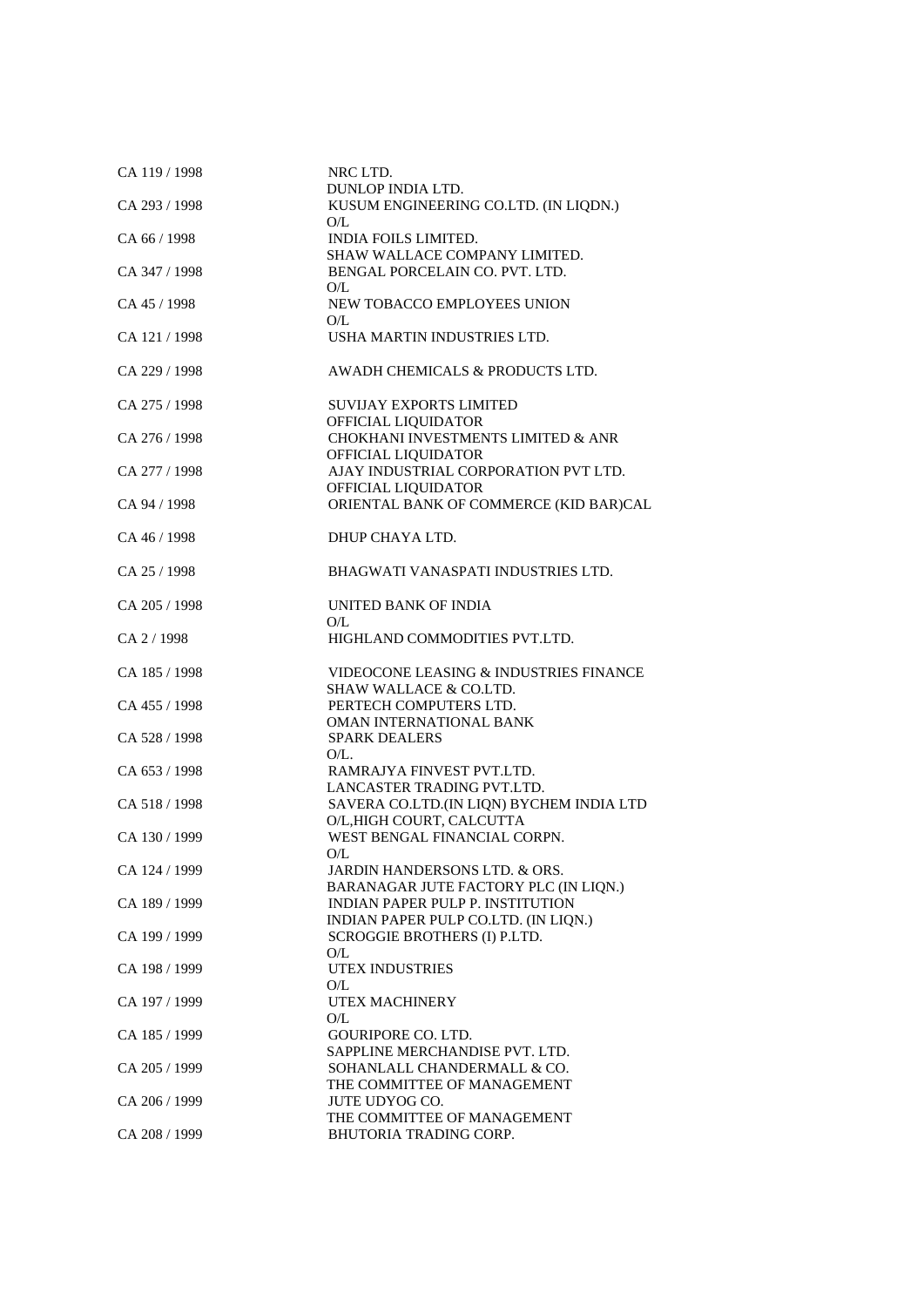| CA 207 / 1999  | THE COMMITTEE OF MANAGEMENT<br>EASTERN JUTE TRADING CO.                       |
|----------------|-------------------------------------------------------------------------------|
|                | THE COMMITTEE OF MANAGEMENT                                                   |
| CA 196 / 1999  | SURESH CONSTRUCTION P.LTD.<br>O/L                                             |
| CA 126 / 1999  | LAVRED FINANCE LTD.                                                           |
| CA 108 / 1999  | WORKMEN EMPLOYEES OF INDIA PAPER PULP LT                                      |
| CA 28 / 1999   | RE NEW TOBACCO CO. LTD. AMIT SENGUPTA<br>O/L                                  |
| CA 10/1999     | M/S NIRAJ TRADING CO.<br>O/L                                                  |
| CA 5/1999      | M/S KANT & CO.LTD.<br>O/L, H.C. CAL                                           |
| CA 87 / 1999   | DIANA TEA CO.LTD.                                                             |
| CA 334 / 1999  | ROMA SENGUPTA.<br>ANANDA BAZAR PATRIKA.                                       |
| CA 422 / 1999  | <b>JAHAR GHOSH</b>                                                            |
|                | PERTECH COMPUTORS LTD.                                                        |
| CA 292 / 1999  | <b>BINANI INDUSTRIES LIMITED</b>                                              |
| CA 320 / 1999  | YANDERDSON INDUSTRIES LIMITED,                                                |
| CA 318 / 1999  | SNM ESTATES PRIVATE LIMITED,                                                  |
| CA 322 / 1999  | SANDERSON INDUSTRIES LIMITED,                                                 |
| CA 321 / 1999  | <b>GUJARAT COMPOSITE LIMITED,</b><br>GUJARAT RESEARCH & MEDICAL INSTITUTE     |
| CA 324 / 1999  | <b>SNAP PACK PRIVATE LIMITED</b>                                              |
| CA 249 / 1999  | SAVERA & CO. LTD. (IN LIQDN.)<br>AJIT NAIN VS O/L                             |
| CA 478 / 1999  | M/S.B L S INVESTMENT PVT.LIMITED<br>M/S. KAPIRAJ SUPPLY PRIVATE LIMITED,      |
| CA 476 / 1999  | HINDUSTHAN PILKINGTON GLASS WORKS LTD<br>MAZHARAJA SECURITY & ALLIED SERVICE, |
| CA 32 / 1999   | SAVERA ASSOCIATS & CO. LTD.<br>O/L                                            |
| CA 528 / 1999  | LEVCON TRADING P.LIMITED,<br>SIDH CAPITAL RESEARCH P.LTD.,                    |
| CA 520 / 1999  | SPARK DEALERS P.LTD.<br>PREM LAL JAIN                                         |
| CA 311 / 1999  | SANTI PRASANNA KONAR<br>O/L                                                   |
| CA 382 / 1999  | RAPTI LEASING LTD.                                                            |
| CA 195 / 1999  | SATYA PRAKASH GOYAL<br>O/L                                                    |
| CA 123 / 1999  | <b>LAXMI NARAYAN</b><br>INVESTMENT CO.LTD.                                    |
| CA 3033 / 1999 | RADHESHYAM AGARWALLA<br>STATE OF W.B.                                         |
| CA 553 / 1999  | <b>GOURI SHANKAR DUTTA</b>                                                    |
| CA 494 / 1999  | THE O/L SEN AND PANDIT P. LTD.(IN LIQDN,)                                     |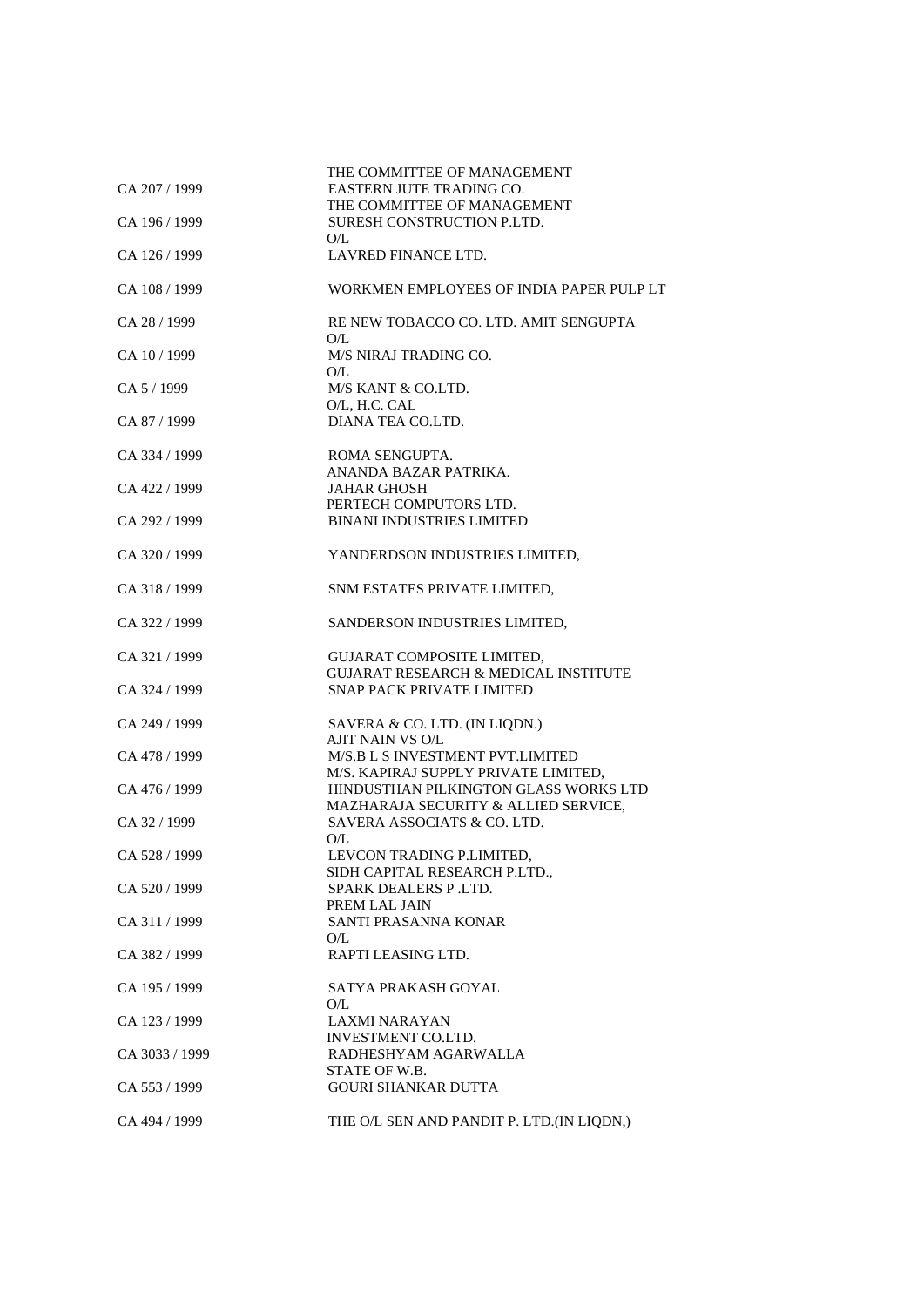| CA 192 / 1999 | <b>SANJAY SEN</b><br>SAVERA ASSOCIATES P.LTD.                         |
|---------------|-----------------------------------------------------------------------|
|               |                                                                       |
| CA 638 / 1999 | KADEX SYSTEMS LTD.                                                    |
| CA 138 / 1999 | RAMLAKHAN PURBLEY                                                     |
| CA 450 / 1999 | NEW TOBACO CO.LTD.(1) LIQUD.<br>IN THE MATTER OF UNIVERSAL ELEC LTD.  |
| CA 538 / 1999 | <b>ALLAHABAD BANK</b>                                                 |
|               | O/L                                                                   |
| CA 558 / 1999 | THE DHEKLAPARA TEA CO. LTD.<br>HANUMAN TEA CO. LTD.                   |
| CA 590 / 1999 | HUKUM CHAND JUTE & INDUSTRIES LTD.                                    |
| CA 452 / 1999 | THE BARANAGORE JUTE FACTORY PLC                                       |
| CA 587 / 1999 | IN THE MAT.OF-TAX RECOVERY OFFICER-I CAL<br>DELTA INTERNATIONAL LTD.  |
|               |                                                                       |
| CA 287 / 1999 | RISHRA STEEL LTD.(IN LIQN.) & O/L<br>ALLAHABAD BANK                   |
| CA 384 / 1999 | <b>JAYDEB MUKHERJEE &amp; ORS</b>                                     |
| CA 572 / 1999 | O/L<br>TITAGARH P L C                                                 |
| CA 584 / 1999 | M/S LOOMTEX ENGNR. PVT. LTD. (S/A)<br>MODY BUILDING LTD.              |
|               |                                                                       |
| CA 593 / 1999 | CANDLE WOOD HOLDINGS LTD.                                             |
| CA 579 / 1999 | KEYSTONE TRADELINK PVT.LTD.& ORS.                                     |
| CA 581 / 1999 | KMS CONAINERS (P) LTD.                                                |
| CA 710 / 1999 | NILASREE TRADERS PVT.LTD.                                             |
| CA 709 / 1999 | HINDUSTHAN DEVELOPMENT CORP.LTD.                                      |
| CA 589 / 1999 | PUNJAB NATIONAL BANK<br>ALPIC FINANCE CO.                             |
|               | O/L                                                                   |
| CA 737 / 1999 | ORIENTAL MINES PVT. LTD.,<br>ORIENTAL SOAP STONE PVT. LTD.,           |
| CA 715 / 1999 | USHA ATLAS HYDALIC EQUIPMENTS LTD.                                    |
| CA 276 / 1999 | <b>SANTOSH KR.CHATTERJEE</b>                                          |
| CA 646 / 1999 | COMMITTEE OF MAN.OF BARANAGAR JUTE FACT.<br>DHEKLA PARA TEA CO. LTD., |
|               | HANUMAN TEA CO. LTD.,                                                 |
| CA 614 / 1999 | MIRBAN SERVICES PVT.LTD.<br>CELICA DEVELOPERS PVT.LTD.                |
| CA 569 / 1999 | M/S.ALPIC FIRM LTD. & ORS.                                            |
| CA 644 / 1999 | O/L.<br>ISPAT INDUSTRIES LTD.,                                        |
|               | TATA IRON & STEEL CO.LTD.,                                            |
| CA 643 / 1999 | SHAW WALLACE & CO. LTD.,<br>INDIAN SEAMLESS FINANCIAL CO.LTD.,        |
| CA 612 / 1999 | <b>JAHAR GHOSH</b><br>PERTECH COMPUTER LTD.                           |
|               |                                                                       |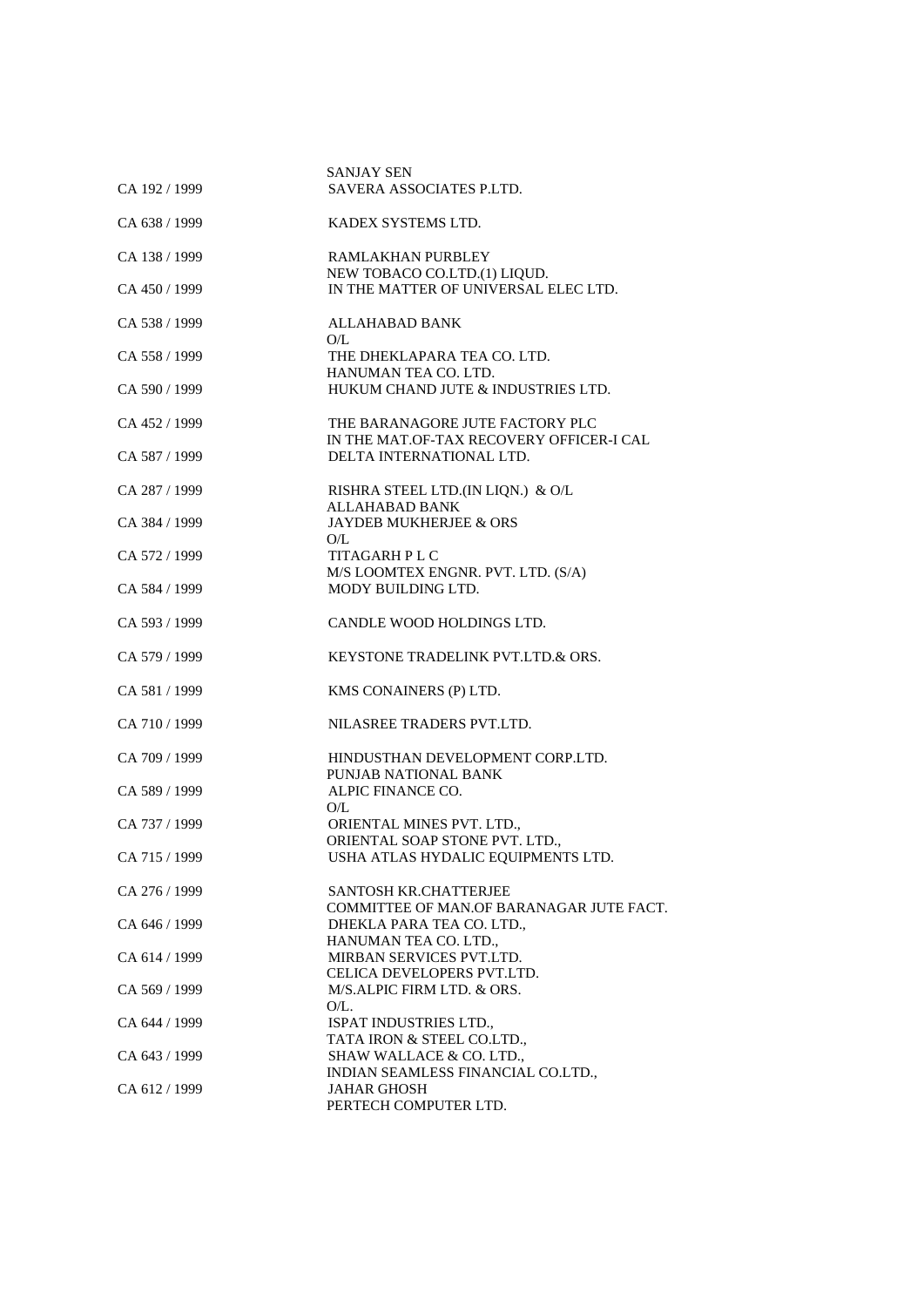| CA 596 / 1999 | IPCCA FINANCE SERVICES PVT.LTD.                                              |
|---------------|------------------------------------------------------------------------------|
| CA 258 / 1999 | O/L                                                                          |
| CA 550 / 1999 | SPARK DEALERS P.LTD.<br>SPARK DEALERS P.LTD.                                 |
| CA 610 / 1999 | O/L<br>PRUDENTIAL CAPITAL MARKETS LTD.                                       |
|               |                                                                              |
| CA 609 / 1999 | PRUDENTIAL CAPITAL MARKETS LTD.                                              |
| CA 608 / 1999 | ESSEL MINING & INDUSTRIES LTD.<br>VIDARBHA COMMODITIES PVT.LTD.              |
| CA 598 / 1999 | <b>SHAW WALLACE &amp; CO.LTD.</b>                                            |
| CA 601 / 1999 | NOPANY MARKETING CO. P LTD.                                                  |
| CA 527 / 1999 | PEERLESS GENERAL FINANCE & INVESTMENT CO<br>HINDUSTHAN DEVELOPMENT CORP.LTD. |
| CA 573 / 1999 | PUNJAB NATIONAL BANK<br>RAPTI NIDHI LTD.                                     |
| CA 574 / 1999 | RAPTI NIDHI LTD.                                                             |
| CA 611/1999   | <b>MEGA SPA</b>                                                              |
| CA 706 / 1999 | <b>BALMER LAW RIE FREIGHT CONTAINERS LTD</b><br><b>SRI SUPPLY SYNDICATE</b>  |
|               | BARANAGORE JUTE FACTORY (IN LIQN.)                                           |
| CA 705 / 1999 | <b>JYOTI INTERNATIONAL</b><br>THE COMMITTEE OF MANAGEMENT                    |
| CA 704 / 1999 | PRAGATI INDUSTRIES<br>THE COMMITTEE OF MANAGEMENT                            |
| CA 708 / 1999 | SRI HANUMAN TRADING CO.                                                      |
| CA 707 / 1999 | BARANAGORE JUTE FACTORY P.LTD. (IN LIQN.)<br>JAI GLASS CHEMICALS P.LTD.      |
| CA 691 / 1999 | O/L<br>KALYAN PUR CEMENTS LTD                                                |
| CA 692 / 1999 | I.C.I.C.I. LIMITED<br>ASSOCIATED PIGMENTS LTD.,                              |
|               | MADHURI DEBI HIMATSINGKA                                                     |
| CA 213 / 1999 | CA.                                                                          |
| CA 379 / 1999 | CALCUTTA NATIONAL BANK LTD & B.C.RAY                                         |
| CA 436 / 1999 | M/S PURABI MOOKHERJEE                                                        |
| CA 349 / 1999 | <b>BANK OF CALCUTTA</b><br>IFB INDUSTRIES LTD.                               |
|               | PRESSMAN LTD.                                                                |
| CA 357 / 1999 | APURVA FINANCE LTD.<br>SYNDROME ADVISORS P.LTD.                              |
| CA 356 / 1999 | NOVEL FINVEST P.LTD.                                                         |
| CA 355 / 1999 | ELANZA DEALCOM P.LTD.<br><b>GRAVITY FINANCIAL SERVICE (P) LTD.</b>           |
| CA 283 / 1999 | BONANZA STATIONERS (P) LTD.<br>SHREE DURGA COTTON MILLS EMPLOYEES UNION      |
| CA 284 / 1999 | OFFICIAL LIQUIDATOR                                                          |
|               | <b>BANK OF INDIA</b><br>PERTECH COMPUTERS                                    |
| CA 331 / 1999 | ICICILTD.<br>O/L                                                             |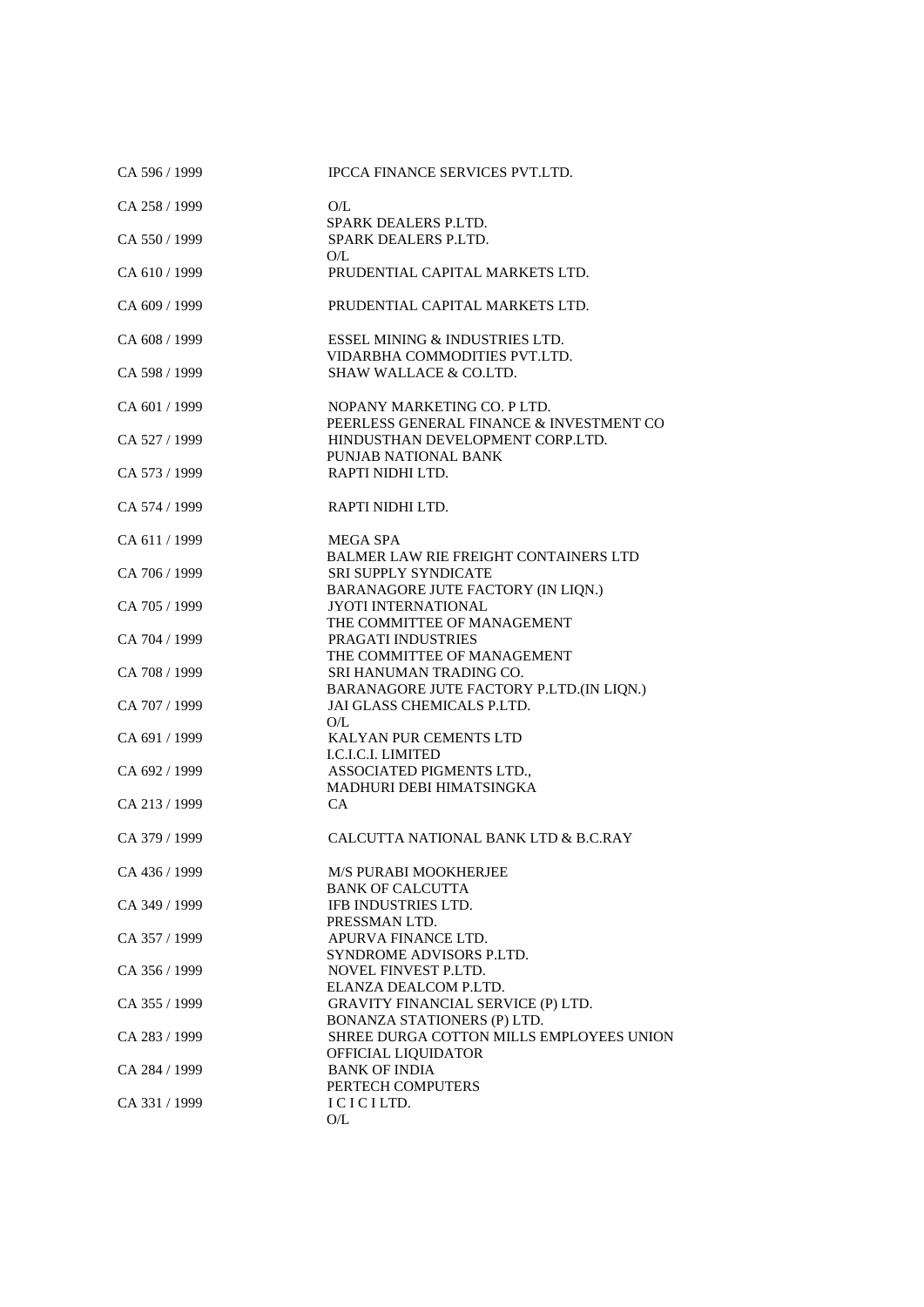| CA 177 / 1999 | PANORAMA ELECTRONICS (P) LTD.                              |
|---------------|------------------------------------------------------------|
|               | ULKA ADVERTISING (P) LTD.                                  |
| CA 131 / 1999 | JAHAR GHOSH<br>PERTECH COMPUTORS LTD.                      |
| CA 768 / 2000 | PREMA DEVITY                                               |
|               |                                                            |
| CA 594 / 2000 | BANTRA CO-OPERATIVE BANK LTD.                              |
|               | O/L                                                        |
| CA 741 / 2000 | IISCO UJJAN PIPES & FOUNDRY CO. LTD.                       |
|               |                                                            |
| CA 756 / 2000 | BARANAGAR JUTE FACTORY PLC                                 |
|               | RATANLAL MALOO/ O/L                                        |
| CA 782 / 2000 | U B I                                                      |
|               | O/L                                                        |
| CA 779 / 2000 | UBI                                                        |
|               | O/L                                                        |
| CA 456 / 2000 | KANCHANJANGA COMMOTODE PVT.LTD.                            |
|               | SHIVAPAN ENGG.PVT.LTD.                                     |
| CA 229 / 2000 | SHRIMATI MALATI DEVI AGARWALLA                             |
|               | BANSIDHAR AGARWALLA & CO.LTD.                              |
| CA 228 / 2000 | VIKRAM FINANCIAL SERVICES LTD.                             |
| CA 333 / 2000 | ALLAHABAD BANK                                             |
|               | <b>GOURIPUR CO.LTD.</b>                                    |
|               |                                                            |
| CA $247/2000$ | BARANAGORE JUTE FACTORY PLC(IN LIQN)                       |
|               | NATHMAL JHANWAR -VS-O/L                                    |
| CA 418 / 2000 | THE HOWRAH MOTOR CO. LTD.                                  |
|               | <b>SMT. RINKI DEY</b>                                      |
| CA 269 / 2000 | GOUREPORE CO.LTD.(IN LIQDN.)                               |
|               | $O/L$ .                                                    |
| CA 267 / 2000 | PRESSMAN PROPERTIES LTD.                                   |
|               | SAGAR DEALERS (PVT) LTD.& ORS.                             |
| CA 455 / 2000 | RAJ ASSOCIATES (P) LTD.                                    |
|               |                                                            |
| CA 133 / 2000 | PALLAN EXPORT & IMPORT CO.                                 |
|               | GANAPATI EXPORTS LTD. (I) LTD.<br><b>BRIGHT WIRES LTD.</b> |
| CA 615 / 2000 | <b>BHAGWANDAS AGARWALLA</b>                                |
| CA 736 / 2000 | BUSINESS FORMS LTD (IN LIQDN.)                             |
|               |                                                            |
|               |                                                            |
| CA 461 / 2000 | MATHRAN ESTATES PVT.LTD.                                   |
|               |                                                            |
| CA 313 / 2000 | PERTECK COMPUTERS LTD.                                     |
|               | BHARAT BHUSAN EQUITY TRADERS LTD.                          |
| CA 176 / 2000 | DAULATRAM RAWATMUL (P) LTD.                                |
|               | PEERLESS GENERAL FINANCE CO.LD.                            |
| CA 349 / 2000 | <b>SHIV PRASAD JHANWAR</b>                                 |
|               | <b>COMMITTEE OF MANAGEMENT</b>                             |
| CA 359 / 2000 | <b>SANTOSH KUMAR JAIN</b>                                  |
|               | <b>COMMITTEE OF MANAGMENT</b>                              |
| CA 360 / 2000 | M/S.DAULAT RAI SANDEEP KUMAR                               |
|               | <b>COMMITTEE OF MANAGMENT</b>                              |
| CA 348 / 2000 | <b>M/S AARKEO CORPORATION</b>                              |
| CA 347 / 2000 | <b>COMMITTEE OF MANAGEMENT</b><br>M/S RAMPROSAD BISWANATH  |
|               | <b>COMMITTE OF MANAGEMENT</b>                              |
|               |                                                            |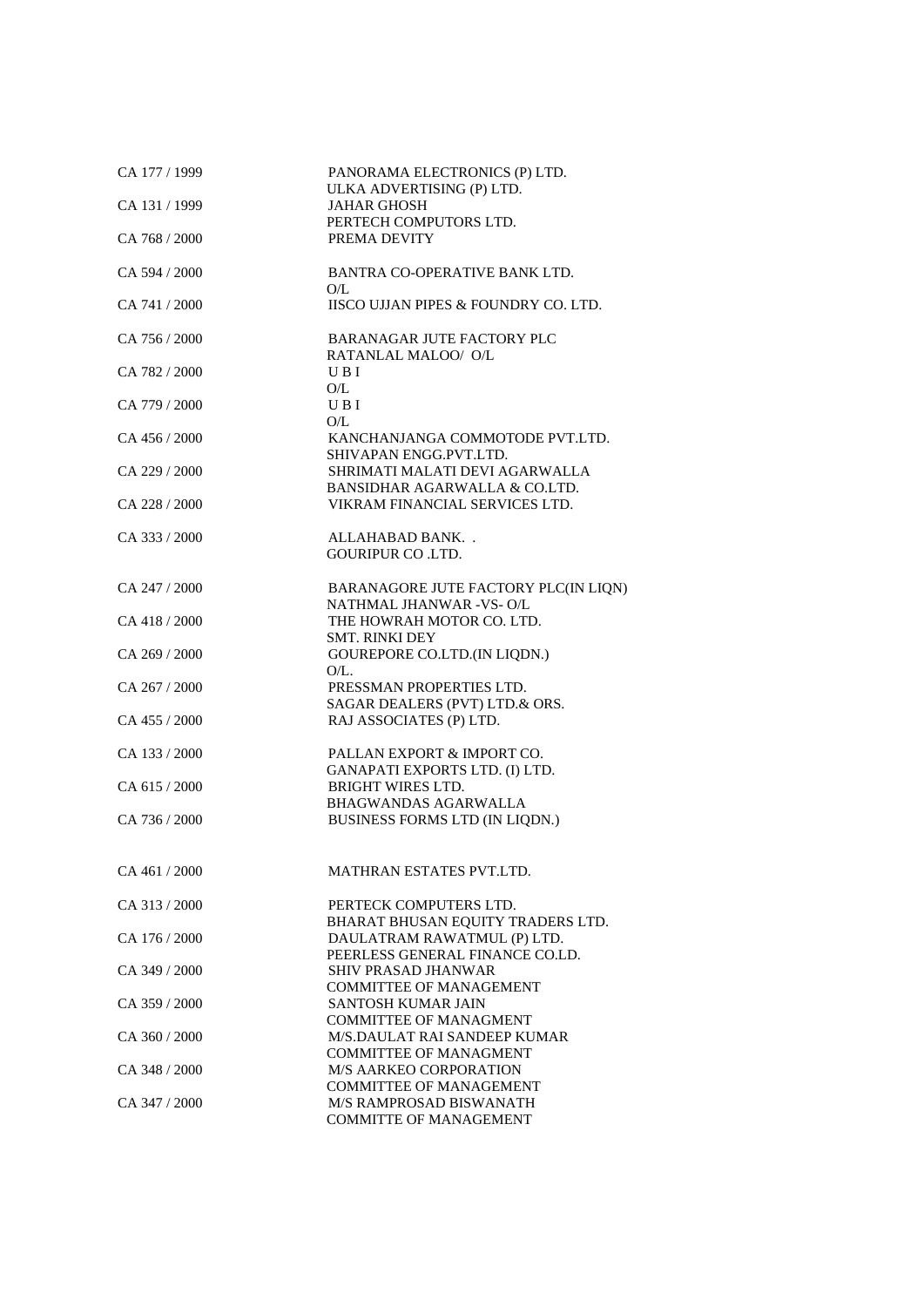| CA 342 / 2000 | LILA DEVI MUNDHRA                                                         |
|---------------|---------------------------------------------------------------------------|
| CA 355 / 2000 | <b>COMMITTEE OF MANAGMENT</b><br>U.L.PATNI & SONS. (H.U.F.)               |
|               | <b>COMMITTEE OF MANAGMENT</b>                                             |
| CA 352 / 2000 | HARIRAM SURADRA KUMAR<br>COMMITTEE OF MANAGEMENT                          |
| CA 351 / 2000 | SMT. SAVITRI DEBI SARDA                                                   |
| CA 357 / 2000 | <b>COMMITTEE OF MANAGEMENT</b><br><b>BHAWARLAL LARDA</b>                  |
|               | <b>COMMITTE OF MANAGMENT</b>                                              |
| CA 350 / 2000 | <b>LOOMKARAN MALOO &amp; SONS</b>                                         |
| CA 358 / 2000 | <b>COMMITTEE OF MANAGEMENT</b><br><b>BHAUWARLAL BOTHRA</b>                |
|               | <b>COMMITTE OF MANAGMENT</b>                                              |
| CA 416 / 2000 | IFB INDUSTRIES LTD.                                                       |
| CA 417 / 2000 | IFB INDUSTRIES LTD.                                                       |
| CA 196 / 2000 | <b>G.S.PROPERTIES PVT.LTD.</b>                                            |
|               | <b>ICON ELECTRONICS PVT.LTD.</b>                                          |
| CA 409 / 2000 | <b>M/S STEEL EMPORIUM</b><br><b>COMMITTEE OF MANAGEMENT</b>               |
| CA 407 / 2000 | AJIT KR. BACHAYAT                                                         |
|               | <b>COMMITTEE OF MANAGEMENT</b>                                            |
| CA 406 / 2000 | <b>MANMALL JAIN</b>                                                       |
| CA 405 / 2000 | <b>COMMITTEE OF MANAGEMENT</b><br><b>M/S SHRIYA TRADE LINKERS</b>         |
|               | <b>COMMITTEE OF MANAGEMENT</b>                                            |
| CA 403 / 2000 | <b>MLGCORPORATION</b>                                                     |
|               | <b>COMMITTEE OF MANAGEMENT</b>                                            |
| CA 404 / 2000 | <b>BIJAY KUMAR AGARWALLA</b><br><b>COMMITTEE OF MANAGEMENT</b>            |
| CA 381 / 2000 | <b>BISHWANATH KUMAR</b>                                                   |
|               | <b>SUPROVAT KUMAR</b>                                                     |
| CA 538 / 2000 | M/S. SWIL LTD.                                                            |
|               | ANANT RAJ INDUSTRIES LTD.                                                 |
| CA 413 / 2000 | MERRY VIEW TEA CO.LTD.                                                    |
| CA 402 / 2000 | <b>TEZPORE TEA CO.</b><br>NIRMAL KUMAR JALAN                              |
|               | THE O/L                                                                   |
| CA 375 / 2000 | BUSINESS FORMS LTD. (IN LIQN)                                             |
|               | O/L                                                                       |
| CA 419 / 2000 | TRANS CIRCUIT SYSTEMS (P) LTD.<br><b>SANJAY DUTTA</b>                     |
| CA 728 / 2000 | M/S. ARDEE (INDIA) PVT. LTD.                                              |
| CA 372 / 2000 | PURULIA STEEL LTD. (IN LIQN.)                                             |
| CA 650 / 2000 | NIRMALA DEVI MASKARA                                                      |
|               | THE COMMT.OF MANGT.BARANAGORE JUTE FACT                                   |
| CA 649 / 2000 | <b>GALAXY COMMERCIALS LTD.</b><br>THE COMMT.OF MANGT.BARANAGORE JUTE FACT |
| CA 251 / 2000 | RAVINDRA KUMAR BHALOTIA                                                   |
|               | THE O/L                                                                   |
| CA 356 / 2000 | <b>LOON KARAN DAGA</b><br>THE COMMITTEE OF MANAGEMENT                     |
|               |                                                                           |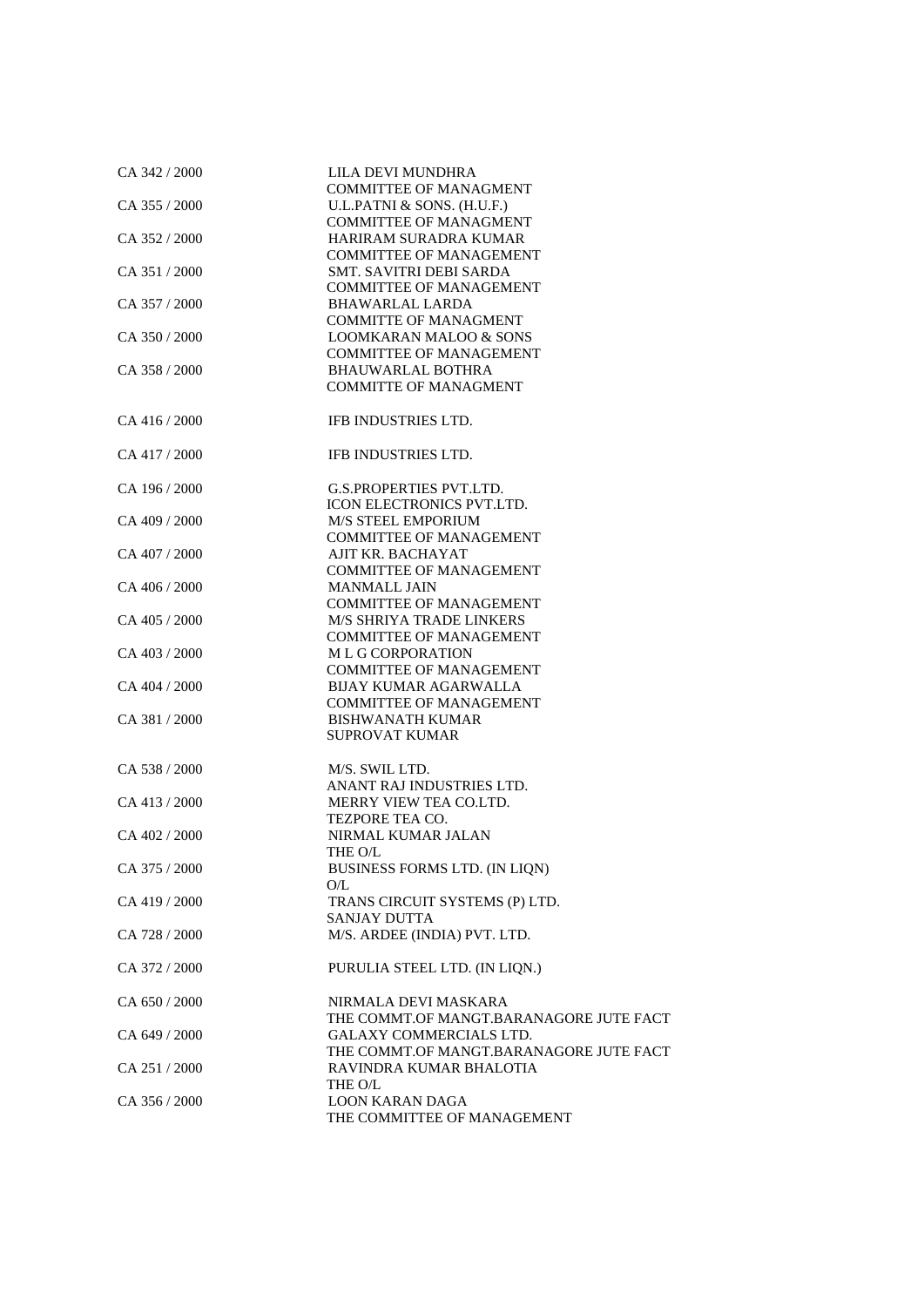| CA 648 / 2000 | KAVERI ULTRA POLYMERS                                              |
|---------------|--------------------------------------------------------------------|
|               | THE COMMT.OF MANGT.BARANAGORE JUTE FACT                            |
| CA 647 / 2000 | <b>VIJOY ENTERPRISES</b>                                           |
|               | THE COMM.OF MANGT.BARANAGORE JUTE FACT.                            |
| CA 646 / 2000 | BELIEVE INDUSTRIES LTD.<br>THE COMM.OF MANGT.BARANAGORE JUTE FACT. |
| CA 622 / 2000 | SUSHIL KUMAR MASKARA                                               |
|               | THE COMMITTEE OF MANAGEMENT                                        |
| CA 464 / 2000 | RADHA GOBINDA CHANDRA                                              |
|               | THE COMMITTEE OF MANAGEMENT                                        |
| CA 652/2000   | PURAN PRAKASH KESHARI                                              |
|               | THE COMM.OF MANGT.BARANAGORE JUTE FACTO                            |
| CA 653 / 2000 | <b>LAXMI PAT JAIN</b>                                              |
|               | THE COMM.OF MANGT.BARANAGORE JUTE FACTOR                           |
| CA 651/2000   | <b>BISWAJIT DAS</b>                                                |
|               | THE COMMITTEE OF MANAGEMENT, BARANAGORE                            |
| CA 361 / 2000 | M/S.GOKAL CHAND RAMGOPAL                                           |
|               | <b>COMMITTEE OF MANAGMENT</b>                                      |
| CA 354 / 2000 | <b>SUKUMAR SAMANTA</b>                                             |
| CA 346 / 2000 | THE COMMITTEE OF MANAGEMENT<br><b>MANGILAL BANGANI</b>             |
|               | <b>COMMITTE OF MANAGEMENT</b>                                      |
| CA 362 / 2000 | <b>LAXMIKANT DAGA</b>                                              |
|               | <b>COMMITTEE OF MANGEMENT</b>                                      |
| CA 353 / 2000 | <b>GANPAT RAI BAID</b>                                             |
|               | THE COMMITTEE OF MANAGEMENT                                        |
| CA 345 / 2000 | SMT. KIRAN DEVI DAGA                                               |
|               | <b>COMMITTEE OF MANAGEMENT</b>                                     |
| CA 363 / 2000 | M.K.UDYOG                                                          |
|               | <b>REGISTRAR O.S.</b>                                              |
| CA 343 / 2000 | IN THE MAT.OF BENGAL PAPER MILLS CO.LTD.                           |
|               | P.N.B., THE O/L, GOKUL BAGRI                                       |
| CA 47 / 2000  | TITAGARH PLC /TITAGARH JUTE MILLS                                  |
|               | LOOMTIA ENGNR. PVT. LTD.                                           |
| CA 238 / 2000 | ALUMINEIM CABLES & CONDUCTORS (U.P)                                |
| CA 14 / 2000  | RIKHAB CHANDRA SEN<br><b>BARANAGAR JUTE FACTORY PLC</b>            |
|               | TAX RECOVERY OFFICER-I, CALCUTTA & 24 PGS                          |
| CA 145 / 2000 | <b>SARADA FERTILIZERS WORKER UNION</b>                             |
|               | AUTHORITY FOR I.F.& CONSTRUCTION                                   |
| CA 248 / 2000 | <b>SANDEEP CHOUDHURY</b>                                           |
|               | O/L                                                                |
| CA 1/2000     | VIJAY PAPER CORP.LTD.& ANR.                                        |
|               |                                                                    |
| CA 786 / 2000 | KAILASH FISCAL P.LTD. & ORS. AND                                   |
|               | <b>SOUTH INDIA PROJECTS LTD.</b>                                   |
| CA 765 / 2000 | <b>BENGAL PAPER MILLS LTD &amp; ORS</b>                            |
|               |                                                                    |
| CA 613 / 2000 | HOPE CARDAMOM ESTATES LTD. AND                                     |
|               | CARISTRAP SYSTEM LTD.                                              |
| CA 273 / 2000 | UNITED FLOUR PRODUCTS LTD. (IN LIQN)                               |
|               |                                                                    |
| CA 668 / 2000 | IN MATTER OF BENI LTD.(IN LIQN)<br>O/L                             |
| CA 656 / 2000 | M/S. CAPS MICROPGRAPHIC (P) LTD.,                                  |
|               | M/S. AVON POLYTEK INDUSTRIES LTD.,                                 |
| CA 664 / 2000 | MONOTYPE INDIA LTD.,                                               |
|               | CANARAN BANK LTD.,                                                 |
| CA 523 / 2000 | IN THE MATTER OF ALUMUNIAM CABLES                                  |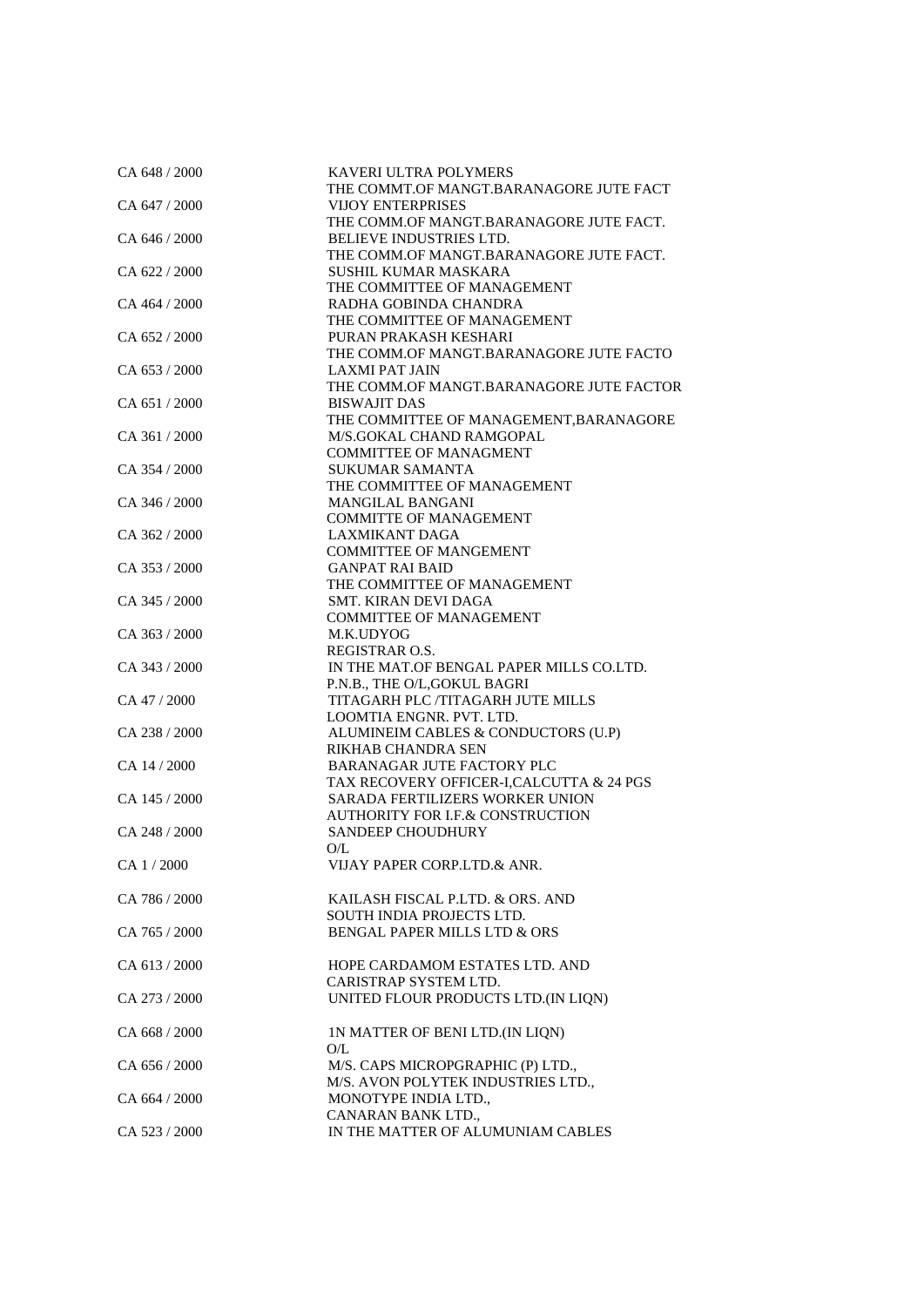| CA 474 / 2000     | INDUSTRIAL INVESTMENT BANK OF INDIA LTD.<br>O.L                               |
|-------------------|-------------------------------------------------------------------------------|
| CA 703 / 2000     | IN THE MATTER OF MOTOR MRG LTD. (IN LIQN)                                     |
| CA $659/2000$     | THE TAX RECOVERY OFFICER, XXXIV, CAL.<br>THE OFFICIAL LIQUIDATOR,             |
| $CA$ 42 / 2000    | PHOOL CHAND<br>SHREE MANJUSHA PAPER MILLS (IN LIQN)                           |
| $CA$ 168 $/$ 2000 | AUTO POLY PLAST LTD., WORKMEN!S UNION<br>OFFICIAL LIQUIDATOR                  |
| CA 49 / 2000      | ARTEX ENGG. WORKS P.LTD.                                                      |
| CA 40 / 2000      | <b>BAIDYANATH GLASS WORKS P.LTD.</b>                                          |
| CA 655 / 2000     | KANORIA JUTE & INDUSTRIES<br>AND SHIV SHANKAR PASARI                          |
| CA 657 / 2000     | KANCHANGA COMMOTRADE PVT. LTD.<br>O/L                                         |
| CA 525 / 2000     | IN THE MATTER OF GOUREPUR CO. LTD.(IN LQ<br><b>JAWARLAL SHARMA</b>            |
| CA 730 / 2000     | ASHOK KUMAR JHUNJHUNWALLA<br><b>INDIA JUTE &amp; INDUSTRIES LTD.</b>          |
| CA 734 / 2000     | SANJOY HOLDING P.LTD.<br>THE O/L H.C. CALCUTTA                                |
| CA 733 / 2000     | W B FIN CORPN.<br>O/L                                                         |
| CA 747 / 2000     | <b>SMT. MANJUSREE DUTTA</b><br>OÆ.                                            |
| CA 618 / 2000     | SHREYSTHI TRADE-COM PVT LTD.                                                  |
| CA 591 / 2000     | <b>JUBILEE DEVELOPERS (PVT) LTD.AND</b><br>EVEREST AGRO INDUSTRIES (PVT) LTD. |
| CA 509 / 2000     | M/S SUPARSHWA DISTRIBUTORS PVT.LTD.                                           |
| CA 472 / 2000     | EAST INDIA OIL INDUSTRIES LTD.<br><b>ASHIT GHOSH</b>                          |
| CA 675 / 2000     | EXPORT IMPORT BANK OF INDIA.<br>HINDUSTHAN DEVELOPEMENT CORPN. LTD            |
| CA 2138 / 2000    | TURNER MORRISON COMPANY LTD.<br>HUNGERFORD INVESTMENT TRUST LTD.              |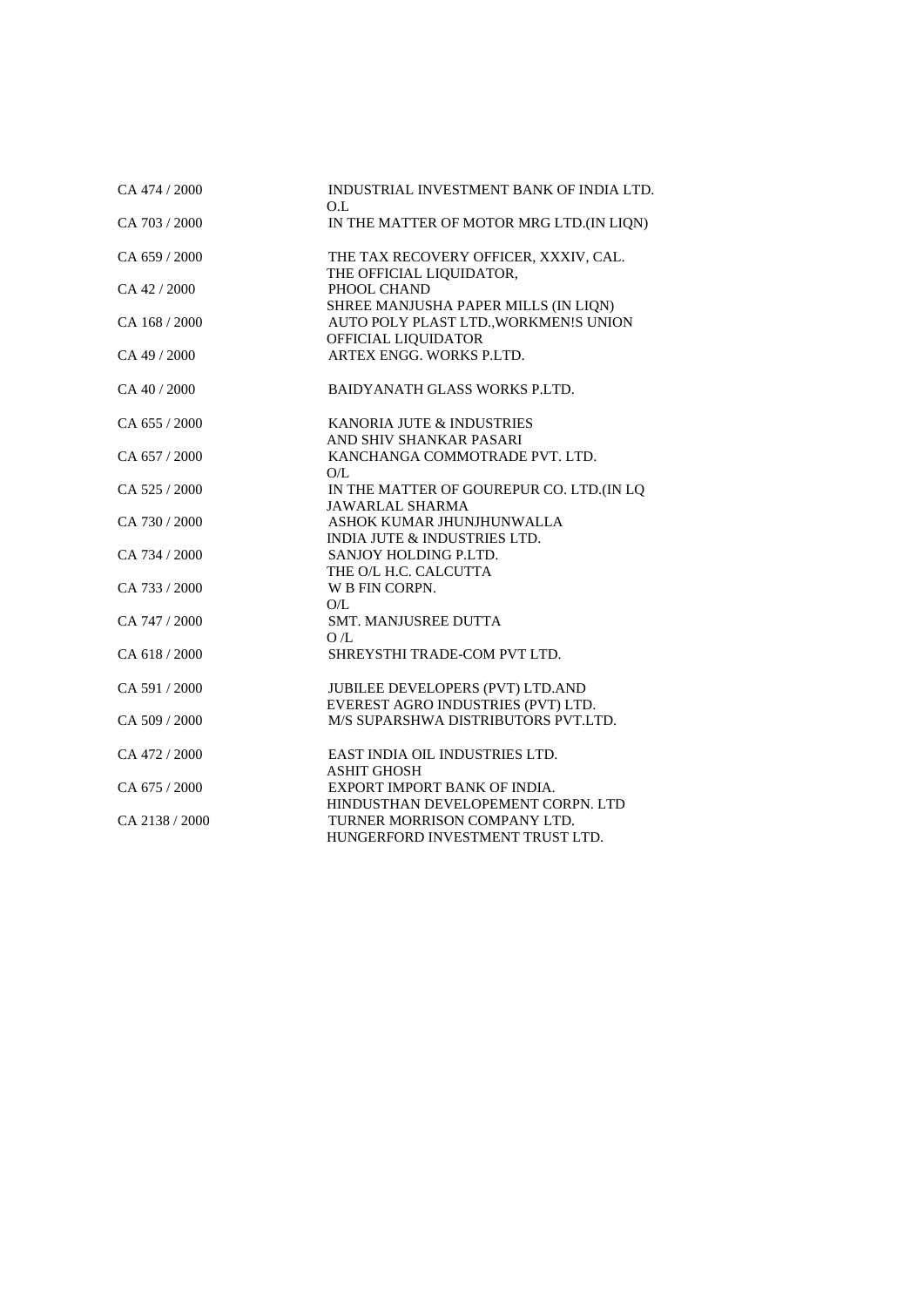| CC 214 / 1979    | UNITED COMMERCIAL BANK                    |
|------------------|-------------------------------------------|
|                  | RAJMACH ENGINERS (P) LTD                  |
| CC 1910 / 1980   | RADHESHYAM SUREKA                         |
|                  | DVSNL. RLY. MANAGER, E.RLY.               |
| CC $1785/1980$   | VISHWANATH PUROHIT                        |
|                  | <b>JADU NANDAN TRIVEDI</b>                |
| CC 1878 / 1986   | PREMIUM COKE MANUFACTURING CO. P.LTD.ANR  |
|                  | TARACHAND SACHDEVA                        |
| CC 249 / 1986    | <b>ASHIT ROY</b>                          |
|                  | <b>KAMALESH BOSE</b>                      |
| CC 680 / 1986    | M/S.PREMIUM COKE MFG.CO.PVT.LTD.& ANR     |
|                  | TARACHAND SACHDEVA                        |
| CC 534 / 1986    | NANDRAM CHARITABLE TRUST & ANR            |
|                  | <b>SHRI SUNIL CHOWDHURY</b>               |
| CC 5277 / 1987   | KRISHAN KUMAR AGARWAL & ANR.              |
|                  | REVA VYAS                                 |
| $CC$ 3160 / 1987 | THE COMMR.OF WAKFS                        |
|                  | <b>MD.KASSIM PAREKH</b>                   |
| CC 3646 / 1987   | <b>SHRI DHRUBA GOPAL BOSE</b>             |
|                  | STATE OF W.B.                             |
| CC 2319 / 1987   | N.C. ROY & ORS                            |
|                  |                                           |
|                  | <b>FAIZBUX MANSOORI</b>                   |
| CC 2121 / 1987   | <b>SHRI SUBHAS CH. BERA</b>               |
|                  | SHRI JONARDHAN DAS                        |
| $CC$ 3192 / 1987 | NIRUPAM GUHA THAKURATA                    |
|                  | SARBESH CHANDRA, DP. COMMR. OF P. (S)CAL. |
| CC 3624 / 1987   | DEBA PRASAD CHAKROBORTY                   |
|                  | SRI SABYASACHI BANERJEE                   |
| CC 1348 / 1987   | <b>GOUR MOHAN BHATTACHARJEE</b>           |
|                  | THE STATE OF WEST BENGAL                  |
| CC 2900 / 1987   | <b>DIPANKAR DUTTA</b>                     |
|                  | SHRI SABYASACHI RAKSHIT                   |
| CC 2168 / 1987   | KHAIKATILAL KHANNA                        |
|                  | THE STATE OF W.B.                         |
| CC 5187 / 1987   | SHRI RAM KRIPAL SINGH                     |
|                  | SHRI KAMAL KUMAR MAJUMDAR                 |
| CC 4168 / 1988   | MUKUNDA CH.CHATTERJEE & ORS               |
|                  | STATE OF W.B.                             |
| CC 14 / 1988     | <b>SHAIKH GULAM RASUL</b>                 |
|                  | <b>KIRTI SHAW</b>                         |
| $CC$ 3180 / 1988 | <b>CHHATTAR SINGH &amp; ANR.</b>          |
|                  | SRI BIKAS KALI BASU (C.P)                 |
| CC 3407 / 1988   | RAM DULARI DEBI & ORS.                    |
|                  | <b>SAMAR CHATTERJEE</b>                   |
| CC 5436 / 1988   | <b>BEHDIHI FERRONS LTD.</b>               |
|                  | MR.ADITYA PRATAP MOHANTY                  |
| CC 3162 / 1988   | KARETIK CHANDRA BANDOPADHYAY              |
|                  | SHRI RATHINDRA NATH SENGUPTA              |
| CC 3000 / 1988   | DR.BUDHADEB DASGUPTA                      |
|                  | DR.BHASKAR ROY CHOWDHURY                  |
| CC 2995 / 1988   | <b>SRI TRIDIB GHOSH CHOWDHURY</b>         |
|                  | MR.S.CHAKRABORTY, SEC.R.T.AUTHORITY, CAL  |
| $CC$ 2856 / 1988 | <b>SIBORAM DEY</b>                        |
|                  | N.SOM                                     |
| $CC$ 2855 / 1988 | <b>GANGA SAGAR RAI</b>                    |
|                  | SRI S.K.BATABYAL                          |
| $CC$ 2849 / 1988 | <b>SMT.BANDANA BERA</b>                   |
|                  | THE STATE OF W.B.                         |
|                  |                                           |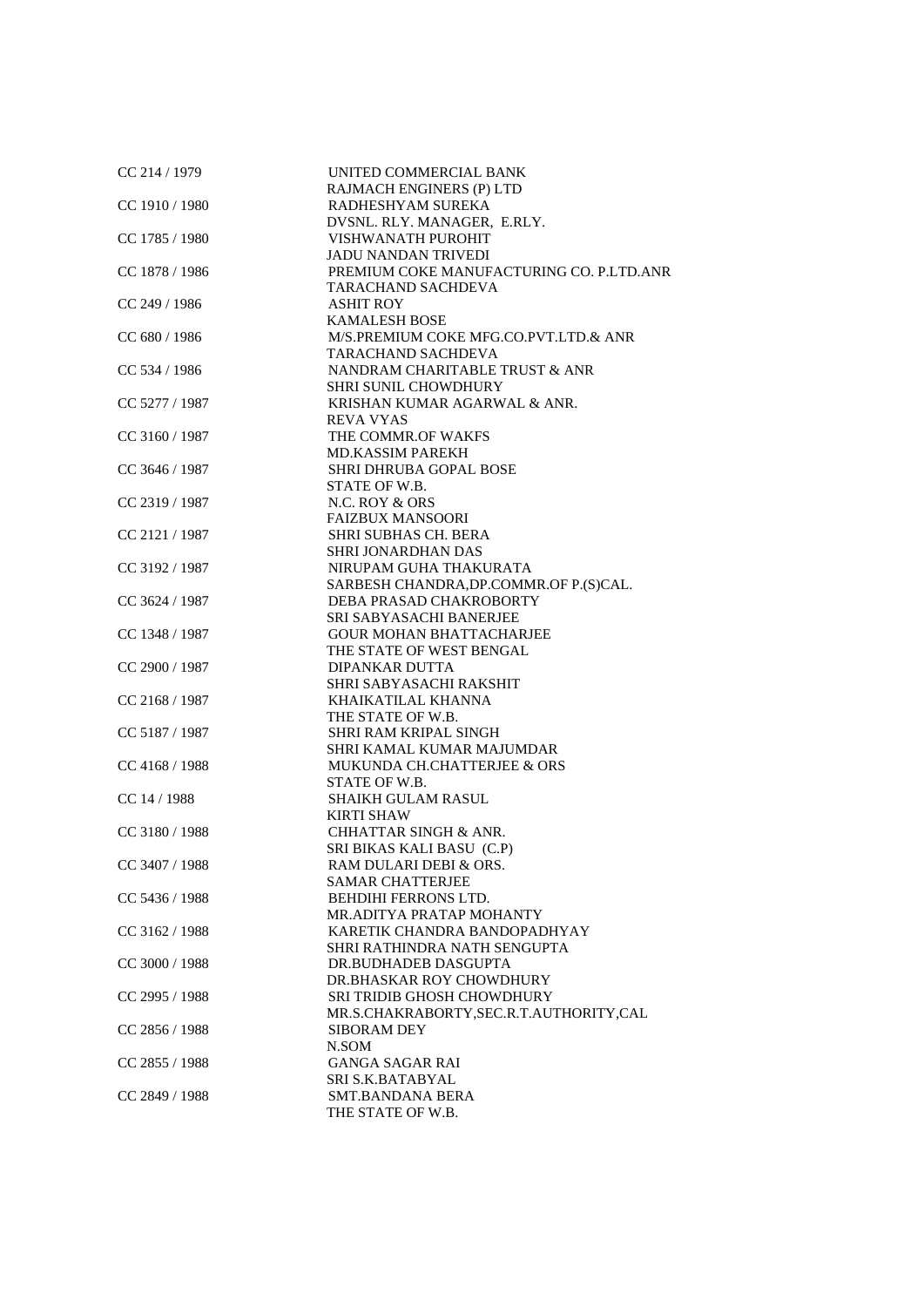| CC 2841 / 1988   | ASIT KUMAR SENGUPTA                       |
|------------------|-------------------------------------------|
|                  | MR.A.THAKUR, EX.O.CAL.W.CONS.CO-OP.S.LTD. |
| CC 2839 / 1988   | <b>JAGANNATH GOSWAMI</b>                  |
|                  | <b>SUNIL KUMAR BARDHAN</b>                |
| $CC$ 2813 / 1988 | M/S. INDO BRITISH CYCLE CO. & ANR.        |
|                  | STATE OF W.B.                             |
| CC 3356 / 1988   | ASHOK KUMAR CHOWDHURY & ORS.              |
|                  | P.K.MUKHERJEE (I.P.S)                     |
| $CC$ 3355 / 1988 | SMT. SENJUTI DAS (PAL) & ORS.             |
|                  | SRI SUVRANGSHU GHOSH                      |
| CC 3151 / 1988   | SRINIVAS ENVIRO SYSTEMS PVT. LTD.         |
|                  | R.N.MURTHY                                |
| CC 3139 / 1988   | BHUMESH CHANDRA ADDY & ORS.               |
|                  | <b>RABINDRA NATH DEY</b>                  |
| CC 1840 / 1988   | SM. SHYAMPEARI MISRA                      |
|                  | <b>SRI R.N.MUKHERJEE</b>                  |
| CC 2972 / 1988   | AMAL KUMAR BHAUMIK                        |
|                  | SRI AJIT KUMAR MUKHERJEE,DIR.W.B.S.E.B.   |
| CC 3053 / 1988   | <b>RATAN KUMAR BARUA</b>                  |
|                  | <b>SRI SUVRANGSHU GHOSH</b>               |
|                  |                                           |
| CC 2974 / 1988   | M/S. MURLIDHAR RATAN LAL                  |
|                  | <b>PUNJAB &amp; SIND BANK</b>             |
| CC 2767 / 1988   | <b>SRI JOYDEB SAMANTA</b>                 |
|                  | <b>SRI MANISH GUPTA</b>                   |
| $CC$ 3034 / 1988 | SRI BIMAL KUMAR CHATTERJEE                |
|                  | DIST.ENGINEER (N), C.E.S.C.               |
| $CC$ 3033 / 1988 | <b>SK.ABDUL SALIM</b>                     |
|                  | SRI J.K.HOHLI, SE.LAND & LAND R.DEPTT.    |
| CC 1489 / 1988   | PRABIR KUMAR DEY                          |
|                  | MR DEBABRATA BHATTACHARJEE                |
| CC 2238 / 1988   | M/S.BENGAL BUS SYDICATE & ORS             |
|                  | SHRI SWAPAN KUMAR MUKHERJEE               |
| CC 3486 / 1988   | <b>MRINAL KANTI DE</b>                    |
|                  | <b>P.K.ROY MUKHERJEE</b>                  |
| $CC$ 4514 / 1988 | RAMSANKAR GAYEN & ANR                     |
|                  | KANOWAL JIT SINGH, DEPUTY COMN. OF POLICE |
| $CC$ 2935 / 1988 | SMT. ALPANA BHATTACHARYA                  |
|                  | SRI SISIR KUMAR CHAKRABORTY               |
| CC 3198 / 1988   | BIBEKANANDA BHATTACHARJEE                 |
|                  | <b>SUBRASUNGSU GHOSH</b>                  |
| CC 3105 / 1988   | ABDUL KHALEQUE KHAN & ANR.                |
|                  | MD. NIZAM                                 |
| CC 2701 / 1988   | SMT.SANDHYA CHAKRABORTY                   |
|                  | <b>SHRI BHOLANATH BANERJEE</b>            |
| CC 2700 / 1988   | DEBENDRA NATH DAS MAHAPATRA               |
|                  | STATE OF W.B.                             |
| CC 3975 / 1988   | LAKSHMI PRASAD GUPTA                      |
|                  | RAJ KUMARI GUPTA                          |
| $CC$ 4599 / 1988 | <b>JOGNARAYAN SINGH</b>                   |
|                  | <b>UNION OF INDIA</b>                     |
| $CC$ 4592 / 1988 | <b>SM.RAMALA BISWAS</b>                   |
|                  | THE CAL. MUNICIPAL CORPN.                 |
| $CC$ 4946 / 1988 | <b>SURESH KUMAR</b>                       |
|                  | THE FINAN.ADV.& CHIEF ACCT.OFFFICER P.T   |
| CC 308 / 1988    | ASHOKA INDUSTRIES LTD. & ORS.             |
|                  | M.S.BHARAT                                |
| CC 4774 / 1988   | ISHWARI PRASAD PODDAR                     |
|                  | <b>SMT.LATA BISWAS</b>                    |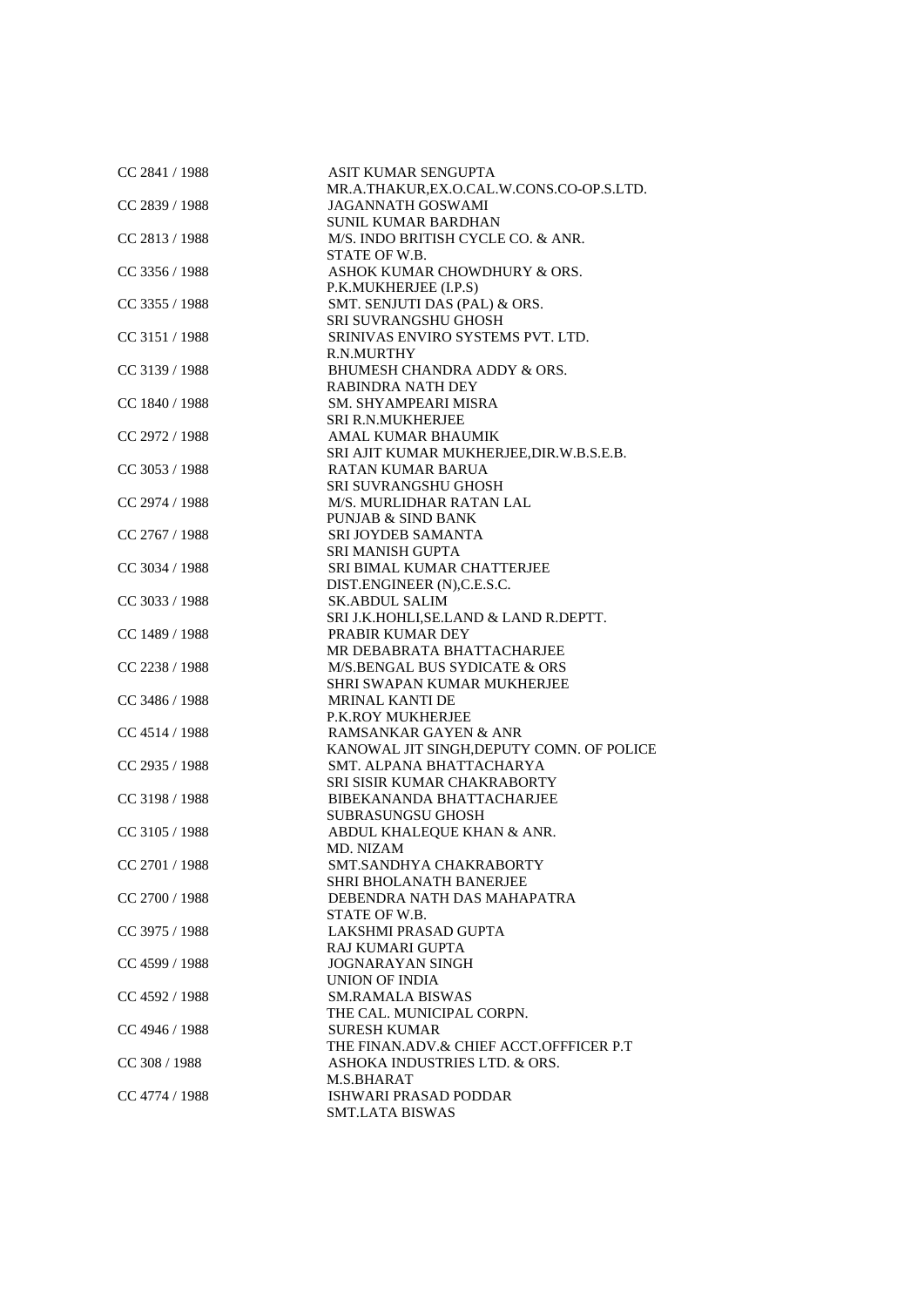| $CC$ 4773 / 1988 | SHREE MADHUSUDAN MILLS LTD.<br><b>MR.SURESH KUMAR</b>         |
|------------------|---------------------------------------------------------------|
| CC 3913 / 1988   | YEO FAH TANNERY PVT.LTD & ANR                                 |
|                  | THE STATE OF W.B.                                             |
| CC 2379 / 1988   | EXIMPO COMMERCIALS LTD. & ORS.<br>S.C.GHOSH                   |
|                  |                                                               |
| CC 5252 / 1988   | DOOTERIAH & KALEJVALLEY TEA ESTATE(P)LTD<br>DAMAN KUMAR MEHRA |
| CC 5194 / 1988   | SRI ABHINATH MAJHI & 28 ORS                                   |
|                  | MR.SUNIL SINGH ROY                                            |
| CC 5163 / 1988   | UNION CARBIDE INDIA LIMITED<br><b>SUKUMAR DUTTA</b>           |
| CC 4099 / 1988   | DINESH SINGH ROY                                              |
|                  | HAZRAT NABI PRAMANIK                                          |
| CC 6004 / 1988   | <b>TAXTILE MAZDOOR SANGH</b>                                  |
|                  | <b>CANARA BANK</b>                                            |
| CC 3174 / 1988   | <b>BARID BARAN BANERJEE</b>                                   |
|                  | <b>COAL CONTROLLER</b>                                        |
|                  |                                                               |
| $CC$ 346 / 1988  | LICENSEPRAPTA P.B.HUSKING MILL STY. ANR.                      |
|                  | MODHU SUDAN MUKHERJEE DIV. ENGINEER                           |
| CC 1046 / 1989   | <b>SM.ALORANI BHAKTA</b>                                      |
|                  | MR.B.N.CHAKRABORTY                                            |
| CC 1017 / 1989   | <b>SYED ANSUR RAHIM &amp; ORS</b>                             |
|                  | PRASANT BANERJEE                                              |
| CC 150 / 1989    | <b>BIJOYGARH MONIMELA</b>                                     |
|                  | SMT. LEENA CHAKRABORTY                                        |
| CC 94 / 1989     | <b>SM.NIRMALA DEBI &amp; ORS.</b>                             |
|                  | <b>SRI MANISH GUPTA</b>                                       |
| CC 2183 / 1989   | DEB KR. MUKHERJEE & ORS                                       |
|                  |                                                               |
|                  | <b>S.GUPTA</b>                                                |
| CC 957 / 1989    | V.I.CHACKO                                                    |
|                  | MR.RAM GOPAL SINGH                                            |
| CC 2806 / 1989   | MOHAMMED REZAUL HAQUE & ORS.                                  |
|                  | KAILASH PATI DALMIA                                           |
| $CC$ 1880 / 1989 | RAM J. BHATIA                                                 |
|                  | SHRI P.B. GHOSH                                               |
| $CC$ 2750 / 1989 | ARUNA KUNDANANI                                               |
|                  | M/S. CHOWRINGHEE TALKIES P. LTD.                              |
| CC 96 / 1989     | <b>KABAL CHANDRA DAS</b>                                      |
|                  | SRI, S.K. CHAKRABORTY                                         |
| CC 722 / 1989    |                                                               |
|                  | <b>SUKUMAR CHATTERJEE</b>                                     |
|                  | <b>TARUN DATTA I.A.S.</b>                                     |
| CC 688 / 1989    | RABINDRA NATH SINHA                                           |
|                  | P.K.MITRA                                                     |
| CC 1588 / 1989   | SRI JAYDEB SAMANTA                                            |
|                  | <b>SRI SUHAS CH.CHOUDHURY</b>                                 |
| $CC$ 4127 / 1989 | <b>BAIDYA NATH DAS</b>                                        |
|                  | SRI RAJAT BARUA                                               |
| CC 1299 / 1989   | RAM KUMAR AGARWAL & ORS                                       |
|                  | P.K.SARKAR                                                    |
| CC 2293 / 1989   | MNG.CMMTT.OF MAHESWARI BALIKA VIDYALAYA                       |
|                  | PROF. SUDIN CHATTOPADHYAYA                                    |
| CC 362 / 1989    | <b>SRI SUDHAMOY BISWAS</b>                                    |
|                  |                                                               |
|                  | SRI N.KRISHNAMURTY                                            |
| CC 3786 / 1989   | THE W.B.REGISTRATION SERVICE ASSN.& ORS                       |
|                  | SHRI TARUN CHANDRA DUTT                                       |
| CC 592 / 1990    | NARENDRA KR.BAKSHI                                            |
|                  | C.E.S.C. LTD.                                                 |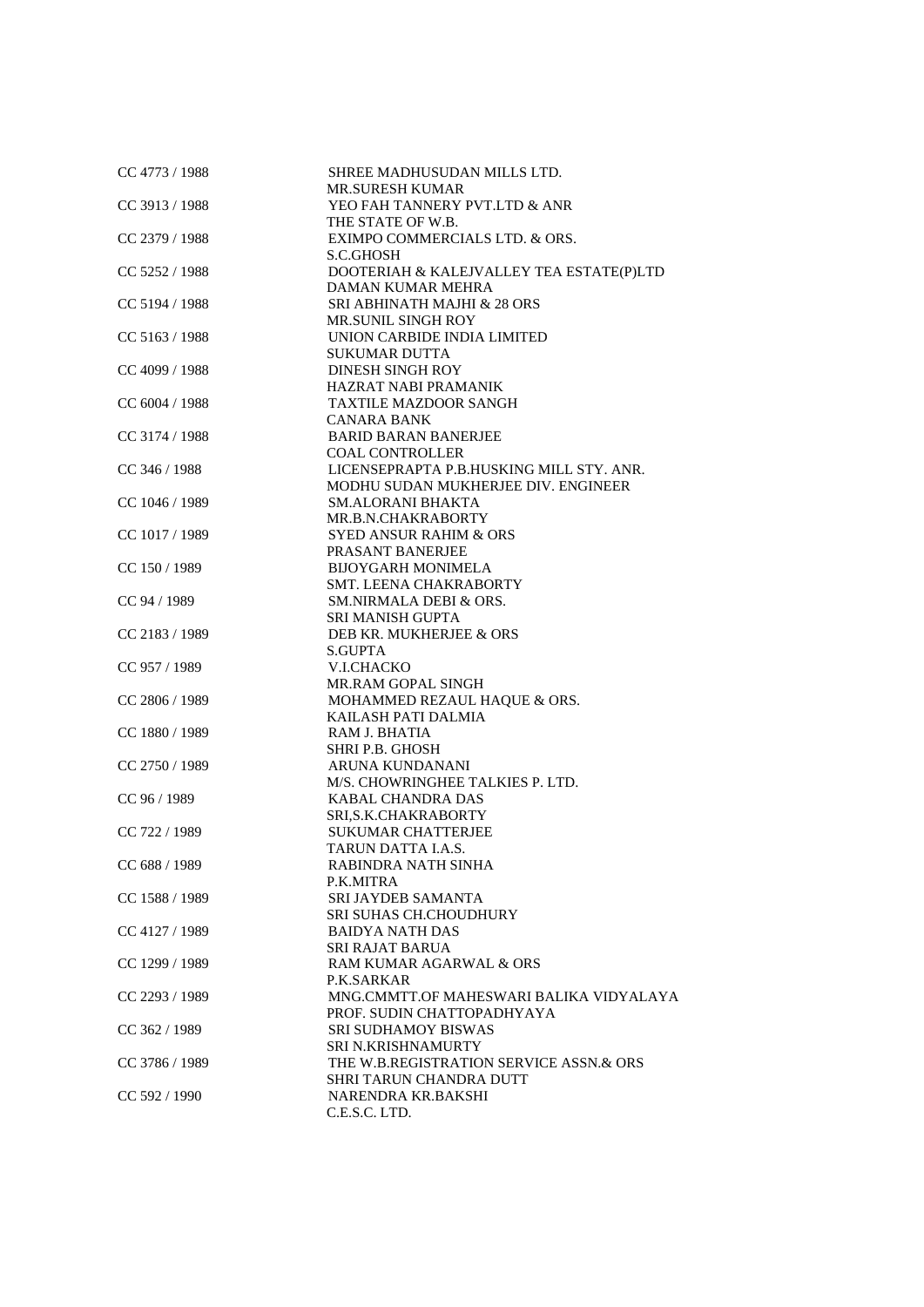| CC 3940 / 1990   | SYED MONIRUDDIN AHMED & ORS<br>MRS.KAMRUNISSA BEGAM              |
|------------------|------------------------------------------------------------------|
| CC 3927 / 1990   | M/S.SANCHETI FOOD PRODUCTS LTD                                   |
|                  | THE REGISTRAR OF SHIPS                                           |
| $CC$ 3166 / 1990 | <b>SANJAY CHANDIRAM</b>                                          |
|                  | P.N.MALHOTRA                                                     |
| $CC$ 4170 / 1990 | <b>SWAPAN BISWAS &amp; ANR</b>                                   |
|                  | THE STATE OF W.B.                                                |
| CC 2407 / 1990   | <b>INSUF ABDUL ALI KHAIMLLA</b>                                  |
|                  | HOWRAH MUNICIPAL CORPN.                                          |
| CC 961 / 1990    | BHARAT PROCESS & MECH.ENGG.LTD.ASSN &ORS                         |
| $CC$ 2021 / 1990 | <b>S.R.CHOWDHURY &amp; ORS</b><br><b>RAJENDRA MAHATO</b>         |
|                  | CHAYAN MUKHERJEE, SUPT.OF POLICE                                 |
| CC 698 / 1991    | MRS. FARHAT SHEIKH                                               |
|                  | DETENERS PVT. LTD.                                               |
| $CC$ 2677 / 1991 | SAMARENDRA NATH GHATTAK & ANR.                                   |
|                  | SOURENDRA NATH GHATTAK                                           |
| CC 139 / 1991    | <b>SURESH ENTERPRISES &amp; ORS.</b>                             |
|                  | DILIP BHATTACHARJEE                                              |
| CC 123 / 1991    | NILLIMARLA JUTE MILLS CO. LTD. & ORS.                            |
|                  | REGISTRAR OF COMPANIES W.B.                                      |
| CC 1239 / 1991   | KALNA INVESTORS PVT.LTD. & ANR                                   |
|                  | <b>SWAPAN KR.MAITY</b>                                           |
| CC 17 / 1991     | HARADHAN MUKHERJEE                                               |
| CC 577 / 1991    | SM. MALAYA BHATTACHARYA                                          |
|                  | BIRENDRA KUMAR BHATTACHARYA                                      |
| CC 1228 / 1991   | <b>RAM JANAM ROY &amp; ORS</b>                                   |
|                  | SRI BIMAL CHANDRA GHOSH                                          |
| CC 4906 / 1991   | <b>SUBODH KUMAR MAITY</b>                                        |
|                  | DR. K.P.MALAKAR                                                  |
| CC 4478 / 1991   | S.P.JAISWAL ESTATE PVT. LTD. & ORS.                              |
|                  | R.L.MUKHERJEE                                                    |
| $CC$ 3116 / 1991 | JALDACCA TEA PLANTATIONS PVT.LTD.                                |
|                  | PRABH DAS<br><b>EASTERN RAILWAY CATERERS &amp; VENDROS ASSON</b> |
| CC 4402 / 1991   | <b>SRI R.M.MALHOTRA</b>                                          |
| $CC$ 2506 / 1991 | MIHIR KUNDU SAHA                                                 |
|                  | SRI V.P.RAMCHANDRAN                                              |
| $CC$ 2500 / 1991 | DEORA & PAREEKH & ORS.                                           |
|                  | C.I.T.                                                           |
| CC 3372 / 1991   | SURESH CHANDRA SHAW                                              |
|                  | <b>GUNADHAR ROUTH</b>                                            |
| CC 4539 / 1991   | SHRI AMIR H. MAKHODA                                             |
|                  | <b>UNION OF INDIA</b>                                            |
| $CC$ 4186 / 1991 | M/S. PROJECT LTD. & ANR.                                         |
|                  | SAMARENDRA NARAYAN CHOWDHURY                                     |
| CC 4185 / 1991   | TAPAN KUMAR ADHIKARI                                             |
|                  | <b>SRI S.N.CHOWDHURY</b>                                         |
| CC 3314 / 1991   | SMT.DURGA BHATTACHARJEE<br><b>ASIM KR.SARKAR</b>                 |
| CC 3337 / 1991   | NALINI KUMAR BARAPANDA                                           |
|                  | MR.KSHETRA MOHAN MONDAL                                          |
| CC $1506 / 1992$ | SK.MUSTAWUE AHMED & ORS.                                         |
|                  | PRASANTA CHATTERJEE                                              |
| $CC$ 4036 / 1992 | PRABIR KUMAR NAHA                                                |
|                  | DIPAN RUDRA, CHAIRMAN                                            |
|                  |                                                                  |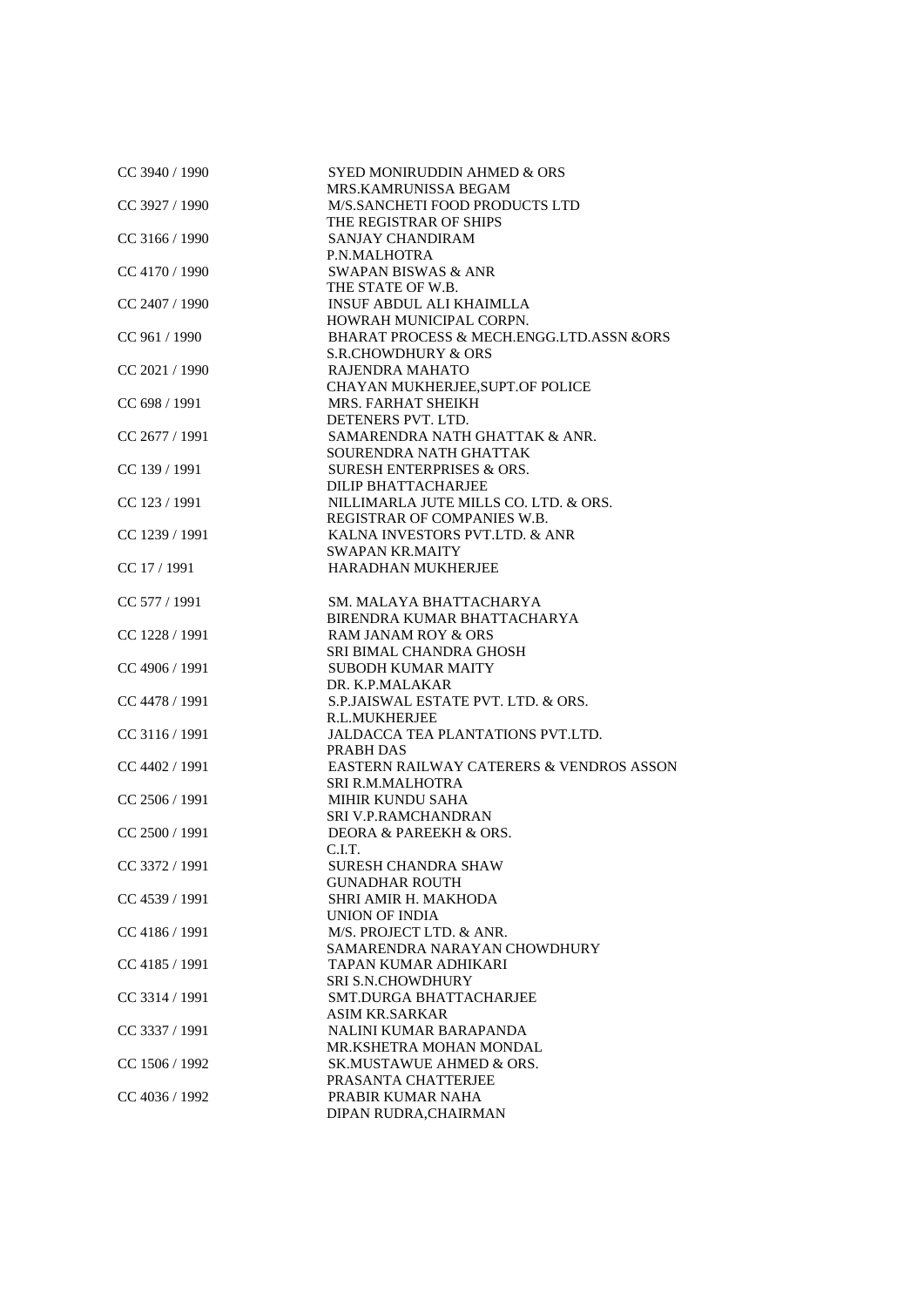| CC 296 / 1992  | TAPAN KUMAR DAS & ORS.                    |
|----------------|-------------------------------------------|
|                | MR.B.S.SINGH, SEC. IRRIGN.& WATERW.DEPT.  |
| CC 372 / 1992  | SMT. MANIKUNTALA SARKAR                   |
|                | <b>SMT. SUPRIYA ACHARYA</b>               |
| CC 4344 / 1993 | PRADIP KUMAR DEY                          |
|                | SHRI S.V.M.TRIPATHY                       |
| CC 3795 / 1993 | SMT. SHARMISTHA BANERJEE                  |
|                | SRI G.LAL MOONDRA, SR.P.THE I.R.CORPN.LTD |
| CC 1664 / 1994 | <b>INDIAN OVERSEAS BANK</b>               |
|                | <b>UJJAL RAY</b>                          |
|                |                                           |
| CC 1011 / 1994 | ALLHAJ MOLLAH SIRAZUL HAQUE               |
|                | MR.S.CHOWDHURY                            |
| CC 2875 / 1994 | <b>RANJAN KR.DUTTA</b>                    |
|                | <b>B.N.SINHA ROY</b>                      |
| CC 1944 / 1994 | S R E I INTERNATIONAL LTD.                |
|                | <b>ANIL KUMAR TODI</b>                    |
| CC 3482 / 1994 | RABINDRA NATH GHOSH & ORS.                |
|                | THE STATE OF W.B.                         |
| CC 3906 / 1994 | SM.NANDITA BANERJEE & ANR.                |
|                | THE CAL.MUNICIPAL CORPN.                  |
| CC 3894 / 1994 | SM.PURNIMA CHATTACHARYYA (CHAKRABORTY)    |
|                |                                           |
|                | MR.SAMARENDRA BANERJEE                    |
| CC 3927 / 1994 | SAROGI INDUSTRIAL CORPORATION & ANR.      |
|                | STEEL AUTHORITY OF INDIA LTD.             |
| CC 13 / 1995   | <b>BINA HALDER</b>                        |
|                | SAMAR DAS/DIRECTOR OF FISHERIES.          |
| CC 295 / 1995  | <b>SAIFUZZAMAN</b>                        |
|                | RAMKRISHNA BANDOPADHYAY                   |
| CC 24 / 1995   | SMT.MITRA BHATTACHARJEE.                  |
|                | TUSHAR TALUKDAR.                          |
| CC 60 / 1995   | W.B.VIDEO CINEMA HALL OWNERS ASSON.& ANR  |
|                | STATE OF W.B.                             |
| CC 972 / 1995  | KWALITY ICE CREAM (I) LTD.                |
|                | BROOK BOND LIPTON (I) LTD.                |
| CC 49 / 1996   | TULSIDAS PARAMANAND & ANR.                |
|                | <b>J.BHATTACHARJEE</b>                    |
|                |                                           |
| CC 53 / 1996   | SMT KHANIKA DAS.                          |
|                | D.P.PATRA.                                |
| CC 71 / 1996   | <b>DULAL RANJAN BISWAS</b>                |
|                | MANISH GUPTA, SEC. HOME DEPT.             |
| CC 55 / 1996   | S.C.SONS (P) LTD. & ANR.                  |
|                | ASHIM BARMAN & ANR(COMMISSIONER OF CMC)   |
| CC 75 / 1996   | PIJUS MOHAN CHAKRABORTY                   |
|                | PRASAD ROY                                |
| CC 48 / 1996   | PARITOSH SAHOO.                           |
|                | JAYDEB JANA DIS.CONTRACTOR, MIDNAPORE     |
| CC 62 / 1996   | PURNENDU BIKASH MUKHERJEE                 |
|                | KAMAL DASGUPTA                            |
|                | <b>GOEL ROADWAYS &amp; ANR</b>            |
| CC 113 / 1996  |                                           |
|                | KRISHNA PROSAD MONDAL                     |
| CC 109 / 1996  | <b>JANAKDEO TEWARI &amp; ORS.</b>         |
|                | C.M.C.                                    |
| CC 114 / 1996  | PAWAN KUMAR KASURE.                       |
|                | <b>S RAMANI</b>                           |
| CC 11 / 1996   | SRI RAM NARAYAN GUPTA                     |
|                | STATE OF WEST BENGAL                      |
| CC 82 / 1996   | <b>SALIM MALLICK.</b>                     |
|                | A K KAPAS                                 |
|                |                                           |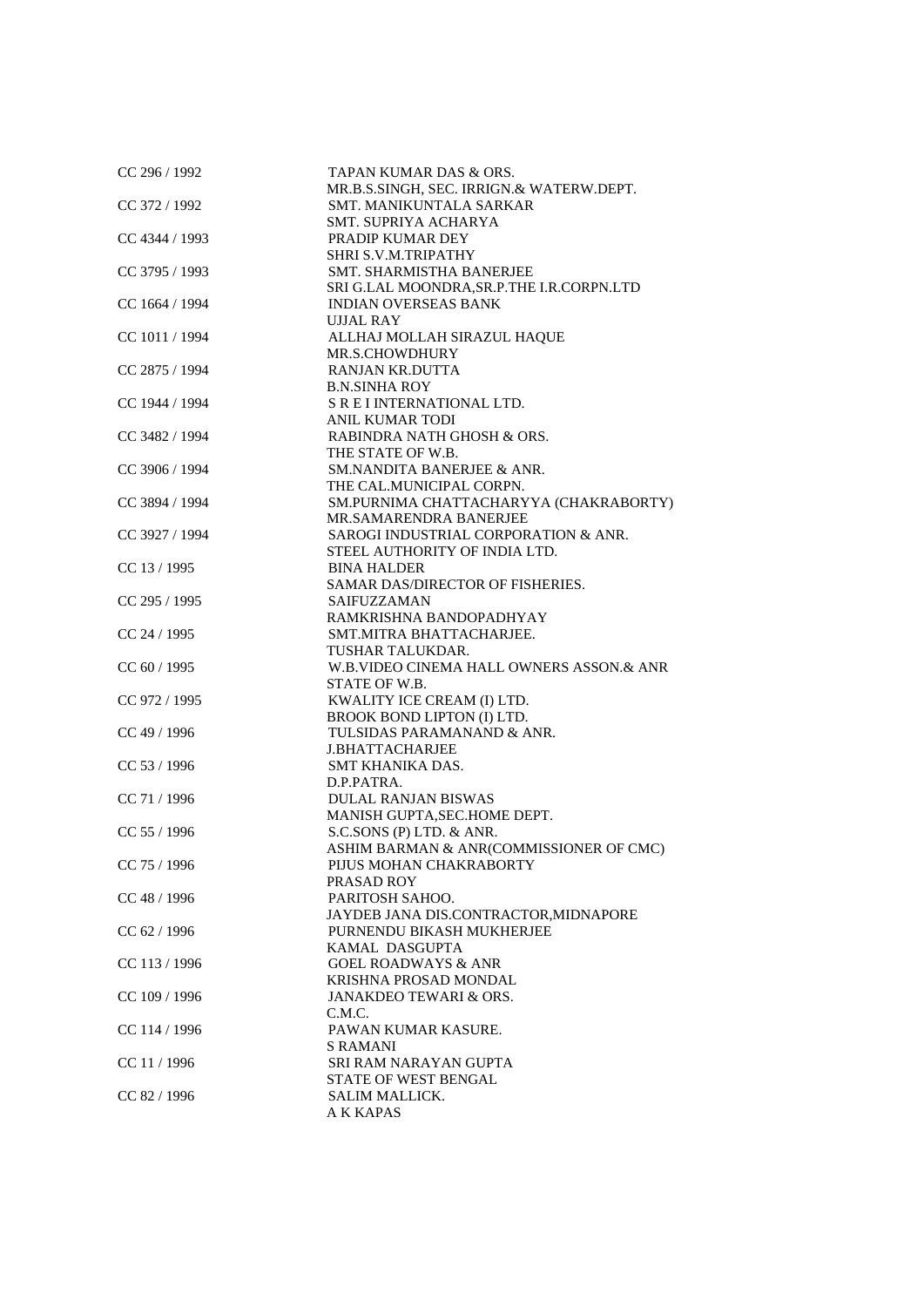| CC 112 / 1996   | M/S SHREE LAKSHMI FLOUR MILLS LTD. & ORS<br>KRISHNA PRASAD MONDAL |
|-----------------|-------------------------------------------------------------------|
| CC 60 / 1996    | SOUMITRA KR.ADHIKARY                                              |
|                 | S.K.SARKAR                                                        |
| CC 151 / 1996   | <b>GURUPADA SARKAR</b>                                            |
|                 | STATE OF W.B.                                                     |
| CC 172 / 1996   | <b>RAM SHANKAR SINGH</b>                                          |
|                 | THE CHIEF CATERING SERVICE MANAGER                                |
| $CC$ 254 / 1996 | SHYAMALI MUKHERJEE                                                |
|                 | M.K.RAO, GENERAL MANAGER, E.RLY.CAL.                              |
| CC 202 / 1996   | <b>NIKHIL RANJAN BOSE</b>                                         |
|                 | <b>D.BANERJEE</b>                                                 |
| CC 302 / 1996   | <b>RAM LAKHAN SHAW</b>                                            |
|                 | DEBASIS BANDOPADHYAY C.E.S.C. LTD.                                |
| CC 294 / 1996   | <b>GAYATRI ROY</b>                                                |
|                 | <b>ASHOKE GUPTA</b>                                               |
| $CC$ 160 / 1996 | RAMKRISHNA SEN & ANR                                              |
|                 | ARUN CHANDRA SEN                                                  |
|                 | RAMBALI YADAV                                                     |
| CC 223 / 1996   | A.K.SOOR                                                          |
| CC 288 / 1996   | <b>DILIP KR.PAL</b>                                               |
|                 |                                                                   |
| CC 279 / 1996   | S.B.SIL<br>HELARAM GHOSE.                                         |
|                 |                                                                   |
| CC 184 / 1996   | KAMAL MAJUMDER.<br>P.KADER MOHINDEER GONI                         |
|                 |                                                                   |
| CC 181 / 1996   | C.M.C.<br><b>BABLU MITRA</b>                                      |
|                 | STATE OF W.B.                                                     |
|                 | PANCHAM KHATICK                                                   |
| CC 127 / 1996   |                                                                   |
|                 | <b>BAKRAM SARKAR</b>                                              |
| CC 314 / 1996   | WEST BENGAL VIDEO CINEMA HALL OWNERS                              |
|                 | ARUN MISRA, D.M., NORTH 24 PARGANAS.                              |
| CC 283 / 1996   | AMBICA MULTIFIBRES LIMITED<br>SHREE DIPAK SENGUPTA                |
| CC 303 / 1996   | <b>BAGARIA CHARITABLE TRUST</b>                                   |
|                 | C M C                                                             |
| $CC$ 316 / 1996 | <b>ANYA SAMAJ &amp; ORS</b>                                       |
|                 | SOMDEO GUPTA                                                      |
| CC 309 / 1996   | AMARENDRA NATH SANYAL.                                            |
|                 | ANIRUDHA MUKHERJEE.                                               |
| CC 238 / 1996   | VIJAY HASMATRAI PUNWANI                                           |
|                 | C.M.C.                                                            |
| CC 204 / 1996   | KAILASH CHAND GOYAL                                               |
|                 | SARBAPARI STEEL (P) LTD.                                          |
| CC 207 / 1996   | JAINCO PROJECTS (I) LTD.                                          |
|                 | PANKAJ POLYMERS LTD.                                              |
| CC 203 / 1996   | JENSON & NICHOLSON FINANCIAL SERVICES                             |
|                 | <b>GRAPCO INDUSTRIES</b>                                          |
| CC 178 / 1996   | <b>DIPAK DASGUPTA</b>                                             |
|                 | <b>DIPAK RUDRA</b>                                                |
| CC 227 / 1996   | <b>REKHA JAIN</b>                                                 |
|                 | SUNIL CHAKRABORTY, MAYOR-IN-COUNCIL, C.M.C                        |
| CC 165 / 1996   | AMITABHA BHATTACHARJEE                                            |
|                 | NITYANANDA SAHA                                                   |
| CC 239 / 1996   | M/S STORES & SPARES CORPN.                                        |
|                 | <b>BISHNU PADA PAL</b>                                            |
| CC 156 / 1996   | <b>SWAPAN DHAR</b>                                                |
|                 | <b>ASHIM BURMAN</b>                                               |
|                 |                                                                   |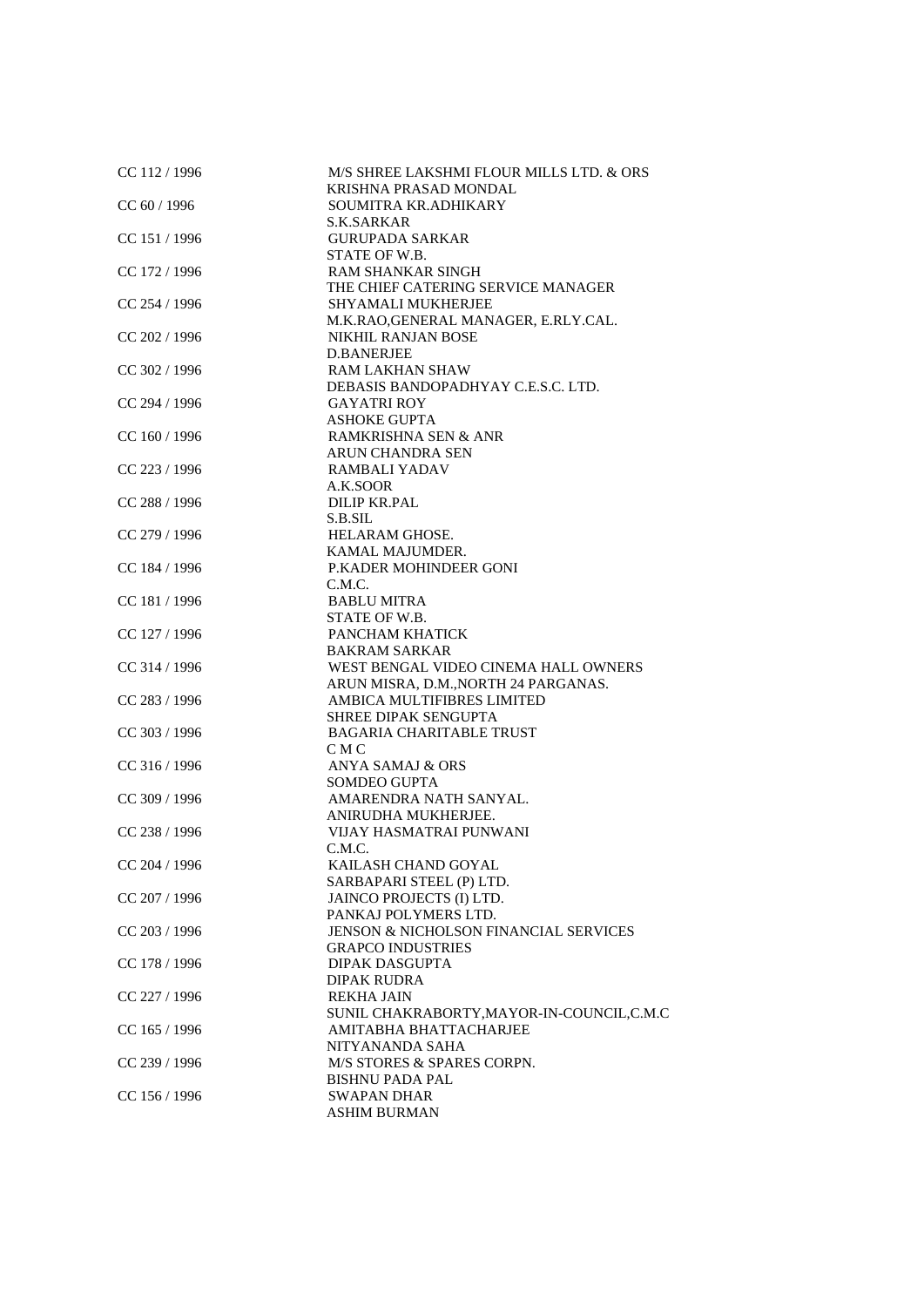| CC 194 / 1996   | JALAN & CO.                                |
|-----------------|--------------------------------------------|
|                 | A.K.SARAF                                  |
| CC 118 / 1996   | DIPANKAR NASKAR                            |
|                 | DEBARSHI RANJAN HALDER                     |
| CC 175 / 1996   | UMA SHANKAR YADAV                          |
|                 | S.K.HIMATSINGKA                            |
| CC 167 / 1996   | VENKATARAMA MURLIDHAR SHENOY               |
|                 | <b>SYNDICATE BANK</b>                      |
| CC 244 / 1996   | SONEX BUILDERS PVT.LTD.& ANR               |
|                 | <b>ASIM KUMAR BURMAN</b>                   |
| CC 152 / 1996   | CROSLANDS RESEARCH LABORATORIES LTD.       |
|                 | TARUN KR.CHAKRABORTY                       |
| CC 191 / 1996   | LATIKA MAJUMDER.                           |
|                 | R S CHANDRAKANTA.                          |
| $CC$ 24 / 1996  | <b>BAIJNATH SINGH</b>                      |
|                 | MINING & ALLIED MACHINERY CORPN.           |
| CC 25 / 1996    | PRECISION WOLLEN MILLSP.LTD.               |
|                 | <b>SUKUMAR SHANKAR</b>                     |
| CC 77 / 1996    | <b>SM JYOTSNA SEN</b>                      |
|                 | <b>SRI S.SEN</b>                           |
| CC 102 / 1996   | SHYAMAL KR. BHATTACHARYA                   |
|                 | ARABINDA BARKANDAJ                         |
| CC 83 / 1996    | MAHARANI DURGESWARI SAHA & ANR.            |
|                 | ASHIM BARMAN , COMMNR., C.M.C.             |
| CC 68 / 1996    | DAYANATH MASKARA & ANR                     |
|                 | KRISHNA PRASAD MONDAL                      |
| CC 72 / 1996    | SHAKUNTALA OIL INDUSTRIES                  |
|                 | GOPAL KRISHNA, DIR. COTTAGE & SMALL IND.   |
| CC 38 / 1996    | HARMONY HOUSE & ANR.                       |
|                 | <b>TUSHAR TALUKDAR</b>                     |
| $CC$ 145 / 1996 | <b>NAMITA SAHA</b>                         |
|                 | S.K.SAHA, CHIEF POST MASTER GENERAL(W.B.)  |
| CC 45 / 1996    | <b>BCL FINANCIAL SERVICES LTD.</b>         |
|                 | ANJAN GHOSH.                               |
| CC 134 / 1996   | SMT.CHAMPA SARKAR (MANNA)                  |
|                 | <b>ALOK KR. BASU</b>                       |
| CC 56 / 1996    | SANKAR BHATTACHARYA                        |
|                 | CHAYAN K.MUKHERJEE                         |
| CC 30 / 1996    | <b>MOHINI MOHAN ROY</b>                    |
|                 | <b>SUBRATA MAITY</b>                       |
| CC 27 / 1996    | PELLUCID PLASTIC PVT LTD.                  |
|                 | <b>COMMISSIONER OF CUSTOMS</b>             |
| CC 116 / 1996   | PAWAN KUMAR KASERA.                        |
|                 | S RAMANI & ORS.                            |
| CC 98 / 1996    | PROMODE KR.AGARWAL                         |
|                 | <b>HIRANMOY BANERJEE</b>                   |
| CC 62 / 1997    | DEEPAK KR.PRAHLADKA                        |
|                 | AJIT KR.PANJA (S/A)                        |
| CC 65 / 1997    | DEEPAK KUMAR PRAHLADKA                     |
|                 | MISS DEBJANI SENGUPTA (S/A)                |
| CC 91 / 1997    | DR.ASHA RAM DAMANI & ORS                   |
|                 | <b>BROOTI BHUSAN MAJUMDAR</b>              |
| CC 85 / 1997    | ABDUL SAMAD SANDAR                         |
|                 | <b>C.S.MURTHY</b>                          |
| CC 22 / 1997    | HARI PRAGATI CREDIT CORPN.SOCIETY LTD.     |
|                 | ASISH KR.MONDAL, ASST.REG.COOPERATIVE      |
| CC 150 / 1997   | <b>SMT.SUSHILA DEVI AGARWALA &amp; ORS</b> |
|                 | <b>ASIM BURMAN</b>                         |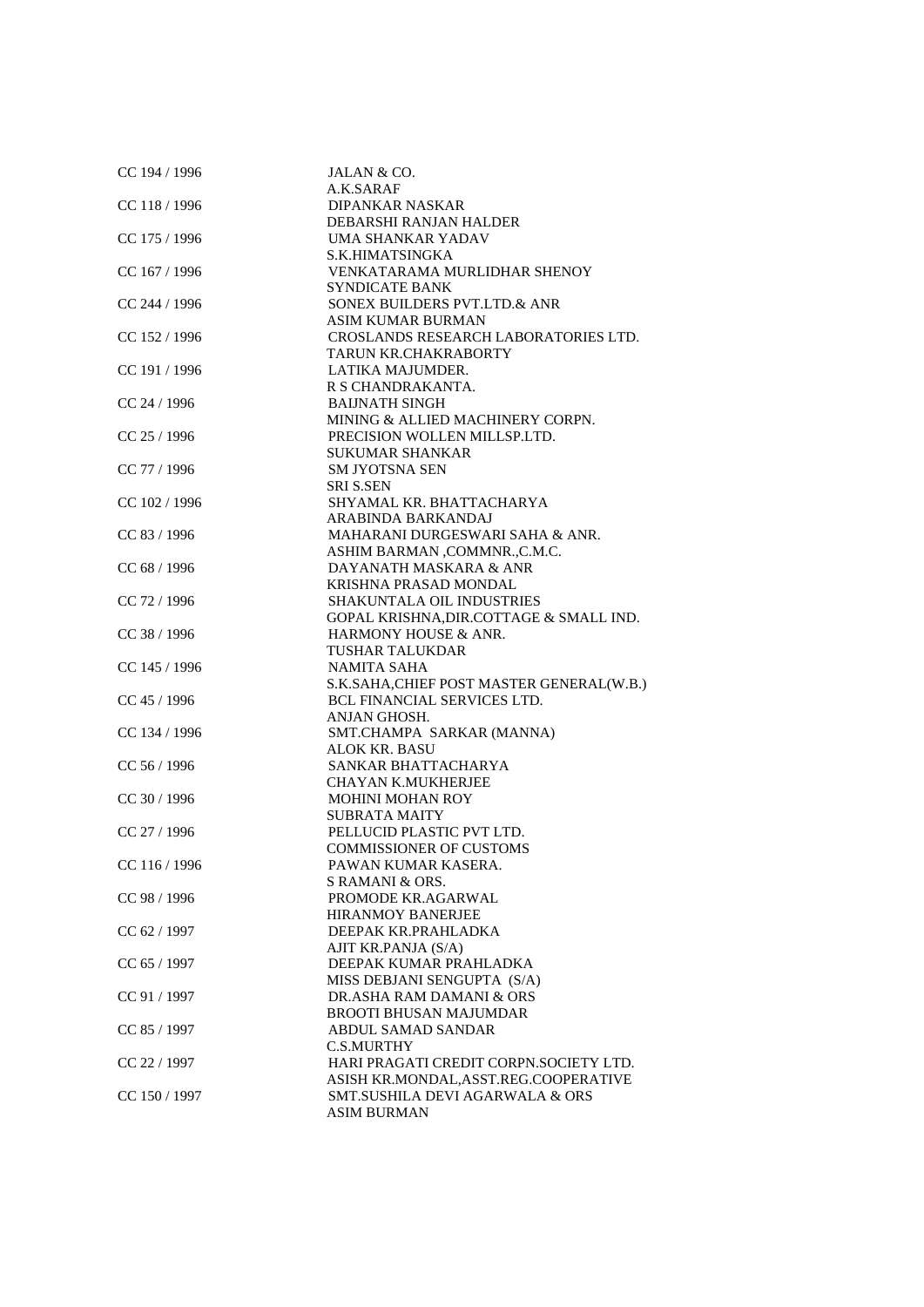| CC 149 / 1997 | THE CHAIRMAN CALCUTTA PORT TRUST<br>UNITED BANK OF INDIA   |
|---------------|------------------------------------------------------------|
| CC 30 / 1997  | <b>CONTINENTAL STEEL STAR</b>                              |
|               | MR.P.S.DUTTA                                               |
| CC 168 / 1997 | SRI SRI GOPAL THAKUR JEW                                   |
|               | SHRI AMAR NATH DAS (AT 2 P.M.)                             |
| CC 135 / 1997 | OPULENT FISCAL SERVICES LTD.                               |
|               | SANDERSONS INDUSTRIES LTD.                                 |
| CC 125 / 1997 | MADAN LAL AGAEWAL                                          |
|               | PLASOPAN ENGNR. (I) PVT. LTD.                              |
| CC 180 / 1997 | TRIUMPH INVESTMENT LTD.& ANR.                              |
|               | MRS.ANITA AGNIHOTRI                                        |
| CC 179 / 1997 | SMT.HIRA DEVI KHANDELWAL                                   |
|               | SRI AMAR NATH KHANDELWAL                                   |
| CC 176 / 1997 | BRANCH MANAGER BANK OF RAJASTHAN                           |
|               | MEWAR GROWTH LTD.                                          |
| CC 31 / 1997  | <b>VINEET ENTERPRISES</b>                                  |
|               | SWAPAN KUMAR SHARMA                                        |
| CC 48 / 1997  | <b>BADAL K.SAHA &amp; ORS.</b>                             |
|               | <b>SRI ASHOKE GUPTA</b>                                    |
| CC 47 / 1997  | REKHA MUKHERJEE & ORS.                                     |
|               | <b>SRI ASHOKE GUPTA</b>                                    |
| CC 33 / 1997  | S.NAZZUDDIN                                                |
|               | C.M.C.                                                     |
| CC 27 / 1997  | SUNIL KUMAR MONDAL                                         |
|               | <b>MD.SIDDIQUE</b>                                         |
| CC 140 / 1997 | <b>SUCHA SINGH</b>                                         |
|               | R.C.PARATI (S/A)                                           |
| CC 139 / 1997 | RAJESWAR SINGH & ORS.                                      |
|               | <b>SUNIL CHAKRABARTY</b>                                   |
| CC 202 / 1997 | <b>BATUL GOPE</b>                                          |
|               | D.K.DASGUPTA C.M.D, E.C.L.                                 |
| CC 122 / 1997 | <b>KANTILAL KAKKAD</b>                                     |
|               | THE COMMISSIONER .CM.C.                                    |
| CC 120 / 1997 | M/S.B.B.BOSE & SONS                                        |
|               | <b>S.P.S.PUNDIR</b>                                        |
| CC 200 / 1997 | <b>SAMIT BOSE</b>                                          |
|               | <b>RATHINDRA NATH BOSE</b>                                 |
| CC 194 / 1997 | <b>INTERSTATE ROAD CARRIERS</b>                            |
|               | A.K.SAHAY                                                  |
| CC 193 / 1997 | <b>MARWARI RELIEF SOCIETY</b>                              |
| CC 66 / 1997  | <b>SRI RATINDRA NATH DE</b><br><b>BIKAL CHANDRA MAHATO</b> |
|               | S.BANDHOPADHAYA                                            |
|               | DEEPAK KOMAR PRAHLADKA                                     |
| CC 64 / 1997  | KALYAN KR.BANDOPADHYAY (S/A)                               |
| CC 69 / 1997  | <b>ASIT KR.DAS</b>                                         |
|               | RATISH CHANDRA DASGUPTA                                    |
| CC 192 / 1997 | SANJAYSREE CORPORATION & ANR.                              |
|               | A.K.CHAKRABARTY                                            |
| CC 2 / 1997   | SREI INTERNATIONAL FINANCIAL LTD.                          |
|               | MURALIDHAR ALMAL                                           |
| CC 99 / 1997  | MOHANLAL DUNGARMAL FUTNANI                                 |
|               | VISHANJI DUNGARMAL FUTNANI                                 |
| CC 191 / 1997 | <b>MRINAL KANTI SAHA &amp; ORS</b>                         |
|               | <b>BIPUL KUMAR SAHA</b>                                    |
| CC 63 / 1997  | STONE INDIA LTD.                                           |
|               | SEWAL MANDHANI                                             |
|               |                                                            |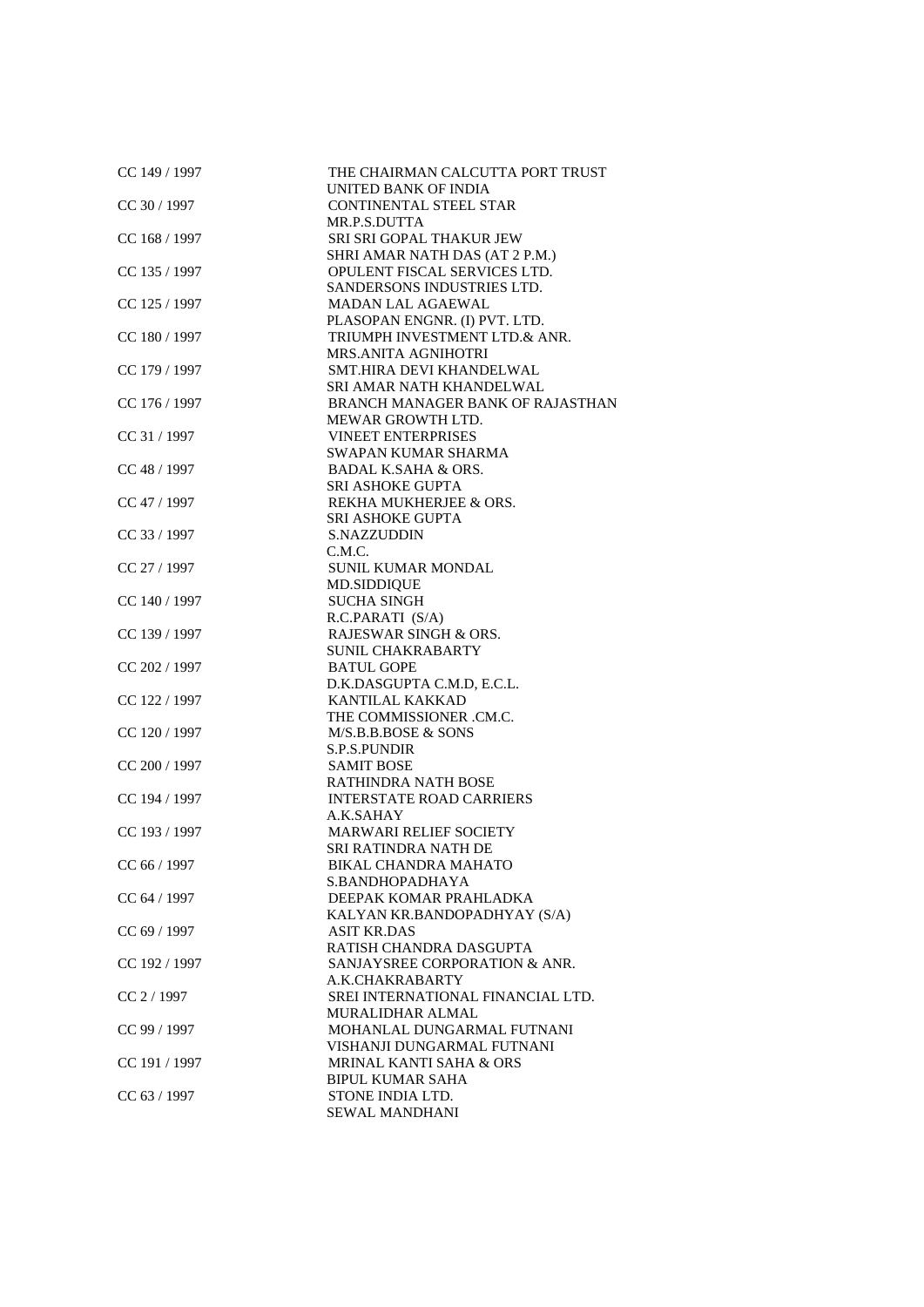| CC 159 / 1997   | BCL FINANCIAL SERVICES LTD.<br>K.V.SIVAPRAKASHAN |
|-----------------|--------------------------------------------------|
| CC 189 / 1997   | INDIAN BOARD OF ALTERNATIVE MEDICINES            |
|                 | <b>ABHIK SARKAR</b>                              |
|                 |                                                  |
| CC 188 / 1997   | DWARKA PRASAD GUPTA                              |
|                 | DINESH CHANDRA BAJPAYEE                          |
| CC 21 / 1997    | <b>SHAIKH MOHAMMAD</b>                           |
|                 | <b>DINESH CH.BAJPAYEE</b>                        |
| CC 187 / 1997   | TERAI OVERSEAS LTD.                              |
|                 | M.K.SIL                                          |
| CC 76 / 1997    | <b>SUBADH CHANDRA GHOSH</b>                      |
|                 | KALYAN KR.CHAKRABARTY                            |
| CC 58 / 1997    | <b>BAHARUDDIN REZA</b>                           |
|                 | A.BHATTACHARYA                                   |
| CC 212 / 1997   | SMT.SABITRI CHAKRABARTY & ORS                    |
|                 | SRI ANIRUDHA MUKHERJEE                           |
| CC 264 / 1997   | SHREE KUMAR MAJAJI & ORS.                        |
|                 | DINESH CHANDRA VAIJPAYEE                         |
| CC 231 / 1997   | <b>BASUDEB SUBUDDHY</b>                          |
|                 | <b>SRI SADHAN PATRA</b>                          |
| CC 230 / 1997   | <b>BYOMKESH PATRA</b>                            |
|                 | MR.D.N.KATARIA                                   |
| CC 229 / 1997   | PRITHVI NATH DUBEY                               |
|                 | <b>JAGANNATH DUBEY</b>                           |
| CC 310 / 1997   | RADHA NATH SIRKAR                                |
|                 | <b>ARINDEM TARAFDAR</b>                          |
| CC 300 / 1997   | PRAVIN KUMAR JALAN                               |
|                 | <b>ANUPAM BARIK</b>                              |
| CC 175 / 1997   | <b>IFB FINANCE LTD.</b>                          |
|                 | SABTAR FOOD & BENERAGES LTD.                     |
| CC 276 / 1997   | <b>BROADWAY CENTRE</b>                           |
|                 | <b>GOPAL DAS BAGREE</b>                          |
| CC 128 / 1997   | MAGMA LEASING LTD.                               |
|                 | SAJJAN KUMAR KAJARIA                             |
| CC 127 / 1997   | S.K.OIL & CO.                                    |
|                 | RBT INDUSTRIES LTD.                              |
| CC 223 / 1997   | RAJENDRA KANDOI                                  |
|                 | HANUMAN PRASAD KANDOI<br>(S/A)                   |
| CC 224 / 1997   | SANWARMAL BAGARIA                                |
|                 | <b>JEETMAL BAGARIA</b>                           |
| $CC$ 320 / 1997 | <b>MOHAN THEATRES &amp; ANR</b>                  |
|                 | SRI.DINESH CHANDRA VAJPAI                        |
|                 |                                                  |
| CC 146 / 1997   | <b>JANMENJOY BANIK</b>                           |
|                 | RADHA KANTA TRIPATHY                             |
| CC 126 / 1997   | AJOY KUMAR DAS                                   |
|                 | ANISH KUMAR MAJUMDAR                             |
| CC 299 / 1997   | RUSDAY SECURITIES LTD.                           |
|                 | <b>UNION OF INDIA</b>                            |
| CC 298 / 1997   | SANJAY KUMAR & CO.PVT.LTD.                       |
|                 | <b>SRI B.BHATTACHERJEE</b>                       |
| CC 321 / 1997   | DEBESH GHOSH                                     |
|                 | <b>MATRURA NATH BANERJEE</b>                     |
| CC 330 / 1997   | <b>GAUTAM ROY &amp; ORS.</b>                     |
|                 | R N DEY & ORS.                                   |
| CC 334 / 1997   | ASHA STIMEX LTD.                                 |
|                 | MID-EAST INTEGRATED STEELS LTD.                  |
| CC 108 / 1997   | ANITA ENTERPRISES & ANR.                         |
|                 | JOYRAM NARYAN BANDOPADHYAY                       |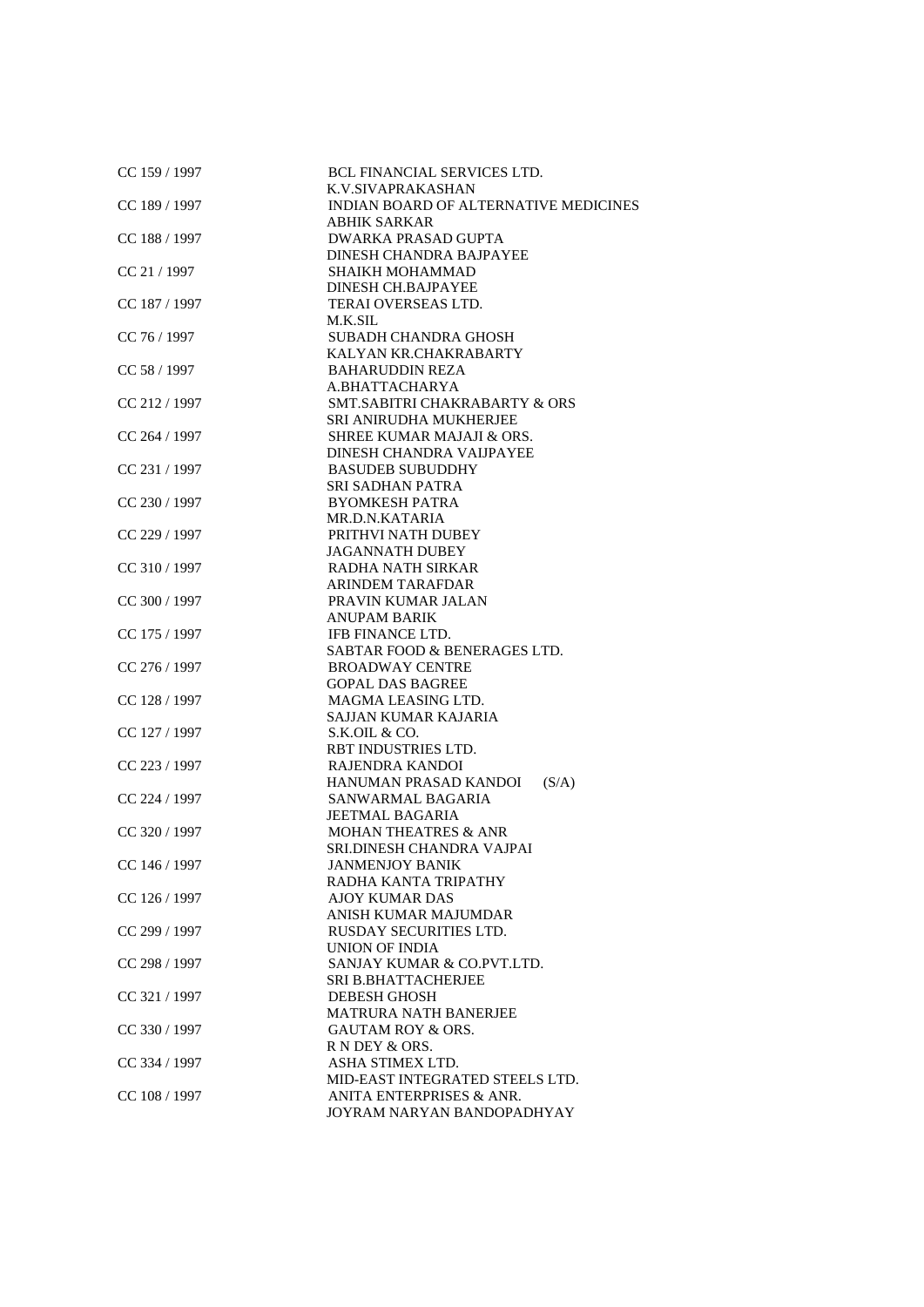| CC 170 / 1997   | <b>HAMIMUL HODA</b>                     |
|-----------------|-----------------------------------------|
|                 | <b>MD.SAMIDUDDIN</b>                    |
| CC 174 / 1997   | HOWRAH FLOWR MILLS LTD.                 |
|                 | <b>MR.DEB GUPTA</b>                     |
| CC 284 / 1997   | RATANLAL TAMAKHUWALA                    |
|                 | GIRDHARILAL JAGATRAMKA                  |
| CC 245 / 1997   | <b>MARFARI RELIEF SOCIETY</b>           |
|                 | SATYA NARAYAN RATHI                     |
| CC 341 / 1997   | <b>SUDESHNA CHATTERJEE</b>              |
|                 | S.K.MAGAN                               |
| CC 354 / 1997   | ASOKE KUMAR DAS & ORS.                  |
|                 | M/S.TODI INVESTMENT PVT.LTD.            |
| CC 347 / 1997   | SRI DHIRENDRA MALLICK                   |
|                 | SRI DEBAPRASAD SEAL                     |
| CC 349 / 1997   | RABINDRA NATH SARKAR                    |
|                 | STATE OF W <sub>B</sub>                 |
|                 |                                         |
| CC 281 / 1997   | BAJRANG BALI HARD COKE PVT.LTD.         |
|                 | <b>SRI S.C.KHERA</b>                    |
| CC 316 / 1997   | M/SJAUHAR FIRE BRICKS REFRECTRIES WORKS |
|                 | MR.S.GHOSH                              |
| CC 315 / 1997   | M/S.S.K.KHANSONS & CO.& ANR.            |
|                 | <b>MR.SUBIR GHOSH</b>                   |
| CC 314 / 1997   | R.J.INDUSTRIES CO.& ORS.                |
|                 | <b>MR.SUBIR GHOSH</b>                   |
| CC 254 / 1997   | <b>ALAM ANSARI</b>                      |
|                 | <b>SRI S.MAJUMDAR</b>                   |
| CC 218 / 1997   | <b>MD.SIRAJ</b>                         |
|                 | <b>S.S.RAMANATHAN</b>                   |
| CC 312 / 1997   | ESCORTS CONSTRUCTION EQUIPMENT LTD.     |
|                 | ACTION CONSTRUCTION EQUIPMENT PVT.LTD.  |
| CC 217 / 1997   | ORCHID SECURITIES                       |
|                 | SRISTHI VIDEO CORP.LTD.                 |
| CC 240 / 1997   | <b>BHAKTIRAM BHALOTIA</b>               |
|                 | MD.A.RAZZAQUE                           |
| CC 236 / 1997   | <b>SAILESH KUMAR BISWAS</b>             |
|                 | <b>MANISH GUPTA</b>                     |
| CC 235 / 1997   | OM PRAKAS AGARWALLA                     |
|                 | <b>R.PRAKAS</b>                         |
| CC 286 / 1997   | SURAJIT KUMAR MITRA & ANR.              |
|                 | <b>SALIL KUMAR MITRA</b>                |
| CC 279 / 1997   | VIJAY SHANKAR SUREKA & ORS.             |
|                 | SMT.SHUKUNTALA HADA                     |
| CC 252 / 1997   | UDAY CHANDRA MONDAL                     |
|                 | STATE OF W.B.                           |
| $CC$ 213 / 1997 | ARUM KUMAR JAGATRAMAKA                  |
|                 | RATAN LAL TAMAKHUWALA                   |
| CC 215 / 1997   | HIRADEVI KHANDELWAL                     |
|                 | AMAR NATH KHANDELWAL                    |
| CC 265 / 1997   | KISHORILAL TULSIAN                      |
|                 | <b>GAUTAM PAUL REG.PASSPORT OFFICER</b> |
| CC 234 / 1997   | ALLIANCE CREDIT & INVESTMENTS LTD.      |
|                 | <b>B.P.JHUNJHUNWALA</b>                 |
| CC 206 / 1997   | SREI INTERNATIONAL FINANCE LTD.         |
|                 | <b>KANNAM GRANITES</b>                  |
| CC 205 / 1997   | SREI INTERNATIONAL FINANCE LTD.         |
|                 | <b>KANNAM GRANITES</b>                  |
| CC 288 / 1997   | NARAYAN CHANDRA MONDAL                  |
|                 |                                         |
|                 | EASTERN COAL FIELDS LTD.                |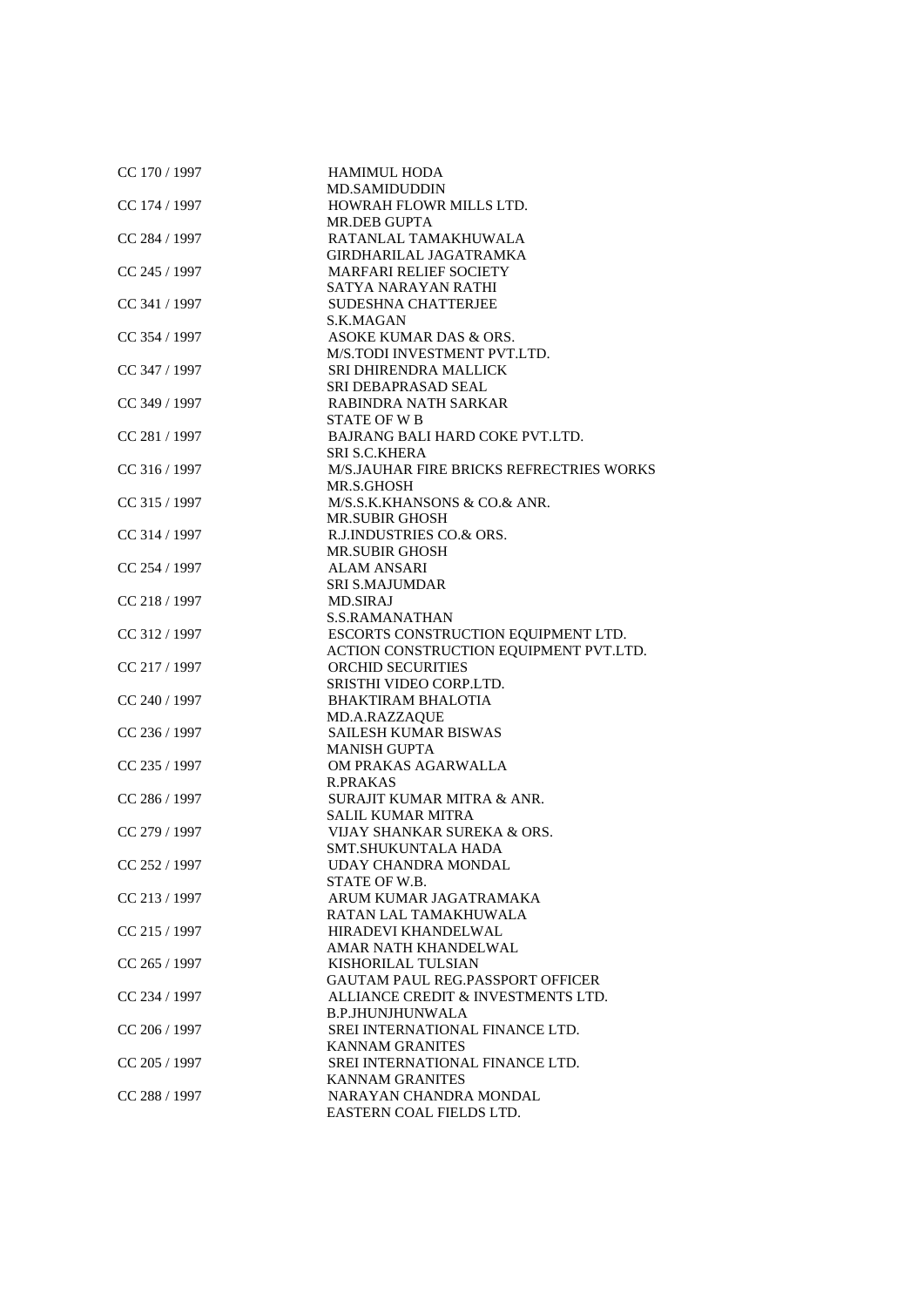| CC 287 / 1997   | SMT.PRASITA PAL                           |
|-----------------|-------------------------------------------|
|                 | EASTERN COAL FIELDS LTD.                  |
| CC 345 / 1997   | <b>BANKIM CHANDRA ROY</b>                 |
|                 | <b>B.D.SHARMA</b>                         |
| CC 171 / 1997   | <b>BROADWAY CENTRE</b>                    |
|                 | BHIKAM CHAND MARKET TRADERS & TENENT      |
| CC 211/1997     | EASTERN SILK INDUSTRIES LTD.              |
|                 | SARDAR BALBANT SINGH                      |
| CC 210 / 1997   | SRI SUDHIR CHANDRA BARUA                  |
|                 | A.K.PATTANYAK/CAL STATE TRANSPORT CO.     |
| CC 294 / 1997   | LIAO KUAN & ANR.                          |
|                 | <b>NAGENDRA RAM</b>                       |
| CC 325 / 1997   | <b>BUDDHA DEB SAIN</b>                    |
|                 | SECY.W.B.COLLEGE SERVICE COMMISSION       |
| CC 255 / 1997   | ALOKE KR.BOSE                             |
|                 | NIRMAL KUMAR BOSE                         |
| $CC$ 220 / 1997 | JAI NATH PANDEY & ORS.                    |
|                 | SUSANTA KUMAR DUTTA, D.I.OF SCHOOLS, W.B. |
| CC 305 / 1997   | PANKAJ KUMAR SAHA                         |
|                 | PRADIP KUMAR BHADURI                      |
| CC 136 / 1997   | <b>NAWAL KISHOR THARAD</b>                |
|                 |                                           |
|                 | <b>SM.MEERA DUTTA</b>                     |
| CC 166 / 1997   | DEVENDRA KUMAR GARG                       |
|                 | <b>SUSHIL SARKAR</b>                      |
| CC 115 / 1997   | INFOEYS TECHNOLOGY LTD.                   |
|                 | A.K.CHOWDHURY                             |
| CC 54 / 1997    | RABI KUMAR AGARWAL                        |
|                 | DR.KUMAR PRADHAN                          |
| CC 164 / 1997   | <b>NIKHIL RANJAN BOSE</b>                 |
|                 | <b>SMT.GITA MANNA</b>                     |
| CC 94 / 1997    | <b>ARATI SEN</b>                          |
|                 | <b>CHANDRA MOHINI KHULLER</b>             |
| CC 152 / 1997   | <b>GIRDHARILAL JAGATRASH</b>              |
|                 | RATAN LAL TAMAKHUWALA                     |
| CC 10 / 1997    | ENAKSHI BISWAS(ROYCHOWDHURY)& ORS.        |
|                 | SAMARENDRA BHATTACHARYA                   |
| CC 124 / 1997   | DR.SAMIRAN DASGUPTA                       |
|                 | T.K.MUKHERJEE                             |
| $CC$ 36 / 1997  | PANKAJ KR.NEWALIA                         |
|                 | <b>MAHABIR PR.PODDAR</b>                  |
| CC 162 / 1997   | CALCUTTA PORT SHRAMIK UNION               |
|                 | <b>M.SUBRAMUNIUM</b>                      |
| CC 57 / 1998    | SMT.KAMALA DEBI GUPTA                     |
|                 | <b>MR.ASIM BARMAN</b>                     |
| CC 291 / 1998   | TEA TRADING CORPORATION OF INDIA LTD.     |
|                 | NISHIT KUMAR CHATTERJEE                   |
| CC 363 / 1998   | M/S NEW SUPPLY SYNDICATE                  |
|                 | MR.N.K.S.JHALA                            |
| CC 368 / 1998   | <b>OVERSEAS RESTAURANT</b>                |
|                 | <b>FREDERICK GLEICH</b>                   |
| CC 65 / 1998    | OMPRAKASH AGARWAL                         |
|                 | <b>SURJET SINGH BHATRA</b>                |
| CC 66 / 1998    | <b>SRI INDU BHUSAN ROUTH</b>              |
|                 | MR.ARUN KUMAR BHATTACHARJEE               |
| CC 67 / 1998    | <b>SRI.MILON KUMAR PURI</b>               |
|                 | ARU KUMAR BHATTACHARJEE                   |
| $CC$ 145 / 1998 | FALTA STEEL PVT.LTD.                      |
|                 | MR.N.BANERJEE                             |
|                 |                                           |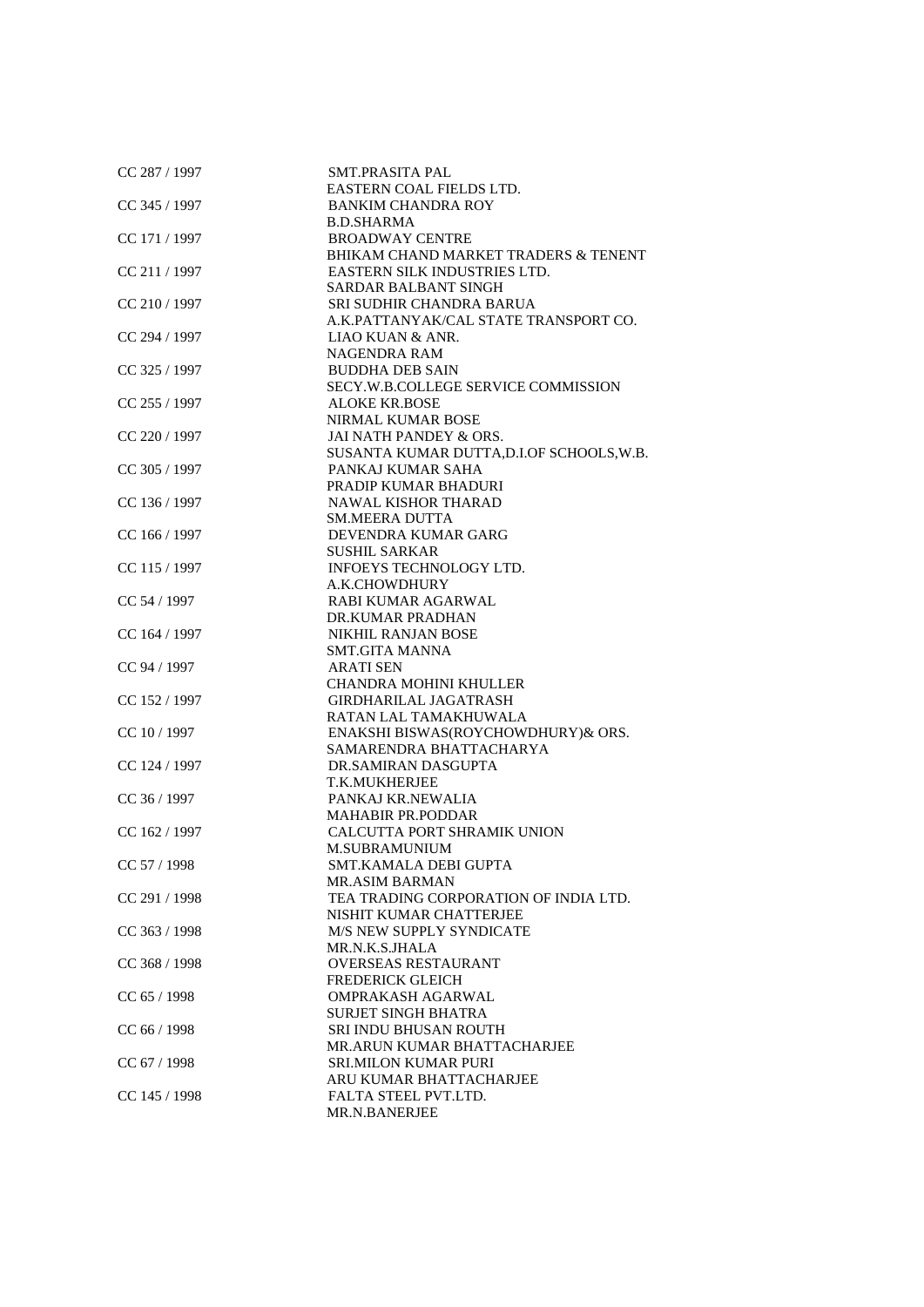| CC 146 / 1998   | <b>SAGARDIN PRASAD &amp; ORS</b>              |
|-----------------|-----------------------------------------------|
|                 | <b>BHASKAR BANERJEE</b>                       |
| CC 184 / 1998   | MIDNAPORE DIST. NON GOVT.SCHOOL               |
|                 | STATE OF W.B.                                 |
| CC 92 / 1998    | PARTHA SARATHI GUPTA                          |
|                 | MD.NURULABSAR, ADM (DEVELOPMENT)              |
| CC 81 / 1998    | <b>AVASH KUMAR BOSE &amp; ANR</b>             |
|                 | MILAN SHATARAJ @ GAJARAJ                      |
| CC 84 / 1998    | RAJ TRADING COMPANY & ANR.                    |
|                 | MR.Y.N.BABU                                   |
| CC 83 / 1998    | <b>GOURI SHANKAR AGARWAL</b>                  |
|                 | MR.Y.N.BABU                                   |
| CC 82 / 1998    | E&N.E. RAILWAY JUNIOR CO-OP SOCIETY LTD       |
|                 | <b>U.K.DASGUPTA</b>                           |
| CC 301 / 1998   | MANG.COMM.SIKSHA BHARATI(JR)HIGH SCHOOL       |
|                 | STATE OF WEST BENGAL                          |
| CC 299 / 1998   | <b>KEDAR NATH SEN</b>                         |
|                 |                                               |
|                 | <b>SMT.SULEKHA SEN</b>                        |
| CC 334 / 1998   | DEEPAK KUMAR PRAHLADKA                        |
|                 | <b>GANASHAKTI PRINTERS PVT.LTD.</b>           |
| CC 324 / 1998   | SRI ASISH KUMAR DUTTA                         |
|                 | G.D.GAUTAMA                                   |
| $CC$ 325 / 1998 | <b>SUDHIR KUMAR ROY</b>                       |
|                 | <b>SUBIR AHAMED</b>                           |
| $CC$ 343 / 1998 | <b>NARAYAN CHANDRA DAS</b>                    |
|                 | <b>CHANDAN BASU</b>                           |
| CC 345 / 1998   | NAVNEET KUMAR DIBWANI                         |
|                 | GALAXY MFG. & TRADING CO.PVT. LTD.            |
| CC 296 / 1998   | W.B.EXCERCISE;SUB-INSPECTOR ASSCN.            |
|                 | <b>ASOK GUPTA</b>                             |
| CC 311 / 1998   | <b>SAMIR KUMAR PAUL</b>                       |
|                 | S.P.HOOGHTY                                   |
| CC 321 / 1998   | AMAR TRADERS & FINANCE CO.LTD.                |
|                 | THE HOWRAH MOTOR CO.LTD.                      |
| $CC$ 330 / 1998 | <b>GASNESH LALL SADANI</b>                    |
|                 |                                               |
|                 | <b>RAM NARAIN SADANI</b>                      |
| CC 294 / 1998   | <b>SHAMBHU NATH &amp; BROTHERS</b>            |
|                 | AMAN MARKETING & CO.                          |
| CC 361 / 1998   | PARTHA SARATHI ROYCHOWDHURI                   |
|                 | <b>SHIVAJI GHOSH</b>                          |
| CC 133 / 1998   | SARITA DEVI BHALOTIA                          |
|                 | <b>BALLABH DASS DAGA</b>                      |
| CC 131 / 1998   | FALTA STEEL PVT.LTD.                          |
|                 | MR.N.BANERJEE                                 |
| CC 270 / 1998   | ANGAD OJHA                                    |
|                 | <b>DINESH SARKAR</b>                          |
| CC 197 / 1998   | <b>DURGAPADA ROY</b>                          |
|                 | <b>SAILESH DEY</b>                            |
| CC 195 / 1998   | JALAN & CO.                                   |
|                 | <b>ASHOK SARAF</b>                            |
| CC 193 / 1998   | CHAITALI BHATTACHARYA                         |
|                 | R.K.JAISWAL                                   |
| CC 281 / 1998   | <b>J.G.S.S.SWARUPANANDA SARASWATI MAHARAJ</b> |
|                 | <b>SRI S.C.DAS</b>                            |
| CC 109 / 1998   | SUKANTA KUMAR MANDAL                          |
|                 |                                               |
|                 | D.C.SARKAR D.I.SCHOOLS (S.E),24PGS(S)         |
| $CC$ 362 / 1998 | <b>BASANT KUMAR CHATTERJEE</b>                |
|                 | S.K.JALAN                                     |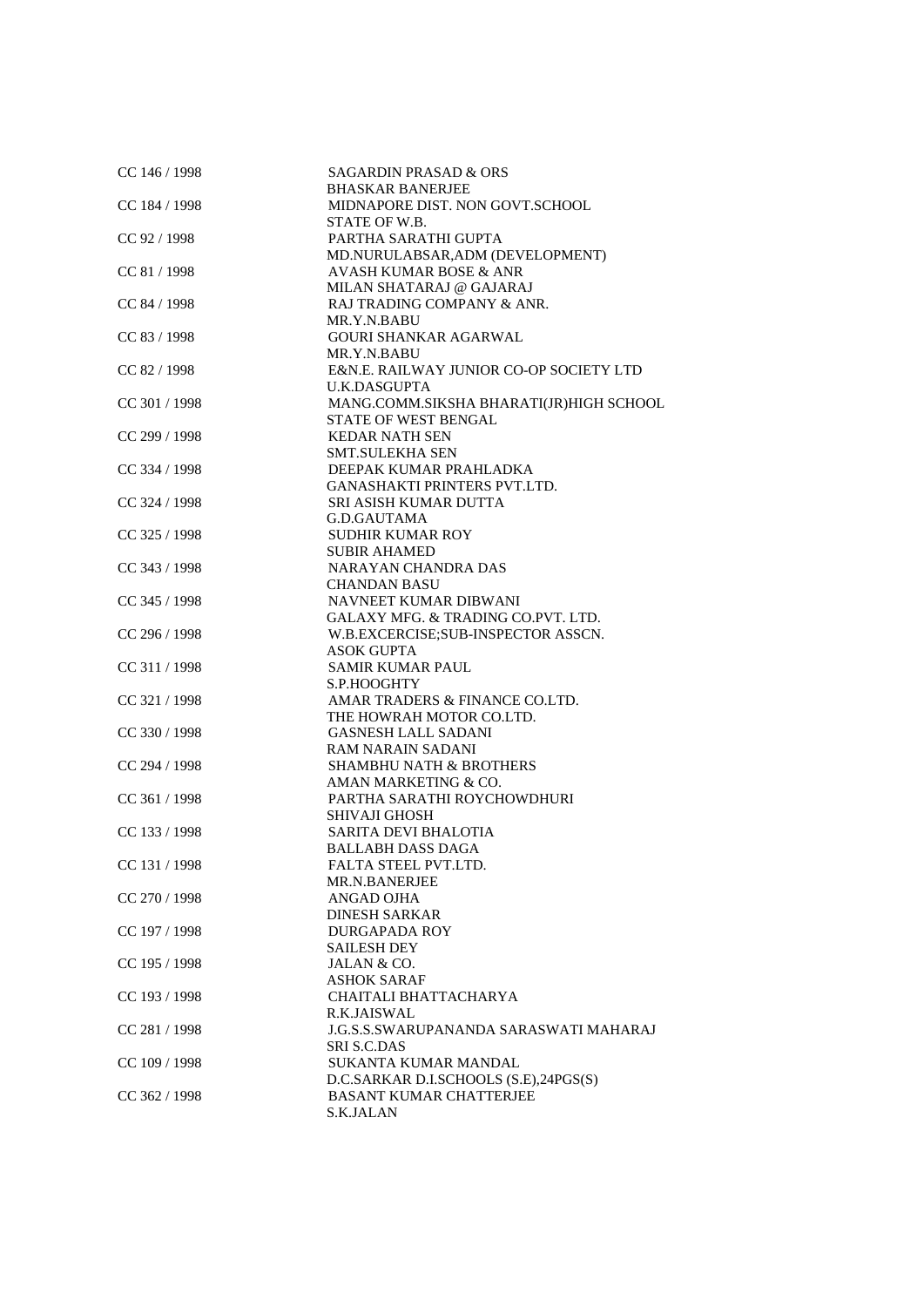| CC 336 / 1998   | DR.PURNENDU DUTTA                        |
|-----------------|------------------------------------------|
|                 | <b>DIBENDU DUTTA</b>                     |
| CC 339 / 1998   | AWAGAMAN ROAD CARRIERS LTD.              |
|                 | AWAGAMAN ROADWAYS PVT.LTD.               |
| CC 337 / 1998   | SUNDARBAN SEAFOOD PVT.LTD.               |
|                 | P.RADHAKRISHNA                           |
| CC 302 / 1998   | OVERSEAS RESTAURANT PVT.LTD.             |
|                 | <b>FREDRICK GLEICH</b>                   |
| CC 303 / 1998   | <b>SUDHINDRA NATH MAITY</b>              |
|                 | THE STATE OF WEST BENGAL                 |
| CC 304 / 1998   | <b>NABA KUMAR GHOSAL</b>                 |
|                 | <b>STATE OF WEST BENGAL</b>              |
| CC 158 / 1998   | <b>ALOKE KUMAR GHOSH</b>                 |
|                 | <b>DILIP CHATTERJEE</b>                  |
| CC 230 / 1998   | ANANDA GOPAL TEWARY                      |
|                 | <b>ALOKE KUMAR BOSE</b>                  |
| CC 274 / 1998   | <b>UMESH COLD STORAGE</b>                |
|                 |                                          |
|                 | <b>W.B.STATE ELECTRICITY BOARD</b>       |
| CC 106 / 1998   | <b>SK.MD.MONIR</b>                       |
|                 | DR.RATHINDRA NATH BOSE                   |
| CC 267 / 1998   | ADAIR DUTT INSTRUMENTS PVT.LTD.          |
|                 | K.KRISHNAMURTHY                          |
| CC 69 / 1998    | <b>ASIT RANJAN GHOSH</b>                 |
|                 | ARUN KUMAR BHATTACHARYYA                 |
| $CC$ 248 / 1998 | ABHUDYA TRADING LTD.                     |
|                 | O/L.                                     |
| CC 272 / 1998   | THE ANGUS CO.LTD.                        |
|                 | BENGAL CHATKAL MAZDOOR UNION             |
| CC 271 / 1998   | PRANAB KUMAR NATH                        |
|                 | R.C.GOEL C.M.D.                          |
| CC 275 / 1998   | SATYA JYOTI GHOSHAL                      |
|                 | DR.NETAI CHANDA BAGCHI                   |
| $CC$ 276 / 1998 | VICE ADMIRAL HARINDER SINGH              |
|                 | <b>ADMIRAL BHAGWAT</b>                   |
| $CC$ 156 / 1998 | MD.AKBAR                                 |
|                 | SHRI ARUN KUMAR DAS. CHF COMMR MANG S.E. |
| CC 232 / 1998   | COATES OF INDIA LTD.                     |
|                 | <b>DIBAKAR CHATERJEE</b>                 |
| CC 68 / 1998    | M/S.SUPREME ENTERPRISES & ANR.           |
|                 | <b>MR.ASIM BURMAN</b>                    |
| CC 246 / 1998   | NATIONAL PROJECTS CONST.CORPN.           |
|                 | <b>B.K.PAUL</b>                          |
| CC 245 / 1998   | TRANS CREDIT PVT.LTD.                    |
|                 | FORTUNE CAPITAL CITY OF TOWERS PVT.LTD.  |
| CC 284 / 1998   | RADHESHYAM DUBEY                         |
|                 | <b>RAMESH CHANDRA</b>                    |
| CC 285 / 1998   | <b>BAIDYA NATH KHOTEL &amp; ANR.</b>     |
|                 | <b>S.P.S.PUNDRI</b>                      |
| CC 264 / 1998   | GHOSHPARA CONSUMERS'CO-OP.STORES LTD.    |
|                 | P.K.SINGH                                |
| CC 142 / 1998   | ANIRUDDHA BHATTACHARYA                   |
|                 | DIBYA GOPAL GHATAK                       |
| CC 123 / 1998   | MAGMA LEASING LTD.                       |
|                 |                                          |
|                 | JYOTI KUMAR RAJGHARIA                    |
| CC 88 / 1998    | <b>MUNNA SINGH</b>                       |
|                 | MR.SUKAMAL RAKSHIT                       |
| CC 89 / 1998    | SWAPAN KUMAR SINHA                       |
|                 | MR.ARUN KUMAR BHATTACHARYYA              |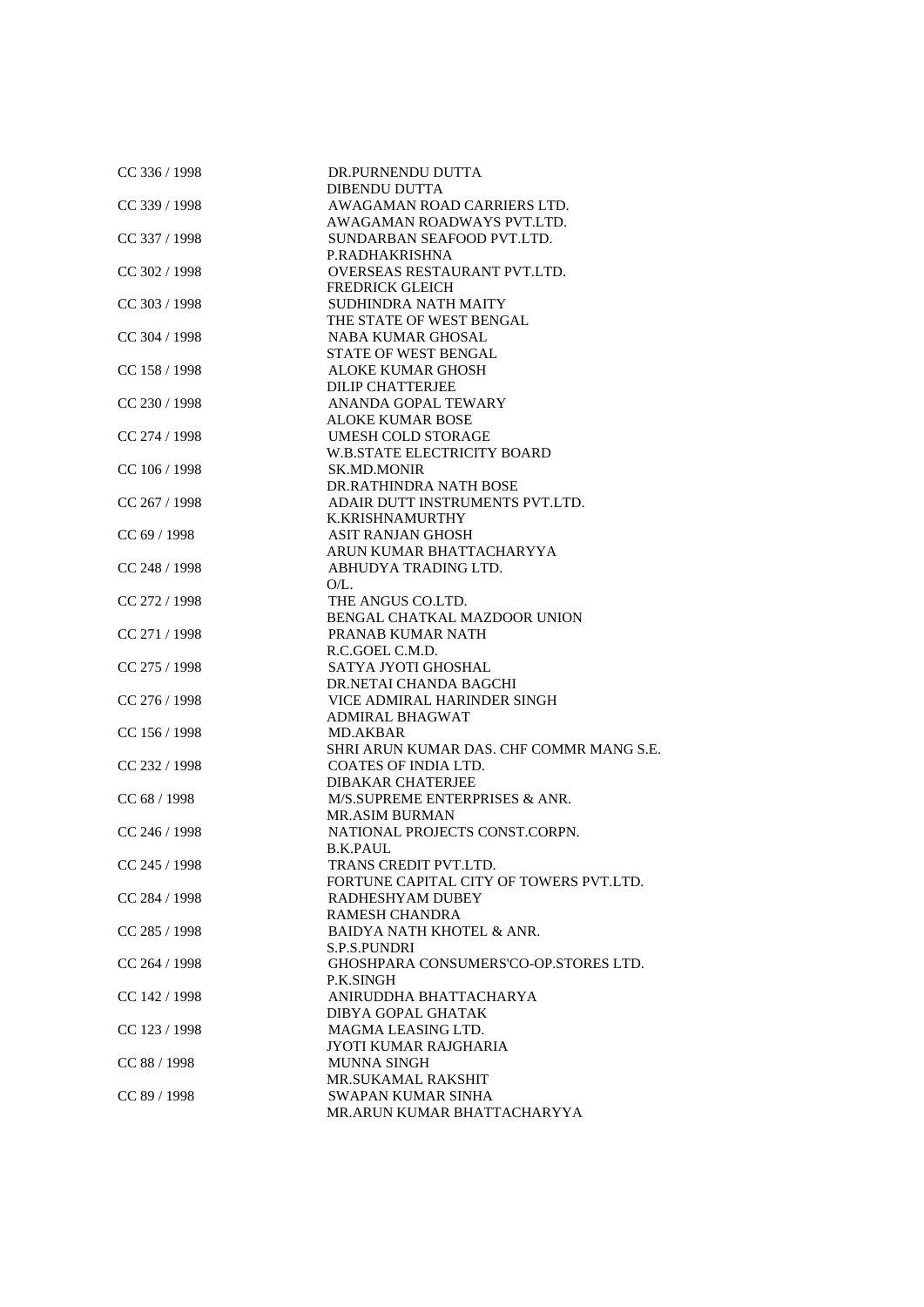| CC 141 / 1998   | PALLY DUTTA                              |
|-----------------|------------------------------------------|
|                 | <b>SUNIL DASGUPTA</b>                    |
| CC 164 / 1998   | MAGHEN ABOTH & YESHABATH JACOB BENJAMIN  |
|                 | <b>SUBHAS CHANDRA MAJUMDAR</b>           |
| CC 139 / 1998   | <b>LOHIA JUTE PRESS</b>                  |
|                 | RITONA CONSULTANCY PVT.LTD.              |
| CC 75 / 1998    | J.C.C. INDIA.                            |
|                 | <b>MR.JIBAN GHOSH</b>                    |
| CC 153 / 1998   | <b>SUSANTA SANTRA</b>                    |
|                 | S.N.ROY                                  |
| CC 152 / 1998   | <b>RABINDRA NATH GARANG</b>              |
|                 | S.N.ROY                                  |
| CC 151 / 1998   | <b>SAJAL KUMAR KOLEY</b>                 |
|                 | S.N.ROY                                  |
| CC 225 / 1998   | POWER TOOLS & APPLIANCE CO.LTD.          |
|                 |                                          |
|                 | NANDINI CHAKRABARTY, SUB DIV.OFFICER,    |
| $CC$ 217 / 1998 | DEEPAK KUMAR PRAHLADKA                   |
|                 | <b>SUBRATA MUKHERJEE</b>                 |
| CC 216 / 1998   | DEEPAK KUMAR PRAHLADKA                   |
|                 | THE STATESMAN LTD.                       |
| CC 72 / 1998    | <b>MIRJA BASIR HOSSAIN</b>               |
|                 | <b>MASVAIR RAHAMAN</b>                   |
| CC 163 / 1998   | ASHOKE KUMAR MAHAPATRA                   |
|                 | <b>MANISH GUPTA</b>                      |
| CC 206 / 1998   | FALTA STEEL PVT.LTD.                     |
|                 | A.C.DAS                                  |
| CC 244 / 1998   | MD.AKBAR                                 |
|                 | R.N.BHATTACHARYA C.C.M.EASTERN RLY.      |
| CC 243 / 1998   | <b>ANUP KUMAR MAITY</b>                  |
|                 | ARUN BHATTACHARYA                        |
| CC 260 / 1998   | M/S.BHOLA NATH COLD STORAGE & ANR.       |
|                 | <b>W.B.STATE ELECTRICITY BOARD</b>       |
| CC 126 / 1998   | RAJ KUMAR DYEING & PRINTING WORKS PVT.LT |
|                 | SITANGSHU LAHIRI                         |
| CC 127 / 1998   | <b>BAIDYANATH BANERJEE</b>               |
|                 | SRI JATIN CHAKRABARTY                    |
| CC 222 / 1998   | <b>SIBANI SENGUPTA</b>                   |
|                 | <b>CHANCHALI GANGULY</b>                 |
| CC 203 / 1998   | SMT.KAMALA JAISWAL & ORS.                |
|                 | <b>ALOKE KUMAR BASU</b>                  |
| CC 71 / 1998    | <b>SOHRAB ALI SARDAR</b>                 |
|                 | <b>SAMIR KUMAR DUTTA</b>                 |
| CC 268 / 1998   | SPARK DELEARS PVT.LTD.                   |
|                 | ASHIT BARMAN SEAL                        |
| CC 289 / 1998   | HIRANYA GARVA PROPERTIES PVT.LTD.        |
|                 | WELLESLY STREET SATYAM SHIVAM SUNDARAM   |
| CC 288 / 1998   | NARAYAN CHANDRA MONDAL                   |
|                 | R.C.GOEL                                 |
| CC 286 / 1998   | PRADIP KR. SAHA                          |
|                 | A.AHAD                                   |
| CC 73 / 1998    | <b>SHYAM SUNDER RAY.</b>                 |
|                 | BIREN CHANDRA ROY.                       |
| $CC$ 220 / 1998 | SAYED HAMID HASAN                        |
|                 | <b>S.P.S.PUNDIR</b>                      |
| CC 77 / 1998    | <b>ARUN KUMAR BASU</b>                   |
|                 | SHRI UTPAL MUKHERJEE                     |
| CC 76 / 1998    | SANTRAGACHI COOP. STORES LTD. & ANR.     |
|                 | N. K. GHOSH                              |
|                 |                                          |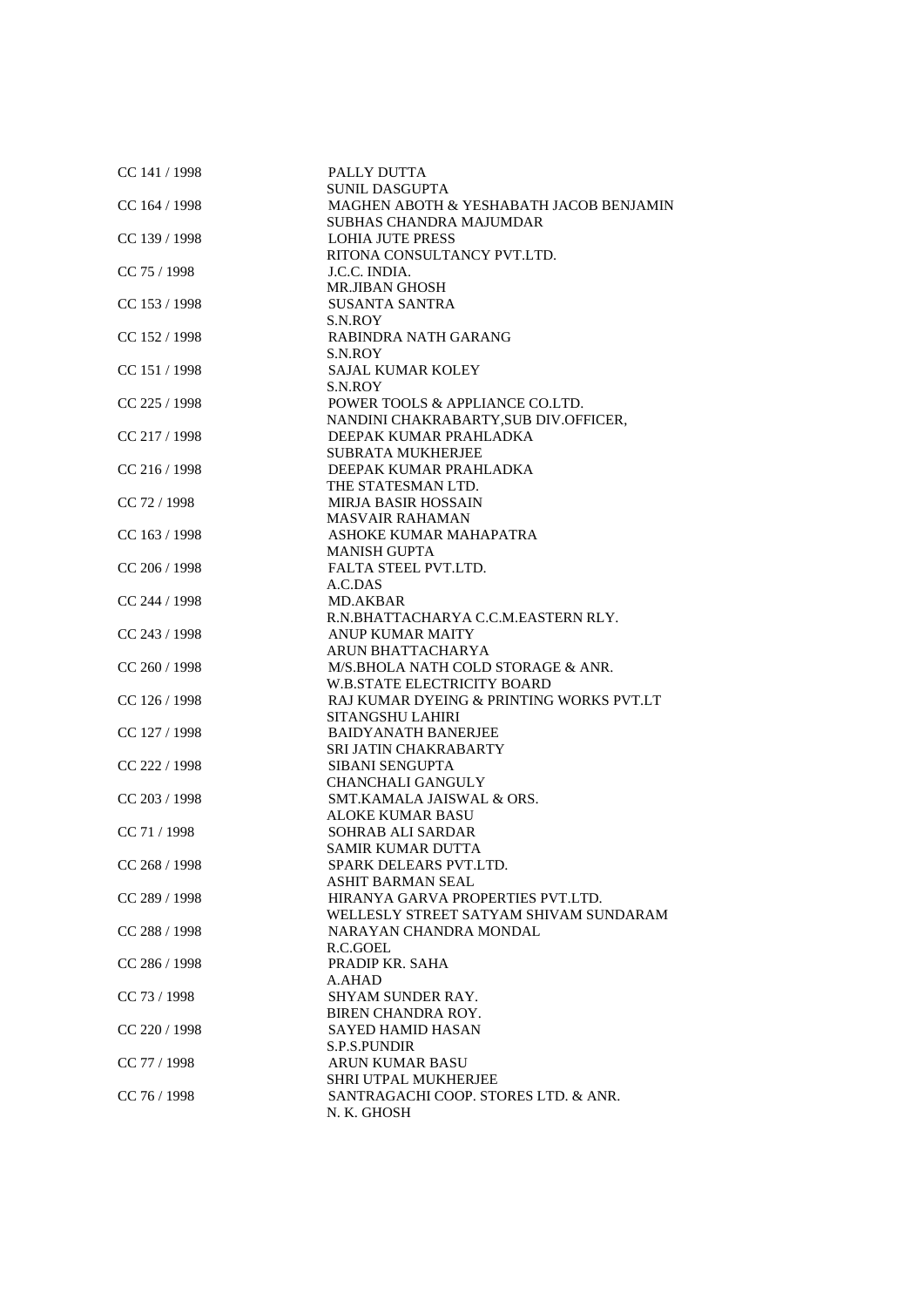| CC 367 / 1998 | SENBO ENGINEERING LTD.                        |
|---------------|-----------------------------------------------|
|               | ANANDA BAZAR PATRIKA                          |
| CC 366 / 1998 | SENBO ENGINEERING LTD.                        |
|               | ANANDA BAZAR PATRIKA                          |
| CC 292 / 1998 | <b>SMT.SUSHILA BAJORIA</b>                    |
|               | JAIDER RAHAMAN                                |
| CC 185 / 1998 | HIRANYA GARVA PROPERTIES & INVESTMENT         |
|               | WELLESBY ST.SATYAM SHIVAM SUNDARAM            |
| CC 87 / 1999  | RITA SAHA                                     |
|               | CAPT.S.B.KATRIAR                              |
| CC 158 / 1999 | PULSAR COMMERCE PVT.LTD.                      |
|               | ORISSA WEAVERS COOPERATIVE SPNG MILLS F.      |
| CC 159 / 1999 | SK MOZAHARUL ISLAM                            |
|               | MR.MANINDRA KUMAR SOM                         |
| CC 73 / 1999  | PULSER COMMERCE PVT. LTD.                     |
|               | ORRISSA WEAVERS CO-OPERATIVE SPIN. MILLS      |
| CC 92 / 1999  | <b>M/S RABINDRA ENTERPRISES</b>               |
|               | R.C.GOEL                                      |
| CC 163 / 1999 | SRI PRAHLAD ROY TIBREWAL                      |
|               | C.M.C.                                        |
| CC 89 / 1999  | <b>RUMA BHOWMICK</b>                          |
|               | <b>MALA DHAR</b>                              |
| CC 160 / 1999 | <b>PARIMAL SUR</b>                            |
|               |                                               |
|               | LALCHAND ROY CO. (P) LTD.                     |
| CC 97 / 1999  | A.K.GUHA & CO.                                |
|               | <b>SRI S.DAS</b>                              |
| CC 98 / 1999  | DIPAK KUMAR HIMATSINGKA                       |
|               | <b>INDIA CARBON LTD.</b>                      |
| CC 95 / 1999  | BHOLA NATH COLD STORAGE & ANR.                |
|               | W.B.STATE ELECTRICITY BOARD                   |
| CC 114 / 1999 | SANKAR NATH KAR & ANR.                        |
|               | <b>ALOKE KUMAR BOSE</b>                       |
| CC 112 / 1999 | <b>BADURIA BRICK FIELD OWNERS ASSOCIATION</b> |
|               | PRADIP KR.GHOSH                               |
| CC 139 / 1999 | RANJIT KUMAR LAHERI                           |
|               | SUNIL KUMAR CHATURBEDI                        |
| CC 140 / 1999 | SUKUMAR BHATTACHARYYA                         |
|               | W.B.B.S.E.                                    |
| CC 131 / 1999 | <b>BIDYUT KUMAR GUHAROY</b>                   |
|               | DINESH BAJPAYEE COMMNR.OF POLICE              |
| CC 132 / 1999 | MOHENDRA KUMAR GOURISARIA                     |
|               | NILESH DOSHI                                  |
| CC 152 / 1999 | NEWAR ISPAT PVT.LTD.                          |
|               | <b>W.B.STATE ELECTRICITY BOARD</b>            |
| CC 85 / 1999  | <b>RAM SWARUP BALMIKI</b>                     |
|               | <b>TAPAN KUMAR MUKHERJEE</b>                  |
| CC 70 / 1999  | ZAFAR IQBAL                                   |
|               | SHAWKET KAMAL                                 |
| CC 295 / 1999 | H.G.I. INDUSTRIES LTD.,                       |
|               | <b>SRAWAN KUMAR GUPTA</b>                     |
| CC 194 / 1999 | SPARK DEALERS PVT.LTD.                        |
|               | R.K.GUPTA                                     |
| CC 275 / 1999 | ARYA PRATINIDHI SABHA, BENGAL                 |
|               | <b>BACHCHAJI SINGH</b>                        |
| CC 265 / 1999 | M/S MA TARA TRANSPORT CO.                     |
|               | MR.ARUN KUMAR BHATTACHERJEE                   |
| CC 356 / 1999 | <b>SMT.ROMA DEY</b>                           |
|               | JAYANTA KUMAR DEY                             |
|               |                                               |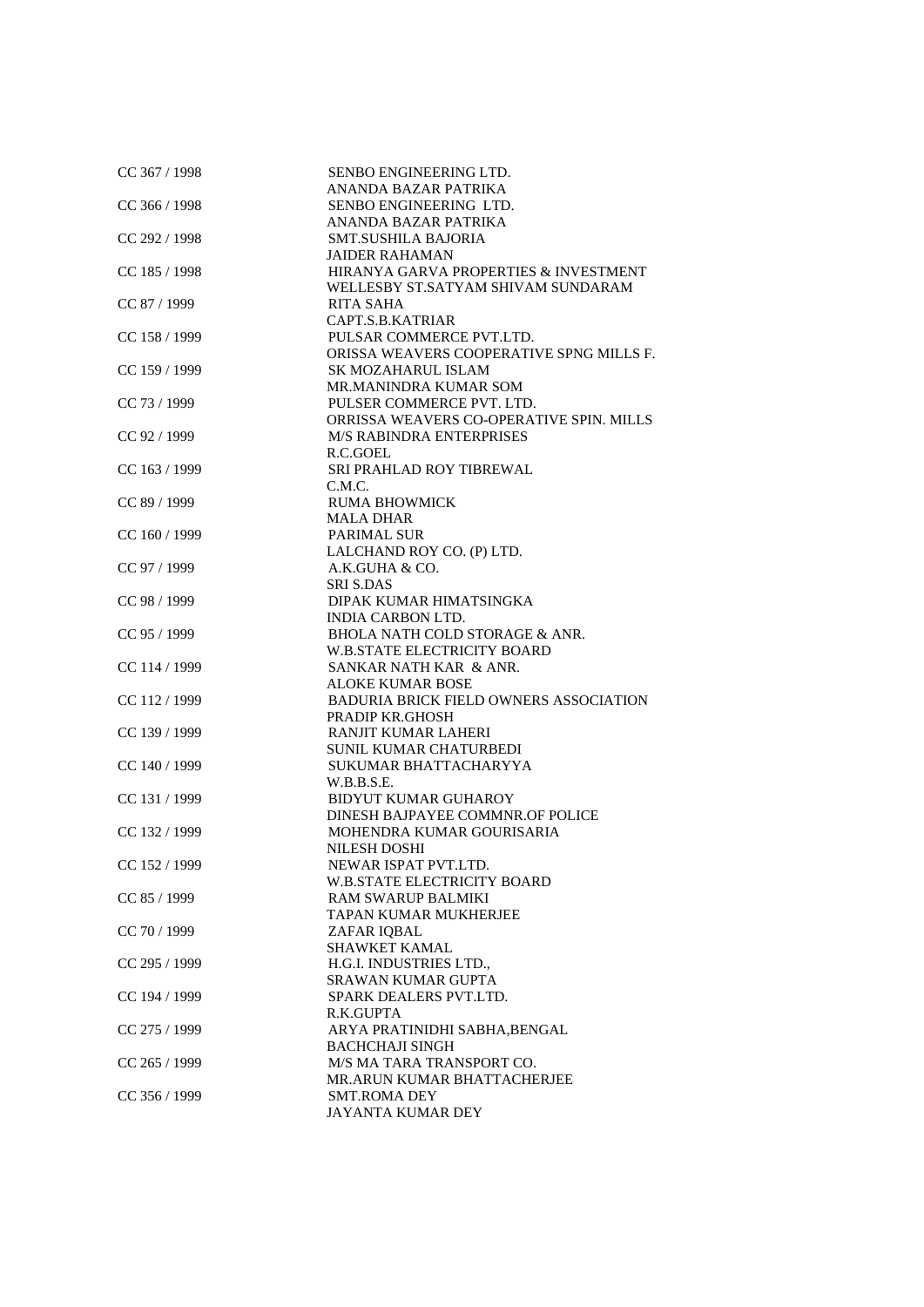| CC 354 / 1999   | TEGA INDIA LTD.                           |
|-----------------|-------------------------------------------|
|                 | THEJO ENGINEERING SERVICES (P) LTD.       |
| CC 326 / 1999   | JENSON & NICHOLSON FINANCIAL SERV.LTD.    |
|                 | DR.ASHOK KUMAR GUPTA                      |
| CC 325 / 1999   | IFB FINANCE LTD.                          |
|                 | SONIC EXPORTS (I) PVT.LTD.                |
| CC 420 / 1999   | <b>DEBAJIT CHOWDHURY</b>                  |
|                 | MRINAL KANTI CHANDRA                      |
| CC 187 / 1999   | ANAJLI CHOUDHURY                          |
|                 | MR.P.PRODHAN                              |
| CC 230 / 1999   | ANIMA SEN SHARMA                          |
|                 | ASHIM BARMAN, MUNICIPAL COMMISSIONER      |
| CC 231 / 1999   | SNEHANGSHU BHATTACHARYYA                  |
|                 | <b>SHYAMAL GHOSE</b>                      |
| CC 177 / 1999   | M/S.MACHINO TECHNO SALES LIMITED          |
|                 | <b>ASIM BARMAN</b>                        |
|                 | M/S.DRIVER CONDUCTOR HELPER TRANSPORT CO  |
| CC 175 / 1999   | THE STATE OF WEST BENGAL                  |
|                 |                                           |
| CC 191 / 1999   | SUMIT USHA MARTIN FINANCE LTD.            |
|                 | <b>MUKHDEO PRASAD</b>                     |
| CC 223 / 1999   | HALDIRAM BHUJIAWALA PVT.LTD.              |
|                 | <b>W.B.STATE ELECTRICITY BOARD</b>        |
| CC 199 / 1999   | M/S. THE NEW SUPLLY SYNDICATE             |
|                 | MR. N.K.S. JHALA & ORS.                   |
| CC 240 / 1999   | S.S.HOGG MARKET SHOPKEEPERS WELFARE ASSN  |
|                 | C.M.C.                                    |
| CC 241 / 1999   | <b>KALU SHAHU</b>                         |
|                 | <b>SRI P.K.SEN</b>                        |
| CC 244 / 1999   | <b>SMT.SHYAMALI DAS</b>                   |
|                 | <b>SRI S.N.ROY</b>                        |
| CC 212 / 1999   | <b>HARE KRISHNA PAUL</b>                  |
|                 | P.K.PRADHAN                               |
| CC 200 / 1999   | <b>TAMAL BAGDI</b>                        |
|                 | RATHINDRA NATH KAR                        |
| CC 181 / 1999   | S.N.BANGLA& CO                            |
|                 | <b>SHIV KUMAR AGARWALLA</b>               |
| CC 172 / 1999   | W.B.GOVT.STENOGRAPHER ASSN.               |
|                 | STATE OF W.B.                             |
| CC 170 / 1999   | <b>SMT.BELA CHANDRA &amp; ORS</b>         |
|                 | NIRMAL KUMAR JAHALA                       |
| CC 167 / 1999   | THE GRAMAPHONE COMPANY OF INDIA LTD       |
|                 | <b>MARS RECORDING COMPANY PVT LIMITED</b> |
| CC 169 / 1999   | SMT.GITA DEY (DAS)                        |
|                 | CHAIRMAN, CALCUTTA DISTRICT PRIMARY S.C.  |
| CC 254 / 1999   | <b>SMT.GITA DEBI RATHI</b>                |
|                 | D.RAHA                                    |
| CC 269 / 1999   | AMAR KUMAR & ANR.                         |
|                 | R.C.GOEL                                  |
| CC 303 / 1999   | <b>RAM SHAKAL RAM</b>                     |
|                 | <b>GORACHAND DEY</b>                      |
| CC 198 / 1999   | UPAWAN HORTICULTURAL (RESORTS) PVT.LTD.   |
|                 | <b>ABDUL ROB</b>                          |
| CC 234 / 1999   | M/S S.C.SONS (P) LTD.                     |
|                 | <b>ASIM BARMAN</b>                        |
| CC 302 / 1999   | <b>SUBIR KUMAR BASU</b>                   |
|                 | <b>GARIA INDUSTRIES PRIVATE LIMITED</b>   |
| $CC$ 300 / 1999 | <b>IFTAKARUL HAQUE</b>                    |
|                 | T.V.S.VENKATASARAM                        |
|                 |                                           |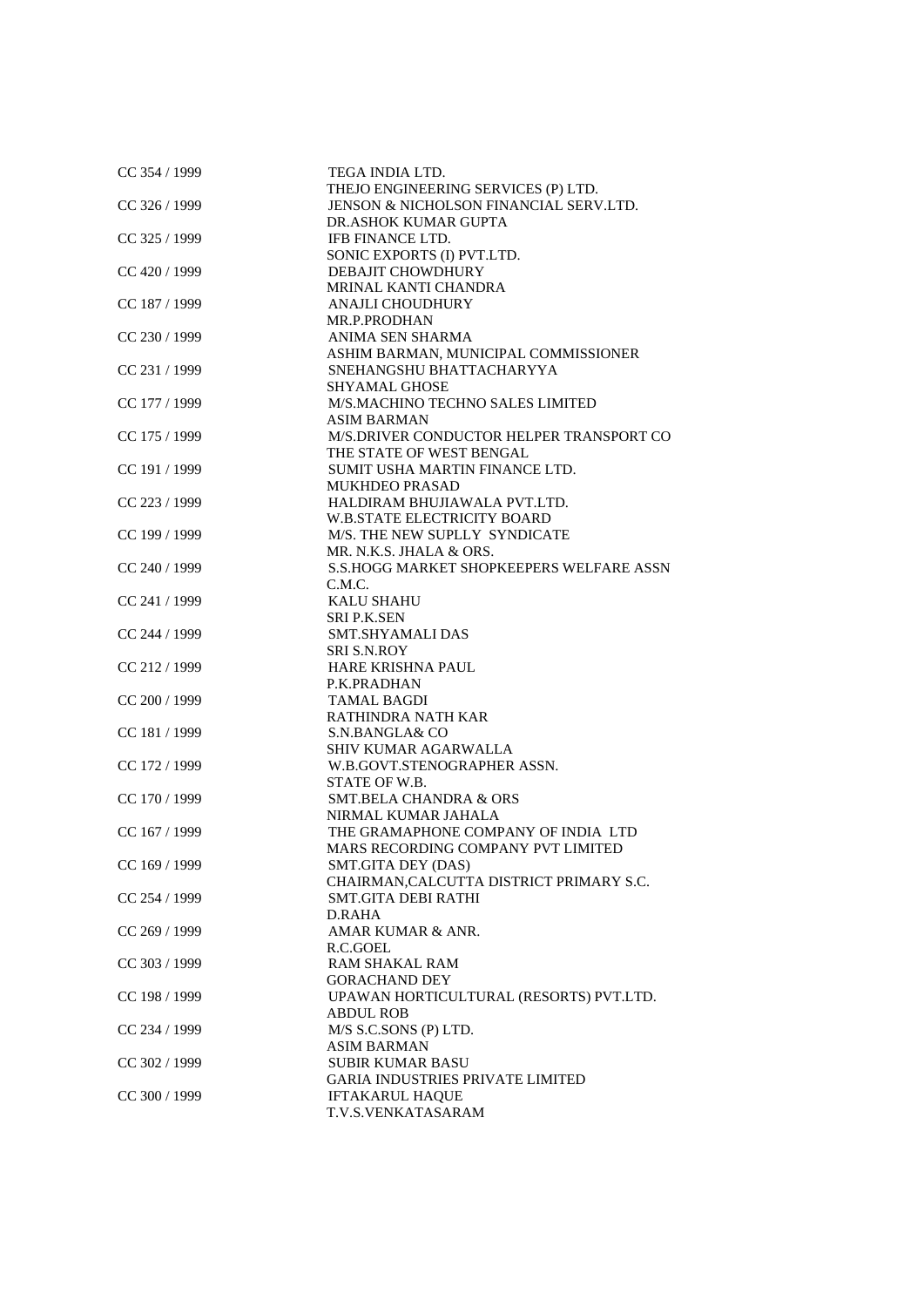| CC 165 / 1999   | <b>GITA DEB</b>                                |
|-----------------|------------------------------------------------|
|                 | SUBRATA CHAKRABORTY                            |
| CC 59 / 1999    | <b>SHAMBHU NATH &amp; BROTHERS</b>             |
|                 | AMAN MARKETING CO.                             |
| CC 57 / 1999    | AGARWAL ENGINEERING CO.& ANR.                  |
|                 | ARABINDA SANTRA, CHIEF ENGG., C.M.C.           |
| CC 42 / 1999    | <b>INDRAJIT BISWAS</b>                         |
|                 | DEEPAK BHARGAVA                                |
| CC 50 / 1999    | <b>KESTO DUTTA</b>                             |
|                 | DR.SACHIN CHATTERJEE                           |
|                 |                                                |
| CC 40 / 1999    | BEGRAJ SATYANARAYAN & ORS.                     |
|                 | MP STATE COOPERATIVE LTD.OIL SEED G.FEDN       |
| CC 22 / 1999    | M/S.A.K.ENTERPRISES                            |
|                 | D.N.SARKAR                                     |
| CC 31 / 1999    | KALYAN KUMAR CHATTOPADHYAYA & ORS.             |
|                 | DEBENDRA NATH PEGU                             |
| $CC$ 26 / 1999  | BIJAY KUMAR AGARWAL & ORS.                     |
|                 | ASHOK THAKKAR                                  |
| CC 24 / 1999    | SRI JATINDRA NARAYAN ROYCHOWDHURY              |
|                 | CITY ARCHITECT CAL.MUNICIPAL CORPN.            |
| CC 6 / 1999     | RAJESH KUMAR DARUKA                            |
|                 | SRI ARUN BHATTACHARYYA                         |
| $CC$ 33 / 1999  | SPARK DEALERS P.LTD.                           |
|                 |                                                |
|                 | K.K.SINGHANIA                                  |
| CC 28 / 1999    | SHRACHI SECURITIES LTD.                        |
|                 | <b>MR.ARVIND KUMAR</b>                         |
| CC 4 / 1999     | <b>ARUN KUMAR GHOSH</b>                        |
|                 | ANIRUDDHA MUKHERJEE                            |
| CC 347 / 1999   | SOMNATH BANERJEE                               |
|                 | <b>S.NARAYAN</b>                               |
| CC 316 / 1999   | <b>IFTARKARUL HAQUE</b>                        |
|                 | T.V.S.VENKATARAMAN                             |
| CC 375 / 1999   | KANIKA RANI SAHOO                              |
|                 | CHINMOYEE PATTANAYAK                           |
| $CC$ 343 / 1999 | <b>OMPRAKASH SHAH</b>                          |
|                 | H.P.ROY                                        |
|                 |                                                |
| CC 315 / 1999   | SPS OVERSEAS PVT.LTD.                          |
|                 | SANVI SHIPPING PVT.LTD.                        |
| CC 367 / 1999   | <b>BIPLAB KUMAR SINHA</b>                      |
|                 | ASIM BARMAN (MUNICIPAL COMMISSIONER)           |
| CC 441 / 1999   | SM. UMA ROY MAHASAY                            |
|                 | <b>ASIM BURMAN</b>                             |
| CC 323 / 1999   | BIJAY KR.SINGH                                 |
|                 | GOPAL CHANDRA PAL                              |
| CC 324 / 1999   | <b>GE CAPITAL TRANS FINANCIAL SERVICE LTD.</b> |
|                 | <b>BISWAJIT DAS</b>                            |
| CC 388 / 1999   | <b>JHANTU KUMAR DAS</b>                        |
|                 | ABDUL AHAD                                     |
| CC 378 / 1999   | <b>MADAN MOHAN GHOSH</b>                       |
|                 |                                                |
|                 | ARUN KR.ROY                                    |
| CC 377 / 1999   | KANHAIYALAL DHARIWAL                           |
|                 | R.G.(SALES) PVT.LTD.                           |
| CC 376 / 1999   | <b>ASHIJTOSH MONDAL</b>                        |
|                 | DEBENDRA MOHAN KANWARS                         |
| CC 337 / 1999   | BENGAL ROWING CLUB STAFFS WORKERS UNION        |
|                 | ASHOK CHAKROBARTY                              |
| $CC$ 338 / 1999 | <b>BHAJAHARI CHATTERJEE</b>                    |
|                 | R.C.GOEL                                       |
|                 |                                                |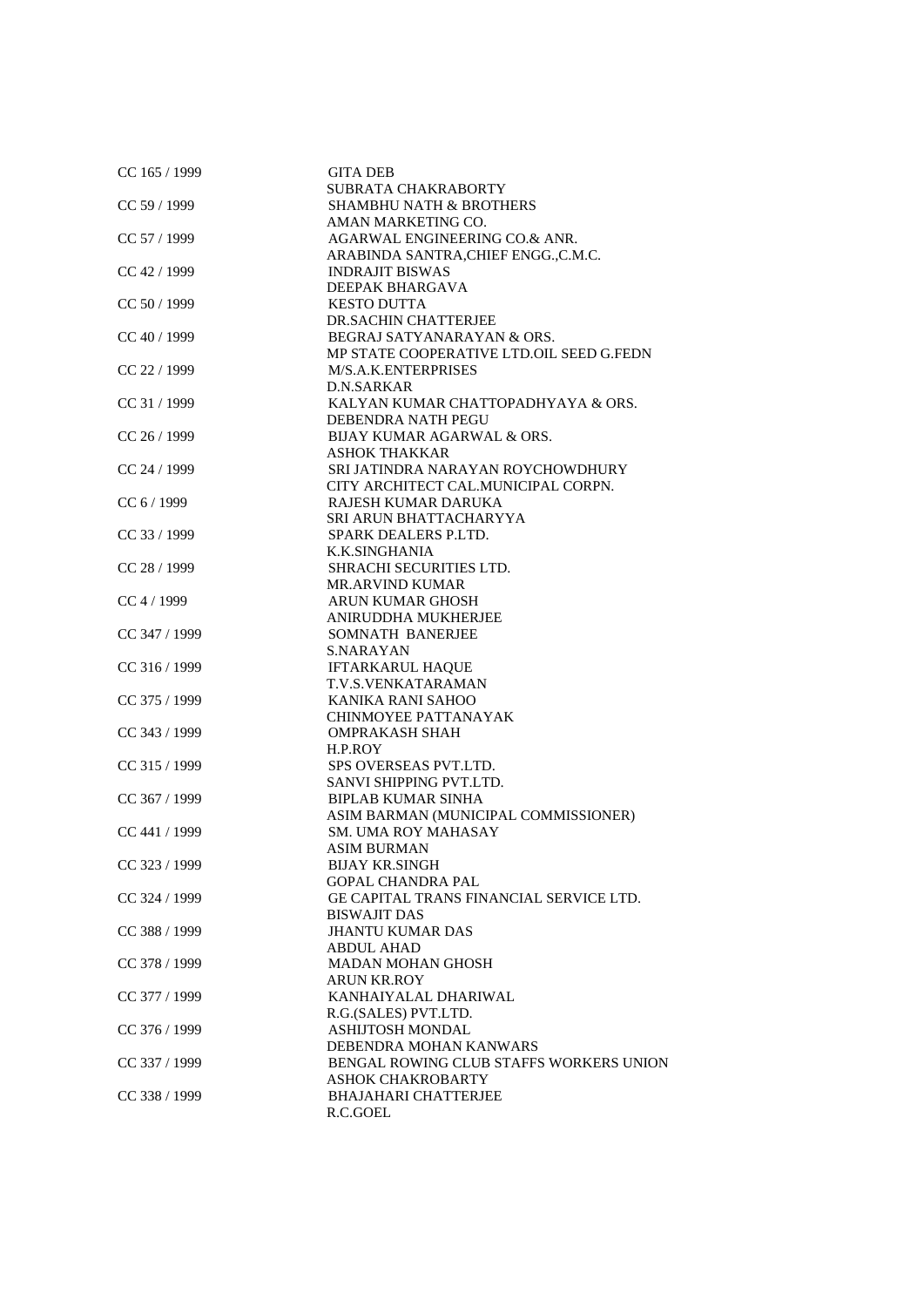| CC 425 / 1999   | SRI GANESH BHANDAR & ANR.                   |
|-----------------|---------------------------------------------|
|                 | STATE OF W.B.                               |
| CC 430 / 1999   | <b>DUGAI KUMAR</b>                          |
|                 | T.K.VERMA                                   |
| CC 434 / 1999   | A.K.M.A.FARUQUE & ORS.                      |
|                 | PROGRESSIVE COMMERCIALS INVESTMENT P.LTD    |
| CC 319 / 1999   | ALLAHABAD BANK                              |
|                 | <b>SMT.BIJOLY SHIL</b>                      |
| CC 321 / 1999   | BHUDEB SEN & SUNIL GANGULY.                 |
|                 | <b>STATE OF W B</b>                         |
| CC 438 / 1999   | PANKAJ KUMAR MANNA                          |
|                 | CALCUTTA PORET TRUST,                       |
| CC 442 / 1999   | <b>SHANKAR BAJPAYEE</b>                     |
|                 | <b>ASIM BARMAN</b>                          |
|                 | <b>MYSORE GUEST HOUSE</b>                   |
| CC 411 / 1999   |                                             |
|                 | C.M.C.                                      |
| CC 311 / 1999   | INLAND VIKASH LTD.                          |
|                 | H.P.RAY                                     |
| CC 312 / 1999   | <b>SUBIR ROY &amp; ANR.</b>                 |
|                 | V.G.SAXENA, CHIEF SUPDT., DEPT. OF TELECOM. |
| CC 405 / 1999   | W.H.TARGETT INDIA LTD.                      |
|                 | <b>MR.S.ASHRAF ORS</b>                      |
| CC 403 / 1999   | <b>SEEMA MUKHERJEE</b>                      |
|                 | ARUN KR.BHATTACHARYA                        |
| CC 332 / 1999   | <b>BISWANATH SADHUKHAN</b>                  |
|                 | SRI SWAPAN DASGUPTA                         |
| CC 397 / 1999   | <b>NIRANJAN PANDA</b>                       |
|                 | MR.DEBENDRA MOHAN KAWWAR                    |
| CC 396 / 1999   | <b>AJAY KUMAR RATHOD</b>                    |
|                 | RATHINDRA NATH DE                           |
| CC 308 / 1999   | TERAI OVERSEAS LTD.                         |
|                 | D.K.BHOWMICK ASSTT.COMMR. OF CUSTOMS.CAL    |
| CC 395 / 1999   | MAHESH KUMAR GOYAL                          |
|                 | SUJOY ROY COMMERCE, CAL-II,                 |
| CC 360 / 1999   | <b>BIMAL CHANDRA GHOSH</b>                  |
|                 | <b>S.SURESH KUMAR</b>                       |
|                 |                                             |
| CC 328 / 1999   | <b>BIPUL KUMAR SAHA</b>                     |
|                 | <b>MRINAL KANTI SAHA</b>                    |
| $CC$ 352 / 1999 | <b>DINESH BURMAN</b>                        |
|                 | <b>PUNJAB &amp; SIND BANK</b>               |
| CC 350 / 1999   | A.K.M.FARUQUE & ORS.                        |
|                 | PROGRESSIVE COMMERCIAL INVESTMENT P.LTD.    |
| CC 342 / 1999   | <b>GOUR PATRA &amp; ORS.</b>                |
|                 | P.K.SENGUPTA                                |
| CC 436 / 1999   | ADAIR DUTT INSTRUMENTS PVT.LTD.             |
|                 | <b>SHYAM DUBEY</b>                          |
| CC 307 / 1999   | SATYA NARAIN & CO.                          |
|                 | <b>INDIAN OIL CORP.</b>                     |
| CC 382 / 1999   | SATYANARAYAN & CO.,                         |
|                 | INDIAN OIL CORPORATION & ORS.,              |
| CC 357 / 1999   | INDIA AUTOMOBILES (1960) LTD.& ANR.         |
|                 | <b>SAILESH CHANDRA DEY</b>                  |
| CC 304 / 1999   | INDU BHUSAN ROUTH                           |
|                 | ARUN KUMAR BHATTACHARJEE                    |
| CC 305 / 1999   | KAKALI BHATTACHERJEE                        |
|                 | ARUN KUMAR BHATTACHERJEE                    |
| $CC$ 418 / 1999 | <b>SOVAN KANTI BASU</b>                     |
|                 | K.K. PROSAD                                 |
|                 |                                             |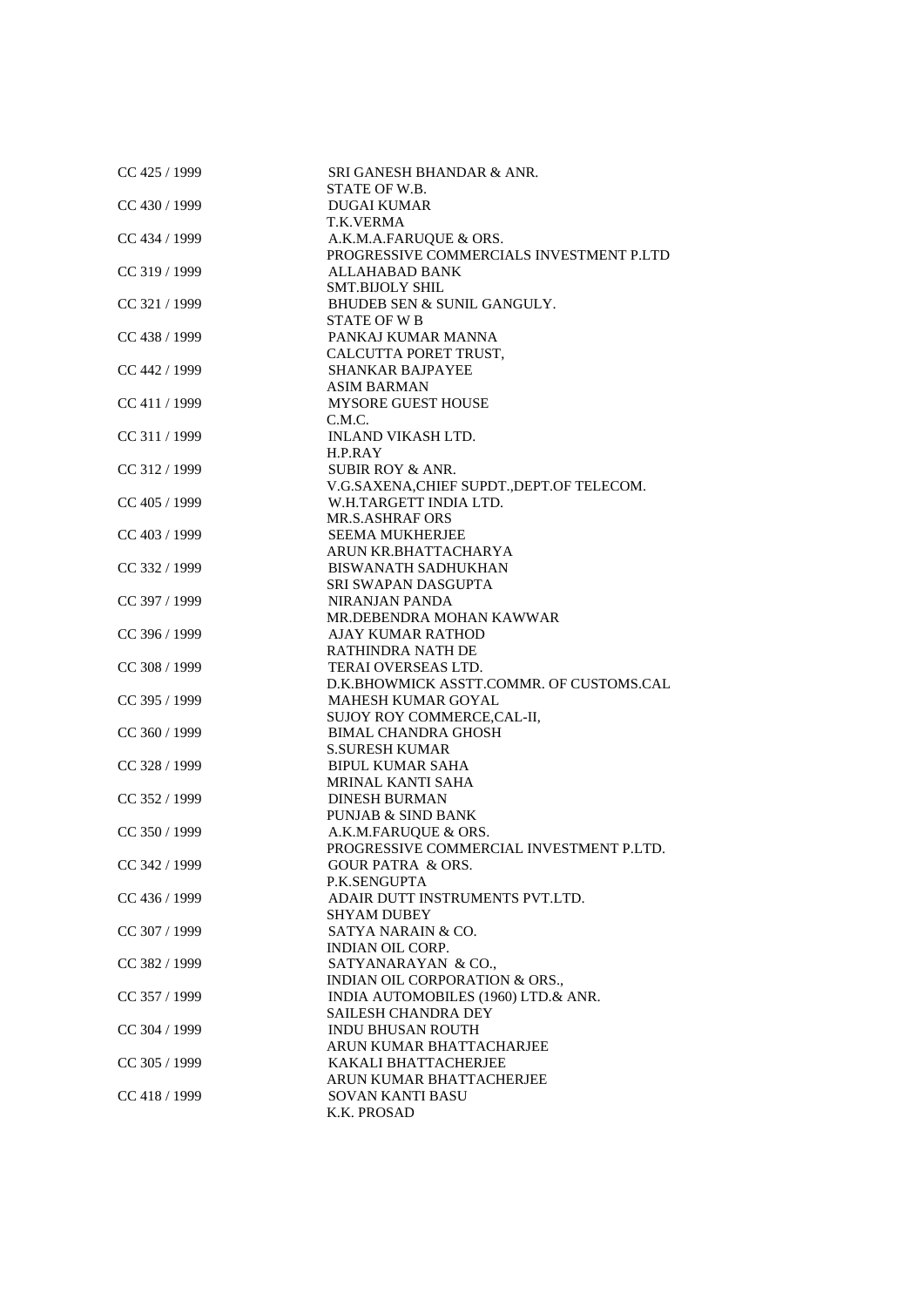| CC 384 / 1999   | M/S.SHROFF CLEARING AGENCY               |
|-----------------|------------------------------------------|
|                 | <b>S.DUTTA MAZUMDAR</b>                  |
| CC 383 / 1999   | <b>SK LUTFAR RAHAMAN</b>                 |
|                 | <b>STATE OF WEST BENGAL</b>              |
| CC 417 / 1999   | <b>VIJAY LAXMI JHAWAR</b>                |
|                 | <b>BHUPAL BHATTACHARJEE</b>              |
| $CC$ 416 / 1999 | SWAPAN KUMAR SINHA                       |
|                 | DEBENDRA MOHAN KANWAR                    |
| CC 340 / 1999   | <b>SMT. AMIYA PAL</b>                    |
|                 | BADAL SENGUPTA (CHAIRMAN W.B.S.E.B.)     |
| CC 335 / 1999   | HIRANYA GARVA PROPERTIES & INVEST.(P)LTD |
|                 | <b>SUMANTRA BANERJEE</b>                 |
| CC 288 / 1999   | <b>NIRANJAN KHAN</b>                     |
|                 | R.C.GOEL                                 |
| CC 287 / 1999   | PRIYABRATA MUKHERJEE                     |
|                 |                                          |
|                 | R.C.GOEL                                 |
| CC 292 / 1999   | <b>SUSANTA KR.BHUNIA</b>                 |
|                 | ARUN KR. BHATTACHARJEE                   |
| CC 250 / 1999   | MAULANA KAZI ESRARI KHADAM               |
|                 | SYED ABUL MD.ESMAIL                      |
| CC 206 / 1999   | <b>ACHHELALL KUMHAR</b>                  |
|                 | R.C.GOEYAL                               |
| CC 204 / 1999   | <b>SAROJ KUMAR MAITY</b>                 |
|                 | P.K.GANGULY & CO.                        |
| CC 209 / 1999   | <b>BALESWAR SINGH</b>                    |
|                 | R.C.GOEYAL                               |
| CC 211 / 1999   | SRI BIJAN KUMAR SARKAR                   |
|                 | THE SECRETARY MINISTRY GOVT.OF INDIA     |
|                 |                                          |
| CC 291 / 1999   | THE GREAT EASTERN SHIPPING CO.LTD.       |
|                 | R.PERIASAMI                              |
| CC 290 / 1999   | <b>KAMALESH ADHIKARY</b>                 |
|                 | <b>SK. ABDUL SOBUR</b>                   |
| CC 189 / 1999   | DEBASHIS BHATTACHARJEE                   |
|                 | <b>BIMAL KUMAR PANDEY</b>                |
| $CC$ 263 / 1999 | <b>MD.NASIM AKHTER</b>                   |
|                 | B.RAMU SUB-INSPECTOR RPF POST S.E.RLY.   |
| CC 284 / 1999   | <b>DEBJANI BERA</b>                      |
|                 | ARUN KUMAR BHATTACHARJEE,                |
| CC 246 / 1999   | BRIGHT CONSUMER CO-OPERATIVE STORES LTD. |
|                 | S.K.CHOWDHURY                            |
| CC 249 / 1999   | <b>SHATRUGHAN RAJAK</b>                  |
|                 | A.K.BASU DIR.OF SCHOOL EDUCATION W.B.    |
| CC 216 / 1999   | SYED MUSTAQUE ALI                        |
|                 | MR.ALOKE KUMAR BASU D.S.E.W.B.           |
|                 |                                          |
| CC 201 / 1999   | <b>JOYDEEP PAUL</b>                      |
|                 | NATIONAL BUILDINGS CONSTRUCTION CORP.    |
| CC 259 / 1999   | SRI BIDYAPROSAD SINGH                    |
|                 | R.C.GOEL                                 |
| CC 258 / 1999   | <b>RAMESH DASHI</b>                      |
|                 | <b>A.SREENIVASAN</b>                     |
| CC 279 / 1999   | <b>M.D.G.TRANSPORT SERVICE</b>           |
|                 | MR.DEPENDRANTH KANWAR                    |
| CC 253 / 1999   | <b>MD.IDRISH ALI SHEIK</b>               |
|                 | <b>UDAY MUKHERJE</b>                     |
| CC 251 / 1999   | <b>BAIDYA NATH KHOTEL &amp; ANR.</b>     |
|                 | S.DASGUPTA                               |
| CC 264 / 1999   | M/S MRITYUNJOY TRANSPORT CO.             |
|                 | MR.ARUN KUMAR BHATTACHERJEE              |
|                 |                                          |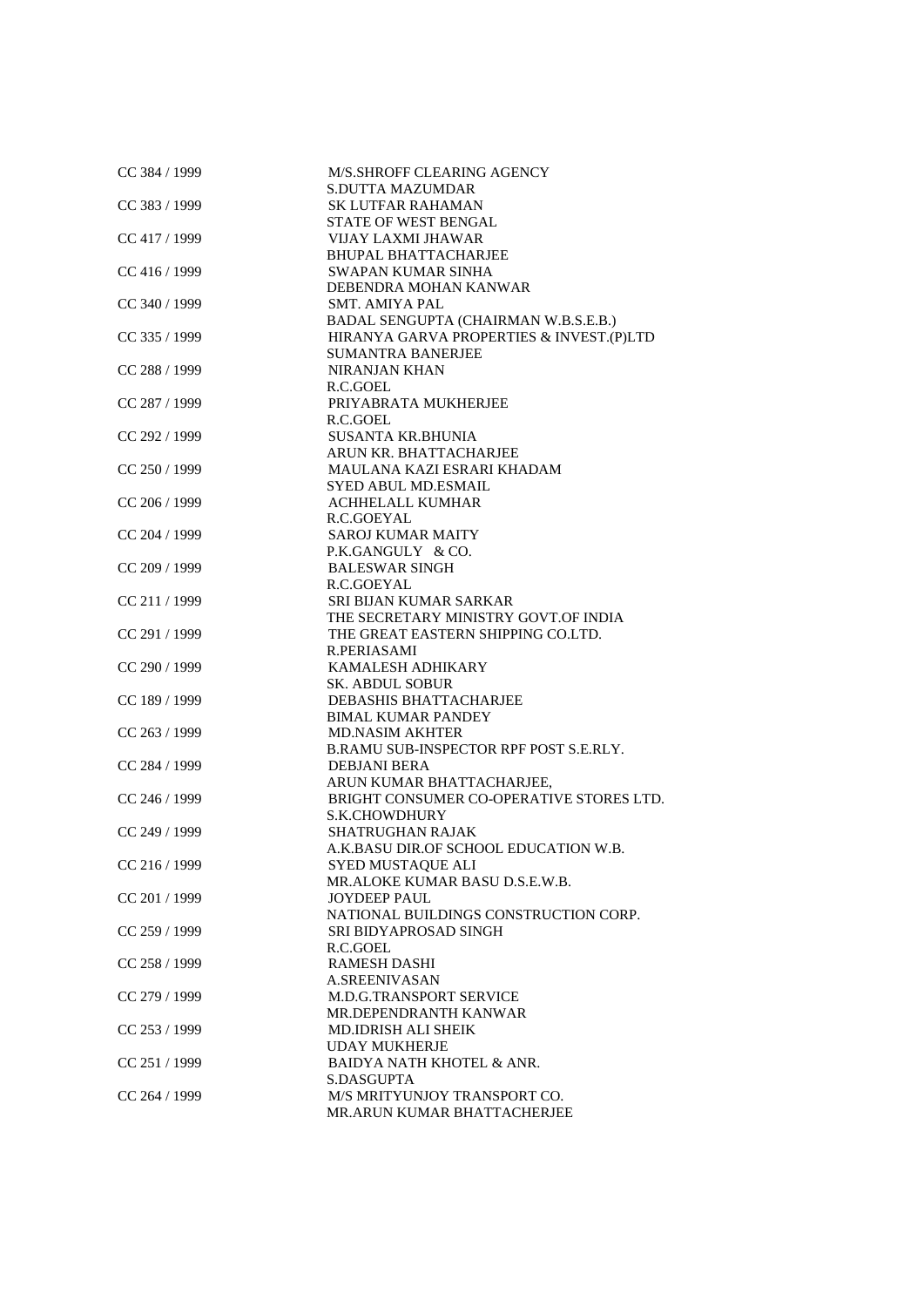| CC 238 / 1999   | KLAR SEHEN PVT.LTD.                           |
|-----------------|-----------------------------------------------|
|                 | MRS.SANOTSH JAWA                              |
| CC 239 / 1999   | NEMAI CHAND KUNDU                             |
|                 | MR.N.C.MAZUMDAR                               |
| $CC$ 146 / 1999 | UNIVERSAL CONSORTIUM OF ENGINEERS P.LTD.      |
|                 | BHARAT MARGARINE LTD.                         |
| CC 147 / 1999   | THE GRAMOPHONE CO.OF INDIA                    |
|                 | MARS RECORDING CO.PVT.LTD.                    |
| CC 134 / 1999   | LAXMI KANTA JHA & ORS.                        |
|                 | STATE OF W.B.                                 |
| CC 148 / 1999   | <b>J.J.LEASING &amp; HIRING LTD.</b>          |
|                 | <b>BUYLBIN MAIR GHOSH</b>                     |
| CC 149 / 1999   | <b>J.J.LEASING &amp; HIRING SERVICES LTD.</b> |
|                 | JANGAL PARA FARM PRODUCTS P.LTD.              |
| CC 80 / 1999    | JYOTI SINGHI                                  |
|                 | PRAKASH KUMAR SINGHI                          |
|                 | ASSESSING OFFICER TEXTILE COMMITTEE           |
| CC 81 / 1999    |                                               |
|                 | TARUN TEXTILES PVT.LTD.                       |
| CC 83 / 1999    | ELLITE PROJECT CONSTRUCTION PVT.LTD.          |
|                 | SRI DIBENDU ROY CHOWDHURY                     |
| CC 82 / 1999    | PRERNA REX P.LTD.                             |
|                 | INDUSTRIAL RECONSTRUCTION BANK OF INDIA       |
| CC 136 / 1999   | <b>NURUL HODA</b>                             |
|                 | <b>ZAFRUL HASSAN</b>                          |
| CC 77 / 1999    | <b>JAGJIT SINGH</b>                           |
|                 | <b>BALJIT SINGH</b>                           |
| CC 107 / 1999   | <b>BIDYUT KUMAR CHAKRABORTI</b>               |
|                 | <b>SRI ABDUL BARI</b>                         |
| CC 115 / 1999   | KUMAR TRADING CO.PLC                          |
|                 | A.K.RAHA                                      |
| CC 117 / 1999   | <b>SRI SUBODH KUMAR DAS</b>                   |
|                 | ASIM BARMAN COMMNR.C.M.C.                     |
| CC 96 / 1999    | PLATINUM FINANCE LTD.                         |
|                 | NATWAR KUMAR DALMIA                           |
| CC 384 / 2000   | ARANI MUKHOPADHYAY                            |
|                 | <b>C.R.IRANI</b>                              |
| CC 385 / 2000   | <b>BRIJNANDAN PRASAD</b>                      |
|                 | ARUN KUMAR CHAKRABORTY                        |
| $CC$ 326 / 2000 | SREEJAIN SWETAMBER TERPATI VIDYALAYA          |
|                 | <b>MAHASARI &amp; OTHERS</b>                  |
| $CC$ 285 / 2000 | M.M.EXPORT                                    |
|                 | <b>B.P.VERMA</b>                              |
| CC 338 / 2000   | SMT.KAKALI BHATTACHARJEE                      |
|                 | DEBENDRA MOHAN KANWAR                         |
| CC 378 / 2000   | AROMA COKE LTD.                               |
|                 | <b>SHRI ASHOK MEHTA</b>                       |
| CC 377 / 2000   | M/S. ASIAN FREIGHTS & ANR.                    |
|                 | SRI J.S.R.KHATTING                            |
| CC 350 / 2000   | TECHNO ELECTRIC & ENGG.CO.LTD.& ANR.          |
|                 | C.M.C.                                        |
| $CC$ 358 / 2000 | ANARUL HOSSAIN KHAN & ORS.                    |
|                 | STATE OF W.B.                                 |
| $CC$ 337 / 2000 | <b>SHYAMALI RANI BERA</b>                     |
|                 | <b>GOUTAM SAHA</b>                            |
| CC 311 / 2000   | UTTAM KR.SAHA                                 |
|                 | <b>BIJOY LAL BISWAS</b>                       |
| $CC$ 363 / 2000 | SRI NIRANJAN PANDA                            |
|                 | <b>ABDUL AHAD</b>                             |
|                 |                                               |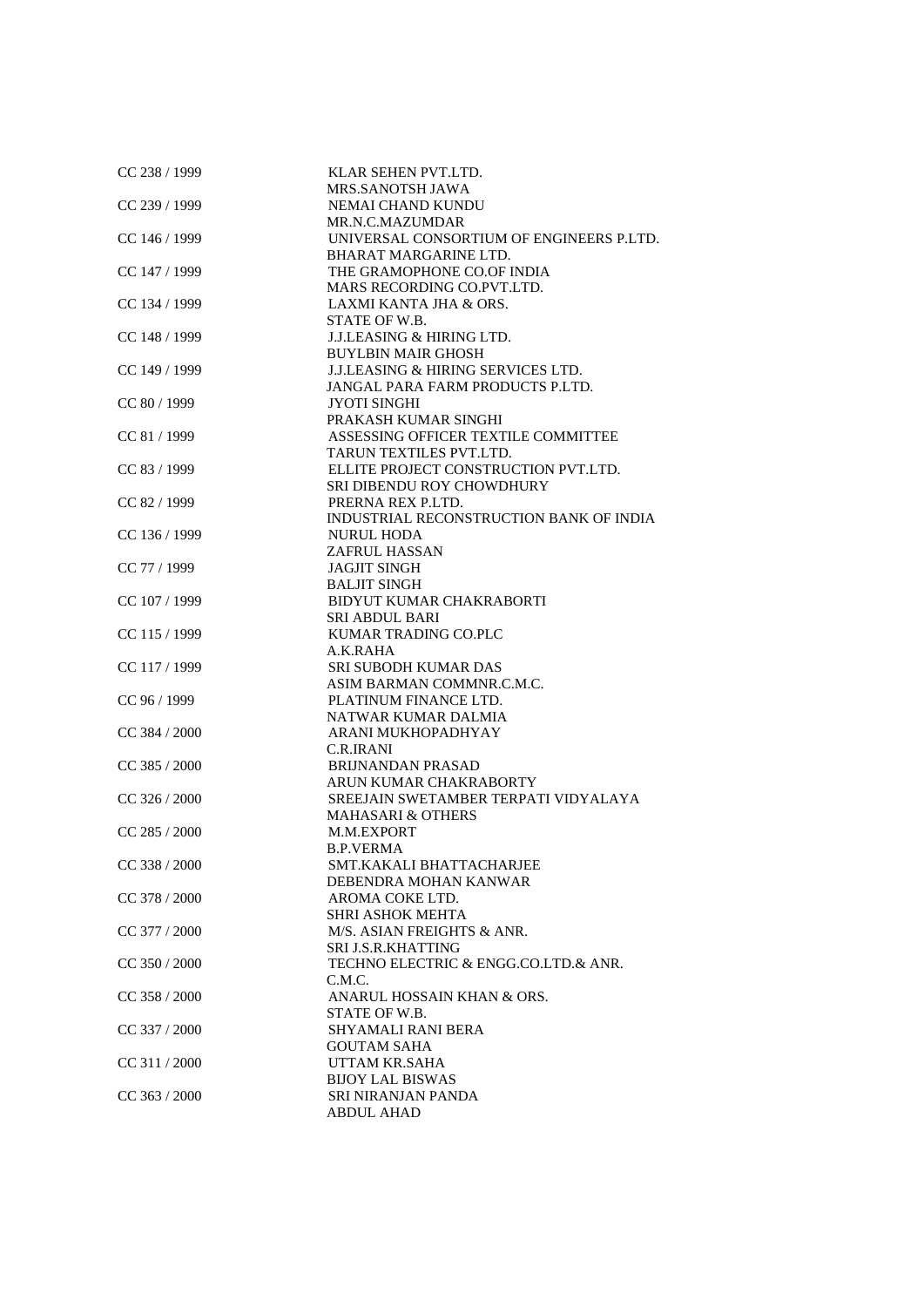| CC 271 / 2000   | <b>BIDYUT SENGUPTA</b>                   |
|-----------------|------------------------------------------|
|                 | <b>SUBRATA GUPTA</b>                     |
| $CC$ 265 / 2000 | RAMESH KUMAR CHOWDHARY                   |
|                 | <b>SUNRIT DEB</b>                        |
| $CC$ 262 / 2000 | SNIGDHA DAS                              |
|                 | <b>HARI BANDHU NAYEK</b>                 |
| CC 261/2000     | NICCO UCO FINANCIAL SERVICES LTD.        |
|                 | KRISHNA PLASTOCHEM LTD.                  |
| CC 282 / 2000   | MD.NOOR ALAM & ANR.                      |
|                 | K. HARIRAJAH                             |
| CC 392 / 2000   | RABINDRA NARAYAN SEN                     |
|                 | <b>SUKUMAR MAHAPATRA</b>                 |
| $CC$ 133 / 2000 | <b>RANAJIT KUMAR SAHU</b>                |
|                 | B.C.ROY                                  |
| CC 71 / 2000    | M.COMM.OF BERUGRAM H.MADRASAH REP.BY SEC |
|                 | W.B.MADRASAH EDN.BOARD                   |
| CC 95 / 2000    | UREKA POWER SYSTEMS PVT. LTD.,           |
|                 |                                          |
| $CC$ 107 / 2000 | <b>AJIT KUMAR HALDER</b>                 |
|                 | COMMNR.C.M.C./KAMALA BISWAS.             |
| CC 106 / 2000   | THE CHAIRMAN BARANAGORE MUNICIPALITY     |
|                 | <b>BHAG CHAND JAIN</b>                   |
| CC 99 / 2000    | <b>SHIVA ANAND</b>                       |
|                 | S.K.GHORAI                               |
| CC 91 / 2000    | <b>SURESH CHANDRA DAS</b>                |
|                 | <b>SRI ASIM KUMAR BURMAN</b>             |
| CC 90 / 2000    | SWAPAN KUMAR MUKHERJI                    |
|                 | <b>BABLA GHOSH</b>                       |
| CC 16 / 2000    | SAILENDRA KUMAR SARANGI                  |
|                 | K.V.KRISHNAMURTHY                        |
| CC 93 / 2000    | REJESH & CO.                             |
|                 | RAM KISHAN MAHATO                        |
| CC 89 / 2000    | SUMMIT USHE MARTIN FINANCE LTD.          |
|                 | <b>RAMESH PILANI</b>                     |
| CC 1 / 2000     | <b>MAHENDRA PANDEY</b>                   |
|                 | UNION OF INDIA                           |
| CC 40 / 2000    | PHARMACHEM TRADERS                       |
|                 | <b>HARI PADA RAY</b>                     |
| CC 33 / 2000    | <b>SRI KANOILAL DAS</b>                  |
|                 | MR. M.V. RAO (I.A.S.)                    |
| $CC$ 49 / 2000  | <b>RAM MURAT YADAV</b>                   |
|                 | <b>R.K.INVESTMENT</b>                    |
| CC 50 / 2000    | <b>BIMAL CHANDRA GHOSH</b>               |
|                 | <b>SURESH KUMAR</b>                      |
| CC 59 / 2000    | <b>MOZIBUR RAHAMAN</b>                   |
|                 | DR.VIVEKNANDA PRODHAN                    |
| CC 32 / 2000    | DILIP KUMAR GHOSH                        |
|                 | MR.T.K.SENGUPTA                          |
| CC 31 / 2000    | SRI PROVASH CHANDRA SINHA                |
|                 | MR.DEBENDRA NATH KANWAR                  |
| CC 48 / 2000    | <b>MADAN THEATRES LTD.</b>               |
|                 | TULSI MATHURADAS SHAH                    |
| $CC$ 46 / 2000  | SMT.DIPA DAS ADHIKARI                    |
|                 | D.RAHA                                   |
| $CC$ 45 / 2000  | <b>SMT.GOURI GHOSH</b>                   |
|                 | D.RAHA                                   |
| $CC$ 9 / 2000   | KHALID MAHAMMAD                          |
|                 | BAMACHARAN CHAKRABORTY                   |
|                 |                                          |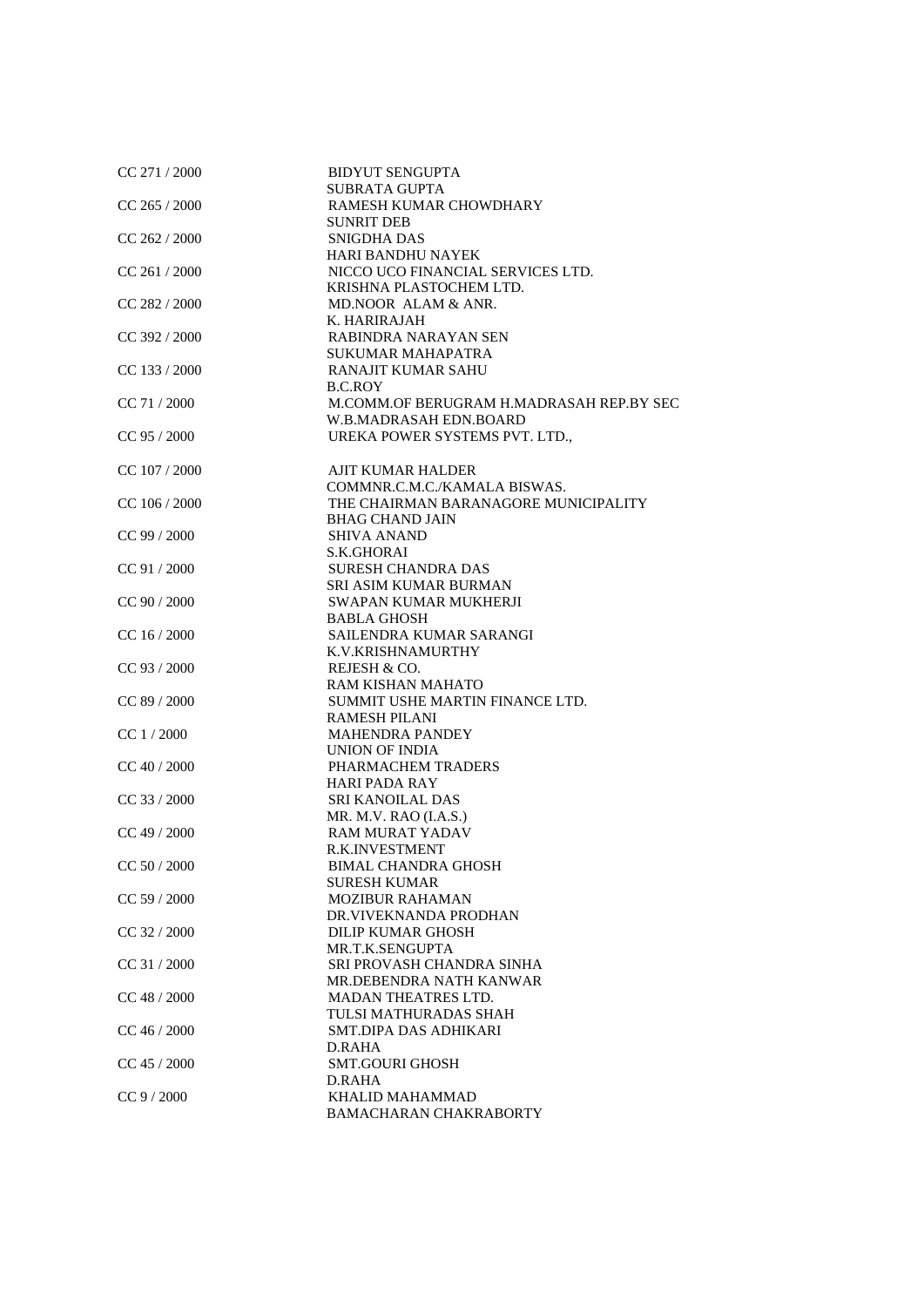| CC 103 / 2000    | <b>SHRI NETAI CHAND ROY</b><br>CESC LTD.             |
|------------------|------------------------------------------------------|
| CC 21 / 2000     | K.A.SIDDIQUI                                         |
|                  | <b>GOPAL MORE</b>                                    |
| $CC$ 2 $/$ 2000  | MAGMA LEASING LTD.                                   |
|                  | NEPC INDIA LTD                                       |
| $CC$ 208 / 2000  | <b>SUNIL KUMAR MITRA</b><br>THE STATE OF WEST BENGAL |
|                  | DR.GOURANGA MUKHERJEE                                |
| $CC$ 207 / 2000  | ASOK MOHAN CHAKRABORTY                               |
| $CC$ 206 / 2000  | ANIL KR. CHAKROBORTY                                 |
|                  | A.K.ROY                                              |
| CC 114 / 2000    | SAMARENDRA NATH PAUL                                 |
|                  | <b>W.B.HOUSING BOARD</b>                             |
| CC 226 / 2000    | SRI DIPAK KUMAR CHATTERJEE                           |
|                  | SRI ANIL CHARAN BISWAS                               |
| CC 198 / 2000    | PODDAR UDYOG LIMITED                                 |
|                  | MR.T.K.DAS                                           |
| $CC$ 165A / 2000 | ANWARUL HAQUE                                        |
|                  | <b>CHANDRA SEKHER BANERJEE</b>                       |
| $CC$ 162 / 2000  | RANJIT PRASAD SINHA                                  |
|                  | <b>ARUN KUMAR ROY</b>                                |
| CC 160 / 2000    | MARAWARI RELIEF SOCIETY & ANR.                       |
|                  | <b>SRI AMIT KUMAR DAS</b>                            |
| CC 254 / 2000    | KARTICK CHANDRA NANDI                                |
|                  | MR.D.M.KANWAR                                        |
| $CC$ 253 / 2000  | <b>SRI DEBASHIS MAITY</b>                            |
|                  | MR.D.M.KANWAR                                        |
| CC 128 / 2000    | <b>SMT.KRISHNA DAS</b>                               |
|                  | DR.NAZRUL ISLAM                                      |
| $CC$ 252 / 2000  | <b>SAMSUL ISLAM</b>                                  |
|                  | SRI SWAPAN KUMAR DAS GUPTA                           |
| CC 250 / 2000    | <b>SMT.RANI ARYA</b>                                 |
|                  | HARIRAM ARYA ALIAS HARIRAM JAISWAL                   |
| $CC$ 195 / 2000  | <b>AMAR STEEL INDUSTRIES</b>                         |
| CC 191/2000      | K.K.PALIT<br>G.S.GARCHA                              |
|                  | <b>JAYSHREE MUKHERJEE</b>                            |
| CC 127 / 2000    | KUMARI SINGDHA BOSE & ANR.                           |
|                  | <b>SRI D.M.KANOWAR</b>                               |
| $CC$ 125 / 2000  | <b>MD.REJAUL KARIM</b>                               |
|                  | <b>MONORANJAN BISWAS</b>                             |
| CC 187 / 2000    | BIJOYNAGAR VIVEKANANDA VIDYAPITH-MAN.COM             |
|                  | CHITTARANJAN BANERJEE                                |
| $CC$ 188 / 2000  | <b>BOWREAH COTTON MILLS LIMITED</b>                  |
|                  | P.P.CHAUHAN                                          |
| $CC$ 243 / 2000  | <b>MADHUSUDAN NANDY</b>                              |
|                  | DEBENDRA MOHAN KAMAR.                                |
| CC 242 / 2000    | <b>ANIL KUMAR PANDA</b>                              |
|                  | <b>GOUTAM SAHA</b>                                   |
| CC 158 / 2000    | <b>RAJESH NEWAR</b>                                  |
|                  | <b>TAPAN DAS</b>                                     |
| CC 244 / 2000    | SUNIL KRISHNA GHOSH & ANR.                           |
|                  | <b>RAGHABENDRA BOSE</b>                              |
| $CC$ 238 / 2000  | <b>ASHOK KUMAR BASU</b>                              |
|                  | <b>ASHIM BURMAN</b>                                  |
| CC 122 / 2000    | <b>BIJOY SHANKAR BAJORIA</b>                         |
|                  | SHIVA RATAN BAJORIA                                  |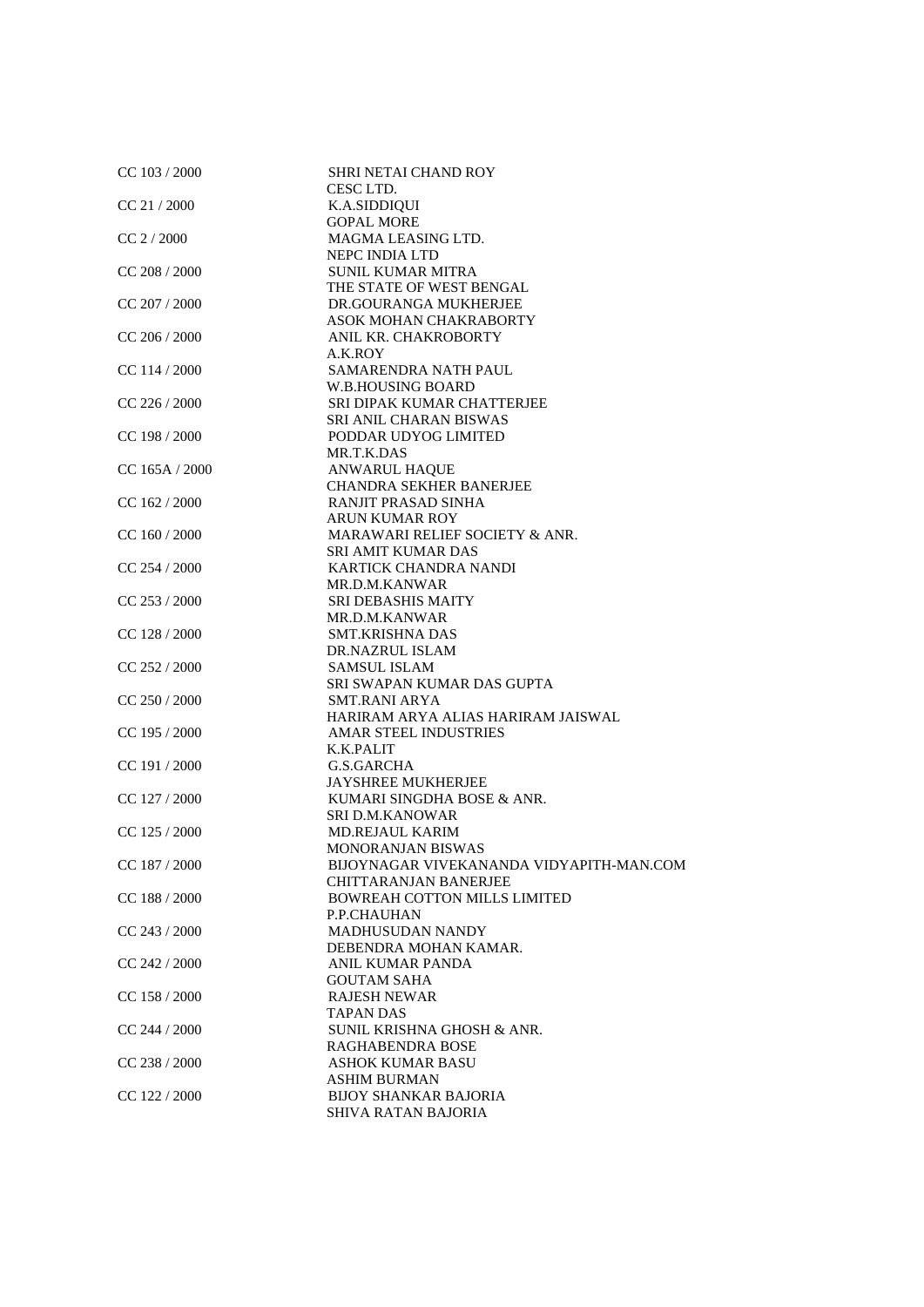| CC 221 / 2000   | THE SMALL TOOLS MFG CO OF INDIA LTD.<br>APPLT ATHY INDUSTRIES & FINCIAL RECONSTR |
|-----------------|----------------------------------------------------------------------------------|
| CC 236 / 2000   | <b>ARUN BHUIA</b>                                                                |
| CC 189 / 2000   | ROOP KUMAR SHRIVASTAVA<br><b>SACHINDRA NATH BANERJEE</b>                         |
|                 | SMT.ARCHANA BHATTACHARYYA                                                        |
| CC 211/2000     | <b>BHUKAILASH DEBUTTAR ESTATE</b>                                                |
|                 | <b>SRI PRASANTA CHATTERJEE</b>                                                   |
| $CC$ 30 / 2000  | NUCENT FINANCE LTD.                                                              |
|                 | BUSINESS INDIA PUBLICATIONS (PVT) LTD.                                           |
| $CC$ 155 / 2000 | <b>SABYASACHI SHEE</b>                                                           |
|                 | DEBENDRA MOHAN KANWAR                                                            |
| CC 154 / 2000   | KARUNAMOY DEY 3.30P.M.                                                           |
|                 | <b>GURU PADA KONAR</b>                                                           |
| CC 151 / 2000   | <b>BILASH CHAND JAIN</b>                                                         |
|                 | UNION OF INDIA                                                                   |
| CC 152 / 2000   | <b>SRI SHADAN ROY</b>                                                            |
|                 | MR.PANNA LAL SARCA                                                               |
| CC 119 / 2000   | <b>MRITUNJOY DAS</b>                                                             |
|                 | C.M.C.                                                                           |
| CC 118 / 2000   | <b>NARAYAN CH.MAITY</b>                                                          |
|                 | M.V.RAO                                                                          |
| CC 178 / 2000   | SUMMIT USHA MARTIN FINANCE LTD.                                                  |
| CC 87 / 2000    | BALAJEE MINING & TRANSPORT CO.<br><b>MD.ABDUR RAHIM</b>                          |
|                 | <b>MONORANJAN BISWAS</b>                                                         |
| $CC$ 217 / 2000 | <b>SOBHAN KUMAR BERA</b>                                                         |
|                 | <b>NIKHILESH DAS</b>                                                             |
| CC 86 / 2000    | VIJAY KUMAR SHARMA                                                               |
|                 | STATE OF W.B.                                                                    |
| CC 85 / 2000    | PANCHANAN MANDAL                                                                 |
|                 | S.DASGUPTA, DIST.INSP.OF SCHOOL (SE)24PAG                                        |
| CC 182 / 2000   | ELECTRO STEEL CASTING LTD.                                                       |
|                 | KOKA VENKATA SHANKAR                                                             |
| $CC$ 139 / 2000 | UNION BANK OF INDIA                                                              |
|                 | <b>DINESH KUMAR BAJPAI</b>                                                       |
| CC 138 / 2000   | <b>BECHARAM DAW</b>                                                              |
|                 | STATE OF W.B.                                                                    |
| CC 231 / 2000   | <b>GURU ISPAT LTD.</b>                                                           |
|                 | A.K.RAHA                                                                         |
| CC 166 / 2000   | FEDERATION OF NJMC STAFF ASSN.                                                   |
|                 | <b>UNION OF INDIA</b>                                                            |
| CC 200 / 2000   | <b>GEETA GANESH PROMOTERS LTD &amp; ANR</b>                                      |
|                 | STATE OF WEST BVENGAL                                                            |
| CC 228 / 2000   | NIL RANJAN BOSE ROY CHOWDHURY                                                    |
| CC 42 / 2000    | <b>SUKUMAR MAHAPATRA</b><br><b>ASHOK KUMAR RAIDANI</b>                           |
|                 | <b>ASHIM BARMAN</b>                                                              |
| CC 110/2000     | S.K.MONDAL                                                                       |
|                 | T.K.DASGUPTA                                                                     |
| CC 105 / 2000   | ASHISH KUMAR MUKHERJEE                                                           |
|                 | <b>S.DUTTA MAJUMDER</b>                                                          |
| CC 96 / 2000    | MR.SURESH KUMAR DIST MAGISTRATE NADIA                                            |
|                 | THE STATE OF WEST BENGAL                                                         |
| CC 56 / 2000    | <b>SUNIL RANJAN SARKAR</b>                                                       |
|                 | SRI JAGA BANDHU BHATTACHARYA                                                     |
| CC 52 / 2000    | <b>RANEN BOSE</b>                                                                |
|                 | <b>SUJIT SIKDER</b>                                                              |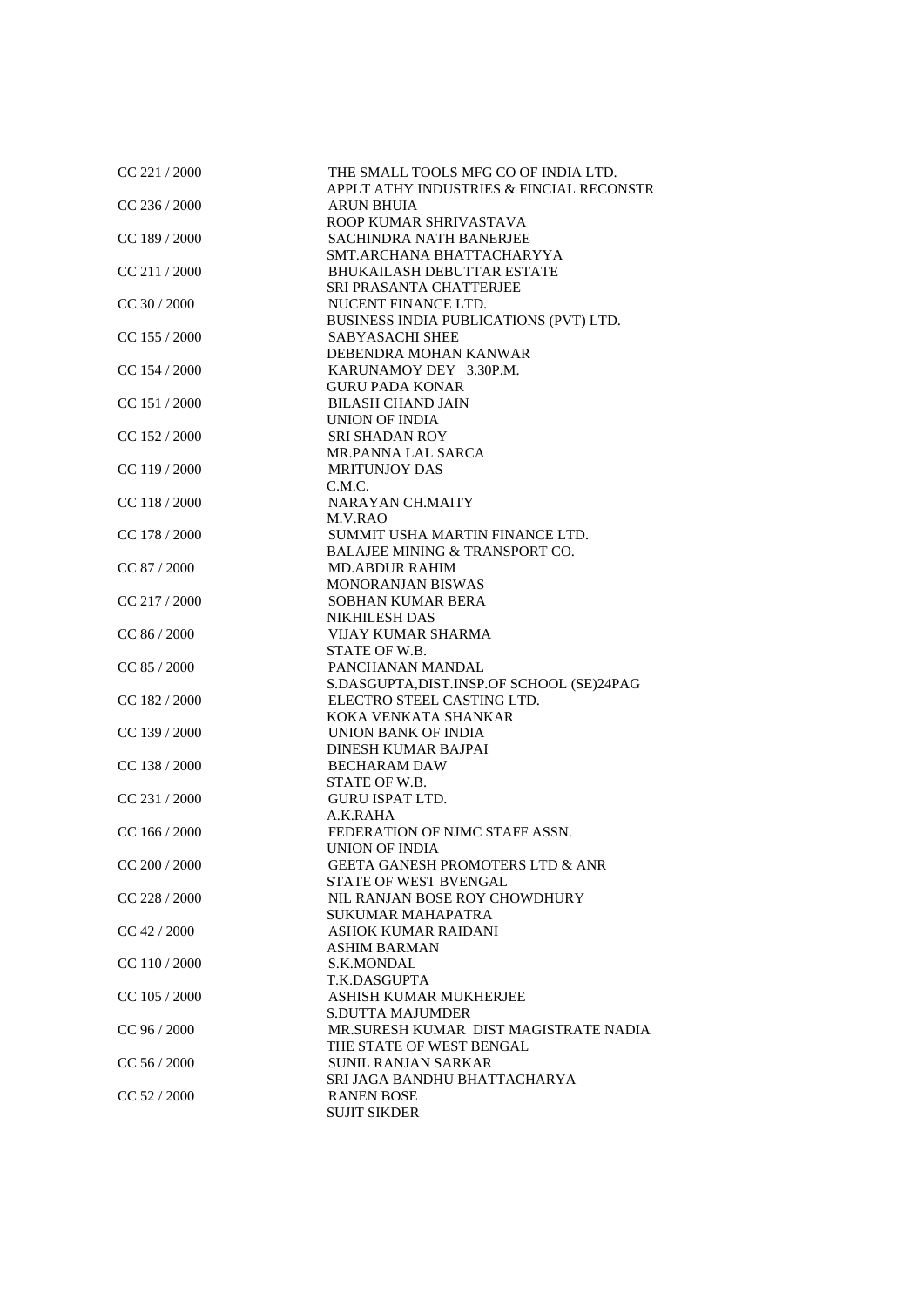| CC 310 / 2000   | <b>CHINMOYEE DEY</b>                     |
|-----------------|------------------------------------------|
|                 | <b>JAGANNATH DUTTA</b>                   |
| CC 335 / 2000   | <b>BANGUR BROTHERS LTD.</b>              |
|                 | STANDARD CHARTERD BANK                   |
| $CC$ 332 / 2000 | <b>NARESH KUMAR JAIN</b>                 |
|                 | S.S.JHA                                  |
| $CC$ 333 / 2000 | <b>RAMANUJ PROSAD</b>                    |
|                 | C.D.ARHA                                 |
| $CC$ 348 / 2000 | <b>SHYAM SUNDAR BAG</b>                  |
|                 | <b>NIKIHILESH DAS</b>                    |
| CC 347 / 2000   | <b>ASOKE KUMAR MANNA</b>                 |
|                 | M.V.RAO                                  |
| $CC$ 289 / 2000 | TUFF TUBES PVT.LTD.                      |
|                 | SRI TRIPTI KUMAR SARKAR                  |
| $CC$ 291 / 2000 | <b>BARRIE TURNER</b>                     |
|                 |                                          |
|                 | S.K.BHATTACHARYA, RECOVERY OFFICER, W.B. |
| $CC$ 295 / 2000 | <b>ANIL DAING</b>                        |
|                 | PABITRA KUMAR MUKHERJEE                  |
| CC 346 / 2000   | <b>SMT.MANASHI PATI</b>                  |
|                 | MR.M.V.RAO                               |
| $CC$ 345 / 2000 | <b>SRI PRAKASH MAITY</b>                 |
|                 | MR.M.V.RAO                               |
| $CC$ 344 / 2000 | <b>SMT.ANANYA MAITY</b>                  |
|                 | MR.M.V.RAO                               |
| $CC$ 318 / 2000 | <b>GOPAL CHANDRA GHOSH</b>               |
|                 | D.M.KANAWAR                              |
| CC 320 / 2000   | BUDGE BUDGE REFINERIES LTD. & ANR.       |
|                 | THE STATE OF W.B.                        |
| CC 316 / 2000   | <b>SUBHADRA N.SHAH</b>                   |
|                 | STATE OF W.B.                            |
| $CC$ 352 / 2000 | <b>SRI SUBIMAL KUMAR SHEE</b>            |
|                 | DEVENDRA MOHAN KANWAR                    |
| $CC$ 173 / 2000 | PARTHA DAS                               |
|                 | <b>ALOK KUMAR SARKAR</b>                 |
| $CC$ 148 / 2000 | <b>MANICK LAL SAHA</b>                   |
|                 | C.E.S.C.                                 |
| $CC$ 234 / 2000 | <b>D.SINHA</b>                           |
|                 | A.K.GUPTA                                |
| CC 233 / 2000   | ARUN KUMAR OPAL                          |
|                 | <b>ANUP SINGH</b>                        |
| $CC$ 146 / 2000 | MAGMA LEASING LTD.                       |
|                 | <b>G.JAY RAMAN</b>                       |
| CC 142 / 2000   | <b>GURPREET SINGH</b>                    |
|                 | A.K.RAHA                                 |
| CC 167 / 2000   | <b>MOLOY KR.MAJI</b>                     |
|                 | STATE OF W.B.                            |
| CC 64 / 2000    | DEBENDFRA NATH DAS MAHAPATRA             |
|                 | DEBENDRA MOHAN KANWAR                    |
| CC 62 / 2000    | PARESH CH. BERA DAS                      |
|                 | MR. M.V. RAO &                           |
| CC 7 / 2000     | LAKSHMI NARAYAN RAY & ORS.               |
|                 | PIJUSH KANTI GANGULY                     |
| CC 78 / 2000    | <b>RABINDRA NATH BASU</b>                |
|                 | S.N.CHATTYOPADHYAY                       |
| CC 77 / 2000    | <b>MANAS RANJAN DUTTA</b>                |
|                 | S.N.CHATTYOPADHYAY                       |
| CC 76 / 2000    | RANAJIT NASKAR                           |
|                 | S.N.CHATTYOPADHYAY                       |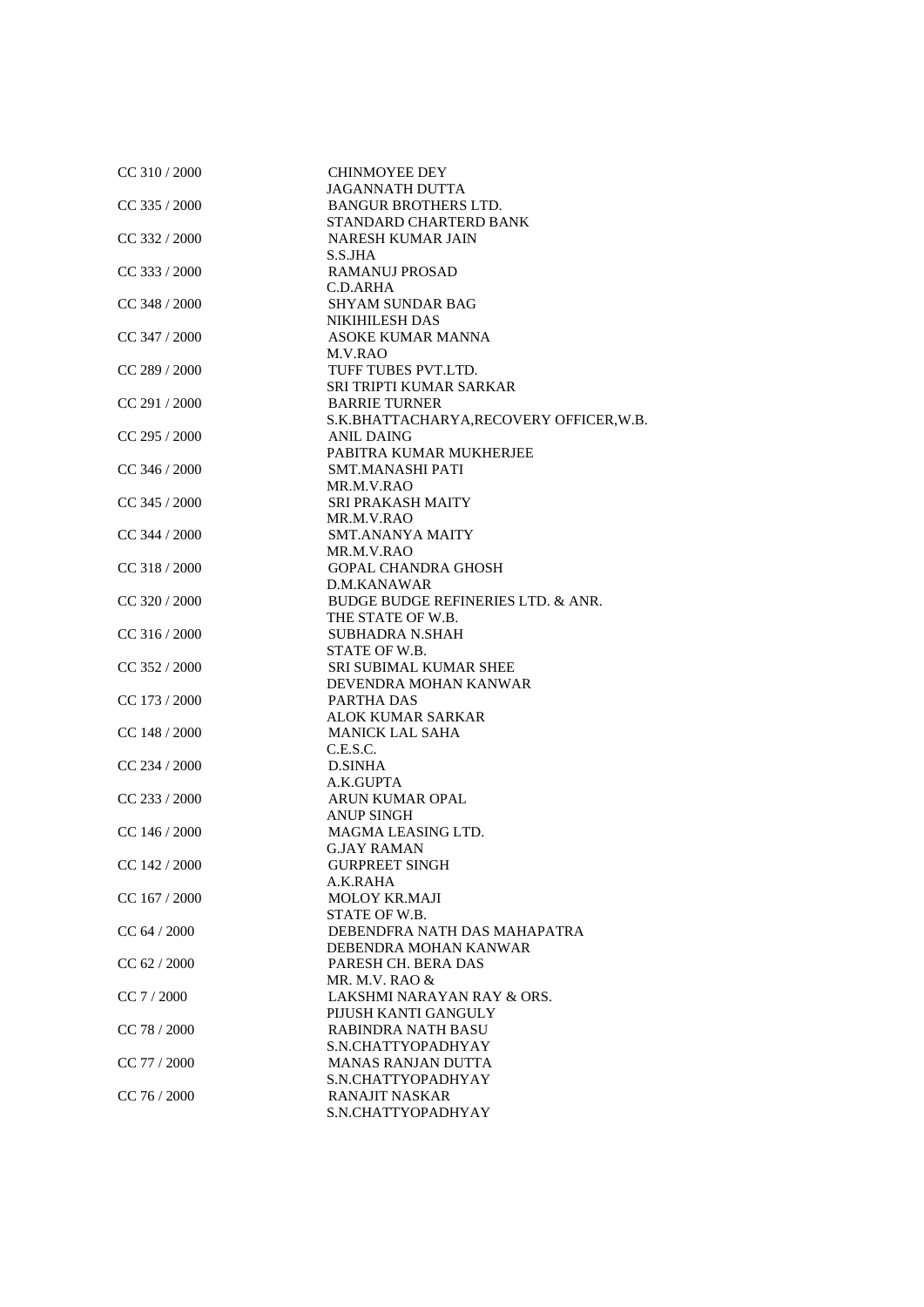| $CC$ 75 / 2000   | PREMANKUR RAY                             |
|------------------|-------------------------------------------|
| $CC$ 44 / 2000   | S.N.CHATTYOPADHYAY<br>SMT.SURAJIT KAUR    |
|                  | SUBROTO CHAKRABORTY                       |
| $CC$ 14 $/$ 2000 | ASHOK KUMAR MALLICK                       |
|                  | KASHI NATH DAS                            |
| $CC$ 108 / 2000  | SR. JAYANT KUMAR SINGH                    |
|                  | A.K.SAHAY                                 |
| $CC$ 27 / 2000   | SAMARENDRA NATH KORURI & ANR.             |
|                  | THE OFFICER-IN-CHARGE, MUCHIPARA P.S.     |
| $CC$ 24 / 2000   | <b>MANSA PADA DHARA</b>                   |
|                  | KAMAL KRISHNA CHOWDHURY                   |
| $CC$ 26 / 2000   | ANIMA KOLEY (GHOSH)                       |
|                  | DILIP KUMAR SENGUPTA                      |
| $CC$ 387 / 2000  | IN THE MATTER OF SUNIL KR.GUHA, OFC-IN-CH |
|                  |                                           |
| $CC$ 277 / 2000  | <b>SRLDEBESH GHOSH</b>                    |
|                  | SRI ASHOK KUMAR RAY                       |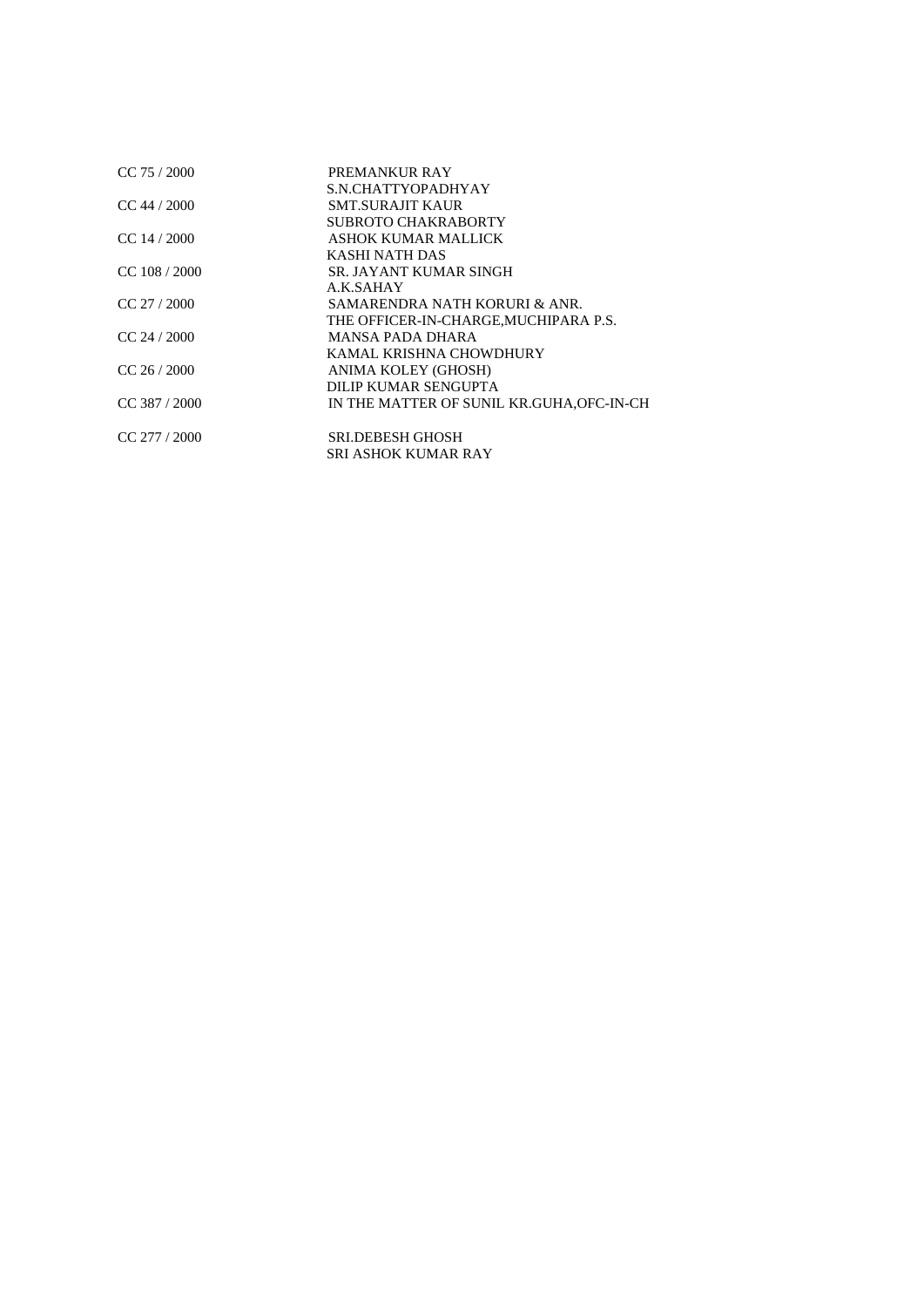| CEXA 2027 / 1993 | COLLECTOR OF CENTRAL EXCISE, CAL-II,          |
|------------------|-----------------------------------------------|
|                  | HINDUSTHAN MOTORS LTD.                        |
| CEXA 2/1995      | COMMISSIONER OF CENTRAL EXCISE, CAL-II        |
|                  | ROLWAL ENGG.CORPN.                            |
| CEXA 3/1996      | COMM. CENTRAL EXCISE CALCUTTA II, CAL.        |
|                  | ASIATIC SOAP CO.                              |
| CEXA 2/1996      | RECKITT & COLMAN OF INDIA LTD.                |
|                  | <b>COMMISSIONER OF CENTRAL EXCISE</b>         |
| CEXA 2 / 1997    | KISH ENNG.PVT.LTD.                            |
|                  | <b>COMMISSIONER OF CENTRAL EXCISE CAL.-1</b>  |
| CEXA 1/1997      | HINDUSTAN DEVELOPEMENT CORPN. LTD.            |
|                  | <b>COLLECTOR OF CENTRAL EXCISE;CAL.II</b>     |
| CEXA 2/1998      | COMMISSIONER OF CENTRAL EXCISE CAL-I          |
|                  | M/S.TIWARI WARE HOUSING CO.                   |
| CEXA 11 / 2000   | COMMISSONER OF CENTRAL EXCISE, CAL, COMM.     |
|                  | M/S. KANUBHAI ELECTRICALS (P) LTD.,           |
| CEXA 1/2000      | COMMNR.OF CENTRAL EXCISE CAL-IV               |
|                  | <b>INDIAN RAYON &amp; INDUSTRIES LTD.</b>     |
| CEXA 2/2000      | COMM. OF CENTRAL EXCISE, CAL-I.               |
|                  | M/S.TIWARI WAREHOUSING CO.                    |
| CEXA 12/2000     | ROY CO.BISCUIT CO.                            |
|                  | <b>COMM.OF CENTRAL EXCISE</b>                 |
| CEXA 7/2000      | COMMNR.OF CENTRAL EXCISE CAL-IV, COMMNR.      |
|                  | <b>KESORAM SPUN PIPES &amp; FOUNDRIES</b>     |
| CEXA 6/2000      | COMM.OF CENTRAL EXCISE, CAL-I.                |
|                  | <b>M/S.PRITI MACHINES.</b>                    |
| CEXA 8/2000      | COMMR OF CENTRAL EXCISE CAL-IV COMMNERAT      |
|                  | <b>M/S.INDIAN RAYON &amp; INDUSTRIES LTD.</b> |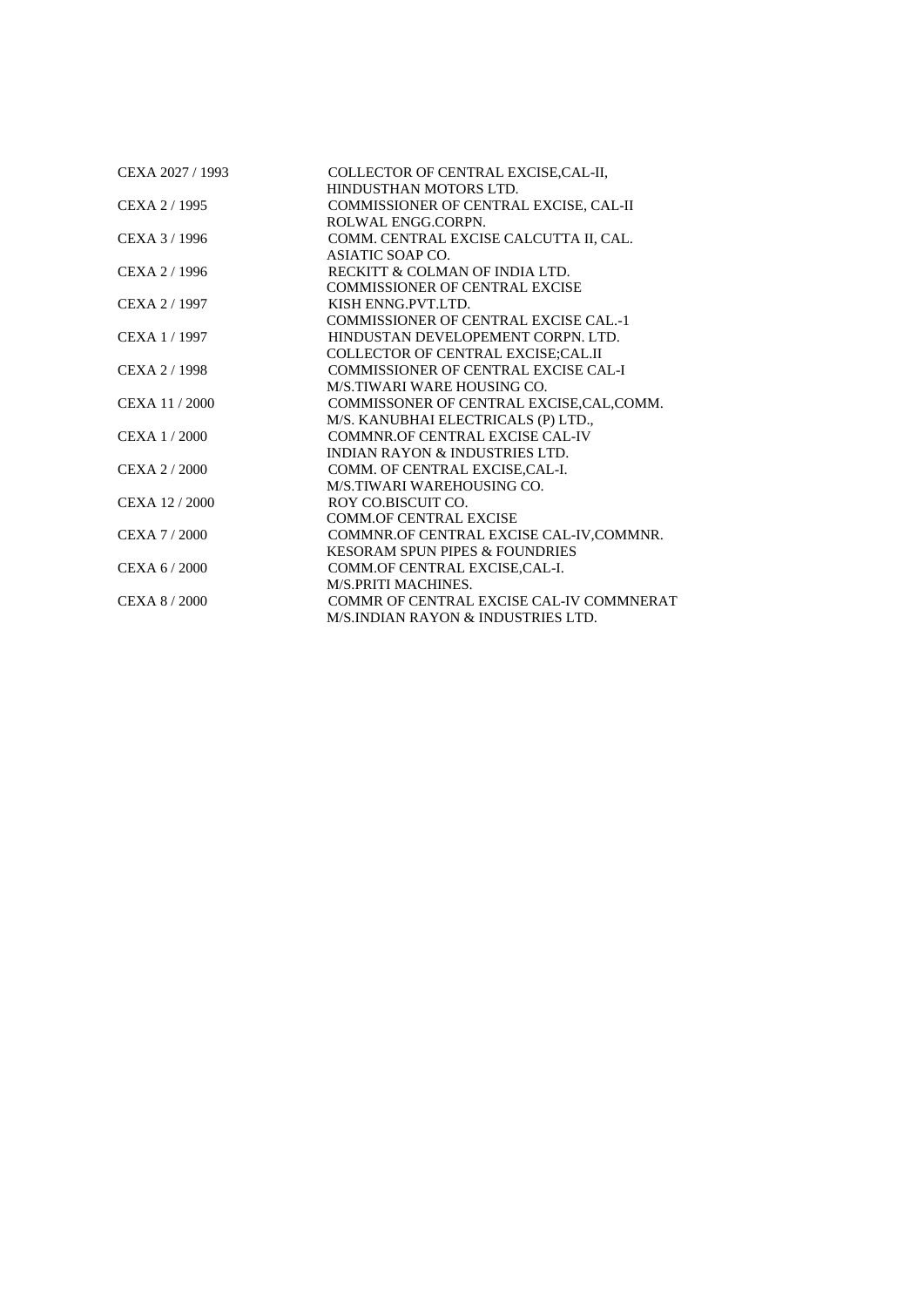| CHS 1896 / 1932 | RAI BAHADUR SUKHLAL CHANDANMULL               |
|-----------------|-----------------------------------------------|
|                 | NEELACHAL MINERALS LTD.                       |
| CHS 52 / 1976   | <b>SMT.LILA CHATTERJEE</b>                    |
|                 | <b>SM.DAYAMOYEE DEVI</b>                      |
| CHS 914 / 1987  | <b>GARISH KUMAR</b>                           |
|                 | SURENDRA KUMAR                                |
| CHS 639 / 1991  | <b>IMBARA &amp; TRUST ESTATE &amp; OTHERS</b> |
|                 | <b>EVER BRIGHT PLASTICK WORKS &amp;</b>       |
| CHS 29 / 1993   | DR.ASHIM KR.BARDHAN                           |
|                 | RADHESHYAM AGARWALLA                          |
| CHS 341 / 1994  | <b>GARDEN REACH SHIP BUILDERS LTD.</b>        |
|                 | CHOKANI SHIPYARDS(BENGAL) LTD                 |
| CHS 291A / 1994 | <b>BIJAY K.AGARWAL</b>                        |
|                 | <b>REIL PRODUCTS</b>                          |
| CHS 138 / 1995  | SUDERA ENTERPRISES PRIVATE LTD.               |
|                 | JUTE CORPORATION OF INDIA LTD                 |
| CHS 215 / 1995  | <b>COSMOPOLITAN ENTERPRISES</b>               |
|                 | <b>TITAGHUR PLC</b>                           |
| CHS 89 / 1995   | DUNCAN INTERNATIONAL (I) LTD.                 |
|                 | <b>SERVICAST SUPPLIERS(I)</b>                 |
| CHS 78 / 1995   | SUSHIL KUMAR JHUNJHUNWALA                     |
|                 | M/S. KISHAN CHAND AND GOVIND PRASAD           |
| CHS 70 / 1995   | SUDERA ENTERPRISES P.LTD                      |
|                 | JUTE CORPORATION OF INDIA LTD.                |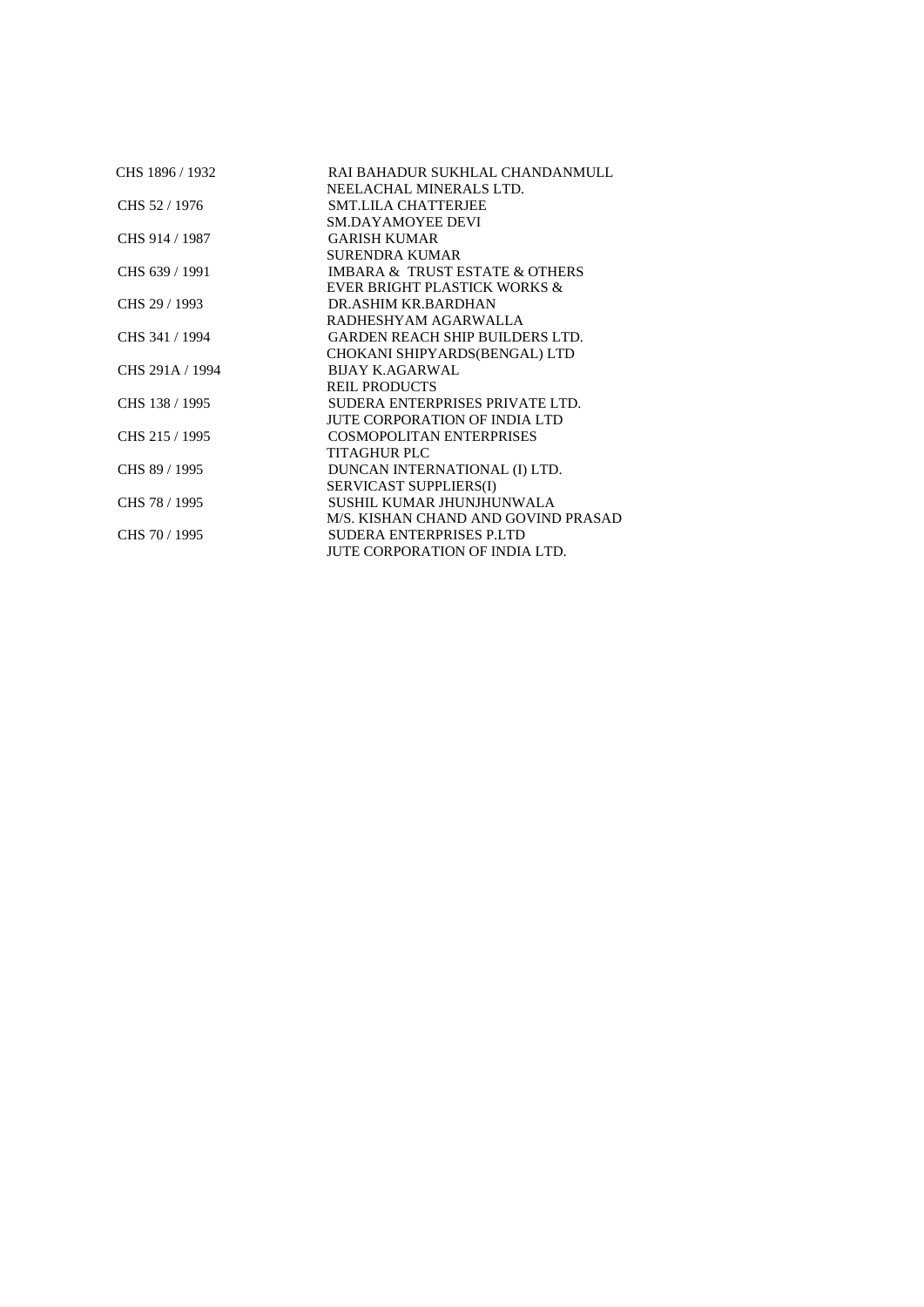| CP 449 / 1947 | ELLORA INTERNATIONAL LTD.<br>SATYATES VYAPAR PVT. LTD.                                             |
|---------------|----------------------------------------------------------------------------------------------------|
| CP 197 / 1948 | THE OFFICIAL LIQUIDATOR                                                                            |
| CP 204 / 1949 | <b>RABIN DAS</b><br>THE COURT LIQUIDATOR                                                           |
| CP 355 / 1949 | IN THE MATTER OF ANANDA PRASAD ZAMINDARY CO. (<br>KAMELESH BISWAS - VS- THE O/L                    |
| CP 71 / 1951  | IN THE MATTER OF BERHAMPORE BANK LIMITED (IN L                                                     |
| CP 324 / 1954 | <b>GITA DEVI AGARWAL &amp; ORS.</b><br><b>GULABRAI MONHARLAL &amp; CO.</b>                         |
| CP 324 / 1956 | TEA TRADING CORPN. OF INDIIA LTD. (IN LI<br>RE: DIRECTION FOR SALE OF ASSETS.                      |
| CP 171 / 1956 | O.L.                                                                                               |
| CP 345 / 1958 | H.B. INDUSTRIAL DEVELOPMENT CO. PVT. LTD                                                           |
| CP 245 / 1958 | H.B.INDUSTRIAL DEV.CO.LTD.<br>ASHIS SENGUPTA & ORS.                                                |
| CP 209 / 1961 | SHREE RADHA KRISHNA COTTON MILLS LTD. (IN LIQN<br>O/L                                              |
| CP 261 / 1962 | M/S LICA P.LTD.<br>O/L                                                                             |
| CP 20 / 1963  | IN THE MATTER OF : CENTRAL CALCUTTA BANK LTD (I<br>BHUPENDRA NARAYAN ROY CHOWDHURY                 |
| CP 74 / 1963  | RE: NATIONAL SUGAR MILLS LTD (IN LIQN) & OTHER                                                     |
| CP 2 / 1965   | IN THE MATTER OF D. C. DHIMAN BROS. PVT. LTD. (IN<br>O/L, DHARAMCHAND DHIRAN                       |
| CP 162 / 1965 | SREE SREE MADAN GOPAL JEW<br>$O/L$ .                                                               |
| CP 120 / 1965 | IN THE MATTER OF: BANGASWARI COTTON MILLS LTD.                                                     |
| CP 16 / 1967  | IN THE MATTER OF AMJADIA FOOD PRODUCTS PVT. L<br><b>IQBAL CHAND MEHTA</b>                          |
| CP 261 / 1967 | RE: INDIA ELECTRIC WORKS LTD. LICA PVT.LT<br>O/L                                                   |
| CP 274 / 1967 | TURNER MORRISON & CO LTD<br>HUNGERFORD INVESTMENT TRUST LTD (IN LIQN)                              |
| CP 64 / 1967  | IN THE MATTER OF : AGRIND FABRICATION LTD (IN LI                                                   |
| CP 96 / 1971  | M/S.MAHESH CHANDRA LAND RECLAMATION AGRI.IM<br>VIRGU RAM GUPTA - AND-THE O/L.                      |
| CP 286 / 1971 | IN THE MATTER OF HOWRAH AMTA LIGHT RAILWAY CO<br>O/L                                               |
| CP 166 / 1971 | IN THE MATTER OF GAJRAJ PANNALAL LTD. (IN LIQU                                                     |
| CP 335 / 1972 | IN THE MATTER OF M/S. BHARAT CERAMIC WORKS P.LT<br>AND REPLICA CERAMIC INDUST. P. LTD. VS THE O/L, |
| CP 72 / 1975  | RELIANCE FIREBRICK & POTTER CO. LTD.<br>INDIAN MALLEABLE CASTINGS LTD.                             |
| CP 286 / 1975 | INDIAN MALLEABLE CASTINGS LTD.                                                                     |
| CP 623 / 1977 | DIST.BOARD OF ROHTAS & ANR.<br>THE ARRAH SASARAM LIGHT RAILWAY CO.LTD.                             |
| CP 123 / 1977 | ARRAHSARAM RAILWAY LIGHT CO. LTD<br>THE STATE OF BIHAR                                             |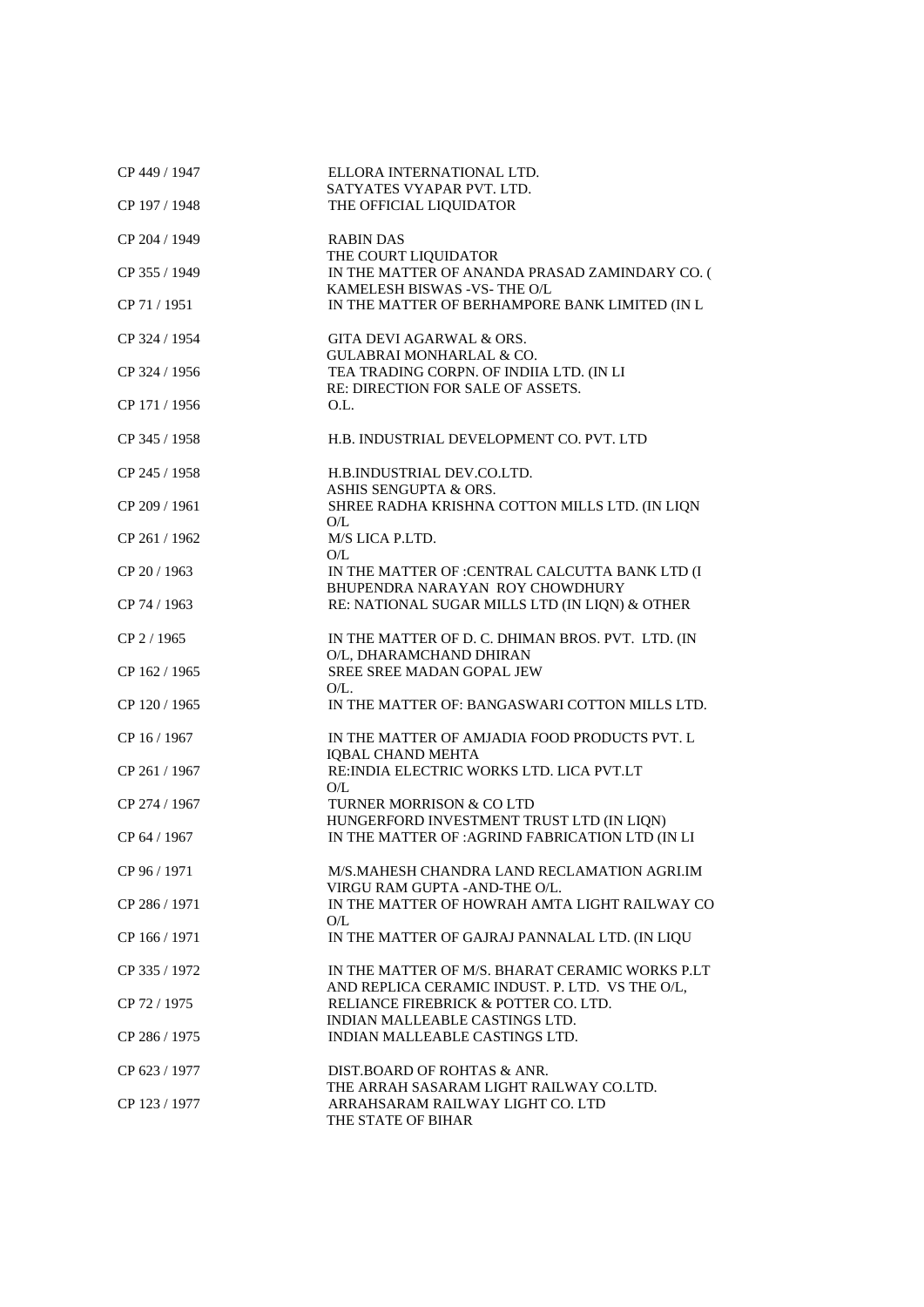| CP 139 / 1978 | RE : A. G. PROPERTIES PVT. LTD. AND OTHER COMPANI                                                    |
|---------------|------------------------------------------------------------------------------------------------------|
| CP 93 / 1978  | NASKARPARA JUTE MILLS CO.LTD.(IN LIQN.)<br>UNITED BANK OF INDIA -VS- O/L                             |
| CP 107 / 1979 | UNITED COMMERCIAL BANK<br>O/L                                                                        |
| CP 378 / 1980 | MAHABIR HOLDINGS & FINANCE P LTD.<br><b>SMITA JALAN</b>                                              |
| CP 108 / 1980 | <b>BASUDEO PRASAD MORE &amp; ORS</b><br>THE RAJPUTANA TRADING CO. (P) LTD. & ORS,                    |
| CP 316 / 1981 | KOLAY BISCUIT CO. PVT.LTD. (IN LIQN.) SMT.S.MUKH<br>THE OFFICIAL LIQUIDATOR                          |
| CP 136 / 1981 | RE: MMP LINES PVT LTD (IN LIQN)                                                                      |
| CP 285 / 1982 | RE: BENGAL BELTING WORKS LTD. (IN LIQN.) - AND- U.B<br>THE OFFICIAL LIQUIDATOR, HIGH COURT, CALCUTTA |
| CP 491 / 1982 | IN THE MATTER OF : HIMALAYA SHIPPING COMPANY L                                                       |
| CP 575 / 1982 | RE: ANGELO BROTHERS LTD (IN LIQN) - AND-<br>HUNGERFORD INVESTMENT TRUST LTD                          |
| CP 152 / 1982 | <b>SHEWTAB SHAW</b><br>DESBANDHU INDUS. & COLD STORAGE (P) LTD                                       |
| CP 217/1982   | APPEJAY INDUSTRIES (P) LTD.<br>O/L                                                                   |
| CP 505 / 1982 | I.E.C.LTD<br><b>SHEW PUJA RAM</b>                                                                    |
| CP 602 / 1983 | IN THE MATTER OF M/S. TAURUS FOUNDRY PRIVATE LT                                                      |
| CP 73 / 1983  | RE: HINDOCK ENGINEERING CO PVT LTD (IN LIQN.) A                                                      |
| CP 297 / 1983 | PROVA AGARWAL<br>SUPREME PAPER MILLS LTD.                                                            |
| CP 90 / 1983  | ANGELO BROTHERS (IN LIQN) & ANR.<br>SATYAJIT MITRA & ORS.                                            |
| CP 137 / 1983 | S. & P. ENGINEERING PRODUCTS LTD.(IN LIQN.)<br>O./L                                                  |
| CP 152 / 1983 | CENTRAL FISHERIES CORPORATION LTD.<br>O/L                                                            |
| CP 304 / 1983 | <b>UCO BANK</b><br>J.J.PAPER MILLS PVT LTD (IN LIQN)                                                 |
| CP 309 / 1984 | SHREE BAJARANG ELECTRIC STEEL CO.P.LTD. (IN LIQN<br>RAM NIWAS GUPTA.COMM. OF SANCHAITA INVES         |
| CP 65 / 1984  | SHREE AMBICA JUTE MILLS LTD. (IN LIQN)<br>HANUMAN PRASAD PARASRAMPURIA                               |
| CP 435 / 1985 | HINDUSTHAN PILKINGTON GLASS WORKS LTD.<br>BANK OF BARODA -VS- THE O/L.                               |
| CP 287 / 1985 | SUPREME PAPER MILLS LTD.<br>PRABHA AGARWALLA                                                         |
| CP 289 / 1985 | BHARAT ELECTRICAL INDUSTRIES LTD. (IN LIQN.)<br>O/L, APURBA KUMAR BOSE                               |
| CP 150 / 1985 | IN THE MATTER OF CHALLIAH ROLLING MILLS LTD. (IN<br>PRASANTO SAHA & ORS. - VS- O/L                   |
| CP 416 / 1985 | TAPAN SIL & ANR.<br>O/L, HIGH COURT                                                                  |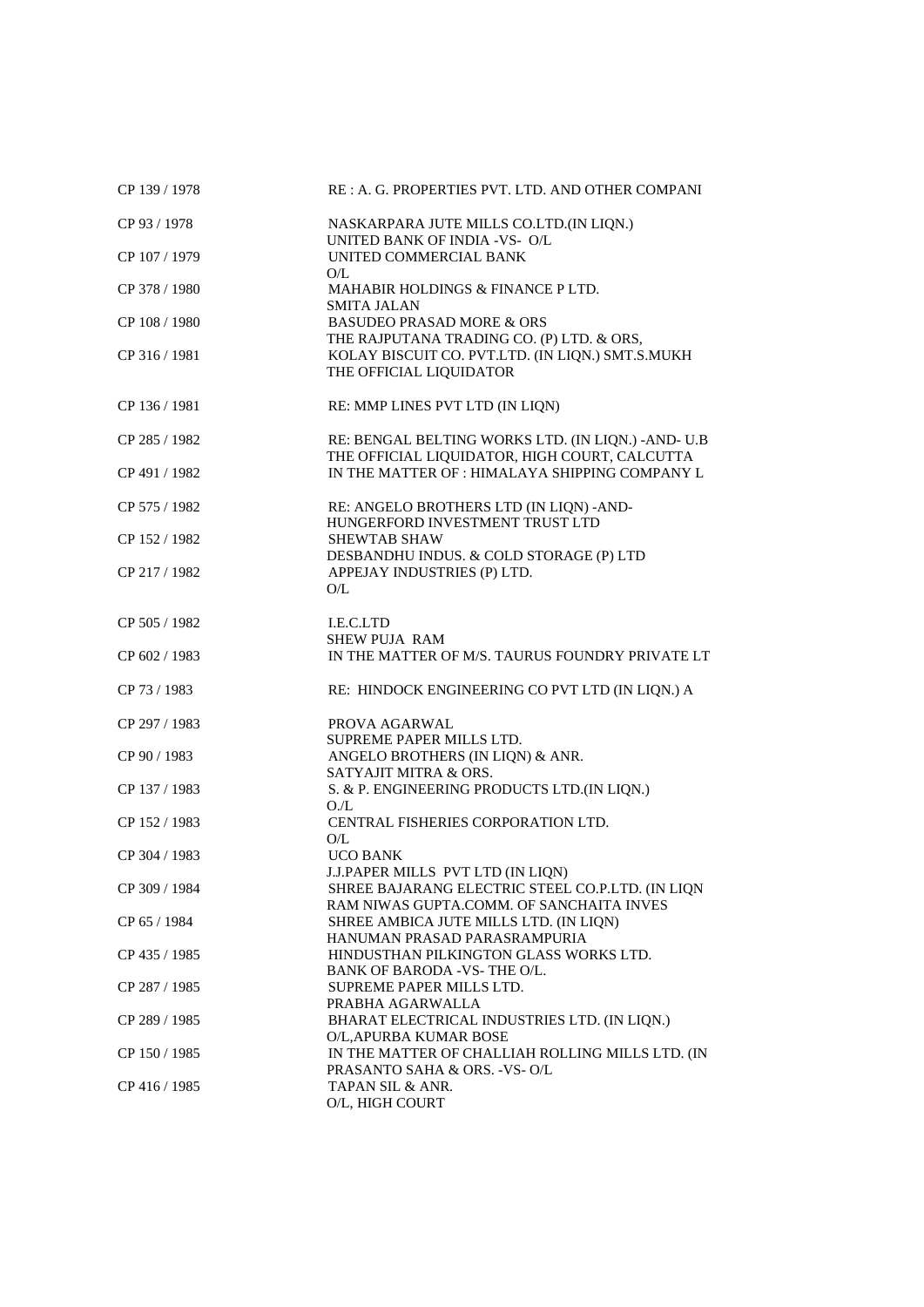| CP 55 / 1985  | IN THE MATTER OF FIBRE PROCESSORS PVT. LTD (IN L<br>OM PRAKASH BHARTIA -VS-O/L        |
|---------------|---------------------------------------------------------------------------------------|
| CP 252 / 1985 | MRS. AMITA SEN<br>NISCHINTAPUR TEA CO. LTD.                                           |
| CP 175 / 1986 | RE: BISHAHARI CHEMICAL WORKS PRIVATE LIMITED                                          |
| CP 120 / 1986 | IN THE MATTER OF : KOLAY RE-ROLLING MILLS LTD (I                                      |
| CP 409 / 1986 | SHRE SITARAM SUGAR CO. LTD.<br><b>UNION OF INDIA</b>                                  |
| CP 408 / 1986 | DEORIA SUGAR MILLS LTD.<br>UNION OF INDIA                                             |
| CP 223 / 1986 | <b>SMT. MOHINI BAJAJ</b><br>THE STEEL ROLLING MILLS OF BENGAL LTD.                    |
| CP 310 / 1986 | <b>BANK OF BARODA</b><br>C. R. & D CO. PVT. LTD. (IN LIQN.)                           |
| CP 184 / 1986 | JESSOP & CO.LTD.<br>M/S.CALCUTTA KASHMIR TRANSPORT                                    |
| CP 636 / 1987 | CHEMCROWN (I) LTD.<br>HOUSING DEVELOPMENT FINANCE CORPN. LTD.                         |
| CP 436 / 1987 | SHAMNAGAR JUTE FACTORY CO. LTD.<br>NEMAI MULLICK                                      |
| CP 213 / 1987 | THE GOUREPUR CO. LTD. (IN LIQDN.)<br>BENGAL CHATKAL MAZDOOR UNION & ORS.              |
| CP 275 / 1987 | M/S.FAVOURITE SMALL INVESTMENTS LTD<br>SANTANU CHOWDHURY                              |
| CP 227 / 1987 | THE NEW GLENCOL TEA CO.LTD.<br>HINDUSTHAN SALES AGENCY.                               |
| CP 229 / 1987 | SHALIMAR ROPE WORKS LTD/M.C.DEY                                                       |
| CP 224 / 1987 | SUSHIL KUMAR JHUNJHUNWALA-VS-O/L<br>SREEDURGA COTTON & SPEENING MILLS.(O/L)           |
| CP 221 / 1987 | UNITED BANK INDIA.<br>YH.DURGA COTTON & SPIN. MILLS WORK.UNION<br>OFFICIAL LIQUIDATOR |
| CP 471 / 1987 | EXCEL TEA MACHINERY PVT. LTD.<br>O/L                                                  |
| CP 228 / 1987 | IN THE MATTER OF SHALIMER ROPE WORKS LTD                                              |
| CP 2 / 1987   | IN THE MATTER OF BARANAGORE JUTE FACTORY PLC<br>CHAITAN CHOWDHURY THE O/L             |
| CP 576 / 1987 | TECHNOPLAST PVT. LTD.                                                                 |
| CP 120 / 1988 | IN THE MATTER OF: DEWAS SYNTHETICS PVT.LTD (IN                                        |
| CP 83 / 1988  | HINDOCK ENGG. CO. P.LTD. (IN LIQN.)                                                   |
| CP 615 / 1988 | IN THE MATTER OF : LAUSITZER GLASS(INDIA) LTD.(L                                      |
| CP 94 / 1988  | IN THE MATTER OF: DELTA INTERNATIONAL LTD.                                            |
| CP 278 / 1988 | DEBIKAY ELECTRONICS INDUSTRIES (IN LIQN)<br>O/L                                       |
| CP 66 / 1988  | KANORIA WISCONCIN CENTRIFUGAL LTD. (IN LIQN.)<br>ANUDYOG INDIA (P) LTD.               |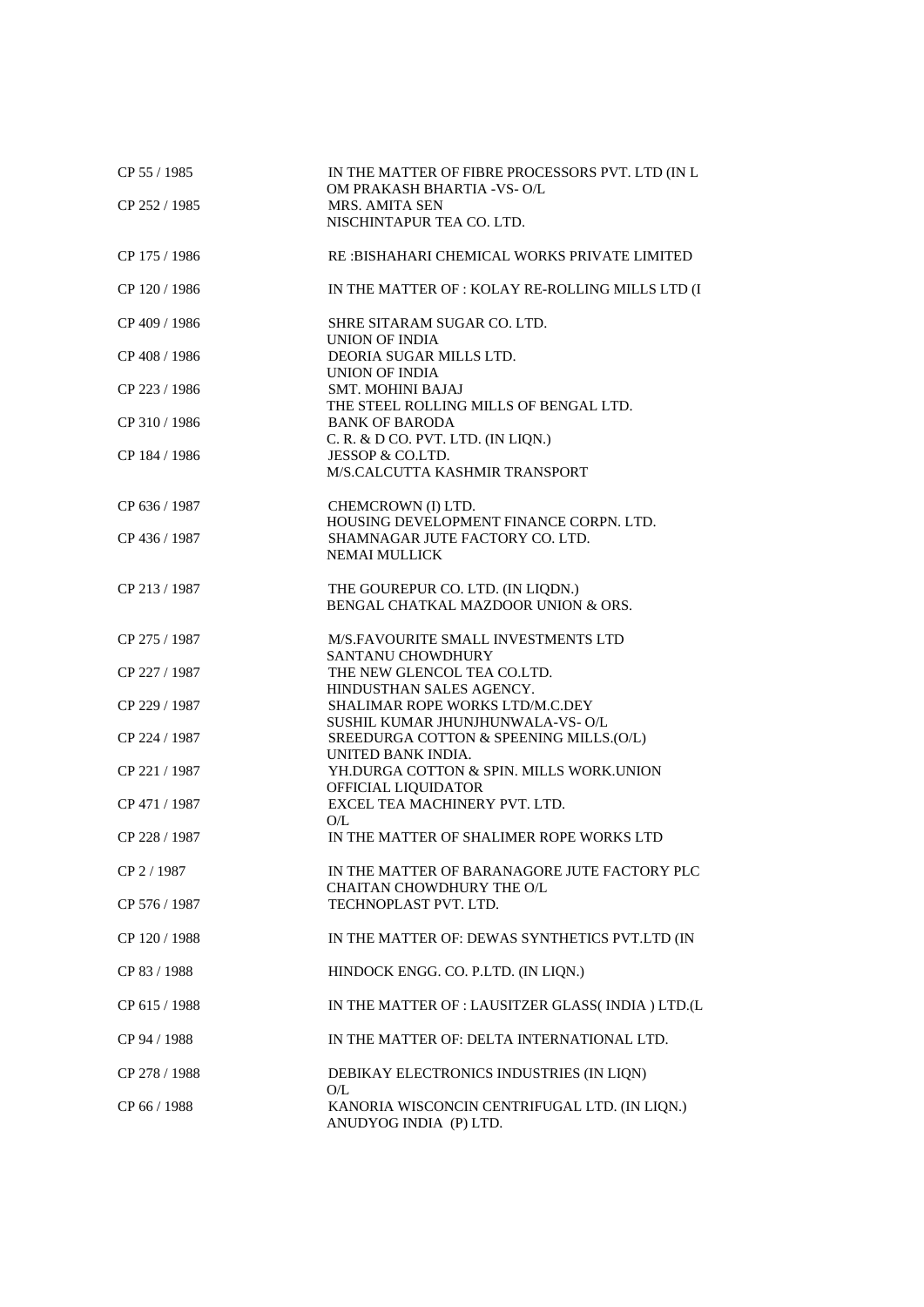| CP 194 / 1988 | JESSOP & CO.LTD.<br>HINDUSTHAN EXPORT & IMPORT CORPORATION     |
|---------------|----------------------------------------------------------------|
| CP 323 / 1988 | <b>SUGAN CHAND GHORAWAT</b>                                    |
|               |                                                                |
|               | <b>C.COMENS &amp; SONS LTD.</b>                                |
| CP 73 / 1988  | HINDOCK ENGG. CO. P.LTD. (IN LIQN.)                            |
| CP 279 / 1988 | STANVET PRODUCTS PVT. LTD.                                     |
|               | SHRI SHYAMAL KR. CHAKRABORTY                                   |
| CP 18 / 1989  | J.K.STEEL LTD.                                                 |
|               | RISHRA STEEL LTD.                                              |
| CP 494 / 1989 | <b>BAJRANG PR.JALAN &amp; ORS.</b>                             |
|               | DEBONAIR AGENCIES LTD.                                         |
| CP 22 / 1989  | IN THE MATTER OF KHEMKA PLASTIC UDYOG LTD. (IN                 |
|               | ASHOKE RANJAN DAS VS O/L                                       |
| CP 441 / 1989 | <b>GEM RABINARIES LTD.</b>                                     |
|               | OKAY TRANSPORT CORPORATION (REGD)                              |
| CP 309 / 1989 | SHREE BAJARANG ELECTRIC STEEL COPLTD.                          |
|               | RAM NIWAS GUPTA, COMM.OF SANCHAITA INV                         |
| CP 493 / 1989 | SANDEEP INVESTMENT LTD.                                        |
|               | <b>BAJRANG PROSAD JALAN</b>                                    |
| CP 135 / 1990 | <b>B.P.JALAN</b>                                               |
|               | RAJGARH JUTE & TEXTILES MILLS LTD.                             |
| CP 374 / 1990 | <b>BAJRANG PRASAD JALAN</b>                                    |
|               | MAHABIR HOLDINGS & FINANCE LTD.                                |
| CP 300 / 1990 | BAJRANGLAL ENGG. CO. LTD.                                      |
|               | EASTERN COAL FIELDS LTD.                                       |
| CP 85 / 1990  | JYATI COATERS (P) LTD.                                         |
|               | <b>EASTERN SALES AGENCY</b>                                    |
| CP 379 / 1990 | <b>BAJARANG PRASAD JALAN &amp; ANR.</b>                        |
|               | MAHABIR HOLDING & FINANCE PVT.LTD.                             |
| CP 172 / 1990 | WILIAMSON MAGOR CO.LTD.                                        |
|               | WILLAMSON MAGOR & CO.                                          |
| CP 80 / 1990  | <b>TITAGHUR JUTE FACTORY</b>                                   |
| CP 378 / 1990 | <b>SMITA JALAN</b>                                             |
|               |                                                                |
|               | MAHABIR HOLDING & FINANCE PVT. LTD.                            |
| CP 183 / 1990 | CHANGIA FOOD PROCESSING CO. LTD.<br>SHIVA GLASS WORKS CO. LTD. |
|               | MAHABIR HOLDINGS & FINANCE P LTD.                              |
| CP 381 / 1990 | ALOKA JALAN                                                    |
| CP 380 / 1990 | MAHABIR HOLDINGS & FINANCE P LTD.                              |
|               | <b>SANDEEP KR. JALAN</b>                                       |
| CP 290 / 1990 | <b>TARA PROPERTIES LTD</b>                                     |
|               | <b>BHAGIRATH AGARWAL</b>                                       |
| CP 222 / 1991 | BHAGAWATI DEVELOPERS PVT. LTD.                                 |
|               | PEERLESS GENERAL FINANCE INVESTMENT CO. LTD. &                 |
| CP 431 / 1991 | M/S SPINNHO                                                    |
|               | ASSOCIATED AESBY INDUSTRIES PVT.LTD.                           |
| CP 350 / 1991 | HOLMAN CLIMAX MFG.LTD. (IN LIQN.)                              |
|               | BANK OF BARODA, V/S. O.L.                                      |
| CP 1 / 1991   | JYOTSNA NAWN & ANR.                                            |
|               | MURARI MOHAN DUTTA (S/A)                                       |
| CP 169 / 1991 | RELIANCE JUTE LTD.                                             |
|               | COOKE & KELVY PVT. LTD.                                        |
| CP 329 / 1991 | PERTECH COMPUTERS LTD.(IN LIQN.)                               |
|               | O/L                                                            |
|               |                                                                |
| CP 60 / 1991  | MRS. MALA BANERJEE & ORS                                       |
|               | OFFICIAL LIQUIDATOR                                            |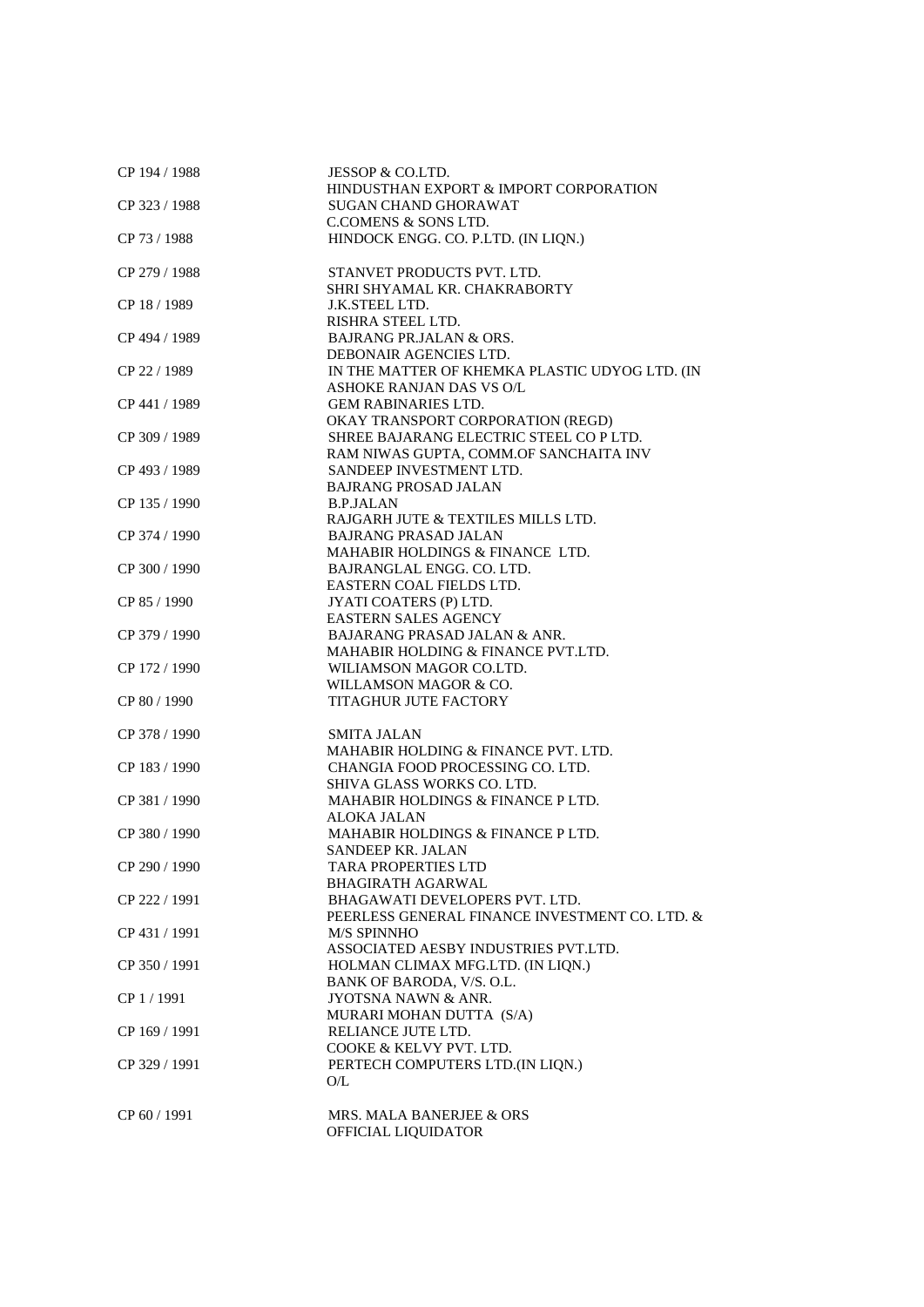| CP 141 / 1991 | PARAMHANSA COLD STORAGE (P) LTD (IN LIQN.)             |
|---------------|--------------------------------------------------------|
| CP 114 / 1991 | DILIP KR. GUHA<br>TRIPURA TEA CO. LTD.                 |
|               | BRAHMAPUTRA VALLEY TEA SEEDS INDUSTRIES                |
| CP 67 / 1991  | PURULIA STEEL LTD. (IN L1QDN.)                         |
|               | O/L H.C. CAL VS D.N.SARAGI                             |
| CP 96 / 1991  | <b>P.N.BANK</b>                                        |
|               | <b>NUDDEA MILLS</b>                                    |
| CP 56 / 1991  | SAVERN & CO.LTD.                                       |
|               | OFFICIAL LIQUIDATOR                                    |
| CP 184 / 1991 | GANGA NARAYAN SINGH & ORS.                             |
|               | <b>GOURI MAJUMDAR</b>                                  |
| CP 358 / 1991 | <b>NARESH K.JAIN</b>                                   |
|               | INDUSTRIAL RECONSTN. BANK OF INDIA                     |
| CP 371 / 1991 | AMERICAN REFRIGERATOR CO. LTD.                         |
|               | SHAMA TRADING CO.                                      |
| CP 189 / 1991 | GANGA IRON & GULVANISING WORKS LTD.                    |
|               | THE O/L                                                |
| CP 388 / 1991 | NIRSA REFRACTORIES P.LTD.                              |
|               |                                                        |
| CP 281 / 1991 | DAVID PAUL CHARLES TRUST.                              |
|               | R B MARINE (P) LTD.                                    |
| CP 256 / 1991 | IN THE MATTER OF SAVERA & CO LTD. (IN LIQN.)           |
|               | E.S.I CORPN. VS THE O/L                                |
| CP 119 / 1991 | IN THE MATTER OF KEYMER BAGASHAWE MFG. CO. PLT         |
|               | O/L, HIGH COURT, O.S.                                  |
| CP 145 / 1991 | CHEMCROWN (INDIA) LTD<br>SANDOZ (INDIA) LTD            |
|               |                                                        |
| CP 399 / 1992 | AD.SHAKTI IRONS METAL STORES<br><b>GURU ISPAT LTD.</b> |
| CP 252 / 1992 | SHREE CREDIT P.LTD.                                    |
|               | <b>S.MITRA</b>                                         |
| CP 53 / 1992  | <b>BHANU TRADERS LTD.</b>                              |
|               | S.MITRA                                                |
| CP 373 / 1992 | SHAW WALLACE & CO.LTD.                                 |
|               | K.R.CAHANABARIA                                        |
| CP 205 / 1992 | <b>CAL.TRADING COMPANY</b>                             |
|               | R.L.PLANTATIONS P.LTD.                                 |
| CP 470 / 1992 | SWEET HOME FINANCE & DEVELOPMENT (I) LTD               |
|               | SMITIMOY MAJUMDAR VS O/L                               |
| CP 95 / 1992  | M/S. SEN & PANDIT PVT. LTD. (IN LIQN.)                 |
|               | O/L VS. SANJOY SEN & ORS.                              |
| CP 417 / 1992 | REYROLLE BURN LTD.                                     |
|               | THE PEERLESS GENERAL FINANCE INVT.CO.LTD               |
| CP 457 / 1992 | AMERICAN REFRIGERATOR CO.LTD.                          |
|               | THE INDIA TRADING CO.                                  |
| CP 255 / 1992 | DURGAPUR ASSOCIATED STEEL CRETE INDS.LTD               |
|               | <b>GOVINDO PRASAD HARLALKA &amp; ANR</b>               |
| CP 528 / 1992 | EAP INDUSTRIES LTD.                                    |
|               |                                                        |
| CP 154 / 1992 | IN THE MATTER OF : TURNKEY INTERNATIONAL LTD (         |
|               | THE O/L                                                |
| CP 108 / 1992 | CALDACHEM (I) PVT.LTD. (IN LIQ) O/L                    |
|               | <b>ARABINDA DEY</b>                                    |
| CP 236 / 1992 | CHAIN & SPROCKCH INDIA PVT. LTD.                       |
|               | PRASANTA KUMAR MITRA                                   |
| CP 63 / 1992  | SERAIKELLA GLASS WORKS                                 |
|               |                                                        |
| CP 12 / 1992  | CASION FIN & INVESTMENT I LTD.                         |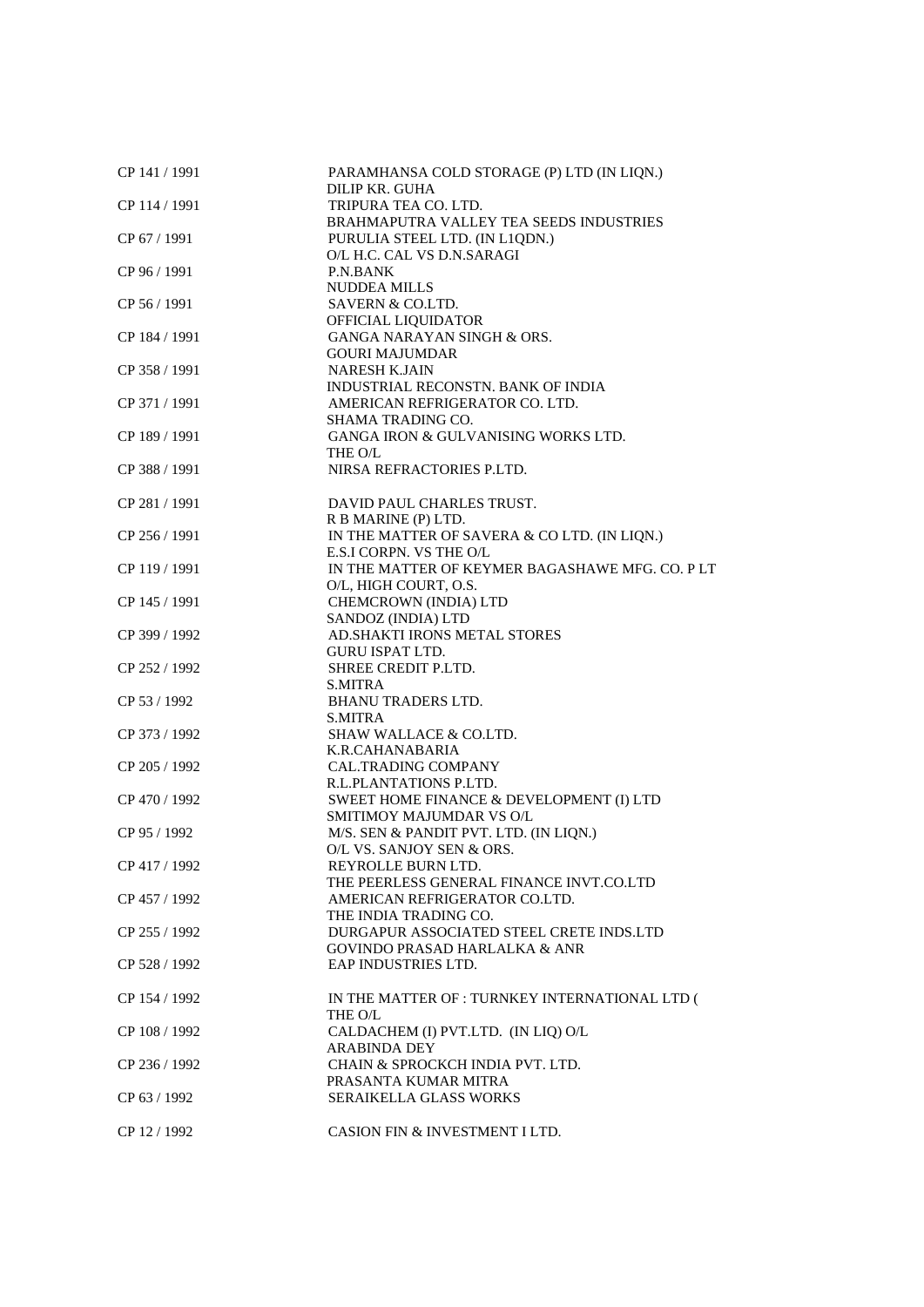| CP 167 / 1992  | PATTAN TANKS LTD.                                                             |
|----------------|-------------------------------------------------------------------------------|
| CP 30 / 1992   | THE CORONATION CINEMA CO. (P) LTD.,                                           |
| CP 146 / 1992  | M/S. ATACC PHARMACEUTICALS PVT.LTD.<br>M/S. PHARMACHEM TRADERS                |
| CP 292 / 1992  | KLJ POLYMERS AND CHEMICALS LIMITED<br>KLJ RESOURCESS LIMITED                  |
| CP 193 / 1992  | <b>ASSOCIATED PIGMENTS LIMITED</b><br>ASHISH KEYAL (MINOR)                    |
| CP 314 / 1992  | <b>SREE ENGINEERING PRODUCTS LIMITED</b><br>SURENDRA KR. AGARWAL              |
| CP 402 / 1992  | DELTA ADVERTISERS PVT.LIMITED<br>INVESTMENT COMPANY FINANCE 7 CO.             |
| CP 1091 / 1992 | <b>IDEAL CREDIT P.LTD.</b><br><b>LALAN SINGH</b>                              |
| CP 139 / 1992  | UNIVERSE PAPER MILLS LTD.<br><b>INDUSTRIES OIL CORP.</b>                      |
| CP 72 / 1992   | <b>AMIT INDUSTRIES</b><br>GENERAL ELECTRIC CO. OF INDIA LTD.                  |
| CP 183 / 1992  | HINDUSTHAN ICE 7 COLD STORAGE CO LTD.<br>M/S. ISPAT UDYOG                     |
| CP 416 / 1992  | K.B.PHARAMACEUTICALS LTD(IN LIQN.)<br>O/L                                     |
| CP 206 / 1992  | GARDEN MERCANTILE P.LTD.<br>R.L.PLANTATIONS P.LTD.                            |
| CP 382 / 1992  | THE STATE TRADING CORPORATION OF INDIA<br>BIHAR BONE CRUSHING PRIVATE LIMITED |
| CP 3040 / 1992 | RAM SAKAL PASI.<br>M S T C LTD.                                               |
| CP 469 / 1992  | MADHUMITA CONSTRUCTION P.LTD.<br>SHANTILAL RATHILAL RAWAT                     |
| CP 118 / 1992  | KHATWAT CHEMICALS & FERTILISERS LTD.<br>TATA IRON & STEEL CO.LTD              |
| CP 313 / 1992  | FENNER INDIA LTD.<br>NUDDEA MILLS & LTD.                                      |
| CP 249 / 1992  | <b>MANIK DAS</b><br>PLASTIC MOULDERS LTD.                                     |
| CP 202 / 1992  | MALTING ENGINEERING (I) PVT. LTD.<br><b>SHIV SANKAR SATRI</b>                 |
| CP 459 / 1992  | ANZ GRINDLAYS BANK<br>BHARAT MARGARINE LTD.                                   |
| CP 181 / 1992  | MALTING ENGG.(INDIA) P.LTD.(IN LIQN)<br>AJIT KUMAR MUKHERJEE                  |
| CP 142 / 1992  | IN THE MATTER OF BENI LTD. (IN LIQN.)<br>THE O/L                              |
| CP 90 / 1993   | <b>MARTNS &amp; BARN LTD&gt;</b><br>$O/L$ .                                   |
| CP 81 / 1993   | LALCHAND RAY & CO.<br><b>T.C.DUTTA &amp; SONS</b>                             |
| CP 106 / 1993  | BENGAL CHEMICAL & PHARMACEUTICALS WORKS<br>POLESTAR CORRUGATORE P.LTD.        |
| CP 101 / 1993  | M/S W.B.AGRO INDUSTRIES CORP.LTD.<br><b>MADHUSUDAN KUMAR</b>                  |
| CP 523 / 1993  | STATE BANK OF INDIA<br>O/L. RE:ASHOK FASHION LTD.(IN LQDN.)                   |
|                |                                                                               |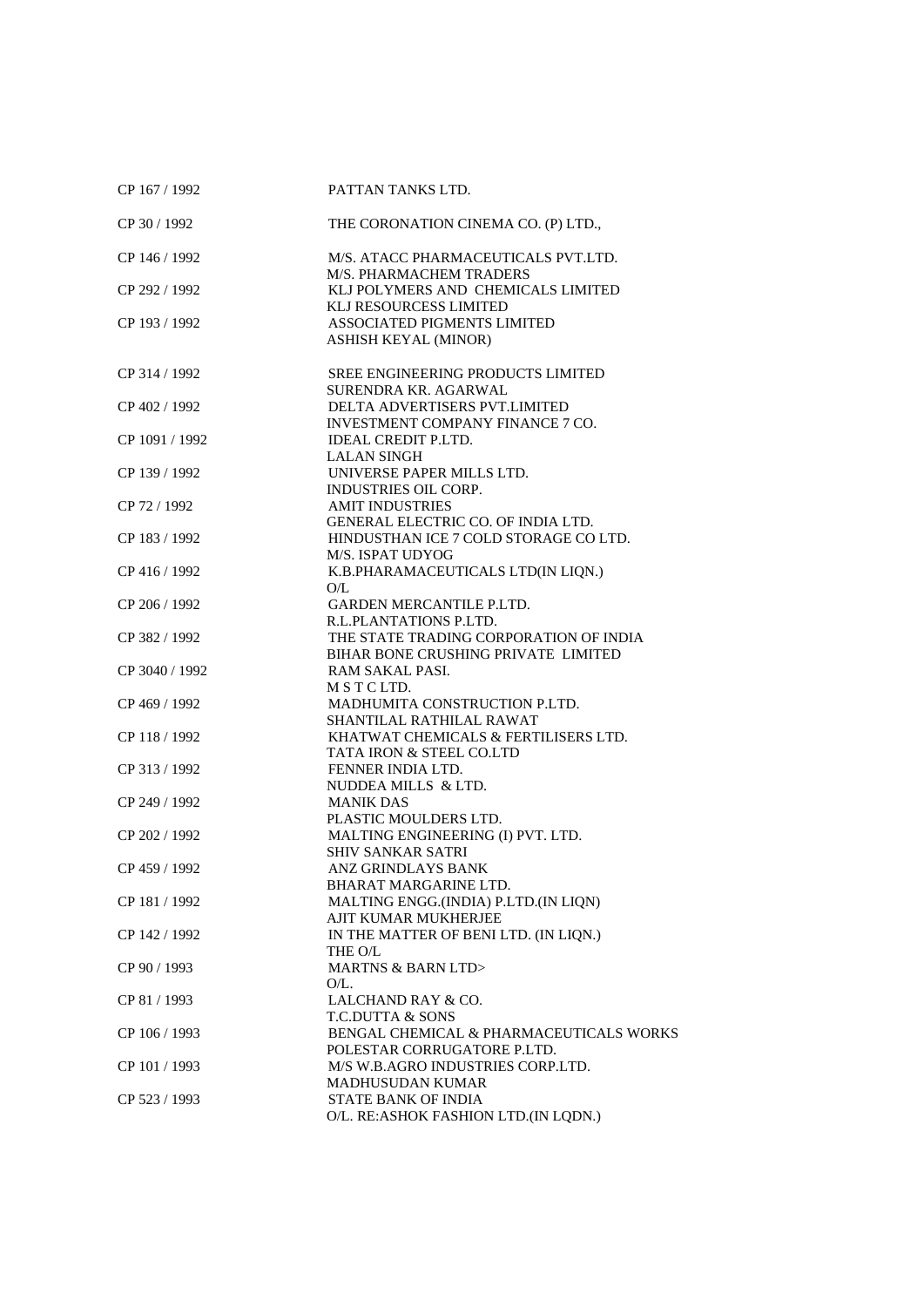| CP 184 / 1993  | PEERLESS CONSULTANCY SERVICES LTD.                |
|----------------|---------------------------------------------------|
| CP 199 / 1993  | <b>ASHOKE AGENCIES</b><br><b>INCAB INDUSTRIES</b> |
|                | KERAN CONTSTN. DEVP. CORPN.                       |
| CP 51/1993     | THE O/L                                           |
|                | KRISHNA KUMARI NIGAM                              |
| CP 182 / 1993  | <b>BAGRODIA FORGE CASTING LTD.</b>                |
|                | <b>INDIACARBS LTD.</b>                            |
| CP 148 / 1993  | <b>AUTO POLYPLAST LTD</b>                         |
|                | <b>SRF FINANCE LTD.</b>                           |
| CP 54 / 1993   | M/S GOYAL INDUSTRIES CO.                          |
|                | <b>SHROFF STEEL P.LTD.</b>                        |
| CP 77 / 1993   | <b>JEM PRIVATE LIMITED</b>                        |
|                | <b>GULSHAN KUMAR SACHDEVA</b>                     |
| CP 197 / 1993  | M/S.SHRI BIHARIJI CONSULTANTS PVT.LTD.            |
|                | M/S.ANNUDEEP CREDIT CONSULTANTS PVT.LTD.          |
| CP 156 / 1993  | OFFICIAL LIQUIDATOR                               |
|                | BASERA DYEING & MFG. CO. PVT .LTD.                |
| CP 322 / 1993  | MODERN CARD BOARD MANUFACTURING                   |
|                | DOMESTIC FAN ENGINEERING (P) LTD.                 |
| CP 423 / 1993  | SHAW WALLACE & CO.LTD.                            |
| CP 438 / 1993  | HINDUSTHAN PILKINGTON GLASS WORKS LTD.            |
|                | VISHWANATH PODDAR                                 |
| CP 15 / 1993   | INDO JAPAN INDUSTRIES LTD. & ORS.                 |
|                | UNITED BANK OF INDIA O/L                          |
| CP 332 / 1993  | SNOW WHITE FOOD PRODUCTS CO.LTD.                  |
|                | THE O/L                                           |
| CP 380 / 1993  | <b>INDIA SALES SERVICE</b>                        |
|                | GEC ALASTHOM INDIA LTD.                           |
| CP 373 / 1993  | CAMY PROPERTIES PVT.LTD. & ANR.                   |
| CP 405 / 1993  | CALCUTTA JOBN PRESS PVT. LTD.                     |
|                | ABHOY KR.DAS & ORS.                               |
| CP 2 / 1993    | ENG.OVERSEAS CORP.LTD.                            |
|                | AMICUS CHEMICALS LTD.                             |
| CP 262 / 1993  | <b>KAZAK V.KERDEZ</b>                             |
|                | <b>STC</b>                                        |
| CP 4500 / 1993 | <b>SADHAN CH.DAS</b>                              |
|                | SRI KAMAL KR.DAS GUPTA                            |
| CP 78 / 1993   | <b>VIJOY SHREE LIMITED</b>                        |
|                | INDIAN PIN MANUFACTURING COMPANY PVT.LTD          |
| CP 348 / 1993  | M/S.ARCTIC PRINTERS PVT.LTD.                      |
|                | M/S.COMPU COMPOSING & PRINTING PVT.LTD.           |
| CP 383 / 1993  | ABS MARINE PRODUCTS (P)LTD.                       |
|                | DUNCANS INDUSTRIES LTD                            |
| CP 357 / 1993  | ANANTA UDYOG PRIVATE LTD.                         |
|                | ESSAR GUJARAT LTD.                                |
| CP 1 / 1993    | SANCHAYANI SAVINGS & INVESMENT (I) LTD.           |
|                | <b>BALBINDAR KR. SHARMA</b>                       |
| CP 159 / 1993  | KHARAKAI REFRACTIRIES PVT.LTD & ANR               |
| CP 308 / 1993  | C.I.G. ELECTRONICS & ENG.PVT.LTD.                 |
|                | NIRMALA DEVI                                      |
| CP 280 / 1993  | IN THE MATTER OF KEYMER BAGASHAWE MFG. CO. PLT    |
|                | NEMAI MARIK - VS-OFFICIAL LIQUIDATOR, HIGH COUR   |
| CP 330 / 1993  | AMIC INDUSTRIES PVT. LTD. (IN LIQN.)O/L           |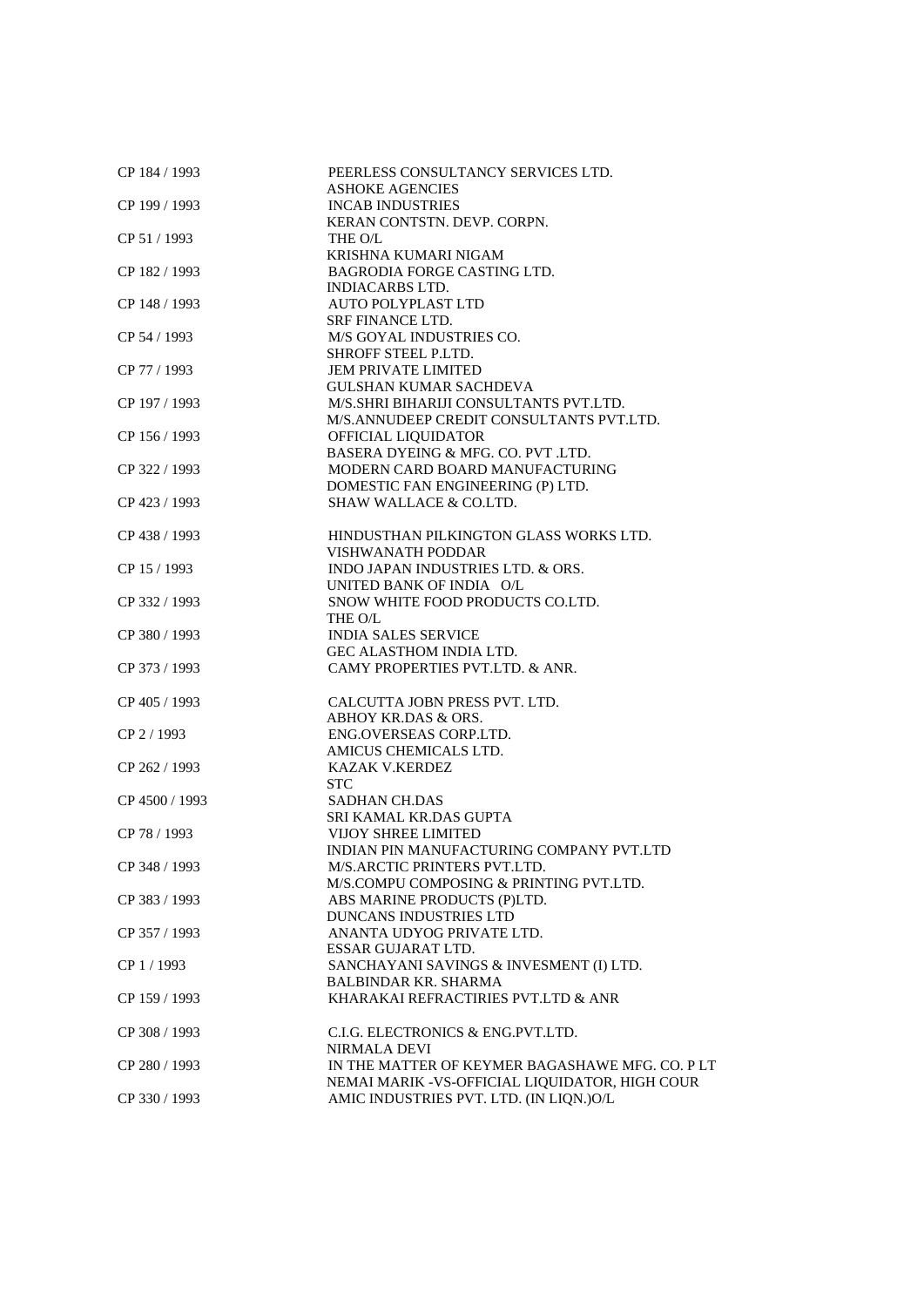| CP 259 / 1993                 | IN THE MATTER OF KANKESWAR IRON & STEEL<br>CALIENT ENGG. WORKS LTD.                        |
|-------------------------------|--------------------------------------------------------------------------------------------|
| CP 24 / 1993<br>CP 231 / 1993 | IN THE MATTER OF: HOOGLY DOCK & PORT ENGG<br>CALICUT ENGG. WORKS LTD.<br>R.B.MARINE P.LTD. |
|                               | THE DAVID PAUL CHARLES TRUST                                                               |
| CP 260 / 1993                 | MAKAIBARI TEA & TRADING CO.                                                                |
|                               | M.C.C INVESTMENT & LEASING CO. LTD.                                                        |
| CP 154 / 1993                 | KHAN PAL CHOWDHURY & CO. (IN LIQN.)O/L                                                     |
| CP 3530 / 1993                | RANJIT KR. ROY.<br>STATE OF WEST BENGAL.                                                   |
| CP 91 / 1993                  | NATAVAR DUTTA PROPERTIES (P) LTD.                                                          |
| CP 399 / 1993                 | <b>JUDHISTHIR DUTTA</b><br>W.B.FINANCIAL CORP.                                             |
| CP 281 / 1993                 | O/L<br>DAVID PAUL CHARLES TRUST                                                            |
|                               | R.B.MARINE (P).LTD.                                                                        |
| CP 44 / 1993                  | SERAIKELLA GLASS WORKS LTD.                                                                |
|                               | <b>GUJARAT HEAVY CHEMICALS LTD.</b>                                                        |
| CP 72 / 1993                  | <b>MILAN SEN</b>                                                                           |
|                               | <b>GURTMAN INDUSTRIES</b>                                                                  |
| CP 503 / 1994                 | ISSCO UJJAIN PIPE & FOUNDARY CO. LTD. (IN LIQN.)                                           |
| CP 202 / 1994                 | MALTING ENGINEERING (I) PVT. LTD.                                                          |
|                               | <b>SHIV SANKAR SATRI</b>                                                                   |
| CP 14 / 1994                  | HIND FILTERS LTD.                                                                          |
| CP 184 / 1994                 | NEW TOBACCO CO. LTD.<br>KREBS & CIE (INDIA) LTD.                                           |
|                               | HIND TRADING CORPORATION                                                                   |
| CP 669 / 1994                 | <b>MAYAPURI CINEMA</b>                                                                     |
|                               | <b>BASANTA KUMAR</b>                                                                       |
| CP 2608 / 1994                | <b>BANK OF INDIA</b>                                                                       |
|                               | HISCO STEEL P.LTD.                                                                         |
| CP 104 / 1994                 | C.E.S.C.LIMITED                                                                            |
|                               | M/S.ANGLO INDIA JUTE MILLS COM.LTD.                                                        |
| CP 78 / 1994                  | RECON CASTING PVT. LTD.                                                                    |
|                               | JENSON & NICHOLSON (INDIA) LTD.                                                            |
| CP 57 / 1994                  | S.T.P LTD.                                                                                 |
|                               | <b>CHITRITA DUTTA</b>                                                                      |
| CP 230 / 1994                 | HOLMAN CLIMAX MANUFACTURING LIMITED.                                                       |
| CP 2376 / 1994                | PIONEER HARDWARE STORES                                                                    |
|                               | PRATIMA GHOSH<br>PARTHA SARATHI GHOSH                                                      |
| CP 433 / 1994                 | OPAL EXPORTS PVT. LTD.                                                                     |
|                               | NEW HORIZONS PVT. LTD.                                                                     |
| CP 180 / 1994                 | G.E.T.PROPERTIES (P) LTD.                                                                  |
|                               | <b>ALOKA GOOPTU</b>                                                                        |
| CP 109 / 1994                 | J.G.FINANCE PVT. LTD.                                                                      |
|                               | S.N.ENTERPRISES PVT. LTD.                                                                  |
| CP 1157 / 1994                | NICCO CORPN. LTD.                                                                          |
|                               | <b>RAMESH KR.PODDAR</b>                                                                    |
| CP 211 / 1994                 | HEMANT KUMNAR KHANDELWAL                                                                   |
|                               | M/S T.INTERNATIONAL LTD.                                                                   |
| CP 129 / 1994                 | WINDPOWER HINDUSTHAN PVT. LTD.                                                             |
|                               | <b>BISWAJIT BANERJEE</b>                                                                   |
| CP 22 / 1994                  | IN THE MATTER OF:TEA TRADING CORPN.OFIND                                                   |
|                               | MYSORE AGRO CHEMICAL CO.LTD.                                                               |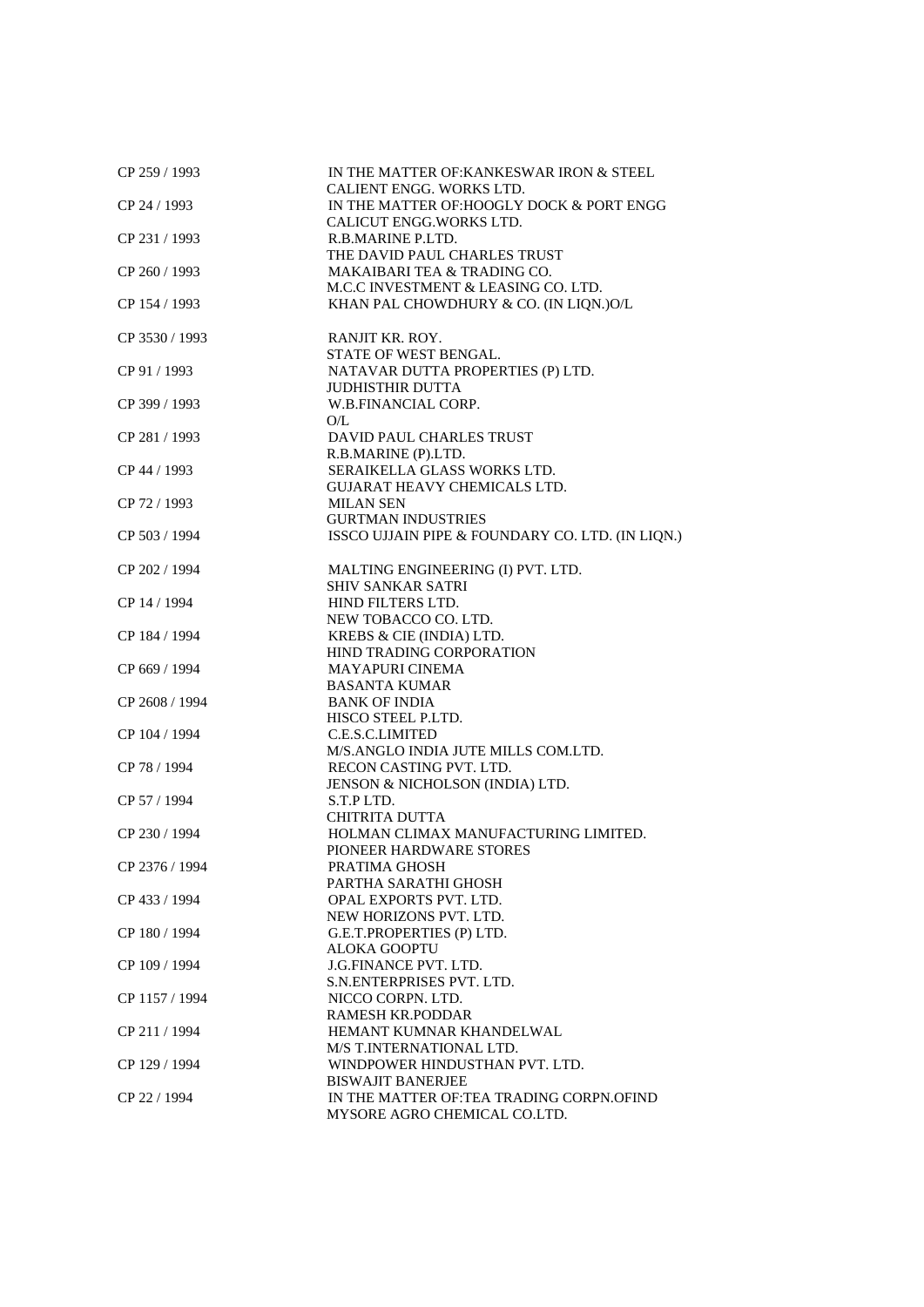| CP 3901 / 1994 | NIGTANGLE ENG. INDUSTRIES                            |
|----------------|------------------------------------------------------|
|                | <b>VINOD KUMAR</b>                                   |
| CP 10 / 1994   | DREWIKEY ELECTRICALS P.LTD.                          |
| CP 2 / 1994    | <b>BHAGWATI CORP.</b><br><b>HILTAN TEA</b>           |
|                | <b>B.TEA TRADE CO.</b>                               |
| CP 401 / 1994  | <b>KAIZER ENTERPRISES</b>                            |
|                | <b>HOOGLY DOCK &amp; PORT ENGINEERS LTD.</b>         |
| CP 15 / 1994   | <b>BENGAL ENTERPRISES</b>                            |
|                | R.L.PLANTATIONS P.LTD.                               |
| CP 120 / 1994  | KHAN PAL CHAUDHURY & CO.PVT.LTD.                     |
|                | <b>LAL BABU KISHRA</b>                               |
| CP 844 / 1994  | J N MUKHERJEE & CO.P. LTD.                           |
|                | CALCUTTA DOCK LABOUR BOARD.                          |
| CP 344 / 1994  | MOHANLAL TULSIAN                                     |
|                | M/S.BALAJI STEEL CASTINGS LTD.                       |
| CP 175 / 1994  | M/S.WALLCOAT DISTRIBUTORS PVT. LTD.                  |
|                | M/S. INDIAN ALUMINIUM CO. LTD.                       |
| CP 236 / 1994  | THE SAMNUGGER JUTE FACTORY CO. PLC                   |
|                | <b>LAXMI RAM DAVE</b>                                |
| CP 192 / 1994  | ASSOCIATED TRADING CORPORATION                       |
|                | DURGAPUR ASSOCIATED STEELCRETE(I)PVT LTD             |
| CP 66 / 1994   | <b>MRS.DOLLY SINGH</b>                               |
|                | CONTAI GOLDEN HATCHERIES EASTERN(P) LTD.             |
| CP 301 / 1994  | SRI PARTHA SARATHA ROY                               |
| CP 496 / 1994  | MODULA (INDIA) PVT.LTD<br>TRACSTOR INVESTMENT P.LTD. |
|                | CANS & CLOTHES LTD.                                  |
| CP 96 / 1994   | ACQUA-LEO PROFINDRIVET LIMITED                       |
|                |                                                      |
| CP 404 / 1994  | PHILIPS INDIA LTD.                                   |
|                |                                                      |
|                | SHANTILAL LUNKAR.                                    |
| CP 16 / 1994   | <b>BANK OF BORADA</b>                                |
|                | OFFICIAL LIQUIDATOR                                  |
| CP 378 / 1994  | SORABH INVESTMENTS LTD.                              |
|                |                                                      |
| CP 139 / 1994  | TEXTICA PROCESSING CORPN. LTD.                       |
|                | <b>GEETA BISWAS</b>                                  |
| CP 511 / 1994  | EASTERN COALFIELDS LTD.                              |
|                | <b>DIPSHIKA</b>                                      |
| CP 25 / 1994   | EASTERN FIBRE INDUSTRIES LTD.                        |
|                |                                                      |
| CP 92 / 1994   | ZERVO PROPERTIES & FINANCIAL P.LTD.&ORS              |
|                | O/L                                                  |
| CP 6 / 1994    | INDUSTRIAL FINANCE CORPORATION OF INDIA              |
|                | O/L                                                  |
| CP 337 / 1994  | M/S.AMAR GARAGE                                      |
|                | ANJUMAN TEA CO.LTD.                                  |
| CP 157 / 1994  | RAMESH K. PODDAR<br>NICCO CORPN.LTD.                 |
| CP 197A / 1995 | PRIME CREDITS PVT.LTD.                               |
|                |                                                      |
| CP 261 / 1995  | <b>M/S.INCAB INDUSTRIES LTD</b>                      |
|                |                                                      |
| CP 145 / 1995  | <b>B.J.M. INDUSTRIES LTD.</b>                        |
|                | BHIM PRASAD AGARWALLA                                |
| CP 130 / 1995  | PRIMAX PROJECTS P.LTD.& 5 ORS.                       |
| CP 305 / 1995  | R.SOLOMON & CO.                                      |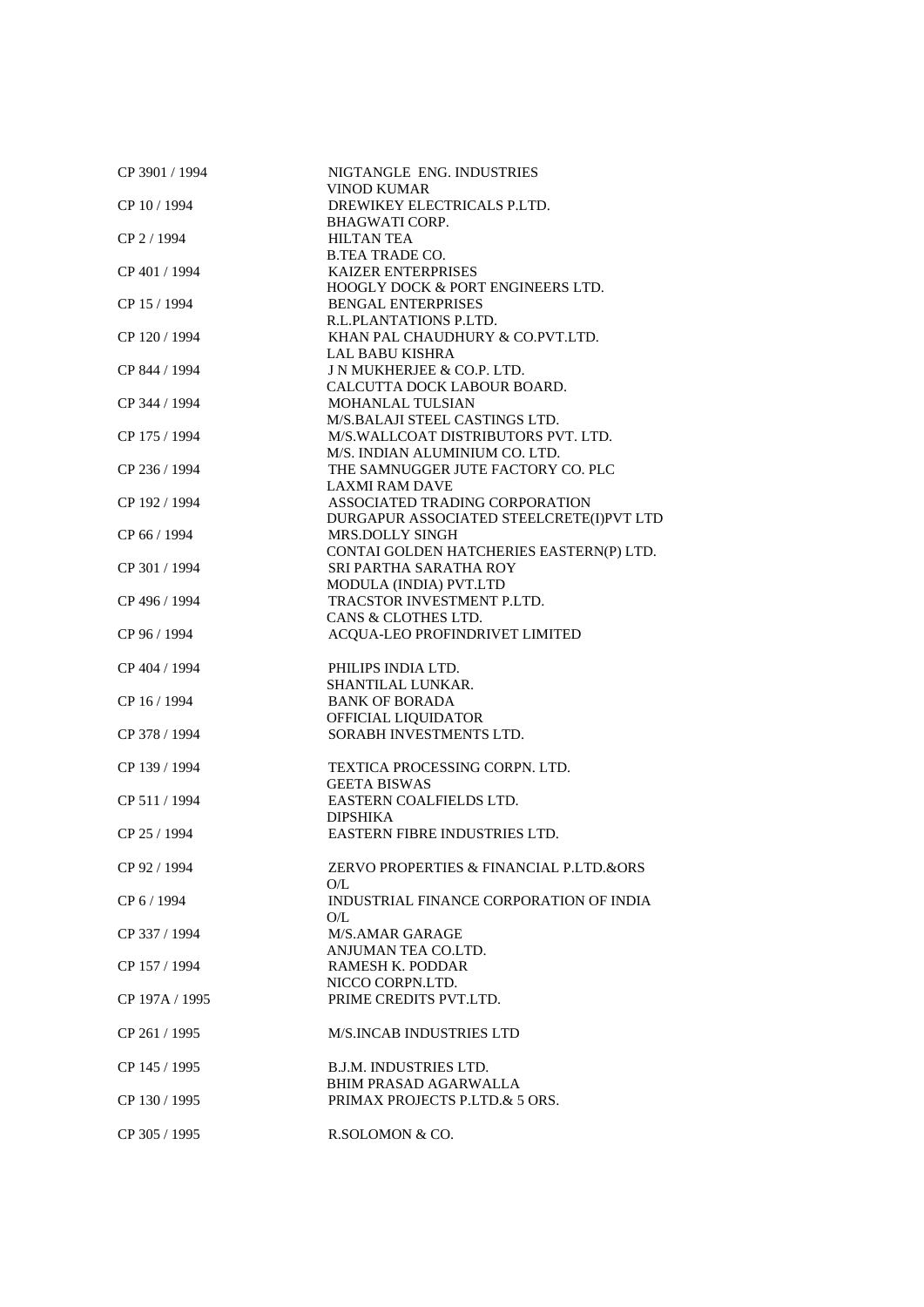| CP 250 / 1995 | DRUCK AND PAPIER (I) LTD.<br><b>NAGERMAL SETTI</b>          |
|---------------|-------------------------------------------------------------|
|               | M/S SHERAYAN TRADERS & INVESTORS P.LTD.                     |
| CP 575 / 1995 | <b>INDIAN OVERSEAS BANK</b>                                 |
|               | TEELAMIT (1) LTD.                                           |
| CP 11 / 1995  | KTG(P) LTD                                                  |
|               | LAXMI GLASS (P) LTD.                                        |
| CP 75 / 1995  | PAHARPUR COOLING TOWERS LTD.                                |
|               | <b>B.SHIPPING LTD.</b>                                      |
| CP 31 / 1995  | <b>BAGHMARI TEA CO.LTD.</b>                                 |
|               | KADEX INDIA PVT LTD                                         |
| CP 317 / 1995 | DILIP K. HALDAR                                             |
|               | ESKI VALKAN P.LTD.                                          |
| CP 224 / 1995 | <b>RAYLON INDUSTRIES</b>                                    |
|               | <b>GANAPATI EXPORTS LTD.</b>                                |
| CP 223 / 1995 | PREMIER INDIA BEARING LTD.                                  |
|               | <b>S.GLASS WORKS LTD.</b>                                   |
| CP 222 / 1995 | MARSHALL SONS & CO.(INDIA) LTD.                             |
|               | KUNJ BIHARI SANGHI                                          |
| CP 220 / 1995 | VIMAL JHUNJHUNWALA & ORS.                                   |
|               | UNITED BANK OF INDIA                                        |
| CP 219 / 1995 | JAYPRAKASH HARLALKA<br>M/S KARAMPUR DEVELOPMENT CORPORATION |
| CP 216 / 1995 | MAXWELL LEASING AND FINANCE LTD. & ORS                      |
|               |                                                             |
| CP 300 / 1995 | <b>BATA INDIA LTD &amp; ANR</b>                             |
|               |                                                             |
| CP 209 / 1995 | H.M.P.CEMENTS LTD.                                          |
|               | HI-TECH BEARINGS P.LTD.                                     |
| CP 281 / 1995 | E.C.BOSE & CO. PVT. LTD.                                    |
|               | THE VICTOR OIL CO. PVT. LTD.                                |
| CP 326 / 1995 | M/S ASTRAL TRADERS LTD.                                     |
|               |                                                             |
| CP 144 / 1995 | THE TITAGHAR PLC                                            |
|               | A.K.JHUNJHUNWALA                                            |
| CP 595 / 1995 | ENGINEERING OVERSEAS CORPORATION                            |
|               | O/L                                                         |
| CP 383 / 1995 | <b>KAKA AGENCIES</b>                                        |
|               | NATIONAL JUTE MFG.CORPN. LTD.                               |
| CP 426 / 1995 | <b>M/S COLOUR PARK</b><br>M/S SUNNY DETERGENT P.LTD.        |
| CP 3 / 1995   | DAS                                                         |
|               | DE                                                          |
| CP 76 / 1995  | IN THE MATTER OF-HINDUSTHAN CABLES LTD.                     |
|               | PRECIOUS CARRYING CORP.LTD.                                 |
| CP 369 / 1995 | K.B.SAHA & SONS(BIRI MERCHANT)PVT.LTD.                      |
|               |                                                             |
| CP 368 / 1995 | PULLMAN ENGINEERING CO.P.LTD.                               |
|               | HONGKONG & SHANGHAI BANKING CORP.                           |
| CP 398 / 1995 | ALLAHABAD BANK.                                             |
|               | OFFICIAL LIQUIDATOR.                                        |
| CP 367 / 1995 | UNITED BANK OF INDIA                                        |
|               | OFFICIAL LIQUIDATOR                                         |
| CP 366 / 1995 | NATIONAL JUTE MANUFACTERURS CORP.LTD.                       |
|               | REGISTRAR OF COMPANIES                                      |
| CP 293 / 1995 | <b>BASANT KR.MUNDRA &amp; ORS.</b>                          |
|               | UNIVERSAL PAPER MILLS LTD.                                  |
| CP 598 / 1995 | NARENDRA K.LAHOTI                                           |
|               | OFFICIAL LIQUIDATOR                                         |
|               |                                                             |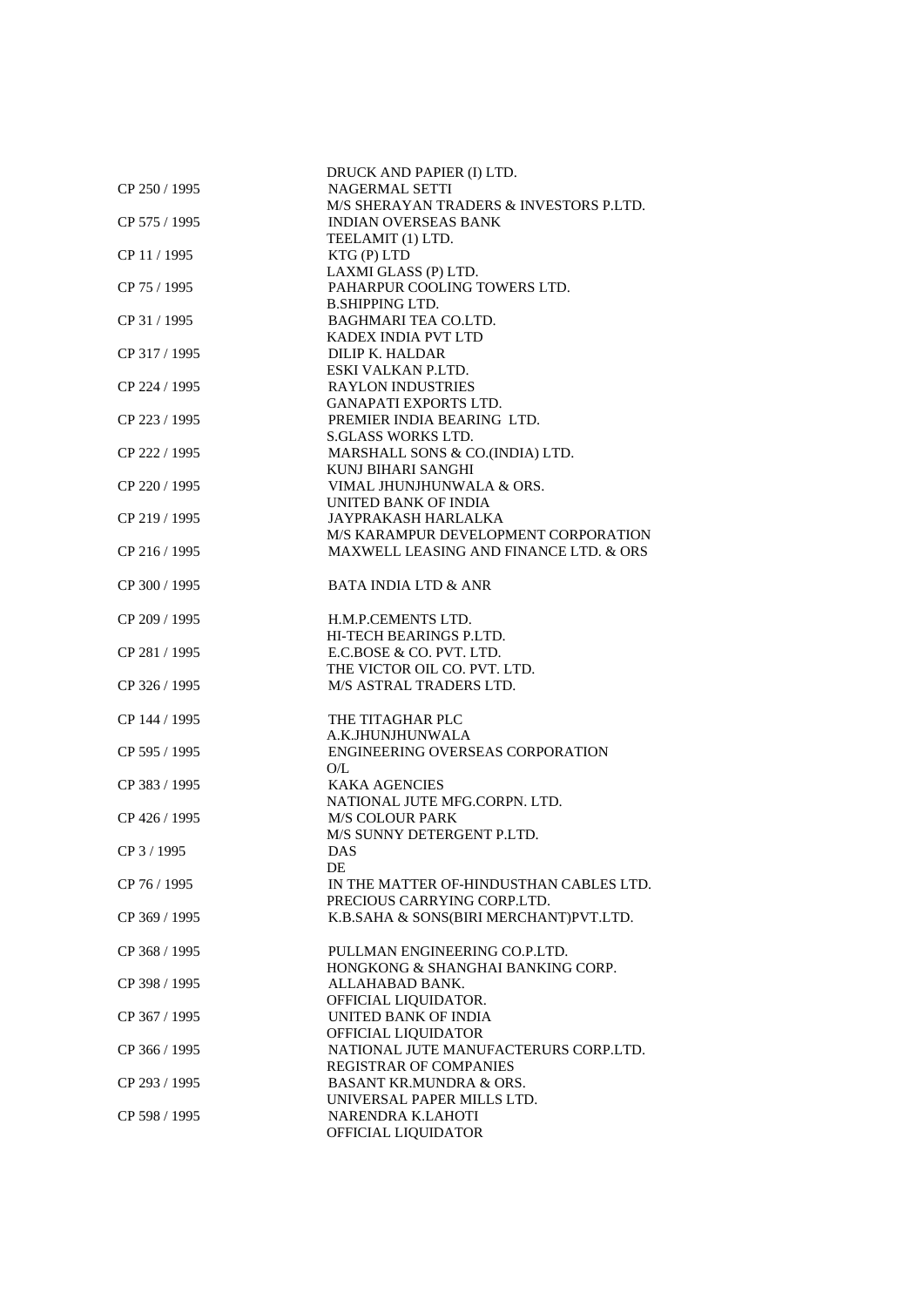| CP 497 / 1995  | ASSISTANT COMMISSIONER OF COMM.TAXES<br><b>SUPER INDIA</b> |
|----------------|------------------------------------------------------------|
| CP 79 / 1995   | SIEMENS TELEMATIC.                                         |
|                | SIEMENS LTD.                                               |
| CP 292 / 1995  | AMBHA GHOSH.                                               |
| CP 405 / 1995  | <b>INCAB INDUSTRIES LTD.</b><br><b>SSK EXPORTS LTD.</b>    |
|                | <b>BHASKAR TEA &amp; INDUSTRIES LTD.</b>                   |
| CP 404 / 1995  | SAMNAGAR JUTE FACTORY CO. LTD.                             |
|                | BHIWANILA SONS & CO.                                       |
| CP 342 / 1995  | <b>KAKA AGENCIES</b>                                       |
|                | NATIONAL JUTE MFG.CORPN. LTD.                              |
| CP 1175 / 1995 | M/S COMMERCIAL ENTERPRISES & ANR.                          |
|                | UNION OF INDIA                                             |
| CP 72 / 1995   | <b>INCAB INDUSTRIES LTD.</b>                               |
|                |                                                            |
| CP 154 / 1995  | SHREE VISHAL PRINTERS LTD.                                 |
| CP 483 / 1995  | ENPRO MARKETING PRIVATE LIMITED                            |
|                |                                                            |
| CP 135 / 1995  | SWAIKE VANASPATI PRODUCTS LTD.                             |
|                | ITC LTD.                                                   |
| CP 178 / 1995  | JAYASWAL CO. LTD.                                          |
|                | SHAW WALLACE & CO. LTD.                                    |
| CP 50 / 1995   | THE ANGUS CO. LTD.                                         |
|                | BHIWANIWALA & CO. & ORS.                                   |
| CP 114 / 1995  | SHILPA ENTERPRISES                                         |
|                | <b>SHAKTIGARH TEXTILES &amp; INDUSTRIES</b>                |
| CP 69 / 1995   | RATAN LAL AGARWAL                                          |
|                | REMINGTON RAND OF INDIA LTD.                               |
| CP 10 / 1995   | <b>HARE RAM THAKUR</b>                                     |
|                | BURN STANDARD CO. LTD.                                     |
| CP 21 / 1995   | <b>GWALDASS MOHATTA</b>                                    |
|                | HINDUSTAN STEEL WORKS CONSTRUCTION LTD.                    |
| CP 481 / 1995  | VALLEY VIEW HOTEL SERVICES                                 |
|                | THE O/L                                                    |
| CP 268 / 1995  | P.C. CHANDRA & CO. PVT. LTD.                               |
|                | PETRO CARB                                                 |
| CP 270 / 1995  | IN THE MATTER OF HINDWISE INDUSTRIES LTD                   |
|                | JUGRAJ SAVANA.                                             |
| CP 275 / 1995  | NEW HARAYANA TRANSPORT CO.<br>INCAB INDUSTRIES LTD.        |
| CP 266 / 1995  | <b>AMINES PLASTICIERS</b>                                  |
|                |                                                            |
| CP 255 / 1995  | THE INDIA MACHINERY CO. LTD.                               |
|                | <b>BANK OF BORODA</b>                                      |
| CP 230 / 1995  | SARVESH KUMAR AGARWAL                                      |
|                | M/S. SHEREYAM TRADERS & INVESTORS P.LTD.                   |
| CP 249 / 1995  | AJAY SAXENA                                                |
|                | M/S SHERAYAN TRADERS & INVESTORS P.LTD.                    |
| CP 241 / 1995  | <b>S.SURANE</b>                                            |
|                | M/S SHERAYAN TRADERS & INVESTORS P.LTD.                    |
| CP 246 / 1995  | KHOKAN CHOWDHURY                                           |
|                | M/S SHERAYAN TRADERS & INVESTORS P.LTD.                    |
| CP 242 / 1995  | <b>BINAY KUMAR JAIN.</b>                                   |
|                | M/S. SHEREYANS TRADERS & INVESTORS(P)LTD                   |
| CP 243 / 1995  | G.S.PROPERTIES PVT. LTD.                                   |
|                | <b>ICON ELECTRONICS</b>                                    |
| CP 240 / 1995  | MRITYUNJOY SAHA.                                           |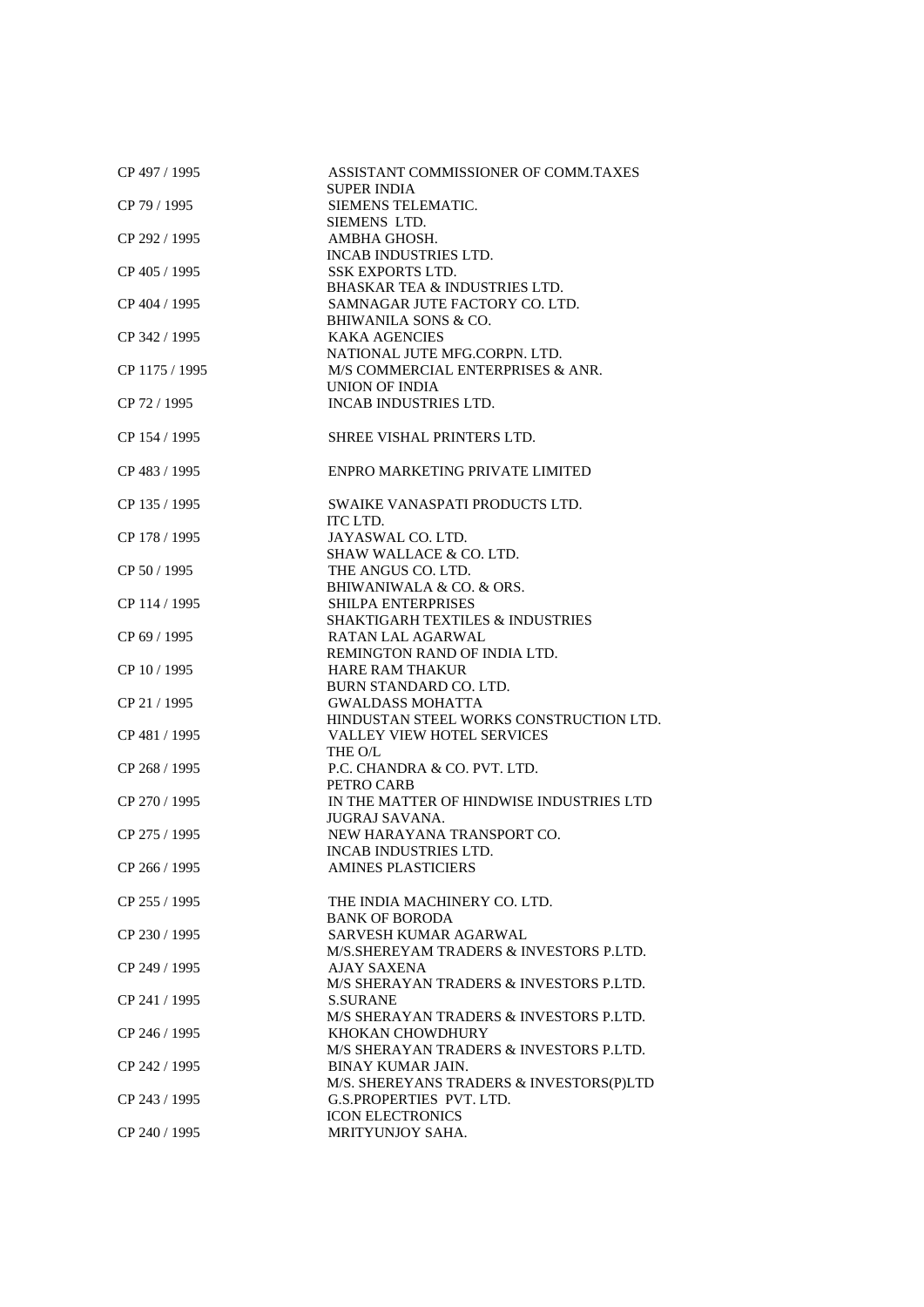|               | M/S. SHEREYANS TRADERS & INVESTORS(P)LTD          |
|---------------|---------------------------------------------------|
| CP 16 / 1995  | MADHUR IMPEX PVT.LTD.                             |
|               | NAGESWAR INVESTMENT LTD.                          |
| CP 238 / 1995 | RATAN NAGCHOWDHURY.                               |
|               | M/S. SHEREYANS TRADERS & INVESTORS(P)LTD          |
|               |                                                   |
| CP 236 / 1995 | SANJIT BISWAS.                                    |
|               | M/S. SHEREYANS TRADERS & INVESTORS(P)LTD          |
| CP 200 / 1995 | PHEONIX ROADWAYS                                  |
|               | JENSON & NICHOLSON (INDIA) LTD.                   |
| CP 510 / 1995 | SUBHYAG CHEMICAL INDUSTRIES                       |
|               | THE OFFICIAL LIQUIDATOR                           |
| CP 105 / 1995 | KANCHANJUNGA ROLLER FLOUR MILLS PVT LTD.          |
|               | ANKITINDIA LTD.(FORMERLY PICK-UPINV.LTD           |
|               | <b>GMI ENGINEERING &amp; ORS.</b>                 |
| CP 615 / 1996 |                                                   |
|               | NCGB MARINE PVT. LTD.                             |
| CP 171 / 1996 | DHOULAGIREE POLYEMERS PVT LTD.                    |
|               | ROTOFLEX PRINTING LAMINATES CO. PVT. LTD          |
| CP 239 / 1996 | <b>B.M.ENTERPRISES P.LTD.</b>                     |
|               | W.B.ELECTRONICS INVT.DEV.CORP.LTD.                |
| CP 190 / 1996 | KHEMRUB LTD.                                      |
|               | <b>INCAB INDUSTRIES</b>                           |
| CP 139 / 1996 | NEW RED BANK TEA CO.PVT. LTD.                     |
|               | OM PRAKASH AGARWALL                               |
|               |                                                   |
| CP 589 / 1996 | <b>ISRIAL MIDYA</b>                               |
|               | STATE OF WEST BENGAL                              |
| CP 103 / 1996 | HINDUSTHAN HEAVY CHEMICALS.                       |
|               | HIND WINE INDUSTRIES & LTD.                       |
| CP 182 / 1996 | KANKESWAR IRON & STEEL CO. PVT. LTD.              |
|               | P.MAHENDRA & CO.                                  |
| CP 89 / 1996  | HOOGHLY DOCK & PORT ENGINEERS LTD.                |
|               | PULAK DHARI SARDAR                                |
| CP 67 / 1996  | SHAW WALLACE & CO. LTD.                           |
|               | KISHORE RANJAN CHABBARIA.                         |
|               |                                                   |
| CP 200 / 1996 | <b>TITAGARH PLC</b>                               |
|               | SHYAMAL KUMAR ROY                                 |
| CP 199 / 1996 | <b>TATIGARH PLC</b>                               |
|               |                                                   |
| CP 3 / 1996   | W.I.A.A.CLUB LTD.                                 |
|               |                                                   |
| CP 146 / 1996 | J.M.COMMERCIAL & CO. LTD.                         |
|               | INCAB INDUSTRIES LTD.                             |
| CP 151 / 1996 | UNITED BANK OF INDIA                              |
|               |                                                   |
|               | O/L                                               |
| CP 116 / 1996 | IN THE MATTER OF REMINGTON RAND OF INDIA LTD (    |
|               | MR. P.G.K. NAIR                                   |
| CP 250 / 1996 | <b>JUPITER BREWARIES INDUSTRIES LTD.</b>          |
|               | NETAI SARKAR                                      |
| CP 457 / 1996 | INDUSTRIAL SYSTEM & CONTROLS P.LTD.               |
|               | <b>E.E.ENTERPRISES</b>                            |
| CP 357 / 1996 | IN THE MATTER OF SARVAPARI STEEL (P) LTD. (IN LIQ |
|               | THE OFFICIAL LIQUIDATOR                           |
| CP 452 / 1996 | VICTORIA JUTE FACTORY CO.LTD.                     |
|               | <b>BHINANIWALA SONS &amp; CO.</b>                 |
|               | THE ELECTRICAL STORAGE CO. PVT. LTD.              |
| CP 287 / 1996 |                                                   |
|               | <b>JUGRAJ SARANA</b>                              |
| CP 422 / 1996 | SANTOSH KR.KHREWAL                                |
|               | H.M.P.CEMENT LTD.                                 |
| CP 313 / 1996 | <b>FAB LEATHERS LTD.</b>                          |
|               | CHEMCROWN INDIA LTD.                              |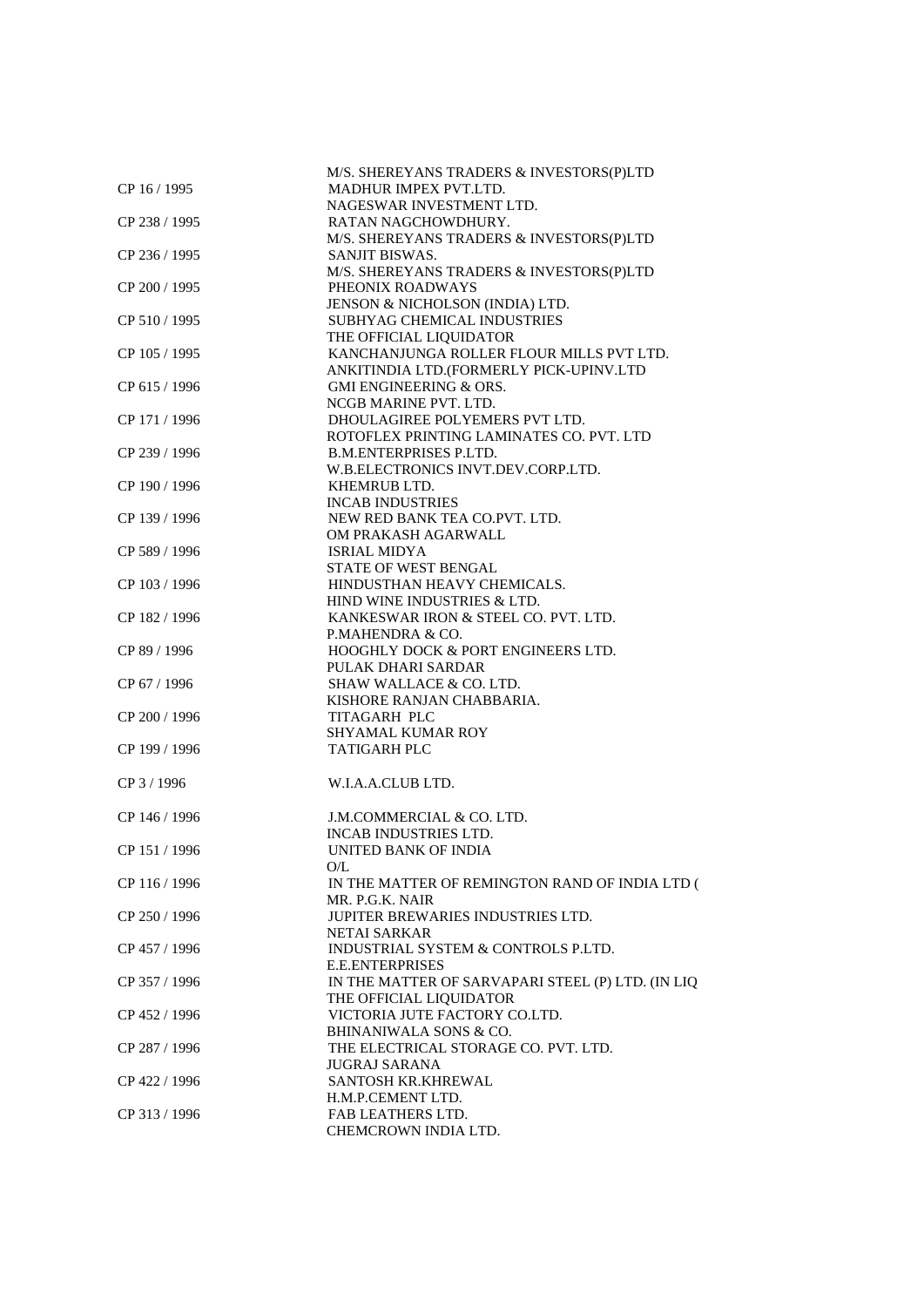| CP 471 / 1996  | ANNUITY SAVINGS&INVESTMENT(I)LTD         |
|----------------|------------------------------------------|
|                | SANKARI GHOSHE                           |
| CP 442 / 1996  | KEDIA CASTLE DELLON INDUATRIES LTD.      |
|                | <b>GOVIND PR. SHARMA</b>                 |
| CP 204 / 1996  | MYSORE CEMENTS LTD.                      |
|                | SHAW WALLACE & CO. LTD.                  |
| CP 387 / 1996  | W.B.HANDICRAFTS DEV CORPN. LTD           |
|                | MACHINTOSH BURN LTD                      |
| CP 291 / 1996  | LYONS RANGE MANAGEMENT PVT. LTD.         |
|                | O/L                                      |
| CP 499 / 1996  | AMALGAMATED COALFIELDS LTD.              |
|                | <b>BALAJI TRADERS</b>                    |
| CP 519 / 1996  | HINDUSTHAN DEVELOPMENT LTD.              |
|                | THE ANDHRA PRADESH PAPER MILLS LTD.      |
| CP 262 / 1996  | THE REGISTRAR OF COMPANIES, W.B & ANR    |
|                | BAROJA INTERNATIONAL PVT. LTD.           |
| CP 269 / 1996  | NATIONAL ENGINEERING INDUSTRIES LTD.     |
|                | MEC TUBES PVT. LTD.                      |
| CP 277 / 1996  | COITFOAM (INDIA) PVT. LTD.               |
|                | <b>KIRAN GUPTA</b>                       |
| CP 402 / 1996  | KEDIA CASTLE DELLON IND.LTD.             |
|                | PLASTOSEN LTD.                           |
| CP 314 / 1996  | SEARSOLE CHEMICALS LTD.                  |
|                | PINACOLE INVESTMENT                      |
| CP 346 / 1996  | SHAW WALLACE & CO. LTD.                  |
|                | THE ETHELBARI TEA CO.(1952)              |
|                |                                          |
| CP 279 / 1996  | A.COOMER & CO.P.LTD. (IN LIQN.)          |
|                | <b>GOPAL KRISHNA DAW</b>                 |
| CP 219 / 1996  | HOOGLY DOCK & PORT ENGINEERS LTD.        |
|                |                                          |
| CP 136 / 1996  | <b>BARANAGORE JUTE FACTORY PLC</b>       |
|                | PURAN PRAKASH KESHAN (S/A)               |
| CP 140A / 1996 | BARANAGORE JUTE FACTORY PLC              |
|                | <b>VIJAY ENTERPRISES</b>                 |
| CP 27 / 1996   | <b>SEKHAR TUBES &amp; SECTIONS LTD.</b>  |
|                |                                          |
| CP 31 / 1996   | M/S. CALCUTTA PROMOTERS & DEVELOPERS LTD |
|                | SHRI VADILAL KANJI BHIMANI               |
| CP 96 / 1996   | <b>BARANAGAR JUTE FACTORY PLC</b>        |
|                |                                          |
|                | <b>LAXMI PAT JAIN</b>                    |
| CP 95 / 1996   | BARANAGAR JUTE FACTORY PLC               |
|                | <b>GALAXY COMMERCIAL LIMITED</b>         |
| CP 176 / 1996  | MONGLAM TIMBER PRODUCTS                  |
|                | <b>SEN GUPTA &amp; ASSOCIATES</b>        |
| CP 156 / 1996  | BASERA DYEING & MFG. CO. LTD. (IN LIQN.) |
|                |                                          |
| CP 310 / 1996  | MODERN MALLEABLES LTD.                   |
|                | MAGMA LEASING LTD.                       |
| CP 305 / 1996  | GEC ALTHOUSANDI LTD.                     |
|                | NATIONAL ENGINEERING IND.                |
| CP 698 / 1996  | <b>KANNON BOSE</b>                       |
|                | <b>B B G OIL EXTRACTION</b>              |
| CP 300 / 1996  | SHIVA GLASS WORKS LTD.                   |
|                | KANAK PROJECTS LTD.                      |
| CP 303 / 1996  | <b>GRAPCO MINING &amp; CO. LTD.</b>      |
|                |                                          |
| CP 104 / 1996  | AVERY INDIA LIMITED (S/A)                |
|                | <b>GOVINDA FABRICATORS</b>               |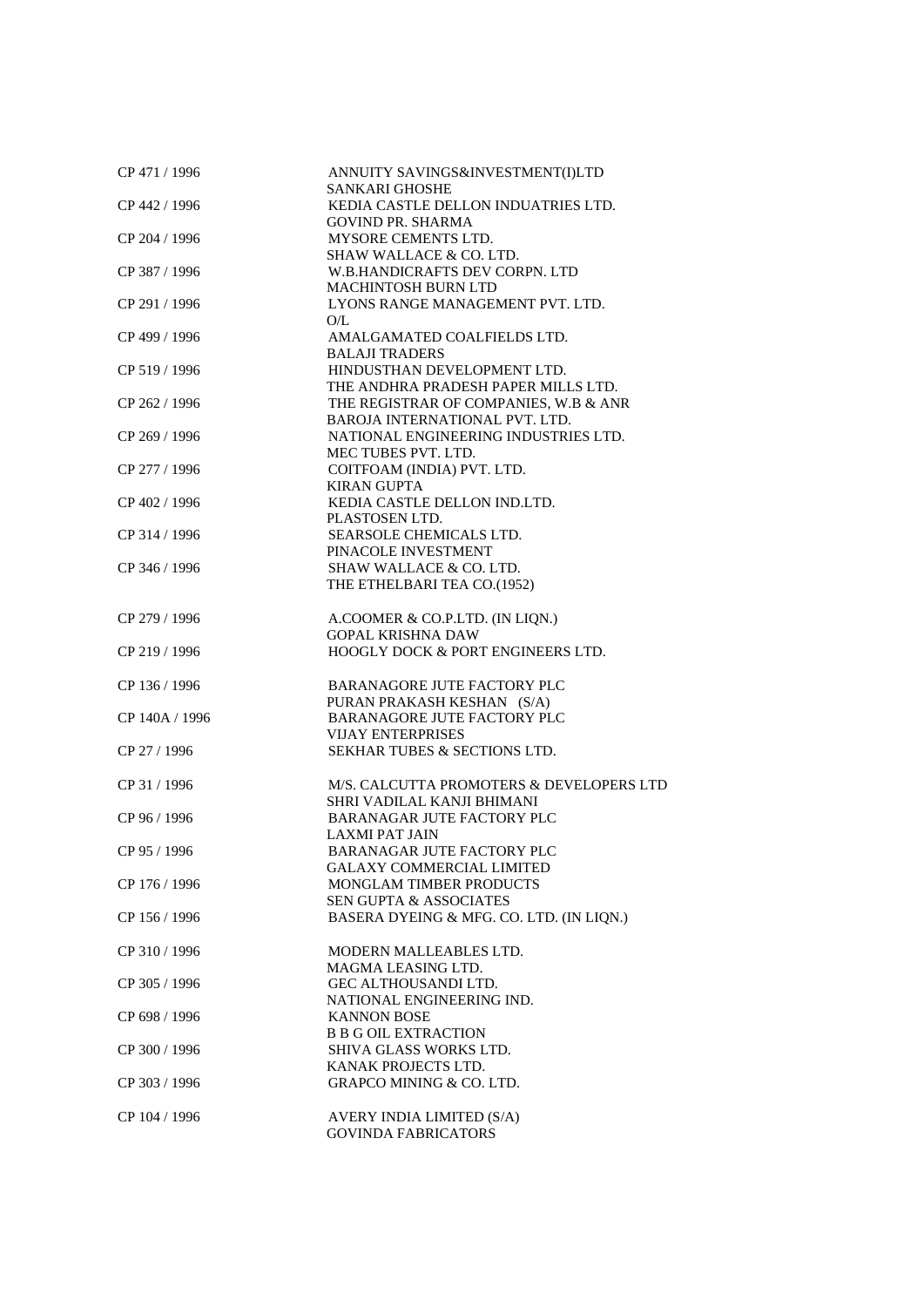| CP 45 / 1996  | ANANTPUR TEXTILE LTD.                    |
|---------------|------------------------------------------|
| CP 49 / 1996  | MAGADH IMPEX P.LTD.                      |
|               | M/S. VIJAYA BANK                         |
| CP 178 / 1996 | SHAW WALLACE & CO. LTD                   |
|               | JAYASWAL NICCO LTD.                      |
| CP 81 / 1996  | SATYABRATA ROY(DIAMOND REED & C.TRADER)  |
|               | THE VICTORIA JUTE CO. LTD.               |
| CP 78 / 1996  | RAY & CO.                                |
|               | TITAGARH JUTE FACTORY.                   |
|               |                                          |
| CP 44 / 1997  | POLYPRO PLASTIC INDIA PVT.LTD.           |
|               | BIHARILAL SHAH O/L HC CAL                |
| CP 47 / 1997  | H.M.P.CEMENT LTD.                        |
|               | PREMEIR INDIA BEARING LTD.               |
| CP 716 / 1997 | CA.                                      |
|               | 716                                      |
| CP 565 / 1997 | THE SAMNUGGUR JUTE FACTORY CO.LTD.       |
|               | MRINAL KANTI DAS                         |
| CP 564 / 1997 | THE VICTORIA JUTE CO.LTD.                |
|               | <b>MRINAL KANTI DAS</b>                  |
| CP 562 / 1997 | RYDAK SYNDICATE LTD.                     |
|               | <b>USHA CO (INDIA)</b>                   |
| CP 578 / 1997 | THE HARAYANA STATE CO-OP SUPP & MARK FED |
|               | M/S BHARAT OVERSEAS (P) LTD              |
| CP 570 / 1997 | <b>SHAW WALLACE &amp; CO.LTD.</b>        |
|               | LIBBAS IMPEX PVT.LTD.                    |
| CP 729 / 1997 | IN RE: BURDHWAN FARM HOUSE P.LTD.        |
|               |                                          |
| CP 365 / 1997 | METFLOW CORPORATION PVT.LTD.             |
|               | <b>SANATON DHARA</b>                     |
| CP 537 / 1997 | BENGAL IMMUNITY LTD.                     |
|               | TATA PHARMA LTD.                         |
|               |                                          |
| CP 513 / 1997 | REDIFFUSION DEHTSU YOUNG & RUFICAN LTD., |
|               | <b>SHAW WALLACE &amp; CO. LTD.</b>       |
| CP 459 / 1997 | CAMMELIA TEA GROUP LTD.                  |
|               | DARJEELING CEREAL SUPPLY                 |
| CP 458 / 1997 | TOPAZ COMMERCE LTD.                      |
|               |                                          |
| CP 401 / 1997 | IN RE: M/S RYDAK SYNDICATE LTD.          |
|               |                                          |
| CP 400 / 1997 | M/S DHELEKHAT TEA CO. LTD.               |
|               |                                          |
| CP 500 / 1997 | M/S.STANVET PRODUCTS PVT.LTD.            |
|               | SANKARI PRASAD KUNDU                     |
| CP 493 / 1997 | BENCH MARK HOME & RESORTS LTD.           |
|               |                                          |
| CP 489 / 1997 | THE SAMNUGUR JUTE FACTORY CO.LTD.        |
|               | BENGAL REED & ALLIED PRODUCTS PVT.LTD.   |
| CP 487 / 1997 | TITAGHUR PLC.                            |
|               | ALKIED PRODUCTS PVT.LTD.                 |
|               |                                          |
| CP 486 / 1997 | THE VICTORIA JUTE CO.LTD.                |
|               | RAJENDRA KR.DUGAR                        |
| CP 483 / 1997 | <b>TITAGHUR PLC</b>                      |
|               | PREM PRAKASH PATWARI                     |
| CP 478 / 1997 | JESSOP & CO.LTD.                         |
|               | INDIAN STORES SUPPLYING CO.              |
| CP 376 / 1997 | MEGA RESOURCES LTD.                      |
|               | RAPICUT CARBIDES LTD.                    |
| CP 374 / 1997 | M/S.FEMINA CREDIT & CAPITAL PVT.LTD.     |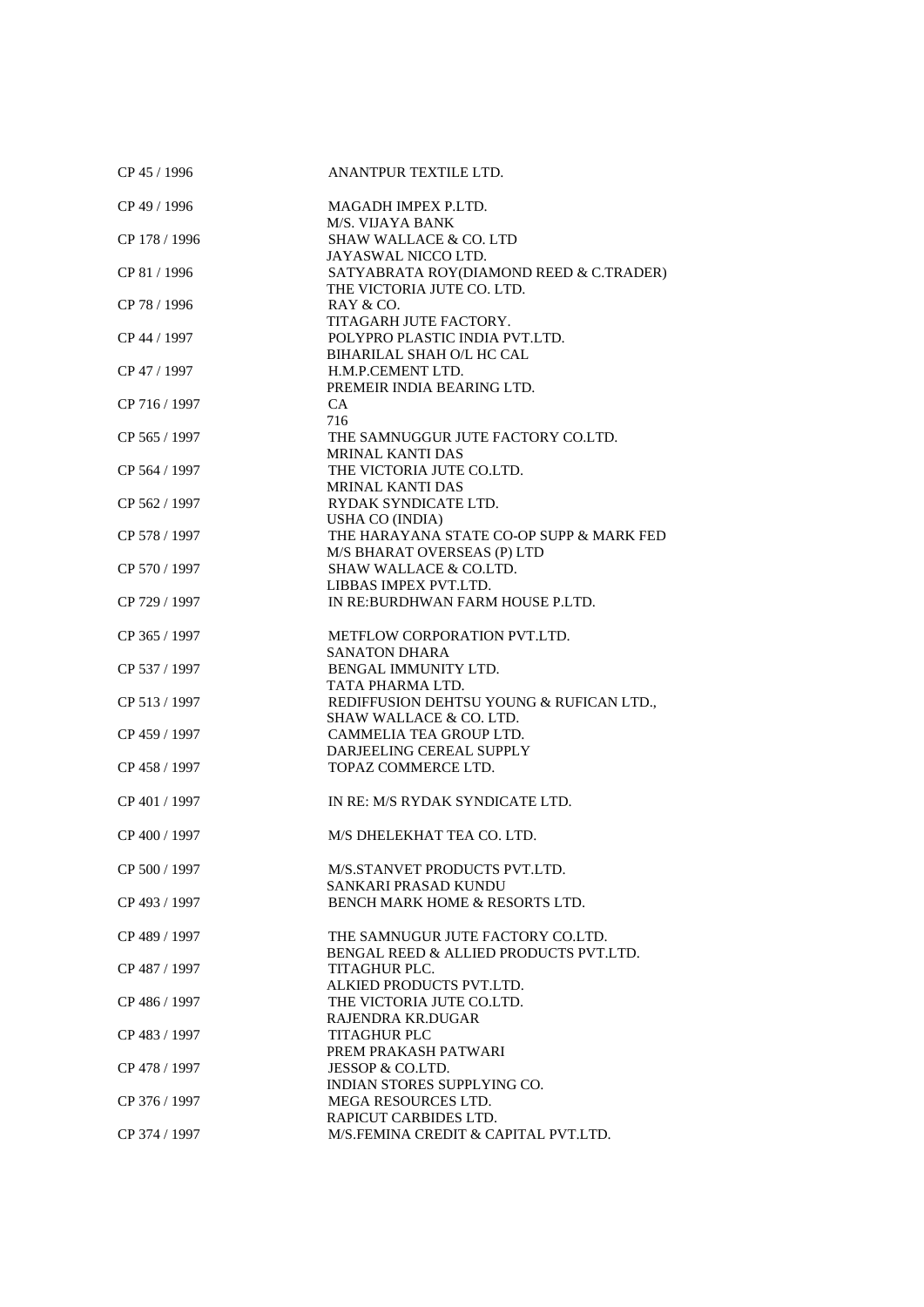|               | M/S.ROCKY SYNTEX PVT.LTD.                                                                     |
|---------------|-----------------------------------------------------------------------------------------------|
| CP 456 / 1997 | AVON MERCANTILE LTD. & ANR.                                                                   |
|               |                                                                                               |
| CP 237 / 1997 | UNITED MACHINERY STORES                                                                       |
|               | THE BENGAL PAPER MILLS (1989) CO. LTD.                                                        |
| CP 355 / 1997 | <b>JUGAL KISHORE YADAV</b>                                                                    |
|               | IN THE MATTER OF GOURIPORE CO. LTD. (IN LIQN.)                                                |
| CP 467 / 1997 | NEW CENTRAL JUTE MILLS CO.LTD.                                                                |
|               | S.P.MFG. CO.                                                                                  |
| CP 575 / 1997 | WESTERN INDIA INDUSTRIES LTD.                                                                 |
|               | HARITA FINANCE LTD.                                                                           |
| CP 411 / 1997 | OMAN INTERNATIONAL BANK SAOG                                                                  |
|               | <b>SHAW WALLACE &amp; CO.LTD.</b>                                                             |
| CP 449 / 1997 | ELLORA INTERNATIONAL LTD. & ANR.                                                              |
|               |                                                                                               |
| CP 236 / 1997 | CHAIN & SPROCKET INDIA PVT.LTD.                                                               |
| CP 434 / 1997 | PRASANTA KR.MITRA                                                                             |
|               | PRECIOUS FRUITS & PACKED FOODS PVT. LTD. (IN LIQ<br>SHREE J.M.ENTERPRISES - AND-H.PATHAK & CO |
| CP 433 / 1997 | PROJECT TECH NOLOUISTS PVT.LTD.                                                               |
|               | <b>J.K.INDUSTRIES LTD.</b>                                                                    |
| CP 351 / 1997 | WESTERN INDIA INDUSTRIES LTD (IN LIQN)                                                        |
|               |                                                                                               |
| CP 320 / 1997 | RANDOLPH FINANCE PVT.LTD.                                                                     |
|               | <b>SHAW WALLACE &amp; CO.LTD.</b>                                                             |
| CP 22 / 1997  | W.B. FINANCIAL CORPN.                                                                         |
|               | B.B.G. OIL EXTRACTION PVT. LTD.                                                               |
| CP 18 / 1997  | <b>RAJ N. SINGH</b>                                                                           |
|               | M/S MACHINO MOTORS PVT. LTD.                                                                  |
| CP 32 / 1997  | INCAB INDUSTRIES LTD.                                                                         |
|               |                                                                                               |
| CP 232 / 1997 | CALCUTTA TEA MERCHANTS LTD.                                                                   |
|               | ROAD TRANSPORT ORGANISATION                                                                   |
| CP 321 / 1997 | OM PRAKASH LAHOTI<br>MODERN MALLEABLES LTD.                                                   |
| CP 283 / 1997 | EASTERN ROADWAYS CORPORATION                                                                  |
|               | MEDI-DRIPS (I) LTD.                                                                           |
| CP 268 / 1997 | GURU INTERNATIONAL PVT. LTD.                                                                  |
|               | PRANAB SENGUPTA                                                                               |
| CP 473 / 1997 | ALLIED RESINS & CHEMICALS LTD.                                                                |
|               | OFFICIAL LIQUIDATOR                                                                           |
| CP 193 / 1997 | <b>GRAVURE PRESS LTD</b>                                                                      |
|               | KEDIA CASTLE DELLON INDUSTRIES LTD.                                                           |
| CP 244 / 1997 | <b>SHAW WALLACE &amp; CO.LTD.</b>                                                             |
|               | TOLANI LEASING & FINANCIAL PVT.LTD.                                                           |
| CP 41 / 1997  | IVA GLASS WORKS CO.LTD.                                                                       |
|               | <b>SHREE CAPITAL SERVICES</b>                                                                 |
| CP 86 / 1997  | VALLEY REFRACTORIES LTD.                                                                      |
|               | A.V.M.SALES CORP.                                                                             |
| CP 223 / 1997 | M/S.MEDIDRIP (INDIA) LTD.<br><b>GOBIND MOHAN BHOWMICK</b>                                     |
| CP 93 / 1997  | <b>SHAW WALLACE &amp; CO.LTD.</b>                                                             |
|               | <b>EMPIRE INDUSTRIES LTD</b>                                                                  |
| CP 92 / 1997  | SHAW WALLACE & CO.LTD.                                                                        |
|               |                                                                                               |
|               |                                                                                               |
| CP 186 / 1997 | RANDIL TRATING CO.PVT. LTD.                                                                   |
|               | SHAW WALLACE & CO.LTD.<br>COLGATE PALMOLIVE INDIA LTD.                                        |
| CP 65 / 1997  | SHAW WALLACE & CO.LTD.                                                                        |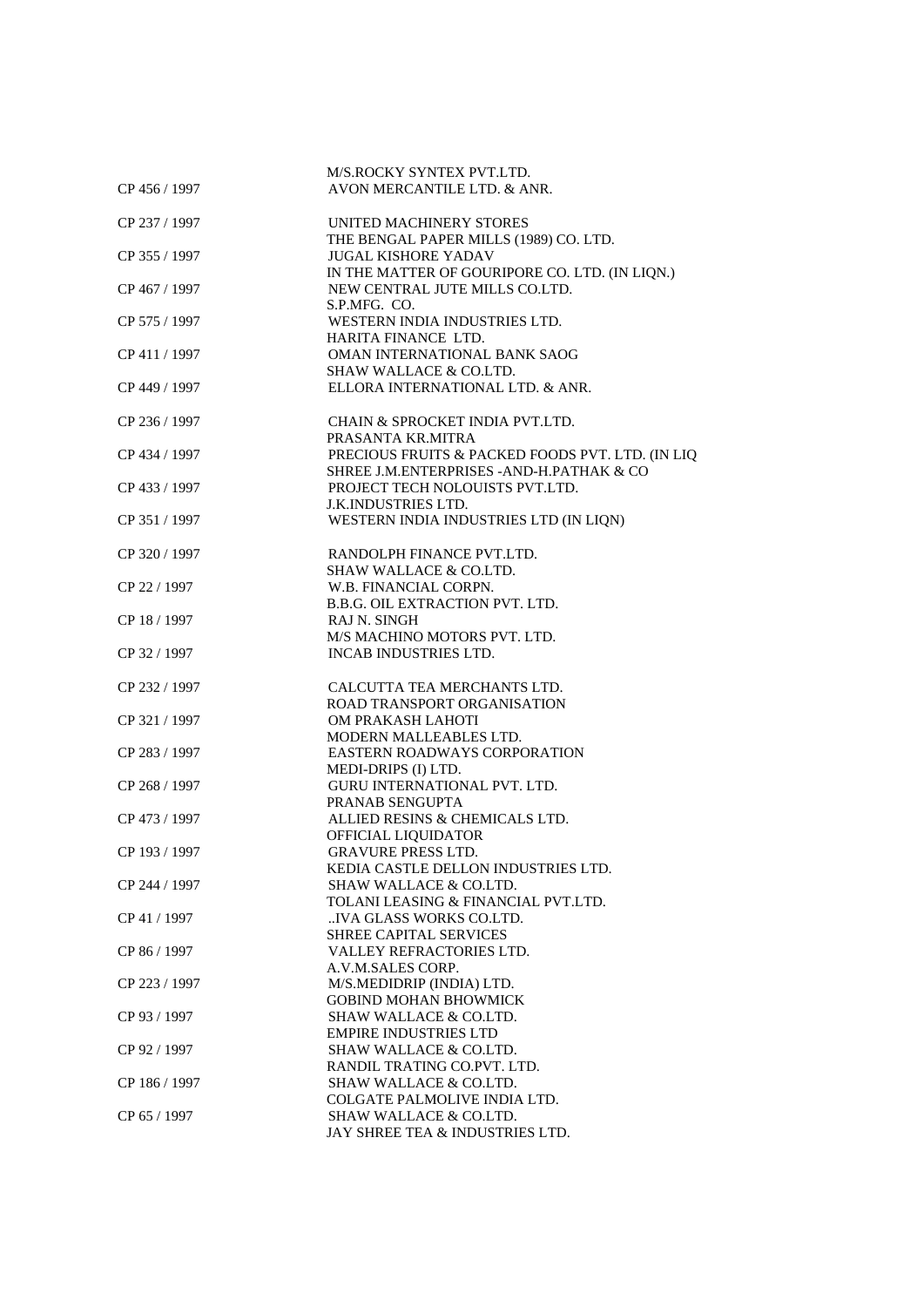| CP 299 / 1997 | KONKAN ROADWAYS PVT.LTD.<br>ZEOLITE (INDIA) PVT.LTD. |
|---------------|------------------------------------------------------|
| CP 491 / 1997 | VICTORIA JUTE CO.LTD.                                |
|               | PREM PRAKASH PATWARI                                 |
| CP 485 / 1997 | THE TITAGHAR JUTE FACTORY PLC (IN LIQN.)             |
|               | RAJENDRA KUMAR DUGAR                                 |
| CP 35 / 1997  | AMRITA BAZAR PATRIKA PVT.LTD.                        |
|               | KANAK PROJECTS LTD.                                  |
| CP 241 / 1997 | IN RE: GOIDGERY BUSINESS LTD.                        |
| CP 240 / 1997 | KANORIA CHEMICALS & INDUSTRIES LTD.                  |
| CP 239 / 1997 | ALKTA LTD.                                           |
| CP 298 / 1997 | DEMPO MANAGMENT & IMPLEY PVT.LTD.                    |
|               | AAR PEE JAY CONSTRUCTION LTD.                        |
| CP 198 / 1997 | KALYANPUR CEMENTS LTD.                               |
|               | <b>INDIA TRADING OIL CO.</b>                         |
| CP 381 / 1997 | SHREE GANESH TRADING CO.                             |
|               | M/S.S.R.INCORPORATED ENTERPRISES (I) PVT             |
| CP 464 / 1997 | HONIC CREDIT & FINANCIAL SERVICE LTD.                |
| CP 549 / 1997 | EVERGREEN PROPERTIES PVT. LTD.                       |
| CP 552 / 1997 | KATIA STEEL ROLLING WORKS                            |
|               | NATIONAL IRON AND STEEL CO.                          |
| CP 547 / 1997 | ANDREW YULE & CO LTD                                 |
|               | <b>WELBURN TOOLS</b>                                 |
| CP 462 / 1997 | <b>TITAGHAR PLC</b>                                  |
|               | <b>GURU PROSAD TIWARI</b>                            |
| CP 461 / 1997 | OM PRAKASH SHAH                                      |
|               | VICTORIA JUTE CO.(I)LTD.                             |
| CP 427 / 1997 | RAMSAY FINANCE & LEASING CO.LTD.                     |
|               | BAIDYANATH GLASS WORKS PVT.LTD.                      |
| CP 426 / 1997 | PUNJAB STATE CO-OPERATIVE SUPPLY                     |
|               | NATIONAL TEXTILES CORP.                              |
| CP 419 / 1997 | AMALGAMATED DRUGS & PHARMACUTICALS P LTD             |
|               | <b>GANESH SHANKER TIWARI</b>                         |
| CP 138 / 1997 | QUALITY STEEL WIRE PRODUCTS P.LTD.                   |
|               | KOTHARI BROTHERS                                     |
| CP 3 / 1997   | VICTORIA JUTE CO.LTD.                                |
| CP 7 / 1997   | KARAM CHAND THAPAR & BROS(COAL SALES)                |
|               | <b>AMAR NATH DEY</b>                                 |
| CP 12 / 1997  | RE: CASION FIN.& INVESTMENT (INDIA) LTD.(IN LIQN.    |
|               | AND MOTILAL MOOKHERJEE                               |
| CP 2 / 1997   | VICTORIA JUTE LTD.                                   |
| CP 261 / 1997 | SARAF IRON FOUNDRY & ROLLING MILLS P L               |
|               | EQUIPMENT SPARES CORPORATION                         |
| CP 330 / 1997 | <b>DIPANKAR SEN</b>                                  |
|               | M/S.AMARNATH FRUIT PRODUCTS PVT.LTD.                 |
| CP 256 / 1997 | MODERN MALLEABLE LTD.                                |
|               | HUNUMAN TEXNIT & INDUSTRIES LTD.                     |
| CP 118 / 1997 | SHAW WALLACE CO.LTD.                                 |
|               | PARASHRAM FINANCEAL NIRMAN PVT.LTD.                  |
| CP 151 / 1997 | CHADMKU CONSTRUCTION P.LTD.                          |
|               | PEGASUS MARKETING & ENGG.P.LTD.                      |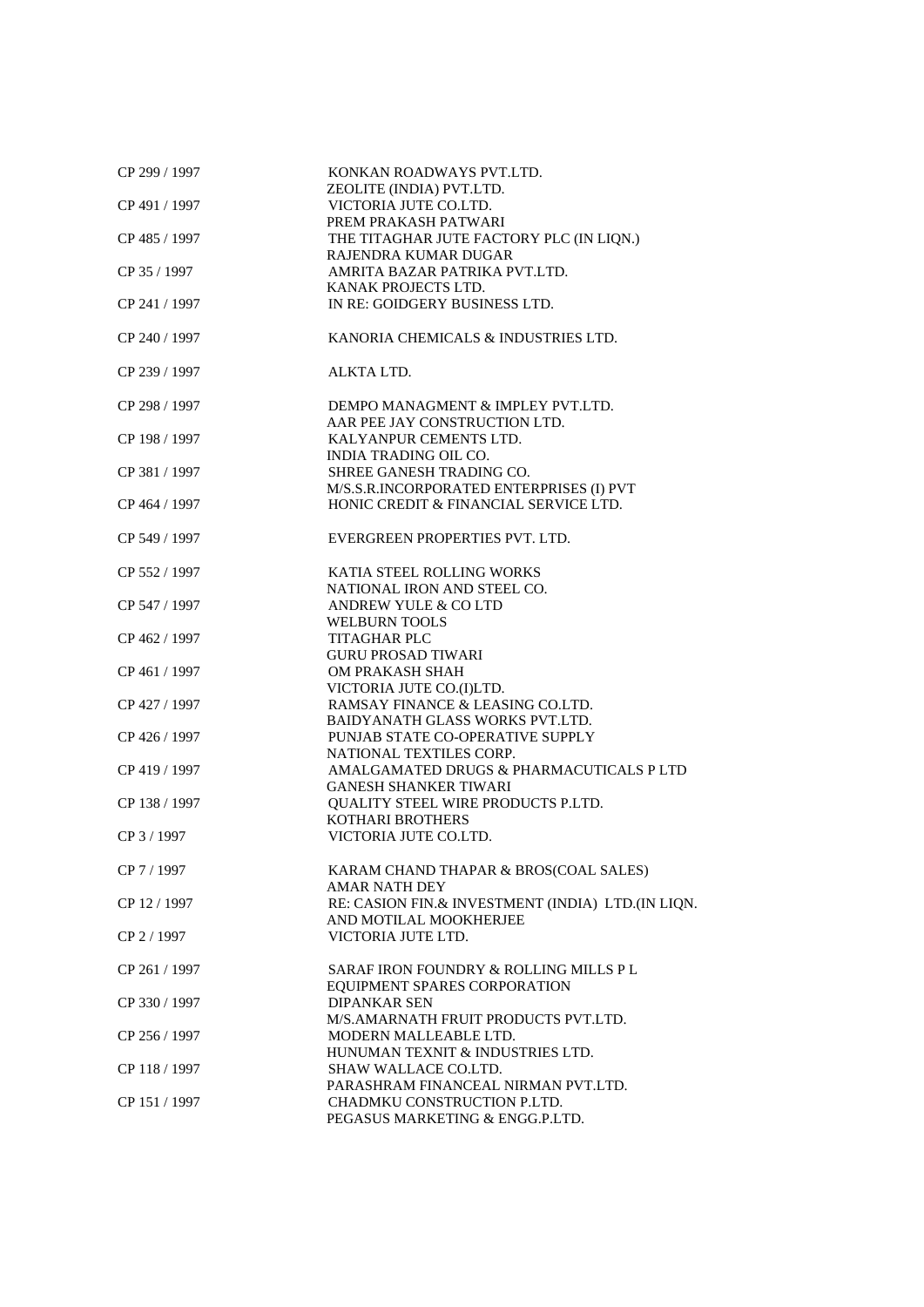| CP 48 / 1997  | ELECTRICAL STORAGE CO.P.LTD.                  |
|---------------|-----------------------------------------------|
|               | <b>BINAYAK PAUL CHOWDHURY</b>                 |
| CP 162 / 1997 | M/S.RISHABH PROMOTERS P.LTD.                  |
|               | <b>M/S.MANTON &amp; CO.LTD</b>                |
| CP 69 / 1997  | SHAW WALLACE & CO.LTD.                        |
|               | MANJUSHREE PLANTATION LTD.                    |
| CP 85 / 1997  | SHAW WALLACE & CO.LTD.                        |
|               | <b>I.T.W SINGNODE INDIA LTD</b>               |
| CP 621 / 1997 | RABINDRA NARAYAN SEN                          |
|               | NEW TOBACCO CO. LTD.                          |
| CP 534 / 1998 | M/S. TIRRIHANNATH CO. LTD.                    |
|               | IN THE MATT. OF SOBHAJYA MAL SINGHVI          |
| CP 138 / 1998 | <b>SRI ARUP KASHOPI</b>                       |
|               | M/S SUN GAS AND CYLINDER MANUFACTURINGCO      |
| CP 545 / 1998 | <b>BIRENDRA NATH DEY</b>                      |
|               | TONGANAGOAN TEA CO.PVT.LTD.                   |
| CP 592 / 1998 | MAHUA ENCLAVE & DEVELOPERS PVT. LTD.          |
|               | PRITHIWIS KUMAR RAY                           |
| CP 555 / 1998 | <b>INDIA FOILS LTD.</b>                       |
|               | WEBCON EQUIPMENTS PVT.LTD.                    |
| CP 553 / 1998 | MAYFAIR NURSING HOME PVT.LTD.(IN LIQN.)       |
|               | AMAR MILLS STORES & CO. PVT. LTD.             |
| CP 575 / 1998 | M/S.TELERAM(I)LTD.(IN LIQN.)VIJAYA BANK       |
|               | -VS-O/L THE BOARD OF TRUSTEES PORT OF CA      |
| CP 552 / 1998 | <b>JOSHUA MAILMAN</b>                         |
|               | D.WREN INTERNATIONAL LTD.                     |
| CP 611 / 1998 | EAST INDIA UDYOG LTD.                         |
|               | KAILASH CHAND GARG                            |
| CP 566 / 1998 | M/S.CAPS MICOGRAPHICS PVT.LTD.                |
|               | M/S.AVON POLYTEC INDUSTRIES LTD.              |
| CP 567 / 1998 | M/S.BIHARIJI METAL WORKS PVT.LTD.             |
|               | M/S.USHA MARTIN TELECOM LTD.                  |
| CP 614 / 1998 | LANTRITGER GHUN (P) LTD                       |
|               | <b>DALMIA</b>                                 |
| CP 568 / 1998 | PERTECH COMPUTERS LTD.                        |
|               | <b>M/S.COMPUTER CARE</b>                      |
| CP 547 / 1998 | NANDLAL & SONS TEA INDUSTRIES PVT.LTD.        |
|               | <b>BHOLARAM KASERA</b>                        |
| CP 857 / 1998 | HIM CONTAINERS LTD.                           |
|               | TATA IRON & STEEL CO.LTD.                     |
| CP 519 / 1998 | IN THE MATTER OF MEWAR GROWTH LTD. (IN LIQN.) |
|               | RAJASTHAN BANK FINANCIAL SERVICES LTD.        |
| CP 505 / 1998 | ARFFETA AGRO PRODUCTS                         |
|               | THANGHT STEEL CO.                             |
| CP 471 / 1998 | <b>G.R.MAGNETS LTD.</b>                       |
|               | <b>SOLVEY IMPEX PVT.LTD.</b>                  |
| CP 444 / 1998 | <b>I.S.P. TRADING COMPANY</b>                 |
|               | VALLEY REFRACTORIES LTD.                      |
| CP 443 / 1998 | NEPTUNE PAPPER MILLS LTRD (IN LIQN)           |
|               |                                               |
| CP 284 / 1998 | KOTHARI ELECTRODES PVT. LTD.                  |
|               | <b>K.R.STEEL INDUATRIES</b>                   |
| CP 415 / 1998 | SURENDRA KUMAR TULSIAN                        |
|               | HIND WIRE INDUSTRIES LTD.                     |
| CP 550 / 1998 | CHANDRAS'CHEMICAL ENTERPRICES LTD.            |
|               | ROLWEL PACKAGING PVT LTD.                     |
| CP 279 / 1998 | STANVENT PRODUCTS PVT.LTD.                    |
|               | SPECTROM MARKETING AGENCIES                   |
| CP 278 / 1998 | SUNDARBAN ACQUATIC FARMS LTD(IN LIQN)         |
|               |                                               |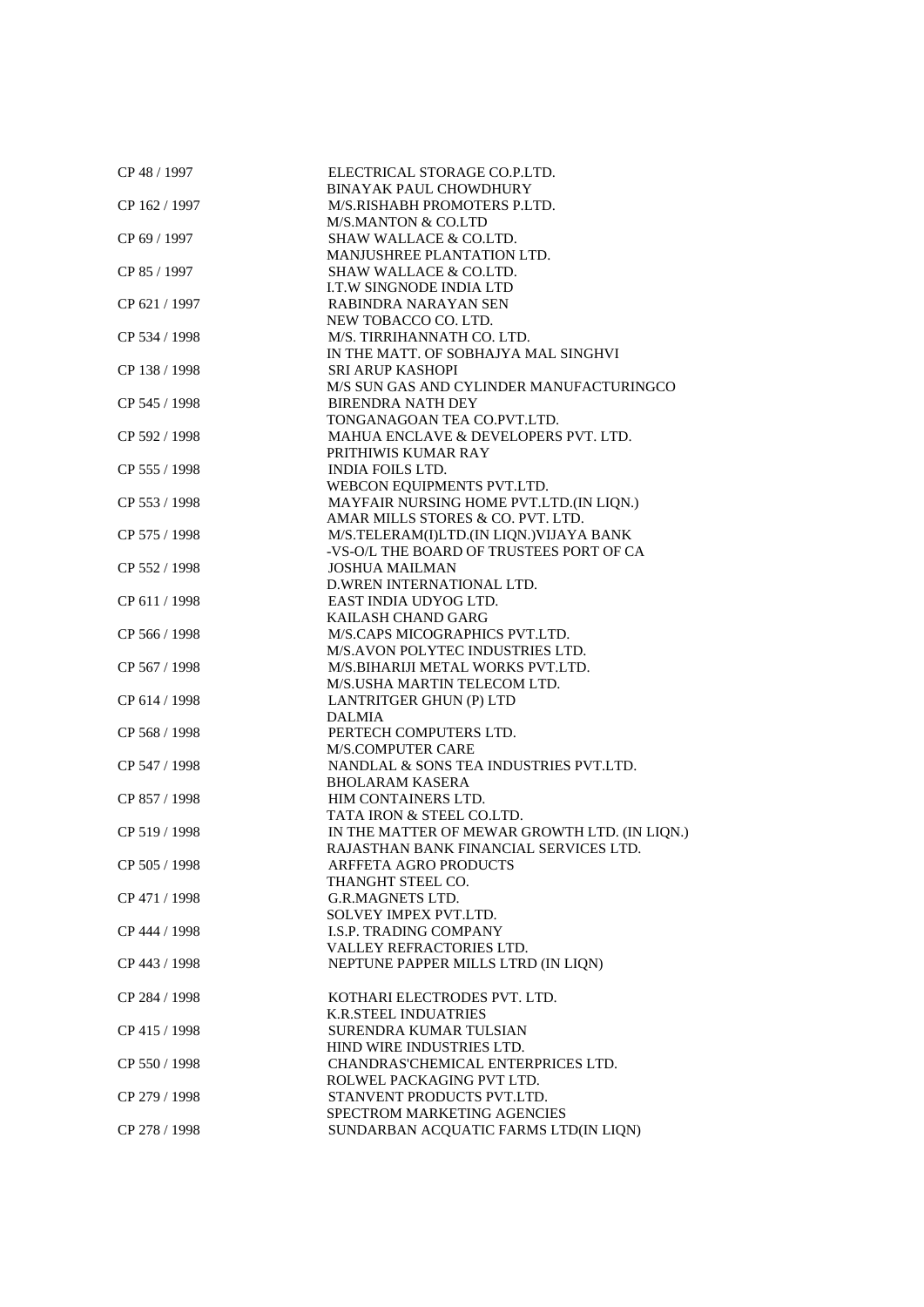|               | <b>KABITA DUTTA</b>                                         |
|---------------|-------------------------------------------------------------|
| CP 14 / 1998  | <b>SUMITRA JAIN</b><br>KALPANA INDUSTRIES LTD.              |
|               |                                                             |
| CP 64 / 1998  | ARDEC (INDIA) P. LTD. (IN LIQN.)                            |
|               | O/L                                                         |
| CP 373 / 1998 | DCL FINANCE LTD.                                            |
|               | KEDIA CASTLE DELLON INDUSTRIES LTD.                         |
| CP 12 / 1998  | A.TALUKDAR & CO. (FERTILIZER) P LTD. (IN LIQN.) O/L         |
|               | SRI UJJAL KR. TALUKDAR                                      |
| CP 364 / 1998 | JAYSWAL UDYOG (P) LTD.                                      |
|               | PADAM KUMAR JAIN                                            |
| CP 220 / 1998 | <b>TITAGHUR PLC</b>                                         |
|               | A.K.GIRI & CO.                                              |
| CP 341 / 1998 | TITAGARH INDUSTRIES LTD.                                    |
|               | CALCUTTA STEEL & INDUSTRIAL STORES                          |
| CP 204 / 1998 | NATIONAL JUTE MANUFACTURERS COPRN LTD                       |
|               | M/S I.P.M.INDUSTRIES LTD                                    |
| CP 58 / 1998  | BHORUKA FINANCE CORP.OF INDIA LTD.                          |
|               |                                                             |
| CP 418 / 1998 | S.K.TRADING CO.                                             |
|               |                                                             |
| CP 429 / 1998 |                                                             |
|               | M/S.EASTERN DIAGNASTIC LTD. (IN LIQN.)<br><b>ICICI LTD.</b> |
|               |                                                             |
| CP 433 / 1998 | THE COMMODITIES EXCANGE CORP.LTD.                           |
|               | RAJASTHAN BANK FIN. SERVICES LTD.                           |
| CP 530 / 1998 | KOTSONS FISCAL SEMIS LTD.                                   |
|               | KAILASH RUNGTA                                              |
| CP 321 / 1998 | RUNGTA ENGINEERING CO. PVT. LTD.                            |
|               | ROAD TRANSPORT ORGANISATION                                 |
| CP 317 / 1998 | SHRIVARDHAN MOTHA                                           |
|               | THE REGISTRAR OF COMPANIES W.B.                             |
| CP 316 / 1998 | NEW RED BANK TEA CO.PVT.LTD.                                |
|               | DIAMOND COAL CARRIERS                                       |
| CP 348 / 1998 | VCK SHARE & STOCK BROKING SERVICES PVT.                     |
|               | RAJASTHAN BANK FINANCIAL SERVICES LTD.                      |
| CP 346 / 1998 | SUNGRACE MANAGMENT PVT.LTD.                                 |
|               | RAJASTHAN BANK FINANCIAL SERVICES LTD.                      |
| CP 101 / 1998 | BRIDS JUTE & EXPORTS LTD.                                   |
|               | <b>REGISTRAR OF COMPANIES</b>                               |
| CP 448 / 1998 | REKHA BHATTACHARYA                                          |
|               | PRUDENTIAL CAPITAL MARKETS LTD.                             |
| CP 201 / 1998 | SACHINDRA KRISHNA DE                                        |
|               | WELLMAN INCANDESCENT INDIA LIMITED                          |
| CP 200 / 1998 | ALOKENDRA NATH DE                                           |
|               | WELLMAN INCANDESCENT INDIA LIMITED.                         |
| CP 405 / 1998 | <b>M/S CHOWDHURY MINERALS</b>                               |
|               | UNIVERSAL PAPER MILLS LTD.                                  |
| CP 197 / 1998 | M/S.STANVENT PRODUCTS PVT LIMITED.                          |
|               | PRATIMA KUNDU                                               |
| CP 196 / 1998 | M/S STANVENT PRODUCTS PVT LIMITED                           |
|               |                                                             |
|               | SRI PARESH CHANDRA SAHA                                     |
| CP 325 / 1998 | NON STOP EXIM PVT.LTD.                                      |
|               | RAJASTHAN BANK FINANCIAL SERVICES LTD.                      |
| CP 216 / 1998 | THE ANGUS COMPANY LIMITED                                   |
|               | A.K.GIRI & CO.                                              |
| CP 173 / 1998 | <b>DIPAK GUPTA</b>                                          |
|               | SUNBEAM COMMERCIALS CO.PVT.LTD.                             |
| CP 141 / 1998 | THE VICTORIA JUTE CO.LTD.                                   |
|               | BIRENDRA KUMAR ANIL KUMAR                                   |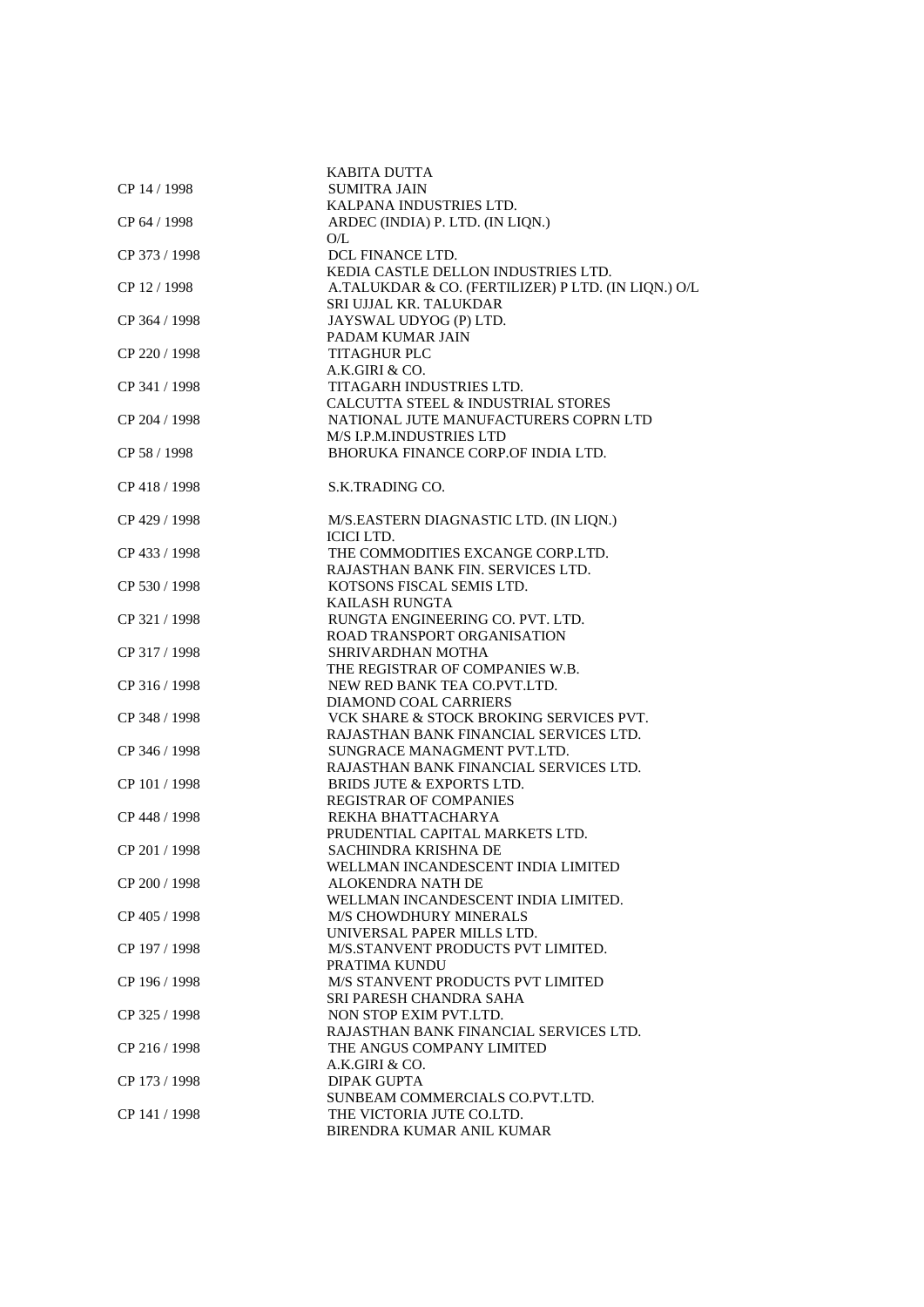| CP 774 / 1998  | UNIK ACURATES PVT.LTD.                           |
|----------------|--------------------------------------------------|
| CP 405 / 1999  | TWASH CENTURY FINANCE LTD.<br>G.K.W. LIMITED     |
|                |                                                  |
| CP 108 / 1999  | WEBEL SL ENERGY SYSTEMS LTD.                     |
|                | M/S KEJRIWAL AUTO ELECTRIC & ENGR.WORKS          |
| CP 109 / 1999  | BRIDGE & ROOF CO.(INDIA) LTD.                    |
|                | GOODNESS TECHNICS ENGINEERS PVT.LTD.             |
| CP 166 / 1999  | DIAMOND SHIPPING CO.LTD.                         |
|                | ORIENT EXPRESS LINES LTD.                        |
| CP 100 / 1999  | M/S GMI ENGINEERING LTD.                         |
|                | M/S P.PALL & BROTHERS PVT.LTD.                   |
| CP 60 / 1999   | <b>B.B.BHAGAT &amp; SONS PVT.LTD.</b>            |
|                |                                                  |
| CP 83 / 1999   | M/S H.M.P.ENGINEERS LTD.<br><b>ONKAR ARTS</b>    |
| CP 79 / 1999   | THE MEMORIAL FINANCE & INVESTMENT (I) LTD. (IN L |
|                |                                                  |
| CP 6 / 1999    | HINDUSTHAN CABLES LTD. (S/A)                     |
|                |                                                  |
| CP 66 / 1999   | ALLIED RESINS AND CHEMICALS LTD                  |
|                | M/S.ARUN DISTRIBUTORS PVT LTD                    |
| CP 33 / 1999   | JAN TIPS PVT.LTD.                                |
|                | KEJRIWAL TRADING CO.LTD.                         |
| CP 398 / 1999  | HINDUSTHAN DEVELOPMENT CORPN. LTD & ANR          |
|                | <b>BANK OF BARODA</b>                            |
| CP 3981 / 1999 | HINDUSTHAN DEVELOPMENT CORP.LTD. & ANR.          |
| CP 537 / 1999  | ELITE LEASINGS LTD.                              |
|                |                                                  |
| CP 459 / 1999  | G.ATHERTON & CO.PVT.LTD.(IN LQDN.)               |
|                |                                                  |
| CP 458 / 1999  | SILVERLINE SUIT PVT.LTD.                         |
|                | CHIRAG CONSTRUCTION PVT.LTD.                     |
| CP 650 / 1999  | <b>I.F.B.INDUSTRIES LTD.</b>                     |
|                | SURESH CHANDER AGARWAL                           |
| CP 546 / 1999  | ANAPOL MERCANDISE PVT.LTD.                       |
|                |                                                  |
| CP 637 / 1999  | ATO (I) LTD.<br>METAL BOX INDIA LTD.             |
| CP 577 / 1999  | M/S FERRAZZINS BAKERY                            |
|                | M/S MA DURGA WORKS PVT.LTD.                      |
| CP 635 / 1999  | <b>I.F.B.INDUSTRIES LIMITED</b>                  |
|                |                                                  |
| CP 498 / 1999  | COMMODITIES EXCHANGES CORP.LTD.                  |
|                | UNITED BREWERIES LTD.                            |
| CP 503 / 1999  | <b>MATHESON EXPORTS LTD.</b>                     |
|                | APPOLLO STONES LTD.                              |
| CP 451 / 1999  | NANDA SOFTWARES P.LTD.                           |
| CP 533 / 1999  | RADHAKRISHNA BIMAL KUMAR LTD.                    |
|                | UNITED AGENCIES (BIHAR) LTD.                     |
| CP 553 / 1999  | ARUP KUMAR AGARWALA                              |
|                | IN THE MATTER OF BHARAT MARGARINE LTD. (IN LIQ   |
| CP 460 / 1999  | PERIN STEEL & ALLOY P.LTD.(IN LIQN.)             |
|                | THE O/L,H.C.CAL-VS-STATE BANK OF INDIA           |
| CP 612 / 1999  | KANOI ENGNEERINGS INDUSTRIES.                    |
|                | VIKAH KUMAR AGARWAL                              |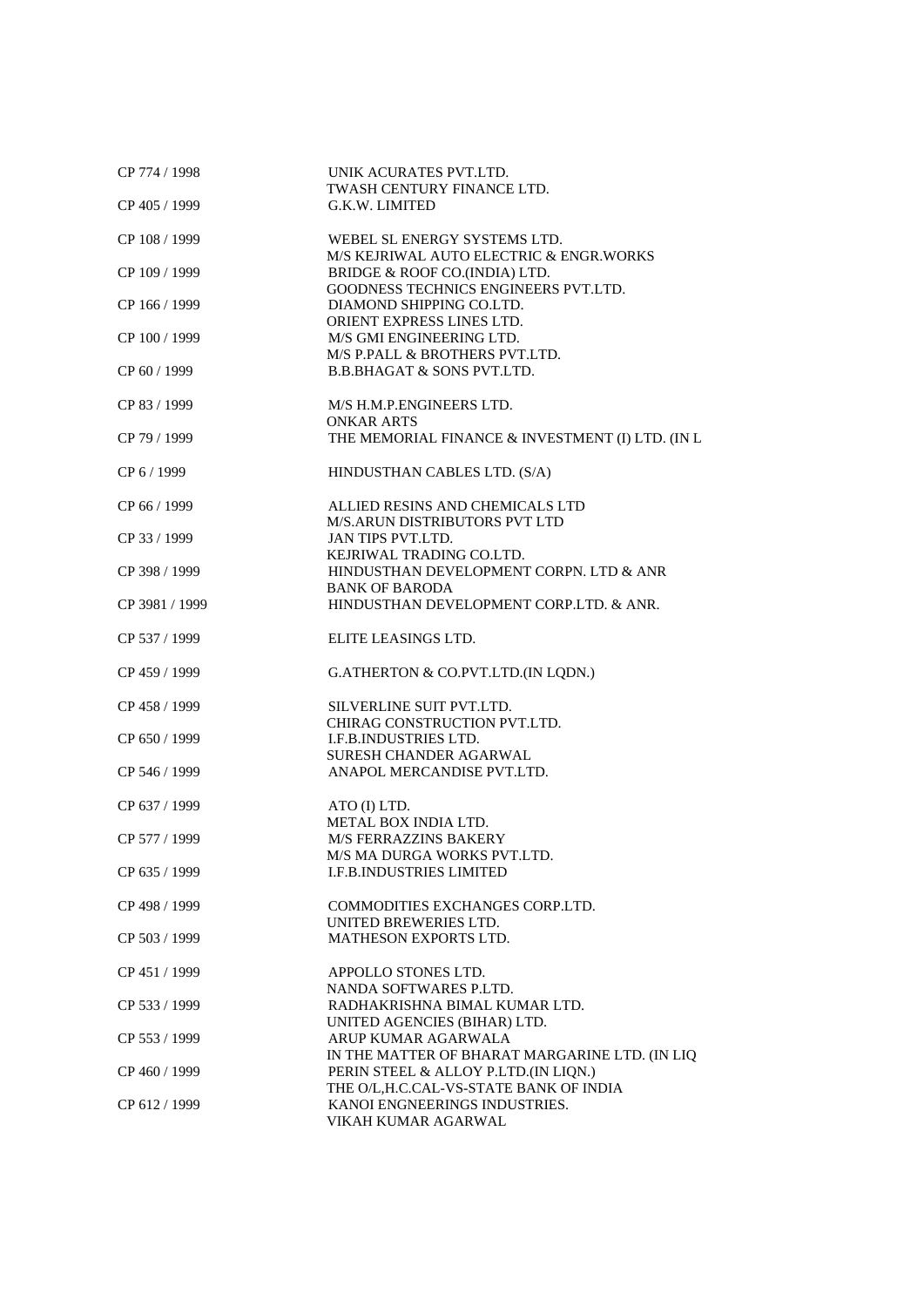| CP 607 / 1999 | MODY BUILDING LTD.                                                                                     |
|---------------|--------------------------------------------------------------------------------------------------------|
| CP 606 / 1999 | FABWORTH (INDIA) LTD.                                                                                  |
| CP 592 / 1999 | BHUPENDRA METALIKS PVT.LTD.<br><b>AJAY KUMAR RATHOD</b>                                                |
| CP 482 / 1999 | SPARK DEALERS PVT.LTD.                                                                                 |
| CP 589 / 1999 | <b>GRAND SMITHY WORKS</b><br>O/L, HIGH COURT, CALCUTTA                                                 |
| CP 435 / 1999 | LEXUS AGENCIES PVT.LTD.& ORS.                                                                          |
| CP 432 / 1999 | <b>SHAW WALLACE &amp; CO.LTD.</b><br>XAM SYNDICATE LTD.                                                |
| CP 431 / 1999 | MONTROSE COMMODITIES PVT.LTD.& ORS.                                                                    |
| CP 477 / 1999 | <b>GERMINDA PVT. LTD.</b><br><b>GUPTA'S FAMILY GARDENS</b>                                             |
| CP 523 / 1999 | NATIONAL SECURITIES CLEARING CORP.LTD.<br>ASIAN SECURITIES & STOCK LTD.                                |
| CP 468 / 1999 | DIAMOND SHIPPING CO.LTD.<br>ORIENT EXPRESS LINES LTD.                                                  |
| CP 467 / 1999 | <b>RAKA SEN NANDY</b><br>O/L                                                                           |
| CP 419 / 1999 | KAJOL DISTRIBUTORS PVT.LTD.                                                                            |
| CP 626 / 1999 | UNION MARKETING PVT.LTD.<br>AVON MERCANTILE LTD.& ANR.                                                 |
| CP 483 / 1999 | A.M.UDYOG LTD.                                                                                         |
| CP 617 / 1999 | <b>B&amp;A PLANTATIONS INDUSTRIES LTD.</b>                                                             |
| CP 403 / 1999 | SOM PRODUCTS PVT.LTD.<br><b>BALARAM MALAKAR</b>                                                        |
| CP 342 / 1999 | EMCO GENERAL PLASTIC INDST.PVT.LTD.<br><b>SMT.MADHU SARAF</b>                                          |
| CP 341 / 1999 | SPECIAL DRINKS PVT.LTD.<br>NILKAMAL PLASTICS LTD.                                                      |
| CP 325 / 1999 | KND ENGINEERING TECHNOLOGIES LTD.<br>M/S MANDAWA NIYOJAN PVT.LTD.                                      |
| CP 294 / 1999 | DUMRAON TEXTILES LTD.                                                                                  |
| CP 367 / 1999 | PAWAN KR.SOMANI<br>ANNAPURNA COTTON MILLS & INDUSTRIES LTD.                                            |
| CP 366 / 1999 | <b>AJIT KR. SHROFF</b><br>ANNAPURNA COTTON MILLS & INDUSTRIES LTD.                                     |
| CP 257 / 1999 | INTHE MATTER OF MADHUSUDAN IMPEX PVT LTD                                                               |
| CP 267 / 1999 | KUNAL EXIM PVT LIMITED<br>INDIAN PAPER MACHINERY & ENGG. WORKS LTD.                                    |
| CP 317 / 1999 | DIAMOND STEEL TUBE CORP.<br>HERBID (INDIA) PVT.LTD.                                                    |
| CP 155 / 1999 | M/S PRINTADEX ADVERTISEMENT<br>PERTECH COMPUTORS LTD.& ANR.                                            |
| CP 120 / 1999 | M/S COMPUTOR HOME<br>SMT. SREELEKHA NAYAK                                                              |
| CP 593 / 2000 | DHEERAJ CONSTRUCTION & INDUSTRIES LTD<br>IN THE MATTER OF : KAMINI TEA CO.PVT.LTD. (IN LIQN<br>THE O/L |
|               |                                                                                                        |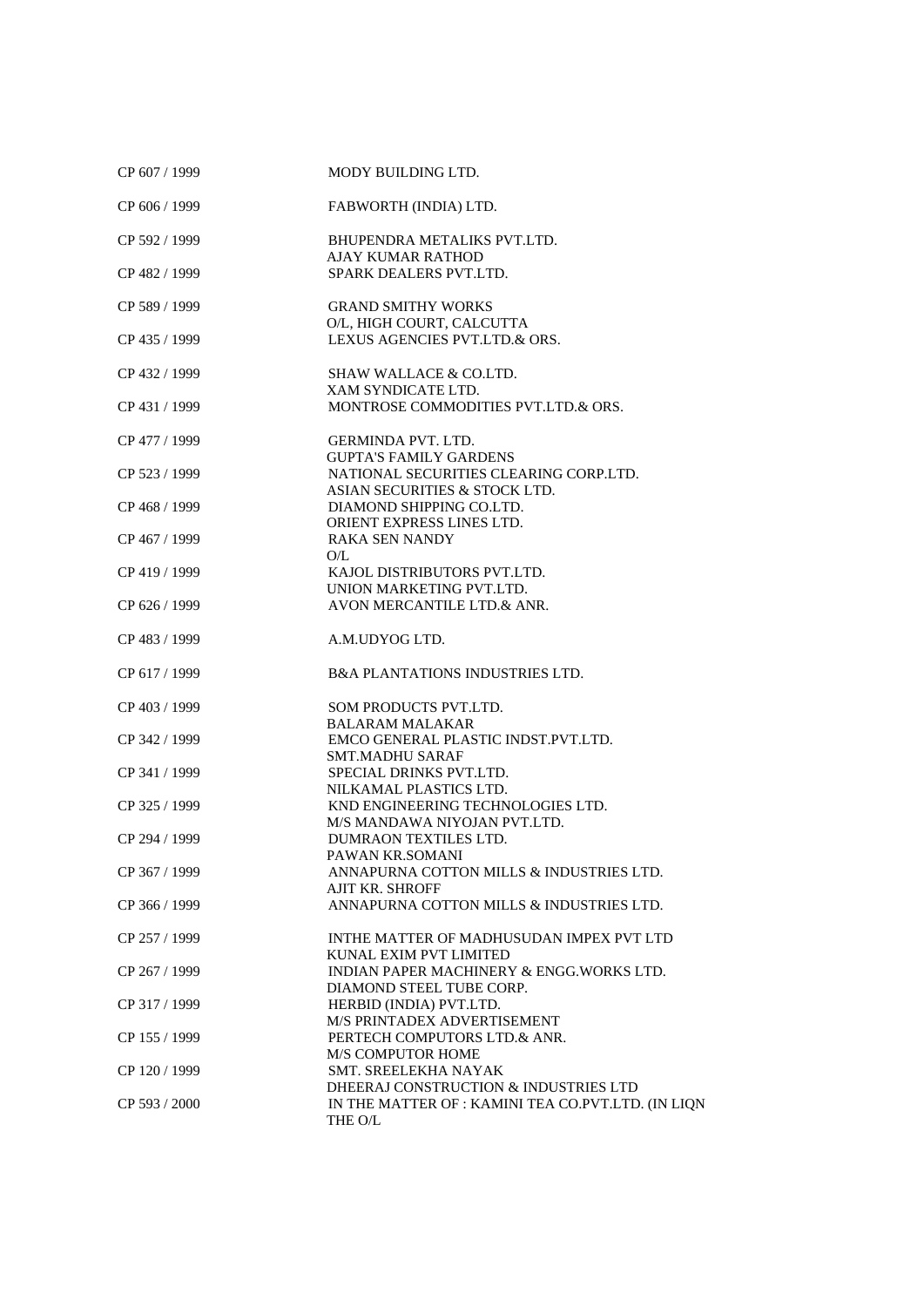| CP 496 / 2000 | ABHASHEE ADVISORY (P) LTD.                                           |
|---------------|----------------------------------------------------------------------|
| CP 432 / 2000 | NICCO CORP.LTD.                                                      |
|               | STANTECH PROJECT ENGINEERING PVT.LTD.                                |
| CP 516 / 2000 | FORT WILLIAM INDUSTRIES LTD.                                         |
|               | USHA BELTRAN LTD.,                                                   |
| CP 509 / 2000 | ALBERT DAVID LTD.                                                    |
|               | SOUTHERN ROAD CARRIERS LTD.,                                         |
| CP 479 / 2000 | RITESH COMMERCIAL HOLDINGS PVT. LTD.                                 |
| CP 471 / 2000 | ZOOM INDUSTRIAL SERVICES LTD.                                        |
|               | NIKHIL VINIYOG PVT.LTD.                                              |
| CP 616/2000   | ZOOM COMMODEAL PVT.LTD.                                              |
|               |                                                                      |
| CP 462 / 2000 | JENSON & NICHOLSON FINANCIAL SERVICES                                |
|               | SARGAM PICTURES PVT.LTD.                                             |
| CP 544 / 2000 | CALCUTTA MEDICAL CENTRE LTD.                                         |
|               |                                                                      |
| CP 461 / 2000 | ATUL FISCAL SERVICES LTD.& ORS.                                      |
|               |                                                                      |
| CP 630 / 2000 | 31~28~TEA MACHINERY (P) LTD.                                         |
|               | SHARPEDGE SSRING PVT. LTD.                                           |
| CP 628 / 2000 | M/S.KIRLOSKAR AAF LTD. AND<br>M/S. METRO COMTECH CONSULTANT (P) LTD. |
| CP 622 / 2000 | <b>HAREKRISHNA PAL</b>                                               |
|               | PAL-CRS DRIERS & DEHUM.MFG.CO.(I) P.LTD.                             |
| CP 397 / 2000 | <b>GONTERMAN PEIPERS (I) LTD.</b>                                    |
|               | REMI METALS GUJRAT LIMITED.                                          |
| CP 400 / 2000 | <b>SIGMA INC</b>                                                     |
|               | A.TOSH & SONS (I) P.LTD.                                             |
| CP 393 / 2000 | IN THE MAT.OF - BACHHRAJ GIRIA & ANR.                                |
|               | O/L HIGH COURT, CAL                                                  |
| CP 381 / 2000 | EASTERN FINANCIERS LTD.                                              |
|               |                                                                      |
| CP 380 / 2000 | VIPER ESTATES & INVESTMENTS LTD.& ORS.                               |
| CP 373 / 2000 | <b>J.B.MARKETING PVT LIMITED.</b>                                    |
|               |                                                                      |
| CP 650 / 2000 | MAXLUX GLASS PVT.LTD. AND                                            |
|               | ARUN KUMAR NATHANY                                                   |
| CP 636 / 2000 | NAVIN COLD STORAGE (P) LTD.                                          |
|               | RAJESH PODDAR                                                        |
| CP 227 / 2000 | B.K.INDUSTRIAL AGENCIES PVT.LTD.                                     |
|               |                                                                      |
| CP 180 / 2000 | SUBHKIRAN BUILDERS FINANCE PVT.LTD.                                  |
|               | PANDI CORRESPONDENTS PVT.LTD.(10.30A.M.)                             |
| CP 221/2000   | <b>BATH TEA &amp; INDUSTRIES LTD.</b>                                |
| CP 178 / 2000 | ALFRED HERBERT (INDIA) LTD.                                          |
|               | MOHENDRA POPATLAL SHAH                                               |
| CP 216 / 2000 | KANIKA HOUSING PROJECTS PVT.LTD.& ORS.                               |
|               |                                                                      |
| CP 173 / 2000 | <b>RANJIT KUMAR NATH</b>                                             |
|               | ARUNODAY SAVINGS & INVESTMENT (I) LTD.                               |
| CP 308 / 2000 | KHAITAN PAPER & PACKAGING (P) LTD.                                   |
|               | MAXLUX GLASS PVT.LTD.                                                |
| CP 264 / 2000 | NEORA HYDRA LIMITED                                                  |
|               | HANUMAN POWER PROJECTS LIMITED                                       |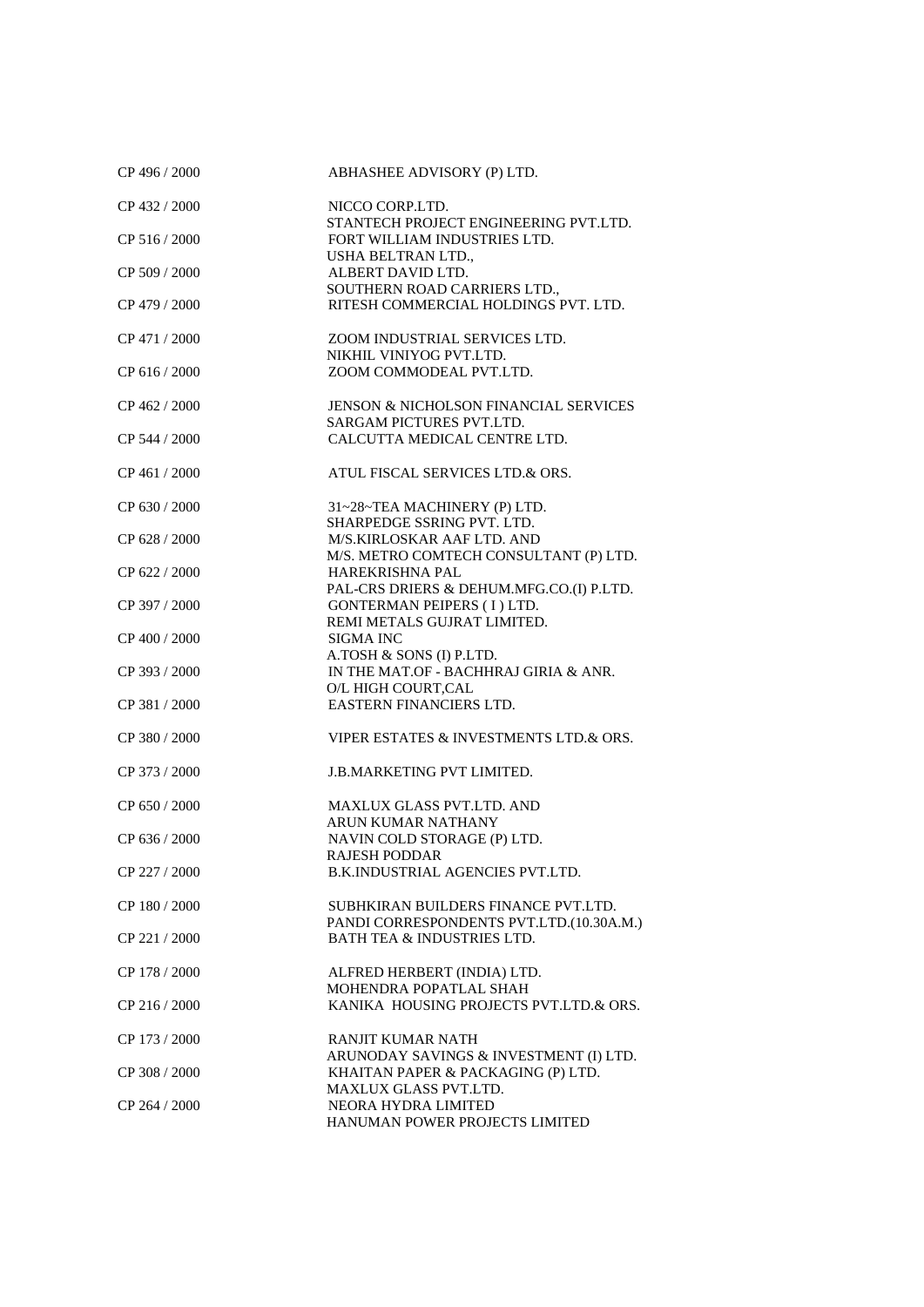| CP 215 / 2000 | <b>TAPAN KUMAR BOSE</b><br>OFFICIAL LIQUIDATOR                  |
|---------------|-----------------------------------------------------------------|
| CP 188 / 2000 | ALAKNANDA HOLDINGS LTD.                                         |
|               |                                                                 |
| CP 297 / 2000 | CITY BUSINESS COMPINES PVT.LTD.                                 |
| CP 262 / 2000 | BIRDS JUTE & EXPORTS LIMITED                                    |
|               | THE REGISTRAR OF COMPANIES                                      |
|               |                                                                 |
| CP 365 / 2000 | <b>DUNLOP INDIA LTD</b>                                         |
| CP 296 / 2000 |                                                                 |
|               | L.M.DUTTA & CO.<br>BENGAL LIME & STONE CO.PVT.LTD.              |
| CP 350 / 2000 | S.T.P.LTD.                                                      |
|               | <b>TIRUPATI CARRIES</b>                                         |
| CP 345 / 2000 | SANATAN MERCHANTS PVT.LTD.                                      |
|               |                                                                 |
| CP 360 / 2000 | <b>SUBRATA BAGCHI &amp; ORS.</b>                                |
|               | REGISTRAR OF COMPANIES W.BENGAL                                 |
| CP 683 / 2000 | TECLAMIT INDIA LTD. (IN LIQN.)                                  |
|               | O/L                                                             |
| CP 205 / 2000 | ERIA BARIE TEA CO.LTD.& ORS.                                    |
| CP 357 / 2000 | DPIL LTD.<br>M/S.KILBURN ENGINEERING LIMITED                    |
|               | KELD ELLENTOFT INDIA (P) LTD.                                   |
| CP 431 / 2000 | NICCO CORPORATION LTD.                                          |
|               | STANTECH PROJECT ENGINEERING (P) LTD.                           |
| CP 757 / 2000 | FASTEN TRADING LTD., PRIYA PROTEINS (P)                         |
|               | LTD. AND SURYA FOOD & AGRO LTD.                                 |
| CP 157 / 2000 | CAPTIVATE MARKETING & SERVICES LTD.                             |
|               | NAHATA FINCON PVT.LTD. (AT 2 P.M.)                              |
| CP 150 / 2000 | PRABHAL (I) LTD & ORS                                           |
|               |                                                                 |
| CP 201 / 2000 | W.B.TEA DEVELOPMENT CORP. PVT. LTD.                             |
| CP 148 / 2000 | <b>TIKAMSONS ENTERPRISE</b><br><b>INCAB INDUSTRIES LTD.,</b>    |
|               | PROCESS GALVANISER                                              |
| CP 332 / 2000 | DUNCAN ALLOYS LTD.                                              |
|               |                                                                 |
| CP 325 / 2000 | MAGNUS TRADELINK PVT.LTD.                                       |
|               |                                                                 |
| CP 324 / 2000 | NEW RED BANK TEA CO. PVT. LTD.                                  |
|               | <b>SRI JAHAR RAY</b>                                            |
| CP 147 / 2000 | <b>M/S.INCAB INDUSTRIES</b>                                     |
|               | <b>CHOWDHAR UDYOG</b>                                           |
| CP 64 / 2000  | AMIYA INDUSTRIES LTD.<br>SRI ISHWAR SINGH GUPTA                 |
| CP 31/2000    | VIJAY PAPER CORP.LTD.                                           |
|               |                                                                 |
| CP 30 / 2000  | AGARWAL STEEL COMPLEX LTD.                                      |
|               | KRISHNA KUMAR GUPTA                                             |
| CP 110 / 2000 | GOOD GAIN INVESTMENTS PVT.LTD.& ORS.                            |
|               |                                                                 |
| CP 249 / 2000 | HAMELTON & CO.LTD.                                              |
|               |                                                                 |
| CP 246 / 2000 | SHRIVANT FISCAL & TRADING SERVICES P.LTD                        |
| CP 259 / 2000 | PRECON TRADERS & EXPORTERS PVT.LTD.<br><b>JASWANT RAI VERMA</b> |
|               |                                                                 |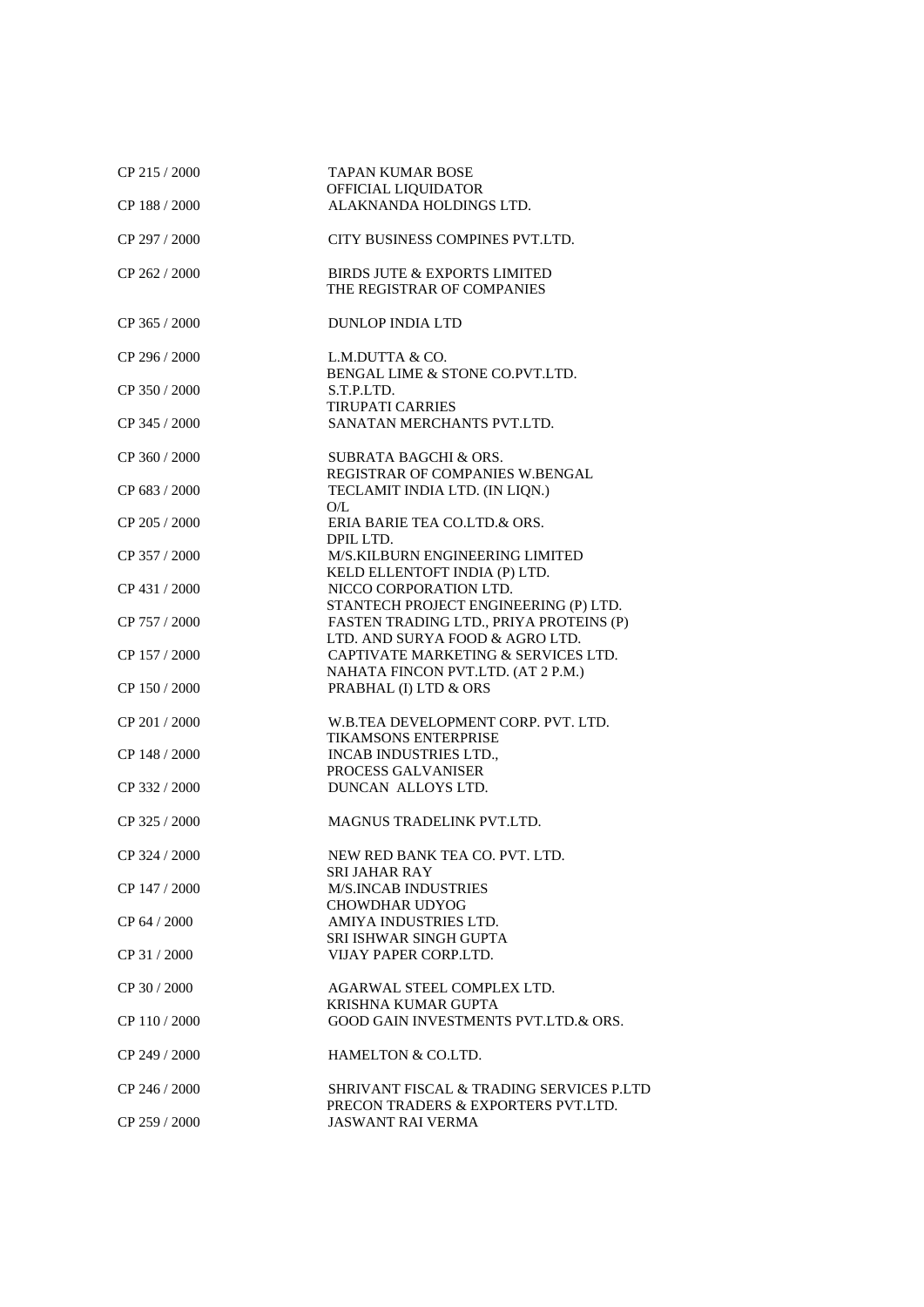|               | KALYANPUR CEMENTS LIMITED                   |
|---------------|---------------------------------------------|
| CP 198 / 2000 | <b>BANANI PROPERTIES.</b>                   |
|               | CITYSCAPE DEVELOPERS PVT. LTD.              |
|               |                                             |
| CP 192/2000   | LANDALE & CLERK LTD.                        |
|               | PRAGATI INDUSTRIES                          |
| CP 140 / 2000 | INDODEEP GEN.FINANCE & INVESTMENT CO.LTD    |
|               | INDODEEP LAND DEVG.& HOUSING COMPLEX        |
| CP 287 / 2000 | CARDBOARD ORINTING AND PROCESSING IND LD    |
|               | NISHEETH KUMAR TOLTA                        |
| CP 286 / 2000 | M.M.T.(INDIA) LIMITED                       |
|               | <b>GLOBAL IMPEX</b>                         |
| CP 28 / 2000  | HMP CEMENTS LTD.                            |
|               |                                             |
|               | <b>R.K.INDUSTRIES</b>                       |
| CP 122/2000   | M/S. ISPAT INDUSTRIES LTD.,                 |
|               | M/S. PRAKASH INDUSTRIES LTD.,               |
| CP 106 / 2000 | EDCONS (MKS) CASTINGS PVT.LTD.              |
|               | G.K.W.LTD.                                  |
| CP 58 / 2000  | CONTINUOUS TRADES PVT.LTD.& ORS.            |
|               |                                             |
|               |                                             |
| CP 16 / 2000  | <b>TRANSNATION BIOTECH LTD.</b>             |
|               |                                             |
| CP 14 / 2000  | ANUKARMA DISTRIBUTORS PVT.LTD.              |
|               |                                             |
| CP 24 / 2000  | W.P.I.L.LTD.                                |
|               | SRI RADHESHYAM CHHOTARIA                    |
| CP 56 / 2000  | SPRINT COMMERCIAL PVT.LTD.& ORS.            |
|               |                                             |
|               |                                             |
| CP 54 / 2000  | ANDREW YULE & CO.LTD.                       |
|               | <b>SURENDRA SHAH</b>                        |
| CP 75 / 2000  | M/S.SOMA TEXTILES & INDUSTRIES LIMITED      |
|               | UNIVERSAL PETROCHEMICAL LIMITED             |
| CP 3 / 2000   | KAILASH STEEL ROLLING MILLS PVT.LTD.        |
|               | RAJENDRA KUMAR FATEH CHANDKA                |
| CP 21 / 2000  | MSTC LTD.                                   |
|               | <b>AVANT GRAPHICS PVT. LTD</b>              |
|               |                                             |
| CP 20 / 2000  | MSTCLTD.                                    |
|               | AVANT GRAPHICS (P) LTD.                     |
| CP 33 / 2000  | MATHRAN ESTATES PVT.LTD.                    |
|               |                                             |
| CP 49 / 2000  | GORG GLASS TUBES PVT.LTD.                   |
|               | <b>INDIA TRADING OIL CO.</b>                |
| CP 137 / 2000 | BRIDGE & BUILDINGS CONSTRUCTION CO.P.LTD    |
|               |                                             |
|               | EXJOMET ALLIED PRODUCTS (P) LTD.            |
| CP 133/2000   | INCAB INDUSTRIES LTD.                       |
|               | <b>EASTERN STEELS</b>                       |
| CP 131/2000   | SUNRISE SPARES CO.(P) LTD.                  |
|               |                                             |
| CP 42 / 2000  | <b>AUTO PLAST COMPONENTS INDUSTRIES</b>     |
|               | RADIANT INDUSTRIES LTD. (IN LIQN.)          |
| CP 63 / 2000  | PODDAR UDYOG LIMITED,                       |
|               |                                             |
|               |                                             |
| CP 583 / 2000 | <b>INTERCARE LTD.</b>                       |
|               | INFAR (INDIA) LTD.                          |
| CP 507/2000   | SHREEDHAR RESOURCES PVT. LTD.,              |
|               | SHRIDHAR ADVISORY SERVICES PVT. LTD.,       |
| CP 531 / 2000 | <b>GOPA GHOSH</b>                           |
|               | S D B CHEMICAL MFG.CO.PVT.LTD.              |
| CP 427 / 2000 | RE : A.K.G. FOOD PRODUCTS PVT LTD (IN LIQN) |
|               |                                             |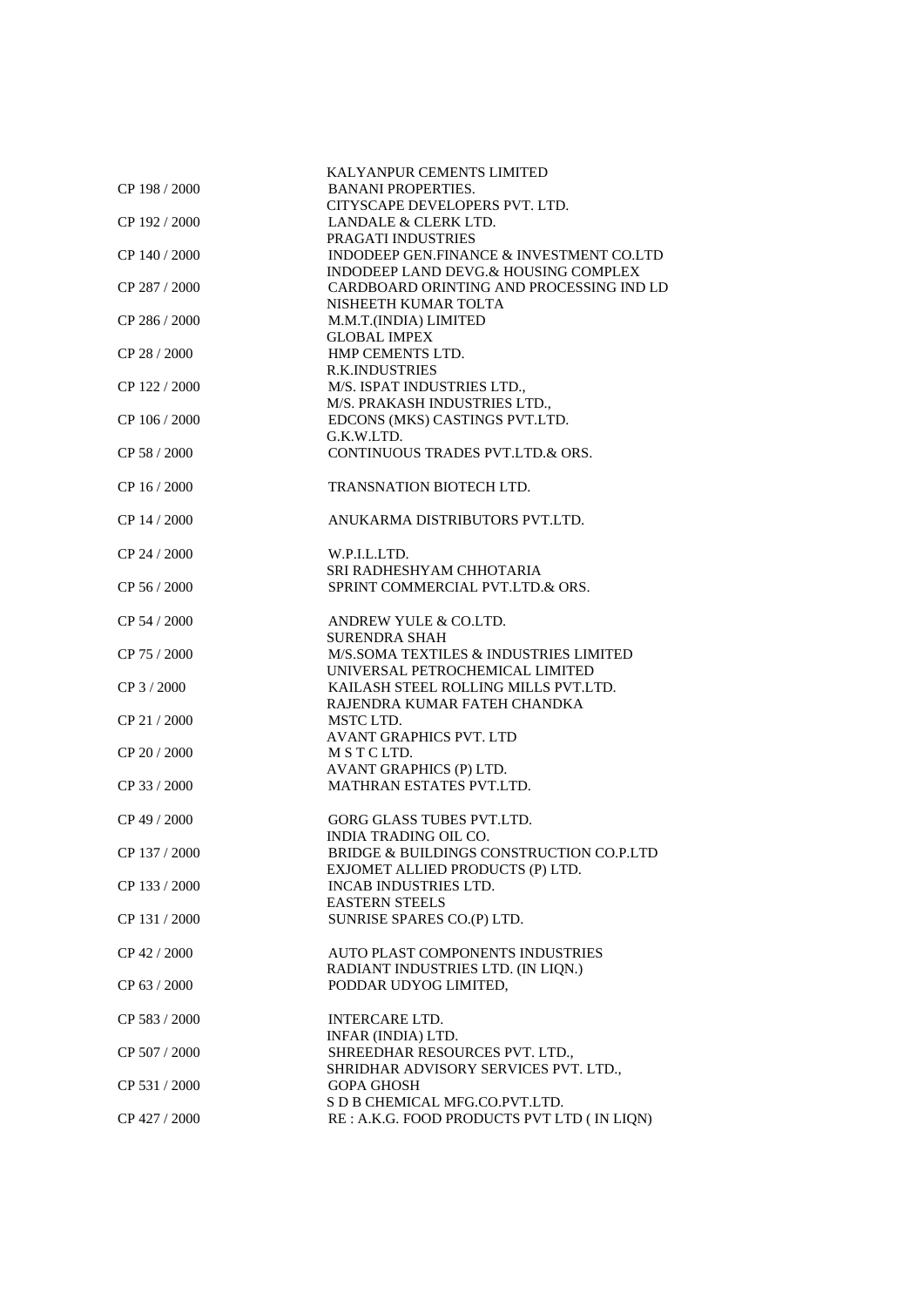| CP 559 / 2000 | <b>ASHOK KUMAR SURANA</b>                       |
|---------------|-------------------------------------------------|
|               | SOMANI FERRO ALLOYS LTD.                        |
| CP 580 / 2000 | IN THE MATTER OF SUTNA STONE & LIME CO.LTD. AND |
| CP 578 / 2000 | RAJGANGA TRADERS (P) LTD. & ANR.                |
| CP 527 / 2000 | BHAGIRATHI PACKAGING (P) LTD.                   |
|               | KALYANPUR CEMENT LTD.                           |
| CP 530 / 2000 | KHAITAN SOYA LTD.                               |
|               | ANDREW YULE & CO.LTD.                           |
| CP 556 / 2000 | R.S.P.ESTATES PVT.LTD.                          |
| CP 554 / 2000 | <b>GAYLORD INTERNATIONAL LTD.AND</b>            |
|               | <b>IMECO BUSINESS PVT.LTD.</b>                  |
| CP 555 / 2000 | JAI BALAJI SPONGE PVT.LTD.                      |
|               | CHANDI STEEL INDUSTRIES PVT. LTD.               |
| CP 569 / 2000 | SARASWATI PROJECTS PVT.LTD.                     |
|               | AALISHAN MERCANTILE & HOLDINGS PVT.LTD.         |
| CP 571 / 2000 | BILASPUR ENGINEERS PVT.LTD.                     |
|               | ANAND BUSINESS PVT. LTD.                        |
| CP 572 / 2000 | WESMEN COMMERCE PVT.LTD.                        |
|               |                                                 |
| CP 597 / 2000 | HITAISHI INVESTMENTS LTD.                       |
| CP 519/2000   | AEC ENGINEERS PRIVATE LIMITED                   |
|               | DHREERAJ CONSTRUCTION & INDUST. LTD.            |
| CP 484 / 2000 | SUPARSHWA DISTRIBUTORS (P) LTD.                 |
|               |                                                 |
| CP 466 / 2000 | ADVANCE SANVAD MEDIA LTD.                       |
|               | <b>AGARWAL &amp; MOHTA</b>                      |
| CP 423 / 2000 | AUCKLAND INTERNATIONAL LTD.                     |
|               |                                                 |
| CP 543 / 2000 | NATIONAL SECURITIES CLEARING CORP.LTD.          |
|               | KIEV SHARES & STOCKS LTD.                       |
| CP 548 / 2000 | KARUNANIDHI INVESTMENT & TRADING CO.LTD.        |
| CP 434 / 2000 | VIVADA INLAND WATERWAYS LTD.AND                 |
|               | <b>DELTA MARINE SERVICE</b>                     |
|               |                                                 |
| CP 501 / 2000 | M/S. SOLEX FASTENERS PVT. LTD.,                 |
|               | MR. LOKNATH JELKA                               |
| CP 588 / 2000 | HIND TIN INDUSTRIES LTD.                        |
|               | JENSON & NICHOLSON (I) LTD.                     |
| CP 589 / 2000 | ASSOCIATED CEMENT COMPANIES LTD.                |
|               | IFB INDUSTRIES LTD.                             |
| CP 514 / 2000 | GODAVARI HOLDINGS PVT. LTD.,                    |
| CP 418 / 2000 | THE BANK OF RAJASTHAN LIMITED.                  |
|               | UNIWORTH LIMITED                                |
| CP 416 / 2000 | AJJKAAL PUBLISHERS LIMITED                      |
|               | MAYAR (H.K.) LTD.,                              |
|               |                                                 |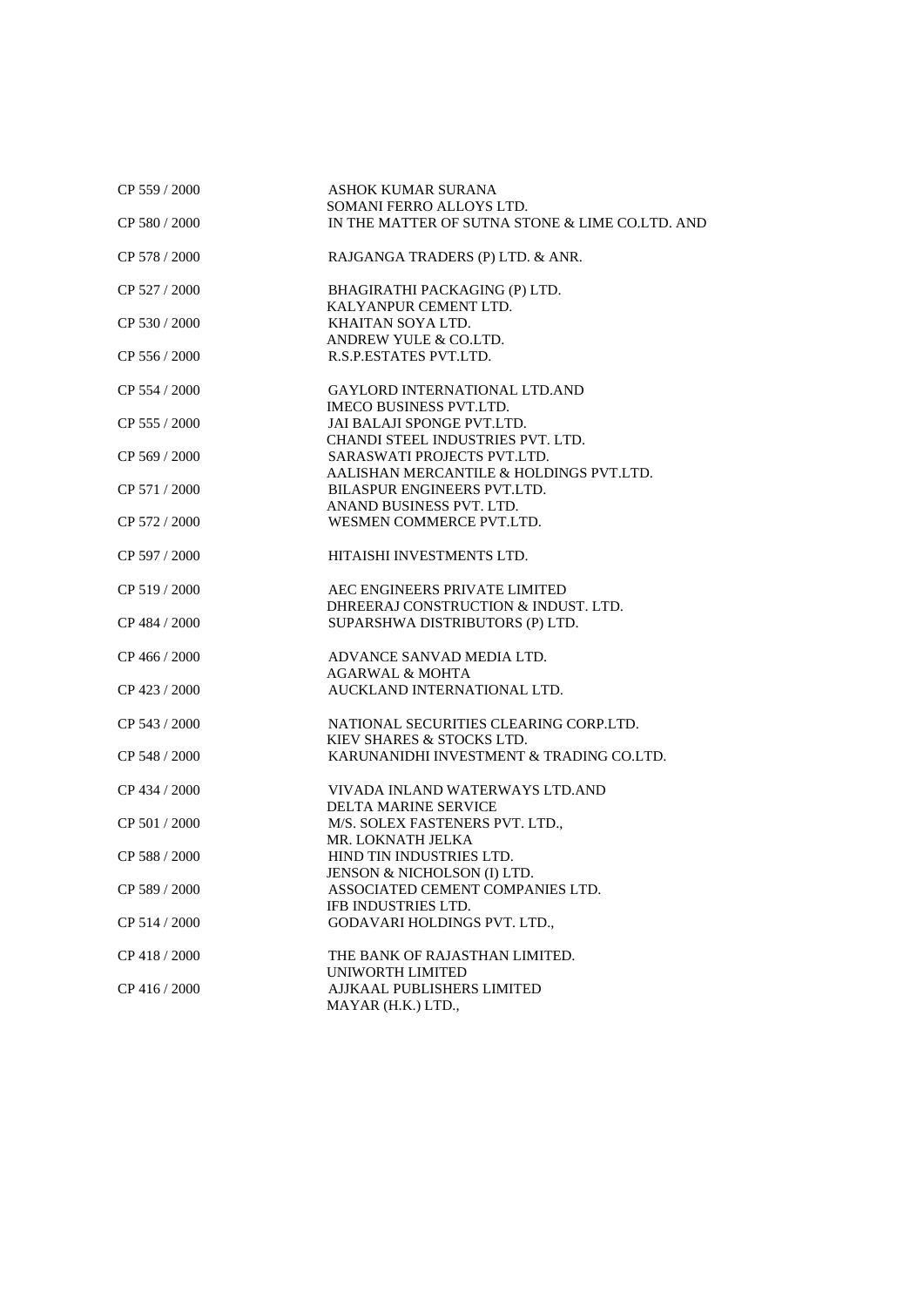CPA 1468 / 1997 PRANAB K. CHATTERJEE THE MEDIA ASIA P/ LTD., CO. CPA 1962 / 1997 DEEPAK KR. PRAHLADKA PRANAB KR.CHATTOPADHYAY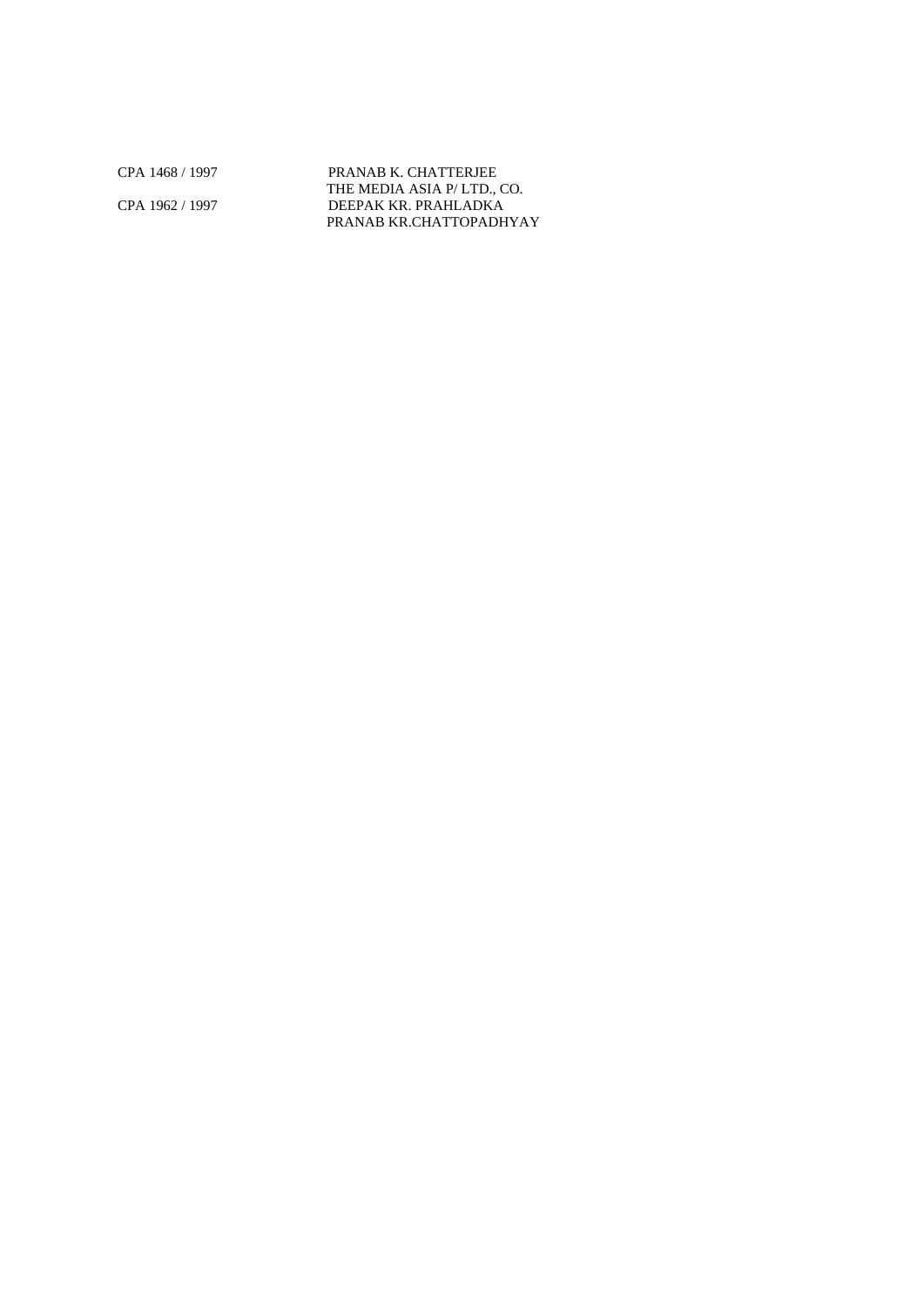CRA 3 / 2000 BAPUJI BAKERY & CONFECTIONERY (P) LTD. NEW HOWRAH BAKERY (BAPUJI) P. LTD.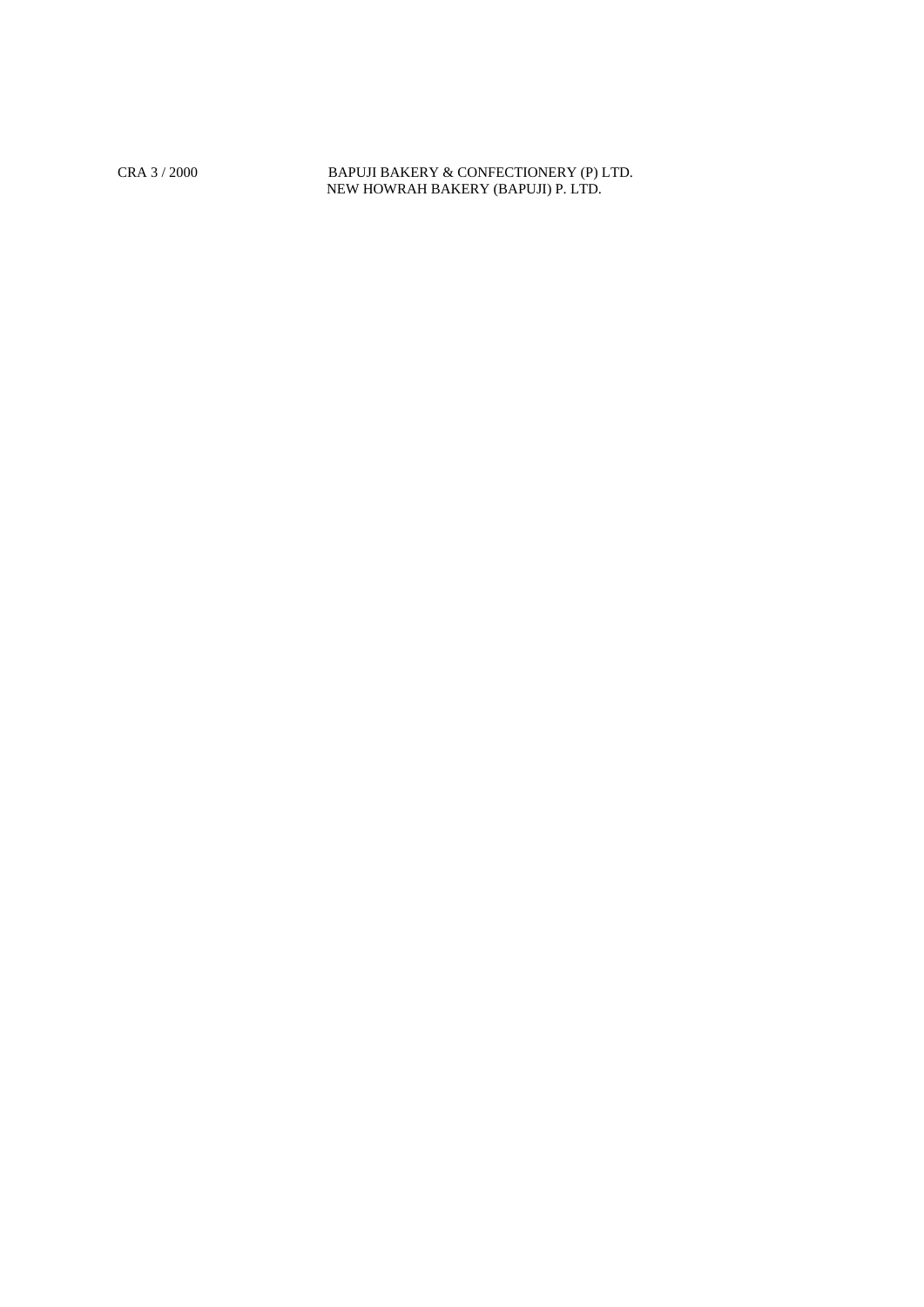| CS 1/1842      | SHREEMUTTY GOULAP DASSI (DEC)<br><b>RAMNATH TAGORE</b> |
|----------------|--------------------------------------------------------|
| CS 220 / 1868  | <b>BISWANATH MITRA</b>                                 |
|                | K. C. BASU                                             |
| CS 308 / 1872  | <b>BALARAM DAS</b>                                     |
|                | <b>GURU CHARAN BISWAS</b>                              |
| CS 196 / 1873  | <b>RUSSICK LALL DEY &amp; ORS.</b>                     |
|                | <b>GOBARDHAN DEY</b>                                   |
| CS 442 / 1876  | MONILAL MALLICK & ORS.                                 |
|                | ADMINISTRATOR GENERAL OF W.B.& ORS.                    |
| CS 258 / 1886  | SREEMUTTY KAMALA KAMINI DASSI                          |
|                | MOHIM CHAND MITTER & ORS.                              |
| CS 26/1888     | <b>CHRISTOPHER MARTIN DESGRANGES MARTIN</b>            |
|                | ROBERT SPARKIE ESQUIRE                                 |
| CS 413 / 1888  | JOHN GREGORY APCAR & ANR.                              |
|                | THOMAS MALCOLM & ORS.                                  |
| CS 340 / 1888  | <b>GOURDAS DUTT</b>                                    |
|                | <b>SHAM SUNDAR DUTTA</b>                               |
| CS 381 / 1889  | <b>BANSHIDAR PAUL</b>                                  |
|                | SRISH CHANDRA PAUL & ORS.                              |
| CS 702 / 1893  | KRISTO DAS MULLICK & ORS.                              |
|                | <b>BULORAM DAS MULLICK</b>                             |
| CS 145 / 1901  | JITENDRA LAL MUKHERJEE & ORS.                          |
|                | <b>AMRITALAL MUKHERJEE &amp; ORS</b>                   |
| CS 702 / 1903  | <b>GANESH SARAN AGARWALA</b>                           |
|                | KANHAYALAL AGARWALLA                                   |
| CS 188 / 1915  | MANICK LAL DEY & ORS.                                  |
|                | PANNALAL DEY & ORS.                                    |
| CS 612 / 1917  | SMT. BADAM KUMARI DASSI                                |
| CS 145 / 1919  | SMT. SORBA SUNDAR DASSI<br>JITENDRA LAL MUKHERJEE.     |
|                | AMRITALAL MUKHERJEE.                                   |
| CS 313 / 1919  | SITALA PRASAD JAISWAL & ANR                            |
|                | <b>MANTI DEBI SHAW</b>                                 |
| CS 1172 / 1920 | NAROTTAM MONDAL & ORS.                                 |
|                | RASH BEHARI MONDAL                                     |
| CS 2629 / 1924 | AGA SYED MOHSIN SHIRAJI & ANR.                         |
|                | SYED MAHOMED HDI SHOOSTIN & ANR.                       |
| CS 467 / 1924  | D.N. ROY & SONS                                        |
|                | A.R.P. RUBBER PVT., LTD.                               |
| CS 119 / 1927  | ALI ISMAIL DOODHA & ORS.                               |
|                | MOMIM BIBI & ORS.                                      |
| CS 1145 / 1928 | SRI SRI GOBINDA ROY JEW                                |
|                | RABINDRA NATH SETH                                     |
| CS 1656 / 1930 | <b>ZEENAT AHMED</b>                                    |
|                | <b>REAZUDDIN AHMED</b>                                 |
| CS 145 / 1930  | <b>ADV.GEN.OF BENGAL</b>                               |
|                | SULAIMAN MUSAJI SALEHJI                                |
| CS 1451 / 1930 | THE ADVOCATE GENERAL OF BENGAL                         |
|                | <b>SULAIMAN MUSAJI SALEHJEE</b>                        |
| CS 94 / 1930   | <b>SHYAM LAL SINGH</b>                                 |
|                | <b>HIRU SINGH</b>                                      |
| CS 1765 / 1930 | <b>SRI SRI ISWAR SRIDHAR JEW</b>                       |
|                | BEPIN BEHARI SADKHAN & ANR.                            |
| CS 1896 / 1932 | P & O BANKING CORPORATION LTD.                         |
|                | SORAB RUSTOMJI MEHTA                                   |
| CS 1832 / 1932 | RAIBAHADUR SUKHLALL CHANDANMULL KARNANIT               |
|                | NEELACHAL MINERALS LIMITED                             |
| CS 534 / 1932  | SREE SREE ISWAR GOPINATH JEW                           |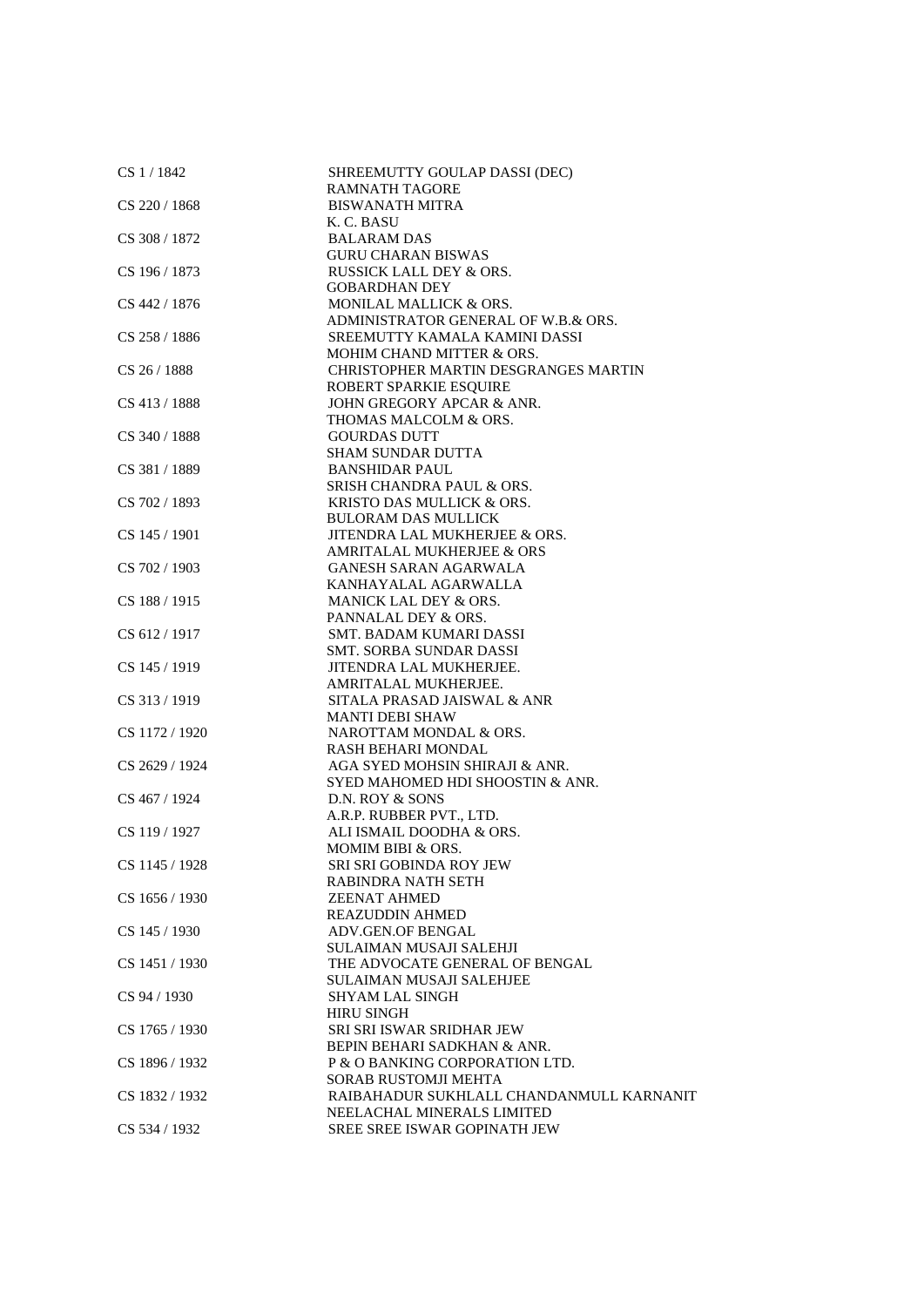|                | <b>BHOLA NATH SETH</b>                                  |
|----------------|---------------------------------------------------------|
| CS 2112/1932   | BIDYADHAR MULLICK & ANR.                                |
|                | <b>JHARNA MULLICK</b>                                   |
| CS 272 / 1933  | PURSHOTTAM LAL JHUNJHUNWALLA & ORS.                     |
|                | MISRILAL SANGANERIA & ORS.                              |
| CS 1687 / 1934 | SREE SREE LAKSHMI JANARDAN JEW & ORS.                   |
|                | MANMATHA NATH MITTER & ORS.                             |
| CS 548 / 1934  | DILIP KUMAR MALLICK                                     |
|                | THE OFFICIAL TRUSTEE OF W.B.                            |
| CS 978 / 1935  | SANTIMOY KUNDU CHOWDHURY & ORS.                         |
|                | SAMIR KUMAR KUNDU CHOWDHURY & ORS.                      |
| CS 4 / 1935    | SRI MANMOTTHA NATH SEN                                  |
|                | <b>SUKUMAR SEN</b>                                      |
| CS 83 / 1937   | SOHONLAL ASSA DAS JOSHI                                 |
|                | ASHOKE PROPERTIES PVT. LTD.                             |
| CS 841 / 1937  | ATINDRA NATH DAS, SHYAMALI DAS                          |
|                | ANADI NATH DAS & ORS.                                   |
| CS 366 / 1937  | <b>JOGENDRA NATH MULLICK</b>                            |
|                | KANTO MOHAN MULLICK & ORS.                              |
| CS 2460 / 1938 | <b>SMT.MIRA DUTTA</b>                                   |
|                |                                                         |
|                | KANAILAL DUTTA                                          |
| CS 1377 / 1940 | RAJ SING NAHAR & ORS.                                   |
|                | KESHARI SING NAHAR & ORS.                               |
| CS 3491 / 1941 | SRI SRI JAKSHMI JANARDAN THAKUR & ORS.                  |
|                | <b>KANAILAL DAS</b>                                     |
| CS 1 / 1942    | <b>SMT. GOPAL DASSI</b>                                 |
|                | <b>RAMANATH TAGORE</b>                                  |
| CS 1302 / 1942 | MRS.SALEY ISSAC MIYER & ANR.                            |
|                | DENIS BRUCE SOUL & ORS.                                 |
| CS 543 / 1943  | M/S EMELES PVT. LTD.                                    |
|                | S.K. CHOWDHURY                                          |
| CS 1892 / 1947 | SALIL KUMAR BASAK & ANR.                                |
|                | MRS. SHEFALI BASAK & ORS.                               |
| CS 838 / 1947  | <b>ASIT KUMAR GHOSH</b>                                 |
|                | PROVASH CHANDRA MULLICK & ANR.                          |
| CS 1147 / 1947 | SMT. SAILI GHOSE & ORS.                                 |
|                | DEBAPRIYO SEN & ORS.                                    |
| CS 3973 / 1948 | SRI SRI JAGAT JANANI THAKURANI & ANR.                   |
|                | <b>SRI SUBROTA SAHA &amp; ORS.</b>                      |
| CS 2302 / 1948 | SMT. RANJANA GUHA & ORS.                                |
|                | <b>IBRAHIM GOLAM MD. ORAJI</b>                          |
| CS 3491 / 1948 | SRISRI LAKSHMI JANARDAN THAKUR & ORS.                   |
|                | KIRTY CHANDRA DEY & ORS.                                |
| CS 3001 / 1949 | RADHA BALLAV DAS                                        |
|                | PANCHANAN DAS                                           |
|                |                                                         |
| CS 2727 / 1950 | KISHORI MOHAN DAS<br><b>SWAPAN KUMAR DAS &amp; ORS.</b> |
|                |                                                         |
| CS 4575 / 1950 | THAKUR SREE SREE ISWAR BALADEV JEW AND ORS.             |
|                | SAILENDRA LAL MITRA AND ORS.                            |
| CS 546 / 1950  | THE SECY, MANAGING COMMITTEE CHANCHAL RA                |
|                | OFFICIAL TRUSTEES OF W.B.                               |
| CS 546A / 1950 | SECRETARY, MANAGING COM.CHANCHAL RAJTRUST               |
|                | OFFICIAL LIQUIDATOR                                     |
| CS 4250 / 1951 | BEHRAMPUR BANK (IN LION)                                |
|                | <b>RAJ RANJAN CHOWDHURY</b>                             |
| CS 2226 / 1951 | MUSST.NOORJAHAN BEGUM.                                  |
|                | <b>GOLAM HOSSAIN MOHAMMAD</b>                           |
| CS 2024 / 1952 | <b>SM MALATI DAS &amp; ORS</b>                          |
|                | JATINDRA KUMAR DAS                                      |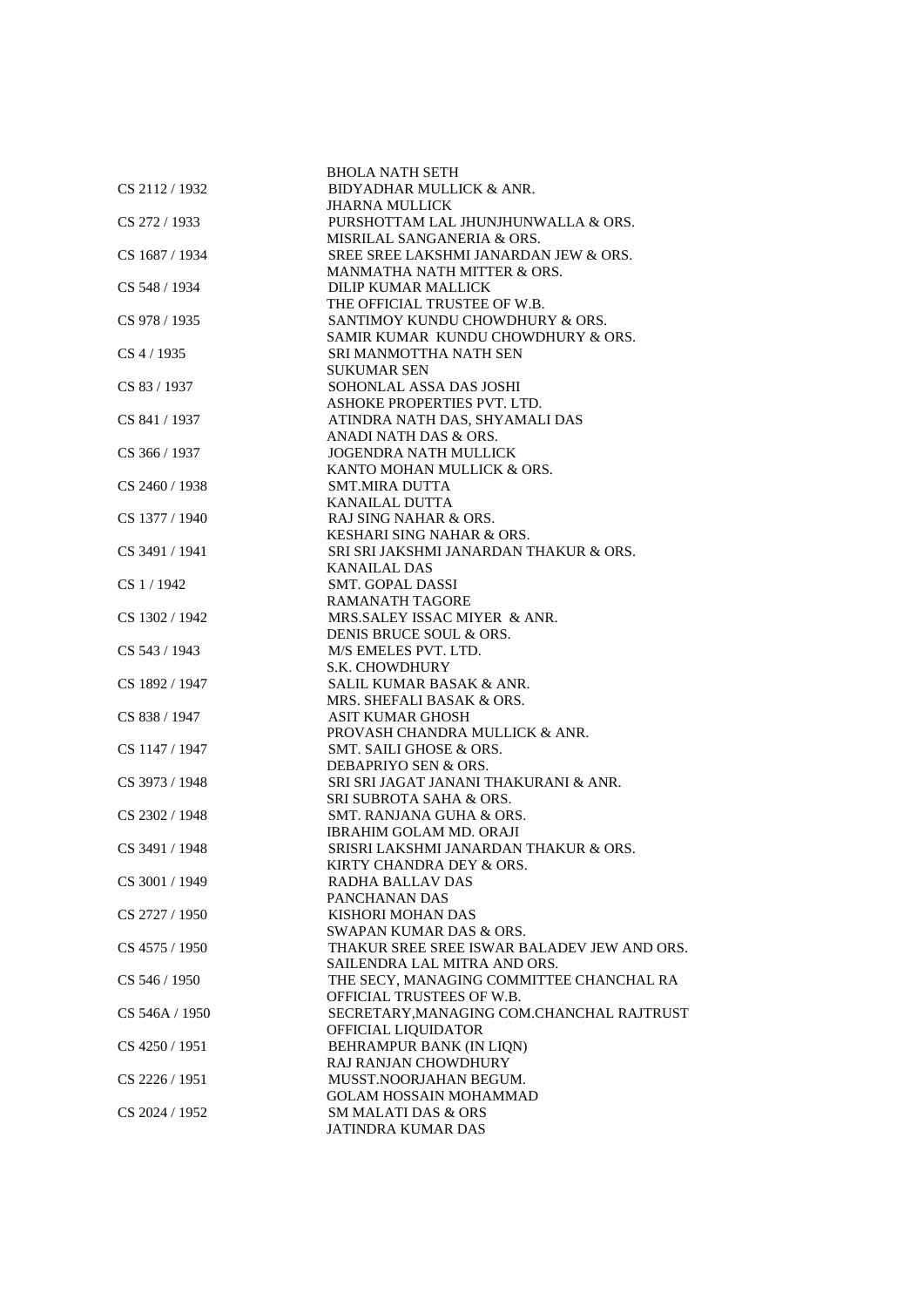| CS 173 / 1952   | SATYA PRAKASH ARYA                              |
|-----------------|-------------------------------------------------|
|                 | ANZ GRINDLAYAS BANK                             |
| CS 286 / 1952   | <b>I.T.C LIMITED</b>                            |
|                 | <b>SRIRAM KAPOOR</b>                            |
| CS 1891 / 1952  | CURSETJI MANACHENJI RUSTOMJI                    |
|                 | O/L                                             |
| CS 1985 / 1952  | HARIMOHAN AUL & ANR.                            |
|                 | <b>SMT. NIVA GHOSH</b>                          |
| CS 1613 / 1953  | SM. NILIMA MULLICK & ORS.                       |
|                 | <b>SHAMBHU NATH MULLICK</b>                     |
| CS 551 / 1953   | M/S.ASSOCIATED HOTLINERS                        |
|                 | M/S.PRAKASH TRADING CORP.                       |
| CS 452 / 1953   | RAIGARH JUTE & TEXTILE MILLS LTD.               |
|                 | BEGUM SAIDUN NESSA HAQUE                        |
| CS 1077 / 1954  | <b>ABDUL AZIZ</b>                               |
|                 | <b>ABDUL MODI</b>                               |
| CS 438 / 1954   | THE GENERAL ELECTRIC CO.OF (I) LTD.& ANR        |
|                 | PEICO ELECTRONICS & ELECTRICALS LTD.            |
| CS 378 / 1954   | <b>B.D.MOHTA &amp; ANR</b>                      |
|                 | <b>NURUDDIN &amp; BROS</b>                      |
| CS 322 / 1954   | <b>DENA BANK</b>                                |
|                 | SM. DAMAYANTI GIRIJA SHANKAR JOSHI              |
| CS 2226 / 1954  | <b>FURHAN SULTAN HAFESJEE</b>                   |
|                 | <b>GOLAM HOSSAIN MOHAMMED AMOLIA &amp; ORS.</b> |
| CS 1736 / 1954  | DAWLAL BAGREE.                                  |
|                 | KRISHNA KUMAR BAGREE.                           |
| CS 2745A / 1955 | <b>SANKAR LAL AUDAY</b>                         |
|                 | SUKUMAR ADDY                                    |
| CS 2539 / 1955  | SMT.DIPANWITA GHOSH & ORS                       |
|                 | <b>SMT. NANDITA DAS &amp; ORS</b>               |
| CS 2706 / 1955  | SMT. GOURI SIRKAR & ORS./BROJESWAR SIRKAR       |
|                 | SUDESHNA SARKAR & ORS                           |
| CS 12 / 1955    | SESH PRAKASH MULLICK & ANR.                     |
|                 | <b>BIRENDRA NATH MULLICK</b>                    |
| CS 705 / 1956   | SMT. KASISWARI DEBI & ORS                       |
|                 | <b>SMT. NALINI BALA DEBI &amp; ORS</b>          |
| CS 1252 / 1957  | <b>SHEW RATAN BAJORIA</b>                       |
|                 | UNION OF INDIA & ORS.                           |
| CS 1656 / 1957  | <b>KANAK NAHAR</b>                              |
|                 | NAGENDRA BALA GUHA & ORS.                       |
| CS 394 / 1957   | ABHIJIT MOOKERJEE & ORS                         |
|                 | SHYAMA PROSAD MOOKERJEE & ORS                   |
| CS 1960 / 1957  | BHAWANI SHANKAR TIJORIWALLA                     |
|                 | RAMESHWARLAL VIJAYVARGIYA                       |
| CS 1045 / 1957  | <b>SMT ARATI BASU</b>                           |
|                 | <b>SMT.BULBUL PAUL</b>                          |
| CS 278 / 1959   | DHIRENDRA NATH SEAL & ORS                       |
|                 | BIRENDRA NATH SEAL & ANR.                       |
| CS 164 / 1959   | DILIP DUTT & ORS.                               |
|                 | <b>BARUN KUMAR PAUL &amp; ORS.</b>              |
| CS 1736 / 1959  | <b>GHANSHYAM BAGREE &amp; ORS</b>               |
|                 | SMT. RADHA BAGREE & ORS.                        |
| CS 652 / 1959   | <b>BISHNU PADA SAHA</b>                         |
|                 | SATISH CHANDRA SAHA                             |
| CS 994 / 1959   | SMT. SUSHILA DEVI JAJODIA & ORS.                |
|                 | SMT. SITA DEVI SARAF & ORS.                     |
| CS 1270 / 1960  | CALCUTTA LOANS PVT. LTD.                        |
|                 | PRAKASH KRISHNA MITTER                          |
|                 |                                                 |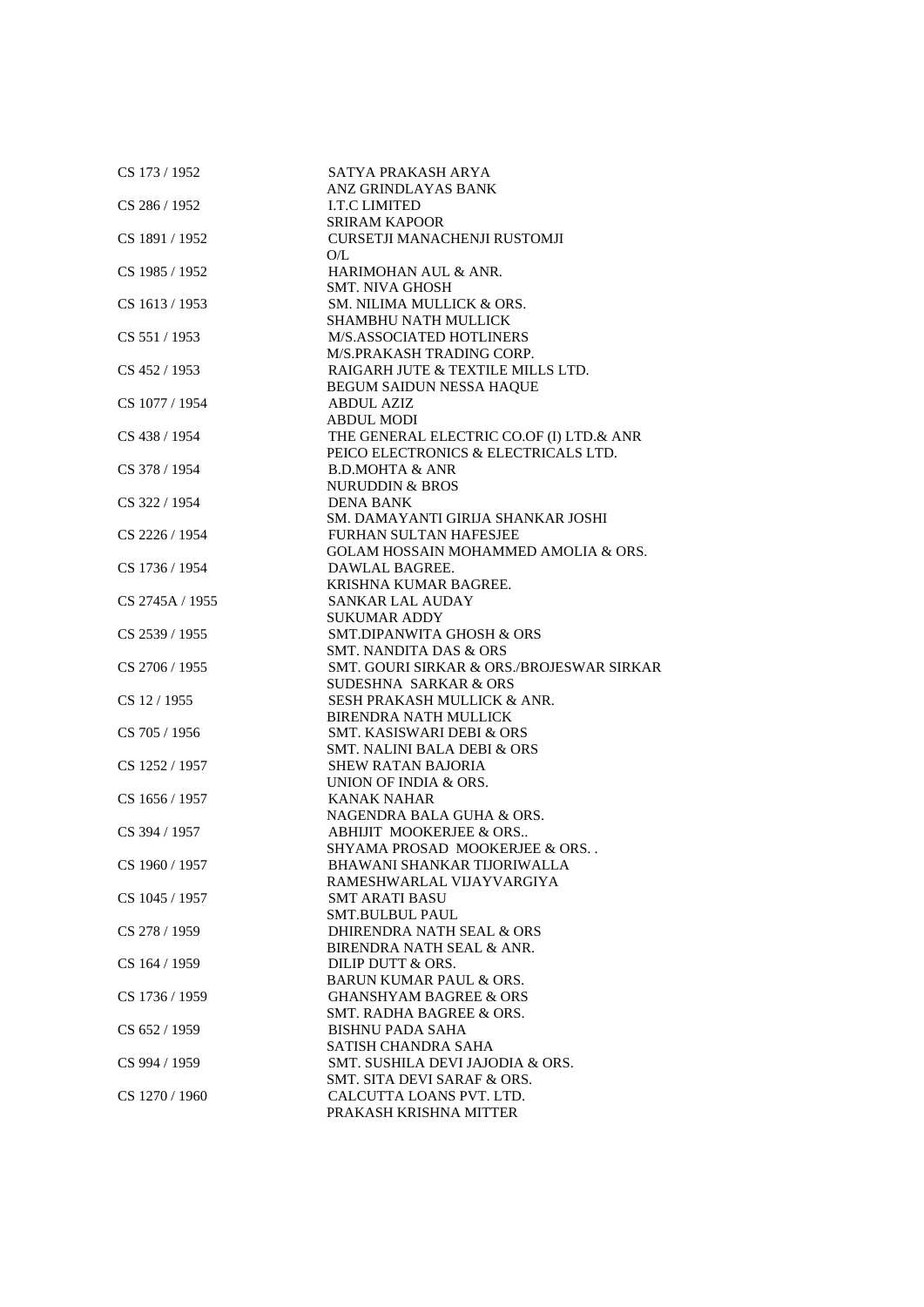| CS 993 / 1960    | PRATIK BARUA & ORS.                 |
|------------------|-------------------------------------|
|                  | SMT. BINA BARUA & ORS.              |
| CS 508 / 1961    | <b>KRIPANATH PAUL</b>               |
|                  | <b>RATAN MANI PAL</b>               |
| CS 680 / 1961    | CHANDRA KUMAR SARAWAGI & ORS.       |
|                  | MRS. PREMA SARAWGI & ORS.           |
| CS 140761 / 1961 | <b>MAJUMBER BROS.</b>               |
|                  | SURENDRA CH. BHADRA                 |
| CS 188 / 1961    | DHARAMSHI LILADHAR & ORS            |
|                  | RAICHAND PRABHUDAS BAKHAI           |
| CS 1583 / 1962   | ALOKA BASU & ANR.                   |
|                  | <b>SOVANA MITRA</b>                 |
| CS 823 / 1963    | <b>UNION OF INDIA</b>               |
|                  | M/S. SUNDERLAL & SONS               |
| CS 1075 / 1964   | APEEJAY PRIVATE LIMITED             |
|                  | HINDUSTHAN STEEL LTD.               |
| CS 1121 / 1964   | SURENDRA OVERSEAS LTD.              |
|                  | HINDUSTHAN STEEL LTD.               |
| CS 1971 / 1965   | HINDUSTHAN STEEL LTD.               |
|                  | APEEJAY PRIVATE LIMITED             |
| CS 1970 / 1965   | HINDUSTAN STEEL LTD.                |
|                  | SURRENDRA OVERSEAS LTD.             |
| CS 818 / 1967    | HASTINGS MILL LTD.                  |
|                  | STATE OF WEST BENGAL                |
| CS 155 / 1968    | <b>GULAB CHAND BUDHMAL</b>          |
|                  | CALCUTTA TEXTILE CORPORATION & ORS  |
| CS 2729 / 1968   | <b>JAIDEV MULLICK</b>               |
|                  | RADHANATH MULLICK                   |
| CS 15 / 1969     | <b>UNION OF INDIA</b>               |
|                  | D.B. MADAN & CO.                    |
| CS 1706 / 1969   | RAJENDRALAL GHOSH                   |
|                  | SMT.RANI BHAWANI BOSE & ORS.        |
| CS 519 / 1970    | MD. SHAKIL VAKIL & ANR.             |
|                  | REHANA BEGUM & ORS.                 |
| CS 75 / 1970     | <b>LOKENATH DUTTA &amp; ORS.</b>    |
|                  | <b>M DUTTA</b>                      |
| CS 467 / 1970    | I.K.MERCHANTS LTD.                  |
|                  | <b>STATE OF RAJASTHAN</b>           |
| CS 765 / 1970    | <b>FAKHRE ALAM</b>                  |
|                  | <b>BADICE ALAM</b>                  |
| CS 320 / 1971    | <b>GAYA PROSAD GUPTA</b>            |
|                  | GANGA PROSAD GUPTA                  |
| CS 303 / 1971    | SM.PADMAMALA GHOSH                  |
|                  | SM. SMRITIKANA GHOSH & ORS.         |
| CS 297 / 1972    | <b>GENERAL ELECTRIC CO.</b>         |
|                  | <b>UCO BANK</b>                     |
| CS 319 / 1972    | ROYAL INSURANCE CO. LTD. & ORS.     |
|                  | CENTRAL GOODS TRANSPORT CORPORATION |
| CS 137 / 1972    | F.W.HEILGAS & CO. (P) LTD.          |
|                  | <b>BALMER LAWFIE &amp; CO. LTD.</b> |
| CS 351/1973      | <b>SANATAX BHAR</b>                 |
|                  | PRATAP CHANDRA SINHA                |
| CS 579 / 1973    | PUNJAB NATIONAL BANK                |
|                  | CHRIESTIEN MICA INDUSTRIES LTD.     |
| CS 396 / 1973    | G.ATHERTON & CO. PVT. LTD.          |
|                  | ESTRELLA BATTERIES LTD.             |
|                  |                                     |
| CS 518 / 1973    | I.B.M. WORLD TRADE CORPORATION      |
|                  | INDIAN STATISTICAL INSTITUTE        |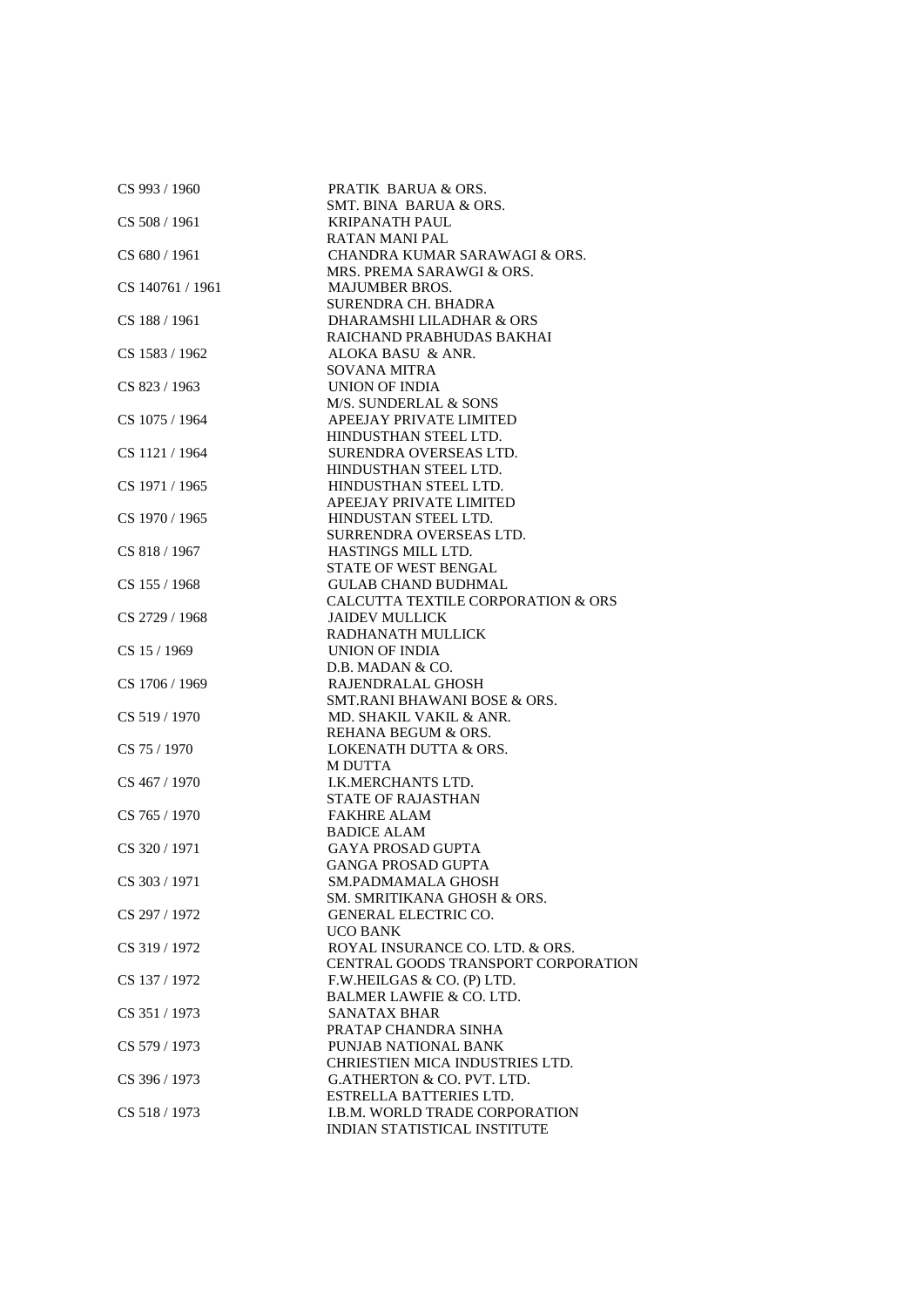| CS 348 / 1973  | BHARAT PETROLEUM CORPN. LTD.            |
|----------------|-----------------------------------------|
|                | G.K.D. CHATTERJEE.                      |
| CS 254 / 1973  | <b>CROMPTON GREAVES LTD.</b>            |
|                | S. B. ELECTRIC MART (PVT.) LTD.         |
| CS 122 / 1974  | <b>SUNDAR NATH BARICK</b>               |
|                | TAPATI GHOSH & ORS.                     |
| CS 431 / 1974  | SANDHYA RANI BARICK                     |
|                | <b>TAPATI GHOSE</b>                     |
| CS 267 / 1974  | I.T.C.LTD.@ INDIA TOBACCO CO.LTD.)      |
|                | M.M.P.LINES PVT. LTD.                   |
| CS 625 / 1974  | <b>GOPALDAS PASARI</b>                  |
|                |                                         |
|                | UNIVERSITY OF CALCUTTA & ORS            |
| CS 255 / 1975  | <b>CENTRAL BANK OF INDIA</b>            |
|                | KHARDAH COMPANY LTD.                    |
| CS 248 / 1976  | DEBABRATE RAY CHOWDHURY                 |
|                | DURGAPUR ENGINEERING ASSOCIATION        |
| CS 286 / 1976  | <b>BHUPESH KUMAR MAHAWAR</b>            |
|                | MAHABIR PRASAD MAHAWAR & ORS.           |
| CS 361 / 1976  | THE RANEEGUNGE COAL ASSOCIATION LTD.    |
|                | BHARAT COKING COAL LIMITED.             |
| CS 258 / 1976  | BIHARIJI FIBRE & TEA INDUSTRIES PVT LTD |
|                | THE IMPERIAL TEA CO.LTD                 |
| CS 174 / 1976  | MINERALS (I) INC                        |
|                | HINDUSTHAN COPPER LTD                   |
| CS 338 / 1976  | SHREE SHREE THAKUR SUDARSON JEW & ORS.  |
|                | <b>AJIT AUDDY</b>                       |
| CS 625 / 1977  | <b>GOPALDAS PASARI</b>                  |
|                |                                         |
|                | UNIVERSITY OF CALCUTTA                  |
| CS 183 / 1977  | SM. RATNI DEVI DALMIA & ORS.            |
|                | SHIEW KUMAR DALMIA & ORS.               |
| CS 430 / 1977  | <b>GAYATRI LAW &amp; ORS.</b>           |
|                | <b>JUGAL KISHORE LAW</b>                |
| CS 805 / 1978  | <b>SRE SREE RADHA GOVINDO JEW</b>       |
|                | PAWAN KR. BHAJNAGARWALA                 |
| CS 67 / 1978   | VIRENDRA KUMAR AGARWAL                  |
|                | PREM NATH AGARWAL & ORS.                |
| CS 692 / 1978  | THE BLOOMFIELD TEA COMPANY LTD.         |
|                | GEOFFREY JAMES OWER JOHNSTON LTD.       |
| CS 690 / 1978  | UNITED BANK OF INDIA                    |
|                | <b>KEDAR NATH DUTTA</b>                 |
| CS 696 / 1978  | SRI VIJAY KUMAR KAJARIA & ORS.          |
|                | CHANDRA KUMAR KAJARIA & ORS.            |
| CS 317 / 1978  | CENTRAL BANK OF INDIA                   |
|                | DESHI JUTE SUPPLY COMPANY               |
| CS 986 / 1979  | SREE SREE ISWAR JAGANNATH JEW. & ORS.   |
|                |                                         |
|                | RABINDRA NATH DUTT.                     |
| CS 48 / 1979   | <b>INDUSTRIAL FINANCE CORP.OF INDIA</b> |
|                | SITARAM BERIWALA                        |
| CS 393 / 1979  | RADHA KISHAN KEDIA & ORS                |
|                | MR.PROMODE RANJAN BASAK                 |
| CS 923A / 1979 | GURUPADA MONDAL & ORS.                  |
|                | GOURIBALA MONDAL & ORS.                 |
| CS 734 / 1979  | <b>KAILASH STORES</b>                   |
|                | KAMAL KANTA BAKSHI                      |
| CS 576 / 1979  | <b>RITU SACHDEV</b>                     |
|                | <b>ANITA JINDAL</b>                     |
| CS 833 / 1979  | ANANDA PR.MONDAL & ORS.                 |
|                | SMT. ANIMA MONDAL AND ORS.              |
|                |                                         |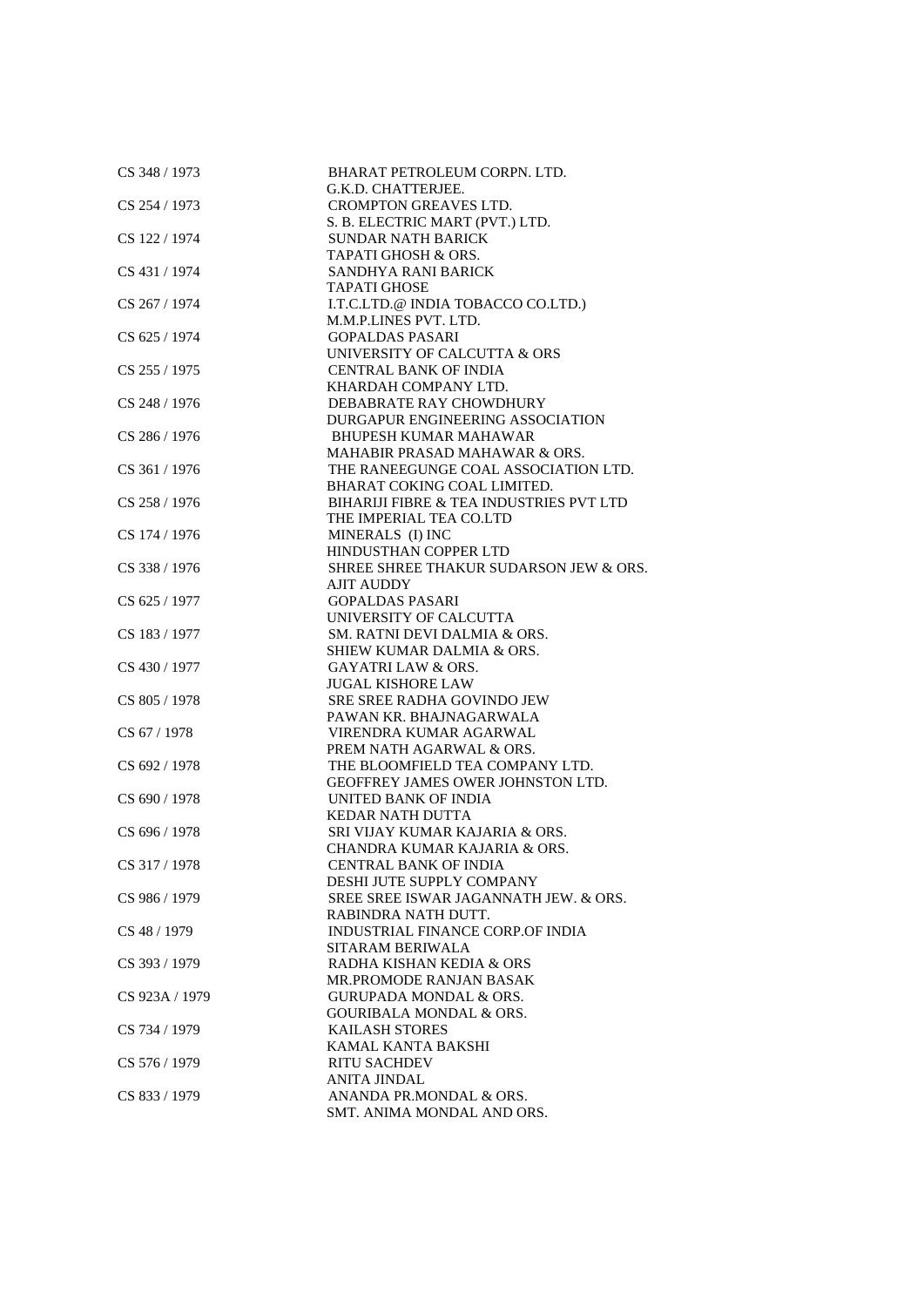| CS 1001 / 1979 | UNITED BANK OF INDIA.<br>KAJAL KUMAR DATTA.      |
|----------------|--------------------------------------------------|
| CS 706 / 1979  | <b>SM. ANJALI MULLICK</b>                        |
|                |                                                  |
|                | SONALI ADHIKARY & ORS.                           |
| CS 207 / 1979  | MRS. DHUN S. AYRTON & ORS.                       |
|                | AVENUE CINEMA.                                   |
| CS 91 / 1979   | THE STATE TRADING CORPN.OF INDIA LTD             |
|                | CANADIAN PACIFIC BERMUDA & CO.LTD                |
| CS 201 / 1979  | KAMAL KUMAR BASU. & ANR.                         |
|                | CAFE INDIA.                                      |
| CS 662 / 1979  | <b>AMIT BAROOAH</b>                              |
|                | <b>GOURKU MONDAL</b>                             |
| CS 658 / 1979  | RADHESHYAM AGARWALLA                             |
|                | DEVI COMMERCIAL COMPANY                          |
| CS 181 / 1979  | SHYAM NATH TANDON.                               |
|                | SHIVA WIRE & STEEL PRODUCTS LTD.                 |
| CS 425 / 1979  | UNITED COMMERCIAL BANK                           |
|                | SURESH INVESTMENT LTD.                           |
| CS 271 / 1979  | CENTRAL BANK OF INDIA.                           |
|                | HIND WIRE INDUSTRIES LTD.                        |
| CS 417 / 1979  | <b>AMAR NATH SEN</b>                             |
|                | TRILOKI NATH DAVE                                |
| CS 360 / 1979  | <b>UCO BANK</b>                                  |
|                | <b>BHAGAT OIL MILLS</b>                          |
| CS 193 / 1979  | EYRE SMELTING PVT. LTD.                          |
|                | TRANSPORT CORPORATION OF INDIA LTD.              |
| CS 879 / 1979  | UNIVERSITY OF CALCUTTA & ANR                     |
|                | MAHADEO PROSAD MISHRA                            |
| CS 188 / 1979  | <b>BRINDABAN BEHARA.</b>                         |
|                | <b>BINAKAR NAYAK.</b>                            |
| CS 186 / 1979  | B.K.DHAR PVT. LIMITED.                           |
|                | STATE OF KERALA.                                 |
| CS 184 / 1979  | JAYANTA KUMAR BANERJEE.                          |
|                | DOCTOR GRAHAM'S HOMES KALIMPONG.                 |
| CS 79 / 1979   | INDUSTRIAL FINANCE CORPN.OF INDIA                |
|                | <b>KISHEN LAL PODDAR</b>                         |
| CS 313 / 1979  | MESSRS.Y.D.PROPERTIES & INVESTMENT(P)LTD         |
|                | <b>SM.BIMALA RANI MITTER</b>                     |
| CS 856 / 1979  | THE UNIVERSITY OF CALCUTTA & ANR.                |
|                | SMT. KUMUD AGARWALA & ORS.                       |
| CS 855 / 1979  | UNIVERSITY OF CALCUTTA & ANR                     |
|                | <b>BAJRANG FACTORY LTD</b>                       |
| CS 414 / 1979  | NIRMAL COLD STORAGE                              |
|                | NATIONAL INSURANCE COMPANY LIMITED               |
| CS 302 / 1979  | <b>BUDGE BUDGE JUTE &amp; INDUSTRIES LIMITED</b> |
|                | STATE BANK OF INDIA                              |
| CS 991 / 1979  | REFRIGERATION ACCESSORIES LIMITED.               |
|                | AMERICAN REFRIGERATOR COMPANY LIMITED.           |
| CS 708 / 1979  | SHREE SHREE RAM JANKI JEW                        |
|                | <b>SM.MINOTI CHOWDHURY</b>                       |
| CS 463 / 1979  | UNITED COMMERCIAL BANK                           |
|                | ESCONB EQUIPMENT PVT.LT.                         |
| CS 343 / 1979  | SUPERINTENDENCE COMPANY OF INDIA(P)LTD           |
|                | <b>WESTERN BUILDING CORPORATION</b>              |
| CS 614 / 1979  | <b>HIRA LAL DEWAN &amp; ORS</b>                  |
|                | <b>GOLAM RAHAMAN</b>                             |
| CS 35 / 1979   | SREMATI SAKUNTALA GUPTA                          |
|                | THAKUR PRASAD SHAW                               |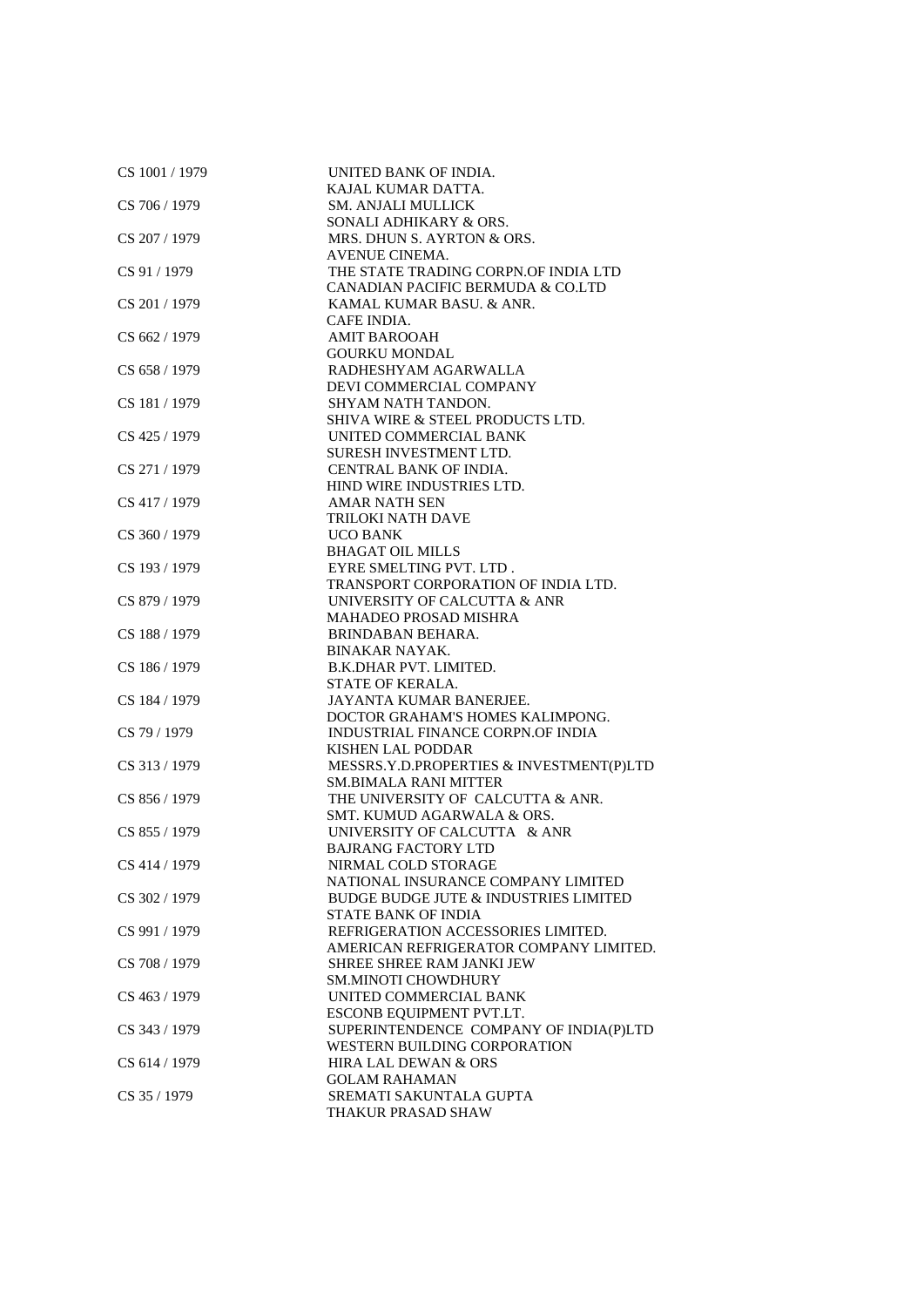| CS 476 / 1980  | <b>STATE BANK OF BIKANER &amp; JAIPUR</b><br>UNION PAPER & BOARD MILLS LTD. |
|----------------|-----------------------------------------------------------------------------|
| CS 472 / 1980  | HEIN LEHMAN (INDIA) LTD.                                                    |
|                | THE SCINDIA STEAM NAVIGATION                                                |
| CS 512/1980    | SREE SREE ISWAR SHAM SUNDAR JEW & ORS.                                      |
|                | <b>SUBODH CHANDRA BORAL</b>                                                 |
| CS 528 / 1980  | <b>ENGINEERS INDIA LTD. &amp; ANR.</b>                                      |
|                | CHATTERJEE POLK (P) LTD.                                                    |
| CS 909 / 1980  | UNITED BANK OF INDIA & ANR.                                                 |
|                | STEEL AND ALLIED PRODUCTS LTD.                                              |
| CS 1056 / 1980 | SHIV NARAYAN SHARMA                                                         |
|                | ANUPAMA SEN.                                                                |
| CS 296 / 1980  | <b>STATE BANK OF INDIA</b>                                                  |
|                | NATIONAL RUBBER MANUFACTURERS LTD                                           |
| CS 595 / 1980  | <b>GIRISH KUMAR SINGH &amp; ORS.</b>                                        |
|                | M/S SINGH & BAGADTHEY                                                       |
| CS 613 / 1980  | BHAGWATI PRASAD JHUNJHUNWALLA                                               |
|                | BHAGWATI COTTAN TRADING CO.                                                 |
| CS 436 / 1980  | OKAYTI TEA COMAPNY LIMITED.                                                 |
|                | STATE BANK OF INDIA.                                                        |
| CS 494 / 1980  | AKBARI BEGUM & ORS.                                                         |
|                | <b>SHAHZADI BIBI</b>                                                        |
| CS 604 / 1980  | UNITED INDUSTRIAL BANK LTD                                                  |
|                | ETHYLENE PRODUCTS                                                           |
| CS 578 / 1980  | BENGAL BEARINGS PRIVATE LIMITED                                             |
|                | HINDUSTHAN MACHINE TOOLS LIMITED                                            |
| CS 603 / 1980  | THE STEEL AUTHORITY OF INDIA LTD                                            |
|                | UNION OF INDIA                                                              |
| CS 422 / 1980  | THE BOARD OF TRUSTEES OF THE PORT, CAL.                                     |
|                | GHATAL STEAM NAVIGATION CO. LTD.                                            |
| CS 248 / 1980  | THE INDUSTRIAL GASES LTD                                                    |
|                | UNION OF INDIA                                                              |
| CS 499 / 1980  | PUNJAB NATIONAL BANK                                                        |
|                | <b>BIPI INDUSTRIES</b>                                                      |
| CS 716 / 1980  | UNITED BANK OF INDIA                                                        |
|                | MERCURY BRENDERY LTD                                                        |
| CS 1034 / 1980 | APOLLO ZIPPER COMPANY PVT. LTD.                                             |
|                | APOLLO CHAIN ZIPS PRIVATE LTD.                                              |
| CS 1028 / 1980 | UNITED BANK OF INDIA.                                                       |
|                | RAJMALA INDIA PRIVATE LIMITED.                                              |
| CS 725 / 1980  | UNITED BANK OF INDIA                                                        |
|                | <b>ASHOK JAIN</b>                                                           |
| CS 1024 / 1980 | STATE BANK OF INDIA.                                                        |
|                | PANDAY INDUSTRIES PVT. LTD.                                                 |
| CS 669 / 1980  | ALLIED RESINS & CHEMICALS LTD                                               |
|                | THE MINERALS&METALS TRADING CORPN.(I)LTD                                    |
| CS 961 / 1980  | UNITED COMMERCIAL BANK.                                                     |
|                | SAKTI KUMAR SARKAR.                                                         |
| CS 960 / 1980  | UNITED BANK OF INDIA.                                                       |
|                | <b>BIMAN PAUL.</b>                                                          |
| CS 732 / 1980  | PUNJAB NATIONAL BANK                                                        |
|                | <b>BAIDYA NATH SEN</b>                                                      |
| CS 683 / 1980  | SHRI AMARENDRA NATH BOSE                                                    |
|                | SM. SWARNALATA SENGUPTA                                                     |
| CS 955 / 1980  | SRI GOPAL KHAITAN & ORS.                                                    |
|                | THE INCOME TAX OFFICER                                                      |
| CS 808 / 1980  | THE CORPORATION OF CALCUTTA                                                 |
|                | HARI CHARAN MULLICK                                                         |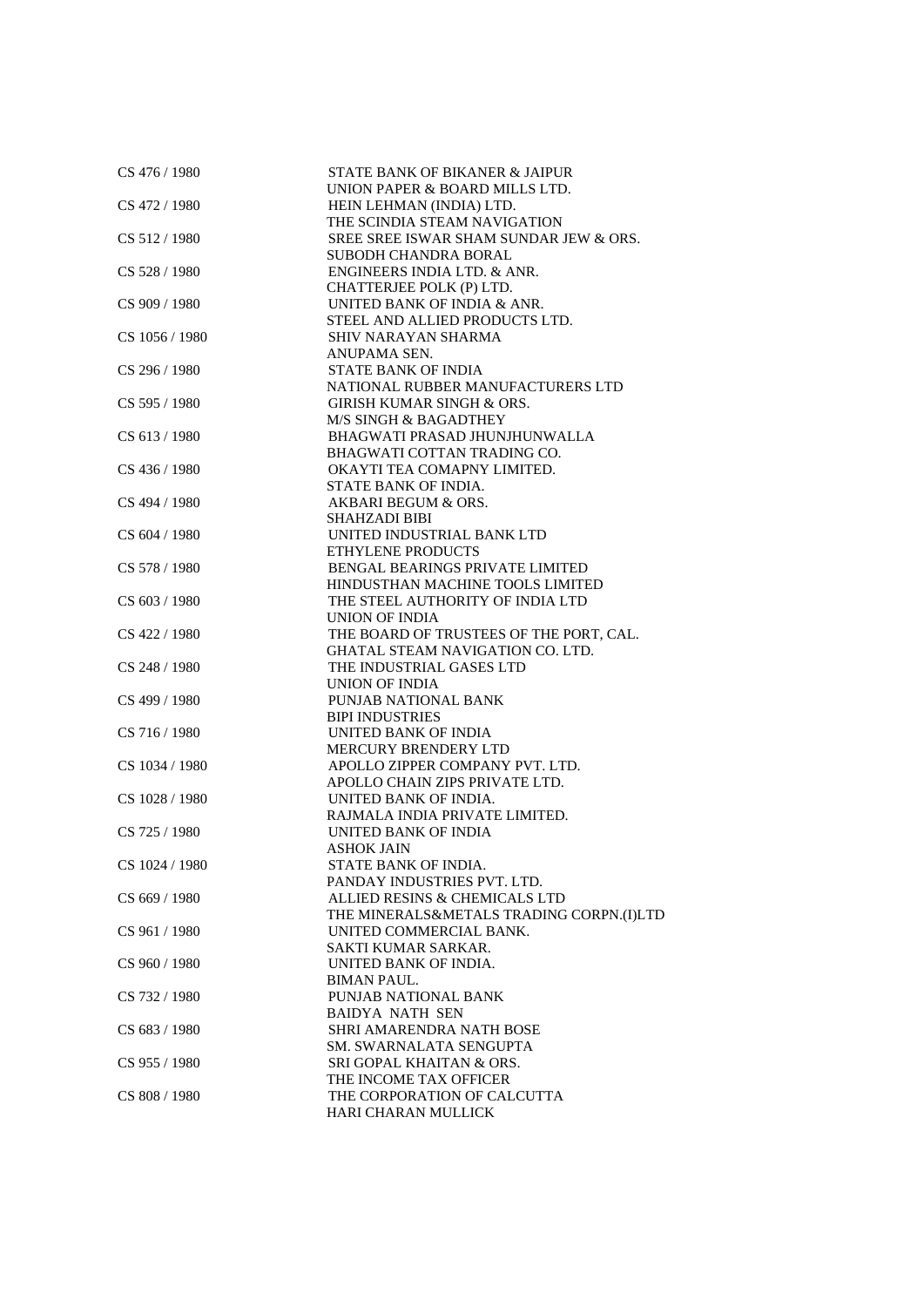| CS 715 / 1980  | ADARSH LAL CHOPRA                         |
|----------------|-------------------------------------------|
|                | <b>ANOOP KUMAR KAPUR</b>                  |
| CS 654 / 1980  | <b>BANK OF BARODA</b>                     |
|                | TEWARI INTERNATIONAL                      |
| CS 1064 / 1980 | INDUSTRIAL RECONSTRUCTION CORP OF INDIA   |
|                | BURMA LIME AND CHEMICAL CO. LTD.(INLIQN)  |
| CS 865 / 1980  | SATISH CHANDRA ROY & 9 ORS.               |
|                | MESSRS.B.K.HOLDINGS PRIVATE LIMITED       |
| CS 700 / 1980  | <b>STATE BANK OF INDIA</b>                |
|                | MIHIR SARBABAIDYA                         |
|                |                                           |
| CS 689 / 1980  | SMT.NAMITA RANI SAHA & ORS.               |
|                | <b>BANK OF BARODA</b>                     |
| CS 327 / 1980  | UNITED BANK OF INDIA.                     |
|                | ALLEN RICHARDS & COMPANY                  |
| CS 324 / 1980  | UNITED COMMERCIAL BANK.                   |
|                | SANATAN BASTU SHILPA PRATISTHAN PVT. LTD  |
| CS 228 / 1980  | PUNJAB NATIONAL BANK                      |
|                | SHYAMAPADA HAZRA                          |
| CS 547 / 1980  | PUNJAB NATIONAL BANK                      |
|                | RAMENDRA NARAYAN BRAHMA                   |
| CS 544 / 1980  | ORIENTAL FIRE & GENERAL INSURANCE CO.LTD  |
|                | RAMENDRA KUMAR DUTTA                      |
| CS 405 / 1980  | UNITED BANK OF INDIA.                     |
|                | INDEPENDENT DISEL SPARES.                 |
| CS 99 / 1980   | <b>SALIL K.ROY</b>                        |
|                | SHYAMAL P.TODI                            |
| CS 97 / 1980   | HEMRAJ MAHABIR PRASAD LIMITED             |
|                |                                           |
|                | NATIONAL TEXTILE CORPORATION(WBABO)LTD    |
| CS 69 / 1980   | PUNJAB NATIONAL BANK                      |
|                | <b>MANISHA RUBBER WORKS</b>               |
| CS 380 / 1980  | SUBHASH CHANDRA MAZUMDER.                 |
|                | PIJUSH KANTI MAZUMDAR.                    |
| CS 1980 / 1980 | <b>BALAI CHAND SEN</b>                    |
|                | PARESH NATH SEN                           |
| CS 811/1981    | F.G.P.LIMITED.                            |
|                | UNION OF INDIA.                           |
| CS 960 / 1981  | PUNJAB NATIONAL BANK                      |
|                | <b>DILIP KUMAR SARKAR</b>                 |
| CS 818 / 1981  | RAJ KISHORE BEJAL R. BEJAL.               |
|                | SMT. SAROJ AGARWALA.                      |
| CS 742 / 1981  | <b>ANDHRA BANK</b>                        |
|                | <b>JAGDISH MEHRA</b>                      |
| CS 821 / 1981  | M/S ANCHOR INDUSTRIES.                    |
|                | M/S BLOCK SEA SHIPPING COMPANY.           |
| CS 820 / 1981  | PRABODH GOPAL SARKAR.                     |
|                | NATIONAL TEXTILE CORPORATION              |
| CS 974 / 1981  | UNITED COMMERCIAL BANK                    |
|                | ENGINEERS(CONSTRUCTION)CORPORATION        |
| CS 561 / 1981  | M/S. PRITI PAPER BOARD MILLS P.LTD        |
|                |                                           |
|                | S.N.BANSAL                                |
| CS 977 / 1981  | MODERN JUTE TEXTILES PRIVATE LIMITED      |
|                | KANHAIYALAL PATWARI                       |
| CS 563 / 1981  | <b>JAYKAY TRADING CO</b>                  |
|                | SAMRAT TEA CO                             |
| CS 975 / 1981  | KUMARDHUBI FIRECLAY & SILICA WKS.LD & ANR |
|                | <b>INDIA ROADWAYS CORPORATION</b>         |
| CS 893 / 1981  | CHHABIRANI AGRA-INDUSTRIAL ENT. LTD.      |
|                | BALAJI VEGETABLE PRODUCTS PVT. LTD.       |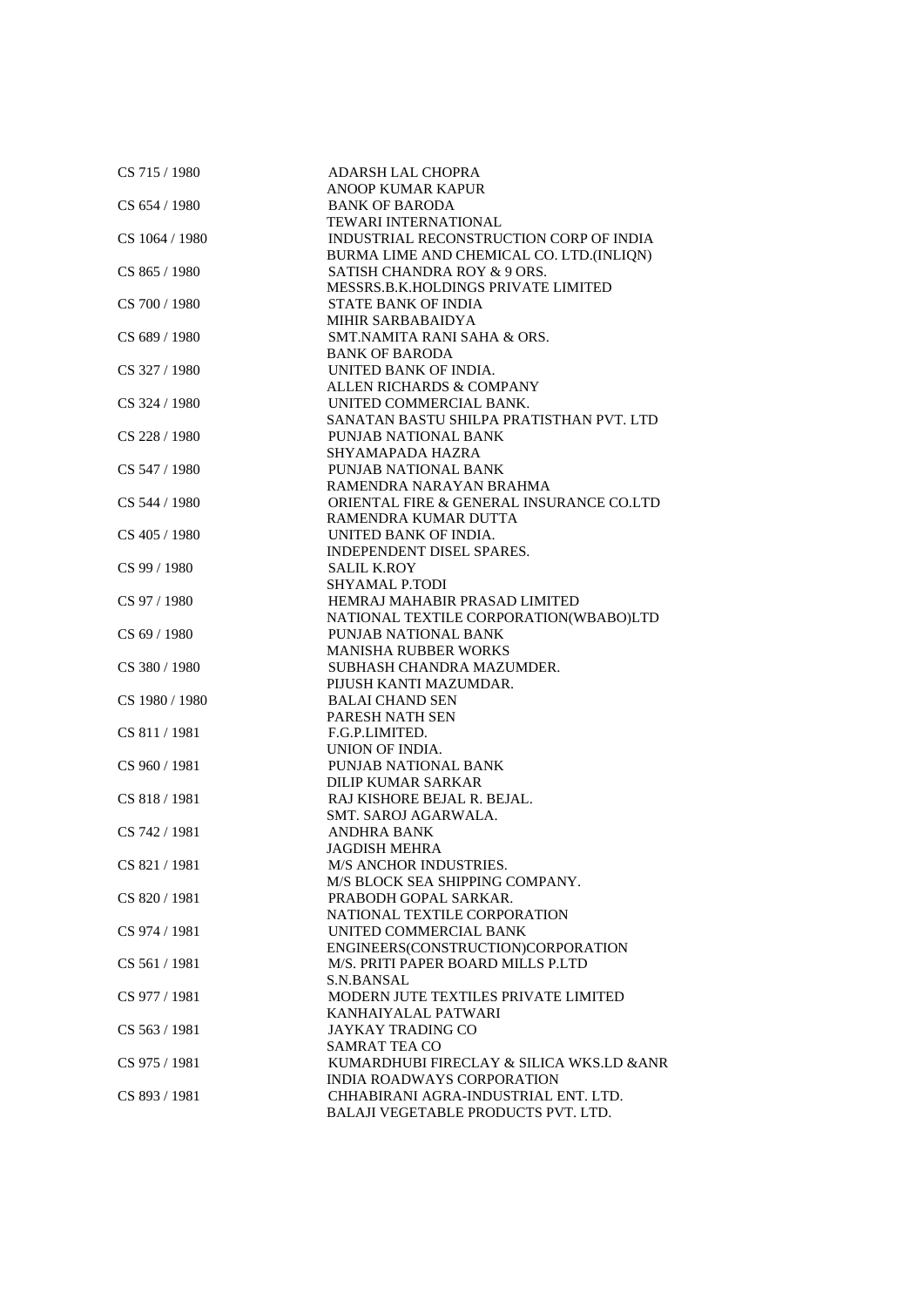| CS 886 / 1981 | CARTERPILLER ENG. INDUSTRIES PVT. LTD.<br>TECHNO ELECTRIC & ENGINEERING CO. LTD. |
|---------------|----------------------------------------------------------------------------------|
| CS 959 / 1981 | <b>J.K.BROTHERS</b>                                                              |
|               | <b>SISIR KUMAR SAHA</b>                                                          |
| CS 694 / 1981 | <b>ALLAHBAD BANK</b>                                                             |
|               | <b>SUSHANTA GHOSH</b>                                                            |
| CS 922 / 1981 | SCROGGIE BROTHERS(INDIA)PVT LTD & ANR                                            |
|               | RAM GOPAL GANERIWALLA (P) LTD                                                    |
| CS 693 / 1981 | UNITED INDUSTRIAL BANK LTD.                                                      |
|               | <b>GUPTA CHATTERJEE &amp; CO.</b>                                                |
| CS 703 / 1981 | STEEL AUTHORITY OF INDIA                                                         |
|               | BANGLADESH SHIPPING CORP.                                                        |
| CS 783 / 1981 | <b>UCO BANK</b>                                                                  |
|               | SAMBHAMANI ENTERPRISES                                                           |
| CS 938 / 1981 | <b>CHHATER SINGH BAID &amp; ORS</b>                                              |
|               | <b>STATE BANK OF BIKANER</b>                                                     |
| CS 781 / 1981 | PUNJAB & SIND BANK.                                                              |
|               | P & A COMPANY.                                                                   |
| CS 700 / 1981 | <b>BANK OF MADURA LTD.</b>                                                       |
|               | PARADISE FINANCE CORP                                                            |
| CS 699 / 1981 | THE BANK OF RAJASTHAN                                                            |
|               | <b>M/S NAANEE PRINTERS</b>                                                       |
| CS 698 / 1981 | <b>GRINDLAYS BANK LTD.</b>                                                       |
|               | CITY CENTRE PROPERTIES PVT.LTD.                                                  |
| CS 77 / 1981  | BUDGE BUDGE JUTE & INDUSTRIES LTD.                                               |
|               | THE FOOD CORP. INDIA                                                             |
| CS 46 / 1981  | <b>DWIJENDRA KR. NAG</b>                                                         |
|               | NATIONAL INSURANCE CO. LTD.                                                      |
| CS 44 / 1981  | DWIJENDRA KR. NAG                                                                |
|               | NEW INDIA ASSURANCE CO. LTD.                                                     |
| CS 945 / 1981 | ALLAHABAD BANK                                                                   |
|               | <b>TAPAS DAS</b>                                                                 |
| CS 530 / 1981 | <b>STATE BANK OF INDIA</b>                                                       |
|               | <b>ASOK KUMAR MITRA</b>                                                          |
| CS 159 / 1981 | UNITED BANK OF INDIA.                                                            |
|               | HENGERS (INDIA) LIMITED.                                                         |
| CS 158 / 1981 | UNITED BANK OF INDIA.                                                            |
|               | CHATTERJEE POLK (PRIVATE) LIMITED.                                               |
| CS 152 / 1981 | SANS SONCI LIMITED.                                                              |
| CS 97 / 1981  | MICOPERI, S. P. A                                                                |
|               | SYNDICATE BANK                                                                   |
| CS 613 / 1981 | ESCOMB EQUIPMENT PVT. LTD.(IN LIQU.)<br><b>M/S THAKKAR ASSOCIATES</b>            |
|               | <b>SMT. PRATIMA BHOSE</b>                                                        |
| CS 224 / 1981 | STATE BANK OF BIKANER & JAIPUR.                                                  |
|               | <b>OSWAL COTTON TRADERS.</b>                                                     |
| CS 607 / 1981 | RAI CHAND CHARARIA                                                               |
|               | HINDUSTAN INDUSTRIES                                                             |
| CS 223 / 1981 | STATE BANK OF BIKANER & JAIPUR.                                                  |
|               | ANONDMAL SURANA.                                                                 |
| CS 608 / 1981 | UNITED BANK OF INDIA                                                             |
|               | NASKARPARA JUTE MILLS CO.LTD.                                                    |
| CS 221/1981   | STATE BANK OF BIKANER & JAIPUR.                                                  |
|               | NALANDA INDUSTRIAL CORPORATION.                                                  |
| CS 210/1981   | BHAGWATI PRASAD KHAITAN. & ORS.                                                  |
|               | MD. BASIR.                                                                       |
| CS 205 / 1981 | STATE BANK OF BIKANER & JAIPUR.                                                  |
|               | SUPARSMAL SURANA.                                                                |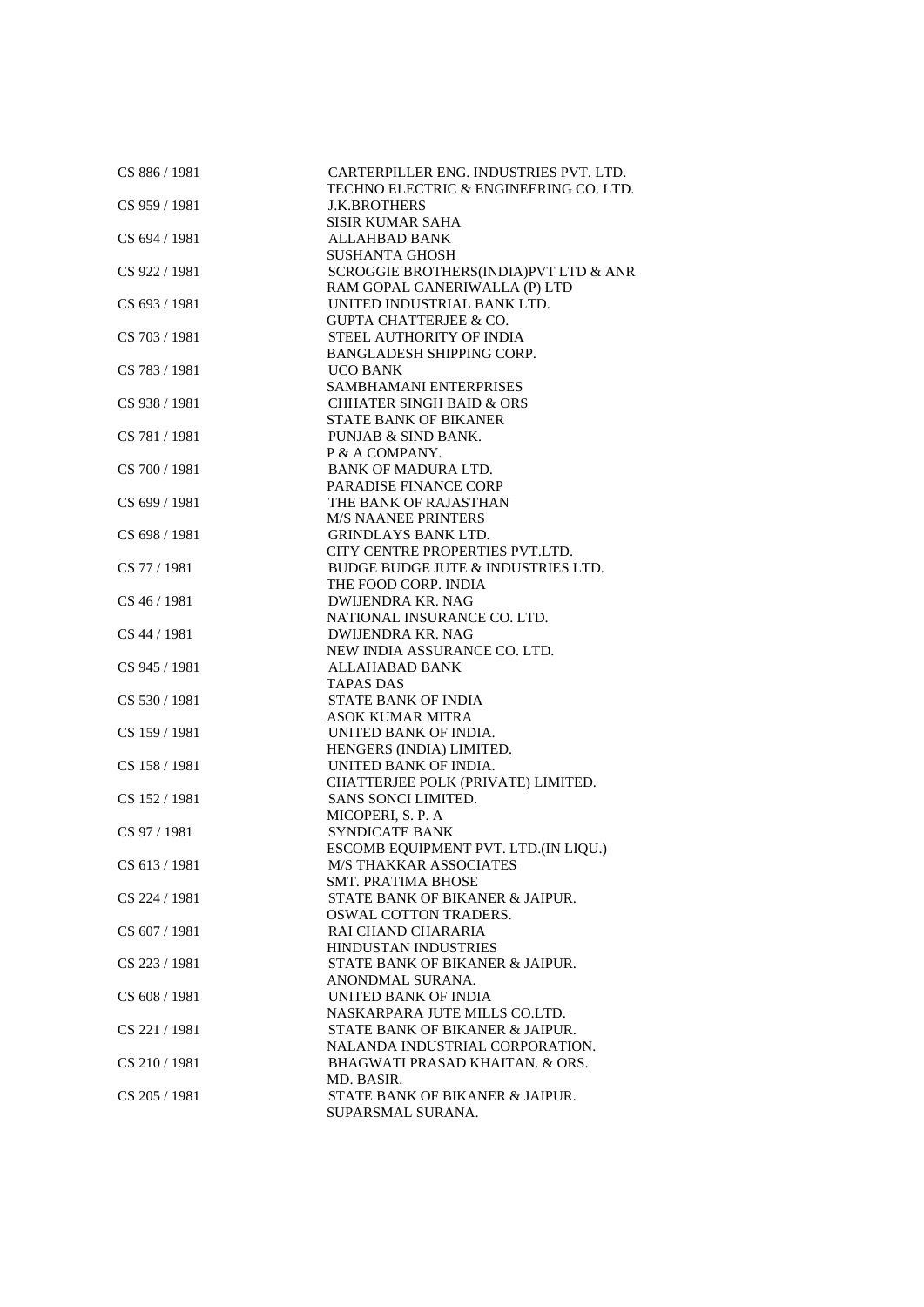| CS 203 / 1981 | STATE BANK OF BIKANER & JAIPUR.           |
|---------------|-------------------------------------------|
|               | <b>EAST INDIA CORPORATION.</b>            |
| CS 361 / 1981 | THE GREAT EASTERN SHIPPING CO.LTD.        |
|               | THE BOARD OF TRUSTEES OF THE PORT OF CAL  |
| CS 652/1981   | SITARAM SARAOGI                           |
|               | <b>BABLU NAG</b>                          |
| CS 480 / 1981 | <b>SUKUMAR NANDY</b>                      |
|               | <b>DURJA DAS NANDY</b>                    |
| CS 650 / 1981 | <b>BHARAT STEEL TUBES LTD.</b>            |
|               | <b>UNION OF INDIA</b>                     |
| CS 842 / 1981 | <b>INDIAN BANK</b>                        |
|               | <b>MAYUR EXPORTS &amp; ORS.</b>           |
|               |                                           |
| CS 414 / 1981 | KANORIA CHEMICALS & INDUSTRIES LIMITED    |
|               | MESSRS.K.G.JOSHI & COMPANY                |
| CS 411 / 1981 | VISHNU NARAYAN KASHYAP & ORS.             |
|               | VINOD KUMAR JAISWAL & ORS.                |
| CS 259 / 1981 | WEST BENGAL STATE ELECTRICITY BOARD.      |
|               | <b>BANK OF INDIA.</b>                     |
| CS 409 / 1981 | PUNJAB & SIND BANK                        |
|               | <b>STATE OF BIHAR</b>                     |
| CS 258 / 1981 | M/S. S.G.MERCANTILE CORPN. PVT. LTD.      |
|               | RAFIQUE ANSWARI.                          |
| CS 257 / 1981 | <b>BANK OF INDIA.</b>                     |
|               | <b>RAM SWARUP KAYAL.</b>                  |
| CS 256 / 1981 | CENTRAL BANK OF INDIA.                    |
|               | RABINDRA CHANDRA PYNE.                    |
| CS 255 / 1981 | SHETHIA MINING & MFG. CORPN. LTD.         |
|               | NEW INDIA ASSURANCE CO. LTD.              |
| CS 254 / 1981 | SHEITHIA MINING & MFG. CORPORATION LTD.   |
|               | UNITED INDIA FIRE & GEN. INS. CO. LTD.    |
| CS 253 / 1981 | SETHIA MINING & MAFG. CORPN. LIMITED.     |
|               | ORIENTAL FIRE & GENERAL INS. CO. LTD.     |
| CS 252 / 1981 | SHETHIA MINING & MAFG. CORPN. LTD.        |
|               | UNIT TRUST OF INDIA.                      |
| CS 632 / 1981 | <b>JAI KR. SURANA</b>                     |
|               | <b>AMARNATH ROY</b>                       |
| CS 247 / 1981 | M/S. SASCO                                |
|               | M/S. SURAJNARAYAN BISWANATH               |
| CS 469 / 1981 | <b>STATE BANK OF BIKANIR &amp; JAIPUR</b> |
|               | <b>TIRUMALA</b>                           |
| CS 397 / 1981 | <b>CHALIHA ROLLING MILLS LIMITED</b>      |
|               | <b>BANK OF AMERICA</b>                    |
| CS 395 / 1981 | <b>BANK OF INDIA</b>                      |
|               | THE PATNA ELECTRIC SUPPLY CO LTD          |
| CS 627 / 1981 | NEW BANK OF INDIA                         |
|               | <b>M/S RAMANTAR SHEOKUMAR</b>             |
| CS 393 / 1981 | <b>SM.DIPTI DEY</b>                       |
|               | <b>RAJAT GUHA NEOGI</b>                   |
| CS 464 / 1981 | BIJON KUMAR MULLICK & ORS.                |
|               | ASSOCIATED BUILDERS CORPN. & ANR.         |
|               |                                           |
| CS 236/1981   | HINDUSTHAN FERTILIZER CORPN. LTD.         |
|               | RUSSEL APARTMENT ESTATE.                  |
| CS 777 / 1981 | <b>AIR INDIA</b>                          |
|               | <b>HARBHAJAN SINGH</b>                    |
| CS 620 / 1981 | DAMADOR VALLEY CORP.                      |
|               | UNION OF INDIA                            |
| CS 616 / 1981 | PUNJAB NATIONAL BANK                      |
|               | <b>BANSHIDHAR PANDEY</b>                  |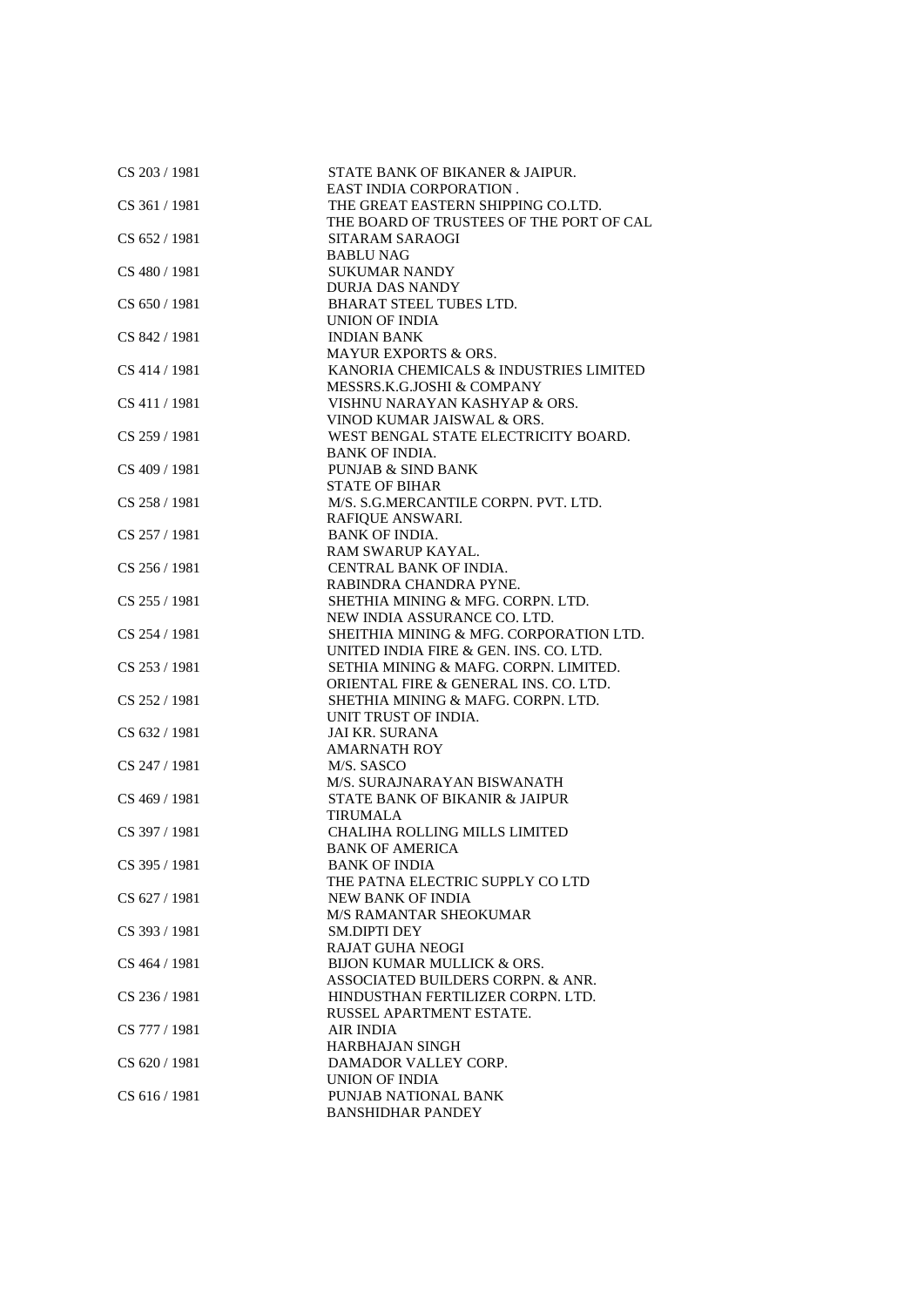| CS 360 / 1981   | NAGALAND PULP & PAPER CO.LTD.              |
|-----------------|--------------------------------------------|
|                 | MERCANTILE HANDLING EQUIPMENT (PVT.) LTD   |
| CS 566 / 1981   | UNITED COMMERCIAL BANK                     |
|                 | PRIMROSE PLYWOOD INDUSTRIES PVT.LTD.       |
| CS 354 / 1981   | NATIONAL JUTE MFG.CORPN.LTD., UNIT, NATION |
|                 | DURGA PRASAD SONTHALIA                     |
| CS 351 / 1981   | THE NATIONAL SMALL INDUSTRIES CORPN.LTD    |
|                 | AJIT KUMAR SHAW                            |
| CS 193 / 1981   | CANARA BANK.                               |
|                 | <b>INTER SALES.</b>                        |
| CS 348 / 1981   | VED PRAKASH VERMA & ANR                    |
|                 | NATIONAL AIRLINES INC.                     |
| CS 190 / 1981   | STATE BANK OF BIKANER & JAIPUR             |
|                 | <b>BANECHAND MURLIDHAR.</b>                |
| CS 347 / 1981   | THE TATA IRON & STEEL COMPANY LIMITED      |
|                 | <b>ACEEBEEN STEEL(P)LIMITED</b>            |
| CS 189 / 1981   | LALIT MADHAB MALLIK & ANR.                 |
|                 | SM. BITHI DAS.                             |
| CS 187 / 1981   | PADAM CHAND BANTHIA & ANR.                 |
|                 | TIRRIHANKAR COMPANY LIMITED.               |
| CS 186 / 1981   | RESERVE BANK OF INDIA.                     |
|                 | <b>RESERVE BANK WORKER'S UNION</b>         |
| CS 338 / 1981   | M/S.BALURGHAT TRANSPORT CO & ANR           |
|                 | M/S.GULMOHR CO-OPERATIVE HOUSING SOC.LTD   |
| CS 335 / 1981   | HINDUSTHAN MARCANTILE BANK LIMITED         |
|                 | UNITED BANK OF INDIA                       |
| CS 333 / 1981   | THE INDIAN IRON & STEEL CO.LTD.            |
|                 | A.J.THACKER                                |
| CS 177 / 1981   | THE INDUSTRIAL CREDIT&INVEST. CORPN.LTD.   |
|                 | INDIA PAPER PULP COMPANY LIMITED.          |
| CS 330 / 1981   | VIJAY KUMAR & CO (JUTE) PRIVATE LTD.       |
|                 | ARJAY TRADING CORPORATION                  |
| CS 326 / 1981   | <b>GOODRICKE GROUP LTD.</b>                |
|                 | WALFORD TRANSPORT LTD.                     |
| CS 324 / 1981   | UNITED BANK OF INDIA                       |
|                 | S.NEOGI & COMPANY (FOODGRAINS) PVT LTD     |
| CS 323] / 1981  | <b>SM.SUNDARI POWALI</b>                   |
|                 | <b>SHYAMA CHARAN POWALI</b>                |
| CS 134 / 1981   | <b>GRINDLAYS BANK</b>                      |
|                 | <b>BHUPATI NATH DUTT</b>                   |
| CS 322/1981     | M/S.SASCO                                  |
|                 | M/S.B.NAHA & COMPANY                       |
| CS 712 / 1981   | SANJAY TRADING CO.                         |
|                 | <b>FOOD CORP. OF INDIA</b>                 |
| CS 882 / 1981   | MERCANTILE BANK LIMITED.                   |
|                 | ELECTRICAL & ELECTRONICS COMPONENT INDS.   |
| CS 874 / 1981   | ALLAHABAD BANK.                            |
|                 | RAM AWATAR AGARWAL.                        |
| CS 861 / 1981   | SYNDICATE BANK.                            |
|                 | MESSRS MADHUVAN.                           |
| $CS$ 956 / 1981 | <b>ALLAHABAD BANK</b>                      |
|                 | <b>HARIPADA PODDAR</b>                     |
| CS 544 / 1981   | KARTICK CHANDRA BANARJEE & ANR             |
|                 | PRAVATI DUTTA                              |
| CS 722 / 1981   | PUNJAB NATIONAL BANK                       |
|                 | SHIV SANKAR TIWARI                         |
| CS 717 / 1981   | SURANA TRANSPORT CO. PVT. LTD.             |
|                 | OIL & NATURAL GAS COMMISSION               |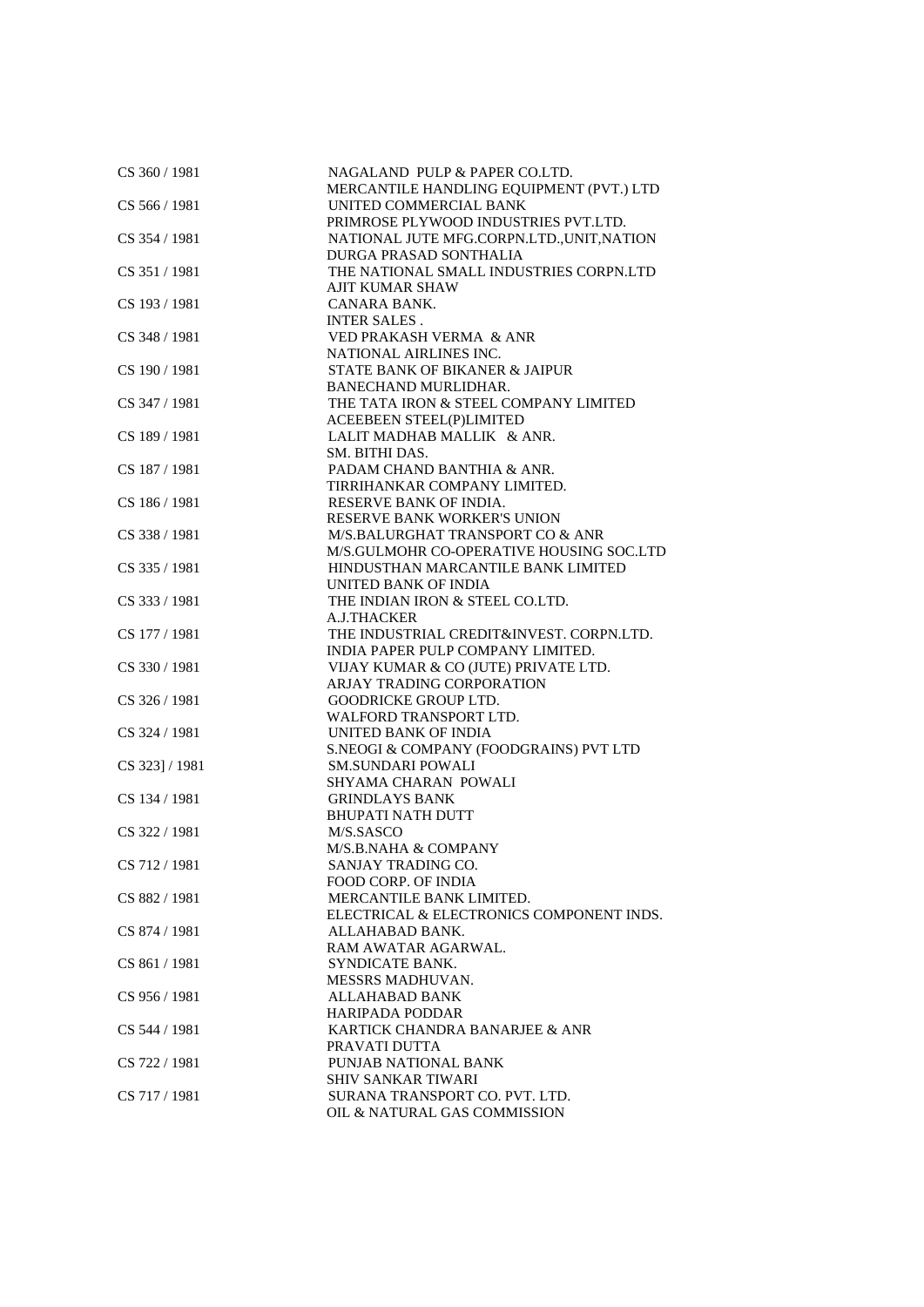| CS 599 / 1981  | KALNA INVESTORS P.LTD & ANR<br><b>SMT.MANJARI DHAR</b> |
|----------------|--------------------------------------------------------|
| CS 1015 / 1981 |                                                        |
|                | SHRI MAHABIR PROSAD LOHIA                              |
|                | MESSRS.SEKIA PRIVATE LIMITED                           |
| CS 593 / 1981  | <b>SAILENDRA DUTTA</b>                                 |
|                | <b>SUJITENDRA DUTTA</b>                                |
| CS 594 / 1981  | BENGAL BUILDERS & TRADERS P.LTD                        |
|                | PRECIOUS STOCK & BONDS LTD                             |
| CS 592 / 1981  | UNITED INDUSTRIAL BANK LTD                             |
|                | <b>INDOKEM LTD</b>                                     |
| CS 590 / 1981  | <b>INDIAN BANK</b>                                     |
|                | M/S.PARADISE FINANCE CORP.                             |
| CS 1004 / 1981 | PUNJAB NATIONAL BANK                                   |
|                | <b>SAMIR KUMAR BASU</b>                                |
| CS 580 / 1981  | UNITED COMMERCIAL BANK                                 |
|                | <b>CENTRAL BANK OF INDIA</b>                           |
| CS 991 / 1981  | DELTA INTERNATIONAL LIMITED                            |
|                | <b>AASIA CORPORATION</b>                               |
| CS 577 / 1981  | <b>VIJAYA BANK</b>                                     |
|                | M/S.TOSHIBA KAMAL ENTERPRISE                           |
| CS 574 / 1981  | UNITED INDUSTRIAL BANK LTD.                            |
|                | <b>S.A.ENGINEERS LTD</b>                               |
| CS 572 / 1981  | <b>CHTTURAM DARSANRAM</b>                              |
|                | SAMICA S.A.R.L.                                        |
| CS 981 / 1981  | <b>SMT.SIKHA MUKHERJI</b>                              |
|                | SMT.SANDHYARANI SEAL                                   |
| CS 773 / 1981  | <b>BANK OF BARODA.</b>                                 |
|                | MESSRS. SHANKAR SAHAY BALGOPAL.                        |
| CS 908 / 1981  | <b>BANK OF BARODA</b>                                  |
|                | <b>KHANDELWAL JUTE LAMINATORS</b>                      |
| CS 907 / 1981  | SWADESH AGRO-FARMING & STORAGE CO PVT LD               |
|                | W.B ESSENTIAL COMMODITIES SPL.CORPN.LTD                |
| CS 905 / 1981  | HEMANTA KUMAR BHOTICA & ANR.                           |
|                | SATYANARAYAN BERLIA                                    |
| CS 768 / 1981  | <b>BANK OF BARODA.</b>                                 |
|                | RANDERIAN & SINGH PRIVATE LTD.                         |
| CS 682 / 1981  | UNITED BANK OF INDIA                                   |
|                | SHRI SHYAM LAND DEVELOPMENT HOUSING INV.               |
| CS 765 / 1981  | RAMLOUT SHAW & ORS.                                    |
|                | AJIT KUMAR NANDY.                                      |
| CS 931/1981    | AMAL KUMAR SENGUPTA                                    |
|                | UNITED BANK OF INDIA                                   |
| CS 513 / 1981  | SM.MANADA SUNDARI SAHA                                 |
|                | RAFINLLA TEA & INDUSTRIES P.LTD                        |
| CS 511 / 1981  | TEA TRADING CORPORATION OF INDIA LTD                   |
|                | <b>TRISUL AGENCIES</b>                                 |
| CS 757 / 1981  | PUNJAB NATIONAL BANK.                                  |
|                | <b>GAUTAM ROY GHALIK.</b>                              |
| CS 504 / 1981  | M/S. AMAR INDUSTRIAL CORPN.                            |
|                | <b>CACHAR SUGAR MILLS LTD</b>                          |
| CS 503 / 1981  | NITINKUMAR NIMCHAND                                    |
|                | THE BENGAL BONDED WAREHOUSE ASSOCIATION                |
|                | H.D. AJMERA & CO.                                      |
| CS 678 / 1981  |                                                        |
|                | STEEL AUTHORITY OF INDIA                               |
| CS 227A / 1981 | CENTRAL BANK OF INDIA.                                 |
|                | NATIONAL TEXTILE CORPORATION (W.B,B.& O)               |
| CS 671 / 1981  | UNITED BANK OF INDIA                                   |
|                | M/S SARDA AUTOMOBILES                                  |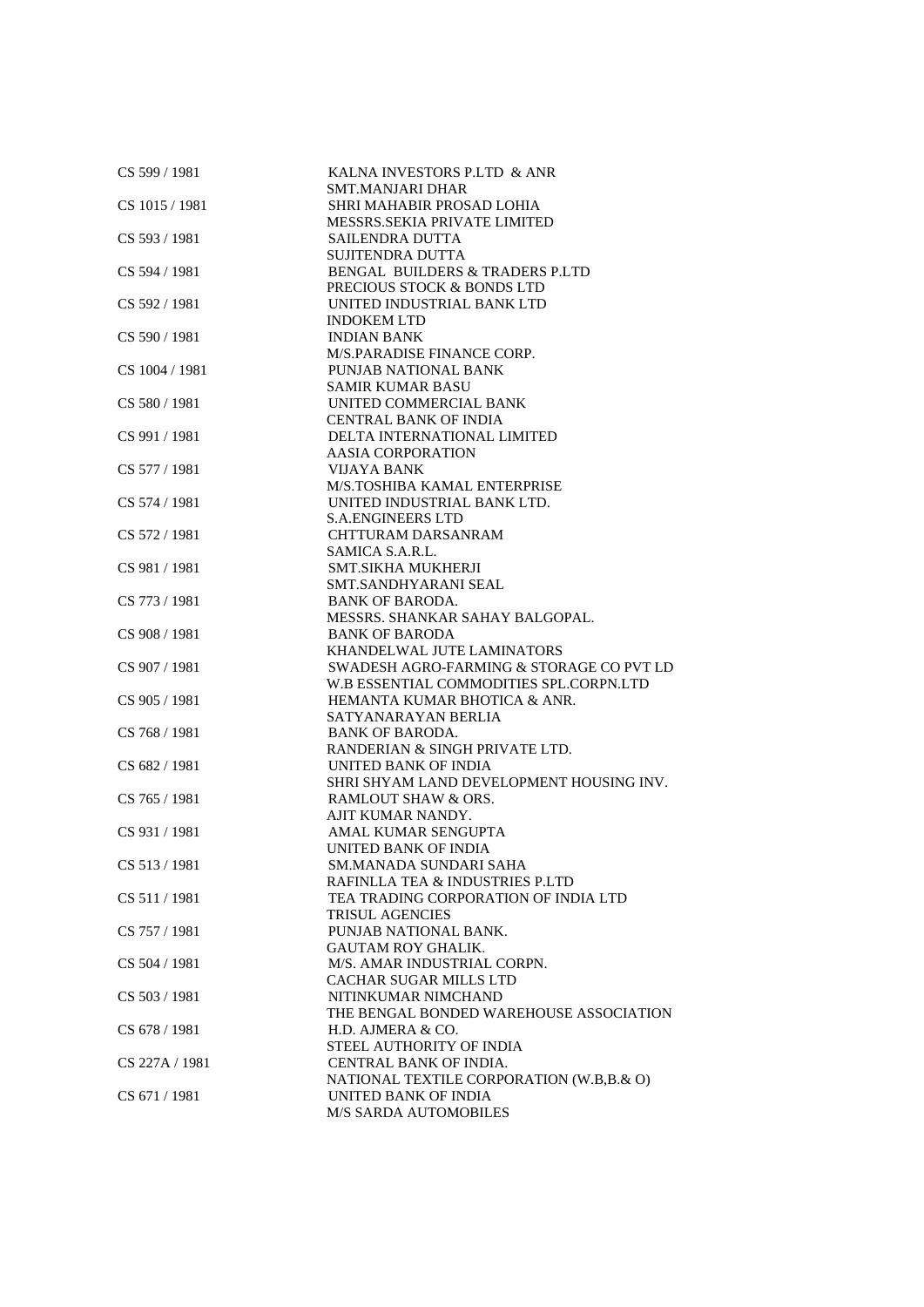| CS 816 / 1981       | STEEL AUTHORITY OF INDIA LTD.                            |
|---------------------|----------------------------------------------------------|
|                     | M/S. FEROZ & SONS                                        |
| CS 446 / 1981       | TEA TRADING CORPORATION OF INDIA LIMITED                 |
|                     | <b>BANK OF MAHARASHTRA</b>                               |
| CS 669 / 1981       | S. PAL & CO.                                             |
|                     | <b>M/S J.DUTTA</b>                                       |
| CS 286 / 1981       | <b>SYNDICATE BANK</b>                                    |
|                     | SATYANARAYAN TEA CO. PRIVATE LTD.                        |
| CS 279 / 1981       | DEBENDRA LAL DE.                                         |
|                     | SOVENDRALAL DE.                                          |
| CS 1012 / 1981      | THE FEDERAL BANK LTD.                                    |
|                     | S.BHARGAVA                                               |
| CS 824 / 1981       | UNITED INDUSTRIAL BANK LIMITED                           |
|                     | VICTOR COMMERCIAL CORPORATION                            |
| CS 275 / 1981       | PRAMOD KUMAR MITTAL & ORS.                               |
|                     | RATAN KUMAR MITTAL.                                      |
| CS 660 / 1981       | <b>SMT. JYOTSNA MITRA</b>                                |
|                     | <b>ASHIM KR. SEN</b>                                     |
| CS 488 / 1981       | NATIONAL TEXTILE CORPN. LTD.                             |
|                     | ARUNADAYA TEXTILE PVT. LTD.                              |
| CS 659 / 1981       | <b>SYNDICATE BANK</b>                                    |
|                     | MRS. R.K. BUTANI                                         |
| CS 421/1981         | RAMCHANDRA SUREKA                                        |
|                     | <b>BHARAT COKING COAL LIMITED</b>                        |
| CS 267 / 1981       | ORIENTAL BANK OF COMMERCE.                               |
|                     | DEVENDRA BAJORIA.                                        |
| CS 266 / 1981       | STATE BANK OF INDIA.                                     |
|                     |                                                          |
|                     | MILON KUMAR SARKAR.                                      |
| CS 633 / 1981       | <b>BINOD KR. BHUWALKA</b>                                |
|                     | BANGODAYA COTTON MILLS LTD.                              |
| CS 819 / 1981       | PUNJUB & SIND BANK.                                      |
|                     | <b>GOLDEN PEACOCK &amp; EXPORTS PVT. LTDS.</b>           |
| CS 846 / 1982       | DURGA PRASAD RAY & ANR                                   |
|                     | M/S. SHAH & CO.                                          |
| CS 29 / 1982        |                                                          |
|                     | <b>BIMAL SAHA &amp; ORS</b><br><b>BIDHU BHUSAN GHOSH</b> |
| CS 423 / 1982       | VIJAYA SHANKAR UPADHYAY                                  |
|                     | SATYADEO PRASAD UPADHYAY                                 |
| CS 959 / 1982       | <b>HAMENDRA PRASAD MITTER</b>                            |
|                     | PROMODE RANJAN SAMANTA                                   |
| CS 332 / 1982       | BEJOY KUMAR NANDY & ORS.                                 |
|                     | <b>GOBINDA DAS NANDY.</b>                                |
|                     |                                                          |
| CS 331/1982         | VIJAYA BANK<br>MESSRS LEO ENGINEERING ENTERPRISE         |
| CS 175 / 1982       | <b>SUSHIL KUMAR MUKHERJEE</b>                            |
|                     |                                                          |
|                     | HINDUSTHAN PETROLIUM CORPORATION LTD                     |
| CS 172 / 1982       | POONAM CHAND BAID & ORS                                  |
|                     | COOKE & KELVEY PROPERTIES PVT LTD                        |
| CS 224 / 1982       | SM.GAYASHREE MUKHERJEE & ORS                             |
|                     | SRIMATI BANASREE MUKHERJEE                               |
| CS 691 \cdot / 1982 | <b>JAHAR CHARAN GOHO</b>                                 |
|                     | UNITED BANK OF INDIA                                     |
| CS 688 / 1982       | <b>ANIL KUMAR SEN</b>                                    |
|                     | RAMNIRANJAN KAJARIA & ORS.                               |
| CS 745 / 1982       | NATIONAL INSURANCE COMPANY LIMITED                       |
|                     | UNION OF INDIA                                           |
| CS 48 / 1982        | NEW CENTRAL JUTE MILLS CO. LTD.                          |
|                     | HARI & MAHESH PVT.LTD.                                   |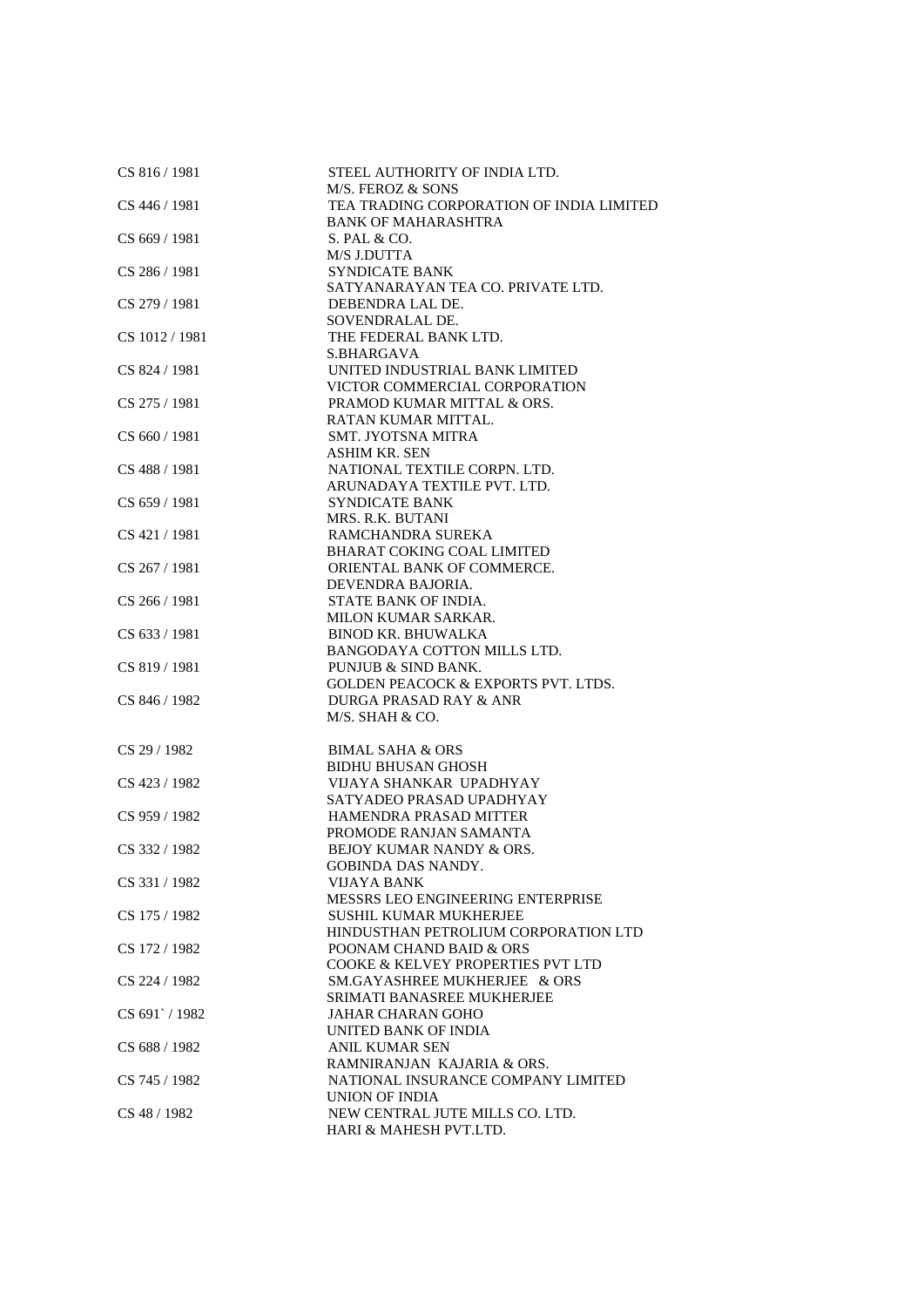| CS 117 / 1982 | <b>GUIRAT IRON &amp; STEEL CO LTD &amp; ANR</b><br>THE INDIAN IRON & STEEL CO LTD |
|---------------|-----------------------------------------------------------------------------------|
| CS 182 / 1982 | PULOKE & CO. & ORS.                                                               |
|               | THE BANK OF BARODA                                                                |
| CS 181/1982   | PHEROS & CO P.LTD                                                                 |
|               | STEEL AUTHORITY OF INDIA LTD                                                      |
| CS 46 / 1982  | THE NATIONAL SMALL INDUSTRIES CO. LTD.                                            |
|               | S.L. PARASARANKA                                                                  |
| CS 504 / 1982 | THE NATIONAL SMALL INDUSTRIES CORP.LTD.                                           |
|               | <b>M/S MODERN ENGINEERING</b>                                                     |
| CS 569 / 1982 | SAILEN BOSE & CO. PRIVATE LTD.                                                    |
|               | EAST BENGAL COMMERCIAL BANK LTD.                                                  |
| CS 568 / 1982 | SM. BIVA ADHIKARY & ORS.                                                          |
| CS 435 / 1982 | BHAKTI BHUSAN SAMANTA.<br>HARI KRISHNA PODDAR                                     |
|               | <b>ANAND PAPER MILLS</b>                                                          |
| CS 283 / 1982 | THE NATIONAL SMALL IND. CORPN. LTD.                                               |
|               | BENGAL CABLE.                                                                     |
| CS 55 / 1982  | UNITED INDIA INSURANCE CO. LTD.                                                   |
|               | CARONA SHIPPING CORP.                                                             |
| CS 51 / 1982  | KRISHAN KR. DAMANI                                                                |
|               | SM. KRISHNA AGARWAL                                                               |
| CS 447 / 1982 | <b>GHAWARCHAND SURANA</b>                                                         |
|               | <b>GOURI SHANKAR AGARWALA</b>                                                     |
| CS 511/1982   | RABINDRA NATH GUHA & ANR                                                          |
|               | SANCHAITA INVESHTENTS                                                             |
| CS 509 / 1982 | <b>BALARAM DAS &amp; ANR</b>                                                      |
|               | <b>GOURI SANKAR DAS</b>                                                           |
| CS 442 / 1982 | MAN MALL AGARWALA                                                                 |
|               | <b>JAGE RAM RAM B</b>                                                             |
| CS 572 / 1982 | SRI APURBA KUMAR ATTA & ANR.                                                      |
|               | DURGA PRASAD JALAN                                                                |
| CS 440 / 1982 | CHANDRASEKHAR NATH TRIPATHI<br>MESSRS.JAMES ALEXANDAR & COMPANY LIMITED           |
| CS 528 / 1982 | THE CALCUTTA PHOTOTYPE CO. LTD.                                                   |
|               | THE IMPERIAL CALENDAR CO. PVT.LTD.                                                |
| CS 640 / 1982 | <b>SMT.SULATA DUTTA &amp; ORS</b>                                                 |
|               | <b>SMT.INDIRA NAG</b>                                                             |
| CS 705 / 1982 | <b>BHAGWAN FINANCE CORP.P.LTD</b>                                                 |
|               | PHIBRO ASIA LTD                                                                   |
| CS 762 / 1982 | PUNJAB NATIONAL BANK                                                              |
|               | A.R.E.TECHNICAL CONSULTANT PRIVATE LTD                                            |
| CS 760 / 1982 | SHAKTI CHATTERJEE                                                                 |
|               | <b>MESSRS.EXCON PIONEER INDUSTRIES</b>                                            |
| CS 823 / 1982 | RADHESHYAM GUPTA                                                                  |
|               | TARAK NATH GUPTA                                                                  |
| CS 701 / 1982 | <b>INDIAN OVERSEAS BANK</b>                                                       |
|               | SOUTHERN COLD STORAGE P.LTD.                                                      |
| CS 759 / 1982 | RAM KISHANDAS DAMANI                                                              |
| CS 700 / 1982 | <b>SMT.SURAJ DEVI DAMANI</b><br><b>SMT.NIBEDITA DEBI</b>                          |
|               | KRISHNA PADA MULLICK                                                              |
| CS 699 / 1982 | MADANLAL AGARWAL                                                                  |
|               | <b>M/S.STANDARD CARRIERS</b>                                                      |
| CS 580 / 1982 | PUNJAB NATIONAL BANK                                                              |
|               | NIKUNJ TRADING COMPANY                                                            |
| CS 639 / 1982 | PRABHA MISHRA & ORS.                                                              |
|               | <b>JANAK DULARI</b>                                                               |
|               |                                                                                   |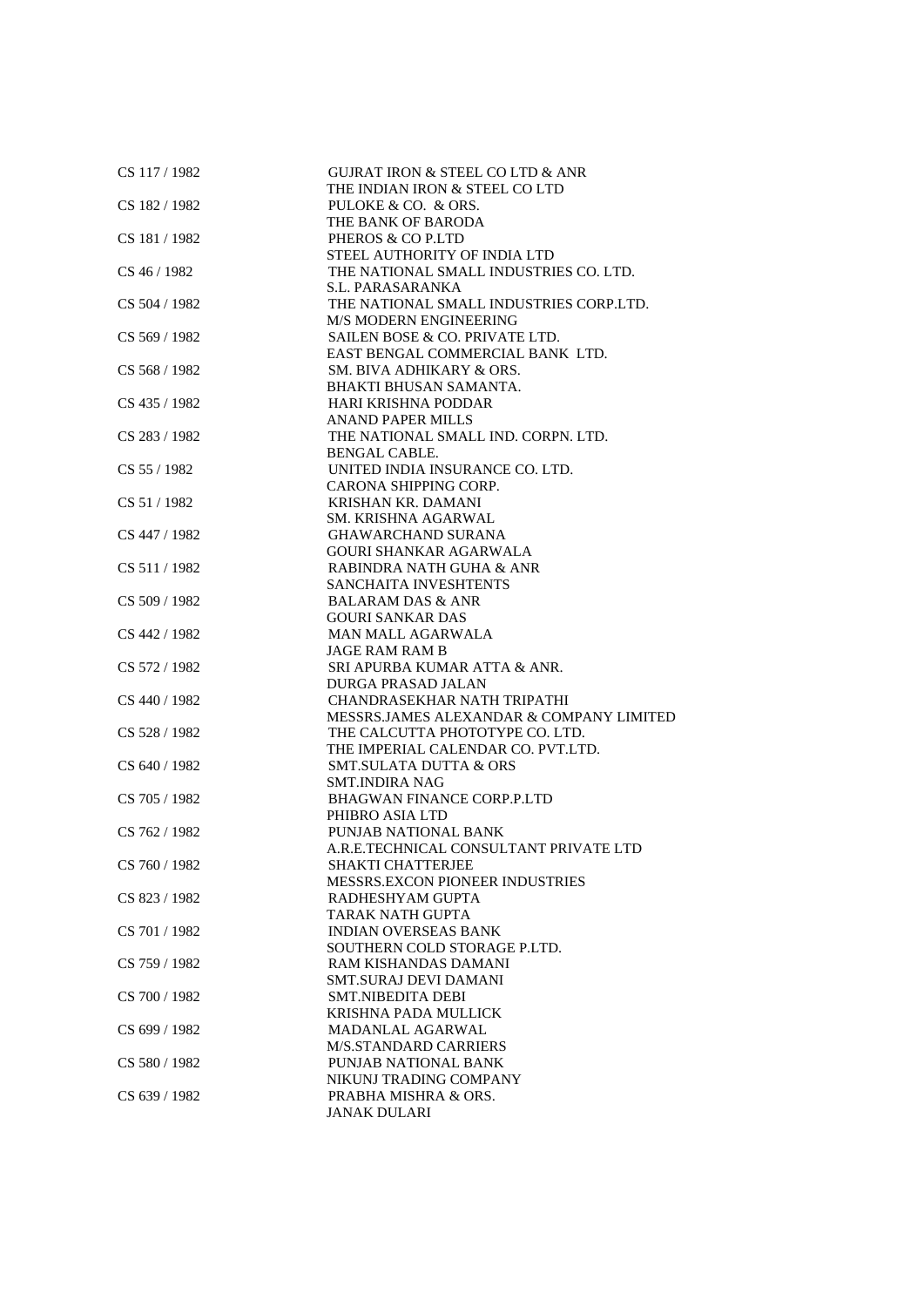| CS 449 / 1982  | <b>BANK OF INDIA</b>                     |
|----------------|------------------------------------------|
|                | RADHA METAL PRODUCTS                     |
| CS 638 / 1982  | RAJESHWARA SINGH                         |
|                | <b>MADAN MOHAN MISHRA</b>                |
| CS 533 / 1982  | PRAGATI ENGINEERING PVT.LTD.             |
|                | THE TAMILNADU WATER SUPPLY & DRANAGE BRD |
| CS 532 / 1982  | ELECTRONICS CORP. OF INDIA LTD. & ANR    |
|                | ECONOMIC TRANSPORT CORP.                 |
| CS 754 / 1982  | MAHENDRA SARUP BANSAL                    |
|                | SURENDRA SINGH                           |
| CS 195 / 1982  | THE NATIONAL SMALL INDUSTRIES CORP.LTD   |
|                | <b>SOUTHERN MILLS P.LTD</b>              |
| CS 60/1982     | UNITED INDIA INSURANCE CO. LTD.          |
|                | CARONA SHIPPING CORP.                    |
| CS 58 / 1982   | SUBHAKARAN CHHAJAR                       |
|                | UNION OF INDIA                           |
| CS 149 / 1982  | STAR ENGINEERING WORKS & ORS             |
|                | BENGAL SCREW MANUFACTURING CO LTD        |
| CS 73 / 1982   | PRAVAT KR. MUKHERJEE                     |
|                | POPULAR CINEMA HALL                      |
| CS 299 / 1982  | K.K.CHOWDHURY AND COMPANY                |
|                | MESSRS. RAJ TEA & PLANTATIONS LTD.       |
| CS 298 / 1982  | JITENDRA NATH DEY. & ORS.                |
|                | <b>KANAI LAL DEY</b>                     |
| CS 297 / 1982  | <b>BIDHU BHUSAN GHOSH.</b>               |
|                | NISHITH CHANDRA GHOSE.                   |
| CS 2/1982      | <b>KASHINATH SEAL</b>                    |
|                | INDIA PAPER PULP CO. LTD.                |
| CS 966 / 1982  | DHARAM GODHA                             |
|                | <b>GHANASHYAMDAS SHAH</b>                |
| CS 480 / 1982  | UNITED COMMERCIAL BANK                   |
|                | RAJLUXMI INVESTMENT & TRADING CO.PVT.LTD |
| CS 473 / 1982  | BHUTARIA ENGINEERING WORKS LTD.          |
|                | THE HARYANA STATE ELECTRICITY BOARD      |
| CS 1052 / 1982 | M/S.COMMERCIAL SERVICES                  |
|                | <b>SRI DHIREN GUHA</b>                   |
| CS 468 / 1982  | <b>MACHINE SPARES CORP.</b>              |
|                | <b>LOTUS MACHINERY STORES</b>            |
| CS 382 / 1982  | NUMAZAR DORAB MEHTA                      |
|                | CALCUTTA FILMLET ADVERTISING             |
| CS 852 / 1982  | BRIJ MOHAN BERIWALA.                     |
|                | VED PRAKHASH TANEJA.                     |
| CS 715 / 1982  | SM.DANKHA DEVI AGARWALA                  |
|                | PRAHLADRAI KHAITAN                       |
| CS 778 / 1982  | STATE BANK OF INDIA                      |
|                | <b>INCHEK TYRES LIMITED</b>              |
| CS 848 / 1982  | SMT. SABITRI DEBI BERIWALA.              |
|                | VED PRAKASH TANEJA.                      |
| CS 773 / 1982  | <b>3EMANTA KUMAR CHATTERJEE</b>          |
|                | METROPOLITAN LABORATORY &NURSINGHOME LTD |
| CS 601 / 1982  | PUNJAB NATIONAL BANK                     |
|                | <b>B.D.TRADING COMPANY</b>               |
| CS 600 / 1982  | UNITED COMMERCIAL BANK.                  |
|                | THE OFFICIAL LIQUIDATOR, HIGH COURT.CAL. |
| CS 653 / 1982  | DURGA PRASAD GIRDHARILAL                 |
|                | E.PIYARELALL IMPORT & EXPORT P.LTD       |
| CS 599 / 1982  | <b>STATE BANK OF INDIA</b>               |
|                | ANCILIARY AUTHOMATIC INDUS. PVT. LTD.    |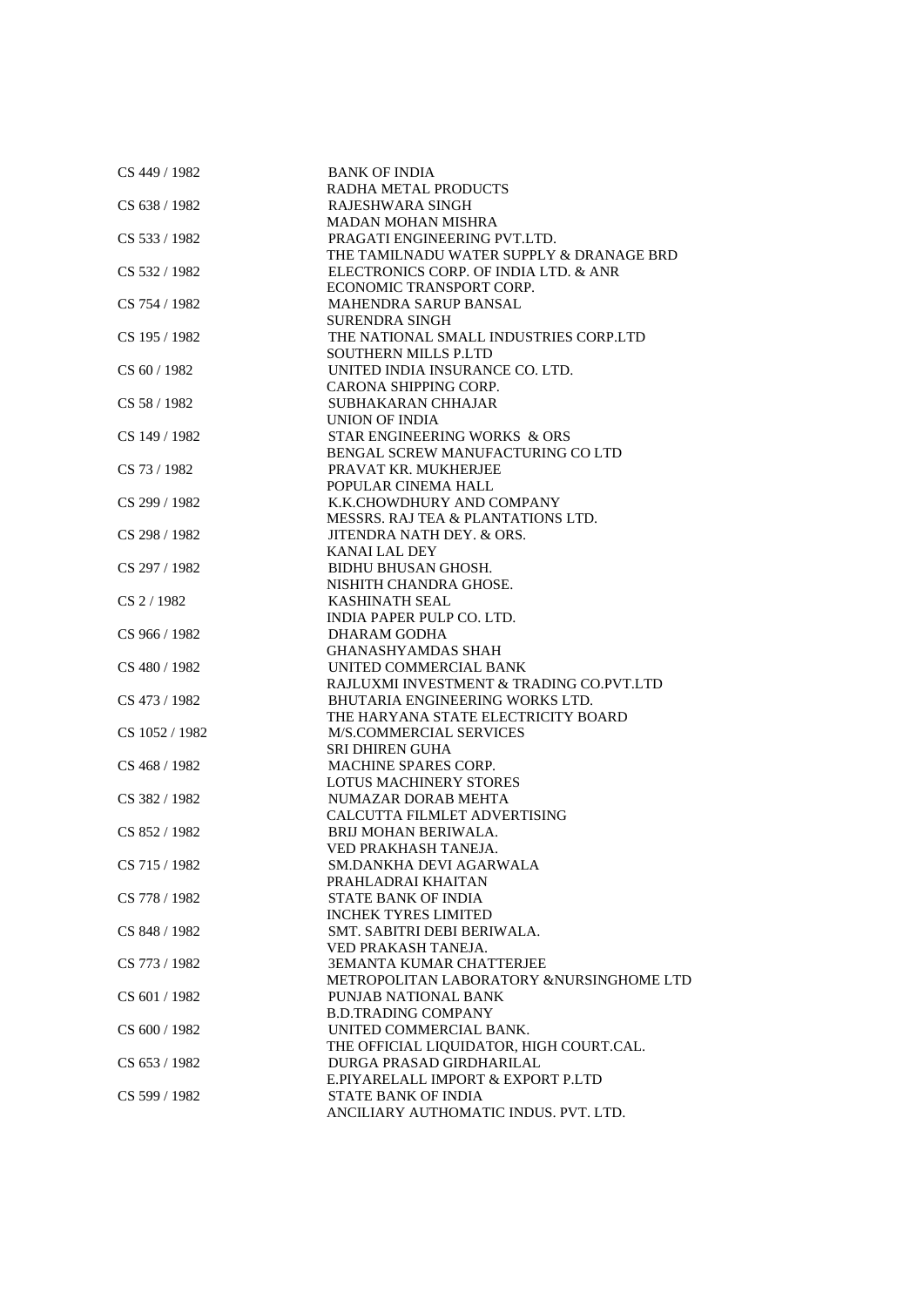| CS 598 / 1982 | PUNJAB NATIONAL BANK                    |
|---------------|-----------------------------------------|
|               | KUNJ BEHARI TIBRIWALLA                  |
| CS 67/1982    | THE CENTRAL JUTE MILLS CO. LTD.         |
|               | HARI & MAHESH PVT.LTD.                  |
| CS 200 / 1982 | UNITED BANK OF INDIA                    |
|               | TECHNOPLAST P.LTD                       |
| CS 137 / 1982 | PRAKASH CHAND JAIN                      |
|               | KOLAGHAT COLD STORAGE                   |
| CS 520 / 1982 | RAJ TEA PLANTATIONS PVT. LTD.           |
|               | ASSAM ASBESTOS LTD.                     |
| CS 585 / 1982 | PUNJAB NATIONAL BANK.                   |
|               | ALKA AGARWALLA                          |
| CS 519 / 1982 | TELEVISTA ELECTRONICS PVT.LTD.          |
|               | <b>BAPI TRADERS</b>                     |
| CS 584 / 1982 | PUNJAB NATIONAL BANK                    |
|               | LAKSHMINARAIN ISPAT PVT. LTD.           |
| CS 583 / 1982 | PUNJAB NATIONAL BANK.                   |
|               | <b>B.D.TRADING COMPANY</b>              |
| CS 517/1982   | STAR ENGINEERING CORP.                  |
|               | CHAINS INDIA PVT.LTD.                   |
| CS 562 / 1982 | AMRIT LAL AGARWALA.                     |
|               | CROWN STEEL COMPANY PRIVATE LTD.        |
| CS 430 / 1982 | THE NATIONAL SMALL INDUSTRIES CORPN.LTD |
|               | MESSRS. SHIBSAGAR FOREST PRODUCTS       |
| CS 811/1982   | ANANTA KR.BAGH & ORS.                   |
|               | <b>JYOITIRMOY GHOSH</b>                 |
| CS 676 / 1982 | NIRMAL KR. MAJUMDAR                     |
|               | UNITED BANK OF INDIA                    |
| CS 128 / 1982 | SMT.SHAKUNTALA PANDIYA & ANR.           |
|               |                                         |
|               | RUSSEL ESTATE CORPN.                    |
| CS 943 / 1982 | ASHIM GUHA THAKURTA & ORS.              |
|               | BENOY KUMAR CHATTERJEE & ANR.           |
| CS 672 / 1982 | <b>BINOY KRISHNA BOSE.</b>              |
|               | MCNALLY BHARAT ENGG.CO.LTD.             |
| CS 785 / 1982 | <b>BALMER LAWRIE LTD.</b>               |
|               | AMERICAN EXPRESS INT.BANKING CORPN.     |
| CS 18 / 1982  | THE STATE TRADING CORP. INDIA & ANR     |
|               | VICTORIA CORPORATION                    |
| CS 636 / 1982 | <b>SMT.RAMA MISRA &amp; ORS.</b>        |
|               | <b>SMT. NIRMALA JAITHALY</b>            |
| CS 556 / 1982 | SHAW WALLACE & CO. LTD.                 |
|               | DENTSCHE D. GESELLSCHAFT "HANSA"        |
| CS 554 / 1982 | BANK OF INDIA                           |
|               | DR. SUJIT KUMAR GHOSH                   |
| CS 553 / 1982 | <b>BANK OF BARODA</b>                   |
|               | SIDHARTHA STREEL TRADERS                |
| CS 615 / 1982 | LALIT MADHAB MALLICK                    |
|               | SAKSENA B. (PVT) LTD.                   |
| CS 614 / 1982 | <b>BISHWANATH &amp; COMPANY</b>         |
|               | BISHWANATH PROSAD BHAGAT                |
| CS 725 / 1982 | THE NATIONAL SMALL INDUSTRIES CORPN.LTD |
|               | <b>M/S.MISHRA WORKSHOP</b>              |
| CS 212 / 1982 | <b>J.S.MOTORS</b>                       |
|               | <b>KRISHUA PADA PATRA</b>               |
| CS 718 / 1982 | <b>STATE BANK OF INDIA</b>              |
|               | WHEELER CYCLE INDUSTRIES P.LTD          |
| CS 786 / 1982 | <b>GENERAL ELECTRIC COMPANY</b>         |
|               | UNITED COMMERCIAL BANK                  |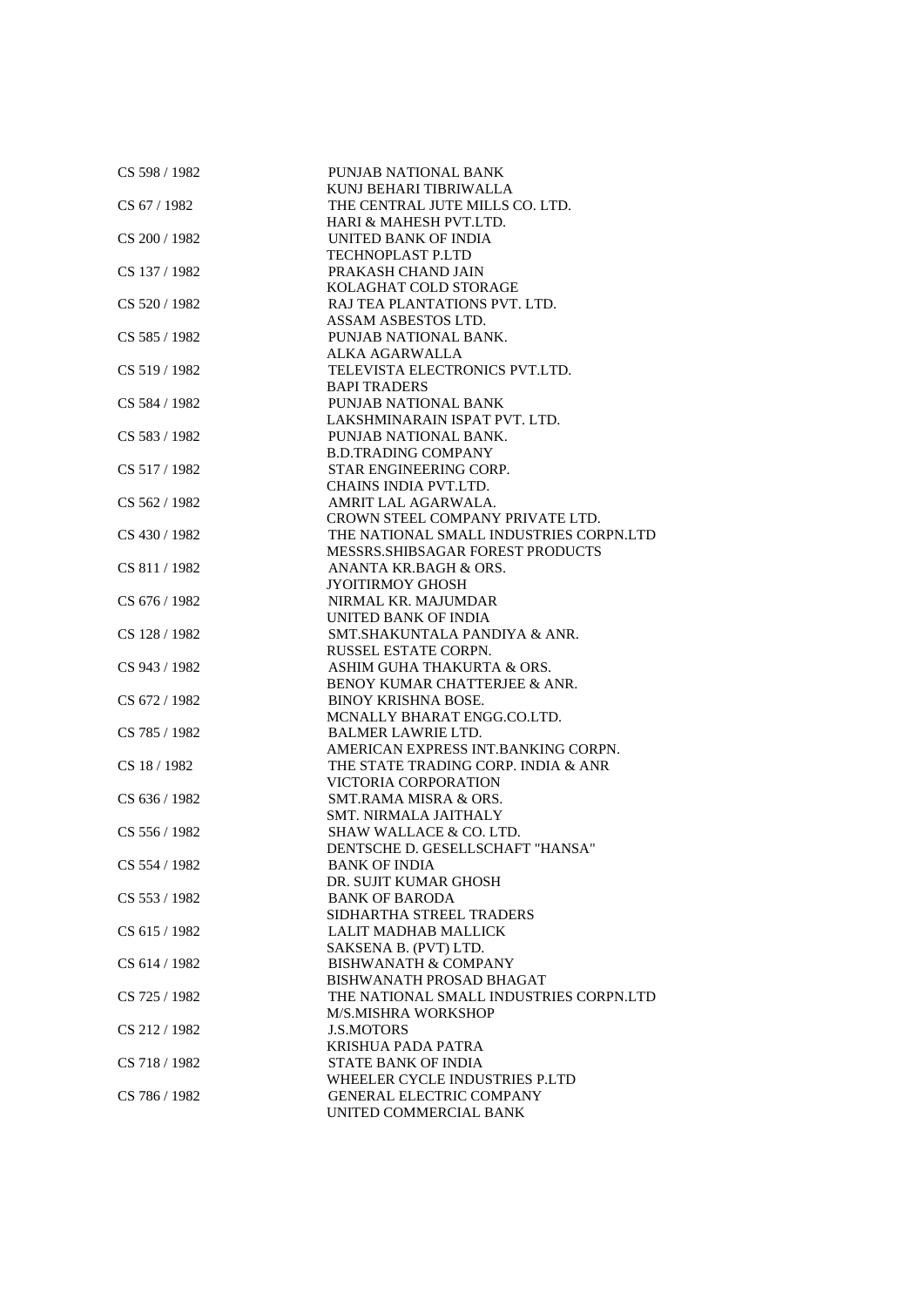| CS 784 / 1982   | C.R.CONSTRUCTION PRIVATE LTD             |
|-----------------|------------------------------------------|
|                 | <b>AMAR NATH PAUL</b>                    |
| CS 880 / 1982   | INDIAN METALS & FERRO ALLOYS LTD         |
|                 | <b>METAL INVESTORS PVT LTD</b>           |
| CS 484 / 1982   | THE INDIAN RAYON CORP. LTD.              |
|                 | <b>BHAGATRAM RAMAWATER</b>               |
| CS 945 / 1982   | SATYANARAYAN GUPTA                       |
|                 | TARAK NATH GUPTA                         |
| CS 884 / 1982   | DIGVIJAY CEMENT CO. LTD.                 |
|                 | <b>VISHAL ENTERPRISES</b>                |
| CS 458 / 1982   | <b>SMT. SHEELA SINGH &amp; ORS</b>       |
|                 | <b>SHAILENDRA PARKH</b>                  |
| CS 369 / 1982   | AGARWAL HARDWARE WORKS (PRIVATE) LTD     |
|                 | INDIAN STEAMSHIP COMPANY LTD             |
| CS 794 / 1982   | NILMANI GANGULY                          |
|                 | AJIT KUMAR GANGULY                       |
| CS 793 / 1982   | ISHWARI PRASAD GOENKA                    |
|                 | PURUSHOTTAM DAS GOENKA                   |
| CS 862 / 1982   | KWALITY ICE CREAMS LIMITED.              |
|                 | INDIA'S HOBBY CENTRE PRIVATE LIMITED.    |
| CS 798 / 1982   | <b>BAGCHI TRANSPORT COMPANY</b>          |
|                 | WEST BENGAL STATE ELECTRICITY BOARD      |
|                 |                                          |
| CS 797 / 1982   | <b>DENA BANK</b>                         |
|                 | <b>MESSRS.BARON EKSPORTS</b>             |
| CS 868 / 1982   | <b>HARIT BHUSAN SARKAR.</b>              |
|                 | M/S. AUTO FINANCIERS.                    |
| CS 170 / 1982   | TEA TRADING CORPORATION OF INDIA LIMITED |
|                 | <b>AVTAR SINGH &amp; CO</b>              |
| CS 88 / 1982    | <b>GAYATRI TRADING CORP.</b>             |
|                 | DELMOT ENGINEERING PVT. LTD.             |
| CS 221 / 1982   | <b>BANK OF INDIA</b>                     |
|                 | DAMODAR ENTERPRISE LTD                   |
| CS 87 / 1982    | PURSHOTTAM DAS BHIWANIWALA & ORS         |
|                 | SM. SHOBHA RANI BURDHAN                  |
| CS 220 / 1982   | <b>BANK OF INDIA</b>                     |
|                 | DAMODAR ENTERPRISES LTD                  |
| CS 86 / 1982    | <b>INDIAN BANK</b>                       |
|                 | M/S DYNAMIC ENGINEERING CORP.            |
| CS 679 / 1982   | UNITED BANK OF INDIA                     |
|                 | <b>BABU KALI PACKA GING P.LTD</b>        |
| CS 678 / 1982   | NIVERSAL PAPER MILLS LTD                 |
|                 | JODHPUR WOOLEN MILLS LTD                 |
| CS 738 / 1982   | <b>BASANTI GANGULY</b>                   |
|                 | ANJAN GANGULY                            |
| CS 734 / 1982   | STATE BANK OF HYDERABAD                  |
|                 | <b>BASU &amp; COMPANY</b>                |
| CS 622 / 1982   | PEARILAL SHAW                            |
|                 | <b>RAJ KISHORE SHAW</b>                  |
| CS 621 / 1982   | <b>ASHIS KUMAR DUTT</b>                  |
|                 | <b>GOBARDHAN CHANDRA AUDDY</b>           |
| CS 258 / 1982   | CANDLEWOOD HOLDINGS LTD.                 |
|                 | THE LAGAN JUTE MACHINERY CO.LTD          |
| $CS$ 460 / 1982 | SAGAR BOSE                               |
|                 | <b>SRINATH PAUL</b>                      |
| CS 459 / 1982   | UNITED INDIA INSURANCE CO. LTD. & ANR    |
|                 | M/S KANPUR AGRA TRANSPORT CORP.          |
| CS 728 / 1982   | CHANDRA MOHAN RAMKANAI                   |
|                 | M/S.CHUNILAL BHOWRARLAL                  |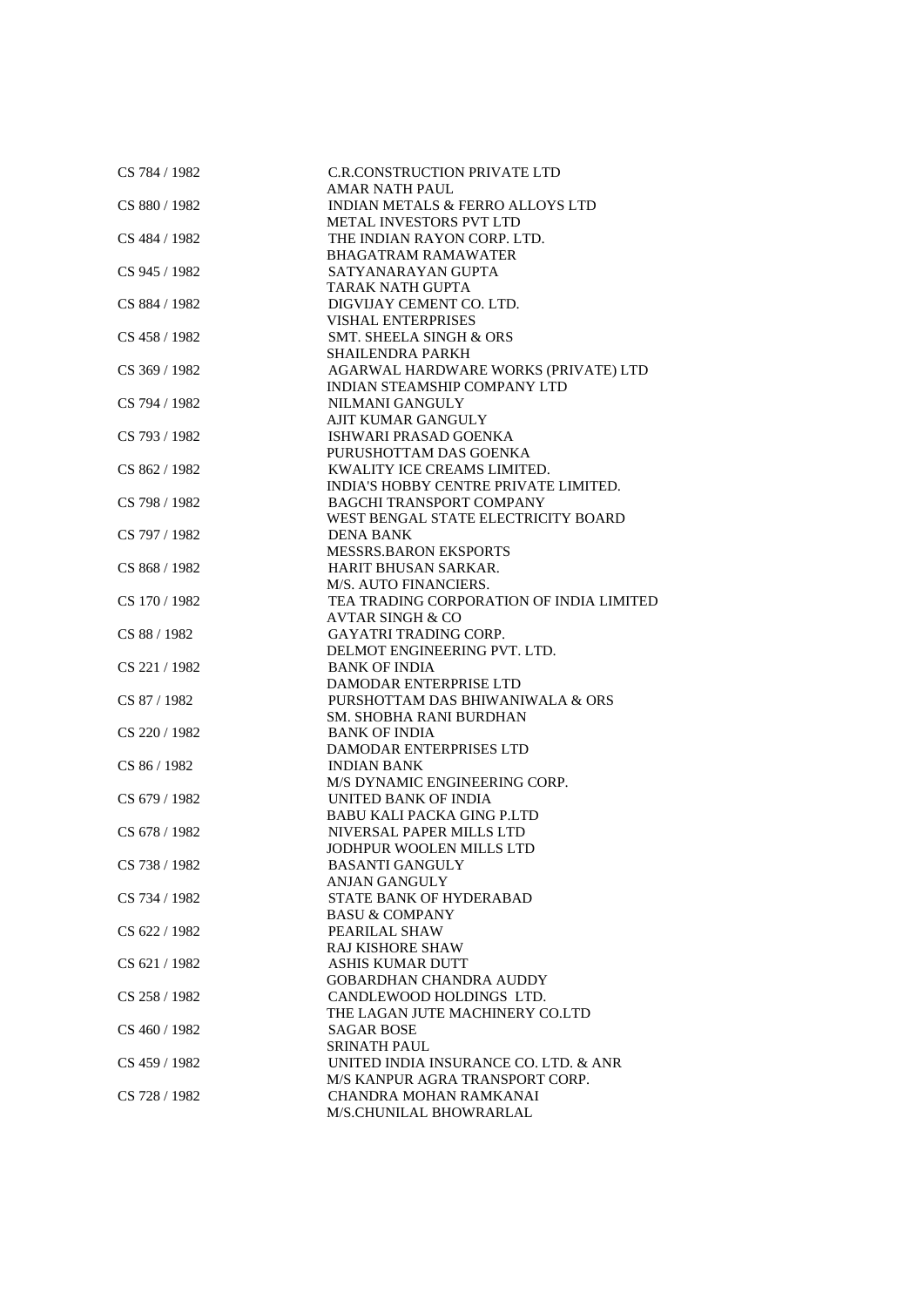| CS 947 / 1982  | RAKHAL CHANDRA DAS                           |
|----------------|----------------------------------------------|
|                | <b>SM.ANIMA ROY</b>                          |
| CS 421 / 1982  | <b>STATE BANK OF INDIA</b>                   |
|                | HIMALAYA SHIPPING CO LTD                     |
| CS 541 / 1982  | SMT. HARDAI DEBISARDA & ANR.                 |
|                | <b>INDIAN TUBE CO. LTD.</b>                  |
| CS 417 / 1982  | SRI SATISH CHANDRA AGARWALA & ORS            |
|                | CHATTERJEE POLK (PRIVATE) LTD                |
| CS 415 / 1982  | KARAMCHAND THAPER & BROS (COAL SALES)LTD     |
|                | MESSRS.A.K.GHOSH & CO                        |
| CS 879A / 1982 | <b>ASHOK CHOWDHURY</b>                       |
|                | M/S. HINDUSTHAN INDUSTRIES                   |
| CS 949 / 1982  | PUNJAB AND SIND BANK                         |
|                | SHREE ANNAPURNA INVESTMENT & FINANCE CRP     |
| CS 264 / 1982  | SUR ENAMEL & STAMPING WORKS LTD              |
|                | <b>B.S.ENTERPRISES</b>                       |
| CS 465 / 1982  | PROMILA BALA METTER & ORS                    |
|                | NATIONAL INSURANCE CO. LTD.                  |
| CS 881 / 1982  | NANURAM BERIWALA.                            |
|                | <b>VED PRAKASH TENEJA</b>                    |
| CS 805 / 1982  | SM.KAUSHALYA SUHASASIA & ORS                 |
|                | <b>SM.SITA DEVI SARAF</b>                    |
| CS 874 / 1982  | F.G.P LIMITED.                               |
|                | PIONEER PROTECTIVE GLASS FIBRE PVT. LTD.     |
| CS 927 / 1982  | ISHWARI PRASAD SINGH ROY                     |
|                | INTERNATIONAL SOCIETY FOR KRISHNA CONSCIOUSN |
| CS 742 / 1982  | MOTOR INDUSTRIES COMPANY LIMITED             |
|                | NIRMAL CHANDRA DEY                           |
| CS 630 / 1982  | <b>SM. RAMA MISHRA &amp; ORS</b>             |
|                | <b>SMT. JANAK DUBION</b>                     |
| CS 339 / 1982  | ADMINISTRATIVE STAFF COLLEGE OF INDIA.       |
|                | FLEMINGOLAND ENG. & FOOD INDUS. PVT. LTD     |
| CS 248 / 1982  | SRI AMAR NATH CHATTERJEE & ANR               |
|                | SANCHAITA INVESTMENTS                        |
| CS 326 / 1983  | SHYAM SUNDAR CHOWDHURY.                      |
|                | STEEL AUTHORITY OF INDIA LTD.                |
| CS 764 / 1983  | NARENDRA KUMAR KHTHARI. & ANR.               |
|                | PARASMAL BARMECHA                            |
| CS 633 / 1983  | <b>ISHEAQ AHMED</b>                          |
|                | <b>JANAB AHMED DIN KHAN</b>                  |
| CS 750 / 1983  | VIJAYA BANK.                                 |
|                | THE KARUR VAYSYA BANK LTD.                   |
| CS 748 / 1983  | THE TATA IRON AND STEEL CO. LTD.             |
|                | GOPICHAND HIRALAL JAIN.                      |
| CS 740 / 1983  | PUNJAB & SIND BANK.                          |
|                | SMT. KANCHAN KUMARI.                         |
| CS 118 / 1983  | <b>PUNJAB &amp; SIND BANK</b>                |
|                | LINK ADVERTISING PRIVATE LTD                 |
| CS 113/1983    | VISHNU PROPERTIES & ANR                      |
|                | SHREE SHREE GOPAL JEW                        |
| CS 185 / 1983  | <b>JANAKIDAS LACHHMI NARAIN</b>              |
|                | M/S NALHAML CHIRANJILAL                      |
| CS 184 / 1983  | UNITED COMMERCIAL BANK                       |
|                | MADHOPRASAD MAHABIRPRASAD                    |
| CS 182 / 1983  | DARAKADAS SARDA                              |
|                | S.K.SARKAR                                   |
| $CS$ 9 / 1983  | UNITED COMMERCIAL BANK                       |
|                | <b>CHATTERJEE POLK P.LTD</b>                 |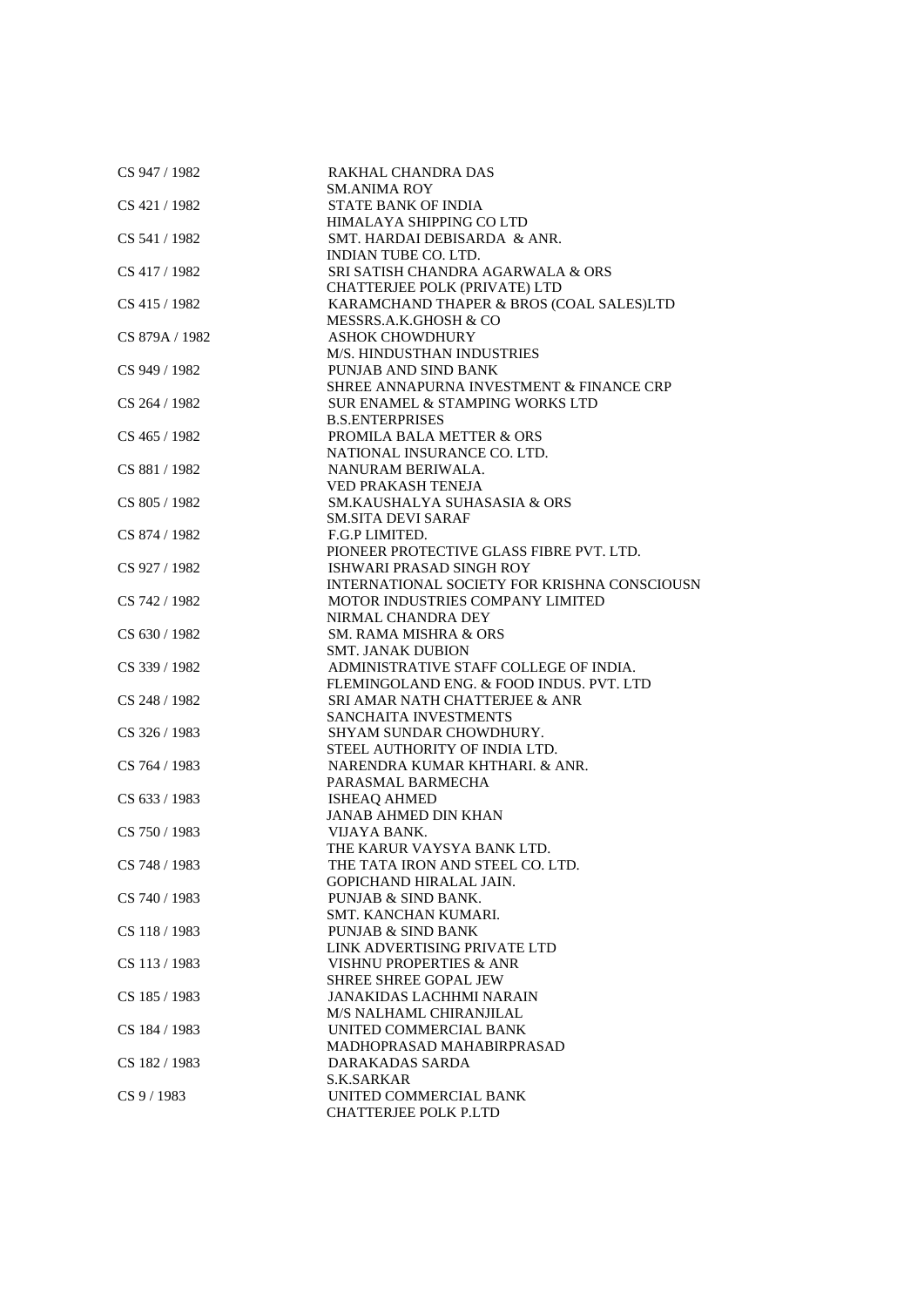| CS 8 / 1983    | STEEL AUTHORITY OF INDIA LIMITED<br>SHIPPING CORP.OF INDIA LTD |
|----------------|----------------------------------------------------------------|
| CS 566 / 1983  | JIWAN RAM SHESDUTTRAI.                                         |
|                | LICHTONBERG FEUERFEST GMBH.                                    |
| CS 487 / 1983  | BERGER PAINTS (INDIA) LIMITED                                  |
|                | NILHAT SHIPPING COMPANY LIMITED                                |
| CS 719 / 1983  | <b>CORPORATION BANK</b>                                        |
|                | KUMARGISI INTERNATIOINAL PVT.LTD.                              |
| CS 714 / 1983  | UNITED COMMERCIAL BANK                                         |
|                | <b>AJIT LAHIRI</b>                                             |
| CS 21 / 1983   | <b>STATE BANK OF INDIA</b>                                     |
|                |                                                                |
|                | ALLIANCE TRADING CORP.P.LTD                                    |
| CS 501/1983    | <b>JAYABATI MULLICK</b>                                        |
|                | <b>BHAGAWATI PR.SAXENA</b>                                     |
| CS 583 / 1983  | EAST INDIA PHARMACEUTICAL WORKS LTD. ANR                       |
|                | SUPREME TRANSPORT CORPORATION.                                 |
| CS 238 / 1983  | NATIONAL STEEL CORP.                                           |
|                | KAILASH CORP.                                                  |
| CS 344 / 1983  | NATIONAL INSURANCE COMPANY LTD.                                |
|                | UNION OF INDIA.                                                |
| CS 342 / 1983  | <b>INDIAN BANK.</b>                                            |
|                | M/S. ANNIE ENTERPRISES.                                        |
| CS 361 / 1983  | UNION CARBIDE INDIA LTD                                        |
|                | <b>SHIPPING CORP. OF INDIA</b>                                 |
| CS 231 / 1983  | <b>EZEKIEL HAI JACOB &amp; ORS</b>                             |
|                | <b>ELIMORE NAURICE</b>                                         |
| CS 333 / 1983  | ASHOK TRADERING CORPORATION & ANR.                             |
|                | BENGAL BANDED WAREHOUSE ASSOCIATION                            |
| CS 723 / 1983  | BHARAT COKING COAL LIMITED.                                    |
|                | COALITE CHEMICALS PRIVATE LIMITED.                             |
| CS 374A / 1983 | SUDHANSU KUMAR PRAMANICK & ORS                                 |
|                | <b>BANKU BEHARI PRAMANICK</b>                                  |
| CS 74 / 1983   | UNITED BANK OF INDIA                                           |
|                | INDIAN MECHANISATION AND ALLIED PROD.LTD                       |
| CS 685 / 1983  | MOHANLAL SUMMERMAL                                             |
|                | <b>MAUN SILK HOUSE</b>                                         |
| CS 437 / 1983  | PRAHLAD RAI KHETAWAT & ANR                                     |
|                | <b>SMT.ASHIMA RANI PAUL</b>                                    |
| CS 613 / 1983  | SIDHIRANJAN BANERJEE.                                          |
|                | UNION BANK OF INDIA.                                           |
| CS 609 / 1983  | STATE BANK OF INDIA.                                           |
|                | DELUXE CHEMICAL INDUSTRIES.                                    |
| CS 527 / 1983  | THE BANK OF RAJASTHAN LIMITED                                  |
|                | <b>ELECTRONIC ENGINEERS</b>                                    |
| CS 92 / 1983   | VIJAYA BANK.                                                   |
|                | NIKUNJ TRADING CO.                                             |
| CS 568 / 1983  | UNION BANK OF INDIA                                            |
|                | SAVERA & CO. LTD. (IN LIQN)                                    |
| CS 453 / 1983  | M/S.VENUS PUMP AND ENGINEERING WORKS                           |
|                |                                                                |
|                | THE W.B STATE CO-OPR MKT.FED.LIMITED                           |
| CS 352 / 1983  | THE INDUSTRIAL FINANCE CORPN. OF INDIA.                        |
|                | <b>MADAN MOHAN TANJAL.</b>                                     |
| CS 647 / 1983  | THE EAST INDIA RUBBER WORKS PVT.LTD.                           |
|                | M/S PRECISION TOOLS INDIA CO.                                  |
| CS 769 / 1983  | THE CHARTERED BANK.                                            |
|                | SATYA NARAYAN ROY.                                             |
| CS 767 / 1983  | EPITICHI S.A.                                                  |
|                | GERRIGINA MARITIME LIMITED.                                    |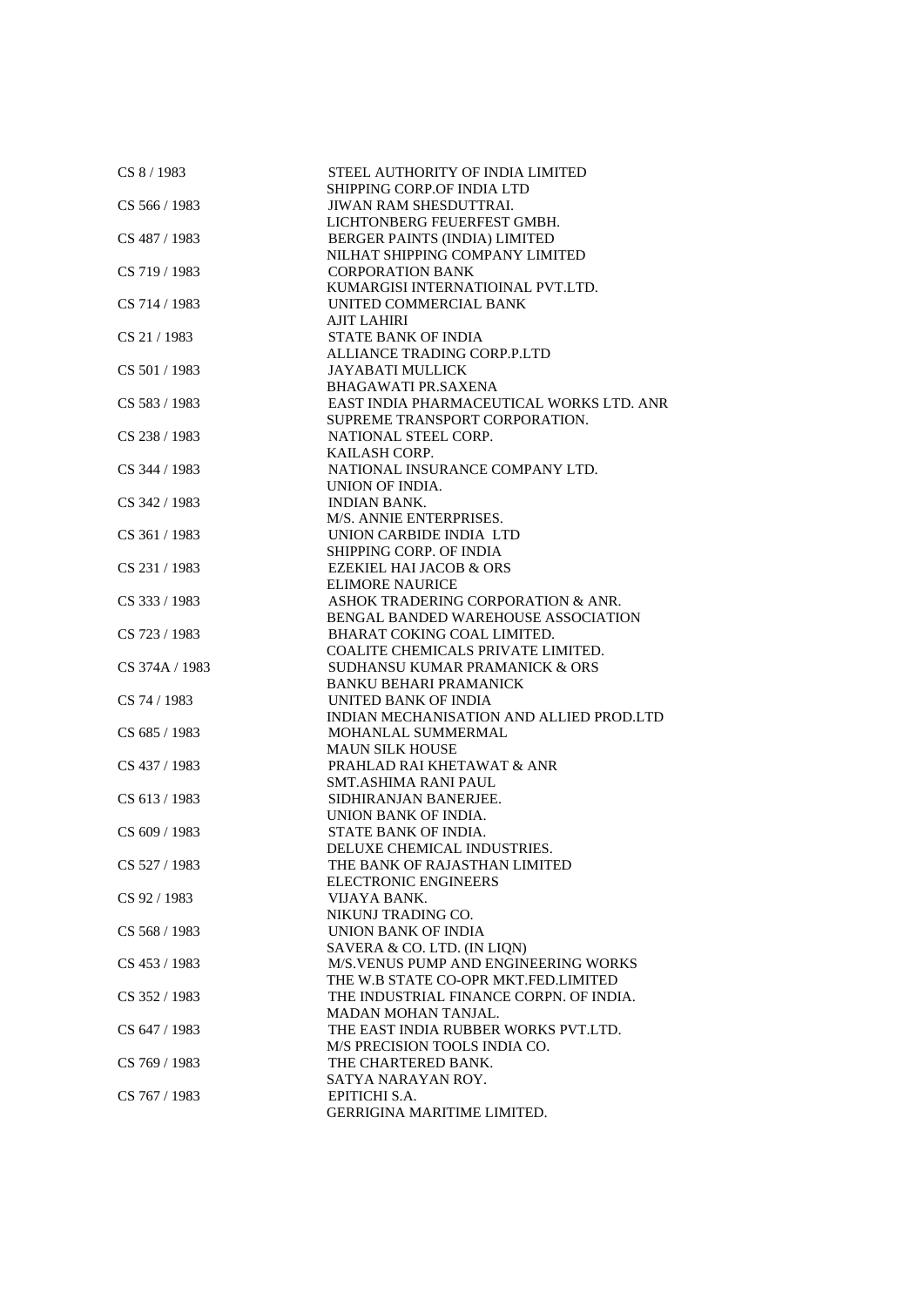| CS 293 / 1983 | <b>JASBIR SINGH</b>                       |
|---------------|-------------------------------------------|
|               | CENTRAL BANK OF INDIA.                    |
| CS 292 / 1983 | VERNER GREGORY GRIEFF. & ANR.             |
|               | <b>BISHOP D. GORAI.</b>                   |
| CS 193 / 1983 | UNITED COMMERCIAL BANK                    |
|               | DEBAPRASAD ROY                            |
| CS 440 / 1983 | NATIONAL INSURANCE CO.LTD                 |
|               | UNION OF INDIA                            |
| CS 60 / 1983  | M/S. TERAI TEA CO. PVT. LTD.              |
|               | THE GOPALPUR TEA CO. LTD.                 |
| CS 696 / 1983 | <b>SHREE SHIV UDYOG</b>                   |
|               | KATIHAR JUTE MILLS LTD.                   |
|               |                                           |
| CS 270/1983   | <b>UCO BANK</b>                           |
|               | SUBHAS CH. CHAKRABORTY                    |
| CS 556 / 1983 | THE SHALIMAR ROPE WORKS LIMITED.          |
|               | THE JUTE CORPORATION OF INDIA LTD.        |
| CS 691/1983   | <b>OFFICIAL LIQUIDATOR</b>                |
|               | <b>WESTERN CARRIES</b>                    |
| CS 157 / 1983 | UNITED BANK OF INDIA                      |
|               | M/S.BHARATI PRINTING & PUBLISHING CO(P)L  |
| CS 790 / 1983 | ABHAY SARKAR.                             |
|               | THE CORPORATION OF CALCUTTA.              |
| CS 786 / 1983 | MODI TENTS & TARPAULINS INDUSTRIES.       |
|               | <b>GUJRAT STATE ROAD TRANSPORT CORPN.</b> |
| CS 785 / 1983 | COAL INDIA LIMITED.                       |
|               | <b>BANK OF INDIA.</b>                     |
| CS 380 / 1983 | <b>BROOKE BAND INDIA LTD</b>              |
|               | UNITED COMMERCIAL BANK                    |
| CS 203 / 1983 | UNITED BANK OF INDIA                      |
|               | SAGAR LINES INDIA PVT.LTD.                |
| CS 313 / 1983 | RAM KUMAR KAMAL KUMAR.                    |
|               | PUNJAB NATIONAL BANK.                     |
| CS 258 / 1983 | ASHOK TRADING CORP. & ANR                 |
|               |                                           |
|               | BENGAL BONDED WARE HOUSE ASSOCIATION      |
| CS 549 / 1983 | SAJAN KUMAR PHUMRA.                       |
|               | SILSER MARKETING LTD.                     |
| CS 783 / 1983 | <b>BISWANATH ROY.</b>                     |
|               | <b>JASODA RANI ROY.</b>                   |
| CS 781 / 1983 | VISHANJI DUNGARMAL FUTNANI                |
|               | MOHANLAL DURGARMAL FUTNANI.               |
| CS 660 / 1983 | UNITED COMMERCIAL BANK                    |
|               | <b>M/S A.R.EXPORTERS</b>                  |
| CS 776 / 1983 | KALIDAS CHAKRABORTY.                      |
|               | SUNIL BARAN CHAUDHURY.                    |
| CS 774 / 1983 | NATIONAL INSURANCE CO. LTD. & D.V.C.      |
|               | UNION OF INDIA.                           |
| CS 773 / 1983 | VIJAYA BANK.                              |
|               | <b>UDHO UPADHAYAY</b>                     |
| CS 245 / 1983 | DR. PRADIP KR. GOSWAMI                    |
|               | <b>SWAPAN KR. GUHA</b>                    |
| CS 11/1983    | UNION OF INDIA & ANR                      |
|               | JOHNSON NAVIGATION CO.                    |
| CS 792 / 1984 | VIJAYA BANK                               |
|               | <b>MOTILAL BHATTER</b>                    |
| CS 664 / 1984 | SHAW WALLACE & CO. LTD.                   |
|               | SRI SATYENDRA NATH BANERJIE.              |
| CS 440 / 1984 | M.P.PRODUCTION P.LTD.                     |
|               |                                           |
|               | MOOL CHAND MOHTA                          |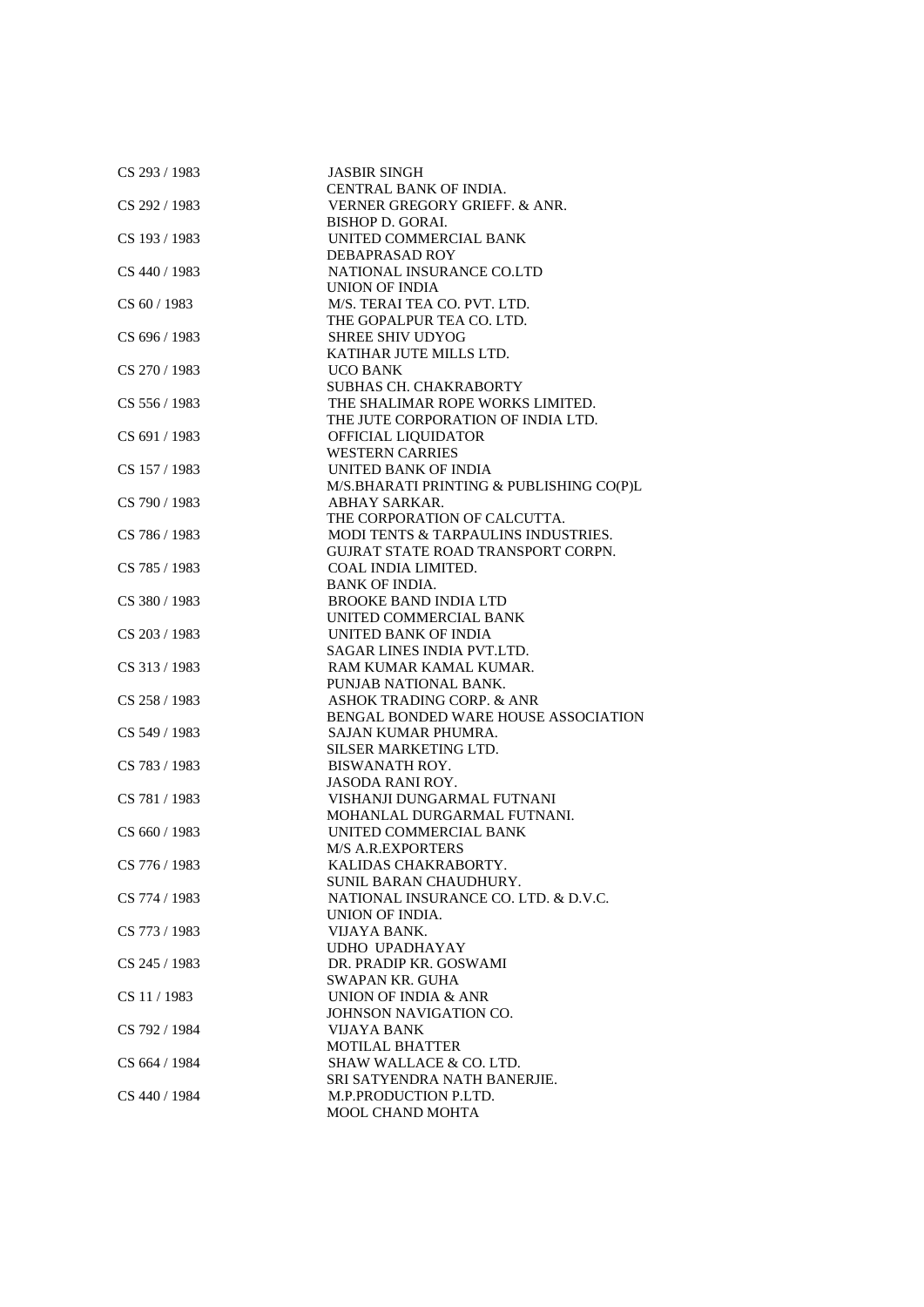| CS 574 / 1984 | PURE DRINKS (CALCUTTA) LTD.<br>UNION OF INDIA.     |
|---------------|----------------------------------------------------|
| CS 846 / 1984 | <b>SOMNATH GHOSH &amp; ORS</b>                     |
|               | <b>GANGASARAN &amp; SONS PVT. LTD.</b>             |
| CS 392 / 1984 | TARA PROPERTIES PVT. LTD.                          |
|               | SHALIMAR PAINTS LTD.                               |
| CS 350 / 1984 | SMT.GAYATRI SARKAR.                                |
|               | RUSSEL ESTATE CORPORATION.                         |
| CS 175 / 1984 | <b>INDIAN CARPET CENTRE</b>                        |
|               | INDIAN STEAMSHIP CO. LTD. & ORS.                   |
| CS 729 / 1984 | JITENDRA NATH RAY & ORS.                           |
|               | <b>RABIN RAHA</b>                                  |
| CS 842 / 1984 | NATIONAL INSURANCE CO. LTD.                        |
|               | UNION OF INDIA                                     |
| CS 788 / 1984 | GOLDEN POLYSTER INDUSTRIES (P) LTD.                |
|               | <b>GOEL ROADWAYS</b>                               |
| CS 793 / 1984 | S.B.I.                                             |
|               | ROHTAL INDUSTRIES LTD.                             |
| CS 686 / 1984 | <b>STATE BANK OF INDIA</b>                         |
|               | BENGALI SEELPI PVT.LTD.                            |
| CS 684 / 1984 | <b>STATE BANK OF INDIA</b>                         |
|               | BENGALI SHILPI P.LTD.                              |
| CS 143 / 1984 | MAFCON ENGG.CO.LTD.                                |
|               | DUNLOP INDIA LTD.                                  |
| CS 2 / 1984   | <b>JUGAL KISHORE SADANI</b>                        |
|               | H.M.TOOLS LTD.                                     |
| CS 520 / 1984 | MADHYA BHARAT PAPERS LTD.                          |
|               | LILA TRADING CO.                                   |
| CS 464 / 1984 | <b>MIMARI TRADERS</b>                              |
|               | G.T.R. CO.PVT. LTD.                                |
| CS 463 / 1984 | KANARIA CHEMICALS INDUSTRIES LTD.                  |
|               | <b>DRESDNER BANK</b>                               |
| CS 734 / 1984 | <b>INDIAN STAVES MFG.CO. &amp; ORS</b>             |
|               | <b>GANESH TWINE MILLS</b>                          |
| CS 398 / 1984 | UNITED PROVINCES SUGAR CO. LTD                     |
| CS 654 / 1984 | KRUPP INDUSTRIES INDIA LTD.<br>UNION BANK OF INDIA |
|               | SAVERE & CO. LTD. (IN LIQN)                        |
| CS 898 / 1984 | MRF LTD.                                           |
|               | PUNJAB TYRES.                                      |
| CS 845 / 1984 | JEWISH GIRLS' SCHOOL                               |
|               | <b>SUDARSHAN PRAKASH PUNK</b>                      |
| CS 506 / 1984 | <b>INTERNATIONAL EXPORTS INC</b>                   |
|               | AFRICA EUROPE TRADING B.V.                         |
| CS 503 / 1984 | MULTI TRADE (INDIA) LTD.                           |
|               | EGYPTION CO.                                       |
| CS 816 / 1984 | <b>JAMSHEDPUR MOTOR ACCESSORIES STORES</b>         |
|               | HINDUSTHAN STEEL WORKS CONSTRUCTION LTD.           |
| CS 813 / 1984 | <b>VIVEK SALVI</b>                                 |
|               | TURF PROPERTIES (P) LTD                            |
| CS 653 / 1984 | SHRI NARAYAN DAGA.                                 |
|               | <b>GOLDWIN PICTURES</b>                            |
| CS 197 / 1984 | <b>FOOD CORPORATION OF INDIA</b>                   |
|               | RADHA RANI SA                                      |
| CS 789 / 1984 | <b>A.RAHIM SHAKIR</b>                              |
|               | MR.RAJENDRA SHAH                                   |
| CS 787 / 1984 | DAMODAR VALLEY CORPORATION                         |
|               | <b>UNION OF INDIA</b>                              |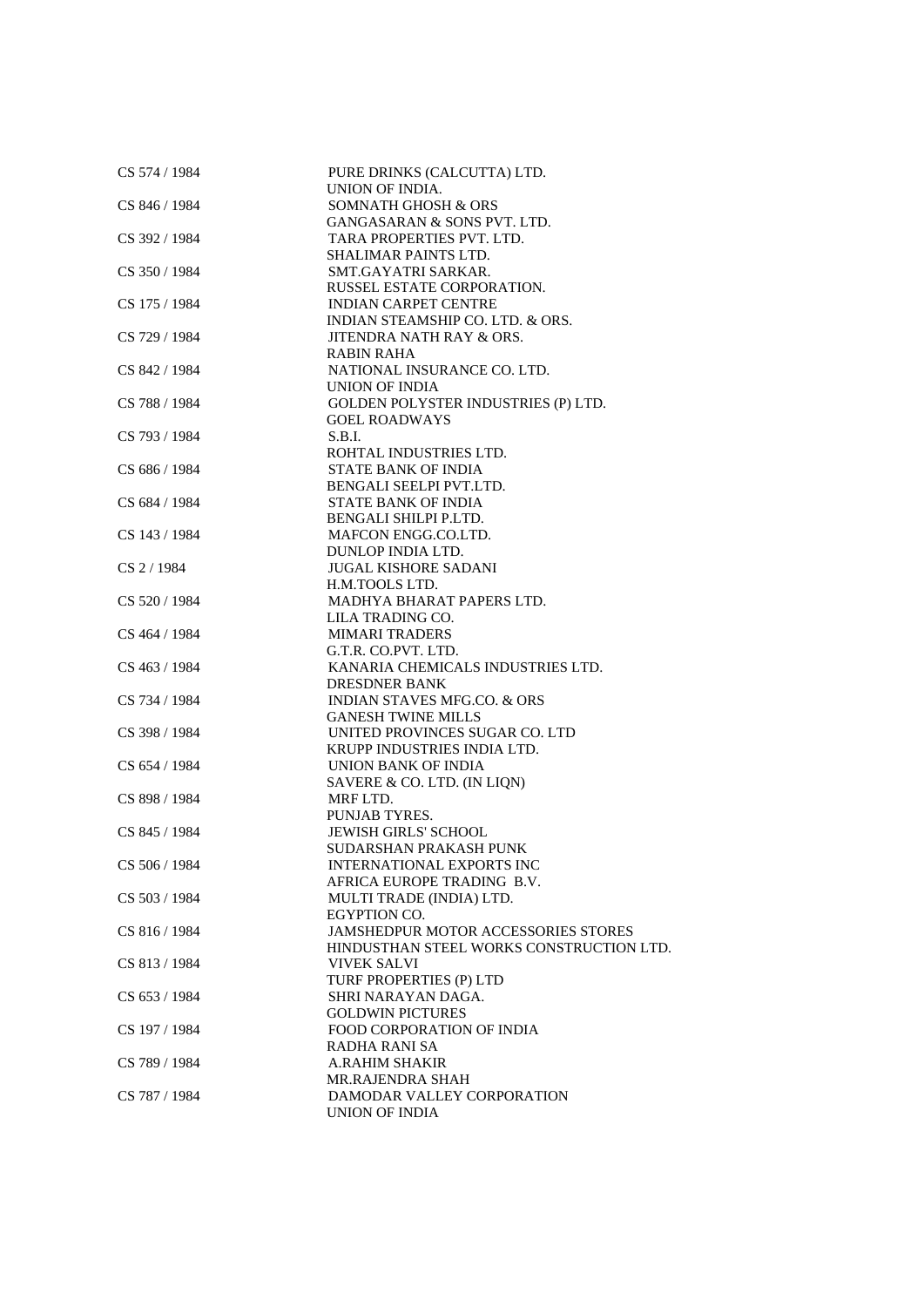| CS 636 / 1984 | PURSHOTTAM DAS KEDIAS.                   |
|---------------|------------------------------------------|
|               | FOOD CORPORATION OF INDIA W.B.           |
| CS 782 / 1984 | KALYAN KUMAR SEN GUPTA & ANR             |
|               | <b>KRIPA BINDU SEN GUPTA</b>             |
| CS 450 / 1984 | SUISSE ATHANTIQUE SUISSE DEPT.MARINE S A |
|               | THE BOARD OF TRUST.FOR THE PORT OF CAL.  |
| CS 634 / 1984 | PRAGATI ENGINEERING PVT. LTD.            |
|               | M/S. IISCO UJJAIN PIPE & ENG. CO. LTD.   |
| CS 780 / 1984 | HINDUSTHAN LIVER LIMITED                 |
|               | <b>BANSIDHAR NARSINGDAS</b>              |
|               |                                          |
| CS 488 / 1984 | THAKURDAS HASSARAM                       |
|               | VINAY CHAMARIA                           |
| CS 629 / 1984 | THE NATIONAL SMALL INDUSTRIES CORPN.     |
|               | M/S. ASSOCIATED INDUSTRIAL ENGINEERS.    |
| CS 442 / 1984 | DEOKI NANDAN JALAN                       |
|               | KISHORI LAL JALAN                        |
| CS 627 / 1984 | S.P.TRADERS.                             |
|               | HONUMAN BAGS AND CONTAINERS LTD.         |
| CS 772 / 1984 | PUNJAB NATIONAL BANK                     |
|               | SMT.SULOCHANA DEVI JHUNJHUNWALA          |
| CS 771 / 1984 | <b>INDIAN TRANSPORT AGENCY</b>           |
|               | <b>SARDAR SARABJIT SINGH</b>             |
| CS 434 / 1984 | SHRI JOGENDRA KUMAR SETH & ORS           |
|               | SHRI OM PROKASH SAXENA                   |
| CS 618 / 1984 | NIRMAL CHANDRA DUTTA.                    |
|               | YOKOHMA PRODUCTIONS.                     |
| CS 433 / 1984 | <b>INDIAN OVERSEAS BANK</b>              |
|               | <b>MADHUSUDAN ORGANICS LTD.</b>          |
|               |                                          |
| CS 606 / 1984 | DUMBAR MILLS LIMITED.                    |
|               | CALCUTTA CLOTH MILLS                     |
| CS 605 / 1984 | DUMBAR MILLS LIMITED.                    |
|               | <b>FARIDABAD TEXTILES.</b>               |
| CS 863 / 1984 | UNION BANK OF INDIA                      |
|               | SHEWAKRAM P. GODHWANI                    |
| CS 834 / 1984 | THE NATIONAL SMALL INDUSTRIES CORP. LTD. |
|               | LAKSHMI PAPER BAG                        |
| CS 828 / 1984 | <b>SALIL GHOSH</b>                       |
|               | THE MASTER STEREDORES' ASSOCIATION       |
| CS 738 / 1984 | SM. BIJALI PRABHA MITRA & ORS            |
|               | SRI PRABHANGSHU SEKHAR KALI              |
| CS 595 / 1984 | CEMENT CORP. OF INDIA LTD.& ANR          |
|               | <b>AJANTA TRANSPORT</b>                  |
| CS 432 / 1984 | DHARAM CH. KASHARDEO                     |
|               | SIDDHARTHA BANERJEE                      |
| CS 615 / 1984 | RAMNARAYAN AGARWALLA & ORS.              |
|               | AVIJIT GANGULY.                          |
| CS 614 / 1984 | REKHA TIMBER COMPANY.                    |
|               | THE TATA IRON AND STEEL COMPANY LTD.     |
| CS 761 / 1984 | <b>SUNIL BARAN DEY.</b>                  |
|               | THE ORIENTAL INSURANCE CO. LTD.          |
|               |                                          |
| CS 430 / 1984 | HINDUSTHAN STEEL WORKS CONS. LTD.        |
|               | <b>DENA BANK</b>                         |
| CS 759 / 1984 | M/S.SUN DISTRIBUTORS & MINING CO.LTD     |
|               | M/S.RAMNIWAS BENIGOPAL                   |
| CS 610 / 1984 | THE TITAGHAR PAPER MILLS COMPANY LTD.    |
|               | SHREE BHAGABATI AGENCIES.                |
| CS 607 / 1984 | DUMBAR MILLS LIMITED.                    |
|               | NEW INDIA TEXTILES                       |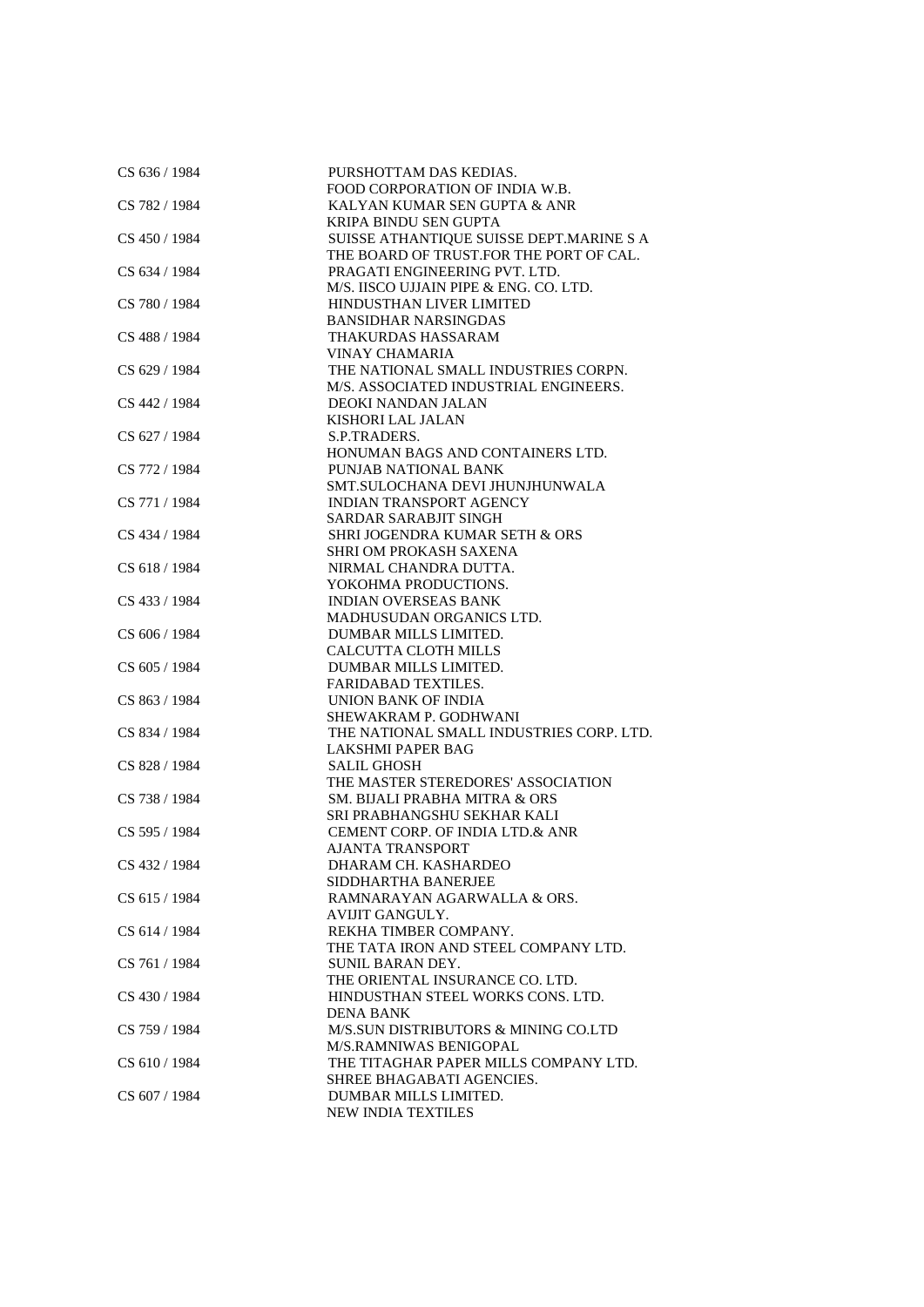| CS 298 / 1984 | MESSRS.NATIONAL INSURANCE COMPANY LTD<br>UNION OF INDIA |
|---------------|---------------------------------------------------------|
| CS 134 / 1984 | CLIMAX EXPORTS PRIVATE LIMITED.                         |
|               | <b>FARREL LINES INC.</b>                                |
| CS 728 / 1984 | <b>FOOD CORPORATION OF INDIA</b>                        |
|               | SANJAY TRADING COMPANY                                  |
| CS 718 / 1984 | <b>MISS MOHINI UTTAM</b>                                |
|               | MOHAN T.SADHNAVI                                        |
|               |                                                         |
| CS 715 / 1984 | C.I. PRIVATE LIMITED<br>BHASKAR TEA CO. PVT.LTD.        |
| CS 569 / 1984 | UNITED COMMERCIAL BANK                                  |
|               |                                                         |
|               | SWAPAN KR. CHATTOPADHAYA<br><b>LALOO PRASAD DAMANI</b>  |
| CS 562 / 1984 | <b>SUDHA RANI SAMADDAR</b>                              |
|               | <b>BANSAL MECHANICAL WORKS LTD</b>                      |
| CS 389 / 1984 |                                                         |
|               | THE CALCUTTA ELECTRIC SUPPLY CORP.LTD                   |
| CS 287 / 1984 | SURYA INVESTMENT COMPANY                                |
|               | STATE TRADING CORPORATION OF INDIA LTD.                 |
| CS 388 / 1984 | <b>SMT.ESHA SEN &amp; ORS</b>                           |
|               | HARIRAM JUNJHUNWALLA                                    |
| CS 284 / 1984 | <b>SM.RITA DUTTA</b>                                    |
|               | <b>SUDIP DUTTA</b>                                      |
| CS 558 / 1984 | THE PRAIZ BOARD OF IRAQ                                 |
|               | M.M.P LINES LTD.                                        |
| CS 557 / 1984 | IONIC SHIPPING SERVICES PVT.LTD.                        |
|               | IONIC SHIPPING SERVICES (BOMBAY) PVT.LTD                |
| CS 378 / 1984 | OFFICIAL LIQUIDATOR                                     |
|               | PRECIOUS CARRYING CORP.                                 |
| CS 556 / 1984 | SHRIMATI HASHI PAUL & ANR                               |
|               | <b>HABIBUR RAHAMAN</b>                                  |
| CS 555 / 1984 | VINOD KR. CHAMARIA & ORS                                |
|               | KOTIHAR JUTE MILLS LTD.(IN LIQUIDATION)                 |
| CS 481 / 1984 | SURESH KR.GUPTA (AGARWALLA) & ANR.                      |
|               | SAMARENDRA NATH SHAW                                    |
| CS 553 / 1984 | <b>BHAWARLAL BHANDARI</b>                               |
|               | UNION CARBIDE INDIA LTD.                                |
| CS 279 / 1984 | AMAR NATH KHETTRY & ANR                                 |
|               | <b>MAHESH PRASAD KHETTRY</b>                            |
| CS 552 / 1984 | VORA ENTERPRISES & ANR                                  |
|               | <b>UNION OF INDIA</b>                                   |
| CS 278 / 1984 | SRI SRI ISWAR RADHA GOBINDA JEW & ORS                   |
|               | SHIBU KUMAR MULLICK & ORS.                              |
| CS 103 / 1984 | THE FOOD CORPORATION OF INDIA.                          |
|               | NANDY DEY PVT. LTD.                                     |
| CS 270 / 1984 | STATE BANK OF INDIA                                     |
|               | BHATTACHARJEE PRINTING COMPANY                          |
| CS 414 / 1984 | <b>FAR EASTERN SHIPPING CO.</b>                         |
|               | M/S.BHIKAM CHAND BANTHEO                                |
| CS 146 / 1984 | SRIMATI PREMLATA AGARWALA.                              |
|               | NIBARAN CHANDRA CHAKRABORTY.                            |
| CS 412 / 1984 | FAR EASTERN SHIPPING CO.                                |
|               | <b>M/S.RANJIT SINGH BANTHIA</b>                         |
| CS 582 / 1984 | THE BOARD OF TRUSTEES OF THE PORT OF CAL                |
|               | LIONEL EDWARDS LTD.                                     |
| CS 406 / 1984 | NATIONAL INSURANCE CO.LTD                               |
|               | <b>GANGES RIVER TRANSPORT</b>                           |
| CS 524 / 1984 | RAJ KUMAR GHOSH & ANR.                                  |
|               | JAYASHREE GHOSE & ORS.                                  |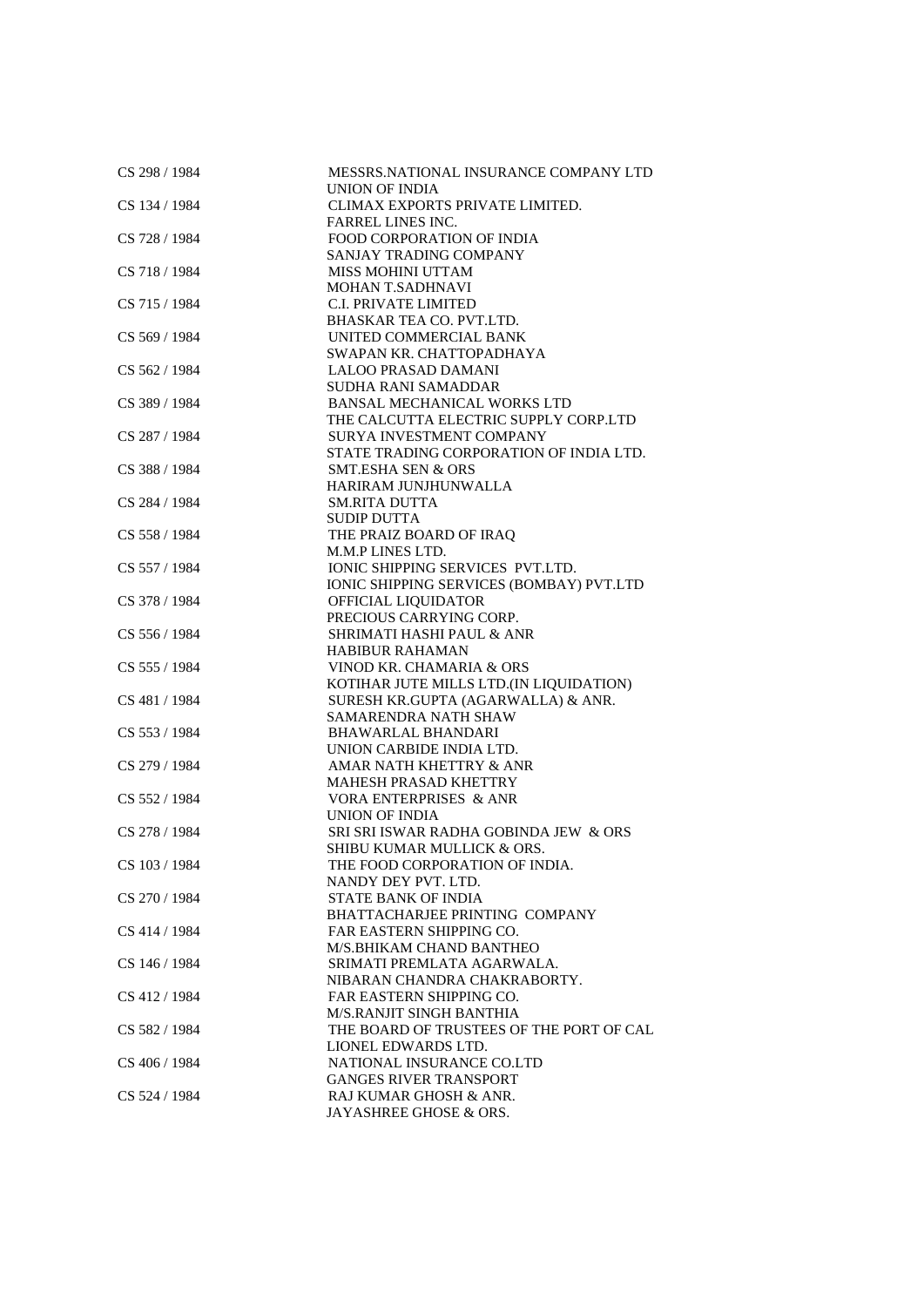| CS 233 / 1984  | <b>B.K.ROY PRIVATE LIMITED</b>           |
|----------------|------------------------------------------|
|                | <b>FOOD CORPORATION OF INDIA</b>         |
| CS 448 / 1984  | JAYSHREE FIBRE PRODUCTS LTD.             |
|                | <b>ALLAHABAD BANK</b>                    |
| CS 41 / 1984   | DENA BANK                                |
|                | <b>MAHATAM PANDEY</b>                    |
| CS 719 / 1984  | <b>M.PANDEY</b>                          |
|                | <b>DENA BANK</b>                         |
| CS 386 / 1984  | <b>CORPORATION BANK</b>                  |
|                | PRABHU DAYAL OJHA                        |
| CS 847 / 1984  | INDIA STEAMSHIP CO. LTD.                 |
|                | PENT OCEAN STEAMSHIP PVT. LTD.           |
|                |                                          |
| CS 418 / 1984  | ANDHRA BANK.                             |
|                | SYNTHETIC WIRE INDUSTRIES PLTD           |
| CS 384 / 1984  | NARMADA DEVI GUPTA                       |
|                | ASC ENGINEERS & ALLIED INDUSTRIES LTD.   |
| CS 445 / 1984  | PYARELAL NAWALGARIA & ORS                |
|                | MOHAN KUMAR MOOKERJEE                    |
| CS 1014 / 1984 | REFRACTARIES & MINERALS SYNDICATE (P) L  |
|                | ALLAHABAD BANK                           |
|                |                                          |
| CS 66 / 1984   | PUNJAB NATIONAL BANK.                    |
|                | <b>RAVI INDUSTRIES.</b>                  |
| CS 510/1984    | R. PIYARELAL IMPORT & EXPORT PVT. LTD.   |
|                | JASMINE MARITINA CO. LTD.                |
|                |                                          |
| CS 534 / 1984  | PRABIR RANJAN DAS GUPTA                  |
|                | K. SHANKAR                               |
| CS 533 / 1984  | MOHAMMAD TARIQUE                         |
|                | <b>S. BARKATULLAH</b>                    |
| CS 511 / 1984  | <b>UCO BANK</b>                          |
|                | BISCAY DATA PRODUCTS PVT.LTD.            |
| CS 342 / 1984  | <b>ASSOCIATED ENTERPRISES</b>            |
|                | <b>BURN STANDARD CO LTD</b>              |
| CS 508 / 1984  | EAST INDIA RUBBERS WORKS PVT.LTD.        |
|                | THE ORIENTAL INSURANCE CO. LTD.          |
| CS 452 / 1984  | <b>MAHAVIR PRASAD JALAN</b>              |
|                | ALLIANCE JUTE MILLS CO. LTD.             |
| CS 8 / 1984    | WEST BENGAL FINANCIAL CORPORATION.       |
|                | DAMODAR ENTERPRISES LTD.                 |
|                |                                          |
| CS 156 / 1984  | THE NATIONAL SMALL INDUSTRIES CORPN.LTD. |
|                | ORISSA TILES LTD.                        |
| CS 727 / 1985  | NIRAJ KR. AGARWALLA & ORS.               |
|                | NARAYAN PRASAD AGARWALLA                 |
| CS 730 / 1985  | KRISHNA METAL TRADING CO.                |
|                | NEO PIPES & TUBES CO. LTD.               |
| CS 733 / 1985  | D.C.N. LTD.                              |
|                | M/S INCHEK TYRES LTD.                    |
| CS 735 / 1985  | AMERICAN EXPRESS INTERNATIONAL BANK CORP |
|                | DEBAL KANTI DAS GUPTA                    |
| CS 737 / 1985  | <b>BELA RAJGASHIA</b>                    |
|                | STRUCTURAL WATER PROOFING CO.PVT.LTD.    |
| CS 744 / 1985  | M/S EURESIAN EQUIPMENT & CHEMICAL LTD    |
|                |                                          |
|                | M/S.STEEL AUTHORITY OF INDIA LTD         |
| CS 772 / 1985  | <b>ICICI BANK LIMITED</b>                |
|                | SATNALIWALA INVESTMENT CO & ORS          |
| CS 766 / 1985  | DENA BANK                                |
|                | <b>JAI LAL ARORA &amp; ORS</b>           |
| CS 756 / 1985  | PREETI SINGHA ROY                        |
|                | THE CALCUTTA TRAMWAYS CO (1978) LTD      |
|                |                                          |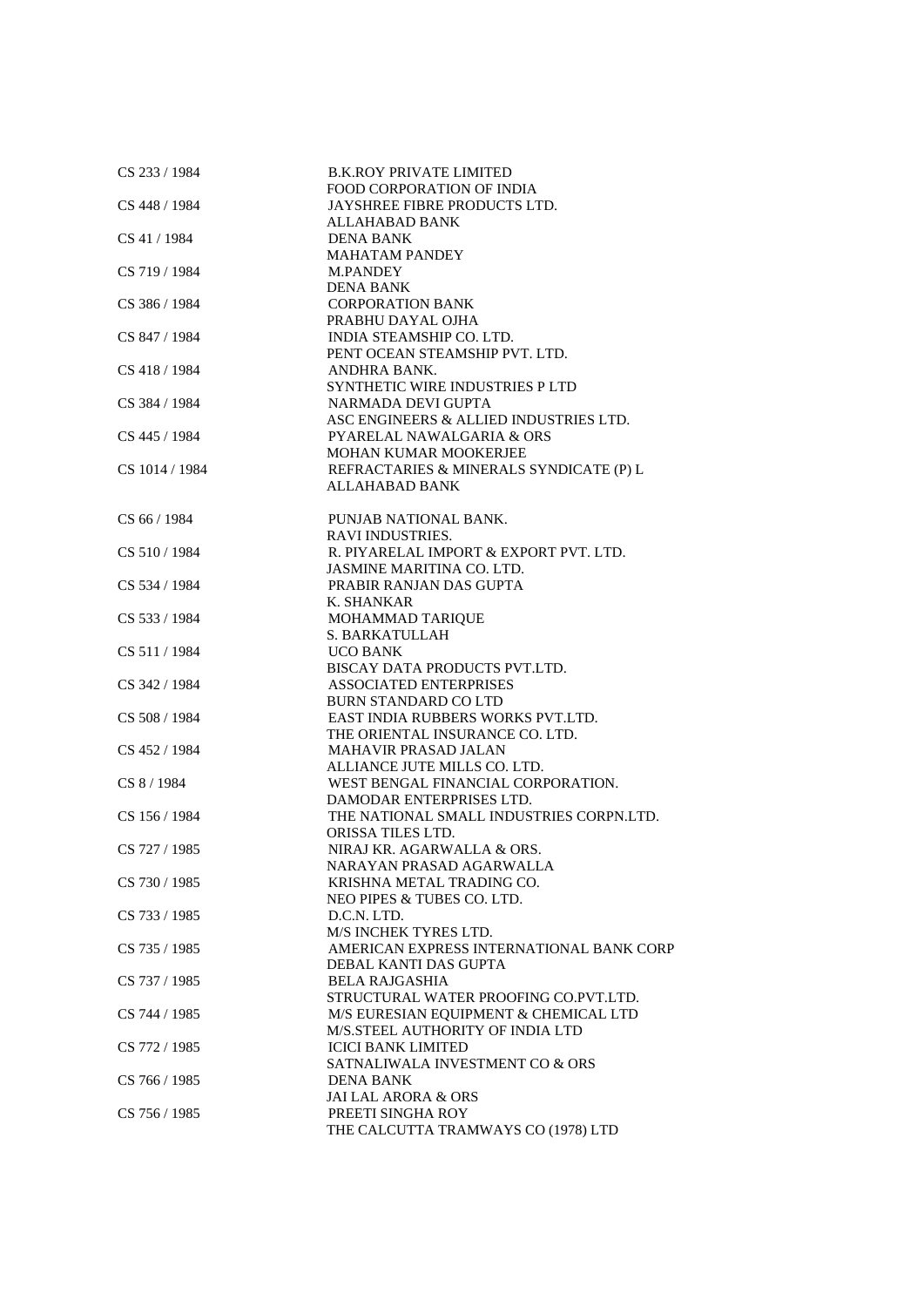| CS 748 / 1985  | UNION CARBIDE INDIA LTD                 |
|----------------|-----------------------------------------|
|                | <b>M/S. KRISHI TRADERS &amp; ORS</b>    |
| CS 738 / 1985  | HONGKONG & SHANGHAI BANKING CORP.LTD.   |
|                | <b>SRI CHHABI GHOSH</b>                 |
| CS 736 / 1985  | <b>JAMUNADAS SUSHIL KUMAR</b>           |
|                | SHIB SANKAR OIL MILLS                   |
| CS 734 / 1985  | <b>INDIAN OVERSEAS BANK</b>             |
|                | PARGAT SINGH GILL                       |
| CS 483 / 1985  | <b>MS. BALLARPUR INDUSTRIES LTD</b>     |
|                | UNION OF INDIA                          |
| CS 732 / 1985  | UNITED BANK OF INDIA                    |
|                | <b>JIBAN SATYA PRINTING HOUSE</b>       |
|                |                                         |
| CS 728 / 1985  | UNITED COMMERCIAL BANK                  |
|                | PRADIP MUKHERJEE(M/S TECHNO SALES)      |
| CS 679 / 1985  | U.B.I.                                  |
|                | ACTNE ELECTO INDUSTRIES P. LTD.         |
| CS 752 / 1985  | <b>ASHIT ROY</b>                        |
|                | THE PEEERLESS TEA INDUSTRY LTD.         |
| CS 605 / 1985  | BOARD OF TRUSTEES FOR THE PORT OF CAL.  |
|                | THE PEOPLES'ENGINEERING & MOTOR WORKS   |
| CS 574 / 1985  | SAMARENDRA NATH SHAW                    |
|                | ANDREW YULE & CO. LTD.                  |
| CS 780 / 1985  | M/S MEHRA ELECTRIC CO.                  |
|                | M/S BANWARILAL GOD & SONS               |
| CS 415 / 1985  | <b>HEMANT VED</b>                       |
|                | MRS. NALINI SAMPAT & ORS.               |
| CS 210/1985    | THE FEDERAL BANK LTD.                   |
|                | RAMESH CHANDRA THAKKAR                  |
| CS 186 / 1985  | SINGHAL TEA CO.                         |
|                | W.B. FOREST DEVELOPMENT CORP.LTD.       |
| CS 195 / 1985  |                                         |
|                | NATIONAL INSURANCE CO.LTD.,             |
|                | UNION OF INDIA                          |
| CS 112/1985    | UNITED BANK OF INDIA                    |
|                | <b>GUNNY EXPORTS LTD.</b>               |
| CS 41 / 1985   | MEERA RANI SINGHA & ANR                 |
|                | SAMARENDRA LALL CHAKRABORTY             |
| CS 23 / 1985   | HOWRAH MILLS CO. LTD.                   |
|                | JANATA SHIPPING CO.PVT.LTD.             |
| CS 174 / 1985  | <b>STATE BANK OF INDIA</b>              |
|                | THE EMPIRE JUTE CO.LTD.(IN LIQ.)        |
| CS 423 / 1985  | UNION BANK OF INDIA                     |
|                | <b>MESSRS ENGINEERS CLUB</b>            |
| CS 284 / 1985  | UCO BANK                                |
|                | NAV BHARAT TRADING CORPN. LTD.          |
| CS 535 / 1985  | <b>SMT.MONIMALA GHOSH</b>               |
|                | OFFICIAL TRUSTEES OF W.B.               |
| CS 749 / 1985  | STATE VBANK OF INDIA.                   |
|                | <b>ROSE POTTERIES.</b>                  |
| CS 867/1985    | <b>MST.HAZRA BEGUM</b>                  |
|                | <b>SK.AKBAR ALI</b>                     |
| CS 600 / 1985  | <b>S.DEVI AGARWAL</b>                   |
|                | F.C.I.                                  |
| CS 726 / 1985  | UNION BANK OF INDIA                     |
|                | FORMS CULTIVATORS PVT. LTD.             |
| CS 1290 / 1985 | MRINALENDU PAUL & ANR.                  |
|                | DILIP KR. PAUL                          |
|                |                                         |
| CS 180 / 1985  | THE VIKRAMPUR TEA&INDUSTRY CO.LTD.& ANR |
|                | UNITED COMMERCIAL BANK                  |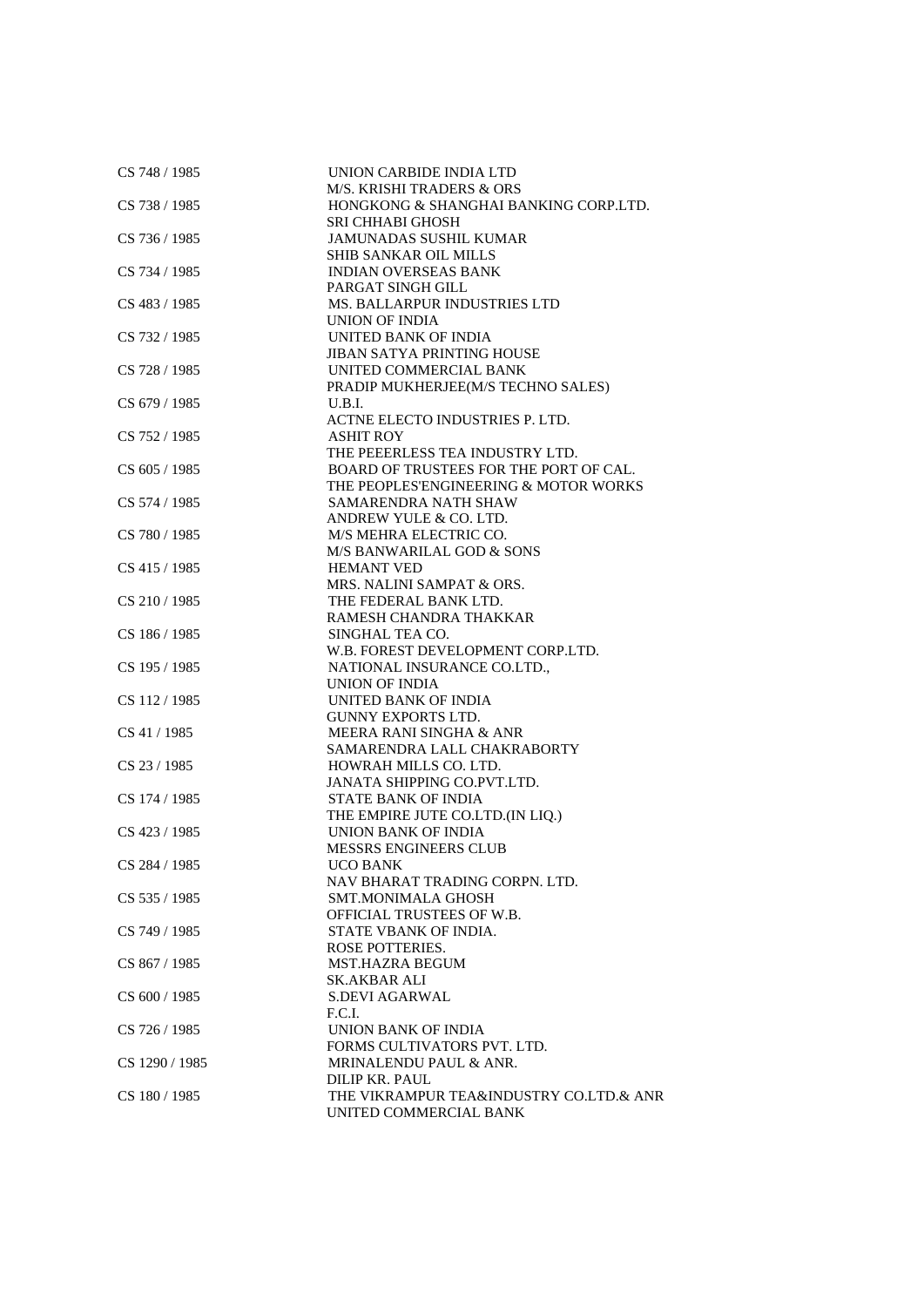| CS 131 / 1985 | HINDUSTHAN CONST. & COMMR. CORP.         |
|---------------|------------------------------------------|
|               | UNION OF INDIA                           |
| CS 715 / 1985 | <b>BANK OF BARODA</b>                    |
|               | <b>SANTI PAUL</b>                        |
| CS 714 / 1985 | UNITED INDUSTRIAL BANK LTD.              |
|               | AJOY KUMAR PAUL & CO.                    |
| CS 713 / 1985 | KAMRUP PAPER MILLS LTD.                  |
|               | NATIONAL INSURANCE COMPANY LTD.          |
| CS 712 / 1985 | WESTINGHOUSE SAXBY FARMER LTD.           |
|               | TAURUS FOUNDRY PVT. LTD.                 |
| CS 710 / 1985 | SREE KRISHNA PRIVATE LTD.                |
|               | K.E.C. INTERNATIONAL LTD.                |
|               |                                          |
| CS 709 / 1985 | NTC (W.B.ASSAM, BIHAR, ORRISSA) LTD.     |
|               | ADARSH BAZAR WHOLESALE & RETAIL CO-OP    |
| CS 707 / 1985 | <b>MANJUSREE GHOSH</b>                   |
|               | UNION OF INDIA                           |
| CS 705 / 1985 | <b>TAPAN KUMAR CHEL</b>                  |
|               | <b>BINODINI DHAR</b>                     |
| CS 696 / 1985 | <b>BANK OF INDIA</b>                     |
|               | THE HEAVY EQUIPMENT & MACHINERY P.LTD.   |
| CS 692 / 1985 | KARAMCHAND THAPPAR & BROS.(COAL SALES)LT |
|               | DARKEY ENGINEERING CORPORATION           |
| CS 658 / 1985 | METALLERGICAL AND ENG.CONSULTANT(I)LTD.  |
|               | <b>SOUTH EASTERN ROADWAYS</b>            |
| CS 657 / 1985 | SHREE DIGVIJOY CEMENT COMPANY LTD.       |
|               | SHREE MADHUSUDAN MILLS LTD.              |
| CS 654 / 1985 | DAMODAR VALLEY CORPORATION ANR.          |
|               | UNION OF INDIA                           |
| CS 651 / 1985 | DUMRAON PROPERTIES AND ENTERPRISES PVT.  |
|               | LILLY SAVAK ORNVALA                      |
| CS 621 / 1985 | <b>MULCHAND JAIN</b>                     |
|               | <b>SONALI BANK</b>                       |
| CS 523 / 1985 | UNITED BANK OF INDIA                     |
|               | <b>TAPAS KUMAR DAS</b>                   |
| CS 596 / 1985 | BOARD OF TRUSTEES FOR THE PORT OF CAL.   |
|               | HINDOCK ENGINEERING COMPANY PVT. LTD.    |
| CS 595 / 1985 | <b>JAYANTA DEY</b>                       |
|               | SUDHANGSHU SHEKHER DEY                   |
| CS 612 / 1985 | SMT. KAMALA PALIT & ORS.                 |
|               | <b>SMT. GITA MITRA</b>                   |
| CS 534 / 1985 | <b>R.S.DISTRIBUTORS</b>                  |
|               | NATIONAL INSURANCE CO.LTD.               |
| CS 558 / 1985 | CHANDRA PRAKASH MAHESHWARI @ C.P.MAHES   |
|               | BHARAT INDUSTRIES & COMMERCIAL CORP.     |
| CS 575 / 1985 | D.M.SHUKLA AND CO.                       |
|               | GUJRAT SMALL INDUSTRIES CORP. LTD.       |
| CS 576 / 1985 | SMT. SANTI DEVI & ORS.                   |
|               | <b>RANJAN ALI</b>                        |
| CS 578 / 1985 | <b>SYNDICATE BANK</b>                    |
|               | NIKHIL RANJAN GHOSH                      |
| CS 579 / 1985 | <b>CENTRAL BANK OF INDIA</b>             |
|               | <b>ARORA BROTHERS</b>                    |
| CS 583 / 1985 | CALCUTTA & KANPUR TRANSPORT CO.          |
|               | JESOP & COMPANY LTD.                     |
| CS 541 / 1985 | INDUSTRIAL RECONSTRUCTION BANK OF INDIA  |
|               | DINESH RANCHOR DAS KAPADIA               |
| CS 571 / 1985 | <b>BANK OF INDIA</b>                     |
|               | <b>SHEO SANKAR SINGH</b>                 |
|               |                                          |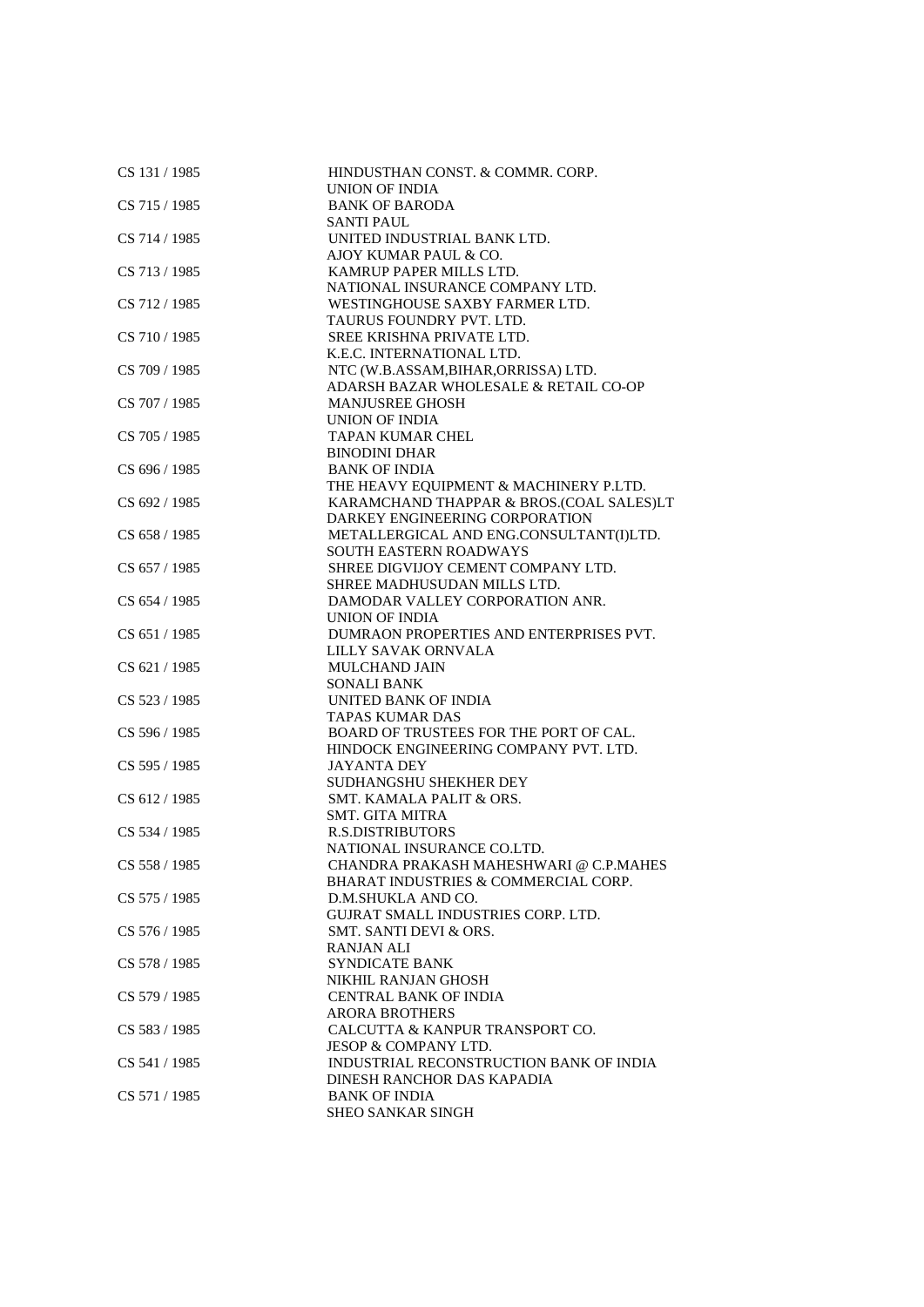| CS 569 / 1985   | THE DALHOUSIE JUTE COMPANY LTD.<br><b>SHAKTI YAR PRODUCTS</b> |
|-----------------|---------------------------------------------------------------|
| CS 570 / 1985   | DAMEHRA STEELS AND FORGINGS (PVT.) LTD.                       |
|                 | M/S. NATHMAL GIRDHARILAL                                      |
| CS 561/1985     | M/S. R.N.TANDAN & SONS                                        |
|                 | M/S. AARKAY ENGINEERING CORP.                                 |
| CS 560 / 1985   | UNION BANK OF INDIA                                           |
|                 | M/S. KEDAR RUBBER LTD.                                        |
| CS 559 / 1985   | HINDUSTHAN STEEL WORKS CONSTRUCTION LTD.                      |
|                 | PUNJAB AND SIND BANK                                          |
| CS 554 / 1985   | AIR CONDITIONING CORPORATION LTD.                             |
|                 | <b>INDIAN ROADWAYS CORPORATION</b>                            |
| CS 553 / 1985   | <b>BANK OF MAHARASTRA</b>                                     |
|                 | PRASANTA KUMAR BASU                                           |
| CS 551 / 1985   | M/S. ASSOCIATED HOTELIERS                                     |
|                 | M/S. PARKASH TRADING CORPORATION                              |
| CS 550/1985     | <b>BANK OF BARODA</b>                                         |
|                 | BANAFUL PRAKASHANI PVT. LTD.                                  |
| CS 548 / 1985   | BERGEN PAINTS INDIA LTD.                                      |
|                 | FREIGHT CARRIERS OF INDIA                                     |
| CS 544 / 1985   | THE TINPLATE COMPANY OF INDIA LTD.                            |
|                 | <b>MADRAS CAN FACTORY</b>                                     |
|                 | EASTERN INDIA MOTION PICTURE ASSOCIATION                      |
| CS 542 / 1985   |                                                               |
|                 | MR.PROBHAT BHUSAN & ORS.                                      |
| CS 537 / 1985   | CYCLE CORPORATION OF INDIA LTD.                               |
|                 | <b>STATE BANK OF INDIA</b>                                    |
| CS 502 / 1985   | PRONOB & CO. PVT. LTD.                                        |
|                 | KAMANI ENGINEERING CORPORATION LTD.                           |
| CS 501 / 1985   | <b>RAMESH CHOWDHURY</b>                                       |
|                 | H.GURIE INVESTMENT PVT.LTD.                                   |
| CS 500 / 1985   | AMARENDRA NATH DUTT                                           |
|                 | CALCUTTA MUNICIPAL CORPORATION                                |
| CS 497 / 1985   | NATIONAL PACKING INDUSTRIES                                   |
|                 | MULTI TUBE & PACKAGING(P) LTD.                                |
| CS 494 / 1985   | VIJAY KUMAR GORODIA & ORS.                                    |
|                 | <b>SUSHILA MURARKA</b>                                        |
| CS 490 / 1985   | NATIONAL INSURANCE COMPANY LTD.                               |
|                 | ECONOMIC TRANSPORT ORGANISATION                               |
| CS 488 / 1985   | SUPREME PAPER MILLS LTD.                                      |
|                 | <b>SWIL LIMITED</b>                                           |
| CS 487 / 1985   | UNITED COMMERCIAL BANK                                        |
|                 | PRABIR MUKHERJEE                                              |
| CS 486 / 1985   | KUMAR FILMS(BIHAR) & ANR.                                     |
|                 | <b>EASTERN INDIA MOTION PICTURES ASSOC.</b>                   |
| CS 533 / 1985   | UNITED INDUSTRIAL BANK                                        |
|                 | STEEL RESEARCH FOUNDATION IN INDIA                            |
| CS 524 / 1985   | STATE BANK OF HYDERABAD                                       |
|                 | M/S. STEEL EDGE INDIA                                         |
| CS 540 / 1985   | <b>CENTRAL BANK OF INDIA</b>                                  |
|                 | ELECTRICITY BOARD SUPPLIERS                                   |
|                 |                                                               |
| CS 352/1985     | <b>GYAN PRAKASH BUDHIA</b>                                    |
|                 | PASJI BHAI SOMABHAI PATEL & CO.                               |
| CS 532 / 1985   | DR. SATABDI NATH SEN                                          |
|                 | DR. SM.SUPTI JASH                                             |
| CS 530 / 1985   | M/S.DAMODAR VALLEY CORPORATION & ANR.                         |
|                 | UNION OF INDIA                                                |
| $CS$ 526 / 1985 | <b>FOOD CORPORATION OF INDIA</b>                              |
|                 | BENGAL FLOUR MILLS CO. LTD.                                   |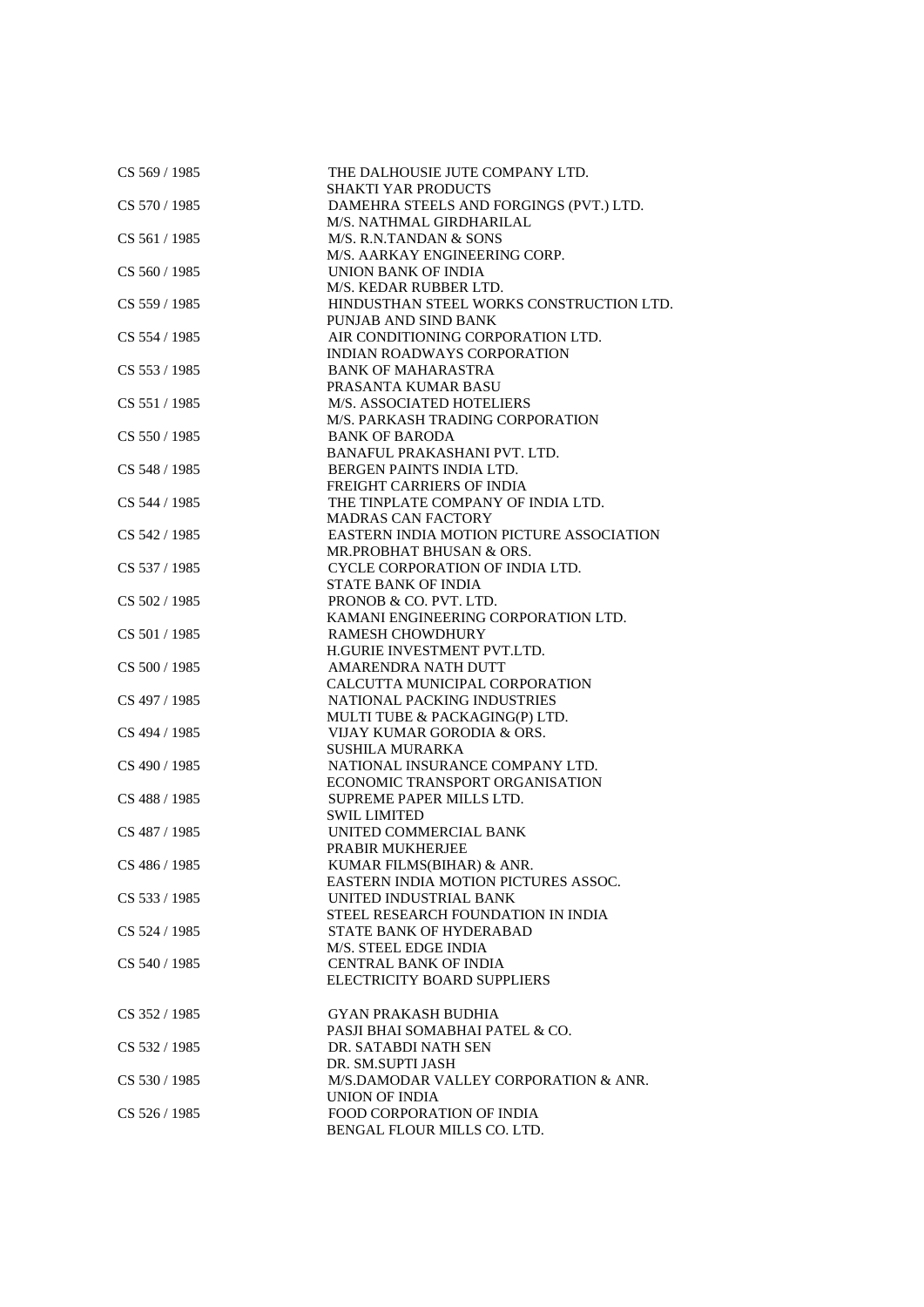| CS 522 / 1985   | THE NATIONAL SMALL INDUSTRIES CORP.LTD.  |
|-----------------|------------------------------------------|
|                 | M/S.THE ASAM PLASTIC & POLYTHENE UDYOG   |
| CS 521 / 1985   | <b>GENELEC LIMITED &amp; ANR.</b>        |
|                 | BHSRUKA ROAD LINES PVT. LTD.             |
| CS 520 / 1985   | JANATA CINEMA PROPERTIES & FINANCE LTD.  |
|                 | <b>MRS. DHUN S.AYRTON</b>                |
| CS 516 / 1985   | SRIMATI JASOTI BAI T. MAHTANI            |
|                 | <b>ISWAR T. MAHTANI</b>                  |
| CS 515 / 1985   | M/S. WELDUM ENGINEERING & TRADING CO.    |
|                 | H.P.DIDWARIA                             |
| CS 513 / 1985   | SAIBAL CHAKRABORTY & ANR.                |
|                 | <b>SMT. ASHRUMATI MALLICK</b>            |
| CS 511/1985     | <b>SHAKIR JAN MOHAMMED VAID</b>          |
|                 | UNION OF INDIA                           |
| CS 508 / 1985   | M/S. STAR FILM SYNDICATE                 |
|                 | <b>PRATAP TALKIES</b>                    |
| CS 507 / 1985   | PLASTIC AND ENGINEERING UDYOG            |
|                 | THE ORIENTAL FIRE & GENERAL INSURANCE CO |
| CS 433 / 1985   | NIRDOSH KUMAR JAIN                       |
|                 | I.E.L. LIMITED                           |
|                 |                                          |
| CS 431 / 1985   | M/S. BHARAT PULVERISING MILLS LTD.       |
|                 | RONALD GEORGE IRWIN VERRALL              |
| CS 416 / 1985   | PUNJAB NATIONAL BANK                     |
|                 | <b>M/S CARGO MOVERS OF INDIA</b>         |
| CS 443 / 1985   | BHANDARI & ASOPA (INDIA) PVT. LTD.       |
|                 | <b>NAVROM CONSTANZA</b>                  |
| CS 442 / 1985   | <b>STATE OF NAGALAND</b>                 |
|                 | <b>ENGINEERS ENTERPRISE</b>              |
| CS 441 / 1985   | <b>KESHAB NARAYAN BANERJEE</b>           |
|                 | ANANDA BAZAR PATRIKA LTD.                |
| CS 438 / 1985   | NATIONAL INSURANCE COMPANY LTD.          |
|                 | UNION OF INDIA                           |
| CS 436 / 1985   | MADHAV PRASAD GOENKA & ANR.              |
|                 | K.L.(PRIVATE) LTD.                       |
| CS 435 / 1985   | SATNALIWALA INVESTMENT COMPANY           |
|                 | <b>ICICI BANK</b>                        |
| CS 384 / 1985   | HINDUSTAN STEEL WORKS CONSTRUCTION LTD.  |
|                 | <b>INDIAN OVERSEAS BANK</b>              |
| CS 341 / 1985   | <b>BHASKAR TEA &amp; INDUSTRIES LTD</b>  |
|                 | C.I.PVT. LTD                             |
| CS 337 / 1985   | IISCO UJJAIN PIPE & FOUNDRY & CO.        |
|                 | PRAGATI ENGINEERING PVT LTD.             |
|                 |                                          |
| CS 314 / 1985   | CENTRAL BANK OF INDIA                    |
|                 | BRIJALALL & CO.                          |
| CS 619 / 1985   | PAWAN PROPERTIES                         |
|                 | <b>BISWANATH AGARWAL</b>                 |
| CS 306 / 1985   | INDERCHAND RAJGARHIA & SONS PVT. LTD     |
|                 | P.N.GUZDAR                               |
| CS 288 / 1985   | <b>PNB</b>                               |
|                 | JINDAL STEEL INDUSTRIES PVT. LTD         |
| CS 280 / 1985   | <b>DENA BANK</b>                         |
|                 | SMT. SHANTI DEVI AGARWALA                |
| $CS$ 260 / 1985 | UCO BANK                                 |
|                 | <b>BIMAL KR. RUIA</b>                    |
| CS 42 / 1985    | M/S WATER & SEWAGE TREATMENT CO.         |
|                 | <b>STATE OF KERALA</b>                   |
| CS 378 / 1985   | SWIL LIMITED & ANR.                      |
|                 | SUPREME PAPER MILLS LTD.                 |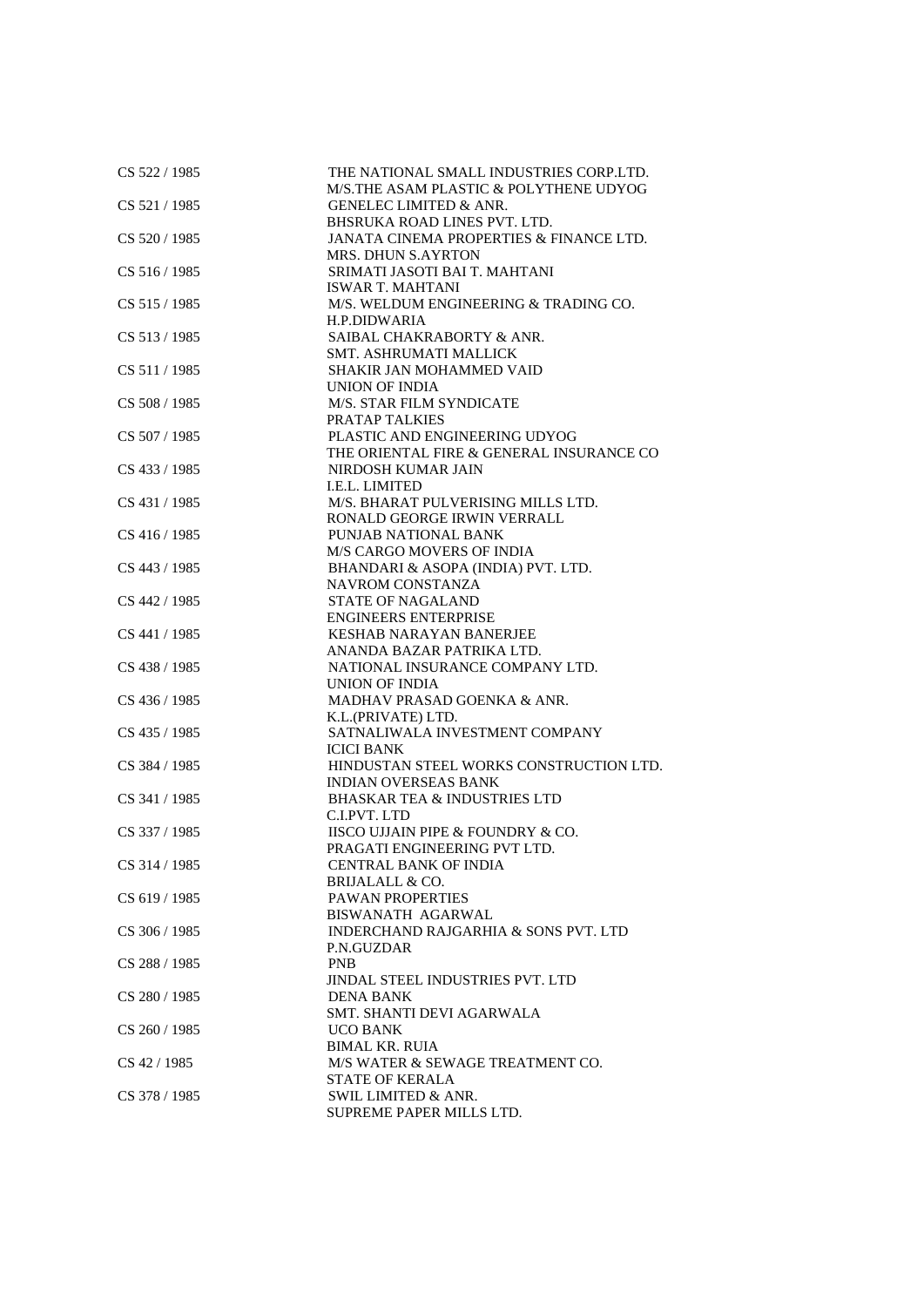| CS 87 / 1985   | <b>BHOLANATH BHATTACHARYYA</b>                   |
|----------------|--------------------------------------------------|
|                | <b>CHANDAN ROY CHOWDHURY</b>                     |
| CS 754 / 1985  | <b>ALLAHABAD BANK</b>                            |
|                | M/S L& G EXPORTS (PVT.) LTD.                     |
| CS 740 / 1985  | UNION CARBIDE INDIA LTD.                         |
|                | <b>M/S.KRISHI TRADERS</b>                        |
| CS 757 / 1985  | VISVESVARAYA IRON & STEEL LTD.                   |
|                | HADA TOOLS LTD.                                  |
| CS 762 / 1985  | TYROON TEA COMPANY LTD                           |
|                | D. BHARDWAJ                                      |
| CS 763 / 1985  | STARLING STEEL COMPANY                           |
|                | N.V. INDUSTRIES (PR) LTD.                        |
| CS 764 / 1985  | <b>IEL LTD.</b>                                  |
|                | <b>UNION OF INDIA</b>                            |
| CS 767 / 1985  | MESSRS. POPULAR FILMS                            |
|                |                                                  |
|                | <b>LALA BROTHERS &amp; ORS.</b>                  |
| CS 769 / 1985  | ASSAM BENGAL CEREALS LD                          |
|                | <b>FOOD CORPORATION OF INDIA</b>                 |
| CS 770 / 1985  | ASSAM BENGAL CEREALS LTD.                        |
|                | <b>FOOD CORPORATION OF INDIA</b>                 |
| CS 775 / 1985  | <b>BIJOY KR. DAMANI</b>                          |
|                | <b>S.S. FILMS CIRCUIT</b>                        |
| CS 774 / 1985  | <b>RAJ KUMAR GHOSE</b>                           |
|                | PASUPATINATH GHOSE                               |
| CS 773 / 1985  | BENGAL BUILDER & TRADERS(P) LTD.                 |
|                | NATIONAL COUNCIL OF SCIENCE MUSEUM               |
| CS 750 / 1985  | SYNDICATE BANK                                   |
|                | PEACOCK INTERNATIONAL                            |
| CS 753 / 1985  | UOHA DEVI KHATAWAT & ANR.                        |
|                | KALNA INVESTORS PVT. LTD. ORS.                   |
| CS 288 / 1986  | PUNJAB NATIONAL BANK                             |
|                | <b>KAMALA PRODUCTS</b>                           |
| CS 475 / 1986  | UNITED BANK OF INDIA                             |
|                | SWADESH RANJAN KUNDU                             |
| CS 261A / 1986 | RAINBOW INK AND VARNISH MFG. CO. P. LTD.         |
|                | EAST INDIA CORPORATION.                          |
| CS 390 / 1986  | THE PURBANCHAL BANK LIMITED                      |
|                | W. S. GRESSWELL & CO. PVT. LTD. AND OTHERS       |
| CS 381 / 1986  | <b>STATE BANK OF INDIA</b>                       |
|                | ORIENTAL CARD BOARD INDUSTRIES LTD.(LIQ.         |
| CS 489 / 1986  | <b>UNITED BANK OF INDIA</b>                      |
|                | THE TUFANIALONGA TEA CO.LTD. & ORS.              |
| CS 398 / 1986  | SYED MEHADI                                      |
|                | SYED AKTAR HOSSAIN                               |
| CS 189 / 1986  | <b>SM.MALATI DAW</b>                             |
|                | PARESH CH.DAW                                    |
| CS 302 / 1986  | <b>BANK OF INDIA</b>                             |
|                | <b>BHAGIRATHI CHEMICALS &amp; PIGMENTS P.LTD</b> |
| CS 50 / 1986   | MESSRS.RAM NARAYAN ROY & ORS                     |
|                | SM.ANNURADHA ROY                                 |
| CS 49 / 1986   | UNITED BANK OF INDIA                             |
|                | M/S.CLEBACK BOAT CO(P) LIMITED                   |
| CS 191 / 1986  | SYNDICATE BANK.                                  |
|                | M/S. UTKAL OILS LIMITED.                         |
| CS 717 / 1986  | <b>BROOKE BOND INDIA LIMITED</b>                 |
|                | PARADISE TRADING AGENCY                          |
| CS 715 / 1986  | <b>UCOBANK</b>                                   |
|                | PABITRA DAS GUPTA                                |
|                |                                                  |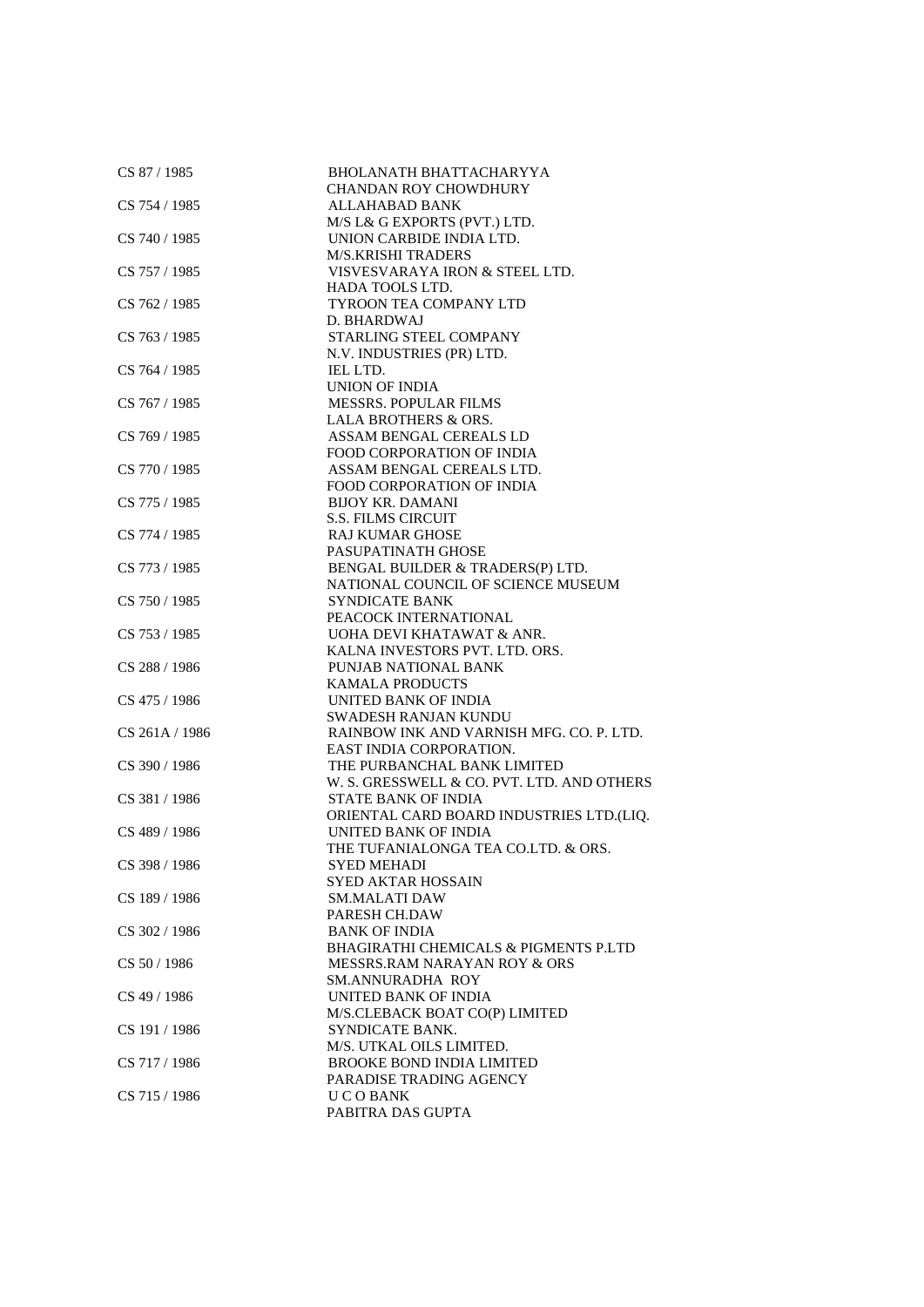| CS 255 / 1986 | M/S. HAHNEMANN LABORATORY<br>ART COMMERCIA ADVERTISING PVT. LTD.            |
|---------------|-----------------------------------------------------------------------------|
| CS 112/1986   | STATE BANK OF BIKANER AND JAIPUR                                            |
|               | <b>NANDKISHORE SONI</b>                                                     |
| CS 686 / 1986 | LUXMI CEMENT DISTRIBUTORS P.LTD.                                            |
|               | SHREE MADHUSUDAN MILLS LTD.                                                 |
| CS 233 / 1986 | SRI SRI ISWAR JAGANNATH DEB JEW & ORS.                                      |
|               | ARUN KUMAR SEAL.                                                            |
| CS 683 / 1986 | M/S.S.K.CHATTERJEE ESTATES (P) LTD                                          |
|               | <b>BANK OF BARODA</b>                                                       |
| CS 360 / 1986 | MADANLALL & COMPANY LIMITED                                                 |
|               | AEVEE IRON & STEEL WORKS PRIVATE LTD.                                       |
| CS 685 / 1986 | <b>ABBAS BHAI &amp; ORS</b>                                                 |
|               | <b>ISMAIL BHAI</b>                                                          |
| CS 261 / 1986 | <b>NAFISA BAI &amp; ORS</b>                                                 |
|               | <b>ISMAIL BHAI</b>                                                          |
| CS 387 / 1986 | <b>MUST.RASUL FATMA</b>                                                     |
|               | MUST.KHURSID JAHAN & ORS.                                                   |
| CS 798 / 1986 | <b>BANK OF BARODA.</b>                                                      |
|               | <b>MANIK LAL DEY</b>                                                        |
| CS 783 / 1986 | NATIONAL INSURANCE CO. LTD.                                                 |
|               | ALL INDIA ROAD TRANSPORT AGENCY.                                            |
| CS 747 / 1986 | <b>KAUSHIK MITRA</b>                                                        |
|               | <b>ALAFTAR</b>                                                              |
| CS 776 / 1986 | THE ORIENTAL INSURANCE CO. LTD.                                             |
|               | ECONOMIC TRANSPORT ORGANISATION                                             |
| CS 122 / 1986 | <b>BANK OF INDIA</b><br>MD.YAAD ALI                                         |
| CS 260 / 1986 | PUNJAB NATIONAL BANK.                                                       |
|               | NARPUT SINGH KATHOLIA.                                                      |
| CS 899 / 1986 | ASSAM BENGAL CEREALS LIMITED.                                               |
|               | FOOD CORPORATION OF INDIA.                                                  |
| CS 898 / 1986 | UCO BANK.                                                                   |
|               | PULOK KUMAR GUHA.                                                           |
| CS 895 / 1986 | HINDUSTAN STEEL WORKS CONSTRUCTION LTD.                                     |
|               | M/S. N.S. CHAUDHURI & CO.                                                   |
| CS 893 / 1986 | HINDUSTAN STEEL WORKS CONSTRUCTION LTD.                                     |
|               | M/S. STRENGTH AND SUPPORT BUILDERS.                                         |
| CS 531 / 1986 | ANANDA BAZAR PATRIKA LTD.                                                   |
|               | AAJKAL PUBLISHERS PVT.LTD.                                                  |
| CS 884 / 1986 | NATIONAL SMALL INDUS. CORPN. LTD.                                           |
|               | <b>M/S. SARKAR TYPE WRITER</b>                                              |
| CS 589 / 1986 | M/S SAPTAGIRI AGRI DRAINAGE SYSTEM LTD.                                     |
|               | <b>FOOD CORP. OF INDIA</b>                                                  |
| CS 587 / 1986 | <b>GANENDRA KR. DAS</b>                                                     |
|               | DURA STEAMSHIP LTD.                                                         |
| CS 534 / 1986 | <b>DINABANDHU SEN GUPTA</b>                                                 |
|               | SCINDIA STEAM NAVIGATION CO.LTD.                                            |
| CS 878 / 1986 | PUNJAB NATIONAL BANK.                                                       |
|               | GUPTA TRANSPORT COMPANY.                                                    |
| CS 281 / 1986 | <b>BANK OF INDIA.</b>                                                       |
|               | <b>ASHOKE PODDAR.</b>                                                       |
| CS 378 / 1986 | <b>SUPREME PAPER MILLS LTD</b>                                              |
|               | <b>TILOK DHARI SINGH</b>                                                    |
| CS 273 / 1986 | SANJAY PAPER & CHEMICAL INDUSTRIES LTD.<br>THE NEW INDIA ASSURANCE CO. LTD. |
| CS 368 / 1986 | ORISSA TEXTILE MILLS LTD & ANR                                              |
|               | ECONOMIC TRANSPORT ORGANISATION                                             |
|               |                                                                             |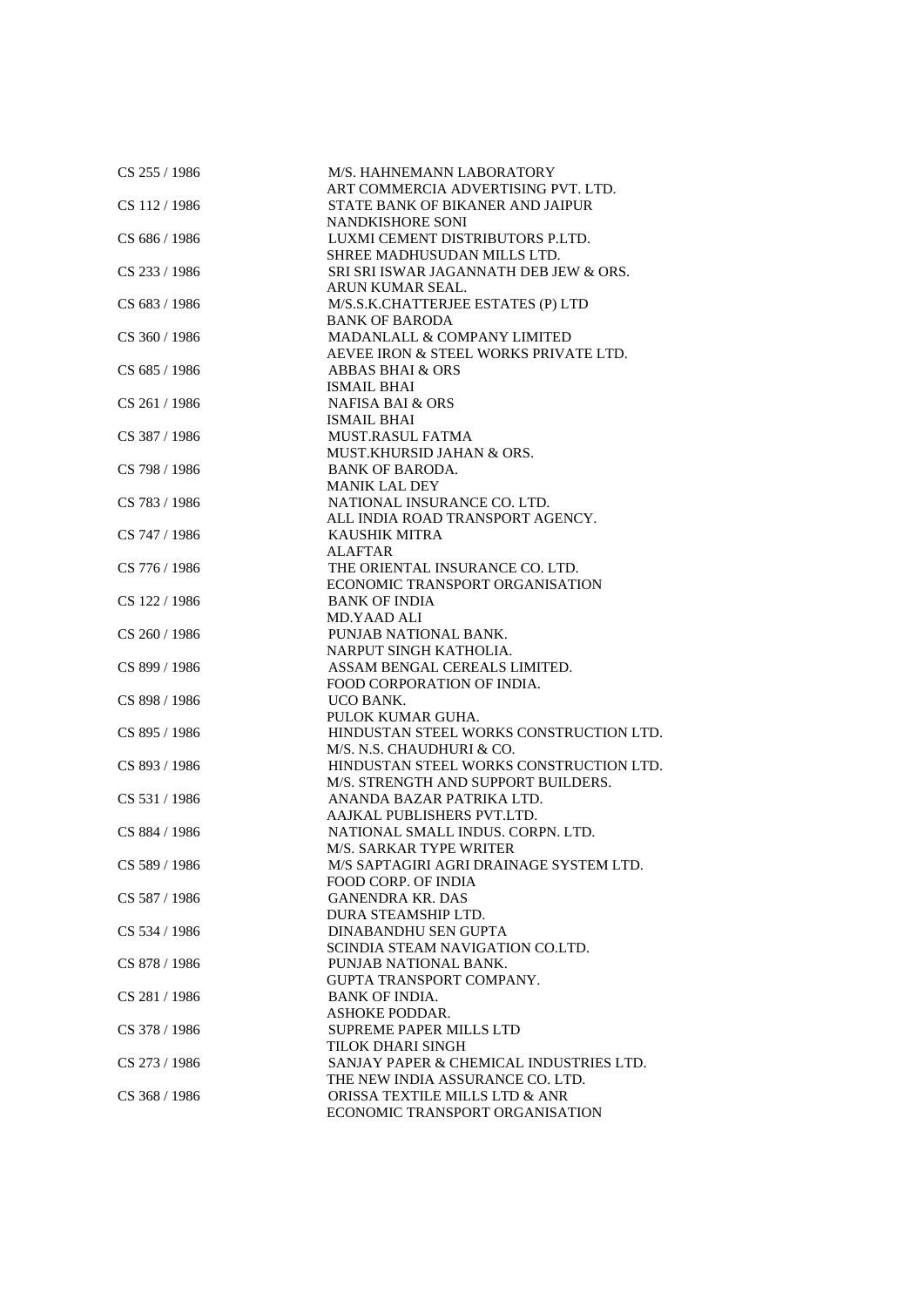| CS 928 / 1986 | PUNJAB NATIONAL BANK                     |
|---------------|------------------------------------------|
|               | RAJINDRA PRASAD SHAHI                    |
| CS 927 / 1986 | STATE BANK OF HYDERABAD                  |
|               | MUKUL KUMAR ROYCHOUDHURY                 |
| CS 922 / 1986 | <b>JASPAL SINGH CHANDHOK &amp; ANR</b>   |
|               | <b>GOBIND CHAND SEAL</b>                 |
| CS 208 / 1986 | CYCLE CORPORATION OF INDIA LTD.          |
|               | STATE BANK OF INDIA.                     |
| CS 311 / 1986 | THE GRAMOPHONE CO OF INDIA               |
|               | NAFEES AHMED SIDDIQUI                    |
| CS 81 / 1986  | BAJRANG IRON & STEEL TRADING CORPORATION |
|               | INDIAN METALS AND FERRO ALLOYS LTD.      |
| CS 80 / 1986  | <b>BANK OF BARODA</b>                    |
|               | <b>SAMIRAN GOSWAMI</b>                   |
| CS 218 / 1986 | UCO BANK                                 |
|               | NAND KISHORE SINGHANIA.                  |
| CS 216 / 1986 | UNITED INDIA INSURANCE CO. LTD.          |
|               | INDIAN ROADWAYS CORPORATION.             |
|               |                                          |
| CS 76 / 1986  | UNITED BANK OF INDIA                     |
|               | BENGAL UNITED COMPANY PRIVATE LTD        |
| CS 214 / 1986 | <b>JUGAL KISHORE SADANI.</b>             |
|               | HYDERABAD ALLWYN LIMITED.                |
| CS 213 / 1986 | UCO BANK.                                |
|               | SUNIL RANJAN CHAKRABORTY.                |
| CS 212/1986   | SOBHU NATH SHAW. & ANR.                  |
|               | SAMIUL HAQUE.                            |
| CS 210 / 1986 | SM. SANDHYA SEN.                         |
|               | ANATH NATH DEY.                          |
| CS 711 / 1986 | ARUN KUMAR JHUNJHUNWALA                  |
|               | SATYA PRAKASH GOYEL                      |
| CS 815 / 1986 | HIMAL IRON & STEEL (PVT.) LTD.           |
|               | MARITIME TRANSPORT OVERSEAS, GMBH        |
| CS 814 / 1986 | ORIENTAL BANK OF COMMERCE                |
|               | PRATAP SINGH & SONS.                     |
| CS 628 / 1986 | MAHENDRA KUMAR SARAOGI                   |
|               | <b>SHUKLA &amp; SONS</b>                 |
| CS 754 / 1986 | BISWANATH DHANDHANIA & ORS.              |
|               | CYCLE CORPORATION OF INDIA LTD.          |
| CS 209 / 1986 | THE SMALL TOOL MANUFAC. CO OF INDIA LTD  |
|               | VIKRAM FORGING & ALLIED INDUSTRIES P LTD |
| CS 421 / 1986 | <b>BEARDSELL LTD</b>                     |
|               | ANAPOL (INDIA) P.LTD                     |
| CS 703 / 1986 | UCO BANK                                 |
|               | PHUL CHAND SUGANCHAND                    |
| CS 700 / 1986 | MOHAMMED HAFIZULLAH                      |
|               | MOHAMMED SANAULLAH                       |
| CS 527 / 1986 | SEBABRATA BOSE & ASSOCIATES (P) LTD.,    |
|               | BHARAT PROCESS & MECHANICAL ENGRS. LTD.& |
| CS 523 / 1986 | HINDUSTAN STEELWORKS CONS.               |
|               | M/S PENTA PROJECT PVT. LTD.              |
| CS 682 / 1986 | <b>CROMPTON GREAVES LTD.</b>             |
|               |                                          |
|               | ISPAT ALLOYS LTD.                        |
| CS 429 / 1986 | <b>DENA BANK</b>                         |
|               | BENGAL PETROLEUM CO.                     |
| CS 427 / 1986 | <b>UNION BANK OF INDIA</b>               |
|               | SARDAR KHAYAL SINGH                      |
| CS 780 / 1986 | NATIONAL INSURANCE CO. LTD.              |
|               | ROAD TRANSPORT CORP.                     |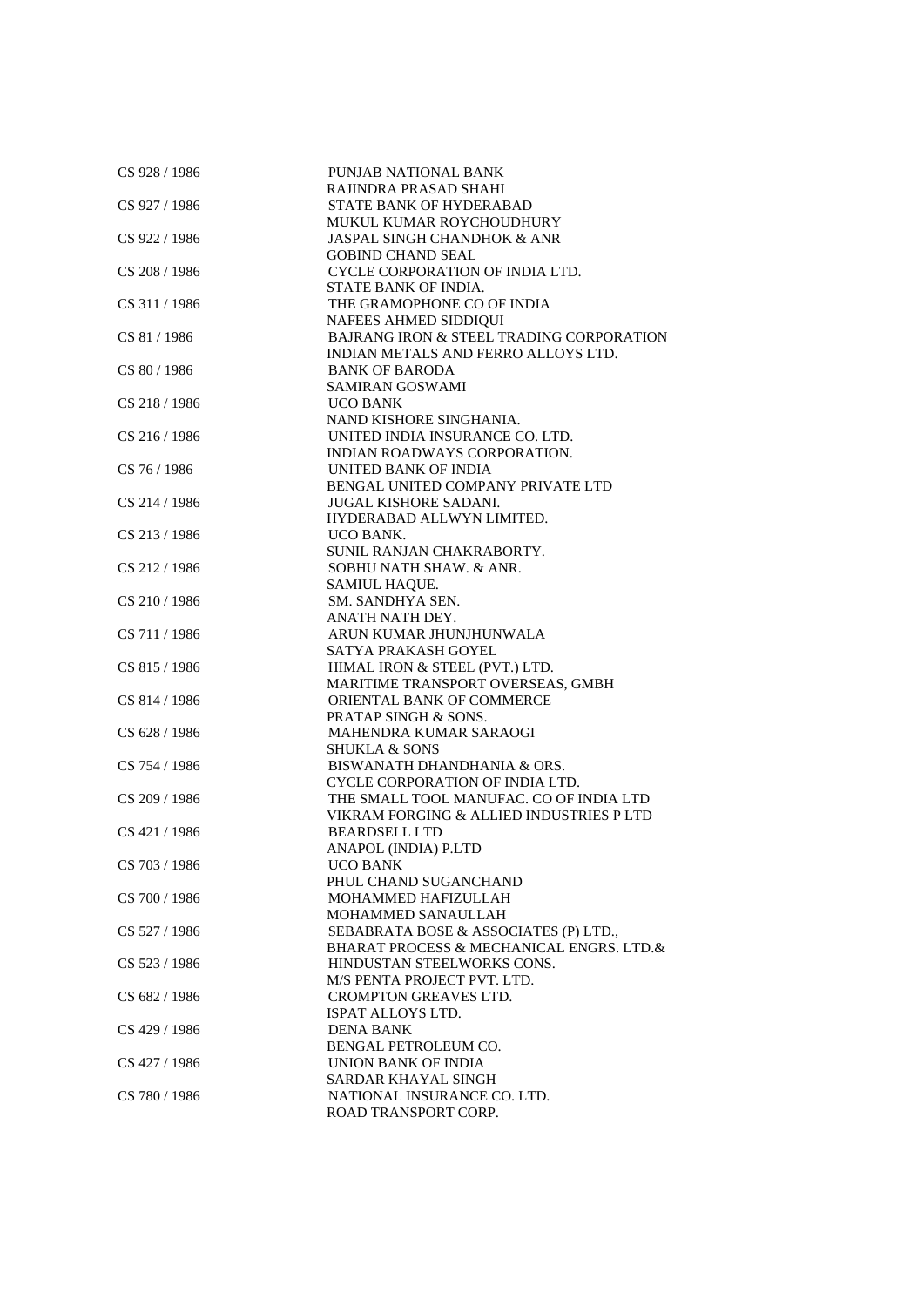| CS 315 / 1986  | TORRENT DRUGS & CHEMICALS PVT. LTD.<br>QUALITY PHARMACUETICALS PVT. LTD. |
|----------------|--------------------------------------------------------------------------|
| CS 274 / 1986  | MAHENDRA KUMAR SARAOGI                                                   |
|                | <b>SREE TRADERS</b>                                                      |
|                |                                                                          |
| CS 97 / 1986   | THE SHALIMAR ROPE WORKS LTD.                                             |
|                | <b>SHRIRAM FIBRES LTD.</b>                                               |
| CS 338 / 1986  | <b>VIDEO WORLD</b>                                                       |
|                | <b>CLINTON PETRE</b>                                                     |
| CS 230 / 1986  | THE BANARAS STATE BANK.                                                  |
|                | DAYASANKAR GUPTA.                                                        |
| CS 86 / 1986   | <b>NEW BANK OF INDIA</b>                                                 |
|                | VAIDEHI CHEMICALS PRIVATE LIMITED                                        |
| CS 85 / 1986   | NATIONAL INSURANCE COMPANY LIMITED                                       |
|                | M.B.FREIGHT MOVERS PRIVATE LIMITED                                       |
| CS 840 / 1986  | NATIONAL INSURANCE CO. LTD.                                              |
|                | TEA TIME LIMITED.                                                        |
| CS 735 / 1986  | HINDUSTAN STEEL WORKS CONSTRUCTION LTD.                                  |
|                | <b>BANK OF MAHARASHTRA</b>                                               |
| CS 839 / 1986  | ORIANTAL GUNNY EXPORT CO. P. LTD & ANR.                                  |
|                | THE SEA-LAND SERVICE INC.                                                |
| CS 838 / 1986  | THE ORIENTAL INSURANCE CO. LTD. & ANR.                                   |
|                | COALSTAL ROADWAYS LTD.                                                   |
| CS 732 / 1986  | STATE BANK OF BIKANEER AND JAIPUR                                        |
|                | FRITZ AND SINGH LIMITED                                                  |
| CS 725 / 1986  | MESSRS.UNIVERSAL PAPER MILLS LIMITED                                     |
|                | MESSRS.ARUNODAYA PAPER INDUSTRIES                                        |
| CS 627A / 1986 | <b>BHASKAR EDUCATIONAL SOCIETY &amp; ANR</b>                             |
|                | AMOLAKCHAND CHAMPALAL                                                    |
| CS 624A / 1986 | <b>BANK OF INDIA</b>                                                     |
|                | <b>SRI BIKASH DAS</b>                                                    |
| CS 748 / 1986  | <b>BISWANATH DHANDHANIA</b>                                              |
|                | CYCLE CORPORATION OF INDIA LTD.                                          |
| CS 561 / 1986  | HARENDRA CHIMANLAL JANI                                                  |
|                | UNION CARBIDE INDIA<br>A. HOLLIDAY & CO. INC.                            |
| CS 560 / 1986  | RAGUNATH EXPORT PVT.LTD.                                                 |
| CS 846 / 1986  | M/S. A.K.GHOSH.                                                          |
|                | NATIONAL INSURANCE CO. LTD.                                              |
| CS 572 / 1986  | MURLIDHAR RATANLAL                                                       |
|                | THE PRINCIPALS BANK FOR DEV.& AGR.CREDIT                                 |
| CS 632 / 1986  | THE GRAMAPHONE CO.OF INDIA LIMITED                                       |
|                | <b>SHANTKETAN FILMS</b>                                                  |
| CS 631 / 1986  | <b>HIRALAL MINNI</b>                                                     |
|                | <b>CHENAB TEXTILE MILLS</b>                                              |
| CS 626 / 1986  | <b>KAMAL KUMAR JAIN</b>                                                  |
|                | <b>BLUE BIRD</b>                                                         |
| CS 171 / 1986  | UCO BANK.                                                                |
|                | PRIYABRATA BHARADWAJ.                                                    |
| CS 21/1986     | THE FEDERAL BANK LIMITED                                                 |
|                | KALYAN ELECTRICAL ENTERPRISES PVT.LTD.                                   |
| CS 643 / 1986  | UNITED BANK OF INDIA                                                     |
|                | GALVALANGE S.A.R.L LUXEMBOURG                                            |
| CS 767 / 1986  | UNITED BANK OF INDIA.                                                    |
|                | M/S. SWADESHI JUTE MACHINERY CORPN. LTD.                                 |
| CS 639 / 1986  | UCO BANK                                                                 |
|                | SRI SINGHESHWAR SHAH                                                     |
| CS 500 / 1986  | BRITISH PHYSICAL LABORATIRIES (I) LTD.                                   |
|                | <b>J.D. ELECTRONICS</b>                                                  |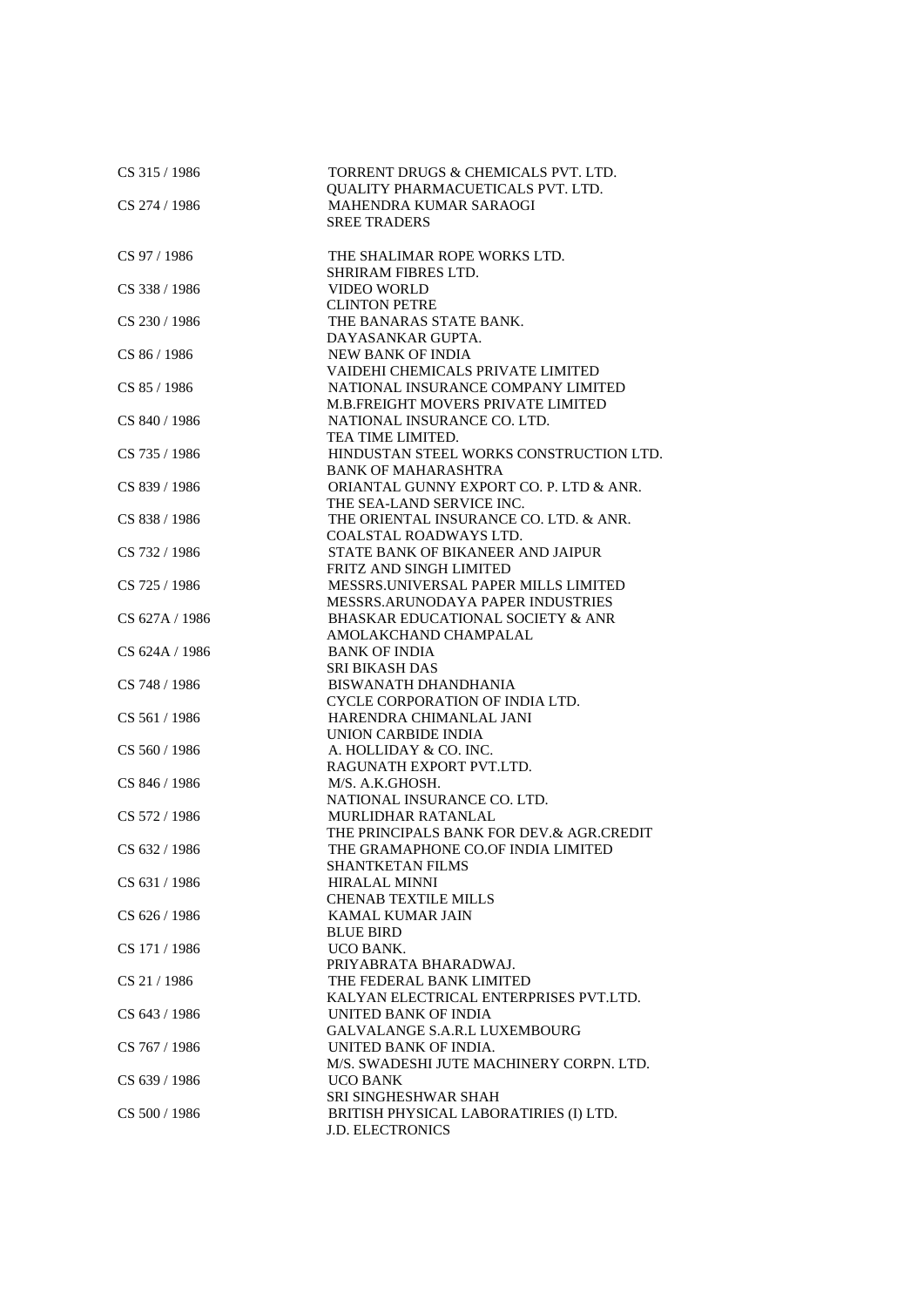| CS 633 / 1986 | NEW INDIA ASSURANCE COMPANY LIMITED       |
|---------------|-------------------------------------------|
|               | MESSRS.INDIA MOTORS PRIVATE LIMITED       |
| CS 758 / 1986 | GURUDAYAL GANGABUX PVT. LTD.              |
|               | <b>BANK OF BARODA</b>                     |
| CS 779 / 1986 | UNITED BANK OF INDIA.                     |
|               | M/S. P.K.MEDICAL STORES                   |
| CS 503 / 1986 | <b>CORPORATION BANK</b>                   |
|               | BENTLEY BELTING INDUSTRIES PVT.LTD.       |
| CS 647 / 1986 | UCO BANK                                  |
|               | TILJALA STEELS PVT. LTD.                  |
| CS 184 / 1986 | SURAJ KARAN JAIN.                         |
|               | SUDHIR KUMAR JAIN.                        |
| CS 183/1986   | M/S. SITA WORLD TRAVEL (INDIA) PVT. LTD.  |
|               | M/S. INTERNATIONAL EXPORTS INC.           |
| CS 182 / 1986 | <b>BANK OF BARODA.</b>                    |
|               | PODDAR BROS.                              |
| CS 42 / 1986  | <b>SM.MAITRALI MUKHERJEE</b>              |
|               | DELHI PRESS PATRA PRAKASHAN PVT.LIMITED   |
| CS 774 / 1986 | UNITED INDIA INSURANCE CO. LTD. & ANR.    |
|               | UNION OF INDIA.                           |
| CS 934 / 1986 | <b>GOPAL VYAS</b>                         |
|               | SINCLAIRS HOTELS & TRANSPORTATION LTD.    |
| CS 252 / 1986 | SHRI PURUSHOTTAM DAS KADIA. & ANBR.       |
|               | THE ORIENTAL INSURANCE CO. LTD.           |
| CS 250 / 1986 | JAI KUMAR SURANA & ANR.                   |
|               | <b>GOENKA PROPERTIES PVT. LTD.</b>        |
| CS 249 / 1986 | JAI KUMAR SURANA & ORS.                   |
|               | MADHAV PRASAD GOENKA.                     |
| CS 17 / 1986  | <b>RAMAVTAR BANSAL</b>                    |
|               | RADHAKISHAN BALKISHAN MUCHHAL             |
| CS 159 / 1986 | ARTWORK EXPORTS LIMITED.                  |
|               | KLM ROYAL DUTCH AIRLINES.                 |
| CS 638 / 1986 | THE ORIENTAL INSURANCE CO.LTD.& ANR       |
|               | <b>CARGO MOVERS OF INDIA</b>              |
| CS 533 / 1986 | NATIONAL SMALL INDUSTRIES CORPN. LTD.     |
|               | M/S PREMIUM ENGINEERING WORKS             |
| CS 935 / 1986 | DEPENDABLE SAVINGS & FINANCE COMPANY LTD  |
|               | SRI TARAPADA RAHA                         |
| CS 620 / 1986 | CALCUTTA PRIOGOPAL SOCIETY.               |
|               | BENGAL METAL INDUSTRIES.                  |
| CS 641 / 1986 | <b>MAGNUM ENTERPRISES</b>                 |
|               | <b>JAIN CLOTH HOUSE</b>                   |
| CS 564 / 1986 | NEW TOBACOO CO. LTD.                      |
|               | DUNCAN AGRO INDUSTRIES LTD.               |
| CS 976 / 1986 | TARUN KUMAR BANERJEE                      |
|               | RADHA CINEMA & CO                         |
| CS 553 / 1986 | NATIONAL INSURANCE CO.LTD.                |
|               | <b>KIRAN TRANSPORT &amp; ANR</b>          |
| CS 975 / 1986 | <b>GLORIA CHEMICAL INDUSTRIES LIMITED</b> |
|               | <b>HINDUSTAN LEVER LIMITED</b>            |
| CS 379 / 1986 | <b>BANK OF MAHARASHTRA</b>                |
|               | M/S. SHIB-DURGA SWEETS & ORS.             |
| CS 874 / 1986 | <b>CENTRAL BANK OF INDIA</b>              |
|               | SMR. RAKA NANDI                           |
| CS 956 / 1986 | M/S. PECCO HYDRALIC PVT. LTD.             |
|               | DIRECTOR GENERAL OF SUPPLIER              |
| CS 894 / 1986 | HINDUSTHAN STEELWORKS CONSTRUCTION LTD    |
|               |                                           |
|               | M/S.GAGAN DEEP BUILDERS                   |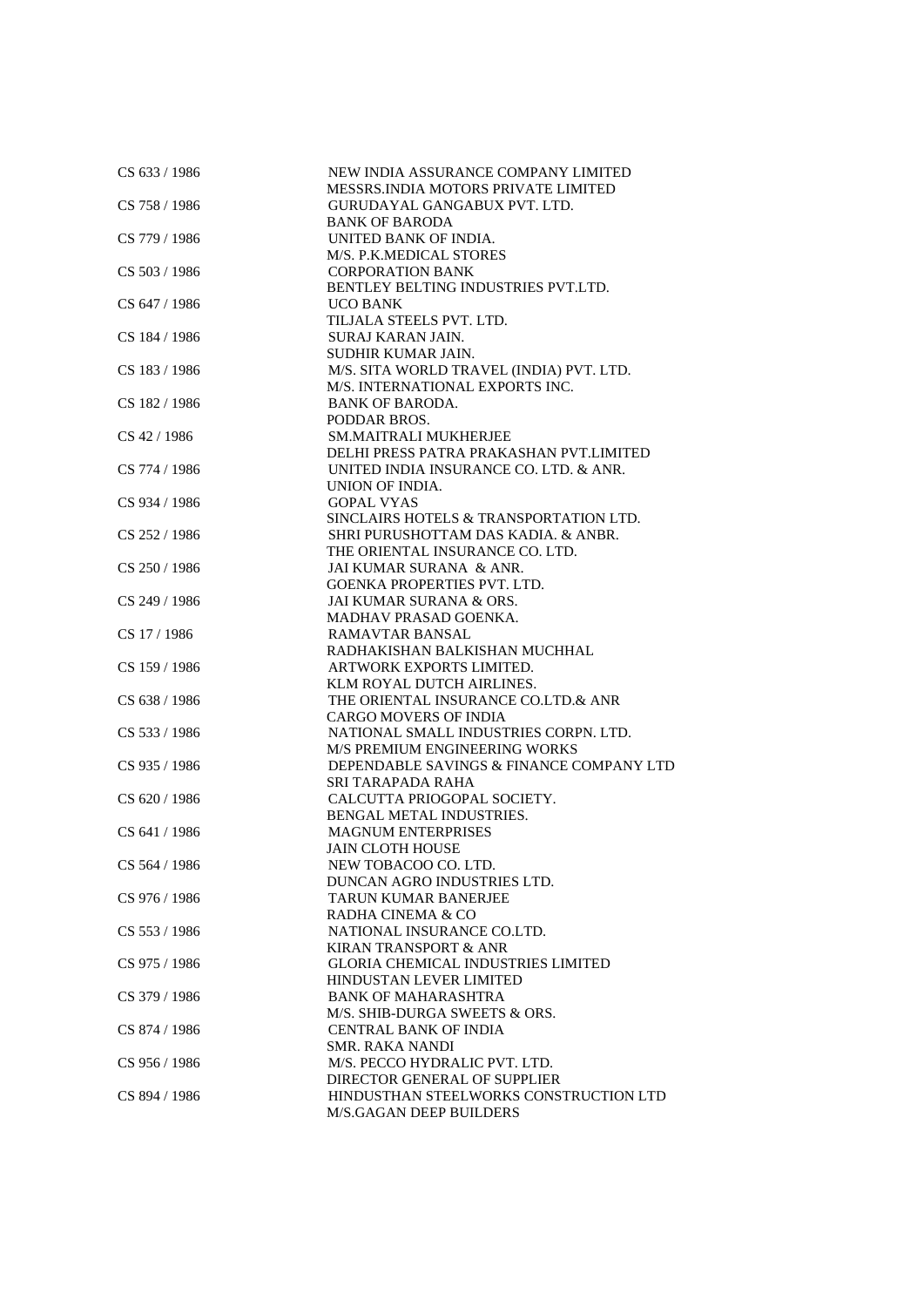| CS 971 / 1986 | <b>JAYSHREE PLASTICS</b>                 |
|---------------|------------------------------------------|
|               | RAMGOPAL AGARWAL                         |
| CS 970 / 1986 | PUSPA PERFUMERY PRODUCTS                 |
|               | VRAJLAL BHAGWANLAL MEHTA                 |
| CS 721 / 1986 | BEEKAY ALUMINIUM AGENCIES                |
|               | NATIONAL SCREW AND WIRE PRODUCTS LIMITED |
| CS 547 / 1986 | <b>BELVEDERE ENTERPRISE</b>              |
|               | <b>AMAL BANU</b>                         |
| CS 821/1986   | <b>BANK OF BARODA.</b>                   |
|               | SHREE LAKSHMI STORES.                    |
| CS 154 / 1986 | STATE BANK OF HYDRABAD                   |
|               | <b>ALLAHABD BANK</b>                     |
|               | <b>BANASARI MOHAN BANYA &amp; ORS.</b>   |
| CS 8/1986     | <b>SM.TOTINI CHATTERJEE</b>              |
|               |                                          |
| $CS$ 7 / 1986 | <b>NAV BHARAT CORPORATION</b>            |
|               | MESSRS.GOPAL AND KUMAR PRIVATE LIMITED   |
| CS 6/1986     | <b>DUNCANS TEA LIMITED</b>               |
|               | HUNTERS INDIA ENTERPRISES LTD.           |
| CS 3 / 1986   | NEW BANK OF INDIA                        |
|               | SUSHIL KUMAR JHUNJHUNWALA                |
| CS 1/1986     | <b>DENA BANK</b>                         |
|               | <b>SREE K. B. RUBBER INDUSTRIES</b>      |
| CS 117 / 1986 | <b>CIBA GEIGY LTD &amp; ANR</b>          |
|               | <b>M/S SIBA AGRO PRODUCTS</b>            |
| CS 294 / 1986 | <b>CENTRAL BANK OF INDIA</b>             |
|               | SMT. TAPATI DEY                          |
| CS 954 / 1986 | <b>NEW BANK OF INDIA</b>                 |
|               | <b>ALOKEMOY LAHIRI</b>                   |
| CS 948 / 1986 | PUNJAB NATIONAL BANK                     |
|               | BHARAT WELDING & ENGINEERING CO.         |
| CS 224 / 1986 | <b>JUGAL KISHORE SADANI.</b>             |
|               | HYDERABAD ALLWYN LTD.                    |
|               |                                          |
| CS 801 / 1986 | <b>ALLAHABAD BANK</b>                    |
|               | ASSOCIATED SUPPLY CORPORATION            |
| CS 618 / 1986 | UNIVERSAL TRADERS                        |
|               | THE UTTAR PRADESH STATE CEMENT CORPN.LTD |
| CS 616 / 1986 | <b>BANK OF BARODA</b>                    |
|               | HINDUSTHAN COTTON MILLS LIMITED          |
| CS 615 / 1986 | UNITED BANK OF INDIA                     |
|               | THE BEHAR FIREBRICKS & POTTERIES LTD.    |
| CS 604 / 1986 | <b>GINNAR PRATISTHAN LIMITED</b>         |
|               | PREMCHAND JUTE MILLS LIMITED             |
| CS 482 / 1986 | GUNNYTEX (I) LTD.                        |
|               | TAMIL NADU CO-OP.SUGAR FEDERATION LTD.   |
| CS 940 / 1986 | CANARA BANK                              |
|               | <b>BANECHAND MURLIDHAR</b>               |
| CS 784 / 1986 | <b>MANI KANTA DATTA</b>                  |
|               | NILKANTA DATTA                           |
| CS 594 / 1986 | UMESH KR. JAIN & ANR                     |
|               | <b>SUNIL KR. JAIN</b>                    |
| CS 459 / 1986 | M/S FLAKT INDIA LTD.                     |
|               | ENGINEERING PROJECTS (I) LTD.            |
| CS 466 / 1986 | UNITED BANK OF INDIA                     |
|               |                                          |
|               | DEBAPRASAD MUKHERJEE                     |
| CS 57 / 1986  | SABITRI DEVI SINGHANIA                   |
|               | <b>SAMAR CHATTERJEE</b>                  |
| CS 463 / 1986 | PAWAN KUMAR AGARWALA & ORS               |
|               | EXORCIST PROPERTIES PVT.LTD.             |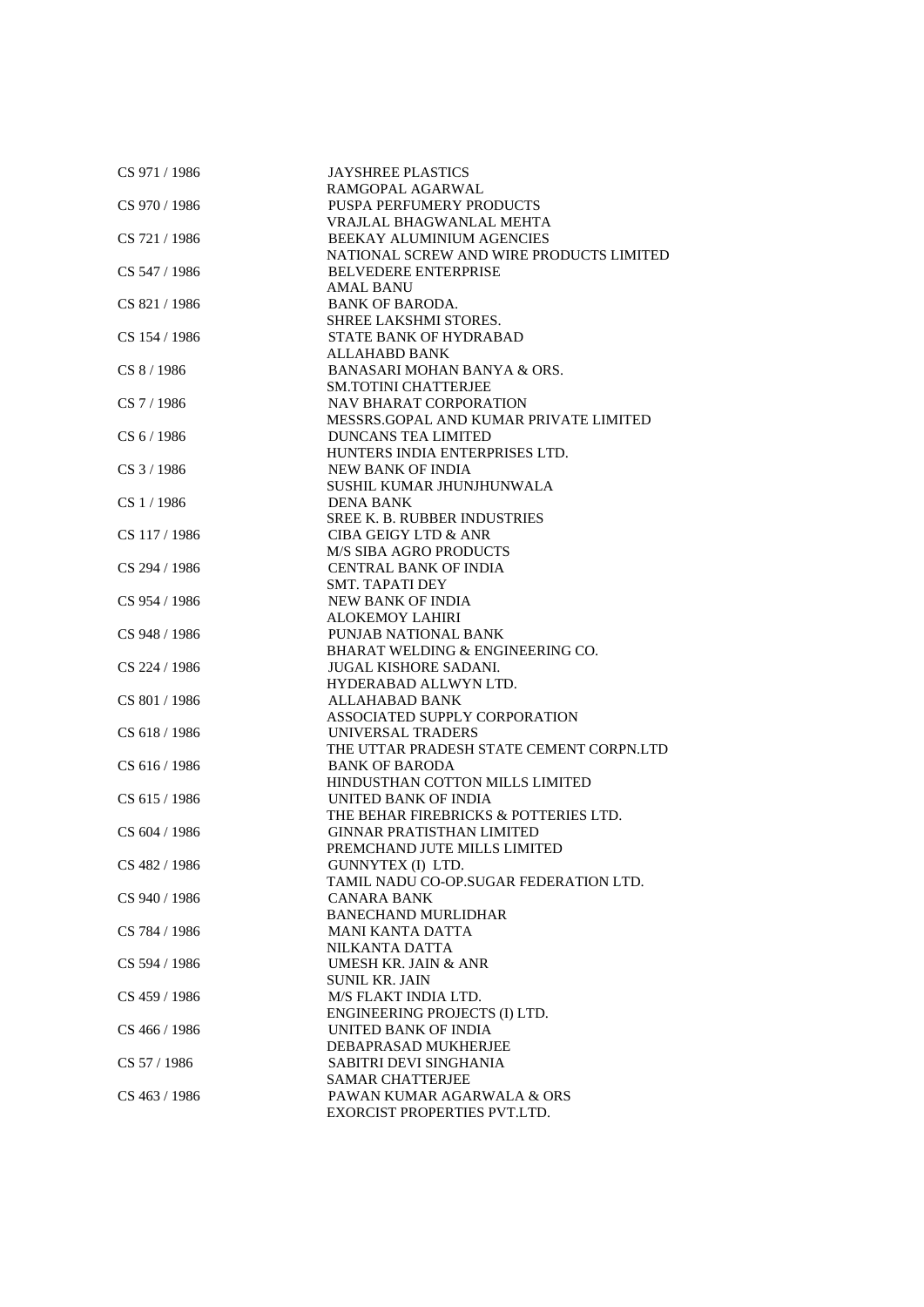| CS 56 / 1986   | RAJENDRA PR. PODDAR                       |
|----------------|-------------------------------------------|
|                | <b>SAMAR CHATTERJEE</b>                   |
| CS 198 / 1986  | KANORIA CO. PRIVATE LTD.                  |
|                | DR. SUBIR KUMAR CHATTERJEE                |
| CS 196 / 1986  | <b>SAILESH NATH PAUL</b>                  |
|                | UNION OF INDIA.                           |
| CS 796 / 1986  | KALYAN KUMAR DASGUPTA.                    |
|                | SUSANTA KUMAR KUNDU.                      |
| CS 514 / 1986  | <b>DENA BANK</b>                          |
|                | JEEWANLAL (1929) LTD.                     |
| CS 792 / 1986  | UNITED BANK OF INDIA.                     |
|                | ROBIULLA TEA & INDUSTRIES P. LTD.         |
| CS 671/1986    | UNITED BANK OF INDIA                      |
|                | ASSAM VALLEY TEA AND TRADING COMPANY      |
| CS 789 / 1986  | CAARSOLE CHEMICALS LIMITEED.              |
|                | UNION OF INDIA.                           |
|                |                                           |
| CS 668 / 1986  | PRADIP PACKAGING INDUSTRIES               |
|                | <b>GREAT INDIA BISCUIT INDUSTRIES</b>     |
| CS 494 / 1986  | <b>UNITE</b>                              |
|                |                                           |
| CS 434 / 1986  | ALLIED RESINS & CHEMICALS LTD             |
|                | THE MINERALS & METALS TRADING CORP.       |
| CS 18 / 1986   | <b>RAMAVTAR BANSAL</b>                    |
|                | RADHAKISHAN BALKISHAN MUCHHAL & CO.       |
| CS 536 / 1986  | AJIT KR. ROY & ANR.                       |
|                | <b>BIMAN CH. ROY</b>                      |
| CS 440 / 1986  | DEVELOPMENT CONSULTANT PVT.LTD            |
|                | CALCUTTA CREDIT CORPN.LTD & ORS           |
| CS 393 / 1986  | CANARA BANK.                              |
|                | SURESH KUMAR RAJGHARIA.                   |
| CS 554 / 1986  | SRI KEDAR NATH FATEHPURIA                 |
|                | A.R.D.E.C. (INDIA) PRIVATE LIMITED        |
| CS 300 / 1986  | <b>BANK OF MAHARASTRA</b>                 |
|                | <b>ASHIM KUMAR DUTTA</b>                  |
| CS 258 / 1986  | DHARAM GODHA                              |
|                | KANEMATSU-GOSHO (HONGKONG) LIMITED & ANR. |
| CS 14 / 1986   | <b>BANK OF BARODA</b>                     |
|                | MEDICAL COMPLEX AND RESEARCH CENTRE       |
| CS 1942 / 1986 | <b>P.K.GUHA &amp; ORS</b>                 |
|                | K.K.MARODIA                               |
|                |                                           |
| CS 4A / 1986   | NEW BANK OF INDIA                         |
|                | <b>BOTHRA TEXTILES</b>                    |
| CS 468 / 1986  | BHARAT OVERSEAS BANK LTD.                 |
|                | M/S NEW GENERAL TRADING & TRANSPORT CORP  |
| CS 148 / 1986  | UNITED BANK OF INDIA                      |
|                | <b>SRI BIPUL PAUL</b>                     |
| CS 965 / 1987  | ACETO CHEMICALS PVT. LTD.                 |
|                | SM.CHANDRIKA K.KHANDERIA                  |
| CS 865 / 1987  | <b>GANAPATI EXPORTS LTD.</b>              |
|                | UNION OF INDIA                            |
| CS 458 / 1987  | UNITED BANK OF INDIA                      |
|                | SANWARMAL CHOUDHURY                       |
| CS 874 / 1987  | <b>SREE UMA IRON FOUNDRY</b>              |
|                | <b>M/S.PRAKASH INDUSTRIES</b>             |
| CS 1038 / 1987 | TRAINERS ASSOCIATION OF CALCUTTA & ORS.   |
|                | THE INDIAN BANK.                          |
| CS 740 / 1987  | N.B.I.INDUSTRIAL FINANCE CO.LIMITED       |
|                | MADHU SHREE CHEMICALS                     |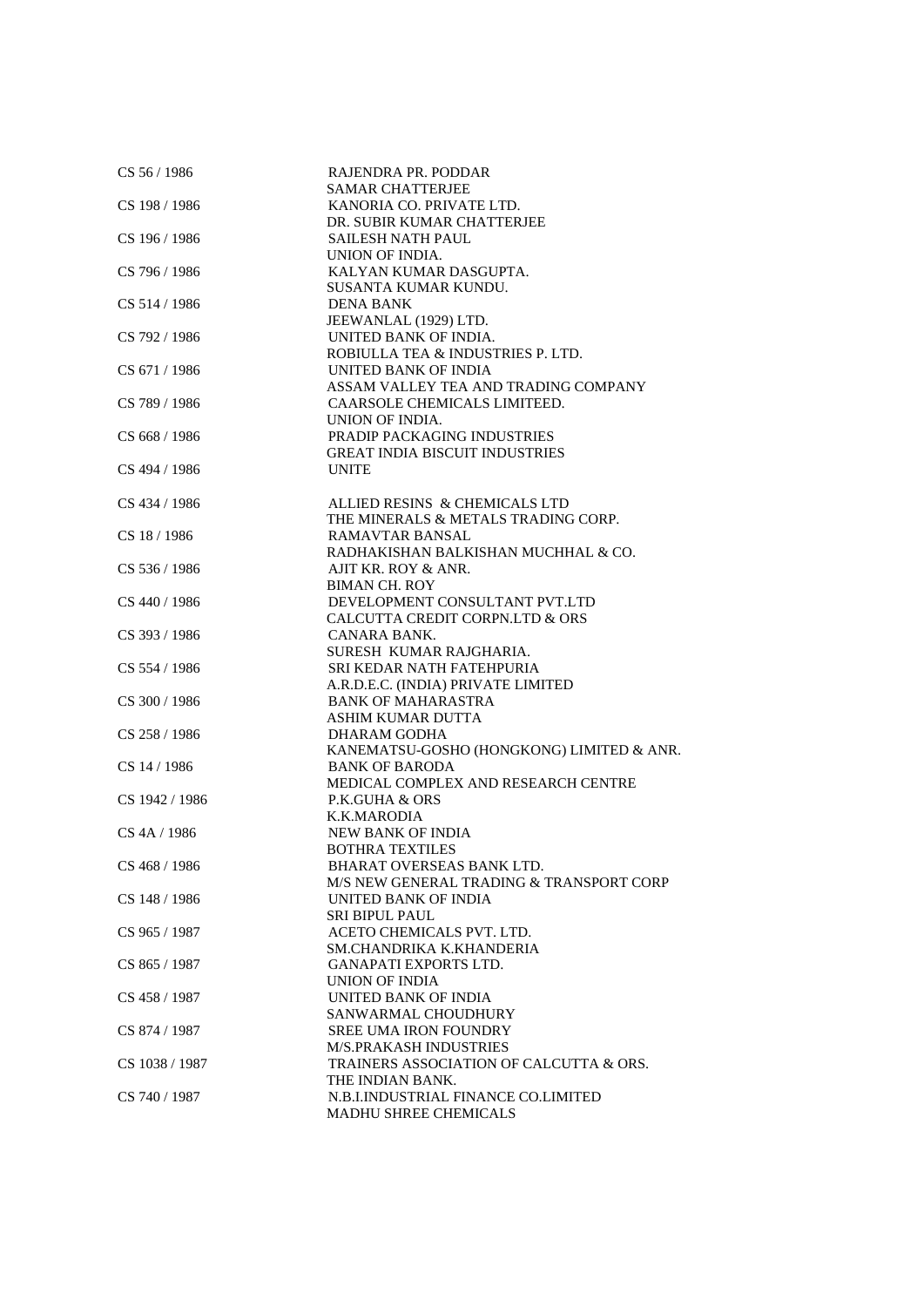| CS 739 / 1987   | M/S.A.U.AGENCIES(CAL)                    |
|-----------------|------------------------------------------|
|                 | COLLECTOR OF CUSTOMS CALCUTTA            |
| CS 734 / 1987   | MESSRS.BHANDARI SALES CORPORATION        |
|                 | ARYA CARRIER PRIVATE LIMITED             |
| CS 1034 / 1987  | S.T.P. LIMITED                           |
|                 | NIRMALJIT SINGH HOON                     |
| CS 1185 / 1987  | DANLAT SINGH SURANA                      |
|                 | A.V.JASHI & SONS                         |
| CS 1025 / 1987  | RAJKUMAR SARAGI.                         |
|                 | SINCLAIRS HOTELS & TRANSPORTATION LTD.   |
|                 |                                          |
| CS 854 / 1987   | ASEA BROWN BOVERI LTD                    |
|                 | <b>BHORUKA INDUSTRIES P.LTD</b>          |
| CS 933 / 1987   | <b>STATE BANK OF INDIA</b>               |
|                 | <b>RABIN BASU ROY.</b>                   |
| CS 1085 / 1987  | PRAVEEN MURARKA                          |
|                 | SHRIMATI SUMATI MOOKERJEE                |
| CS 1084 / 1987  | NATIONAL INSURANCE CO.LTD.               |
|                 | CONTINENTAL TRANSPORT AGENCY             |
| CS 1082 / 1987  | TAMILNAD MERCANTILE BANK                 |
|                 | M/S RUIA METALS PVT.LTD.                 |
| CS 616 / 1987   | KAMAL KISHORE KHETTRY                    |
|                 | NIRMAL CHANDRA ROY CHOWDHURY             |
| CS 934 / 1987   | DENA BANK.                               |
|                 | METAPOLIX MANUFACTURING & SALES CORPN.   |
| CS 928 / 1987   | ARADHANA INVESTMENTS LTD.                |
|                 | <b>G.ARDESHER &amp; COMPANY.</b>         |
|                 |                                          |
| CS 926 / 1987   | SANJAY TRADING COMPANY.                  |
|                 | P.K.BARUAH.                              |
| CS 921 / 1987   | VIJAYA BANK.                             |
|                 | BENGAL PETROLEUM COMPANY.                |
| CS 1241 / 1987  | <b>PUNJAB &amp; SIND BANK</b>            |
|                 | SARDAR KARNAIL SINGH                     |
| CS 2098A / 1987 | VISHAL FINE SERVICE PVT. LTD.            |
|                 | <b>SAMIR KEDIA</b>                       |
| CS 374 / 1987   | A.N.ASH & CO. PVT. LTD. & ANR.           |
|                 | ANANDA BAZAR PATRIKA LTD.                |
| CS 413 / 1987   | M/S. GURU ISPAT LTD.                     |
|                 | M/S. R. PYARELAL EXPORT & IMPROTS P. LTD |
| CS 412 / 1987   | SM. SUNITA DUGGAL & ANR.                 |
|                 | SM. KANTA DUGGAL                         |
| CS 300 / 1987   | <b>UCO BANK</b>                          |
|                 | <b>SMT. SWAPNA CHAKRABORTY</b>           |
| CS 904 / 1987   |                                          |
|                 | SM. SUSHAMA MULLICK                      |
|                 | AMIT KUMAR MULLICK.                      |
| CS 1201 / 1987  | PRAFULLA CH. JANI & ANR                  |
|                 | DELTA JUTE & INDUSTRIES LTD.             |
| CS 428 / 1987   | PERIN STEEL &ALLOY PVT.LTD.(IN LIQN)&ANR |
|                 | STATE BANK OF INDIA                      |
| CS 415 / 1987   | <b>CENTRAL BANK OF INDIA</b>             |
|                 | <b>BENGAL FEED PRODUCTS</b>              |
| CS 400 / 1987   | FALAKATA INDUSTRIES LTD.                 |
|                 | THE UNION OF INDIA                       |
| CS 316 / 1987   | <b>BANK OF INDIA</b>                     |
|                 | <b>GURMIT SINGH WALIA</b>                |
| CS 417 / 1987   | <b>CHANDRA KALA CHOUDHURY</b>            |
|                 | SUMITRA DEVI CHAUDHURY                   |
| CS 901 / 1987   | NEW BANK OF INDIA                        |
|                 | M/S. DEECO PRIVATE LTD.                  |
|                 |                                          |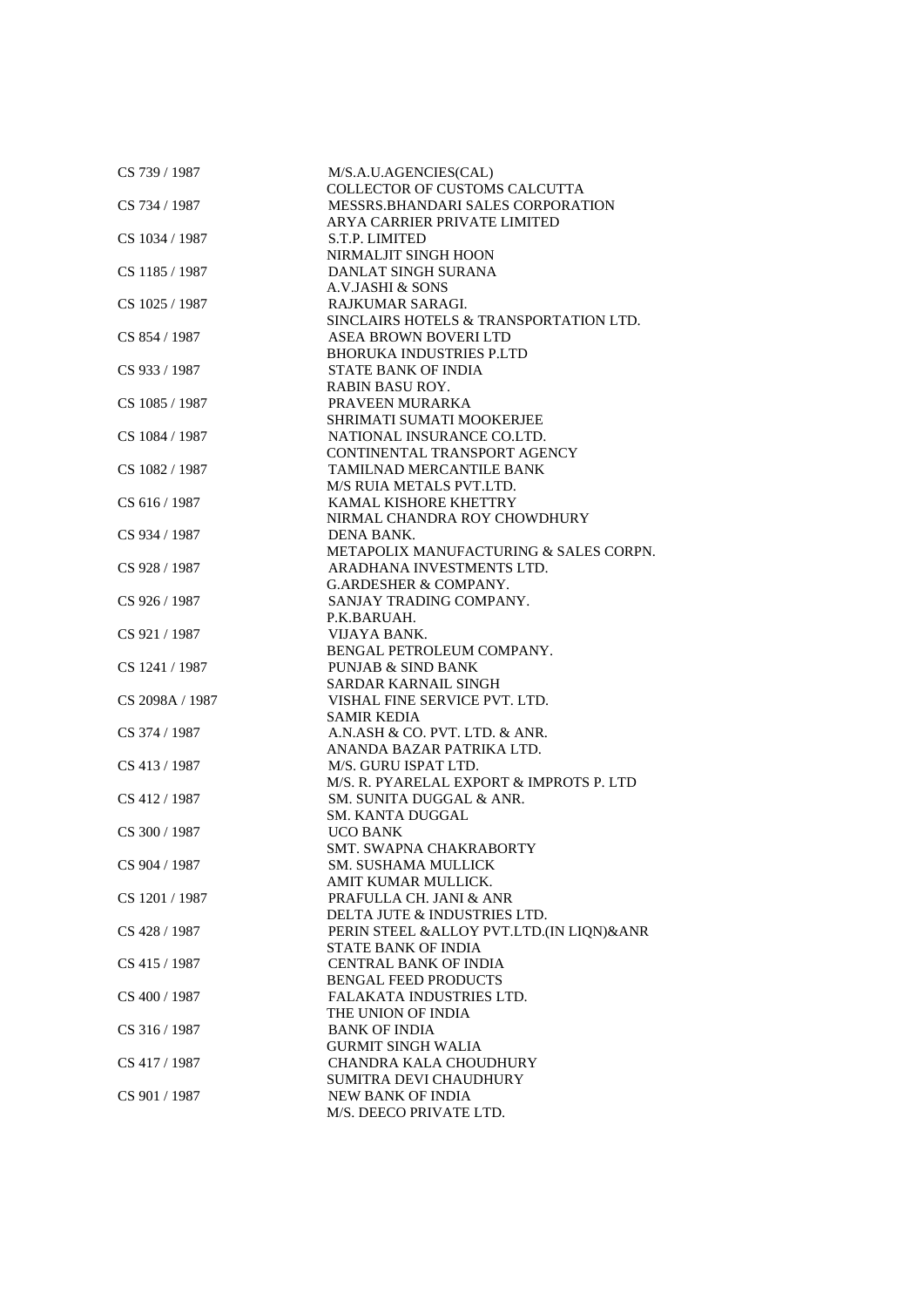| CS 145 / 1987  | <b>INDIAN OIL CORPORATION</b>                       |
|----------------|-----------------------------------------------------|
|                | <b>GOOPTU APARTMENTS &amp; MIDDLETON A. P. LTD.</b> |
| CS 118 / 1987  | CHANDRA KALA DEVI CHOUDHRY & ORS.                   |
|                | DHARAMCHAND CHAUDHRY                                |
| CS 179 / 1987  | <b>NARENDRA MULLICK</b>                             |
|                | <b>RAMENDRA MULLICK</b>                             |
| CS 439 / 1987  | <b>CENTRAL BANK OF INDIA</b>                        |
|                | <b>ANAND SHARMA</b>                                 |
| CS 863 / 1987  | NATIONAL INSURANCE CO. LTD.                         |
|                | <b>DIWAN BROTHERS</b>                               |
| CS 1177 / 1987 | <b>SOUTHERN TEXTILE AGENCIES &amp; ANR</b>          |
|                | <b>IUCKY BHARAT GARAGE P.LTD</b>                    |
| CS 779 / 1987  | <b>DAMODAR VALLY</b>                                |
|                | <b>COAL INDIA LTD.</b>                              |
| CS 869 / 1987  | CHIRANJILAL SUSHIL KUMAR                            |
|                | RAM CHANDRA KANHAILAL                               |
| CS 1127 / 1987 | <b>BANK OF MAHARASHTRA</b>                          |
|                | KANHAIYA LAL KOTHARI                                |
|                |                                                     |
| CS 761 / 1987  | THE NATIONAL SMALL INDUSTRIES CORPN.LTD.            |
|                | <b>M/S R.K. ENTERPRISES</b>                         |
| CS 875 / 1987  | RASOI VANASPATI DISTRIBUTORS                        |
|                | RAJENDRA KUMAR DAMANI                               |
| CS 783 / 1987  | MADHYA BHARAT FUELS (P) LTD.                        |
|                | M/S. PUSHP CONSTRUCTION CO. PVT. LTD.               |
| CS 830 / 1987  | ENERTECH ENGINEERS (INDIA) PVT.LTD.                 |
|                | <b>TECALEMIT INDIA LIMITED</b>                      |
| CS 1197 / 1987 | THE SWADESHI COMMERCIAL CO.LTD                      |
|                | G.L.BHUGRA                                          |
| CS 829 / 1987  | ABSHER HIDE & CO.                                   |
|                | <b>NURUL HUDA</b>                                   |
| CS 451 / 1987  | RAJENDRA KANODIA                                    |
|                | <b>MAHENDRA PRASAD BANSAL</b>                       |
|                |                                                     |
| CS 1044 / 1987 | DELTA JUTE AND INDUSTRIES LTD.                      |
|                | UNION BANK OF INDIA                                 |
| CS 1042 / 1987 | M.M.EXPORTS & ANR.                                  |
|                | THE TRADE FAIR AUTHORITY OF INDIA.                  |
| CS 1029 / 1987 | OIL INDIA LTD.                                      |
|                | PARADISE MOTOR PVT.LTD.                             |
| CS 1028 / 1987 | <b>GRAND STEEL AND ALLOYS LIMITED &amp; ANR.</b>    |
|                | BIHAR MERCHANDISE PVT. LTD.                         |
| CS 1014 / 1987 | <b>GANAPATI EXPORTS LIMITED</b>                     |
|                | UNION OF INDIA                                      |
| CS 1008 / 1987 | NATIONAL INSURANCE COMPANY LTD.                     |
|                | RANDHAWA TANK SERVICES                              |
| CS 1006 / 1987 | MD. SHAMIM ADIL                                     |
|                | <b>MIHIR KUMAR LAW</b>                              |
| CS 2253 / 1987 | M/S.RAWATMAL NAND KISHORE                           |
|                | <b>DINBANDHU GUPTA</b>                              |
|                | <b>CASSIM MOHAMMED JADWET</b>                       |
| CS 1138 / 1987 |                                                     |
|                | OCEAN FISHERY DEVELOPMENT ADMINISTRATION            |
| CS 1200 / 1987 | ABHOY SINGH SURANA & ORS                            |
|                | <b>UNION OF INDIA</b>                               |
| CS 1067 / 1987 | PURAN CHAND PODDAR & ANR.                           |
|                | SINCLAIRS HOTELS & TRANSPORTATION LTD.OR            |
| CS 1066 / 1987 | <b>UCO BANK</b>                                     |
|                | SATYARANJAN MITRA                                   |
| CS 1112 / 1987 | <b>JADAV CHURN LAW &amp; ORS</b>                    |
|                | MT.JOGMAYA LAW                                      |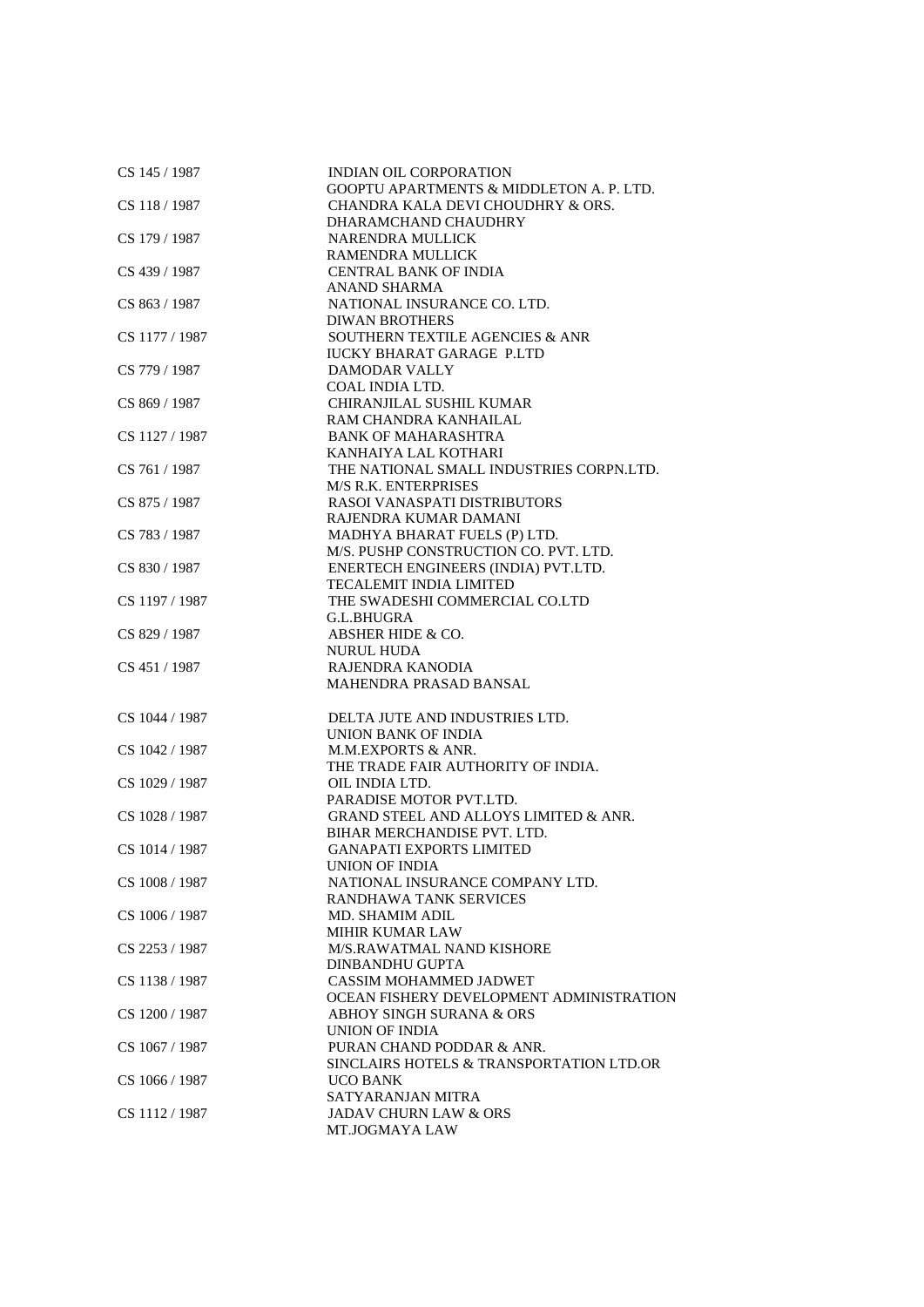| CS 1111 / 1987 | NATIONAL INSURANCE CO.LTD<br>SANATAN BASTU SILPA PRATISTHAN P.LTD |
|----------------|-------------------------------------------------------------------|
| CS 1052 / 1987 | SUMANLAL NIMCHAND SHAH                                            |
|                | <b>GENLEC LTD.</b>                                                |
| CS 978 / 1987  | JALDACCA TEA PLANTATIONS PVT. LTD.                                |
|                | STATE OF WEST BENGAL.                                             |
| CS 974 / 1987  | BAINT GOORIE TEA COMPANY LTD.                                     |
|                | SAMNATH ESTATES PVT. LTD.                                         |
| CS 964 / 1987  | <b>NIRMAL PICTURES</b>                                            |
|                | EASTERN INDIA MOTION PICTURES ASSON.                              |
| CS 961 / 1987  | M/S. PIONEER WOOD PRODUCTS PVT. LTD.                              |
|                | M/S. GOUHATI INDORE ROADWAYS                                      |
| CS 957 / 1987  | <b>LYNX MACHINERY LIMITED</b>                                     |
|                | <b>UNION OF INDIA</b>                                             |
| CS 940 / 1987  | <b>KIRAN DAR</b>                                                  |
|                |                                                                   |
|                | <b>SICA BROWERIES LTD.</b><br>RANJIT KR. MUKHERJEE & ORS          |
| CS 1202 / 1987 | <b>ASISH MUKHERJEE</b>                                            |
| CS 1039 / 1987 | STATE OF W.B.                                                     |
|                | PEERLESS TEA & INDUSTRIES LTD.                                    |
| CS 1054 / 1987 | NATIONAL INSURANCE CO.LTD                                         |
|                | <b>GREATERN ENTERPRISE P.LTD</b>                                  |
| CS 233 / 1987  | <b>UCO BANK</b>                                                   |
|                | SMT. SWAPNA CHAKARBORTY                                           |
|                | <b>INDIAN RAYON &amp; INDUSTRIES LIMITED</b>                      |
| CS 1123 / 1987 | <b>BIMAN BANGLADESH AIR LINES</b>                                 |
|                | <b>BRAITHWAITE &amp; CO.LTD.</b>                                  |
| CS 1121 / 1987 |                                                                   |
|                | ROHTAS INDUSTRIES LTD.                                            |
| CS 589 / 1987  | VIJAYA BANK                                                       |
|                | M/S.KAYAN UDYOG                                                   |
| CS 584 / 1987  | DILIP SINGH MEHTA & ANR                                           |
|                | CHAKRADHAR LALL AGARWALLA                                         |
| CS 574 / 1987  | SANWALRAM JHUNJHUNWALA                                            |
|                | M/S.PRADIP DRESS MANUFACTURING COMPANY                            |
| CS 515 / 1987  | <b>SIVA INDUSTRIES</b>                                            |
|                | THE W.B.S.E.B.                                                    |
| CS 611 / 1987  | PUNJAB NATIONAL BANK                                              |
|                | ANIL KR. TEA PVT. LTD.                                            |
| CS 560 / 1987  | <b>BANK OF MAHARASHTRA</b>                                        |
|                | <b>SHREE SAI AGENCY</b>                                           |
| CS 377 / 1987  | STATE BANK OF SAURASHTRA                                          |
|                | <b>ABHIJIT DATTA</b>                                              |
| CS 853 / 1987  | KANCHAN DEVI JAIN & ORS                                           |
|                | PREM PROKASH GUPTA & ORS.                                         |
| CS 708 / 1987  | <b>STATE BANK OF INDIA</b>                                        |
|                | NEW CENTRAL JUTE MILLS COMPANY LIMITED                            |
| CS 696 / 1987  | ASSAM BENGAL CEREALS LTD.                                         |
|                | FOOD CORPORATION OF INDIA                                         |
| CS 1009 / 1987 | BHAGWANI DEVI HOSPITAL & ANR.                                     |
|                | AMOLAKCHAND CHAMPALAL                                             |
| CS 695 / 1987  | STATE BANK OF HYDERABAD                                           |
|                | <b>CHANDRA PRAKASH DAGA</b>                                       |
| CS 694 / 1987  | UCO BANK CREDIT LTD                                               |
|                | CAL INFUION & PHARMACEAUTICALS & ORS.                             |
| CS 624 / 1987  | <b>RANJITA AGENCIES</b>                                           |
|                | KREBS K DIE(I) PVT. LTD.                                          |
| CS 571 / 1987  | <b>STATE BANK OF INDIA</b>                                        |
|                | <b>CHOWDHURY BINDING PRINTING PUBLICITY</b>                       |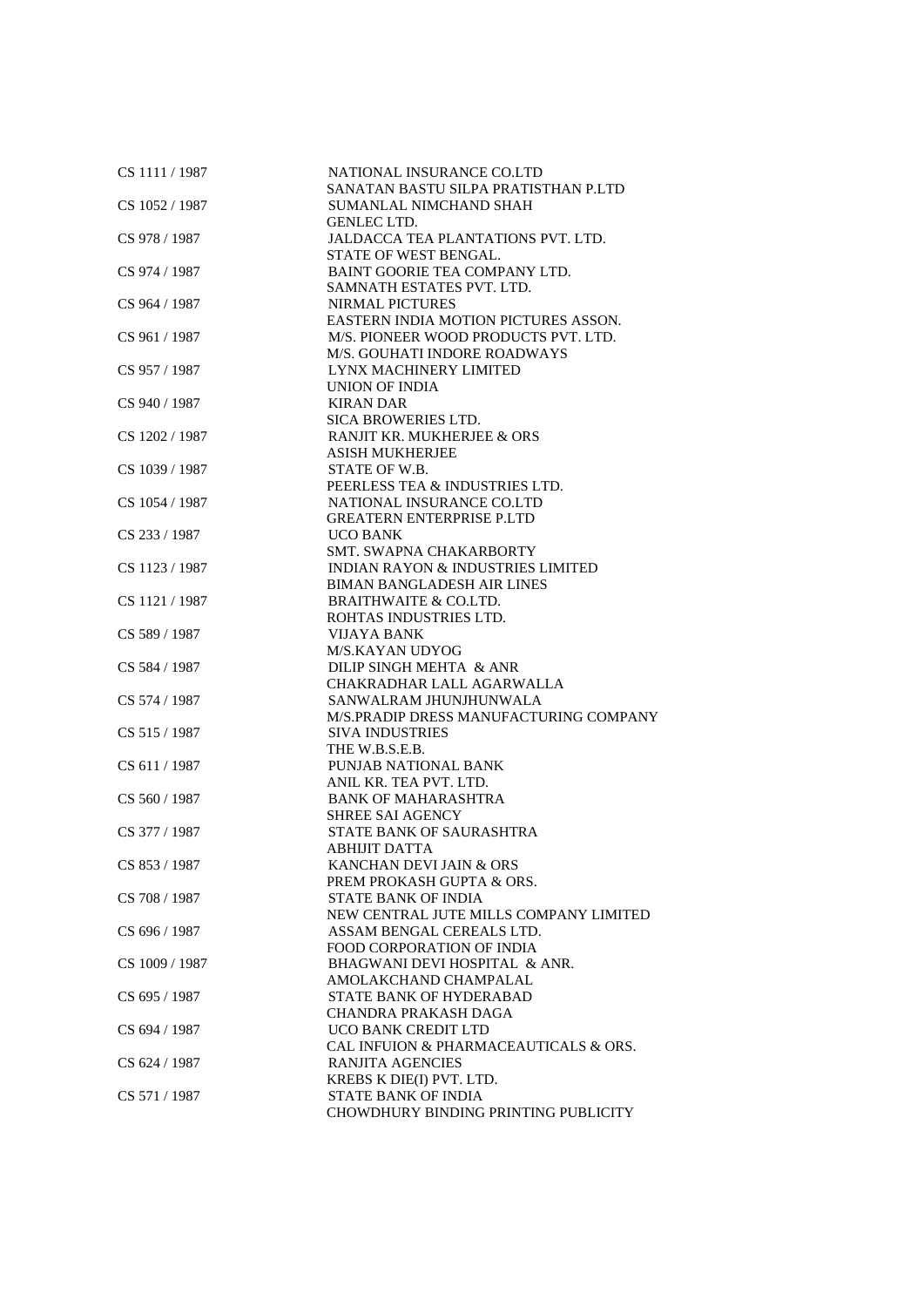| CS 692 / 1987  | <b>TARAPADA MAJUMDAR</b><br><b>ASIM KUMAR DEY</b> |
|----------------|---------------------------------------------------|
| CS 1158 / 1987 | <b>UCO BANK</b>                                   |
|                | BHARAT HEAVY ELECTRICALS LTD.                     |
|                |                                                   |
| CS 969 / 1987  | PARITOSH DUTT ROY                                 |
|                | RENEDIA LABORATORIES PVT. LTD.                    |
| CS 1119 / 1987 | <b>CANARA BANK</b>                                |
|                | <b>EASTERN CHEMICALS INDUSTRIS</b>                |
| CS 835 / 1987  | <b>ALLAHABAD BANK</b>                             |
|                | <b>M/S.CALCUTTA INDUSTRIES</b>                    |
| CS 115 / 1987  | MARITIME TRANSPORT OVERSEAS GMBH                  |
|                | BOARD OF TRUSTES FOR PORT OF CALCUTTA             |
| CS 672 / 1987  | <b>UNITED BANK OF INDIA</b>                       |
|                | M/S.EASTERN CABLES CONDUCTORS (P)LIMITED          |
| CS 824 / 1987  | SHRI RADHESSHYAJM TULSIAN                         |
|                | UNION OF INDIA                                    |
| CS 823 / 1987  | <b>SREENATH DASS KHETTRY</b>                      |
|                | <b>GOPAL CHANDRA DUTTA</b>                        |
| CS 821 / 1987  | NATIONAL INSURANCE CO.LTD                         |
|                | CALCUTTA KANPUR TRANSPORT CO.                     |
| CS 815 / 1987  | NATIONAL INSURANCE CO.LTD                         |
|                | <b>INDIAN ROADWAYS CORP.</b>                      |
| CS 1141 / 1987 | <b>PUNJAB &amp; SIND BANK</b>                     |
|                | ARORA TRADING CORP.                               |
| CS 810 / 1987  | <b>UNITED BANK OF INDIA</b>                       |
|                | M/S. SREEDEBESH PRINTING INK FACTORY P.LT         |
|                |                                                   |
| CS 168 / 1987  | UNITED BANK OF INDIA.                             |
|                | SUBRATA KUMAR DAS.                                |
| CS 799 / 1987  | <b>UCO BANK</b>                                   |
|                | <b>KARAMJIT SINGH</b>                             |
| CS 1136 / 1987 | COAL INDIA LTD.                                   |
|                | THE TRUST FOR THE IMPROVEMENT OF CAL.             |
| CS 1122 / 1987 | <b>UCO BANK</b>                                   |
|                | <b>SHYAMAL KR. DAS</b>                            |
| CS 797 / 1987  | UNITED BANK OF INDIA                              |
|                | SHREE TIRUPATI FIBRE P.LTD                        |
| CS 629 / 1987  | THE TELOIJAN TEA COMPANY LIMITED                  |
|                | NATIONAL INSURANCE COMPANY LIMITED                |
| CS 627 / 1987  | UNITED BANK OF INDIA                              |
|                | <b>DEBRAJ ENTERPRISES</b>                         |
| CS 795 / 1987  | ALLAHABAD BANK                                    |
|                | M/S.TECHNOCOYARN DEVELOPMENT INCORP.              |
| CS 794 / 1987  | PODDAR UDYOG LTD                                  |
|                | <b>UNION OF INDIA</b>                             |
| CS 573 / 1987  | RASHTRA UDYOG PVT.LTD                             |
|                | MESSRS. PRADIP DRESS MANUFACTURING CO.            |
| CS 489 / 1987  | <b>BANK OF INDIA</b>                              |
|                | DILIP KR. GHOSH                                   |
| CS 6787 / 1987 | J.THOMAS & CO. (P) LTD.                           |
|                | <b>RUBY TEA &amp; ALLIED INDUSTRIES</b>           |
| CS 1213 / 1987 | <b>GERMAN REMEDIES LTD.</b>                       |
|                | DEBABRATA PAUL                                    |
| CS 1050 / 1987 | <b>STATE BANK OF INDIA</b>                        |
|                | POLY PRODUCT INDUSTRIES                           |
| CS 1048 / 1987 | IPI-SP CEMENT COMPANY LTD.                        |
|                | SUPRAKASH MITRA.                                  |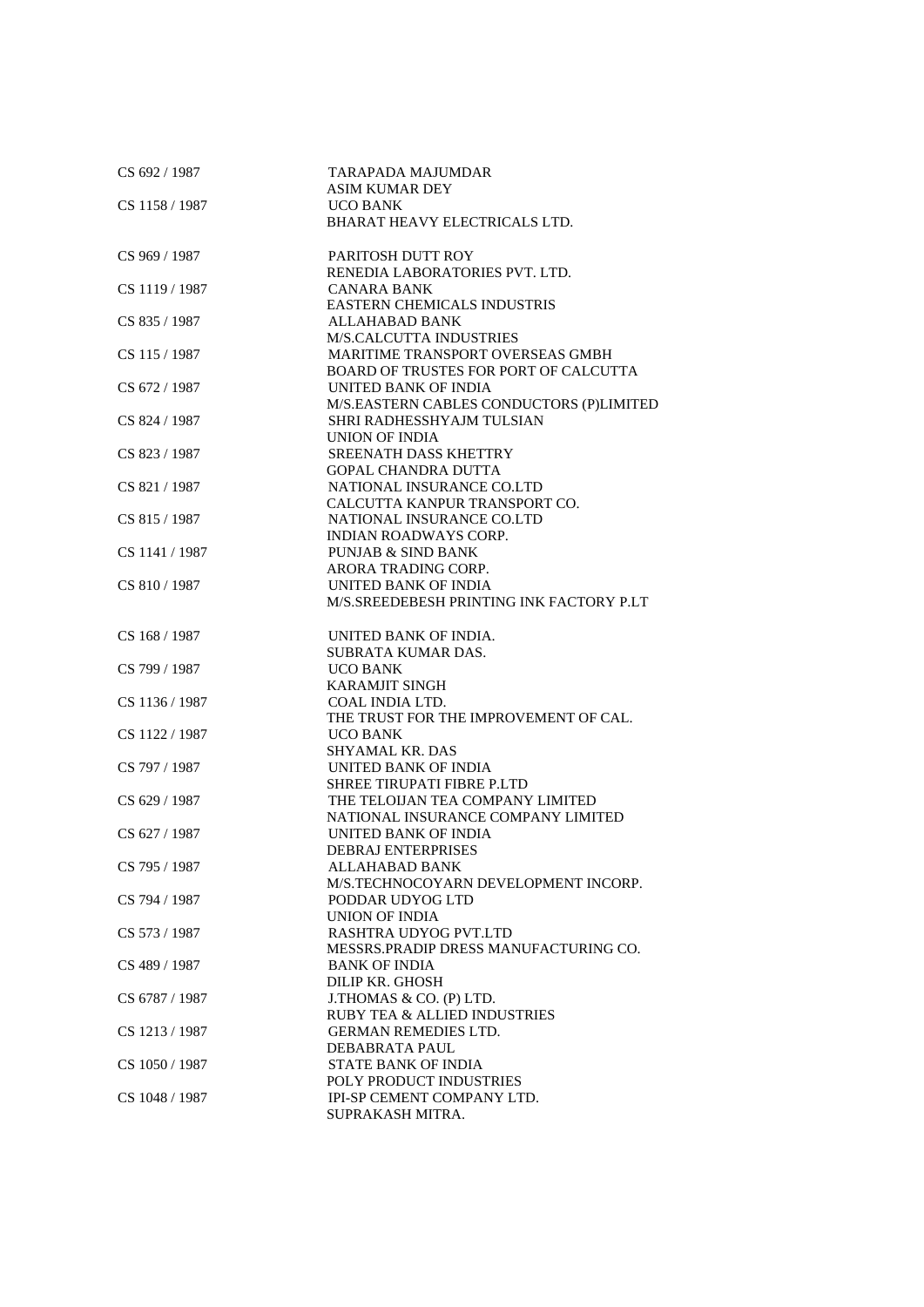| CS 165 / 1987  | PUNJAB NATIONAL BANK.                       |
|----------------|---------------------------------------------|
|                | <b>JAYANTA BANERJEE</b>                     |
| CS 162 / 1987  | UNITED BANK OF INDIA.                       |
|                | <b>BHAGWAN SHARMA.</b>                      |
| CS 479 / 1987  | VINEET ELECTRICAL INDUSTRIES PVT.LTD        |
|                | <b>SHREE DURGA GLASS PRIVATE LIMITED</b>    |
| CS 473 / 1987  | <b>INDIAN BANK</b>                          |
|                | KANORIA JUTE AND INDUSTRIES LIMITED & ORS   |
| CS 572 / 1987  | <b>STATE BANK OF INDIA</b>                  |
|                | NARAYAN CHOWDHURY BROS(PVT) LTD.            |
| CS 767 / 1987  | <b>BANK OF BARODA</b>                       |
|                | SANKARI PRASAD KUNDU                        |
| CS 1179 / 1987 | <b>FARHAT SHEIKH</b>                        |
|                | SK.MD.ZAKI                                  |
|                |                                             |
| CS 1135 / 1987 | SMT. BANI MITRA ORS.                        |
|                | <b>GIRDHARDAS BHIMJI</b>                    |
| CS 1098 / 1987 | TRANSPORT CORPORATION OF INDIA              |
|                | <b>INDRA MOTORS PVT LTD</b>                 |
| CS 1058 / 1987 | KEHMKA PLASTICS UDYOG PVT. LTD.             |
|                | ALLAHABAD BANK                              |
|                |                                             |
| CS 437 / 1987  | THE ORIENTAL COMPANY LTD                    |
|                | MOHAN MEAKIN LTD                            |
| CS 898 / 1987  | M/S.DELTA JUTE & INDUSTRIES LTD             |
|                | THE NATIONAL INSURANCE CO LTD               |
| CS 914A / 1987 | DELTA INTERNATIONAL LIMITED                 |
|                | SAAS CONSTRUCTION & POWER CO. P. LTD.       |
| CS 885 / 1987  | NATIONAL SMALL INDUSTRIES CORP.LTD          |
|                | M/S.NORTH EAST INDIA PHARMA CHEM.PRODUCT    |
| CS 925 / 1987  | NATIONAL INSURANCE COMPANY LIMITED          |
|                | M/S. SHREE KRISHNA                          |
| CS 755 / 1987  | BHAGWAN FINANCE CORP. PVT. LTD.             |
|                | <b>ALLAHABAD BANK</b>                       |
| CS 1073 / 1987 | FERRO ALLOYS CORP. LTD.                     |
|                | RAJHANS STEEL LTD.                          |
| CS 917 / 1987  | GENERAL MARKATING AND MFG. CO. LTD. ANR.    |
|                | PRECIOUS CARRYING CORPORATION PVT. LTD.     |
| CS 312 / 1987  | INDUSTRIAL FINANCE CORPORATION OF INDIA     |
|                | <b>BIMAL KUMAR NOPANY</b>                   |
| CS 1055 / 1987 | NATIONAL INSURANCE CO. LTD.                 |
|                | EAST INDIA TRANSPORT AGENCY                 |
| CS 681/1987    | OM PRAKASH SANTHALIA                        |
|                | ELECTRO MEDICAL & ALLIED INDUSTRIES LTD.    |
| CS 707 / 1987  | M/S. BHAGWAN FINCE CORP.(P) LTD.            |
|                | <b>ALLAHABAD BANK</b>                       |
| CS 474 / 1987  | BIJAY KUMAR DAGA & ORS.                     |
|                | SIRIYA DEVI DAGA                            |
| CS 1086 / 1987 | <b>SAUTHERN TEXTILES AGENCIES &amp; ANR</b> |
|                | LUCKY BHARAT GARAGE PVT.LTD.                |
| CS 1105 / 1987 | ORIENTAL BANK OF COMMERCE                   |
|                | <b>M/S S.T. PRODUCTS</b>                    |
| CS 607 / 1987  | <b>DENA BANK</b>                            |
|                | NARENDRA KUMAR JALAN                        |
| CS 955 / 1987  | OTIS ELAVATOR CO. (INDIA) LTD.              |
|                | <b>ENGINEERS ENTERPRISE</b>                 |
| CS 1097 / 1987 | M/S SKIPPER INTERNATIONAL S.A. CO.          |
|                | <b>IONIC SHIPPING SERVICE PVT.LTD.</b>      |
| CS 1096 / 1987 | NATIONAL INSURANCE CO.LTD.                  |
|                | A.T.O (I) PVT.LTD.                          |
|                |                                             |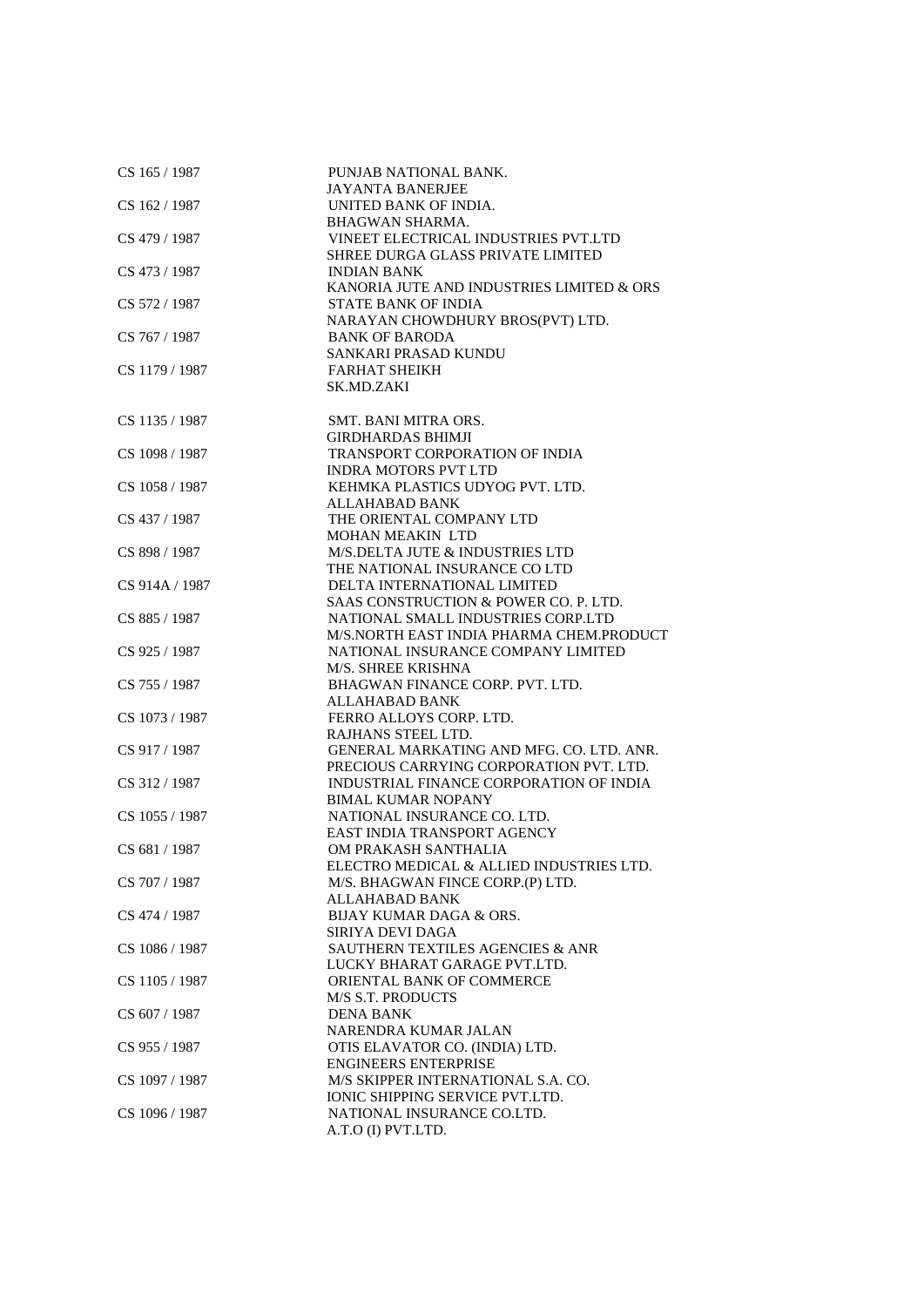| CS 786 / 1987  | INDUSTRIAL FINANCE CORP.OF INDIA<br>DILIP KUMAR GHOSE       |
|----------------|-------------------------------------------------------------|
| CS 1095 / 1987 | <b>GRAMAPHONE CO. OF INDIA LTD.</b>                         |
|                | <b>HARISH CHOWLA</b>                                        |
| CS 785 / 1987  | <b>BANK OF INDIA</b>                                        |
|                | <b>JUPITER ENTERPRISES</b>                                  |
| CS 1092 / 1987 | <b>BANK OF INDIA</b>                                        |
|                | DILIP KR. LATH                                              |
| CS 1091 / 1987 | NATIONAL INSURANCE CO. LTD.                                 |
|                | EAST INDIA TRANSPORT AGENCY                                 |
| CS 1090 / 1987 | INDUSTRIAL DEVELOPMENT & INVESTMENT CO.                     |
|                | M/S PMBASSADORE LUGAGE MFG.CO.                              |
| CS 1089 / 1987 | <b>STATE BANK OF INDIA</b>                                  |
|                | DR. NARESH CH. GHOSH                                        |
| CS 773 / 1987  | SRI GOPAL AGARWALA                                          |
|                | <b>G.L.MINERAL WORKS</b>                                    |
| CS 1088 / 1987 | TRADE INDIA CORP.                                           |
|                | CHINAR EXPORTS PVT. LTD.                                    |
| CS 255 / 1987  | <b>CENTRAL BANK OF INDIA</b>                                |
|                | KHARDAH & CO.                                               |
| CS 2214 / 1987 | <b>MANOJ KUMAR ROY &amp; ORS.</b>                           |
|                | <b>SMT.CHARUSILA TRUST ESTATE</b>                           |
| CS 893 / 1987  | M/S. S N METALS.                                            |
|                | DIRECTORATE OF GOVT.SUPPLIES & DISPOSALS                    |
| CS 1754 / 1987 | ASHIM CHAND ROY ALIAS A C CHOWDHURY.                        |
|                | BISWANATH CHOWDHURY.                                        |
| CS 953 / 1987  | <b>LALIT KUMAR BAID.</b>                                    |
|                | HANUMANMALL BAID.                                           |
| CS 528 / 1987  | C.P. PROPERTIES LTD.                                        |
|                | KISHORILAL MURARKA                                          |
|                |                                                             |
| CS 1368 / 1987 | CHANDRA KUMAR SINGH.<br>STATE OF W B.                       |
|                |                                                             |
| CS 549 / 1987  | M.M.K.SHIRAZI & SON                                         |
| CS 14 / 1987   | <b>MOHSEN ALI</b><br><b>STATE BANK OF INDIA</b>             |
|                |                                                             |
|                | <b>MIDAS ENGG WORKSP LTD</b>                                |
| CS 531 / 1987  | UNITED BANK OF INDIA<br>MICROPROCESSOR MFC.CO(INDIA)PVT.LTD |
|                | PRAMILA K. BAID                                             |
| CS 250 / 1987  |                                                             |
|                | <b>BIJAY SINGH BAID &amp; ORS.</b>                          |
| CS 979 / 1987  | <b>RAJAT BAID &amp; ORS.</b>                                |
|                | SAMPAT DEVI KOTHARI & ORS.                                  |
| CS 523 / 1987  | <b>C.P.PROPERTIES LTD.</b>                                  |
|                | KISHORILAL MURARKA                                          |
| CS 728 / 1987  | DALCHAND OMPRAKASH                                          |
|                | DHIRENDRA MULLICK                                           |
| CS 827 / 1987  | SMT.GITA DEVI MODI                                          |
|                | REKHA MODY & ORS.                                           |
| CS 699 / 1987  | S.B (HOUSING & LAND) PVT.LTD<br>C.E.S.C.LTD.& ORS.          |
|                |                                                             |
| CS 822 / 1987  | AMERICAN REFRIGERATOR CO.LTD.                               |
|                | REFRIGERATION ACCESSORIES LIMITED                           |
| CS 323 / 1988  | PRAKASH CHANDRA ARYA                                        |
|                | AMBALAL SARABHAI ENTERPRISES LTD.                           |
| CS 489 / 1988  | TEJ SINGH BAID & ANR.                                       |
|                | CHHATA SINGH BAID & ORS.                                    |
| CS 1059 / 1988 | <b>BANK OF INDIA</b>                                        |
|                | CHANDAN KUMAR GANGULY                                       |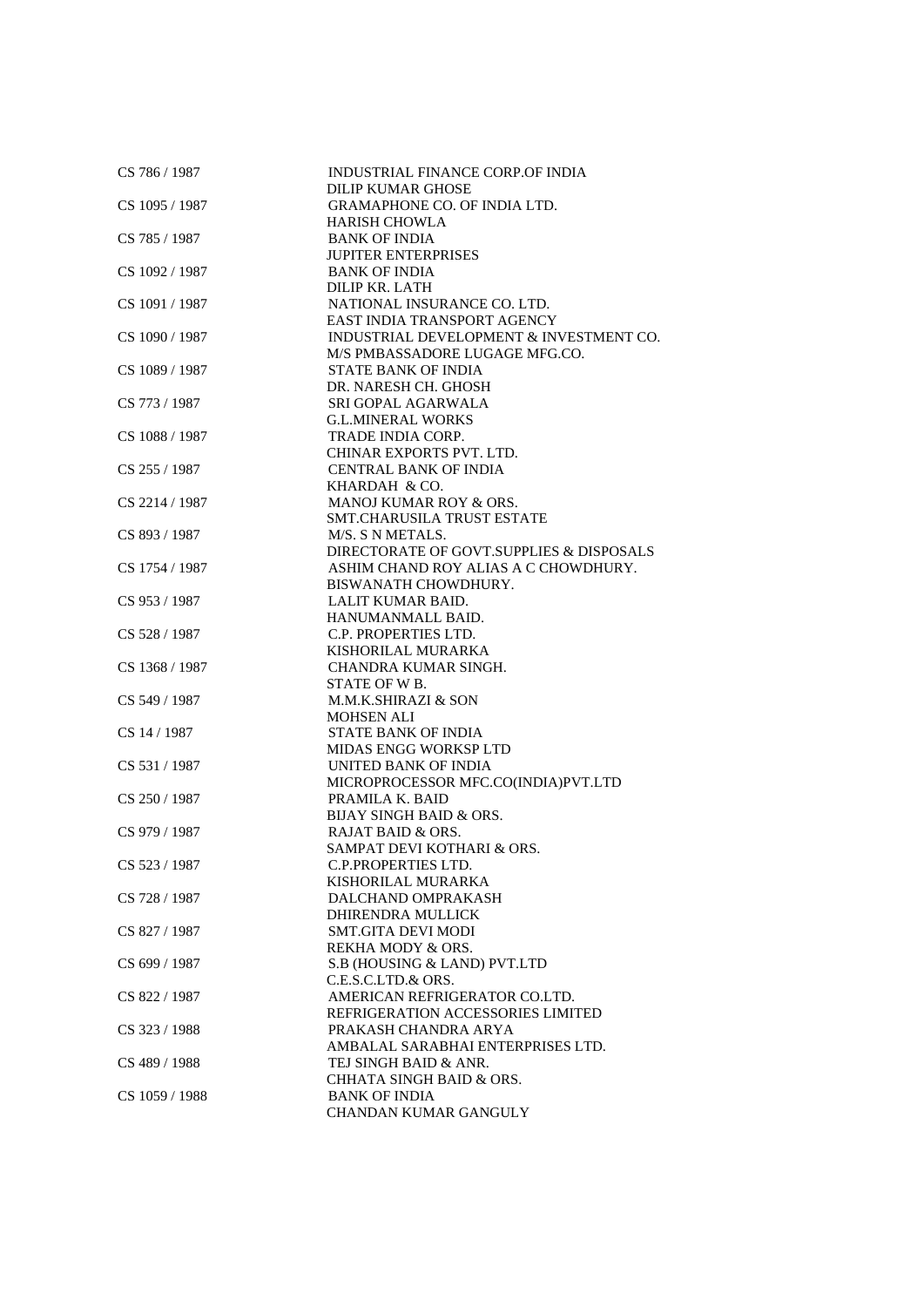| CS 870 / 1988 | PARK HOTEL PRIVATE LTD.                     |
|---------------|---------------------------------------------|
|               | THE GRAIL CLUB                              |
| CS 498 / 1988 | <b>BANK OF INDIA</b>                        |
|               | <b>BODHAN PRINTERS</b>                      |
| CS 944 / 1988 | SWASTIK EXTRUSIONS LTD.                     |
|               | GIDA MADDELERI FISTIK TICARET A.S & ANR.    |
| CS 897 / 1988 | <b>GOPI NATH DATTA</b>                      |
|               | RADHA NATH DATTA.                           |
| CS 895 / 1988 | <b>GRINDLAYS BANK.</b>                      |
|               | <b>TEXMACO LIMITED</b>                      |
| CS 492 / 1988 | THE BENGAL BONDED WAREHOUSE ASSO.CORP.      |
|               | UNITED BANK OF INDIA CORP.                  |
| CS 449 / 1988 | M/S. NAV NIRVAN AGENCIES LTD. & ORS.        |
|               | SMT. ASHA DEVI DASMIA.                      |
| CS 478 / 1988 | <b>STATE BNAK OF INDIA</b>                  |
|               | MRS. PUSPA BHALWALA                         |
|               | ALBERT DARID LTD.                           |
| CS 991 / 1988 | <b>GLASTONE AGENCIES LTD.</b>               |
|               |                                             |
| CS 990 / 1988 | <b>STATE BANK OF INDIA</b>                  |
|               | DINESH KR. GUPTA                            |
| CS 834 / 1988 | SYNDICATE BANK.                             |
|               | <b>M/S. BABA PICTURES</b>                   |
| CS 691 / 1988 | IELLTD.                                     |
|               | UNION OF INDIA                              |
| CS 483 / 1988 | NATIONAL INSURANCE CO.LTD.                  |
|               | <b>GENERAL TRANSPORT CORP.</b>              |
| CS 683 / 1988 | <b>GRAPHITE INDIA LTD</b>                   |
|               | SOMANI FERRO ALLOYS LTD                     |
| CS 815 / 1988 | <b>MANMOHAN SINGH</b>                       |
|               | INDO AMERICAN ELECTRICALS LTD.              |
| CS 164 / 1988 | SRI SRI ISWAR GAJA LAKSHMI MATA THAKURANI & |
|               | MARSHALL SONS AND CO.(INDIA) LTD.           |
| CS 30 / 1988  | THE BOARD OF TRUSTEES FOR THE PORT CAL      |
|               | <b>GIMPEX MINERALS PRIVATE LIMITED</b>      |
| CS 20 / 1988  | WALTER BUSHNELL PRIVATE LTD.                |
|               | ARMOUR PHARMACEUTICAL CO.LTD.               |
| CS 114 / 1988 | <b>MARTIN &amp; HARRIS LTD.</b>             |
|               | GIST BROCADES M.V.                          |
| CS 112/1988   | HINDUSTHAN METAL REFINING WORKS P. LTD.     |
|               | UNION OF INDIA                              |
| CS 561/1988   | <b>NOPCO TEXTILES</b>                       |
|               | <b>ANIL MODI</b>                            |
| CS 679 / 1988 | SRI CHAMPAK BARAN CHATTERJEE & ORS.         |
|               | ALLANA SONS PVT. LTD.                       |
| CS 306 / 1988 | UNIVERSAL PAPER MILLS LTD                   |
|               | <b>GENTRACO PTY LTD</b>                     |
| CS 651 / 1988 | CHITRAKOOT PROPERTIES LTD.                  |
|               | CALCUTTA MUNICIPAL CRPN.                    |
| CS 852 / 1988 | <b>SATYABROTO GHOSE</b>                     |
|               | D.C.GHOSE & CO.P.LTD                        |
|               |                                             |
| CS 507 / 1988 | <b>CONSOLIDATED COFFE LTD</b>               |
|               | DUNCANS AGRO INDUSTRIES LTD                 |
| CS 178 / 1988 | <b>M/S.NATRAJ ENTER-PRISES &amp; ORS</b>    |
|               | M/S.UNITED INDUSTRIAL BANK LIMITED          |
| CS 936 / 1988 | <b>OMPRAKASH RATRA &amp; ANR.</b>           |
|               | FRANCE CEMENT OWRKS(CONST.) PVT. LTD.       |
| CS 934 / 1988 | M/S. SUPER COMPLEX PVT LTD.                 |
|               | <b>GURU PRASAD DUTTA &amp; ANR.</b>         |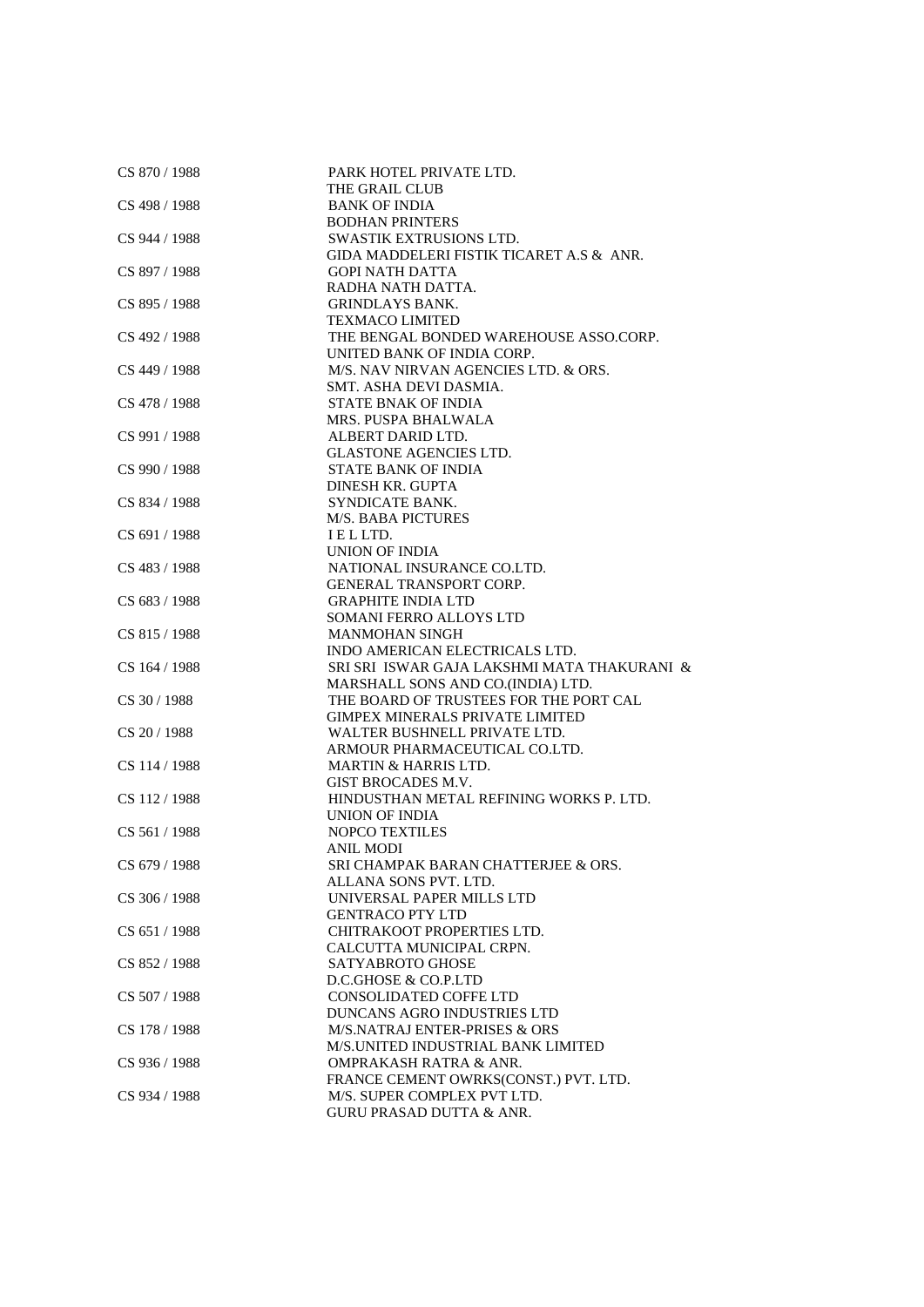| CS 161/1988    | <b>DIPAK BOSE</b>                        |
|----------------|------------------------------------------|
|                | <b>MESSRS.ANINDAM SERIES</b>             |
| CS 160 / 1988  | <b>CHITTA RANJAN ROY</b>                 |
|                | <b>MESSRS.ANINDAM SERIES</b>             |
| CS 219 / 1988  | <b>CHAMPALAL BHANDARI</b>                |
|                | ANAPOL INDIA PVT.LTD.                    |
| CS 491 / 1988  | <b>BANK OF BARODA</b>                    |
|                | <b>M/S SEALAND WAREHOUSING SERVICES</b>  |
| CS 400 / 1988  | <b>CENTRAL BANK OF INDIA</b>             |
|                | S & S TRADERS                            |
| CS 438 / 1988  | UNION BANK OF INDIA                      |
|                | <b>MACHINE CRAFTS CORPORATION</b>        |
| CS 430 / 1988  | THE GEN. ELECTRIC CO. OF INDIA LTD.      |
|                | JOSNA CASTING CENTRE ORISSA(P) LTD.      |
| CS 599 / 1988  | <b>BANK OF INDIA</b>                     |
|                | <b>BELBIR SINGH</b>                      |
| CS 598 / 1988  | <b>BANK OF INDIA</b>                     |
|                | <b>LAKHINDAR SINGH</b>                   |
| CS 563 / 1988  | <b>CANARA BANK</b>                       |
|                | TIN & TIN METAL CO.                      |
| CS 562 / 1988  | <b>CANARA BANK</b>                       |
|                | WEST BENGAL IRON & STEEL MFG. WORKS      |
| CS 554 / 1988  | <b>IWANRAM SHEODUTTASI</b>               |
|                | CAUSMAG ORE & CO.PVT.LTD.                |
| CS 399 / 1988  | BHARAT OVERSEAS TRADE CORPORATION        |
|                | W.B.S.E.B.                               |
| CS 137 / 1988  | STATE BANK OF BIKANER AND JAIPUR         |
|                | <b>CAPS INDIA</b>                        |
|                | NELLIMASIA JUTE MILLS CO.LTD.            |
| CS 549 / 1988  |                                          |
|                | ANDHRA FEBRES AGENCY                     |
| CS 1074 / 1988 | TOOTARISH VALLEY TEA ESTA TE LTD. & ANR. |
|                | DAMAN KR. KEHIRA                         |
| CS 1014 / 1988 | THE GRAMAPHONE COMP. OF INDIA LTD.       |
|                | MAGIC WONDER TAPAS LTD.                  |
| CS 1027 / 1988 | <b>BANK OF INDIA</b>                     |
|                | <b>SRI TEJDHAR SUKLA</b>                 |
| CS 1095 / 1988 | NUPUR PROFESSIONAL AIDS PVT. LTD.        |
|                | <b>BDJ SAMPINGS INDUSTRIES LTD.</b>      |
| CS 983 / 1988  | NATIONAL INSURANCE COMPANY LTD.          |
|                | <b>GENERAL TRANSPORT CORPORATION.</b>    |
| CS 967 / 1988  | NATIONAL INSURANCE CO. LTD.              |
|                | CARRYCO                                  |
| CS 687 / 1988  | UNION BANK OF INDIA                      |
|                | ASIT KR. GHOSH                           |
| CS 596 / 1988  | SUSHIL KUMAR KAYON & ANR                 |
|                | THE BENERAS STATE BANK LTD               |
| CS 610 / 1988  | <b>UCO BANK</b>                          |
|                | PARITOSH GHOSH                           |
| CS 311 / 1988  | WALTER BUSHNELL PVT. LTD.                |
|                | ARMOUS PHARMACEUTICAL LTD.               |
| CS 459 / 1988  | <b>BANK OF INDIA</b>                     |
|                | DILIP KR. GHOSH                          |
| CS 203 / 1988  | SMT.ILA RANI JHUNJHUNWALA                |
|                | M/S.BISHWANATH JHUNJHUNWALA & SONS       |
| CS 190/1988    | SHREE LAKSHMI COAL CORP.                 |
|                | <b>G.T.PAPER MILLS</b>                   |
| CS 527 / 1988  | <b>BANK OF INDIA</b>                     |
|                | <b>CHANDRAVAN SINGH</b>                  |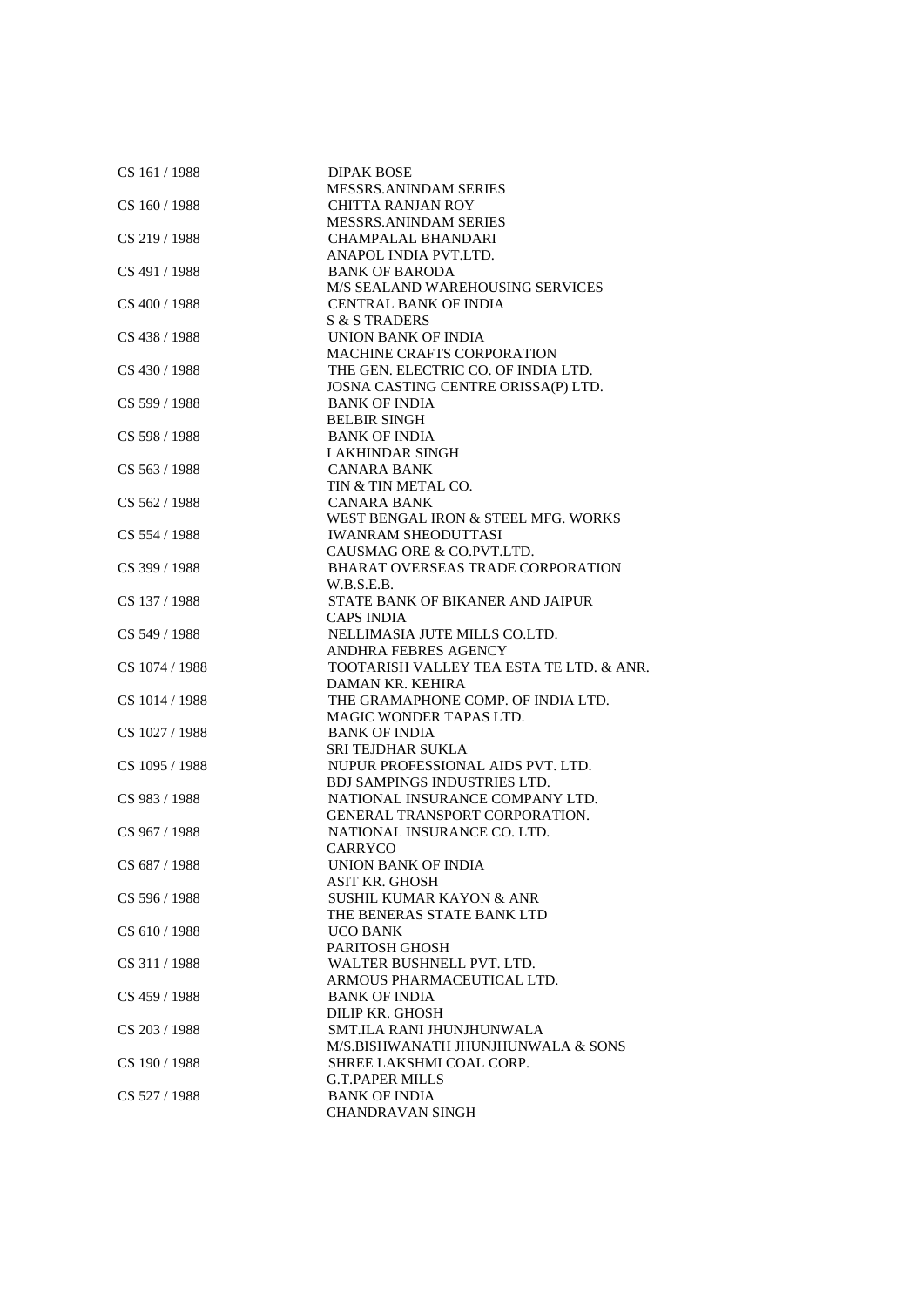| CS 125 / 1988  | WELLMAN MACHINERY CORPORATION<br>M/S.STAR TRANSPORT COMPANY |
|----------------|-------------------------------------------------------------|
| CS 113 / 1988  | UNITED BANK OF INDIA<br><b>GOSWAMI ENGINEERING WORKS</b>    |
| CS 116 / 1988  | <b>BANK OF INDIA</b><br><b>SMT.MANASHI DEVI TEWARI</b>      |
| CS 371 / 1988  | VIJAY KUMAR AGARWALLA.                                      |
|                | ANAND KMAR AGARWALLA                                        |
| CS 106 / 1988  | <b>ALLAHABAD BANK</b>                                       |
|                | <b>P.SENGUPTA</b>                                           |
| CS 215 / 1988  | <b>BANK OF BARODA</b>                                       |
|                | <b>MINERVA DAIRY &amp; FARM</b>                             |
| CS 364 / 1988  | ELEPHANTA OIL & VANASPATI INDUS. LTD.                       |
|                | PRIMA TANNERIES.                                            |
| CS 95 / 1988   | INDIAN RAYON AND INDUSTRIES LTD.                            |
|                | KISHORILAL TULSIAM                                          |
| CS 358 / 1988  | PUNJAB NATIONAL BANK.                                       |
|                | M/S. SIRMIT INDIA                                           |
| CS 1081 / 1988 | <b>BANK OF MAHARASHTRA</b>                                  |
|                | <b>INDRA NATH BHATTACHARJEE</b>                             |
| CS 1094 / 1988 | <b>STATE BANK OF INDIA</b>                                  |
| CS 942 / 1988  | <b>NEWAGE INDUSTRIES</b><br><b>BANK OF INDIA</b>            |
|                | <b>SURENDER KR. RAI</b>                                     |
| CS 1092 / 1988 | <b>CENTRAL BANK OF INDIA</b>                                |
|                | <b>S.B.ENTERPRISES</b>                                      |
| CS 1090 / 1988 | VIJAYA BANK                                                 |
|                | M.B.COMMERCIAL COMPANY LIMITED                              |
| CS 643 / 1988  | <b>WALTER BUSHNELL P.LTD</b>                                |
|                | <b>LARK CHEMICALS P.LTD</b>                                 |
| CS 880 / 1988  | <b>UCO BANK.</b>                                            |
|                | SHANKAR GHOSH.                                              |
| CS 724 / 1988  | <b>BANK OF BORADA</b>                                       |
|                | M/S.FABRICATORS INTERNATIONAL                               |
| CS 874 / 1988  | HIRALAL                                                     |
|                | MACHINERY MANUFACTURERS CORPN. LTD.                         |
| CS 718 / 1988  | DR.BIPLAB DASGUPTA                                          |
|                | ANANDA BAZAR PATRIKA LTD                                    |
| CS 83 / 1988   | <b>ALLAHABAD BANK</b>                                       |
|                | <b>M/S.METALLIC CONVERSION</b>                              |
| CS 348 / 1988  | INDO TAPAN STEELS LIMITED.                                  |
|                | SIMPLICITY ENGINEER PVT. LTD.                               |
| CS 101 / 1988  | TECHMECH CABBS & INDUSTRIES LTD                             |
|                | THE NEW INDIA ASSURANCE CO.LTD                              |
| CS 339 / 1988  | NITIONAL INSURANCE CO. LTD.                                 |
|                | E.I.T.A. LTD.<br><b>BANK OF INDIA</b>                       |
| CS 63 / 1988   |                                                             |
| CS 338 / 1988  | <b>BHUBANESHWAR JHA</b><br>PUNJAB NATIONAL BANK.            |
|                | <b>EVERGREEN AGENCIES</b>                                   |
| CS 336 / 1988  | M/S. SHREEKISHAN JUGAL KISHOR.                              |
|                | THE NAIHATI JUTE MILLS CO. LTD.                             |
| CS 861/1988    | TARUN KUMAR GHOSH.                                          |
|                | <b>SWAPAN BANERJEE.</b>                                     |
| CS 743 / 1988  | MAEGAWARE COMPUTERS LTD                                     |
|                | M/S.POLYMERS P.LTD                                          |
| CS 473 / 1988  | SHRI AMBIKA METAL WORKS & ORS                               |
|                | PRESICION PIPES & TUBES PVT. LTD.                           |
|                |                                                             |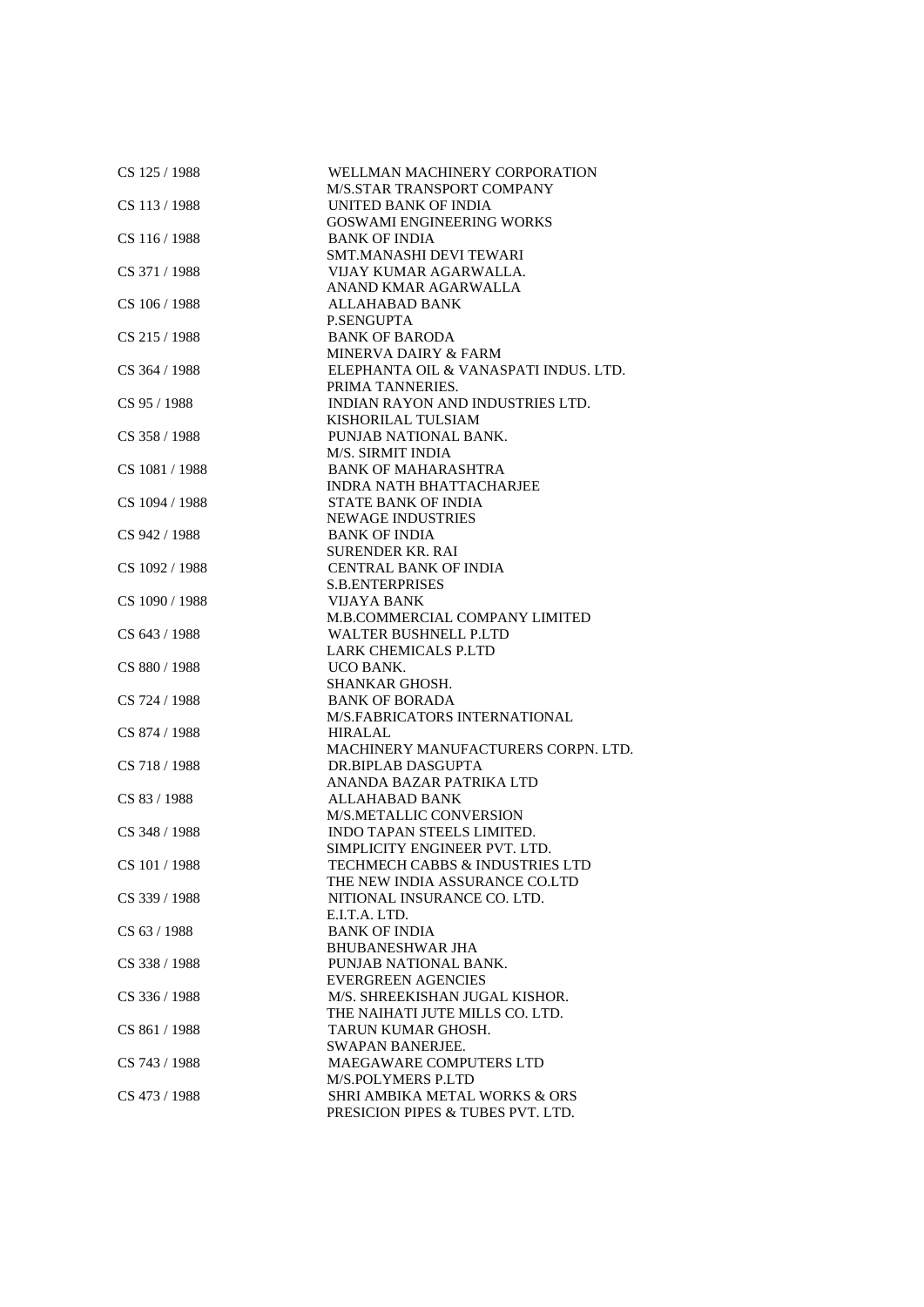| CS 472 / 1988  | <b>ALLAHABAD BANK</b>                    |
|----------------|------------------------------------------|
|                | KHEMKA PLASTIC UDYOG PVT.LTD.            |
| CS 858 / 1988  | <b>BANK OF INDIA</b>                     |
|                | <b>SAMAR KUMAR BOSE.</b>                 |
| CS 1011 / 1988 | JAIN VANIJYA UDYOG LTD.                  |
|                | SOUTOK CHAND.TLULAS CHAND                |
| CS 1006 / 1988 | PUNJAB NATIONAL BANK                     |
|                | <b>JALAN CO.</b>                         |
| CS 851/1988    | <b>BIJOLI GRILL</b>                      |
|                | SPENCER PURE DRINKS PVT. LTD.            |
| CS 1003 / 1988 | M/S MODI TENTS & TARPAULINS INDUSTRIES   |
|                | COMMERCIAL CARGO                         |
| CS 705 / 1988  | <b>DURGA PROSAD SHAH</b>                 |
|                | PRADIP KUMAR TAGORE                      |
| CS 699 / 1988  | ANANDA BAZAR PATRIKA LTD                 |
|                |                                          |
|                | ADVERTISEMENT CONSULTANTS INDIA LTD      |
| CS 998 / 1988  | <b>SMT. KUSUM BINDAL &amp; ORS</b>       |
|                | DR. B.D. AGARWAL                         |
| CS 697 / 1988  | UNITED INDIA INSURANCE CO.LTD & ANR      |
|                | M/S.ECONOMIC TRANSPORT ORGANISATION      |
| CS 731 / 1988  | <b>MANABARRIE TEA CO.LTD</b>             |
|                | <b>M/S.JEEWAN DIESELS</b>                |
| CS 715 / 1988  | <b>CIBA GEIGY LTD &amp; ANR</b>          |
|                | <b>EASTERN CHEMICAL INDUSTRIES</b>       |
| CS 629 / 1988  | <b>SM.RESHAM DEVI JAIN</b>               |
|                | <b>ALLIED STEEL ENTERPRISES</b>          |
| CS 1070 / 1988 | NEW CENTRAL JUTE MILLS CO.LTD            |
|                | MACHINECARE & CONSULTANTS                |
| CS 628 / 1988  | <b>ENAKSHI BISWAS</b>                    |
|                | <b>ASOKE KUMAR MISRA</b>                 |
| CS 1066 / 1988 | ALLANASONS LIMITED                       |
|                | TEA PLANTATION SERVICES                  |
|                |                                          |
| CS 622 / 1988  | WALTER BUSHNELL P.LTD                    |
|                | <b>TELECTRONICS P.LTD</b>                |
| CS 1062 / 1988 | <b>BUDDHADEV BHATTACAHRYYA</b>           |
|                | <b>EAST INDIA HOTELS LIMITED</b>         |
| CS 620 / 1988  | <b>ANIL KUMAR PAIK</b>                   |
|                | <b>KALYAN GHOSH</b>                      |
| CS 754 / 1988  | MAHABIR PRASAD BHARTIA.                  |
|                | M/S. MODERN INDIA ENTERPRIES             |
| CS 712 / 1988  | DARJEELING DOOARS PLANTETIONS (TEA)LTD   |
|                | RAYKUMAR JOGINDER PAL                    |
| CS 993A / 1988 | RAJA KATRA PVT.LTD.                      |
|                | NAMITA AUDDY                             |
| CS 706 / 1988  | M/S.ANUDYOG (INDIA) P.LTD                |
|                | M/S.SHREE JAGDAMBA CAKE MFG.ENTERPRISES  |
| CS 840 / 1988  | THE MINERALS & METALS TRD. CORPN. I. LTD |
|                | THE SHIPPING CORPN. OF INDIA LTD.        |
| CS 838 / 1988  | DR. S.C.KUNDU. & ORS.                    |
|                | DR. A.K.MAITY.                           |
| CS 1046 / 1988 | <b>SYNDICATE BANK</b>                    |
|                | PURUSHOTTAM DAS PODDAR                   |
|                |                                          |
| CS 835 / 1988  | UCO BANK.                                |
|                | <b>BACHRAJ SATHIA.</b>                   |
| CS 1042 / 1988 | NATIONAL INSURANCE CO.LTD.               |
|                | ECONOMIC TRANSPORT ORGANISATION          |
| CS 177 / 1988  | EVOLUTION MARITIME & ENTERPRISES LTD     |
|                | THE TATA IRON & STEEL CO LTD             |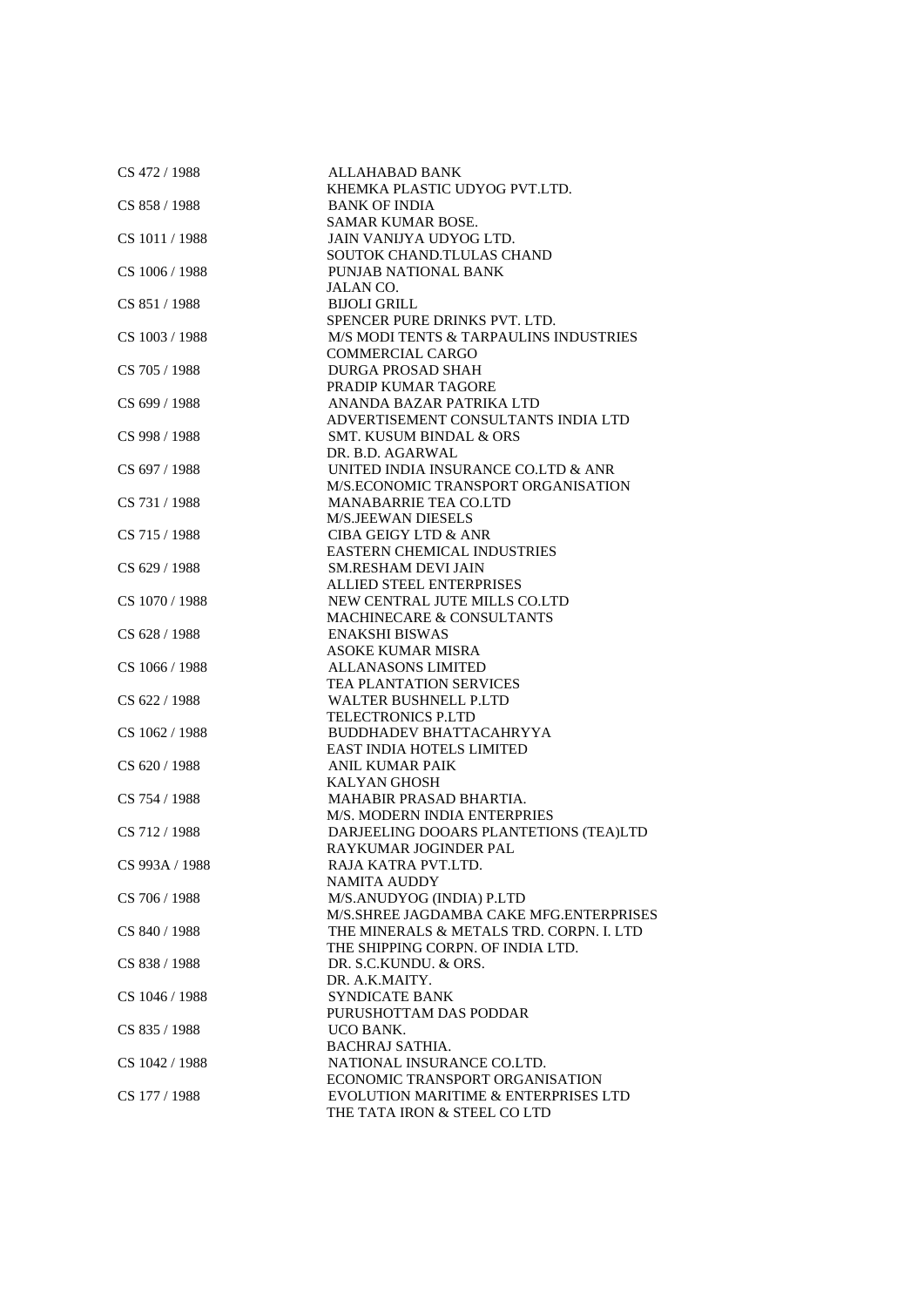| CS 316 / 1988  | JAYSHREE TEA & INDUS. LIMITED.<br>AMIYA CORPORATION (INDIA) P. LTD. |
|----------------|---------------------------------------------------------------------|
| CS 332 / 1988  | STATE BANK OF INDIA.                                                |
|                | S.K.AUTOMOBILE LIMITED.                                             |
| CS 1053 / 1988 | <b>CENTRAL BANK OF INDIA</b>                                        |
|                | DR.MRS.FARZANA ALI                                                  |
| CS 614 / 1988  | JAGADHATRI SWAROOPNARAYAN TUSHAR GRIKHA                             |
|                | THE NEW INDIA ASSURANCE CO.LTD                                      |
| CS 360 / 1988  | SRI NRIPENDRA NATH BHOWMIK                                          |
|                | SMT. SALO CHANA DEVI SADHANI                                        |
| CS 354 / 1988  | <b>BANK OF INDIA.</b>                                               |
|                | RAJENDRA PRASAD AGARWAL                                             |
| CS 337 / 1988  | <b>INDIAN BANK.</b>                                                 |
|                | M/S. P.K.ENGINEERING WORKS.                                         |
|                | <b>SM.SABITA BANERJEE</b>                                           |
| CS 1041 / 1988 |                                                                     |
|                | JEASOP & CO. LTD.                                                   |
| CS 833 / 1988  | STATE BANK OF INDIA                                                 |
|                | ART CO.                                                             |
| CS 1039 / 1988 | BAYER (I) LTD.                                                      |
|                | AGRO CHEMICALS CORP.                                                |
| CS 686 / 1988  | UNION BANK OF INDIA                                                 |
|                | PARADISE RUBBER INDUSTRIES                                          |
| CS 1037 / 1988 | NATIONAL INSURANCE CO. LTD.                                         |
|                | ECONOMIC TRANSPORT ORGANISATION                                     |
| CS 600 / 1988  | PUNJAB NATIONAL BANK                                                |
|                | SMT. SARITA BHARTIA                                                 |
| CS 591/1988    | <b>RAMASHANKAR PODDAR &amp; ORS</b>                                 |
|                | PRABHAT KR. GUPTA                                                   |
| CS 588 / 1988  | ANIL KR. KEDIA                                                      |
|                | FLEXO FILM WRAPS (I) LTD.                                           |
| CS 583 / 1988  | WALTER BUSHNELL PVT.LTD.                                            |
|                | SMITH NEPHEW MEDICAL LTD.                                           |
| CS 575 / 1988  | M/S MURARI LAL RAMESH KUMAR                                         |
|                | M/S R.K. TRADING                                                    |
| CS 572 / 1988  | <b>CANARA BANK</b>                                                  |
|                | <b>SWEDESH TEXTILES</b>                                             |
| CS 560 / 1988  | <b>DENA BANK</b>                                                    |
|                | <b>MURCARLAL OSHA</b>                                               |
| CS 558 / 1988  | SATYANARAYAN BAJAJ                                                  |
|                | <b>RAJESH KHAITAN</b>                                               |
| CS 257/1988    | VIJOY KUMAR AGARWALA                                                |
|                | ANANDA KUMAR AGARWALLA                                              |
| CS 256 / 1988  | THE ETHELBORI TEA CO.LTD                                            |
|                | <b>STEELSWORTH LTD</b>                                              |
| CS 497 / 1988  | SNEHA TRADERS PVT.LTD.                                              |
|                | <b>CALCUTTA PORT TRUST</b>                                          |
| CS 255 / 1988  | <b>BINAGURI TEA CO.P.LTD</b>                                        |
|                | <b>STEELSWORTH LTD</b>                                              |
| CS 27 / 1988   | THE GRAMAPHONE COMPANY OF INDIA LIMITED                             |
|                | <b>WESTON COMPONENTS LIMITED</b>                                    |
| CS 26 / 1988   | SAMARENDRA NATH SHAW & ANR                                          |
|                | <b>MALAY KUMAR SHAW</b>                                             |
| CS 23/1988     | M/S RUBY TRADERS & EXPORTERS LTD.                                   |
|                | PAYEL THEATRES                                                      |
| CS 672 / 1988  | POLAR FAN & ANR                                                     |
|                | MAHESHWARI ROAD TRANSPORT                                           |
| CS 813/1988    | JALADACCA TEA PLANTATIONS PVT. LTD.                                 |
|                | STATE OF WEST BENGAL                                                |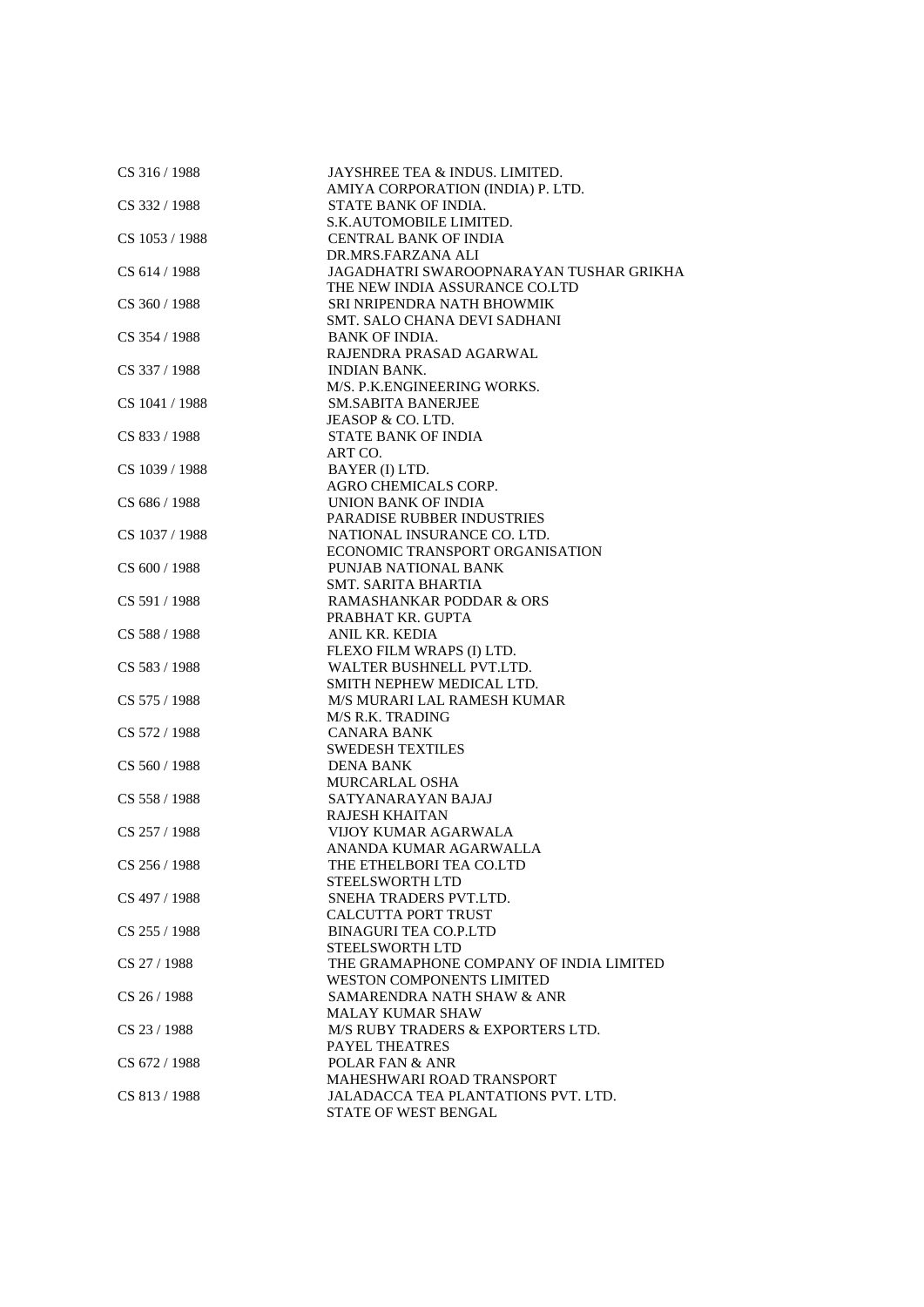| CS 670 / 1988  | <b>UCO BANK</b>                                              |
|----------------|--------------------------------------------------------------|
|                | MOHAMMED ILYAS KHAN                                          |
| CS 669 / 1988  | ORIENTAL BANK OF COMMERCE                                    |
|                | M/S.SREE GURU HAND -O-CRAFTES                                |
| CS 1016 / 1988 | NATIONAL INSURANCE CO.LTD.                                   |
|                | <b>BAGCHI TRANSPORT CO.</b>                                  |
| CS 283 / 1988  | <b>BANK OF INDIA</b>                                         |
|                | <b>GUR IQBAL SINGH</b>                                       |
| CS 278 / 1988  | <b>UCO BANK</b>                                              |
|                | <b>M/S.SMD ENTERPRISES</b>                                   |
| CS 661 / 1988  | <b>ENGSER INDIA P.LTD</b>                                    |
|                | <b>BALAJI FABRICATORS &amp; FASTENERS</b>                    |
| CS 267 / 1988  | <b>BHAGWAN FINANCE CORP.LTD</b>                              |
|                | ALGEMENE BANK NEDERLAND N.V.                                 |
| CS 266 / 1988  | <b>BORBHETA ESTATE P.LTD</b>                                 |
|                | MACHINERY MANUFACTURES CORP.LTD                              |
| CS 753 / 1988  | <b>BANK OF INDIA</b>                                         |
|                | <b>RAMANAND KUMAR</b>                                        |
| CS 684 / 1988  | THE JUTE CORP.OF INDIA                                       |
|                | <b>SHALIMAR ROPE WIRES LTD</b>                               |
| CS 1036 / 1988 | NATIONAL INSURANCE CO.LTD.                                   |
|                | M/S JAIN                                                     |
| CS 819 / 1988  | STATE BANK OF BIKANER AND JAIPUR                             |
|                | ANIL KUMAR CHATTERJEE.                                       |
| CS 680 / 1988  | <b>CENTRAL BANK OF INDIA</b>                                 |
|                | PREMIER MANUFACTURING CO                                     |
| CS 474 / 1988  | NATIONAL INSURANCE CO. LTD.<br>HIGHWAYHAULERS INDIA PVT.LTD. |
| CS 159 / 1988  | DR.PANKAJ KUMAR SINHA                                        |
|                | ANANDABAZAR PATRIKA LTD                                      |
| CS 22 / 1988   | STATE BANK OF SAURASHTRA                                     |
|                | SHRI R.K.BHANDARI                                            |
| CS 790 / 1988  | <b>BANK OF INDIA.</b>                                        |
|                | <b>AKHTIAR SINGH</b>                                         |
| CS 413 / 1988  | JOHN GREGORY APCAR & ANR.                                    |
|                | THOMAS MALCOLM                                               |
| CS 408 / 1988  | <b>INDIAN OVERSEAS BANK.</b>                                 |
|                | <b>RAM NANDAN KUMAR</b>                                      |
| CS 774 / 1988  | <b>DILIP MAZUMDER</b>                                        |
|                | M.J. AKBAR                                                   |
| CS 1100 / 1988 | <b>BANQUE NATIONAL DE PARIS</b>                              |
|                | EXQUISATE IMPEX PVT. LTD.                                    |
| CS 650 / 1988  | THE TATA OIL MILLS CO.LTD                                    |
|                | <b>ABDUL RAZAK &amp; CO</b>                                  |
| CS 946 / 1988  | DOOTERIAH & KALEJVALLEY TEA ESTATE P.LTD                     |
|                | DAMAN KR. MEHRA                                              |
| CS 512/1988    | NATIONAL INSURANCE CO. LTD.                                  |
|                | M/S ARYA CENTRAL TRANSPORT OF INDIA                          |
| CS 508 / 1988  | SRI GOPI KISHAN ENGINEERING PVT.LTD.                         |
|                | M/S KALENGA COLD STORAGE                                     |
| CS 506 / 1988  | ARM GROUP ENTERPRISES LTD.                                   |
|                | <b>M/S WADHWANA</b>                                          |
| CS 502 / 1988  | <b>UCO BANK</b>                                              |
|                | <b>M/S FERRO SALES CORP.</b>                                 |
| CS 665 / 1988  | PUNJAB NATIONAL BANK                                         |
|                | HINDUSTHAN BULK CARRIERS<br>NATIONAL INSURANCE CO. LTD.      |
| CS 966 / 1988  | ASHOK TRANSPORT OF INDIA                                     |
|                |                                                              |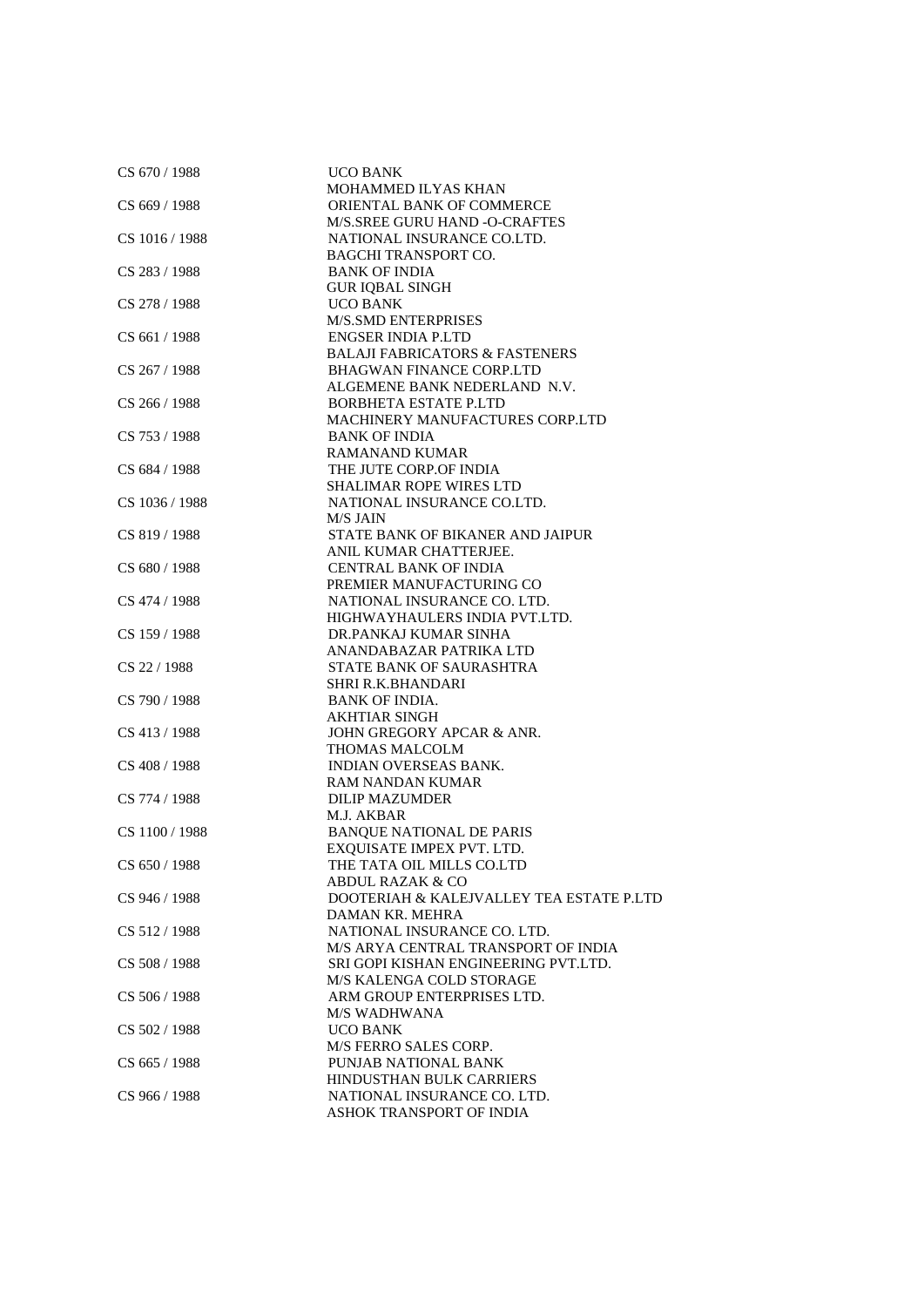| CS 382 / 1988 | CREDENCH PLASTO INDUSTRIES PVT. LTD.<br><b>BISWAJIT DEY</b> |
|---------------|-------------------------------------------------------------|
| CS 262 / 1988 | <b>UNITED BANK OF INDIA</b>                                 |
|               | ALBANTROS PVT. LTD.                                         |
| CS 195 / 1988 | <b>SUNIL KR. RAJGARHIA</b>                                  |
|               | NARENDRA KR. RAJGARHIA                                      |
| CS 232 / 1988 | <b>ALLAHABAD BANK</b>                                       |
|               | <b>GOPAL IRON TRADING COM</b>                               |
| CS 457 / 1988 | ANNAPURNA SAVINGS & FINANCE CO.PVT.LTD.                     |
|               | SATYA STEEL STRIPS PVT.LTD.                                 |
| CS 235 / 1988 | JAGANNATH MULCHAND                                          |
|               | BHARAT TRANSPORT ORGANISATION                               |
| CS 233 / 1988 | SM.SARBANI BHATTACHARYA                                     |
|               | NATIONAL FILM DEVELOPMENT CORP.LTD                          |
| CS 282 / 1988 | <b>BANK OF INDIA</b>                                        |
|               | <b>SHRI SHIV KUMAR JOSHI</b>                                |
| CS 229 / 1988 | ALLAHABAD BANK                                              |
|               | <b>DEVI PRASAD MISHRS</b>                                   |
| CS 955 / 1988 | <b>BANK OF INDIA</b>                                        |
|               | YOGENDRA PANDEY RESIDING                                    |
| CS 954 / 1988 | <b>BANK OF INDIA</b>                                        |
|               | <b>BASISTA MUNI SINGH</b>                                   |
| CS 618 / 1988 | <b>UCO BANK</b>                                             |
|               | <b>GANESH CHANDRA NANDY</b>                                 |
| CS 615 / 1988 | UNITED BANK OF INDIA                                        |
|               | CALCUTTA UDYOG CORP.                                        |
| CS 951/1988   | <b>ALLAHABAD BANK</b>                                       |
|               | LACES MERCHANTILES LTD.                                     |
| CS 950 / 1988 | NANDOLAL AGARWALLA                                          |
|               | SHREE SATYANARAYAN RICE MILL                                |
| CS 611 / 1988 | <b>BANK OF BARODA</b>                                       |
|               | SOLIX SOLDER WIRE MANUFACTURING CO.                         |
| CS 945 / 1988 | <b>GURU ISPAT LTD. CO.</b>                                  |
|               | GIDA MEDDELARI FISTIK TICARET A.S. & ANR.                   |
| CS 72 / 1988  | UCO BANK                                                    |
|               | <b>SANT PRASAD SINGH</b>                                    |
| CS 820 / 1988 | EASTERN YATAYAT LTD.                                        |
|               | <b>B.M.BUIM</b>                                             |
| CS 18 / 1988  | SOUTH INDIA SHIPPING CORPN.                                 |
|               | BOARD OF TRUSTEES FOR PORT OF CALCUTTA                      |
| CS 209 / 1988 | <b>NATIONAL IRON INDUSTRIES</b>                             |
|               | <b>SACHIDANANDA DAS</b>                                     |
| CS 503 / 1988 | <b>SK.SULEMAN</b>                                           |
|               | <b>SM.PEARY BIBI</b>                                        |
| CS 13 / 1988  | LALCHAND ROY & CO. PVT. LTD.                                |
|               | HEIDALBERGER DRUCKMASCHINEN AKTIEN.                         |
| CS 579 / 1988 | DWARKA PRASAD & ANR.                                        |
|               | SRI RAJENDRA PRASAD                                         |
| CS 844 / 1988 | <b>SMT. MOHORMALA PRAMANICK</b>                             |
|               | SRI AJIT KUMAR PRAMANICK                                    |
| CS 688 / 1988 | NILADRI BASU & ORS.                                         |
|               | <b>MINAKSHI BASU</b>                                        |
| CS 324 / 1988 | <b>SMT MONIKA BOSE</b>                                      |
|               | <b>SMT. APARNA BOSE</b>                                     |
| CS 931 / 1988 | <b>NEW BANK OF INDIA</b>                                    |
|               | M/S. J.M.ENTERPRISES & ORS                                  |
|               |                                                             |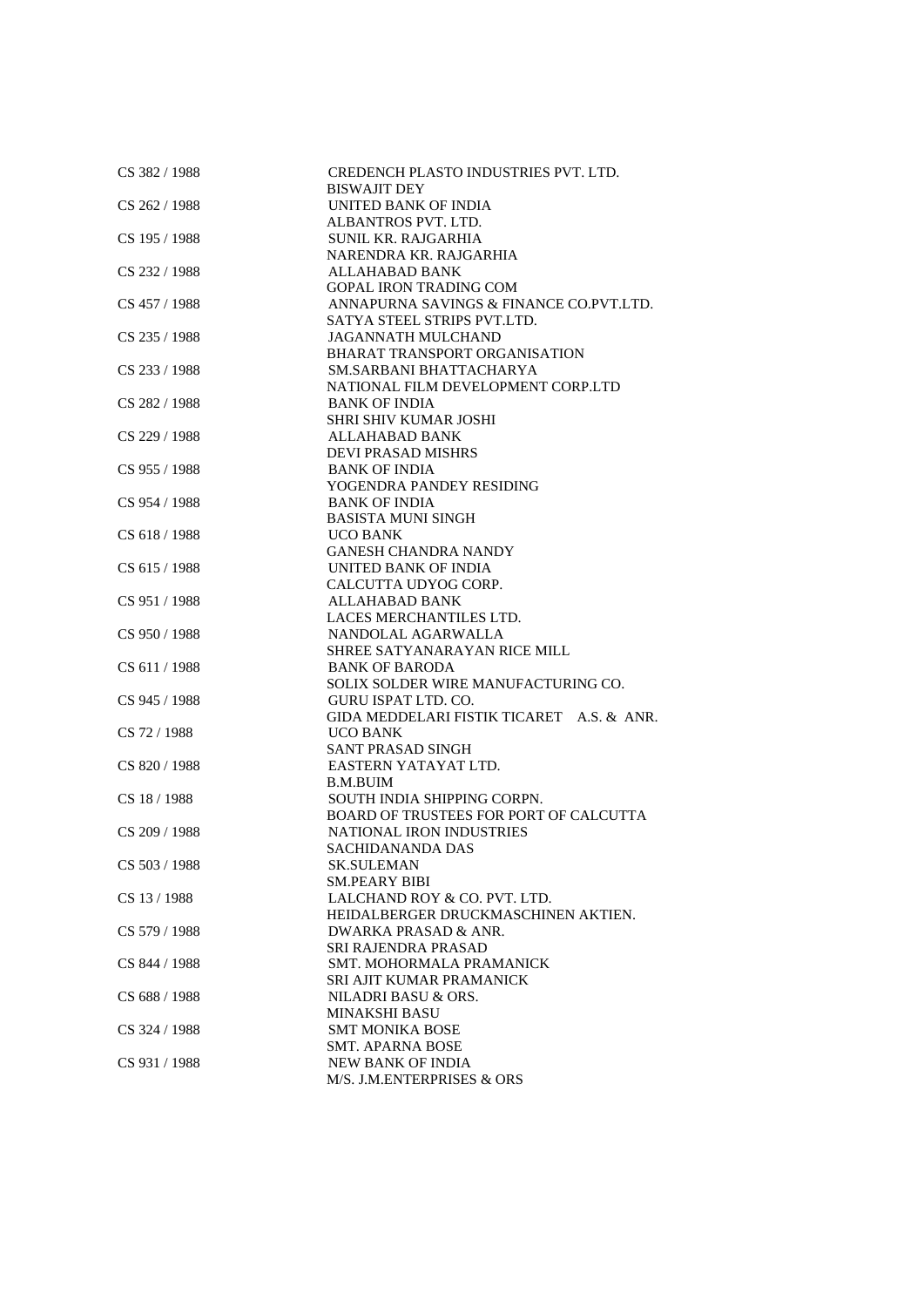| CS 649 / 1989  | TEA MA CONSTRUCTION LTD                   |
|----------------|-------------------------------------------|
|                | <b>BHARAT OVERSEAS &amp; BANK LTD</b>     |
| CS 613 / 1989  | PODDAR UDYOG LTD.                         |
|                | NAVA BHARAT FERRO ALLOYS LTD.             |
| CS 160 / 1989  | RADHA KRISHNA JHUNJHUNWALA                |
|                | M/S ASSOCIATED INDIA AGENCY               |
| CS 423 / 1989  | SHREE SHREE RADHA KISSEN JEW & ANR.       |
|                | PROHLAD DAS KHANNA &ORS.                  |
| CS 886 / 1989  | KIRLOSKAR ELECTRIC CO. LTD.               |
|                | WARREN INDUSTRIAL LTD.                    |
| CS 950 / 1989  | SMT. VINAY KUMARI RAIDANI & ORS.          |
|                | BIRESWAR DUTT ESTATE PVT. LTD.            |
| CS 678 / 1989  | <b>VIJAYSINH GOPALDASS</b>                |
|                | <b>GOPALDASS TOOLSIDASS</b>               |
| CS 1013 / 1989 | THE GRAMOPHONE CO. OF INDIA               |
|                | NAVKETAN INTERNATIONAL FILM PVT.LTD.      |
| CS 716 / 1989  | THE GRAMAPHONE CO.OF INDIA LTD.           |
|                | NEMAICHAND ZABAK                          |
| CS 108 / 1989  | <b>AMITAVA MAJUMDAR</b>                   |
|                | DILIP KR.DUTTA                            |
| CS 988 / 1989  | SUBARNA SADHUKHAN & ORS.                  |
|                | SMT. URMILA SADHUKHAN.                    |
| CS 987 / 1989  | DILEEP SINGH MEHTA                        |
|                | MACKINNON MACKENZIE & CO.LTD              |
| CS 983 / 1989  | MAZDA EASTLAND INDUSTRIES & LEASING LTD   |
|                | THE ANDHRA OXYGEN P.LTD                   |
| CS 58 / 1989   | MARRY JOSEF STAFF COUNCIL & ORS.          |
|                | <b>DEBI DAS BASU</b>                      |
| CS 103 / 1989  | VEER PRABHU MKTING LTD                    |
|                | STATE TRADING CORPN. OF INDIA             |
| CS 120 / 1989  | NALAILAL MOOKHERJEE & CO                  |
|                | SEA TRADERS (P) LTD                       |
| CS 1021 / 1989 | <b>BALKRISHNA BHIMSARIA</b>               |
|                | <b>SURAJMAL BHIMSARIA</b>                 |
| CS 622 / 1989  | <b>SAMIR KR. AICH</b>                     |
|                | CALCUTTA CHEMICALS CORPN. LTD             |
| CS 714 / 1989  | UNITED COMMERCIAL BANK                    |
|                | <b>AJIT LAHIRI</b>                        |
| CS 639 / 1989  | <b>AEKTA LTD</b>                          |
|                | PORT SHIPPING CO. LTD                     |
| CS 614 / 1989  | <b>AMARNATH SHROFF</b>                    |
|                | NAWN ESTATES P.LTD.                       |
| CS 112 / 1989  | PUNJAB NATIONAL BANK                      |
|                | <b>BADAL KUMAR GHOSH</b>                  |
| CS 951 / 1989  | <b>JANATA SHEPPING CO.P.LTD</b>           |
|                | <b>RYDAK SYNDICATE LTD</b>                |
| CS 920 / 1989  | <b>JUGAL KISHORE DHANDHANIA &amp; ORS</b> |
|                | UCO BANK                                  |
| CS 104 / 1989  | PUNJAB NATIONAL BANK                      |
|                | M.J.TUBES PVT. LTD.                       |
| CS 50 / 1989   | GIMPEX PVT. LTD.                          |
|                | <b>GANESH SINGH &amp; ORS</b>             |
| CS 138 / 1989  | N.B.I. INDUSTRIAL FINANCE CO LTD          |
|                | <b>AMARNATH SHARDA</b>                    |
| CS 61 / 1989   | <b>SYNDICATE BANK</b>                     |
|                | M/S. ELMEGH INTERNATIONAL LTD             |
| CS 911A / 1989 | UNITED BANK OF INDIA                      |
|                | <b>SAMIRUDDIN AHMED</b>                   |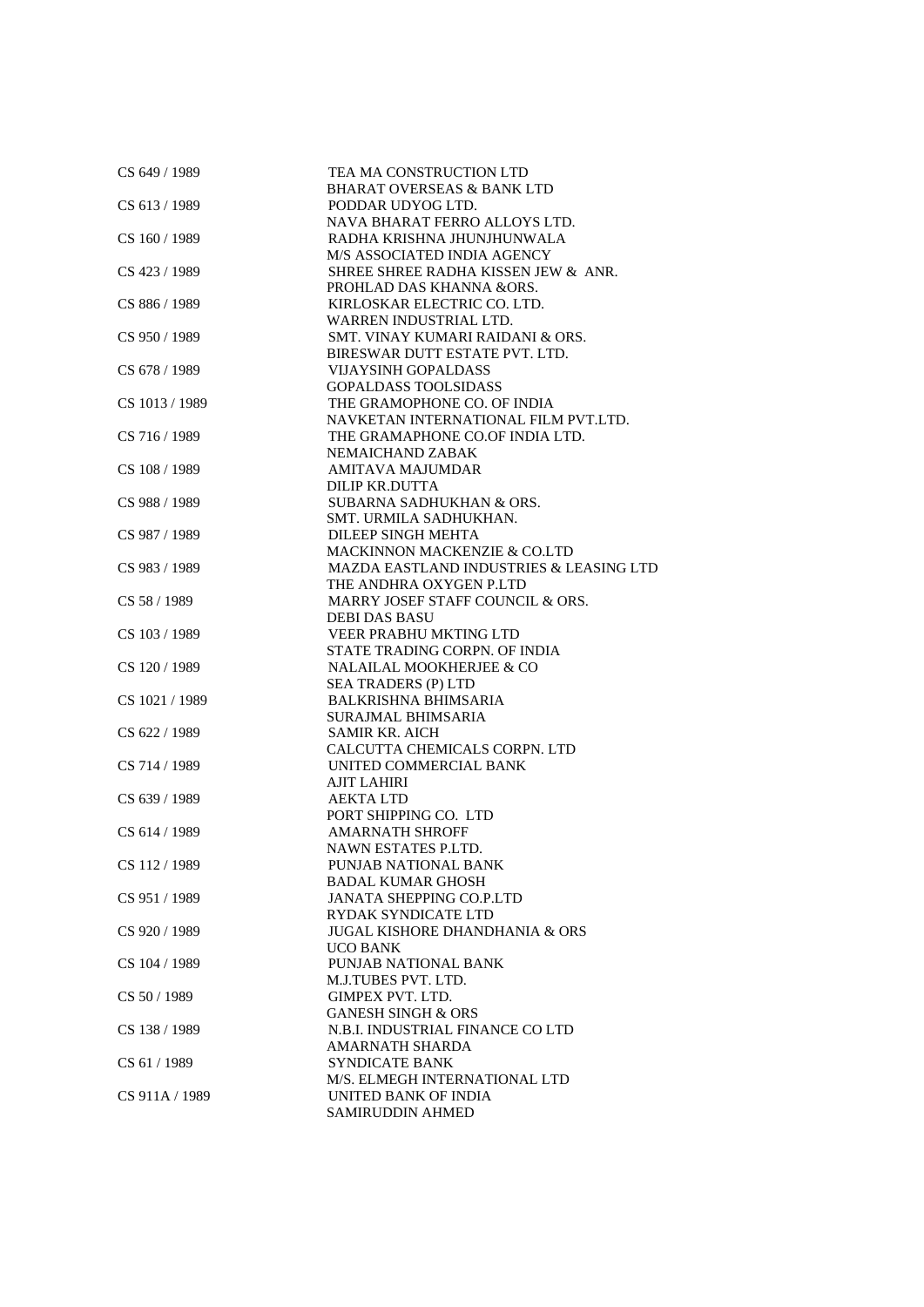| CS 1040 / 1989 | <b>STATE BANK OF INDIA</b><br>SANKARACHARYYA DATTA |
|----------------|----------------------------------------------------|
| CS 1043 / 1989 | ASIM KUMAR MITRA & ORS.                            |
|                | <b>BHUPENDRA NATH GHOSH</b>                        |
| CS 288 / 1989  | SAREGAMA INDIA LIMITED                             |
|                | THE ORIENTAL GRAMOPHONE RECORD CO.                 |
| CS 253 / 1989  | SATYA NARAIN JHUNJHUNWALA                          |
|                | UTTAR PRADESH STATE INDS.DEV.CORP.                 |
| CS 849 / 1989  | BAJRANG PR. JALAN & ANR.                           |
|                | <b>MAHABIR PR. JALAN</b>                           |
| CS 427 / 1989  | UNION BANK OF INDIA                                |
|                | MEDHULIKA SHRAFF                                   |
| CS 421/1989    | UNION BANK OF INDIA                                |
|                | <b>ASHOKE RUEA</b>                                 |
| CS 420 / 1989  | UNION BANK OF INDIA                                |
|                | RAJ KR. SUREKA                                     |
| CS 404 / 1989  | <b>STATE BANK OF MYSORE</b>                        |
|                | M/S H.I. ENGINEERS PVT.LTD.                        |
| CS 822 / 1989  | <b>BANK OF INDIA</b>                               |
|                | <b>B.S.S.METAL MANUFACTURING CO.PVT.LTD</b>        |
| CS 817 / 1989  | <b>STATE BANK OF INDORE</b>                        |
|                | M/S.SWASTIK EXTRUSIONS LIMITED                     |
| CS 403 / 1989  | <b>STATE BANK OF MYSORE</b>                        |
|                | M/S H.I.ENGINEERS PVT.LTD.                         |
| CS 169 / 1989  | DEOKI NANDAN KEJRIWAL                              |
|                | <b>FOOD CORPORATION OF INDIA</b>                   |
| CS 676 / 1989  | <b>STAR IRON WORKS P.LTD</b>                       |
|                | MATIONAL HYDRO ELECTRIC POWER CORP.LTD             |
| CS 542 / 1989  | UNITED INDIA INSURANCE CO. LTD.                    |
|                | <b>GAUHATI INDORE ROADWAYS.</b>                    |
| CS 168 / 1989  | M/S.SHREELAL KEJARIWAL ALMARAM KEJARILAL           |
|                | <b>FOOD CORPORATION OF INDIA</b>                   |
| CS 545 / 1989  | <b>SUKUMAR DEY.</b>                                |
|                | <b>BECHARAM DEY.</b>                               |
| CS 541 / 1989  | ALLAHABAD BANK.                                    |
|                | NEW JAYCEE & COMPANY CASTWAL PVT. LTD.             |
| CS 347 / 1989  | <b>JYOTIRMOY CHATTERJEE &amp; ANR</b>              |
|                | <b>BANK OF AMERICAS N.T.&amp; S.A.</b>             |
| CS 513/1989    | STANDARD CHARTERED BANK.                           |
|                | K.M.& COMPANY                                      |
| CS 661 / 1989  | EXHIBITORS SYNDICATE LTD.                          |
|                | SHREE & UTTARA MERCHANTS ASSOCIATION               |
| CS 504 / 1989  | M/S.WILLAMSON MAGOR & CO. LTD.                     |
|                | KILBURN ELECTRICALS LTD.                           |
| CS 316 / 1989  | WEST BENGAL STATE ELECTRICITY BOARD                |
|                | N.K.DAW & ORS.                                     |
| CS 802 / 1989  | <b>LATA SANEI</b>                                  |
|                | UNITED INDIA INSURANCE COMPANY LIMITED             |
| CS 155 / 1989  | NAVA BHARAT ENTERPRISES LTD.                       |
|                | NAHORJAN TEA COMPANY(PRIVATE) LTD.                 |
| CS 790 / 1989  | CENTRAL BANK OF INDIA                              |
|                | VIKRAM MOLECULAR PRODUCTS PRIVATE LTD              |
| CS 483 / 1989  | UNION BANK OF INDIA.                               |
|                | RABI KUMAR SHROFF.                                 |
| CS 480 / 1989  | M/S. UNITED INDIA INSURANCE CO. LTD.               |
|                | M/S. SHIPPING CORPN. OF INDIA LTD.                 |
| CS 784 / 1989  | STATE BANK OF INDORE                               |
|                | M/S.PUNAM BRIGHT STEEL CO.                         |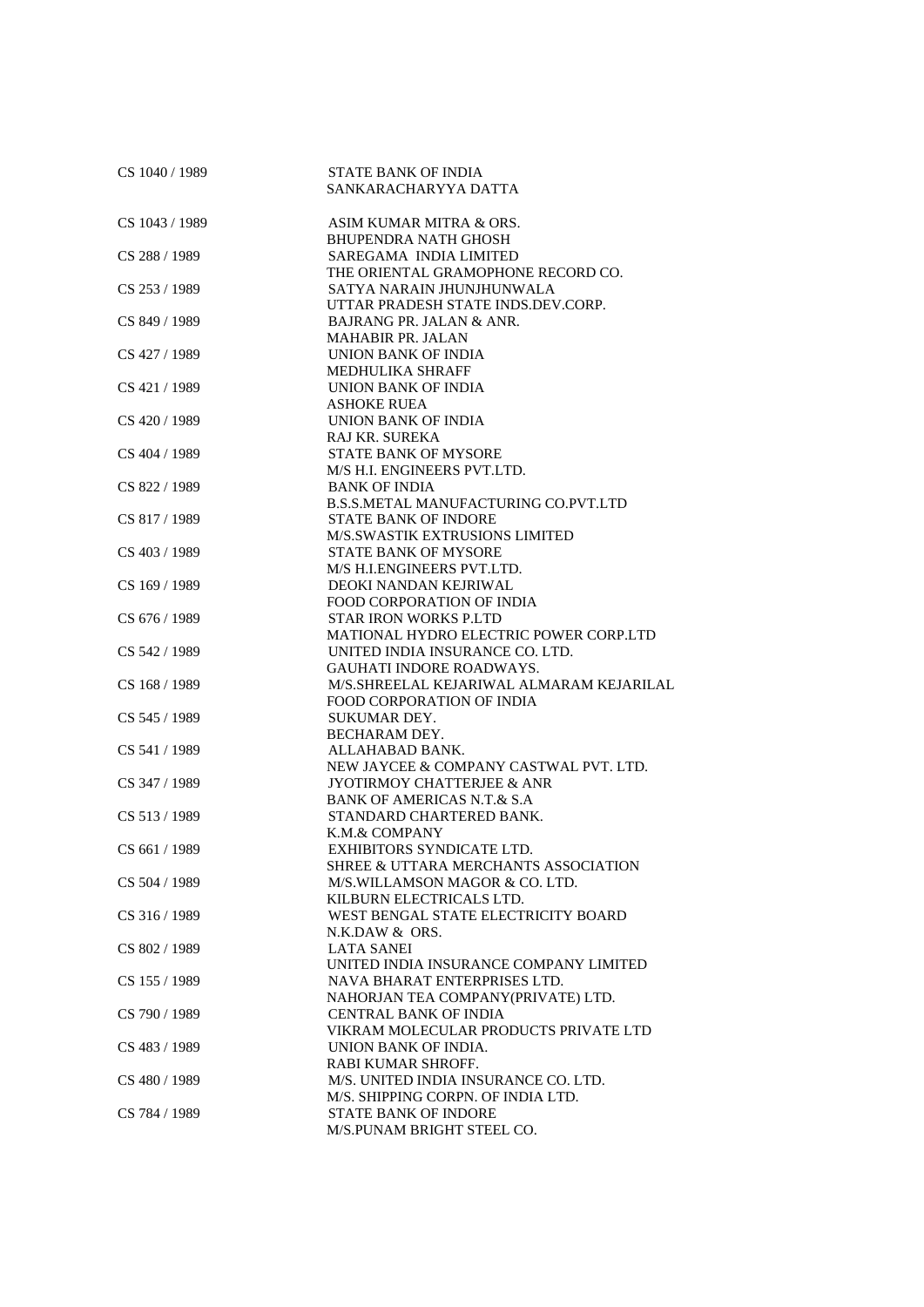| CS 452 / 1989 | GOOD WILL TEA INDUSTRIES LTD.           |
|---------------|-----------------------------------------|
|               | TEAMACO MACHINERIES PVT. LTD.           |
| CS 907 / 1989 | ALLAHABAD BANK                          |
|               | OYSTER LIGHTING (INDIA) P.LTD           |
| CS 905 / 1989 | OVERSEAS WATER PROOFING CORP.           |
|               | <b>HAPPY HOMES &amp; HOTELS P.LTD</b>   |
| CS 444 / 1989 | <b>STATE BANK OF INDIA</b>              |
|               | NALLIMARTA JUTE MILLS CO. LTD.          |
| CS 295 / 1989 | PUNJAB NATIONAL BANK                    |
|               | <b>BOERICKE HOMEO PHARMACY</b>          |
| CS 280 / 1989 | <b>STATE BANK OF INDIA</b>              |
|               | M/S.GURDASRAM MANOHARLAL & CO           |
| CS 961 / 1989 | ELECTROBAND (INDIA) PVT. LTD.           |
|               | THE GRAMOPHONE COMPANY OF INDIA LTD.    |
| CS 945 / 1989 | SHAIKAT ALI                             |
|               | <b>MRS. ZAIBUNESS</b>                   |
| CS 760 / 1989 | <b>BANK OF MAHARASHTRA</b>              |
|               | M/S.MACHINECARE AND CONSULTANTS         |
| CS 752 / 1989 | INDUSTRIAL FINANCE CORPN.OF INDIA & ORS |
|               |                                         |
|               | NEPTUNE PAPER MILLS LIMITED             |
| CS 328 / 1989 | <b>SANJOY KUMAR</b>                     |
|               | CHINGWOH & CO.                          |
| CS 608 / 1989 | PANIMEX TRADING P.LTD                   |
|               | PASHUPATI TRADERS                       |
| CS 246 / 1989 | RADHESHYAM AGARWALLA                    |
|               | BHARAT OVERSEAS BANK LTD.               |
| CS 235 / 1989 | <b>SAUGATA AUDDY</b>                    |
|               | KRISHNENDU AUDDY & ORS.                 |
| CS 202 / 1989 | <b>UCO BANK</b>                         |
|               | NIKUNJA BEHARI DUTTA                    |
| CS 192 / 1989 | <b>INDIAN OVERSEAS BANK</b>             |
|               | <b>TECALEMIT INDIA LIMITED</b>          |
|               |                                         |
| CS 184 / 1989 | RAJA KATRA PRIVATE LIMITED              |
|               | PRANAY CHAND MAHATAB                    |
| CS 351 / 1989 | THE CALCUTTA MUNICIPAL CORPORATION      |
|               | SRI LAKSHMI NARAYAN SUDANI              |
| CS 745 / 1989 | SMT. AMITA DEY & ORS.                   |
|               | AMALENDU DEY & ANR.                     |
| CS 41 / 1989  | BANASREE.NEOGY & ANR.                   |
|               | MRS. SOMA GHOSH & ORS.                  |
| CS 145 / 1989 | SHREE BHAGAWATI HOSIERY MILLS PVT.LTD.  |
|               | F.C.I.                                  |
| CS 416 / 1989 | KANUNGO FINANCES LTD.                   |
|               | NIRMALA MOVIES                          |
| CS 601/1989   | PARAMANAND AGARWAL & ORS.               |
|               | ABL INTERNATIONAL LTD & ANR             |
| CS 454 / 1989 | <b>ARATI DHAR &amp; ORS.</b>            |
|               | NITYA GOPAL DHAR.                       |
| CS 824 / 1989 | M/S. DELTA INTERNATIONAL LTD.           |
|               | M/S. TOR-ISTEG STEEL CORPN.             |
| CS 996 / 1989 | <b>ISMAIL BHAI</b>                      |
|               | SABBIR BHAI & ORS.                      |
| CS 371 / 1989 | KAMALA PRASAD KAJARIA                   |
|               | M/S S.K.RAJAMANI NADAR                  |
| CS 32 / 1989  | SANJIB KUMAR DUTTA                      |
|               | SMT. SILA MAITRA                        |
| CS 451 / 1989 | SMT. SRILA DATTA & ANR.                 |
|               |                                         |
|               | SMT. KANTA DEVI BHUTORIA                |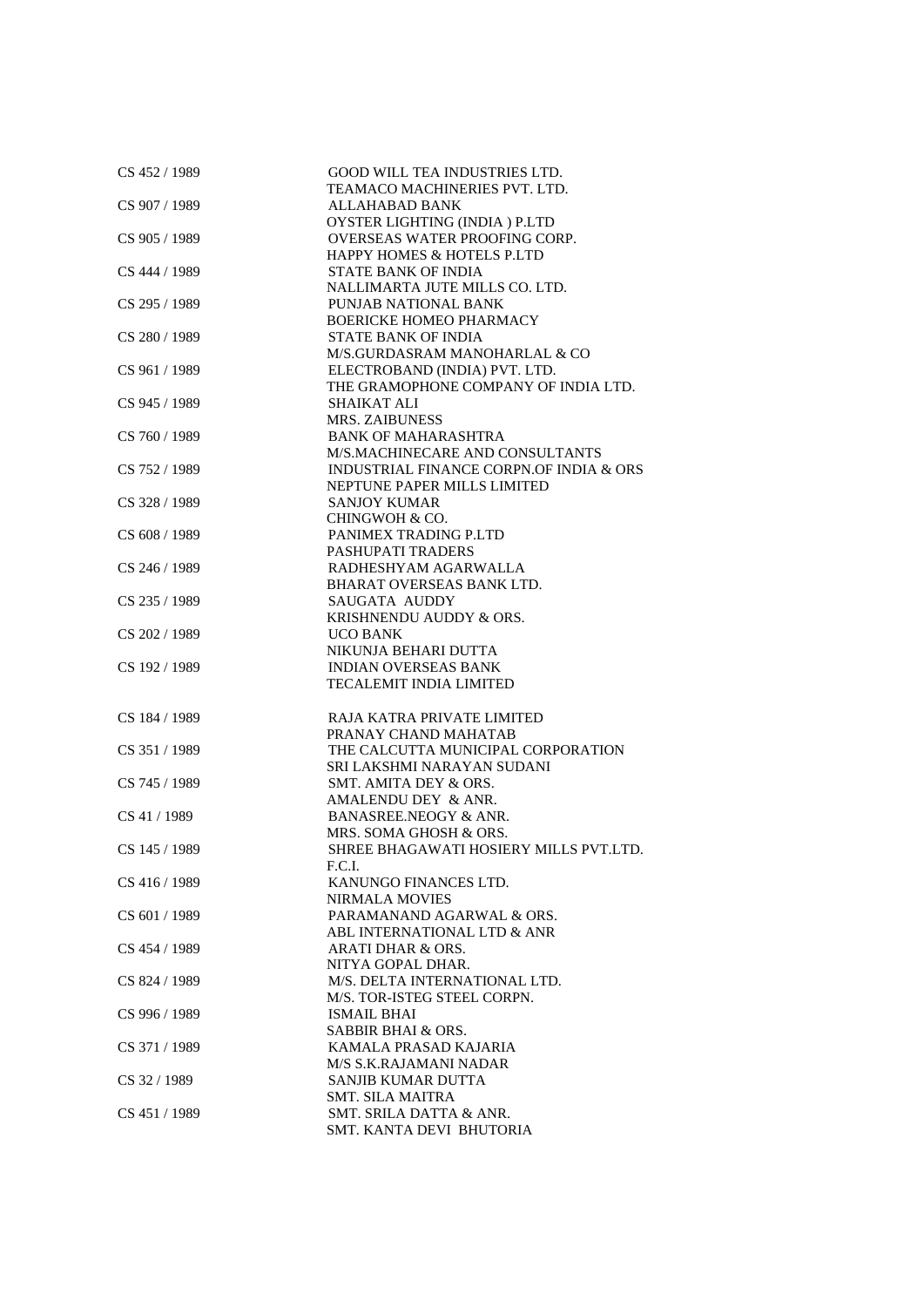| CS 319 / 1989  | <b>SHANKAR TRADERS &amp; DISTRIBUTORS P.LTD.</b> |
|----------------|--------------------------------------------------|
|                | CHOWGULE & CO.(HIND) P.LTD.                      |
| CS 874 / 1989  | SMT. DANKHA DEVI AGARWALLA                       |
|                | TARA PROPERTIES PVT LTD                          |
| CS 1042 / 1989 | <b>BANK OF RAJASTHAN.</b>                        |
|                | DEO KUMAR SARAF.                                 |
| CS 1041 / 1989 | <b>BANK OF RAJASTHAN.</b>                        |
|                | VIMALA SARAF.                                    |
| CS 500 / 1989  | KHAGENDRA PRASAD SHARMA & ORS.                   |
|                | SIDONS & GOUGH (P) LTD.                          |
| CS 413 / 1989  | <b>ASHIM KUMAR DHAR &amp; ORS</b>                |
|                | SMT. INDRANI ROY & ORS.                          |
| CS 842 / 1989  | PODDAR PAINT OWNERS & OCCUPIERS ASSN.            |
|                | ANANDILAL PODDAR & SONS.                         |
| CS 19 / 1989   | U C O BANK                                       |
|                | HIMALAYA PAPER (MERCHANT) P. LTD.                |
| CS 126 / 1989  | ASHOKA CONSTRUCTION CO.                          |
|                |                                                  |
|                | STATE OF W.B.                                    |
| CS 45 / 1989   | <b>SWAPAN KUMAR SAHA</b>                         |
|                | NANDALAL CHAKRABARTY                             |
| CS 134 / 1989  | F.HERLEY & CO. P. LTD.                           |
|                | ASSOCIATED ROAD CARRIER LTD.                     |
| CS 682 / 1989  | SMT. INDRA KUMARI JAIN & ANR.                    |
|                | SUBHASH CHAND SARAOGI & ORS.                     |
|                |                                                  |
| CS 995 / 1990  | MOHAN LAL NOPANI & ORS                           |
|                | <b>CHANDRA NARAYAN &amp; ORS.</b>                |
| CS 304 / 1990  | TATA IRON & STEEL CO.LTD.                        |
|                | <b>FEDERAL SPORTS</b>                            |
| CS 294 / 1990  | UNITED BANK OF INDIA.                            |
|                | HOYLE'S PRIVATE LTD.                             |
| CS 448 / 1990  | HAWKINS COOKERS LTD.                             |
|                | KHAITAN PRESSURE COOKERS (P) LTD.                |
| CS 981 / 1990  | <b>BANK OF INDIA</b>                             |
|                | SANKAR CHAKRABORTY                               |
| CS 58 / 1990   | ENGINEERS INDIA LTD.                             |
|                | CHATTERJEE POLK PVT. LTD.                        |
| CS 634 / 1990  | TOYO ISPAT LIMITED                               |
|                | THE BANK OF TOKYO LIMITED                        |
|                |                                                  |
| CS 880 / 1990  | SOVABAZAR BYABASAHI SAMITY & ANR                 |
|                | MESSRS. KHEMIG ENGINEERS PVT.LTD.                |
| CS 866 / 1990  | PYARAY LAL TANDON                                |
|                | UNIVERSAL REFRIGERATION CORP.PVT.LTD.            |
| CS 682 / 1990  | RAJA KATRA P. LTD.                               |
|                | <b>BINAPANI GHOSE</b>                            |
| CS 692 / 1990  | <b>NIRMAL SINGH</b>                              |
|                | ANANT KR. SARAOGI                                |
| CS 369 / 1990  | <b>TARAPADA BHOWMICK</b>                         |
|                | THE STATE OF WEST BENGAL                         |
| CS 870 / 1990  | <b>STATE BANK OF INDIA</b>                       |
|                | <b>BIPLAB RANJAN SARKAR</b>                      |
| CS 902 / 1990  | RADHE SHYAM TULSIAN                              |
|                | <b>MARTIN BURN LTD.</b>                          |
| CS 730 / 1990  | SMT. CHANDRABATI JAISWAL                         |
|                | SRI SWAPAN KUMAR MULLICK                         |
| CS 984 / 1990  | <b>ALLAHABAD BANK</b>                            |
|                | RISHRA STEEL LTD. (IN LIQN)                      |
| CS 670 / 1990  | ANUP KR. PODDAR & ANR                            |
|                | THE ANGUS CO.LTD.                                |
|                |                                                  |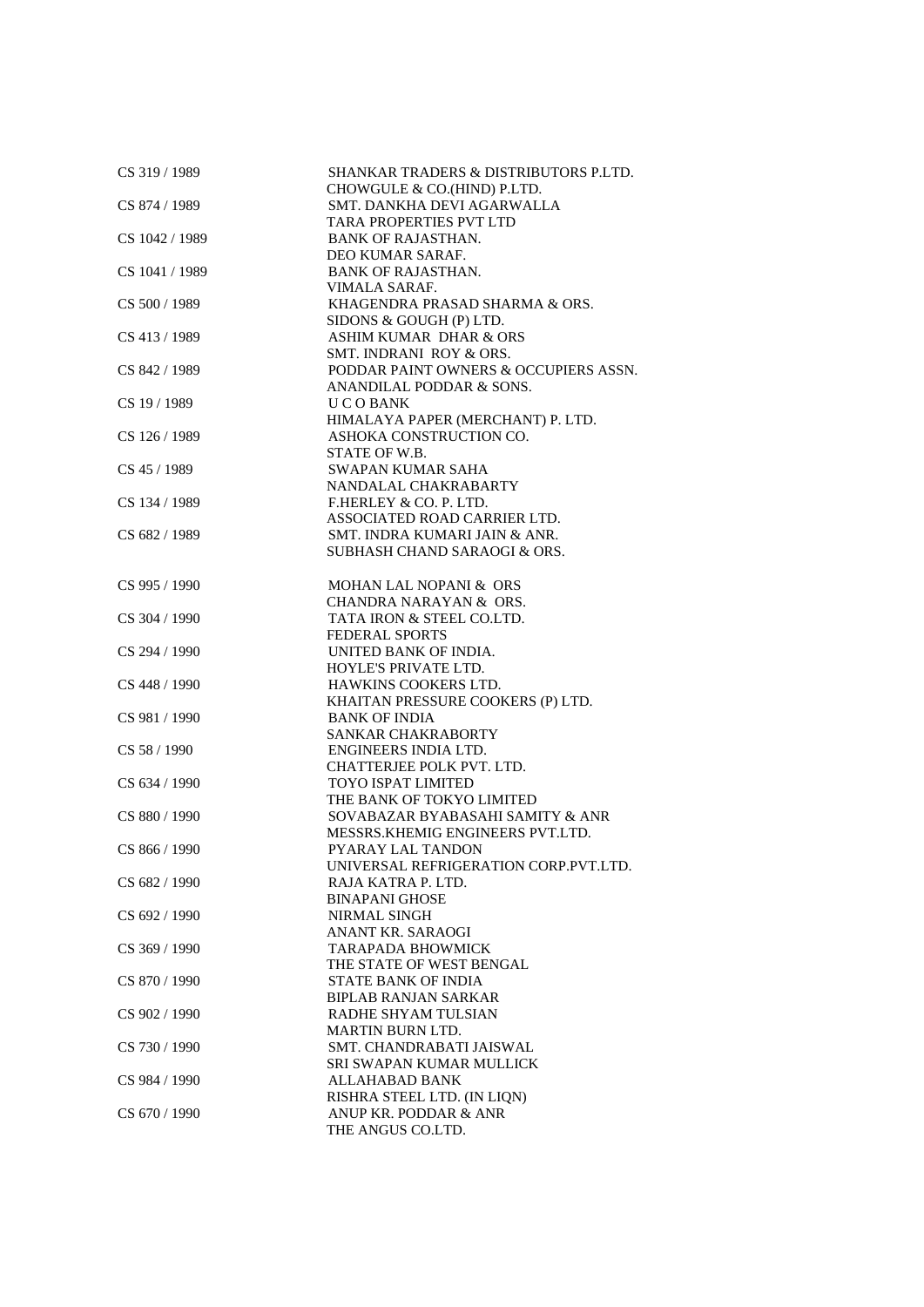| CS 248 / 1990   | STANDARD CHARTERD BANK                                     |
|-----------------|------------------------------------------------------------|
|                 | THE NUDDEA MILLS COMPANY LTD.                              |
| CS 218 / 1990   | KANAK KUMAR DUGAR                                          |
|                 | NATIONAL INSURANCE COMPANY LTD.                            |
| CS 871 / 1990   | NATIONAL INSURANCE CO.LTD.                                 |
|                 | EAST INDIA TRANSPORT AGENCY                                |
| CS 986 / 1990   | RAMCHANDER HANUMANBUX                                      |
|                 | <b>GENERAL TEXTILES.</b>                                   |
| CS 982 / 1990   | <b>BINAY FABRICATORS</b>                                   |
|                 | SAIL.                                                      |
| CS 977 / 1990   | HIND TIN INDUSTRIES LTD.                                   |
|                 | SAIL.                                                      |
| CS 975 / 1990   | VIKRAM ORGANICS PVT. LTD. & ANR.                           |
|                 | BENGAL BIHAR ROADWAYS.                                     |
| CS 970 / 1990   | <b>SHANKAR LAL SARAF</b>                                   |
|                 | HINDUSTAN ALUMINIUM CORPN. LTD.                            |
| CS 968 / 1990   | UCO BANK.                                                  |
|                 | <b>MASON'S PRODUCTS</b>                                    |
| CS 330 / 1990   | <b>SMT.SUNANDA MALLIK</b>                                  |
|                 | <b>DILIP KUMAR GOOPTU</b>                                  |
| CS 176/1990     | HAPPY HOME ELECTRONICS PVT. LTD.                           |
|                 | TELEVISTA ELECTRONICS LTD.                                 |
| CS 618 / 1990   | RAM KRISHNA INSUL.BRICKS & REFR.PVT.ORS                    |
|                 | WEST BENGAL FINANCIAL CORP.                                |
| CS 327 / 1990   | <b>CRI PRIVATE LIMITED</b>                                 |
|                 | MOSER BAER (INDIA) LTD.                                    |
| CS 617 / 1990   | <b>DAMODAR PRASAD ATAL</b>                                 |
|                 | <b>AADINATH CORP.</b>                                      |
| CS 612 / 1990   | <b>CHLORIDE INDUSTRIES LTD.</b>                            |
|                 | MOOKERJEE AIR CONDITIONING CO.PVT.LTD.                     |
| CS 962 / 1990   | <b>CHEMICALS INDIA</b>                                     |
|                 | NATIONAL INSURANCE CO. LTD.                                |
| CS 822 / 1990   | <b>STATE BANK OF INDIA</b>                                 |
|                 | MODERN TELEVISION CO.PVT.LTD.                              |
| CS 958 / 1990   | UNITED BANK OF INDIA                                       |
|                 | NADDEA MILLS CO. LTD.                                      |
| CS 957 / 1990   |                                                            |
|                 | <b>BANQUE NATIONALE DE-PARIS.</b>                          |
|                 | PULKIT COMMERCIAL CO.                                      |
| $CS$ 956 / 1990 | <b>BANQUE NATIONALE DE-PARIS.</b>                          |
|                 | PULKIT COMMERCIAL CO.                                      |
| $CS$ 953 / 1990 | <b>BANQUE NATIONALE DE PARIS</b><br>PULKIT COMMERCDIAL CO. |
| CS 797 / 1990   |                                                            |
|                 | <b>DENA BANK</b>                                           |
|                 | D.N.CO.                                                    |
| CS 949 / 1990   | THE JAMMU & KASHMIR BANK LTD.                              |
|                 | M/S. GALAXY FOUNDRIES PVT. LTD.                            |
| CS 948 / 1990   | SHIV KUMAR KEDIA.                                          |
|                 | SATYA NARAYAN BAGLA.                                       |
| CS 945 / 1990   | TURNKEY INTERNATIONAL LTD.                                 |
|                 | UNITED BANK OF INDIA                                       |
| CS 939 / 1990   | S.T.I.C. TRAVELS PVT. LTD.                                 |
|                 | NEW KENILWARTH HATEL PVT. LTD.                             |
| CS 451 / 1990   | HINDUSTAN NEWSPRINT LTD                                    |
|                 | <b>M/S.ARCOY INDUSTRIES</b>                                |
| CS 302 / 1990   | <b>ALLAHABAD BANK</b>                                      |
|                 | BHAGWAN FINANCE CORPORATION LIMITED                        |
| CS 780 / 1990   | STATE BANK OF INDIA                                        |
|                 | <b>M/S ELECTRONICS INDIA</b>                               |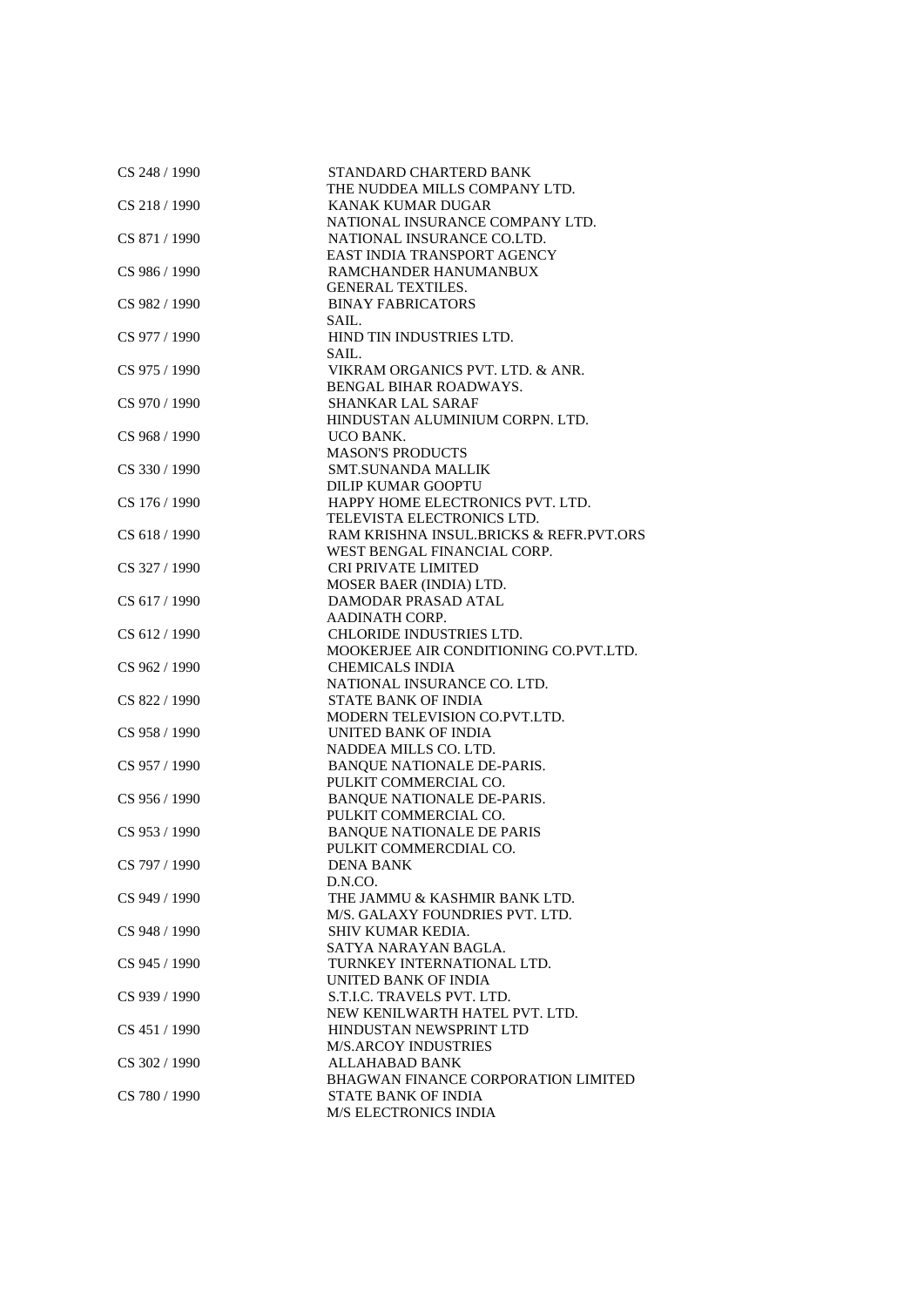| CS 778 / 1990 | M/S A.K. BANERJEE & BROS<br>INDIAN HEALTH PHARMACETUCALS LTD. |
|---------------|---------------------------------------------------------------|
| CS 930 / 1990 | MAHESH GUPTA. & ORS.                                          |
|               | ABLOOM PRIVATE LTD.                                           |
| CS 776 / 1990 | THE GRAB TEA CO. LTD. & ANR                                   |
|               | EAST INDIA TRANSPORT AGENCY                                   |
| CS 929 / 1990 | CO.ESH GUPTA. & ORS.                                          |
|               | ABLOOM FIVATE LTD.                                            |
| CS 773 / 1990 | SRI BIPUL KANDARI                                             |
|               | <b>SRI ANIL KR. GHOSH</b>                                     |
| CS 928 / 1990 | SATISH CHANDRA AGARWALA & ANR.                                |
|               | ABLOOM PRIVATE LTD.                                           |
| CS 769 / 1990 | SRI SOWRANGSHU MOOKHERJEE                                     |
|               | SRI. SIMANGSHU MOOKHERJEE                                     |
| CS 927 / 1990 | <b>BASDEO SHAW.</b>                                           |
|               | RAJKRISHNA KAR.                                               |
| CS 766 / 1990 | DELTA MOTORSW PVT.LTD.                                        |
|               | <b>DIPANKAR JHA</b>                                           |
|               | STANDARD CHARTERED BANK.                                      |
| CS 924 / 1990 |                                                               |
|               | NUDDEA MILLS CO. LTD.                                         |
| CS 755 / 1990 | GOOD DAY ESTATES PVT.LTD.                                     |
|               | <b>RANJIT KR. BASAK</b>                                       |
| CS 752/1990   | LABHCHAND UMESH CHAND                                         |
|               | INDIAN OIL CORP.LTD.                                          |
| CS 918 / 1990 | THE SIMPLEX MILLS COMPANY LTD.                                |
|               | M/S. VISHAL UDYOG.                                            |
| CS 916 / 1990 | M/S. PINKI MADE UPS PVT. LTD.                                 |
|               | <b>JUPITAR RUBBER PVT. LTD.</b>                               |
| CS 915 / 1990 | UCO BANK.                                                     |
|               | M/S. MATSYA                                                   |
| CS 19 / 1990  | <b>BANK OF INDIA</b>                                          |
|               | SHYAMA PROSAD DWIVEDI                                         |
| CS 153 / 1990 | STATE BANK OF INDIA                                           |
|               | SANCHETI FOOD PRODUCTS LTD.                                   |
| CS 404 / 1990 | <b>STATE BANK OF INDIA</b>                                    |
|               | PRAKRITI AGENCIES PRIVATE LIMITED                             |
| CS 907 / 1990 | SM. ROMA CHATTERJEE                                           |
|               | THE DYNAMIC PAINT PACK (PVT.) LTD.                            |
| CS 254 / 1990 | M/S. ASHOK TRANSPORT OF INDIA                                 |
|               | JONSON & NICHOLSON (INDIA) LTD.                               |
| CS 702 / 1990 | <b>CHOWDHURY ENTERPRISES</b>                                  |
|               | DEWRANCE MACNEILL & CO.                                       |
| CS 508 / 1990 | THE INDUSTRIAL CREDIT & INVESTMENT CORP.                      |
|               | SHREEGOPAL DAGA                                               |
| CS 694 / 1990 | ORIENTAL BANK OF COMMERCE                                     |
|               | <b>S.D. CONSTRUCTION</b>                                      |
| CS 267 / 1990 | <b>ASHOKE KUMAR RAIDANI</b>                                   |
|               | <b>SMT. VINOY KUMARI RAIDANI</b>                              |
| CS 688 / 1990 | RAJA KATRA PVT.LTD.                                           |
|               | <b>BIRAHANI GHOSH</b>                                         |
| CS 684 / 1990 | <b>UNION OF INDIA</b>                                         |
|               | <b>INDIA STEAMSHIP CO.</b>                                    |
| CS 683 / 1990 | <b>SMT. RAJ MOHONI</b>                                        |
|               | <b>MOODY PROPERTIES LTD.</b>                                  |
| CS 499 / 1990 | ALGEMENE BANK NETHERLAND N.N.                                 |
|               | ASSOCIATED FOREST PRODUCTS P.LTD                              |
| CS 256 / 1990 | <b>B.C.LAMBORIA &amp; ORS.</b>                                |
|               | M/S. AUTO DISTRIBUTORS LTD. & ANR.                            |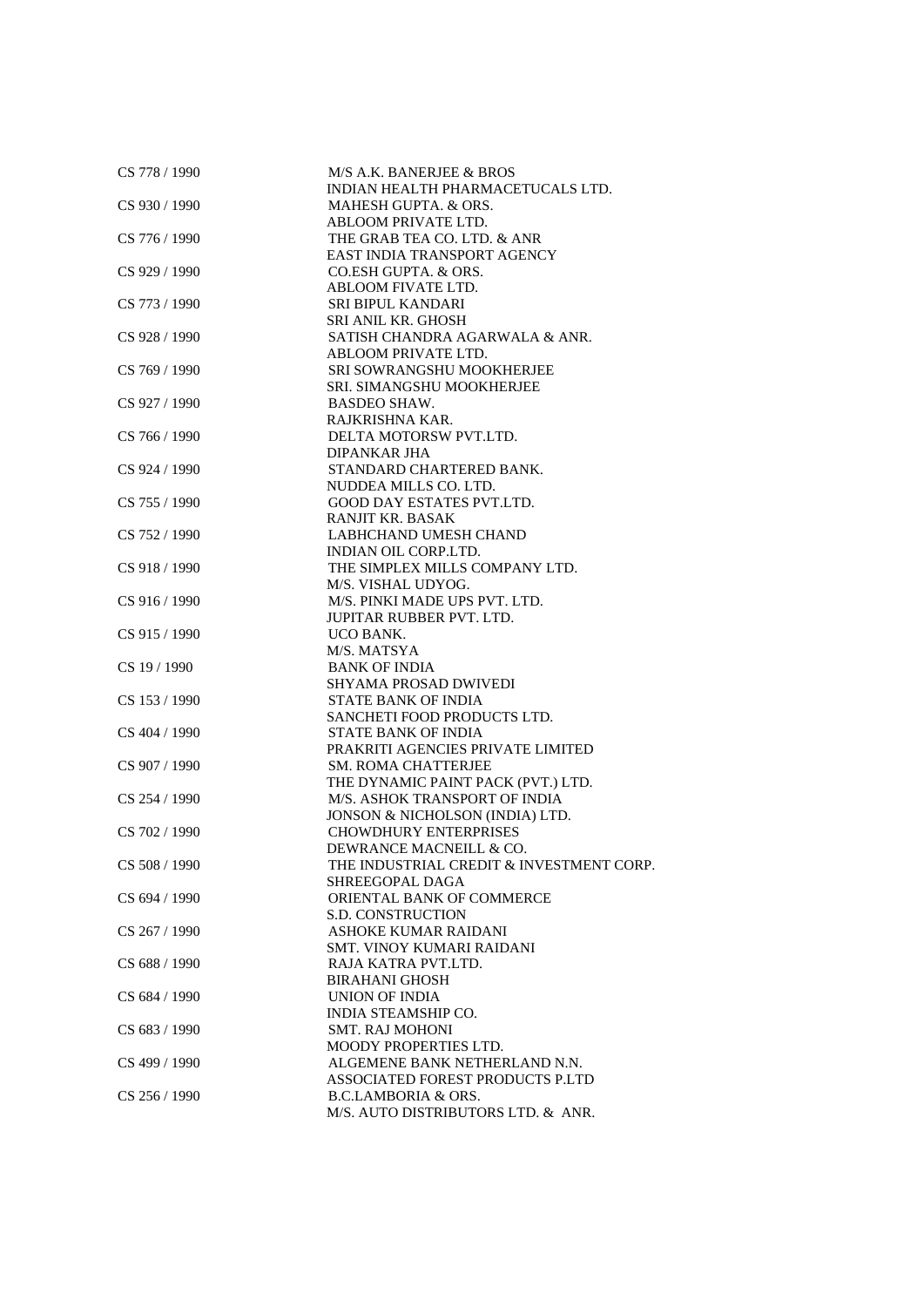| CS 678 / 1990 | INDODAN INDUSTRIES LTD.                 |
|---------------|-----------------------------------------|
|               | CLARION ADVERTISING SERVICE LTD.        |
| CS 903 / 1990 | INDIA FOILO LTD. & ANR.                 |
|               | <b>ROAD LINERS</b>                      |
| CS 435 / 1990 | KUBRABAI HASSANALLY                     |
|               | <b>SARIFA BAI SALEHBHAI</b>             |
| CS 901 / 1990 | JATINGA TEA LTD.                        |
|               | NATIONAL INSURANCE CO. LTD.             |
| CS 745 / 1990 | MAHASUKHBHAI RAMJI SHETH                |
|               | NAVRITBHAI RAMJI SHETH                  |
| CS 534 / 1990 | <b>CLIMAX SYNTHETIES P.LTD</b>          |
|               | <b>FOOD CORPORATION OF INDIA</b>        |
| CS 740 / 1990 | SUPERB ESTATE SERVICE PVT.LTD.          |
|               | <b>SARAF ENTERPRISE</b>                 |
| CS 741 / 1990 | <b>S.K.JAIN</b>                         |
|               | A.K.JAIN                                |
| CS 748 / 1990 | MISRILAL PICTURES (P) LTD               |
|               | BIHAR MOTION PICTURES ASSNS.\           |
|               | <b>NEW BANK OF INDIA</b>                |
| CS 746 / 1990 | ANIL KUMAR ADITYA KUMAR                 |
| CS 786 / 1990 |                                         |
|               | AMAR KUMAR GHOSH & ORS                  |
|               | <b>M/S SEALDAH SALES BUREAU</b>         |
| CS 717 / 1990 | <b>DENA BANK</b>                        |
|               | <b>MAHINDER SINGH</b>                   |
| CS 714 / 1990 | MARSON'S ELECTRICALS LTD.               |
|               | KAJARIA EXPORTS LTD.                    |
| CS 567 / 1990 | ORIENTAL BANK OF COMMERCE               |
|               | DILIP KR. BANERJEE                      |
| CS 666 / 1990 | THE BANK OF TOKYO MITSHUBISHI LTD.      |
|               | TOYO ISPAT LTD.                         |
| CS 500 / 1990 | THE GRAMAPHONE CO. OF INDIA LTD.        |
|               | ELECTROBAND (INDIA) P; LTD.             |
| CS 729 / 1990 | NATIONAL INSURANCE CO.LTD.              |
|               | EAST INDIA TRANSPORT AGENCY             |
| CS 728 / 1990 | <b>JASHI TRANSPORT CORP.</b>            |
|               | HEAVY ENGINEERING CORP.LTD.             |
| CS 289 / 1990 | <b>M/S. SHETH BROTHERS</b>              |
|               | M/S. GUJRAT CO-OPTV. OIL SEEDS G.F.LTD. |
| CS 288 / 1990 | NARENDER KOHIL.                         |
|               | SRI RATAN LAL MAROTHIA                  |
| CS 386 / 1990 | <b>ALLAHABAD BANK</b>                   |
|               | <b>SUKANT PRIVATE LIMITED</b>           |
| CS 522 / 1990 | M/S.SAMAR SINGH JAYASWAL LTD            |
|               | ROSHAN LAL SHARMA                       |
| CS 287 / 1990 | SM. KUHELI SAHA.                        |
|               | NANDALAL SAHA.                          |
| CS 716 / 1990 | UNIVERSAL PAPER MILLS LTD.              |
|               | EMIRATES TRADING AGENCY (AUSTRALIA) PVT |
| CS 715 / 1990 | SIDHARTHA PROJECTS PVT.LTD.             |
|               | M/S BANERJEE & CO.                      |
| CS 712 / 1990 | SMT. PARBATI BALA DUTTA                 |
|               | ALLAHABAD BANK                          |
| CS 711 / 1990 | <b>SALIGRAM SHAW &amp; ORS</b>          |
|               | <b>RAM KHILAN SHAW</b>                  |
| CS 600 / 1990 | MESSERS DHANUKA & SONS.                 |
|               | N.TRADERS PVT. LTD.                     |
| CS 603 / 1990 | CARRITT MORAN CO. PVT. LTD.             |
|               | <b>MESSERS. TEA PLANTATION SERVICES</b> |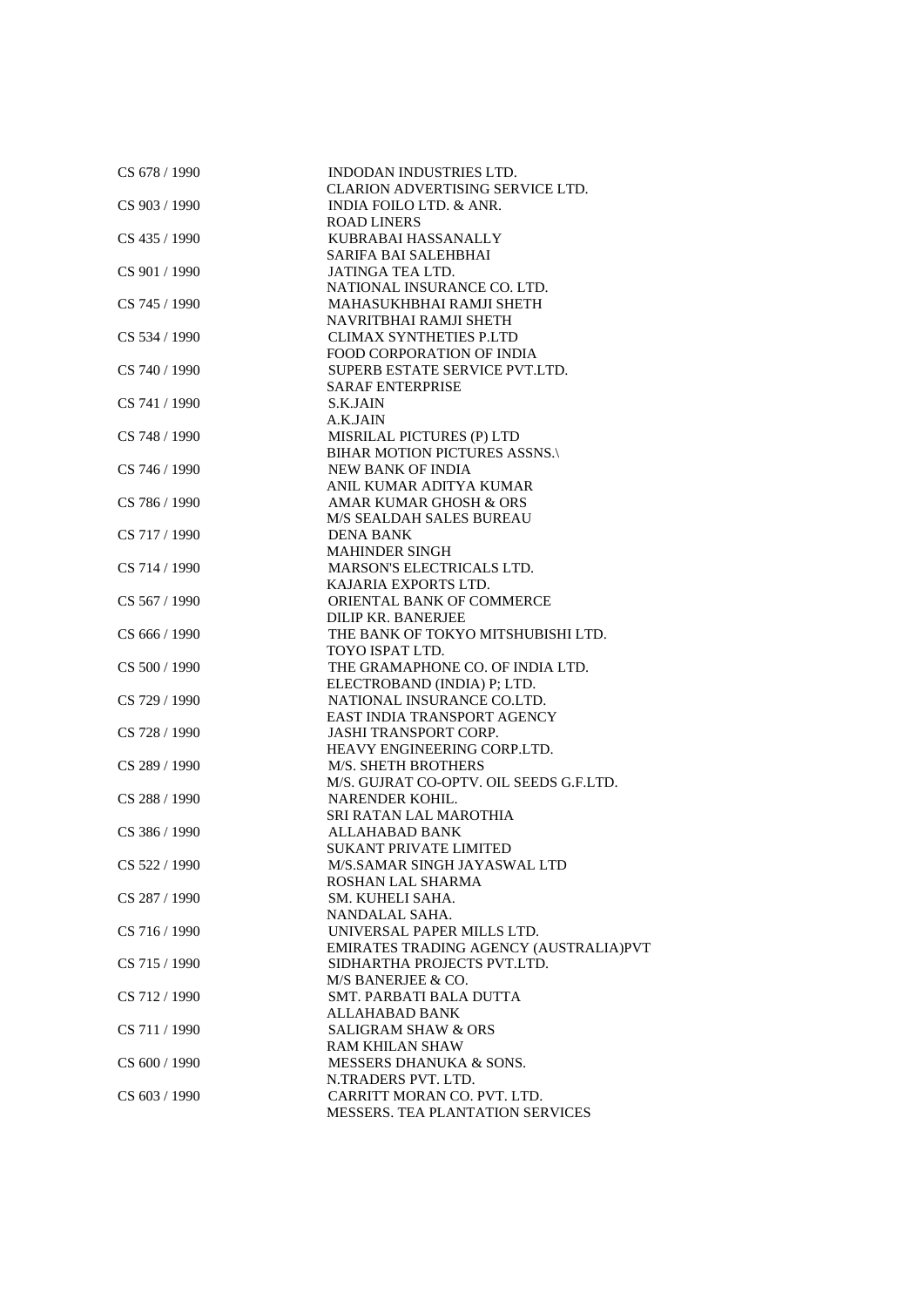| CS 237 / 1990  | THE GRAMOPHONE COM. OF INIDA<br><b>BHAIRANI ENTERPRISE</b>      |
|----------------|-----------------------------------------------------------------|
| CS 911 / 1990  | CYCLE CORPORATION OF INDIA & ORS.                               |
|                | CALCUTTA UNIT OF CYCLE CORPN. OF INDIA                          |
| CS 908 / 1990  | THE INDIAN NATIONAL PRESS(BOMBAY) LTD.                          |
|                | <b>BISHAN DAYAL GOEL</b>                                        |
|                |                                                                 |
| CS 904 / 1990  | ALLAHABAD BANK.                                                 |
|                | BIKRAM SHOE CO.                                                 |
| CS 891 / 1990  | <b>NANDALAL DAS</b>                                             |
|                | STATE OF WEST BENGAL                                            |
| CS 889 / 1990  | <b>M/S TRADERS MARCHANTS</b>                                    |
|                | <b>M/S CHAS DHARMABAND</b>                                      |
| CS 883 / 1990  | THE NEW INDIA INSURANCE CO.<br>M/S AJANTA TRANSPORT CO.PVT.LTD. |
|                |                                                                 |
| CS 868 / 1990  | UNITED INDIA INSURANCE CO.LTD.                                  |
|                | TRANSPORT CORP.OF INDIA LTD.                                    |
| CS 862 / 1990  | APEEJAY INDUSTRIES LTD.                                         |
|                | <b>JITAGARH STEELS LTD.</b>                                     |
| CS 1027 / 1990 | PAWAN KUMAR AGARWAL & ANR.                                      |
|                | MOI ENGG. LTD.                                                  |
| CS 475 / 1990  | <b>LAKTARIA LTD</b>                                             |
|                | LAKTARIA (INDIA)P.LTD                                           |
| CS 644 / 1990  | DEBABRATA BHAR                                                  |
|                | FILL-IN-CENTRE                                                  |
| CS 1024 / 1990 | THE STATE TRADING CORPN. OF INDIA.                              |
|                | THE UNITED PROVINCES SUGAR CO. LTD.                             |
| CS 1021 / 1990 | <b>BIPIN SANTILAL MAGIA</b>                                     |
|                | <b>GARWARE PLASTIC &amp; POLYESTER LTD.</b>                     |
| CS 1018 / 1990 | SMT. PRATIBHA CHAMRIA.                                          |
|                | M/S. LIPTON INDIA LTD.                                          |
| CS 149 / 1990  | <b>BANK OF INDIA</b>                                            |
|                | ROOF FELT(INDIA)                                                |
| CS 132 / 1990  | VIJAYA BANK                                                     |
|                | M/S.ROMA MECHANICAL ENGG.CO.PVT.LIMITED                         |
| CS 67 / 1990   | <b>CENTRAL BANK OF INDIA</b>                                    |
|                | SHALIMAR IMPEX LTD.                                             |
| CS 635 / 1990  | SMT. DANKHA DEVI AGARWAL                                        |
|                | THE NATIONAL FEDERATION OF INDUS.CO-OP.                         |
| CS 900 / 1990  | KOHINOOR KNITTING MILLS LIMITED                                 |
|                | <b>GWALDAS KOTHARI</b>                                          |
| CS 895 / 1990  | MERCHANTS & TRADERS PRIVATE LTD.                                |
|                | THE BOARD OF TRUSTEES FOR THE PORT CAL                          |
| CS 897 / 1990  | SLIETHOFF'S BEVRACHTINGAKANTOR B.V                              |
|                | UNIVERSAL PAPER MILLS LTD.                                      |
| CS 892 / 1990  | INDIA STEAMSHIP COMPANY LIMITED                                 |
|                | THE BOARD OF TRUSTEES FOR THE PORT CAL                          |
| CS 893 / 1990  | <b>K.B.S. CONSTRUCTION</b>                                      |
|                | <b>ALAMS FOUNDATION</b>                                         |
| CS 898 / 1990  | <b>TEXMACO LIMITED</b>                                          |
|                | RATAN LAL AGARWAL                                               |
| CS 864 / 1990  | <b>AMIT ROY</b>                                                 |
|                | <b>BELREX INDIA LTD.</b>                                        |
| CS 420 / 1990  | KARTICK CHANDRA SAHA                                            |
|                | <b>SM. IRA NANDI</b>                                            |
| CS 376 / 1990  | BHAGWAN FINANCE CORPN. LTD.                                     |
|                | ALLAHABAD BANK                                                  |
| CS 467 / 1990  | THE ORIENTAL INSURANCE CO. LTD. & ANR.                          |
|                | M/S SHYAM ROADWAYS                                              |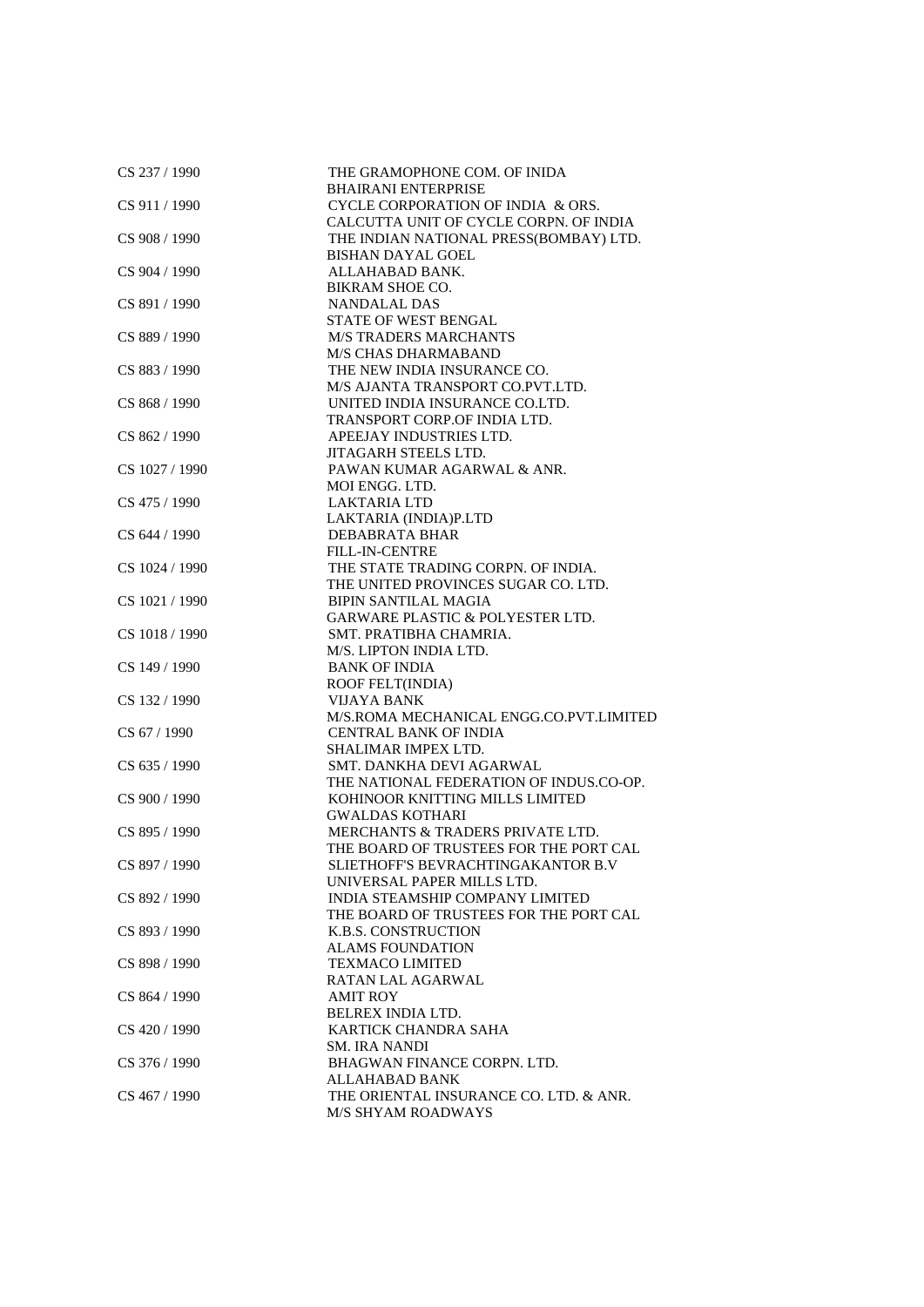| CS 1006 / 1990   | TATA TEA LTD.                           |
|------------------|-----------------------------------------|
|                  | <b>J.S.DOSAI</b>                        |
| CS 598 / 1990    | THE BANK OF TAKYO LTD                   |
|                  | <b>SEAROCK COMMERCIAL LTD</b>           |
| CS 841 / 1990    | <b>BANK OF INDIA</b>                    |
|                  | SARDAR HARBANS SINGH                    |
| CS 588 / 1990    | CANARA BANK                             |
|                  | M/S.TOYO ISPAT LTD                      |
| CS 240 / 1990    | M/S TERAI TEA COMPANY LTD               |
|                  | <b>SUMITA BHOWMICK &amp; ORS.</b>       |
| CS 356 / 1990    | EASTESRN NAVIGATION PVT. LTD.           |
|                  | CALCUTTA-HALDIA SHIPPING SERVICES P LTD |
|                  | T2SWLWDWDPWX                            |
| CS 123199 / 1990 |                                         |
|                  | WDSSFCWDSWSD                            |
| CS 710 / 1990    | PURNENDU MULLICK                        |
|                  | DHIRENDRA MULLICK                       |
| CS 867 / 1990    | AMARENDRA NATH DHUR & ORS               |
|                  | HAPPY HOMES & HOTELS PVT. LTD.          |
| CS 723 / 1990    | KAILASH PATI DALMIA                     |
|                  | TITAGARH PAPER MILLS CO. LTD.           |
| CS 722 / 1990    | SUNITA AGARWAL (NEE DALMIA)             |
|                  | TITAGARH PAPER MILLS CO.LTD.(S/A)       |
| CS 721 / 1990    | SARITA AGARWAL (NEE DALMIA)             |
|                  | TITAGHAR PAPER MILLS CO.LTD             |
| CS 994 / 1990    | JASPAL SINGH CHANDHAK.                  |
|                  | ASHOKE K.PODDAR & ORS                   |
| CS 884 / 1990    | VINARMA GOENKA                          |
|                  | KEWAL RAM BINDAL ALIAS AGARWAL & ANR.   |
| CS 720 / 1990    | SASHIKALA MITTAL(NEE DALMIA)            |
|                  | TITAGHAR PAPER MILLS CO.LTD. (S/A)      |
| CS 373 / 1990    | UNIVERSAL ROADLINES CORPORATION         |
|                  |                                         |
|                  | <b>JESSOP &amp; COMPANY LIMITED</b>     |
| CS 697 / 1990    | <b>DHANUKA TEXTILES</b>                 |
|                  | RELIANCE INDUSTRIES LTD.& ANR.          |
| CS 861 / 1990    | MON MOHAN SINGH & ORS.                  |
|                  | INDO AMERICAN ELECTRIAL LTD. ORS.       |
| CS 765 / 1990    | <b>SHABBIR ALAM &amp; ORS.</b>          |
|                  | SHAMSHAD ALAM & ORS.                    |
| CS 679 / 1990    | SMT. KAMALA DEVI MANTRI                 |
|                  | RANJITMULL KANKARIA                     |
|                  |                                         |
| CS 393 / 1990    | <b>HARSH BAJORIA</b>                    |
|                  | SMT. TRIVENI DEVI BAJORIA & ORS.        |
| CS 865 / 1990    | BROOKE BOND INDIA LTD.                  |
|                  | SIEBLER VERPAKUNGSTECHNIK GMBH          |
| CS 751 / 1990    | INDUSTRIAL DEVELOPMENT CORPN. OF ORISSA |
|                  | MARSON'S LTD.                           |
| CS 876 / 1990    | GIRRAJ MOHAN MANDHANA & ANR.            |
|                  | <b>SHRIKANT MANTRI &amp; ORS.</b>       |
| CS 657 / 1990    | VISHNU NARAYAN KASHYAP                  |
|                  | W.B.B.S.E.                              |
|                  |                                         |
| CS 576 / 1990    | <b>RATAN MAROTHIA</b>                   |
|                  | <b>NORMAN WILLIAM WILSON</b>            |
| CS 1028 / 1990   | MULVANT RAY BHUPATRAI SHETH             |
|                  | CARBON CORPORATION LTD & ORS.           |
| CS 762 / 1990    | INTERNATIONAL COMBUSTION (INDIA) LTD.   |
|                  | M/S. MINEREX CORPORAION                 |
| CS 734 / 1990    | AMIYA INDUSTRIES PVT. LTD.              |
|                  | SAYEDABAD TEA CO. LTD. & ORS.           |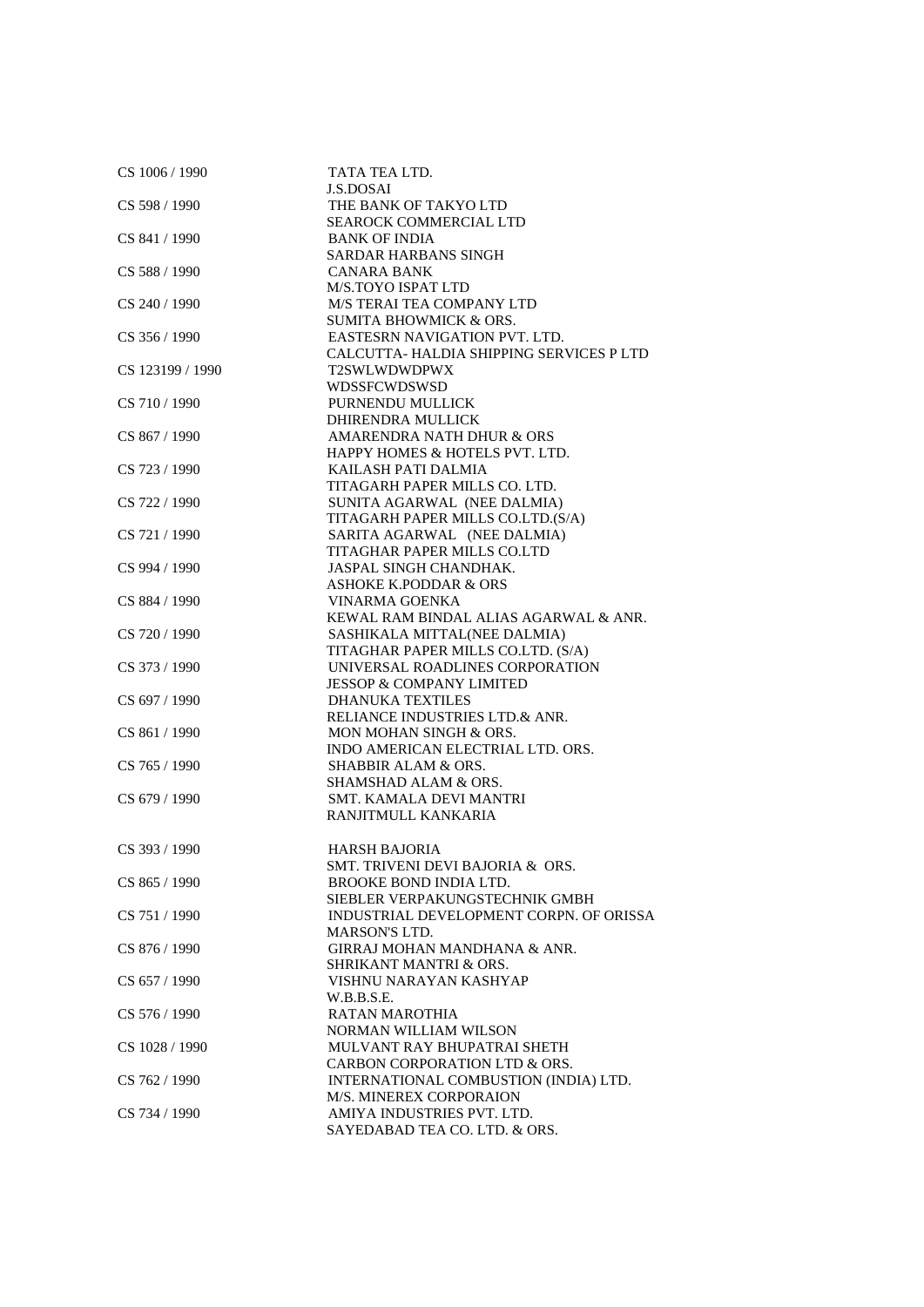| CS 161 / 1990  | <b>BEJOY KUMAR MURARKA &amp; ANR</b>            |
|----------------|-------------------------------------------------|
|                | T.L.WU & ORS                                    |
| CS 938 / 1990  | GOODWIN PICTURES (CALCUTTA)                     |
|                | METRO THEATRE CALCUTTA LTD. & ANR.              |
| CS 942 / 1990  | <b>SRI KISHAN RATHI</b>                         |
|                | RAMESH KUMAR DAGA                               |
| CS 966 / 1990  | M/S. SHANTI COMPLEX PVT. LTD.                   |
|                | SRI PRAKASH JOSHI                               |
| CS 969 / 1990  | <b>SHANKAR LAL SARAF</b>                        |
|                | THE ASSOCIATED CEMENT CO. LTD. & ORS.           |
| CS 954 / 1990  | SRI BENOYENDRA NATH HALDER & ORS.               |
|                |                                                 |
|                | SHYAMAPRASAD HALDER & ORS.                      |
| CS 877 / 1990  | M/S. SUPPER TRADING COPORATION                  |
|                | M/S. H.R.ENTERPRISES & ORS.                     |
| CS 912 / 1990  | <b>INDIAN OVERSEAS BANK</b>                     |
|                | THE KING PVT. LTD.                              |
| CS 913 / 1990  | SANJAY KUMAR JAIN                               |
|                | NARAYANAN BALKRISHANAN NAIR                     |
| CS 921 / 1990  | SHRIRAM REFRIGERATION INDUSTRIES LTD.           |
|                | <b>SUSHIL KR. JALAN</b>                         |
| CS 890 / 1990  | <b>SM. JHARNA BOSE</b>                          |
|                | STATE OF WEST BENGAL                            |
| CS 899 / 1990  | <b>ALLAHABAD BANK</b>                           |
|                | M/S. CENTRAL CALCUTTA COLD STORAGE & ORS.       |
| CS 955 / 1990  | SADANANDA DAS & ORS.                            |
|                | SRI BHUPENDRA NATH GHOSH & ORS.                 |
| CS 965 / 1990  | <b>BANK OF INDIA</b>                            |
|                |                                                 |
|                | <b>ACHINTYA DAW &amp; ORS.</b>                  |
| CS 963 / 1990  | ZIRCON INFIN LTD.                               |
|                | PRABHU STEEL INDUSTRIES LTD.                    |
| CS 875 / 1990  | <b>INDIA FOILS LTD.</b>                         |
|                | ROURKELA TRANSPORT SRVICE                       |
| CS 887 / 1990  | B.K.SAHA & CO.                                  |
|                | C.M.D.A.                                        |
| CS 879 / 1990  | SEVDEN SEAS SALES PVT. LTD.                     |
|                | KONINKLIJKE LUCHTVAART MAATSHAPPIJ & ORS.       |
| CS 874 / 1990  | DEO TOWER LTD.                                  |
|                | MAHENDRA KUMAR B. SHAH & ORS.                   |
| CS 774 / 1990  | NEW BANK OF INDIA                               |
|                | M/S. AMIT FASTENERS & ORS.                      |
| CS 757 / 1990  | UNITED INDIA INSURANCE CO. LTD.                 |
|                | <b>M/S. ROAD LINERS</b>                         |
| CS 756 / 1990  | SK. NURUL ISLAM & ORS.                          |
|                | SK. MOFIDUL ISLAM & ANR.                        |
| CS 972 / 1990  | M/S. BOWREAH COTTON MILLS CO. LTD.              |
|                |                                                 |
|                | <b>INDIAN BANK ORS.</b>                         |
| CS 449 / 1991  | <b>SMT. KABERI ROY</b>                          |
|                | MD. HASEEN HASMI                                |
| CS 285 / 1991  | RAJ KUMAR DYEING & PRINTING WORKS               |
|                | <b>SUMITA RUBBER INDUSTRIES &amp; ORS</b>       |
| CS 284 / 1991  | <b>NATHMAL BANKA</b>                            |
|                | M/S. SUMITA RUBBER INDUSTRIES & ORS.            |
| CS 96 / 1991   | <b>SMT. SHANTI CHAKRABORTY &amp; ANR</b>        |
|                | SMT. MINATI CHAKRABORTY & ANR                   |
| CS 686A / 1991 | <b>PUNJAB &amp; SIND BANK</b>                   |
|                | M/S. NARESH NATH MOOKHERJEE (SHIPPING) PVT. LTD |
| CS 717 / 1991  | UDIT FINANCIAL & MANAGEMENT CONSULTANTS PVT.    |
|                | UDIT FINANCIAL SERVICES PVT.LTD. & ORS.         |
|                |                                                 |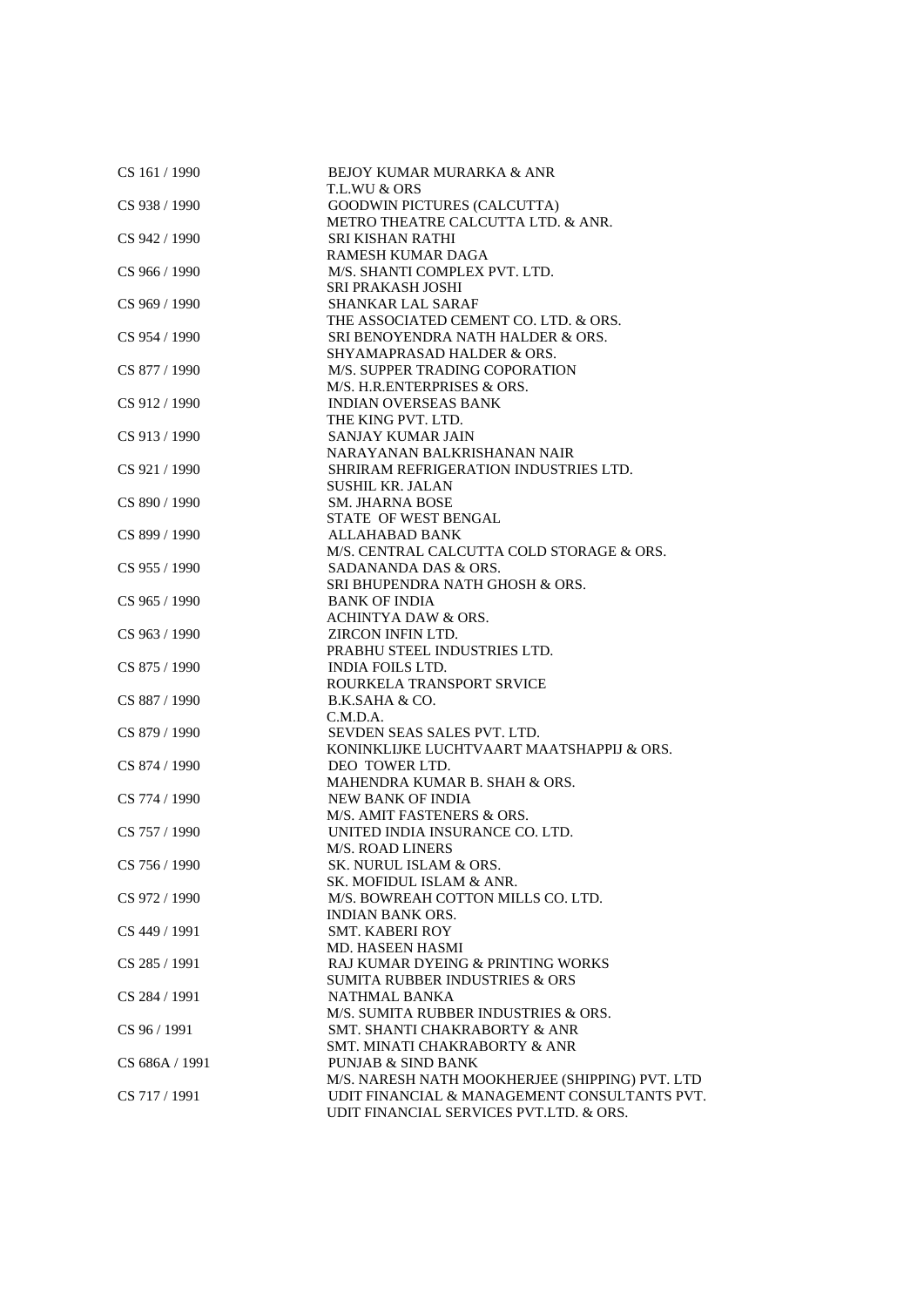| CS 743 / 1991   | M/S. VICKY INVESTMENTS                       |
|-----------------|----------------------------------------------|
|                 | <b>TULSIDAS KANORIA &amp; ORS</b>            |
| CS 104 / 1991   | <b>SRI GIRDHARILAL SARAF &amp; ORS</b>       |
|                 | SRI MULCHAND AGARWAL                         |
| CS 164 / 1991   | M/S. S.G.ENTERPRISE                          |
|                 | RAMEN CHANDRA DEY & ORS.                     |
| $CS$ 255 / 1991 | HINDUSTHAN DEVELOPMENT CO. LTD.              |
|                 | M/S ROAD LINERS & ORS.                       |
| CS 272 / 1991   | UNITED INDIA INSURANCE CO. LTD.              |
|                 | <b>M/S. ROAD LINERS &amp; ORS</b>            |
| CS 452 / 1991   | RICHARDSON VICKS INC & ANR                   |
|                 | <b>S.S.INDUSTRIES &amp; ANR</b>              |
| CS 336 / 1991   | <b>SHAI CHEMICALS</b>                        |
|                 | <b>SYNDICATE BANK</b>                        |
| CS 240 / 1991   | PITAMBAR COMMERCIAL LIMITED                  |
|                 | HINDALCO INDUSTRIES LTD.                     |
| CS 188 / 1991   | MADHUSUDAN DAS MANDHARA & ANR.               |
|                 | M/S. U.K. ENGINEERS & CONTRACTORS & ANR.     |
| CS 149 / 1991   | WEST END CATERERS PVT. LTD.                  |
|                 | PARAMOUNT INDUSTRIES                         |
| CS 775 / 1991   | <b>NEW BANK OF INDIA</b>                     |
|                 | M/S. SHREE SUPPLY SYNDICATES & ORS.          |
| CS 741 / 1991   | PYARELAL SARAOGI                             |
|                 | TULSIDAS KANORIA & ORS.                      |
| CS 686 / 1991   | ABC INDIA LTD.                               |
|                 | HRIDAYANAND GUPTA & ORS.                     |
| CS 683 / 1991   | <b>LALITA DEVI CHOKHANY</b>                  |
|                 | SHISHU & ORS.                                |
| CS 692 / 1991   | SMT. KALYANI BALA DAS ALIAS SMT. KALYANI DAS |
|                 |                                              |
|                 | SMT. NAMITA GHOSH & ORS.                     |
| CS 624 / 1991   | S.M.SAMIULLAH S. B. & CO. & ORS.             |
|                 | LATIF SONS & CO. & ANR.                      |
| CS 601 / 1991   | PRIMEX FINANCING AND PROPERTIES LTD.         |
|                 | RUNEL ESTATE CORPORATION & ORS.              |
| CS 522 / 1991   | PREM CHANDRA RAI                             |
|                 | THE CALCUTTA JUTE MANUFACTURING CO. LTD. & A |
| CS 294 / 1991   | CALCUTTA ELECTRIC DEALERS' ASSOCIATION & ORS |
|                 | MR. R.D.SINGH & ORS                          |
| CS 850 / 1991   | <b>SHEOLALL DAGA &amp; ORS</b>               |
|                 | HIMADRI SHAM SHERE JUNG BAHADUR RANA & ORS   |
| CS 815 / 1991   | PROHLAD SINGH JAGGI                          |
|                 | M/S. SUTLEJ CONSTRUCTION (P) LTD.            |
| CS 666 / 1991   | STATE BANK OF INDIA                          |
|                 | LIFE INSURANCE CORPORATION OF INDIA & ORS    |
| CS 780 / 1991   | MADHAVA COTTON MILLS LTD.                    |
|                 | <b>UNION OF INDIA &amp; ORS</b>              |
| CS 905 / 1991   | <b>GOPAL KUMAR &amp; ANR</b>                 |
|                 | <b>SAHNI ROADWAYS</b>                        |
| CS 781 / 1991   | MADHAVA COTTON MILLS LTD.                    |
|                 | UNION OF INDIA & ORS                         |
| CS 341 / 1991   | M/S. DREAMLAND PICTURE (CALCUTTA)            |
|                 | M/S. SHIV KALA MANDIR & ORS                  |
| CS 888 / 1991   | <b>BIPUL KUMAR DAS</b>                       |
|                 | THE CALCUTTA METROPOLITAN DEVELOPMENT AUT    |
| CS 300 / 1991   | HISCO STEEL PRIVATE LTD.                     |
|                 | ZENLTH FORGE LTD.                            |
| CS 783 / 1991   | <b>UCO BANK</b>                              |
|                 | SAMBHABAMI ENTERPRISE.                       |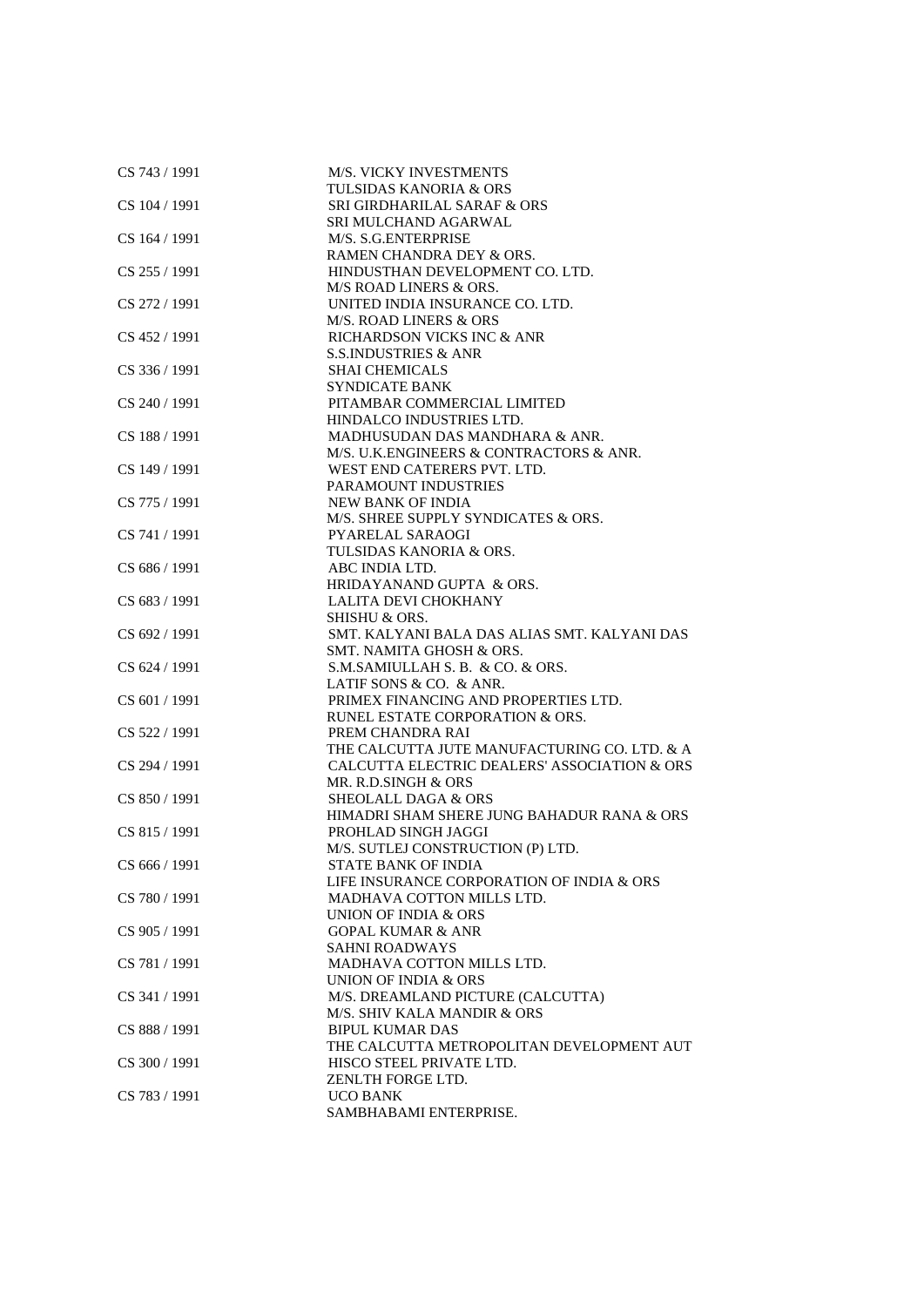| CS 163 / 1991 | M/S S.N ENTERPRISES PVT.LTD & ORS.       |
|---------------|------------------------------------------|
|               | AMAL KUMAR GHATAK & ANR.                 |
| CS 773 / 1991 | YOGESH KR.& CO.                          |
|               | VEGEPRO FOOD & FEEDS LTD.                |
| CS 639 / 1991 | <b>IMAMBARA TRUST ESTATE &amp; ORS.</b>  |
|               | EVER BRIGHT PLASTICS WORKS               |
| CS 526 / 1991 | NEW INDIA SHIPPING LINES LTD.            |
|               | S.D.MARINE PRODUCTS LTD.                 |
| CS 477 / 1991 | DEBI PRASAD GHOSH                        |
|               | SADHAN PRASAD GHOSH                      |
| CS 740 / 1991 | HINDUSTHAN LAMINATORS (P) LTD.           |
|               | UNITED INDIA INSURANCE CO. LTD.          |
| CS 584 / 1991 | <b>STATE BANK OF INDIA</b>               |
|               | PLYWOOD INDUSTRIES                       |
|               |                                          |
| CS 499 / 1991 | VISHNU SPUN CONCRETE INDUSTRIES (P) LTD. |
|               | <b>BAPI SARKAR</b>                       |
| CS 58 / 1991  | PROMODE KR.BAJAJ.                        |
|               | SHEW RATAN BAJAJ.                        |
| CS 435 / 1991 | <b>CENTRAL BANK OF INDIA</b>             |
|               | RAJA LAKSHMI NARAYAN CONSTRUCTION        |
| CS 431 / 1991 | HINDUSTHAN MINING SYNDICATE              |
|               | ORISSA MINERALS DEVELOPMENT CO. LTD.     |
| CS 654 / 1991 | NATIONAL BOARDS LTD & ANR                |
|               | M/S.WESTERN PLYWOOD STORES               |
| CS 423 / 1991 | BRATATI BANERJEE & ANR.                  |
|               | SHIV NARAYAN CHANDAK & ORS.              |
| CS 588 / 1991 | A.V.M SALES CORP.                        |
|               | ANURODHA CHEMICALS PVT.LTD.              |
| CS 649 / 1991 | <b>BOWREAH COTTON MILLS CO.LTD</b>       |
|               | <b>INDIAN OVERSEAS BANK</b>              |
| CS 819 / 1991 | <b>STATE BANK OF INDIA</b>               |
|               | <b>SAMIRAN DAS</b>                       |
| CS 279 / 1991 | <b>CENTRAL BANK OF INDIA</b>             |
|               | PRECISION ELECTRONICS PRIVATE LIMITED    |
| CS 21 / 1991  | <b>GURU ISPAT LTD.</b>                   |
|               | <b>GOLDEN RIVER TRANSPORT CORPN.</b>     |
| CS 189 / 1991 | <b>CENTRAL BANK OF INDIA</b>             |
|               | MESSRS.BETAR & ORS.                      |
| CS 183 / 1991 | DELTA INTERNATIONAL LIMITED              |
|               | ABA-AMRO BANK N.V.                       |
| CS 177 / 1991 | <b>BARGARH CEMENT LTD.</b>               |
|               | M/S.SUDHIR KUMAR GHOSH & SONS            |
| CS 171 / 1991 | <b>INDIAN BANK</b>                       |
|               | LOKNATH JELOKA                           |
| CS 648 / 1991 | <b>STATE BANK OF INDIA</b>               |
|               | <b>SRI DILIP PAUL</b>                    |
| CS 419 / 1991 | <b>CENTRAL BANK OF INDIA</b>             |
|               | S. BOSE & COMPANY                        |
| CS 582 / 1991 | MANNA COLD STORAGE PVT.LTD.              |
|               | UNITED INDIA INSURANCE CO.LTD.           |
| CS 647 / 1991 | AMERICAN EXPRESS BANK LTD                |
|               | CALCUTTA STEEL CO.LTD                    |
| CS 581 / 1991 |                                          |
|               | SYNDICATE BANK                           |
|               | M/S USHA ATLAS HYDRALIC EQUIPMENT        |
| CS 646 / 1991 | M/S.PANMALL BOTHRA & CO                  |
|               | M/S.SOHANLAL MAHANLAL                    |
| CS 416 / 1991 | <b>VIJAYA BANK</b>                       |
|               | CHANDRA KUMAR PODDAR                     |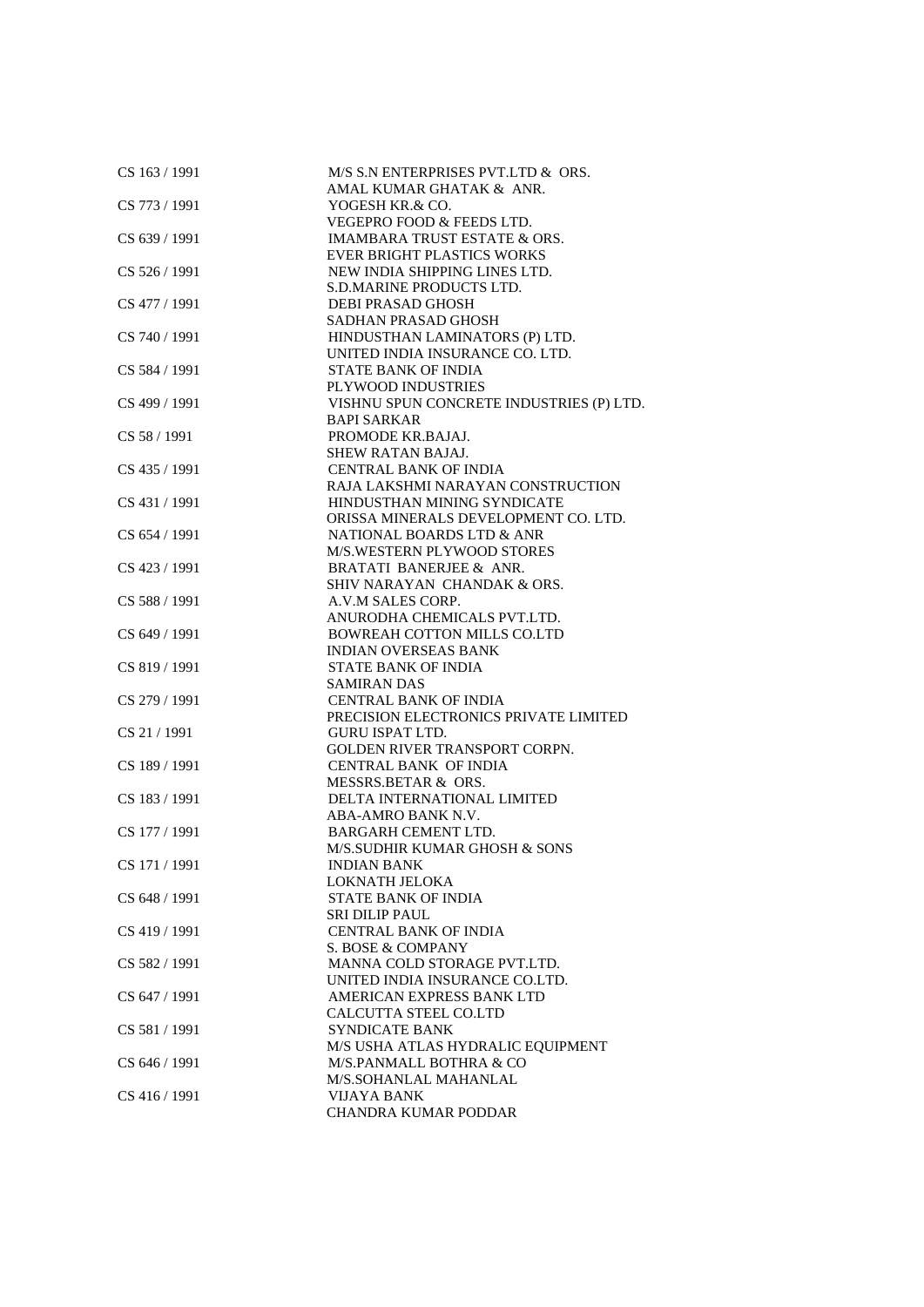| CS 643 / 1991 | RAMESH KUMAR GOENKA                                          |
|---------------|--------------------------------------------------------------|
|               | DEARS TEA CO.P.LTD                                           |
| CS 415 / 1991 | VIJAYA BANK                                                  |
|               | GANNAYAK STEEL CO. PVT. LTD.                                 |
| CS 110/1991   | SINCLAIR HOTEL & TRANSPORTATION LTD                          |
|               | ALL INDIA FOOTBALL FEDERATION & ORS                          |
| CS 170 / 1991 | <b>UCO BANK</b>                                              |
|               | SRI HARKAMAL SINGH                                           |
| CS 168 / 1991 | <b>CENTRAL BANK OF INDIA</b>                                 |
|               | <b>SUSHIL KUMAR NEOGI</b>                                    |
| CS 165 / 1991 | B.I.E.ENGINEERING STORES PRIVATE LTD.                        |
|               | <b>H.K.ENTERPRISE</b>                                        |
| CS 158 / 1991 | TAPAN KUMAR GHOSH & ANR                                      |
|               | <b>ANIL KUMAR MITRA</b>                                      |
| CS 869 / 1991 | <b>DENA BANK</b>                                             |
|               | <b>COMMET XEROGRAPHICS</b>                                   |
| CS 541 / 1991 | <b>STATE BANK OF INDIA</b>                                   |
|               | PRADENTIAL PHARMACETUCALS                                    |
| CS 540 / 1991 | S.D. TRADING CO.                                             |
|               | THE BARANAGAR JUTE FACTORY PLC                               |
| CS 864 / 1991 | NARENDRA NEVATIA                                             |
|               | KUMAR DHUBI METAL CASTING & ENGG.LTD.                        |
| CS 392 / 1991 | UNION OF INDIA                                               |
|               | GLAD STONE LYALL & CO. LTD.                                  |
|               |                                                              |
| CS 619 / 1991 | <b>NAVARATAN RATHI</b>                                       |
|               | THE FERTILIZER CORP.OF INDIA<br><b>CENTRAL BANK OF INDIA</b> |
| CS 390 / 1991 |                                                              |
|               | DAFFODIT DISTRIBUTORS                                        |
| CS 539 / 1991 | SANCHAYANI SAVINGS & INVESTMENT (I)LTD.                      |
|               | THE EDITOR .AAJKAL SANDHYA DAILY NWS.PA.                     |
| CS 537 / 1991 | <b>BHARAT OVESEAS BANK LTD.</b>                              |
|               | M/S M.P. UMBRALLA FACTORY                                    |
| CS 388 / 1991 | <b>CENTRAL BANK</b>                                          |
|               | <b>STOMAC PRODUCTS</b>                                       |
| CS 615 / 1991 | JAMWATI DEVI JHUNJHUNWALA                                    |
|               | RADHESHYAM SINGHANIA                                         |
| CS 536 / 1991 | BHARAT OVERSEAS BANK LTD.                                    |
|               | PARASNATH INDUSTRIES                                         |
| CS 862 / 1991 | CPA CONSULTANCY SERVICES PRIVATE LTD.                        |
|               | CPA CONSULTANCY SERV.PVT.LTD.EMP.UNION                       |
| CS 535 / 1991 | ASSAM TRADING CO.                                            |
|               | <b>M/S NAHATA BROTHERS</b>                                   |
| CS 614 / 1991 | <b>GIRDHARI LAL SINGHANIA</b>                                |
|               | SANDEEP KUMAR SINGHANIA                                      |
| CS 534 / 1991 | C.C.A.P.INDUSTRIES LTD.                                      |
|               | RATHIN PRASAD MITRA                                          |
| CS 613 / 1991 | <b>BANWARI LAL SINGHANIA</b>                                 |
|               | SANDEEP KUMAR SINGHANIA                                      |
| CS 378 / 1991 | KARAM CHAND THAPPAR & BROS. (COALSALES) LTD.                 |
|               | D.P.S. INDIA PRIVATE LTD.                                    |
| CS 856 / 1991 | <b>INDIAN AIRLINES</b>                                       |
|               | <b>MOODY PROPERTIES LIMITED</b>                              |
| CS 851/1991   | MESSRS.BABOOLAL KAILASH CHAND & COMPANY                      |
|               | M/S.KRUGG ENGINEERS PRIVATE LIMITED                          |
| CS 603 / 1991 | STATE BANK OF INDIA                                          |
|               | M/S.C.R.GANGULY & CO                                         |
| CS 846 / 1991 | THE LIFE INSURANCE CORPORATION OF INDIA                      |
|               | SRI MADHUSUDAN CHAKRABORTY                                   |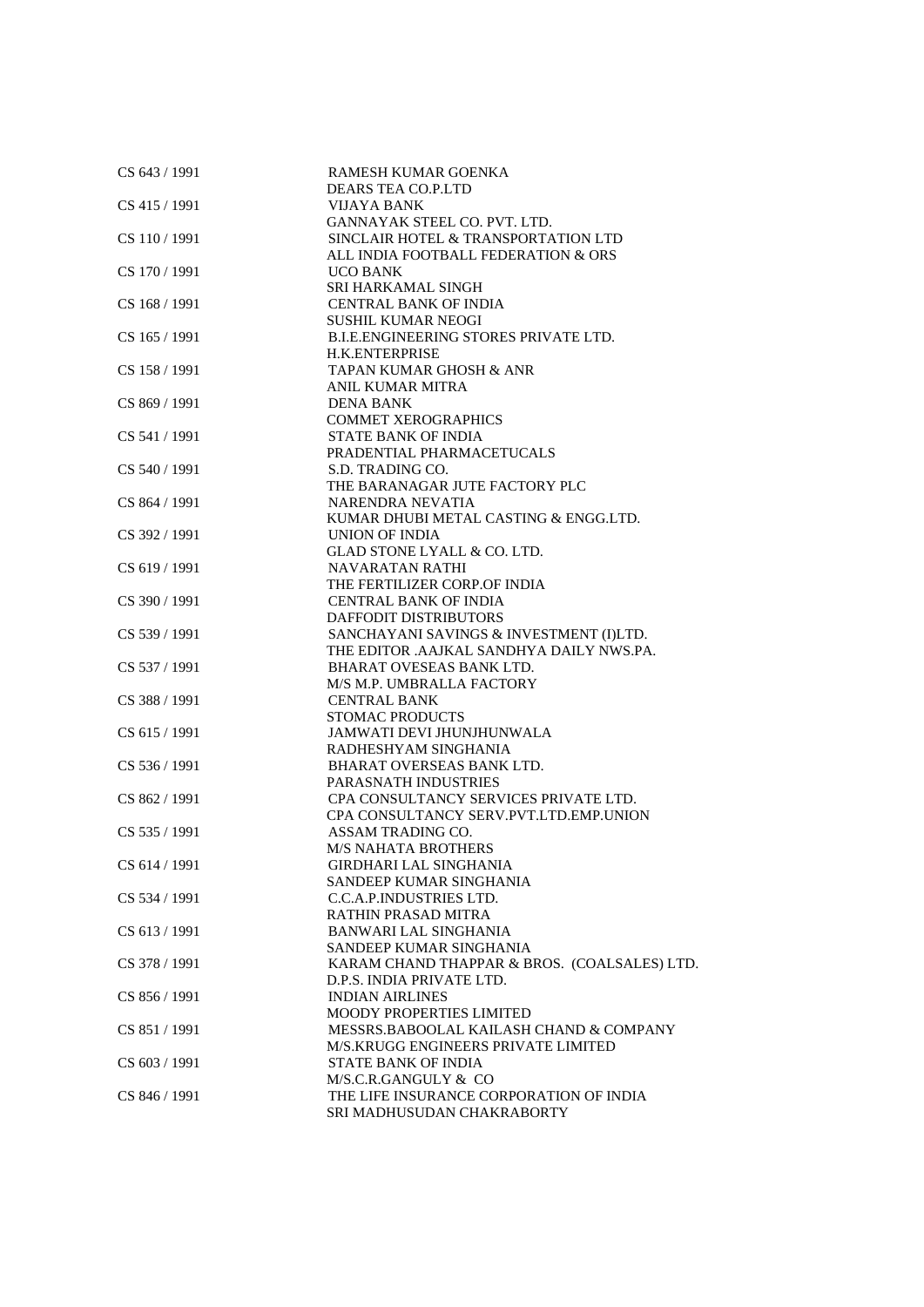| CS 602 / 1991  | ALL INDIA TRADE UNION CONGRESS & ORS     |
|----------------|------------------------------------------|
|                | ANGUS CO.LTD                             |
| CS 843 / 1991  | NATIONAL BUILDINGS CONSTRUCTION CORP.LTD |
|                | MARINE MANAGEMENT & SHIPPING(MMS)CO.LTD. |
| CS 727 / 1991  | R.K.P. UDYOG LIMITED                     |
|                | M/S. LIBUS SOCIEDATE DE INTERCAMBIO      |
| CS 712 / 1991  | SHREE LAKSHI COAL CORPN.                 |
|                | BHARAT COKING COAL LTD.                  |
| CS 745 / 1991  | <b>CANARA BANK</b>                       |
|                | <b>M/S.TADJHIK INDIA</b>                 |
| CS 664A / 1991 | THE KARUR VYOYA BANK LTD                 |
|                | <b>GEMELEE LTD</b>                       |
| CS 923 / 1991  | <b>ANITA BHAGAT</b>                      |
|                | <b>U.B.LIMITED</b>                       |
| CS 742 / 1991  | <b>UCO BANK</b>                          |
|                | <b>ARABINDA DAS</b>                      |
| CS 922 / 1991  | THE INDUS.CRD.& INVEST.CORP.IND.LD.& ORS |
|                | PHOOL KUMAR KHETAWAT                     |
|                |                                          |
| CS 738 / 1991  | DR.KAMAL SHREE BANERJEE                  |
|                | <b>DR.SUSHEN BASU</b>                    |
| CS 733 / 1991  | <b>INDIAN OVERSEAS BANK</b>              |
|                | UTTAM SINGH DUGAL & CO.LTD               |
| CS 902 / 1991  | <b>ARUP KUMAR GHOSH</b>                  |
|                | <b>INDRAJIT SINHA</b>                    |
| CS 728 / 1991  | R.K.P.UDYOG LTD                          |
|                | M/S.LIBUS SOCIEDADE DE INTERCAMBIO COMM  |
| CS 725 / 1991  | <b>HAPPY HOMES &amp; HOTELS P.LTD</b>    |
|                | STEELAGE INDUSTRIES LTD                  |
| CS 723 / 1991  | NEW HARIYANA TRANSPORT CO.               |
|                | INDO AMERICAN ELECTRICALS LTD            |
| CS 720 / 1991  | <b>MADAN MOHAN PODDAR</b>                |
|                | <b>CANARA BANK</b>                       |
| CS 715 / 1991  | <b>MODI CEMENT LTD</b>                   |
|                | <b>DILIP KUMAR GUHA</b>                  |
| CS 702 / 1991  | <b>ARUN KUMAR GHOSH</b>                  |
|                | <b>AJIT SINGH KHARAR</b>                 |
| CS 701 / 1991  | <b>CANARA BANK</b>                       |
|                | SUBHASISH TYRE EMKPORIUM                 |
| CS 700 / 1991  | ION EXCHANGE (INDIA) LTD                 |
|                | TAPAN KUMAR DUTTA                        |
| CS 698 / 1991  | HINDUSTHAN SHEET METAL LTD               |
|                | TEA TRADING CORP.OF INDIA LTD            |
| CS 696 / 1991  | ATAL JEA CO.LTD                          |
|                | <b>SUDHIR CHATTERJEE &amp; CO P.LTD</b>  |
| CS 693 / 1991  | RESINDIA WATERTREATMENT P.LTD            |
|                | <b>H.M.P.CEMENTS LTD</b>                 |
| CS 688 / 1991  | <b>RAM JIWAN PODDAR</b>                  |
|                | BHARAT BHUSHAN AGARWAL                   |
| CS 685 / 1991  | UNITED BANK OF INDIA                     |
|                | <b>BHARAT PRESS</b>                      |
| CS 677 / 1991  | SINGH ALLAYS & STEEL LTD                 |
|                | <b>CHETAN PRAKASH KANADIA</b>            |
| CS 673 / 1991  | PUNJAB NATIONAL BANK                     |
|                |                                          |
|                | EAGLE PAINT & PIGMENT INDUSTRIES P.LTD   |
| CS 672 / 1991  | THE KARUR VYAYA BANK LTD                 |
|                | <b>GENELEC LTD</b>                       |
| CS 671 / 1991  | THE KARUR VYSYA BANK LTD                 |
|                | <b>GENELEC LTD</b>                       |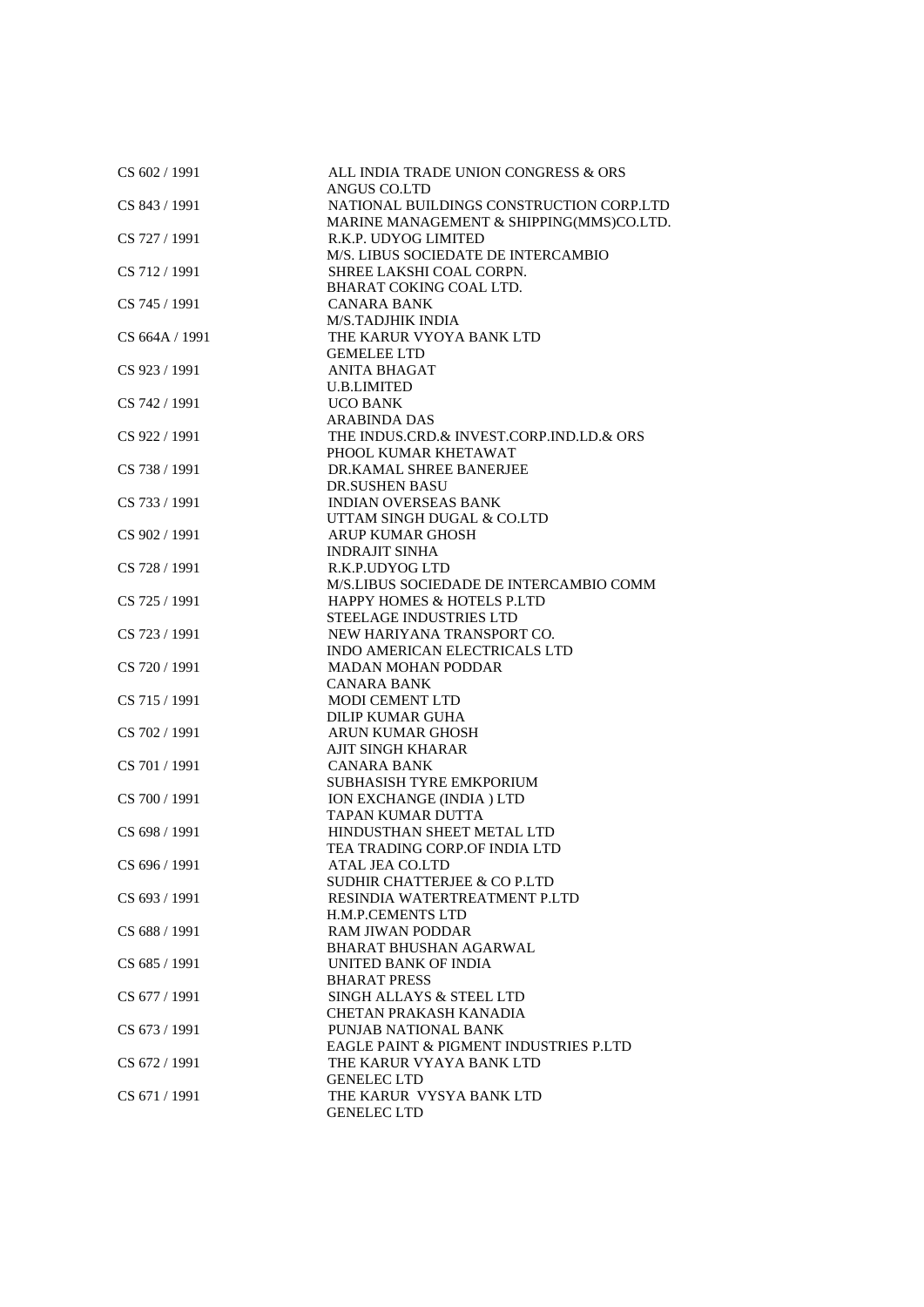| CS 670 / 1991   | THE KARUR VYSYA BANK LTD<br><b>GENELEC LTD</b> |
|-----------------|------------------------------------------------|
| CS 668 / 1991   | <b>CHAMURCHI AGRO INDIA LTD</b>                |
|                 | ASHOK ROOD LINES CORP.                         |
| CS 440 / 1991   | SHELL INSULIN PVT. LTD.                        |
|                 | M/S. HIMALAYA ICE WORKS                        |
| CS 599 / 1991   | THE NEW INDIA ASSURANCE CO.& ANR               |
|                 | SHIVWA NAVIGATION CO. LTD.                     |
| CS 660 / 1991   | <b>HANSRAJ MALOO</b>                           |
|                 | M/S.J.M.INTERNATIONAL                          |
| CS 597 / 1991   | <b>JAHAR CHARAN GUHO</b>                       |
|                 | ANONDA BAZAR PATRIKA LTD.                      |
| CS 657/1991     | FEDERAL UNION TRADING CO.                      |
|                 | <b>GURU ISPAT LTD</b>                          |
| CS 596 / 1991   | <b>CANARA BANK</b>                             |
|                 | M/S OBER INFORM SYSTEM PVT.LTD.                |
| CS 794 / 1991   | <b>UCO BANK</b>                                |
|                 | MESSRS.SUNDEEP AGENCIES                        |
| CS 839 / 1991   | <b>MONORANJAN GHOSH</b>                        |
|                 | SRI RABINDRA LAL ROY                           |
| CS 838 / 1991   | <b>STATE BANK OF INDIA</b>                     |
|                 | <b>BUDGE BUDGE COMPANY LIMITED</b>             |
| CS 834 / 1991   | <b>UCO BANK</b>                                |
|                 | SUPER SEMI CONDUCTOR(P) LIMITED                |
| CS 813 / 1991   | <b>INDIAN CHAIN PRIVATE LIMITED</b>            |
|                 | <b>UNION OF INDIA</b>                          |
| CS 812 / 1991   | <b>BIKASH KUMAR KANDARI</b>                    |
|                 | <b>SRI BISWAJIT GHOSH</b>                      |
| CS 811 / 1991   | RAM CHANDRA JAISWAL                            |
|                 | <b>RAM SEVAK SHAW</b>                          |
| CS 525 / 1991   | UNION BANK OF INDIA                            |
|                 | <b>RAJENDRA SANI</b>                           |
| CS 524 / 1991   | <b>BANK OF MAHARASTRA</b>                      |
|                 | <b>S.R.ENTERPRISES</b>                         |
| CS 144 / 1991   | THE WEST BENGAL SMALL INDUSTRIES CORP.LT       |
|                 | PRADIP KUMAR ROY & ORS.                        |
| CS 523 / 1991   | <b>UCO BANK</b>                                |
|                 | PANNALAL PAUL                                  |
| CS 807 / 1991   | M.ABHECHAND & COMPANY                          |
|                 | PALANI SWAMY AGENCIES                          |
| CS 519 / 1991   | STAR IRON WORKS PVT.LTD.                       |
|                 | GALADA CONTINUOUS CASTINGS LTD.                |
| CS 805 / 1991   | TURNKEY INTERNATIONAL LIMITED                  |
|                 | <b>BANQUE NATIONALE DE PARIS</b>               |
| CS 517 / 1991   | UTTAM SINGH DUGAL & CO.LTD.                    |
|                 | UNITED BANK OF INDIA                           |
| CS 516 / 1991   | <b>JAHAR CHARAN GUHO</b>                       |
|                 | <b>AVEEK SARKAR</b>                            |
| CS 800 / 1991   | <b>GEC AISTHAM INDIA LTD.</b>                  |
|                 | THE HONGKONG & SHANGHAI BANKING CORPN LD       |
| CS 141 / 1991   | UNITED BANK OF INDIA                           |
|                 | <b>SLONIBARI TEA CO.LTD</b>                    |
| CS 238 / 1991   | <b>BENGAL ROADWAYS</b>                         |
|                 | KISHORE KUMAR GHAI                             |
| CS 637 / 1991   | <b>SARKAR &amp; SARKAR</b>                     |
|                 | STATE OF W.B.                                  |
| $CS$ 626 / 1991 | SRI SUKUMAR GUHA THAKURTA                      |
|                 | SRI BARUN KUMAR MAITRA                         |
|                 |                                                |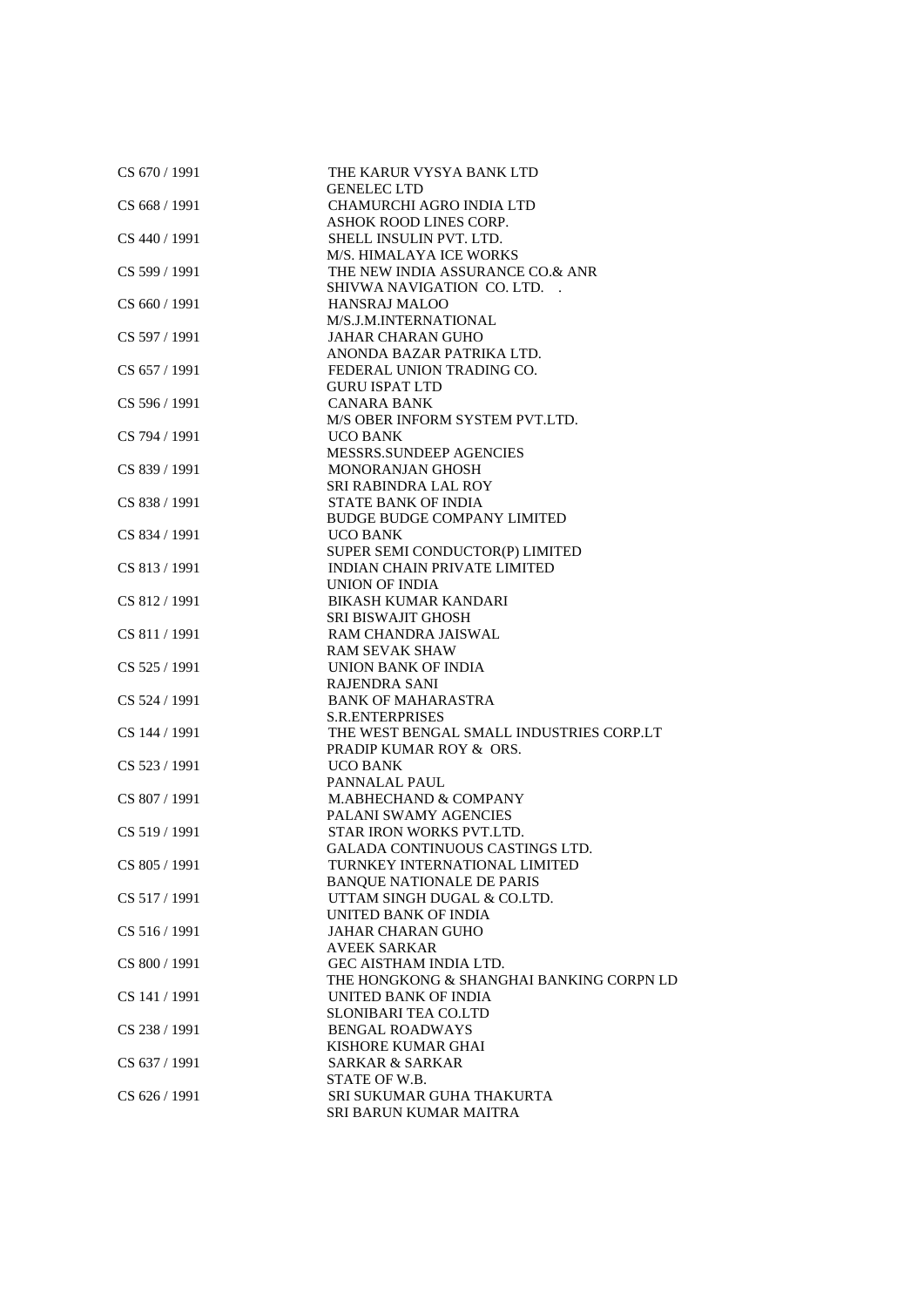| CS 548 / 1991 | DHANANJOY TRADING CO.PVT.LTD.<br>REDFFUSION CONSULTANTS |
|---------------|---------------------------------------------------------|
| CS 876 / 1991 | <b>PRONAB TRADERS</b>                                   |
|               |                                                         |
|               | <b>SOVA STORES</b>                                      |
| CS 545 / 1991 | <b>JAHAR CHARAN GUHO</b>                                |
|               | <b>RUPAK SAHA</b>                                       |
| CS 544 / 1991 | <b>JAHAR CHARAN GUHO</b>                                |
|               | <b>BIJOY CHAKRABORTY</b>                                |
| CS 916 / 1991 | <b>NEW BANK OF INDIA</b>                                |
|               | <b>M/S RATHI BROTHERS</b>                               |
| CS 638 / 1991 | M/S.DASCO                                               |
|               | <b>CANTAINERS &amp; CLOSURES LTD</b>                    |
| CS 636 / 1991 | ATUL KUMAR MARDIA                                       |
|               | M/S.MALWA ENGINEERING CORP.                             |
| CS 564 / 1991 | BHARAT OVERSEAS BANK LTD.                               |
|               | SURENDRA KR. BANTHIA                                    |
|               |                                                         |
| CS 634 / 1991 | <b>STATE BANK OF INDIA</b>                              |
|               | HONEY HOLIDOYS (INDIA)P.LTD                             |
| CS 562 / 1991 | NATIONAL INSURANCE CO.LTD.                              |
|               | A.B.C. INDIA LTD.                                       |
| CS 407 / 1991 | <b>CENTRAL BANK OF INDIA</b>                            |
|               | M/S. ROYAL INTERNATIONAL CORPN.                         |
| CS 900 / 1991 | SRI JIWAN RAM                                           |
|               | M/S.HUMAYAN PROPERTIES LTD.                             |
| CS 560 / 1991 | CANARA BANK                                             |
|               | THE KRISHNAGAR FLOWER MILLS(P) LTD.                     |
| CS 840 / 1991 | UNION BANK OF INDIA                                     |
|               | <b>JAYANTA DASGUPTA</b>                                 |
| CS 276 / 1991 | UNITED BANK OF INDIA                                    |
|               | <b>AVERY INDIA LIMITED</b>                              |
| CS 556 / 1991 | BANK OF TOKYO MITSUBISHI LTD.                           |
|               | SHIP REPAIRERS LTD.                                     |
|               |                                                         |
| CS 891 / 1991 | UNITED INDIA INSURANCE COMPANY LIMITED                  |
|               | <b>MESSRS.ROAD LINERS</b>                               |
| CS 555 / 1991 | SUDHIR CHATTERJEE & CO.PVT.LTD                          |
|               | ATAL TEA CO.(1943)LTD.                                  |
| CS 887 / 1991 | <b>BANK OF BARODA</b>                                   |
|               | <b>MRS.ROOPA MAJUMDAR</b>                               |
| CS 630 / 1991 | PUNJAB NATIONAL BANK                                    |
|               | M/S.BHARAT STEEL CO.                                    |
| CS 629 / 1991 | <b>ALLAHABAD BANK</b>                                   |
|               | <b>M/S.KEMINO INDUSTRIES</b>                            |
| CS 884 / 1991 | CHANDRA BHAN AGARWAL                                    |
|               | <b>MESSRS.MANISH TEXTILES</b>                           |
| CS 628 / 1991 | NETAJI INDUSTRIAL WORKS                                 |
|               | <b>ACC BABCOCK LTD</b>                                  |
| CS 880 / 1991 | <b>SANMARG PRIVATE LIMITED</b>                          |
|               | ARYA CENTRAL TRANSPORT LIMITED                          |
| CS 879 / 1991 |                                                         |
|               | SRI SUKUMAR GUHA THAKURTA & ORS                         |
|               | SRI MOHENDRA CHORARIA                                   |
| CS 755 / 1991 | <b>GIRIJA PAPER TRADING COMPANY</b>                     |
|               | M/S.A.O.P(INDIA) PRIVATE LIMITED                        |
| CS 474 / 1991 | <b>BANK OF INDIA</b>                                    |
|               | EASTERN FRUIT PRODUCTS PVT.LTD.                         |
| CS 659 / 1991 | <b>KANAK NAHATA</b>                                     |
|               | KIRAN DEVI ANCHALIA                                     |
| CS 94 / 1991  | <b>ALLAHABAD BANK</b>                                   |
|               | SRI SATYABAN SAHA                                       |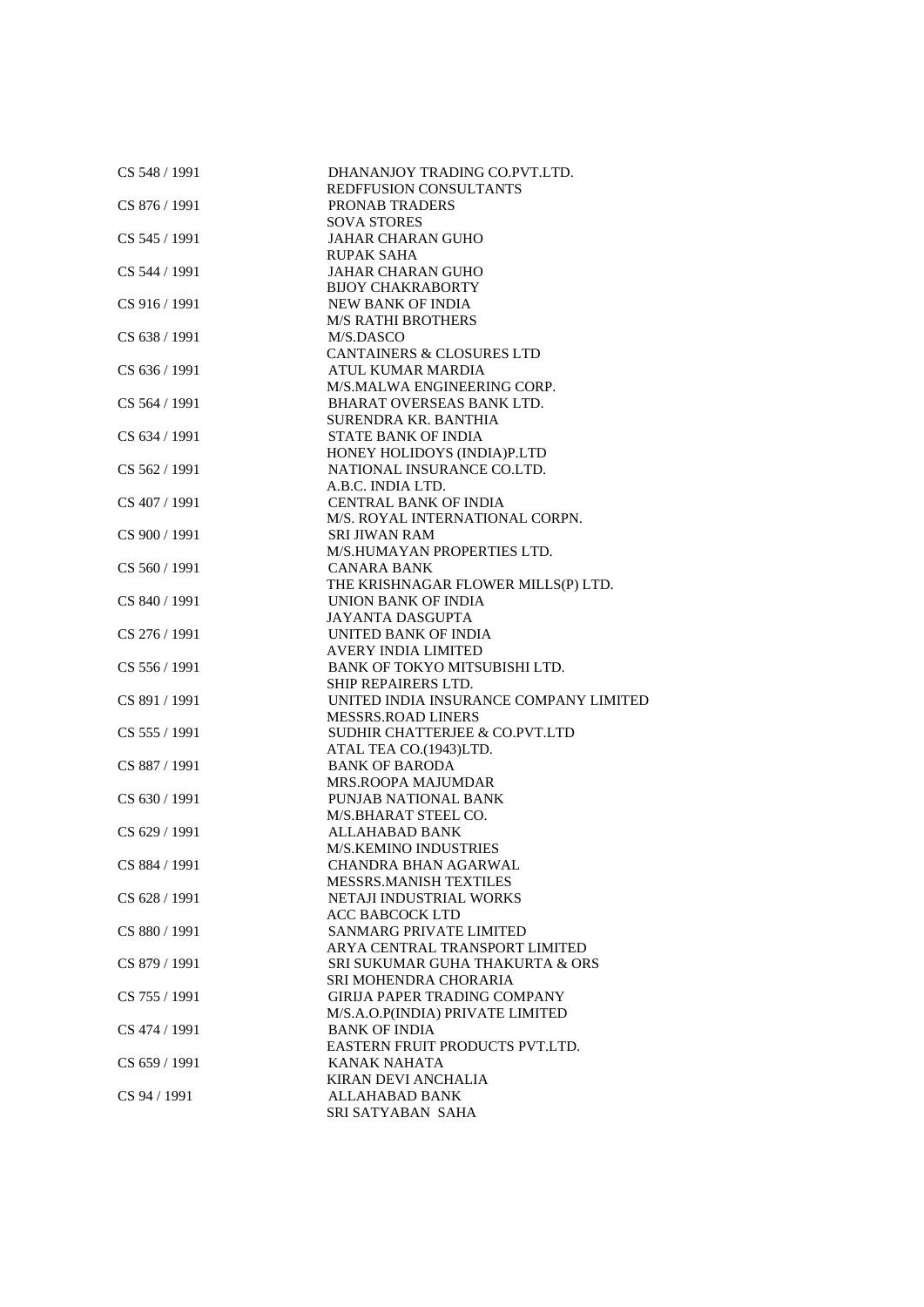| CS 84 / 1991  | <b>STATE BANK OF INDIA</b>               |
|---------------|------------------------------------------|
|               | DINESH CHANDRA BHATTACHARJEE             |
| CS 83 / 1991  | <b>STATE BANK OF INDIA</b>               |
|               | PIONEER INDUSTRIAL CORP.                 |
| CS 600 / 1991 | TEHEDYNE ELECTRONICS LTD.                |
|               | NATIONAL RADIO & ELECTORNICS CO. LTD.    |
| CS 598 / 1991 | SHRI SHRI ISWAR SRIDHAR JIEW & ANR.      |
|               | <b>MONORANJAN DAW</b>                    |
| CS 591 / 1991 | USHA MARTIN INDUSTRIES LTD. & ANR.       |
|               | M/S. G.J.METAL                           |
| CS 590 / 1991 | <b>SRI OM PRAKASH SARAF</b>              |
|               | <b>M/S. PATEL METAL INDUSTRIES</b>       |
| CS 585 / 1991 | <b>STATE BANK OF INDIA</b>               |
|               | <b>SHRI PRABIR BISWAS</b>                |
|               | R.L.PLANTATIONS PVT. LTD. & ORS.         |
| CS 583 / 1991 |                                          |
|               | <b>RAJKUMAR KAPOOR</b>                   |
| CS 580 / 1991 | DALHOUSIE PROPERTIES LTD.                |
|               | ROY & RAO                                |
| CS 576 / 1991 | <b>GEC ALSTHAM INDIA LTD.</b>            |
|               | ASHOK STEEL CORPORATION LTD.             |
| CS 566 / 1991 | NATIONAL INSURANCE CO. LTD.              |
|               | <b>M/S. TODI ENTERPRISES</b>             |
| CS 557 / 1991 | RAJENDRA SINGH DUGAR & ANR.              |
|               | RADHESYAM SINGHANIA                      |
| CS 554 / 1991 | <b>GURU ISPAT LTD.</b>                   |
|               | SELTRON EXPORTS (S) PTE. LTD.            |
| CS 538 / 1991 | SANCHAYANI SAVINGS & INVESTT. INDIA LTD. |
|               | THE EDITAR (THE AJKAL)                   |
| CS 542 / 1991 | HARDYAL SINGH GUGNANI & ANR.             |
|               | <b>BHUPENDRA SINGH</b>                   |
| CS 520 / 1991 | HONUMAN PRASAD SHIW KUMAR                |
|               | TEXUNA INTERNATIONAL LTD.                |
| CS 510 / 1991 | THE GRAMAPHONE COMPANY OF INDIA LTD.     |
|               | ELECTROBAND (INDIA) PRIVATE LIMITED      |
| CS 501 / 1991 | ARUNCHAL FOREST PRODUCT PVT.LTD.         |
|               | PUNJAB PLYWOOD                           |
| CS 492 / 1991 | ARUN KUMAR AGARWAL & ORS                 |
|               | DECEAN SYNTEX LIMITED                    |
| CS 485 / 1991 | <b>BASF INDIAN LIMITED</b>               |
|               | <b>EAST ASIA SKIN CORPORATION</b>        |
| CS 476 / 1991 | M/S.MOTOR FINANCE CORPORATION            |
|               | RAGHUNATH MONDAL                         |
| CS 471 / 1991 | P.SEN PRIVATE LIMITED                    |
|               | ANANDILAL NARENDRA KUMAR                 |
| CS 793 / 1991 | THE FEDERAL BANK LIMITED                 |
|               | <b>JEEVAN DIESELS</b>                    |
| CS 514 / 1991 | THE ASSOCIATED CEMENT CO.LTD.            |
|               | ASHISH KISHORE CHATTERJEE                |
| CS 367 / 1991 | <b>BABULAL PODDAR</b>                    |
|               | NATIONAL CASTING COMPANY & ANR           |
| CS 791 / 1991 | NATIONAL INSURANCE COMPANY LIMITED       |
|               | BENGAL CENTRAL TRANSPORT COMPANY         |
| CS 512/1991   | PUNJAB NATIONAL BANK                     |
|               | RAJKUMAR GUPTA                           |
| CS 790 / 1991 | PUNJAB AND SIND BANK                     |
|               | <b>SARDAR BALBIR SINGH</b>               |
| CS 509 / 1991 | <b>INDIAN FOLIO LTD. &amp; ANR</b>       |
|               | <b>ROOD LINERS</b>                       |
|               |                                          |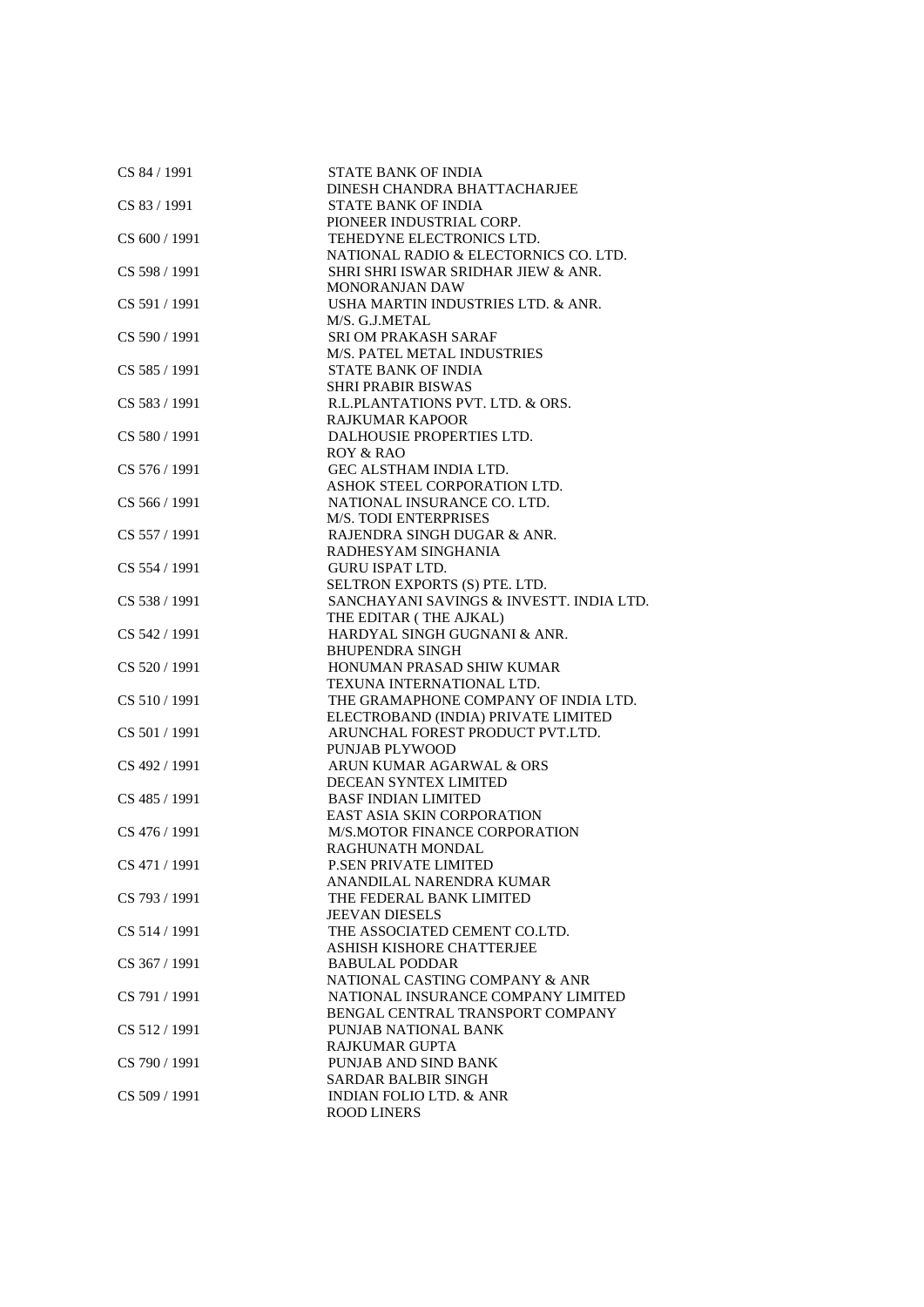| INDIAN ROADWAYS CORP.LTD.<br>CS 881 / 1991<br>NATIONAL INSURANCE CO.LTD.<br><b>ASHOK ROADLINES</b><br>CS 508 / 1991<br><b>INDIA FOILS LTD. &amp; ANR</b><br><b>ROOD LINERS</b><br>CS 507 / 1991<br>ABHOY RANJAN CHATTERJEE<br>KALINDI ANANDA ASHRAM SOCIETY<br>CS 779 / 1991<br><b>SISIR RANJAN DEY</b><br><b>DHIREN GHOSH</b><br>CS 503 / 1991<br>SHREE GONESH DISTRIBUTORS<br><b>SRI BAJRANG FILMS</b><br>CS 500 / 1991<br><b>PUNJAB &amp; SIND BANK</b><br>SRI AMIYA KR. DEY<br><b>ALLAHABAD BANK</b><br>CS 777 / 1991<br>M/S.R.K.CHEMICAL INDUSTRIES PRIVATE LTD. |  |
|-----------------------------------------------------------------------------------------------------------------------------------------------------------------------------------------------------------------------------------------------------------------------------------------------------------------------------------------------------------------------------------------------------------------------------------------------------------------------------------------------------------------------------------------------------------------------|--|
|                                                                                                                                                                                                                                                                                                                                                                                                                                                                                                                                                                       |  |
|                                                                                                                                                                                                                                                                                                                                                                                                                                                                                                                                                                       |  |
|                                                                                                                                                                                                                                                                                                                                                                                                                                                                                                                                                                       |  |
|                                                                                                                                                                                                                                                                                                                                                                                                                                                                                                                                                                       |  |
|                                                                                                                                                                                                                                                                                                                                                                                                                                                                                                                                                                       |  |
|                                                                                                                                                                                                                                                                                                                                                                                                                                                                                                                                                                       |  |
|                                                                                                                                                                                                                                                                                                                                                                                                                                                                                                                                                                       |  |
|                                                                                                                                                                                                                                                                                                                                                                                                                                                                                                                                                                       |  |
|                                                                                                                                                                                                                                                                                                                                                                                                                                                                                                                                                                       |  |
|                                                                                                                                                                                                                                                                                                                                                                                                                                                                                                                                                                       |  |
|                                                                                                                                                                                                                                                                                                                                                                                                                                                                                                                                                                       |  |
|                                                                                                                                                                                                                                                                                                                                                                                                                                                                                                                                                                       |  |
|                                                                                                                                                                                                                                                                                                                                                                                                                                                                                                                                                                       |  |
|                                                                                                                                                                                                                                                                                                                                                                                                                                                                                                                                                                       |  |
|                                                                                                                                                                                                                                                                                                                                                                                                                                                                                                                                                                       |  |
|                                                                                                                                                                                                                                                                                                                                                                                                                                                                                                                                                                       |  |
| CS 497 / 1991<br>SMT. NIRMAL VOHRA & ORS.                                                                                                                                                                                                                                                                                                                                                                                                                                                                                                                             |  |
| BISWANATH JHUNJHUNWALA & ORS.                                                                                                                                                                                                                                                                                                                                                                                                                                                                                                                                         |  |
| CS 770 / 1991<br><b>J.M.PAPERS &amp; CONVERTORS</b>                                                                                                                                                                                                                                                                                                                                                                                                                                                                                                                   |  |
| THE VYSYA BANK LIMITED                                                                                                                                                                                                                                                                                                                                                                                                                                                                                                                                                |  |
| CS 768 / 1991<br><b>VIJAY TRANSPORT CORPORATION</b>                                                                                                                                                                                                                                                                                                                                                                                                                                                                                                                   |  |
| <b>JANARDAN RAI</b>                                                                                                                                                                                                                                                                                                                                                                                                                                                                                                                                                   |  |
| CS 835 / 1991<br>DILIP KR.CHATTERJEE                                                                                                                                                                                                                                                                                                                                                                                                                                                                                                                                  |  |
| STATE OF WEST BENGAL                                                                                                                                                                                                                                                                                                                                                                                                                                                                                                                                                  |  |
| CS 766 / 1991<br>NAWAR MARBLE INDUSTRIES PVT.LTD                                                                                                                                                                                                                                                                                                                                                                                                                                                                                                                      |  |
| B.BARSANTI & C.S.A.S.                                                                                                                                                                                                                                                                                                                                                                                                                                                                                                                                                 |  |
| CS 488 / 1991<br><b>BLOW PLAST LTD.</b>                                                                                                                                                                                                                                                                                                                                                                                                                                                                                                                               |  |
| <b>CRICKET ASSOCIATION OF BENGAL</b>                                                                                                                                                                                                                                                                                                                                                                                                                                                                                                                                  |  |
| CS 764 / 1991<br>M/S.BENGAL WATERPROOF LIMITED.                                                                                                                                                                                                                                                                                                                                                                                                                                                                                                                       |  |
| M/S.ARYA CENTRAL TRANSPORT LIMITED.                                                                                                                                                                                                                                                                                                                                                                                                                                                                                                                                   |  |
| CS 762 / 1991<br>MESSRS.SWASTIK SURFACTANTS LIMITED                                                                                                                                                                                                                                                                                                                                                                                                                                                                                                                   |  |
| SRI ASHOKE DHIRAJLAL KANAKIA                                                                                                                                                                                                                                                                                                                                                                                                                                                                                                                                          |  |
| CS 759 / 1991<br><b>STATE BANK OF INDIA</b>                                                                                                                                                                                                                                                                                                                                                                                                                                                                                                                           |  |
| G.K.COMERCIAL CO.                                                                                                                                                                                                                                                                                                                                                                                                                                                                                                                                                     |  |
| CS 48 / 1991<br>DISHERGARH POWER SUPPLY CO.LTD                                                                                                                                                                                                                                                                                                                                                                                                                                                                                                                        |  |
| <b>POWER CABLES P.LTD</b>                                                                                                                                                                                                                                                                                                                                                                                                                                                                                                                                             |  |
| CS 223 / 1991<br>PUNJAB AND SIND BANK                                                                                                                                                                                                                                                                                                                                                                                                                                                                                                                                 |  |
| MR. UTTAM SARKAR                                                                                                                                                                                                                                                                                                                                                                                                                                                                                                                                                      |  |
| CS 222 / 1991<br><b>PUNJAB &amp; SIND BANK</b>                                                                                                                                                                                                                                                                                                                                                                                                                                                                                                                        |  |
| <b>AJIT KUMAR DAS</b>                                                                                                                                                                                                                                                                                                                                                                                                                                                                                                                                                 |  |
| CS 212/1991<br><b>PUNJAB &amp; SIND BANK</b>                                                                                                                                                                                                                                                                                                                                                                                                                                                                                                                          |  |
| M/S.TIRUPATI CONCRETE POLE MFG.CO.LTD.                                                                                                                                                                                                                                                                                                                                                                                                                                                                                                                                |  |
| CS 665 / 1991<br>NEM CHAND KANDOI                                                                                                                                                                                                                                                                                                                                                                                                                                                                                                                                     |  |
| SMT.S.CHATTERJEE                                                                                                                                                                                                                                                                                                                                                                                                                                                                                                                                                      |  |
| CS 511/1991<br>THE GRAMAPHONE COMPANY                                                                                                                                                                                                                                                                                                                                                                                                                                                                                                                                 |  |
| THE ORIENTAL GRAMAPHONE RECORD CO.                                                                                                                                                                                                                                                                                                                                                                                                                                                                                                                                    |  |
| CS 502 / 1991<br>HUMAYUN PROPERTIES LIMITED                                                                                                                                                                                                                                                                                                                                                                                                                                                                                                                           |  |
| <b>DURU LILARAM</b>                                                                                                                                                                                                                                                                                                                                                                                                                                                                                                                                                   |  |
| CS 498 / 1991<br><b>DINESH CHANDRA BOSE</b>                                                                                                                                                                                                                                                                                                                                                                                                                                                                                                                           |  |
| <b>SMT.KALPANA BOSE</b>                                                                                                                                                                                                                                                                                                                                                                                                                                                                                                                                               |  |
| CS 490 / 1991<br>UTKAL POLYMER LIMITED                                                                                                                                                                                                                                                                                                                                                                                                                                                                                                                                |  |
| MR.INDRAJIT AIKAT                                                                                                                                                                                                                                                                                                                                                                                                                                                                                                                                                     |  |
| CS 484 / 1991<br><b>M/S.CHATTERJEE &amp; SONS</b>                                                                                                                                                                                                                                                                                                                                                                                                                                                                                                                     |  |
|                                                                                                                                                                                                                                                                                                                                                                                                                                                                                                                                                                       |  |
| SUSUMA COMMERCIAL PRIVATE LTD.                                                                                                                                                                                                                                                                                                                                                                                                                                                                                                                                        |  |
| CS 483 / 1991<br>THE INSTITUTE OF MODERN MANAGEMENT & ANR                                                                                                                                                                                                                                                                                                                                                                                                                                                                                                             |  |
| <b>TAPAS BHOWMICK</b>                                                                                                                                                                                                                                                                                                                                                                                                                                                                                                                                                 |  |
| <b>EASY PACK PRIVATE LIMITED</b><br>CS 475 / 1991                                                                                                                                                                                                                                                                                                                                                                                                                                                                                                                     |  |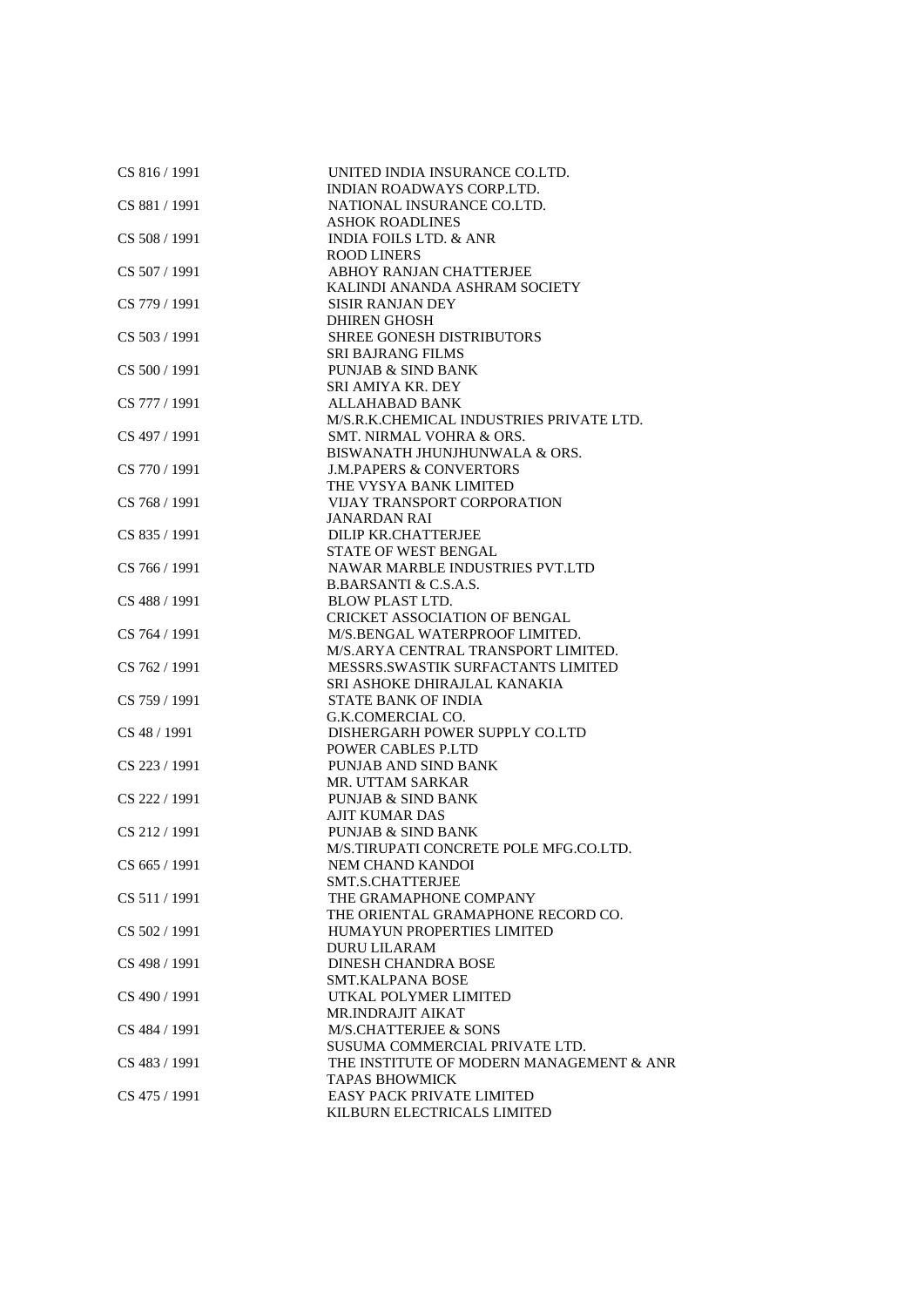| CS 470 / 1991    | P.SEN(ENGINEERING) PRIVATE LIMITED<br>DELITE BUILDERS PRIVATE LIMITED |
|------------------|-----------------------------------------------------------------------|
| CS 379 / 1991    | KAUSTAV MENI JHUNJHUNWALA                                             |
|                  | SUNIL JHUNJHUNWALA                                                    |
| CS 667A / 1991   | <b>RAVI UDYOG</b>                                                     |
|                  | EASTERN COAL FIELDS LTD.                                              |
| CS 589 / 1991    | STATE BANK OF INDIA.                                                  |
|                  | M/S. POLYWOOD INDUSTRIES.                                             |
| CS 608 / 1991    | UNITED BANK OF INDIA.                                                 |
|                  | NASKARPARA JUTE MILLS & CO. LTD.                                      |
| CS 730 / 1991    | <b>CANARA BANK</b>                                                    |
|                  | <b>AKHILESWAR CHOWBEY</b>                                             |
| CS 760 / 1991    | MOHAN DAS.                                                            |
|                  | RUPA MURARILAL AHUJA                                                  |
| CS 690 / 1991    | <b>MANABARRIE TEA CO.LTD</b>                                          |
|                  | DEEPAK TEA CO.                                                        |
| CS 565 / 1991    | NARAYAN CHOWDHURY BROS.(P) LTD.                                       |
|                  | PAWER TOOLS & APPLIANCES (P) LTD.                                     |
| CS 399 / 1991    | <b>MAHAMAYA DASSI</b>                                                 |
| CS 570 / 1991    | GEC ALSTHEM INDIA LTD.                                                |
|                  | AKC STEEL IND. LTD.                                                   |
| CS 622 / 1991    | THE HOOGHLY MILLS COMPANY LTD.                                        |
|                  | TRANSASIA PRODUCTS LTD.                                               |
| $CS$ 56 $/$ 1991 | THE HOOGHLY MILLS COMPANY LTD.                                        |
|                  | L & H SHIPPING ING.                                                   |
| CS 70 / 1992     | RYDAK SYNDICATE LTD.                                                  |
|                  | BARANAGORE JUTE FACTORY PLC.                                          |
| CS 617 / 1992    | <b>SIMPORTESE LTD</b>                                                 |
|                  | <b>EAST INDIA UDYOG LTD</b>                                           |
| CS 69 / 1992     | CARDBOARD PRINTING & PROCESSING INDS.LTD                              |
|                  | BARANAGORE JUTE FACTORY PLC.                                          |
| CS 616 / 1992    | <b>SHANKAR LAL SAROF</b>                                              |
|                  | A.N.Z. GRINDLAYS BANK                                                 |
| CS 68 / 1992     | DINABANDHU SEIN & ANR                                                 |
|                  | DAYAL NIDHAN SEIN                                                     |
| CS 67 / 1992     | UNITED BANK OF INDIA                                                  |
|                  | <b>SWAPAN KR.GHOSH</b>                                                |
| CS 604 / 1992    | <b>BANK OF INDIA</b>                                                  |
|                  | <b>GRAND STEEL &amp; ALLOYS LTD</b>                                   |
| CS 338 / 1992    | SHRIRAM JUTE PRODUCTS LTD.                                            |
|                  | CLIVE MILLS CO. LTD.                                                  |
| CS 602 / 1992    | THE PEERLESS GENERAL FINANCE & INVT.CO.L                              |
|                  | <b>GENELEC LTD</b>                                                    |
| CS 60 / 1992     | <b>SMT. PROTIMA KUNDU</b>                                             |
|                  | SMT.SANTILATA PRAMANICK                                               |
| CS 152/1992      | THE ENG.ELEC                                                          |
|                  | P.BHATTACHARYA                                                        |
| CS 298 / 1992    | ASOK KUMAR SAHA                                                       |
|                  | RABINDRA NATH SAHA                                                    |
| CS 290 / 1992    | <b>INDUSTRIAL DEVT. BANK OF INDIA</b>                                 |
|                  | SRI NANDA LAL KANARIA                                                 |
| CS 286 / 1992    | THE W.B. SMALL INDUSTRIES DEVELOPMENT CORPOR                          |
|                  | <b>BISHAMBHAR NEWAR</b>                                               |
| CS 277 / 1992    | PUNJAB NATIONAQL BANK                                                 |
|                  | DIE CAST COMPONENTS PVT. LTD.                                         |
| CS 275 / 1992    | INDUSTRIAL DEVT. BANK OF INDIA & ANR.                                 |
|                  | PURULIA STEELS LIMITED                                                |
|                  |                                                                       |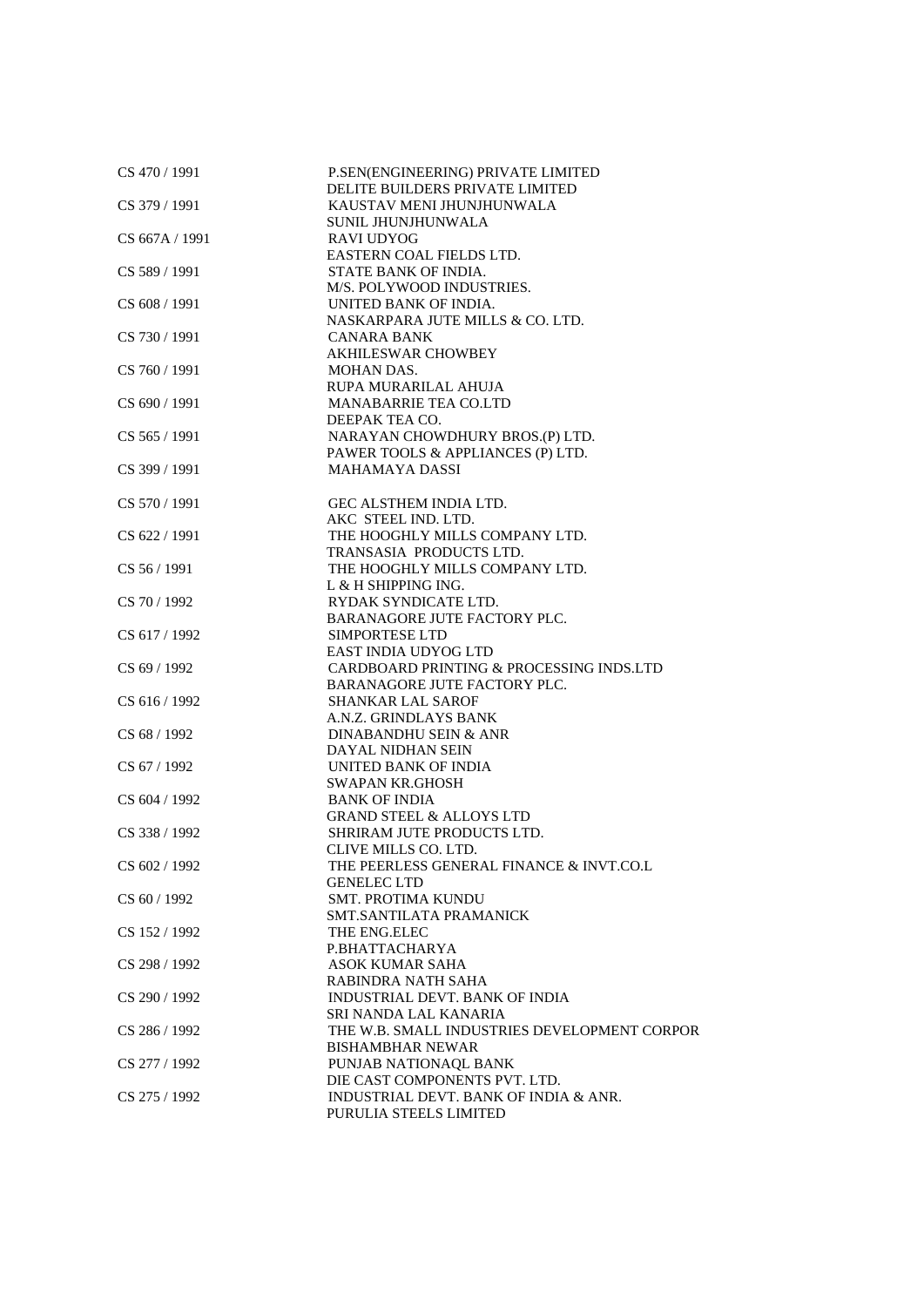| CS 273 / 1992  | <b>TEA BOARD</b>                                                       |
|----------------|------------------------------------------------------------------------|
|                | PEERMADE TEA CO. LTD.                                                  |
| CS 93 / 1992   | NEW INDIA ASSURANCE CO.LTD. & ANR                                      |
|                | <b>GOLDEN ROODLINES CORPN.</b>                                         |
| CS 37 / 1992   | <b>ALLAHABAD BANK</b>                                                  |
|                | S.P. TRADING CO.                                                       |
| CS 31 / 1992   | STANDARD CHARTERED BANK                                                |
|                | HEILGERS LTD.                                                          |
| CS 29 / 1992   | LAKSHMI NIWAS BANGUR                                                   |
|                | <b>INDIAN BANK</b>                                                     |
| CS 319 / 1992  | WEBEL TOOLSIND LTD.                                                    |
|                | RALLIES INDIA LTD.                                                     |
| CS 62 / 1992   | THE NEW INDIA ASSURANCE CO.LTD.                                        |
|                | M/S PRECIUS CARRYING CORPN.PVT.LTD.                                    |
| CS 23 / 1992   | TITAGHAR PLC.                                                          |
|                | <b>LALIT KR. JAIN</b>                                                  |
| CS 20 / 1992   | <b>STATE BANK OF INDIA</b>                                             |
|                | CHANNEL COMMUNICATIONS PVT.LTD.                                        |
| CS 18 / 1992   | STATE BANK OF INDIA                                                    |
|                | PRALAY KR. MITRA                                                       |
| $CS$ 16 / 1992 | SRI SUKUMAR GUHATHAKURATA                                              |
|                | SRI KISHANIAL MOHIPAL                                                  |
| $CS$ 7 / 1992  | NATIONAL INSURANCE CO.LTD.                                             |
|                | <b>SHREE HANUMAN ENTERPRISES</b>                                       |
| CS 315 / 1992  | NATIONAL INSURANCE COMPANY LTD                                         |
|                | EASTERN CARRYING CORPN.                                                |
| CS 261 / 1992  | <b>UCO BANK</b>                                                        |
|                | M/S. M. MANSUKHLAL & CO.                                               |
| CS 265 / 1992  | <b>ABHISHEK BAGARIA</b>                                                |
|                | SUSHILA KR. BAGARIA & ORS.                                             |
| CS 3 / 1992    | CALICUT ENGINEERING WORKS LTD.                                         |
|                | SIMPLEX ENG.& FOUNDRY WORKS.PVT.LTD.<br>KALPANA INDUSTRIES LTD. & ORS. |
| CS 238 / 1992  | KALPANA POLYLISH INDIA LTD.                                            |
| CS 179 / 1992  | <b>RAM SURAT JAISWAL</b>                                               |
|                | <b>SACHIN DAS</b>                                                      |
| CS 32 / 1992   | SIDDHARTHA NAG                                                         |
|                | <b>SUSANTA DUTTA</b>                                                   |
| CS 101 / 1992  | RAJESH JAIN & ANR.                                                     |
|                | VIRENDRA KR. JAIN & ORS.                                               |
| CS 570 / 1992  | ALLAHABAD BANK                                                         |
|                | KOLAY IRON & STEEL COMPANY(PRIVATE)LTD                                 |
| CS 379 / 1992  | CANARA BANK                                                            |
|                | ANIRUDH SINGH                                                          |
| CS 563 / 1992  | <b>UCO BANK</b>                                                        |
|                | PAPYRUS PAPERS LIMITED                                                 |
| CS 97 / 1992   | HAJI HANIF HAKAM                                                       |
|                | <b>SHABNAM KHAN &amp; ORS.</b>                                         |
| CS 378 / 1992  | UNITED BANK OF INDIA                                                   |
|                | JYATI SPRING & ALLIED INDUSTRIES P. LTD.                               |
| CS 95 / 1992   | <b>STATE BANK OF MYSORE</b>                                            |
|                | <b>MANISH TODY</b>                                                     |
| CS 94 / 1992   | <b>STATE BANK OF MYSORE</b>                                            |
|                | M/S EASTERN CONFACTIONERIES & CONDINENTS                               |
| CS 446 / 1992  | INDUSTRIAL FINANCE CORPN. OF INDIA                                     |
|                | THOMAS DUFF & CO. (INDIA) LTD.                                         |
| CS 13 / 1992   | IN THE GOODS OF-G.N.DAS(DECD.) & A.DAS                                 |
|                |                                                                        |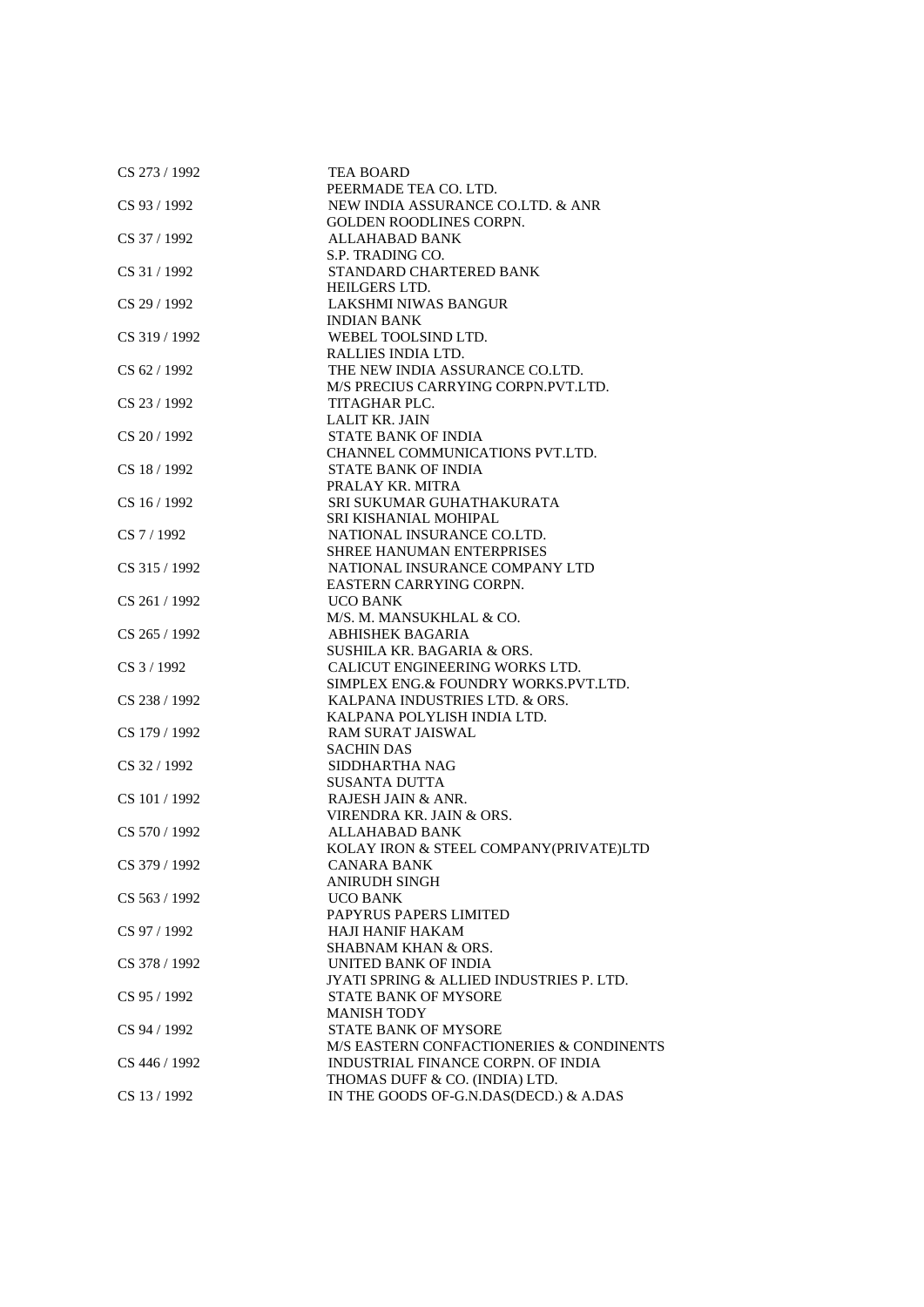| CS 442 / 1992 | M/S. SOMPNI & CO.                          |
|---------------|--------------------------------------------|
|               | THE ORIENTAL INSURAN CE CO. LTD.           |
| CS 437 / 1992 | VIJAYA BANK<br><b>JAYSHREE INDUSTRIES</b>  |
| CS 424 / 1992 | RADHESHYAM SHROFF & ORS.                   |
|               | <b>BANWARILAL SHARMA</b>                   |
| CS 28 / 1992  | SUNIL KUMAR NANDY & ANR.                   |
|               | SMT. PUSHPA NANDI & ORS.                   |
| CS 119 / 1992 | UNITED INDIA INSURANCE CO.LTD.             |
|               | EAST INDIA TRANSPORT AGENCY                |
| CS 113 / 1992 | THE FEDERAL BANK LTD.                      |
|               | <b>SHRI SAMIR KANTI DAS</b>                |
| CS 45 / 1992  | IN THE GOODS OF JAMUNA DEVI SINGHANIA      |
|               |                                            |
| CS 168 / 1992 | VIJAYA BANK                                |
|               | A.B.ENGNR. & CO. PVT. LTD.                 |
| CS 404 / 1992 | STATE BANK OF BIKANER & JAIPUR             |
|               | GOBIND INDUSTRIAL GASES LTD. CO.           |
| CS 416 / 1992 | THE INDUSTRIAL CR. & INVT. CORPN.(INDIA)   |
|               | USHA TELEHOIST LTD.                        |
| CS 414 / 1992 | <b>BANK OF MAHARASHTRA</b>                 |
|               | <b>CONTAINER AND CAPS LTD</b>              |
| CS 411 / 1992 | FRENCH MOTOR CAR CO. LTD.                  |
|               | <b>KULJIT SINGH</b>                        |
| CS 362 / 1992 | PRABHU SHANKAR AGARWAL                     |
|               | M/S.SHIVDEEP FOOD PRODUCT & ORS.           |
| CS 140 / 1992 | UNITED BANK OF INDIA                       |
|               | M/S J.T. MARKETING PVT.LTD.                |
| CS 139 / 1992 | MANGALAM TIMBER PRODUCTS LTD.              |
|               | PROGROSSIVE COMMERCIAL CORP.               |
| CS 138 / 1992 | MONGALAM TIMBER PRODUCTS LTD.              |
|               | <b>M/S PLY UDYOG</b>                       |
| CS 137 / 1992 | <b>SAMIR BOSE</b>                          |
|               | PRANAB SANKAR ROY                          |
| CS 205 / 1992 | <b>INDRANIL GUPTA &amp; ORS.</b>           |
|               | CLORIAN ADVERTISING SERVICES LTD.          |
| CS 447 / 1992 | DIPANKAR MITRA                             |
|               | <b>ALOKA MITRA</b>                         |
| CS 169 / 1992 | M/S. SUBHASH PRAJECTS & MARKETING LTD.     |
|               | <b>M/S. MECHCON INDUSTRIES</b>             |
| CS 166 / 1992 | JAYSHREE INDUSTRIES & ORS.                 |
|               | VIJAYA BANK                                |
| CS 164 / 1992 | SCIL INDIA LTD.                            |
|               | RASHTRIYA ISPAT NIGAM LTD.                 |
| CS 158 / 1992 | VISHNU SPAN CONCRTE INDUSTRIES PVT. LTD.   |
|               | R.N.PAUL                                   |
| CS 491 / 1992 | ALLAHABAD BANK                             |
|               | TIKMANI STEEL SUPPLY COMPANY               |
| CS 490 / 1992 | ALLAHABAD BANK                             |
|               | SHREE DUTT STEEL SUPPLY COMPANY            |
| CS 83 / 1992  | <b>SMT. ANJONA DE</b>                      |
|               | <b>SOMON BOSE</b>                          |
| CS 82 / 1992  | M/S WEBEL TOOLSIND LTD.                    |
|               | <b>M/S TESTS INSPECTION &amp; SERVICES</b> |
| CS 630 / 1992 | PUNJAB NATIONAL BANK                       |
|               | MC LEOD & CO.LTD                           |
| CS 486 / 1992 | PRADYAMNA MERCANTILE PRIVATE LTD.          |
|               | ACHARYA ARUN DEV                           |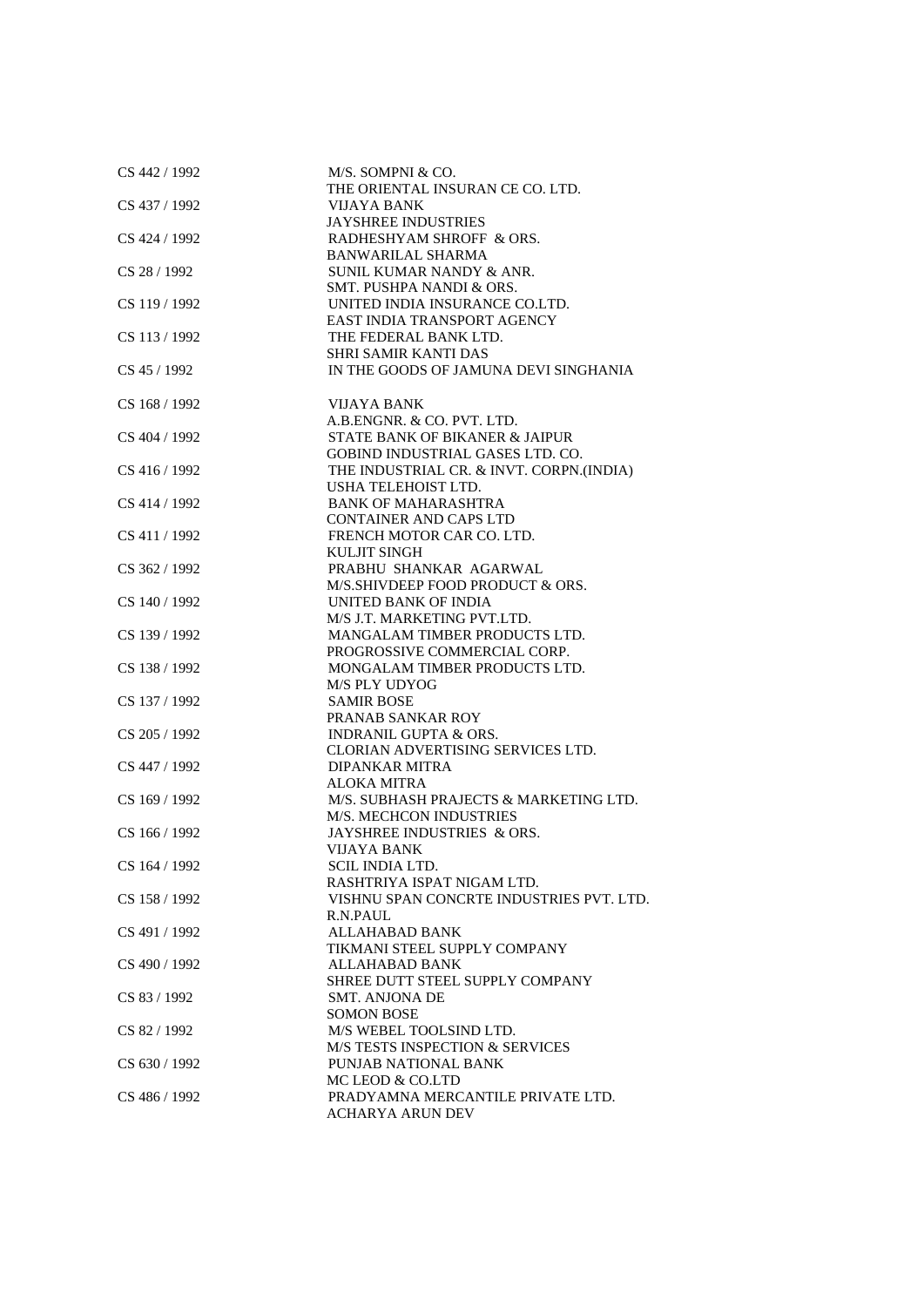| CS 79 / 1992  | THE HONGKONG & SHANGHAI BANKING CORP.<br>RAMPURIA ESTATES PVT.LTD.                              |
|---------------|-------------------------------------------------------------------------------------------------|
| CS 628 / 1992 | M/S.TURNKEY INTERNATIONAL LTD                                                                   |
| CS 76 / 1992  | <b>ALLAHABAD BANK</b><br>HERMOUR KEISER SOHNE GAMBH & CO. & ANR<br>THE SHIPPING CORPN. OF INDIA |
| CS 567 / 1992 | HIMALAYA DRUG CO.<br><b>NUTRIT PRODUCTS</b>                                                     |
| CS 2 / 1992   | K L KAPOOR & CO.(WINES) PVT.LTD.& ANR<br>PRECIOUS CARRYING CORPN LTD.                           |
| CS 625 / 1992 | SMT. KRISHNA SINGH & ORS.<br><b>SMT.PRABHA SINGH</b>                                            |
| CS 623 / 1992 | BISWANATH JHUNJHUNHWALA & ORS<br><b>BHUTORIA VALUE UDYOG LTD</b>                                |
| CS 71 / 1992  | JARDINE HENDERSON LTD.                                                                          |
| CS 472 / 1992 | BARANAGORE JUTE FACTORY PLC.<br>UNITED BANK OF INDIA                                            |
| CS 185 / 1992 | MRS.LILA MOOKHERJEE<br>ANIL PODDAR & ORS.                                                       |
| CS 183 / 1992 | INDO EUROPA TRADING CO. PVT. LTD.<br><b>INDIAN OVERSEAS BANK</b>                                |
| CS 297 / 1992 | <b>SM. GITA DASGUPTA</b><br>THE NEW RED BANK TEA CO. PVT. LTD.                                  |
| CS 642 / 1992 | TERAI TEA CO. PVT. LTD.<br>PARK CHAMBERS LTD.                                                   |
| CS 449 / 1992 | <b>BAJRANGLAL MAHABIR PRASAD</b><br>SISIR KUMAR KAR.                                            |
| CS 58 / 1992  | <b>SUSHILA BALA KAR &amp; ORS.</b><br>PUNJAB NATIONAL BANK                                      |
| CS 35 / 1992  | M/S KANT LAMINATORS PVT.LTD.<br>RANI ARYA                                                       |
| CS 136 / 1992 | <b>KAMALA DEVI</b><br>U CO. BANK                                                                |
| CS 130 / 1992 | <b>SRI HARDEEP SINGH</b><br><b>BANK OF INDIA</b>                                                |
| CS 128 / 1992 | <b>M/S KAMORIA BROTHERS</b><br>SMT. SAKUNTALA PANDIYA & ANR.                                    |
| CS 599 / 1992 | RUSSEL ESTATE CORPN.<br>CITIBANK N.A.                                                           |
| CS 126 / 1992 | AMERICAN EXPRESS BANK LTD.<br>PUNJAB AND SIND BANK                                              |
| CS 589 / 1992 | SRI SURAJIT CHAKRABORTY<br>FARIDABAD INVESTMENT COMPANY LIMITED                                 |
| CS 116 / 1992 | YUVRAJ SANJIV & COMPANY<br>INDIAN STORES SUPPLYING CO.                                          |
| CS 111 / 1992 | NATIONAL BUILDING CONSTRUCTION CORPN.<br>U CO BANK                                              |
| CS 109 / 1992 | <b>M/S GHOSH INDUSTRIES</b><br>ELECTRICAL MANUFACTURING CO.                                     |
| CS 582 / 1992 | METAL DISTRIBUTORS (U.K.)LTD.<br><b>UCOBANK</b>                                                 |
| CS 108 / 1992 | MESSRS.PRABHA INDUSTRIES<br><b>BANK OF BORODA</b>                                               |
| CS 106 / 1992 | SRI RAJESH AGORWALA<br><b>CANARA BANK</b>                                                       |
| CS 105 / 1992 | ANGELO BROTHERS.<br>SHUBHANSU PROPERTY CONSULLANTS<br>MC. LOOD & CO.LTD.                        |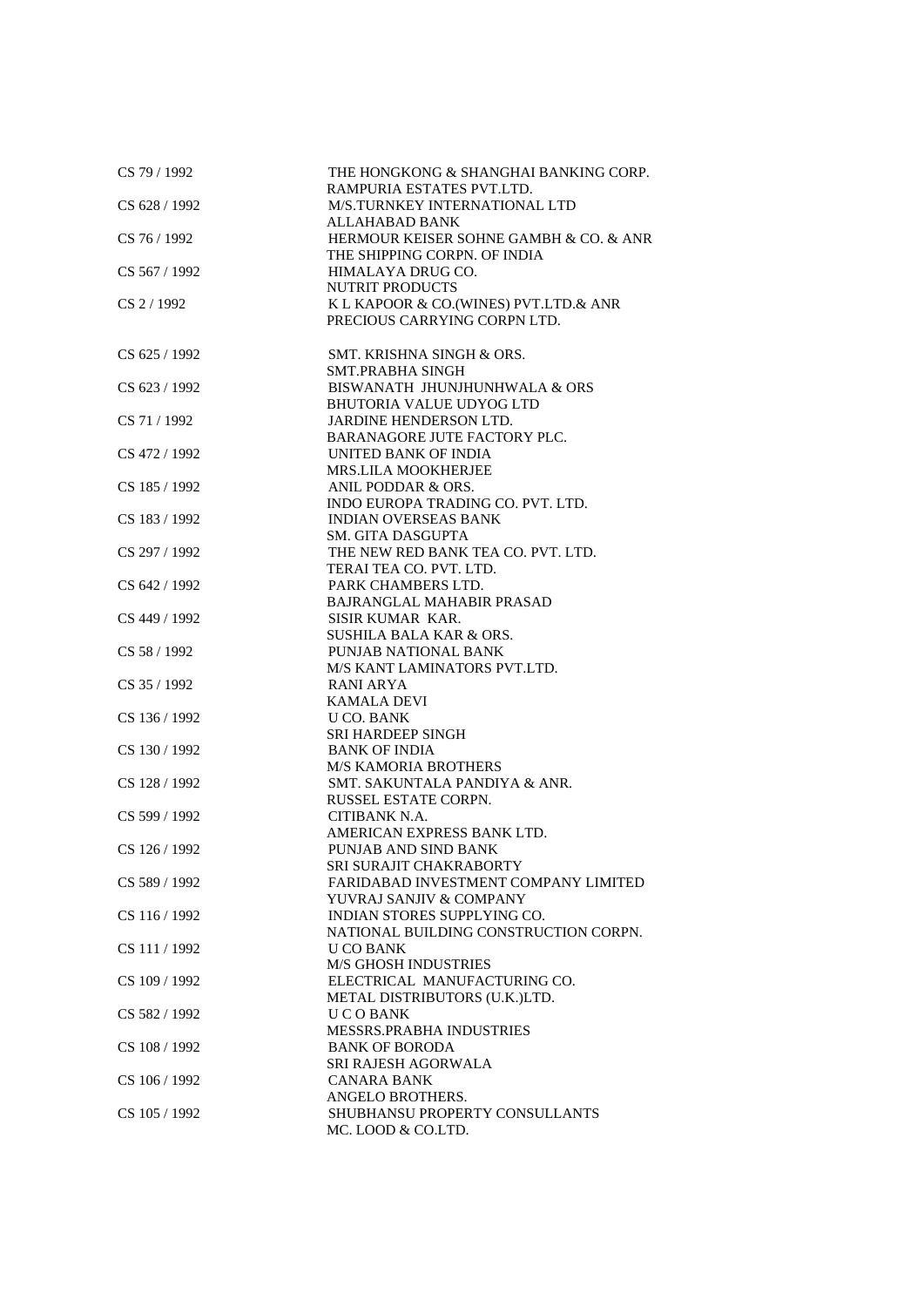| CS 103 / 1992 | AMARCHAND BIRENDRA KUMAR<br>NARAYAGRAY DHARAMPAL          |
|---------------|-----------------------------------------------------------|
| CS 574 / 1992 | SHAMBHU CHARAN BHATTACHARYYA & ANR                        |
|               | THE STATESMAN LIMITED                                     |
| CS 247 / 1992 | THE NEW RED BANK TEA CO. LTD.                             |
|               | TERAI TEA CO.                                             |
|               | THE GRAMAPHONE CO.OF INDIA LIMITED                        |
| CS 516 / 1992 | SUPER CASSETTES INDUSTRIES LIMITED.                       |
| CS 506 / 1992 | STATE BANK OF INDIA                                       |
|               | MESSRS.DRUCK UND PAPIER INDIA LIMITED                     |
| CS 641 / 1992 | <b>CANARA BANK</b>                                        |
|               | PUNALUR PAPER MILLS LTD                                   |
| CS 504 / 1992 | <b>RANJAN KHURANA</b>                                     |
|               | SMT.RENU MALHOTRA & ORS.                                  |
| CS 87/1992    | INDUSS FOOD PRODUCTS & EQUIPMENTS LTD.                    |
|               | THE EXPORT CREDIT & GUARANTEE CORP.LTD.                   |
| CS 86 / 1992  | KUNWAR & CO.PVT. & ANR                                    |
|               | <b>BANK OF INDIA</b>                                      |
| CS 208 / 1992 | MAITRA & ASSOCIATES PVT. LTD                              |
|               | THE ASSEMBLY OF GOD CHURCH                                |
| CS 207 / 1992 | <b>CENTRAL BANK OF INDIA</b>                              |
|               | <b>SMT. KASNTA ARORA</b>                                  |
| CS 48 / 1992  | UNIT CONSTRUCTIONS CO.PVT.LTD.                            |
|               |                                                           |
| CS 92 / 1992  | OFFICER SPECIAL DUTY<br><b>SM. MONIKA DUTT &amp; ORS</b>  |
|               | <b>MODAN MOHAN DUTTA</b>                                  |
|               |                                                           |
| CS 91 / 1992  | <b>UCO BANK</b><br>M/S SITANATH LAW & CO.                 |
| CS 371 / 1992 | F.G.P. LIMITED                                            |
|               | <b>INDIA WATER PROOFING &amp; DYEING WORKS</b>            |
|               |                                                           |
| CS 234 / 1992 | SAIL                                                      |
|               | ANDHRA CEMENT CO. LTD.                                    |
| CS 233 / 1992 | <b>ARNAB ROY</b><br>M/S. CONTINENTAL ADVERTISING SERVICES |
| CS 229 / 1992 | THE SHIPPING CORP. OF INDIA                               |
|               | <b>GREAT EASTERN SHIPPING CO. LTD.</b>                    |
| CS 223 / 1992 | <b>BIMAL KR.DUARY</b>                                     |
|               | <b>BASUMATI CORP.LTD.</b>                                 |
| CS 539 / 1992 | JEEWANLAL (1929) LIMITED                                  |
|               | <b>SYNDICATE BANK</b>                                     |
| CS 528 / 1992 | <b>E.A.P.INDUSTRIES LIMITED</b>                           |
|               | IN CAB INDUSTRIES LIMITED                                 |
| CS 526 / 1992 | MESSRS.BRISTOL MAYERS & ORS                               |
|               | <b>BANK OF INDIA</b>                                      |
| CS 650 / 1992 | ALLAHABAD BANK                                            |
|               | <b>BENGAL ARE STEEL LTD</b>                               |
| CS 524 / 1992 | <b>BALWANT SINGH &amp; ANR</b>                            |
|               | <b>SM.BAKSISH KAUR</b>                                    |
| CS 523 / 1992 | <b>I.B.GHOSH PVT.LTD. &amp; ORS</b>                       |
|               | <b>BAIDYANATH GHOSH</b>                                   |
| CS 246 / 1992 | FEDERAL BANK LTD.                                         |
|               | STARLING SUPPLY AGENCY                                    |
| CS 217/1992   | <b>ARIF HUSSAIN</b>                                       |
|               | <b>AKBARI BEGUM</b>                                       |
| CS 216 / 1992 | ALLAHABAD BANK                                            |
|               | M/S. EASTERN PAPER MILLS LTD.                             |
| CS 53 / 1992  | RATHINDRA NATH DEY                                        |
|               | DILIP KR.DEY                                              |
|               |                                                           |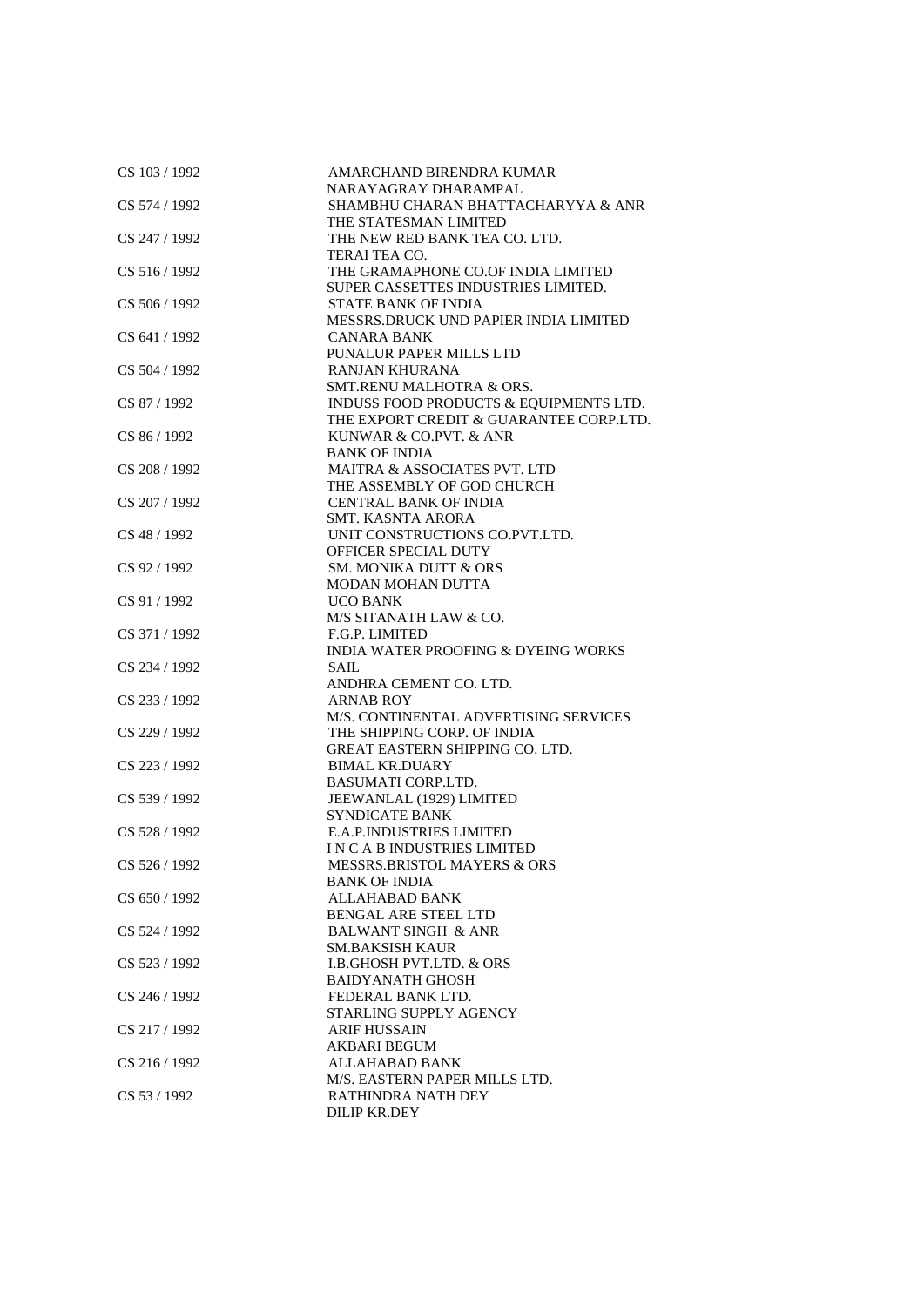| CS 115 / 1992  | <b>SYNDICATE BANK</b>                     |
|----------------|-------------------------------------------|
|                | M/S. CHANDAN SONKAR.                      |
| CS 89 / 1992   | MADHUSADHAN MOHANLAL FUTNANI & ORS.       |
|                | VISHANJE DUNGARMAL FUTNANI                |
| CS 544 / 1992  | ASSAM BENGAL VEENER INDUSTRIES PVT LTD    |
|                | <b>SRI MOHIT KUMAR GHOSE</b>              |
| CS 187 / 1992  | MOHANLAL SWAROGI.                         |
|                | TULSIDAS KANORIA.                         |
| CS 132 / 1992  | NAV RATAN SADANI & ORS.                   |
|                | <b>JUGAL KISHORE SADANI.</b>              |
| CS 147 / 1992  | NEWAGE IMPEX PVT.LTD                      |
|                | KAUSHIK PROPERTIES LIMITED                |
| CS 367 / 1992  | <b>GURU ISPAT LTD.</b>                    |
|                |                                           |
|                | KYC LINES.                                |
| CS 568 / 1992  | R.K.P. UDYOG LTD.                         |
|                | HEMRAJ MAHAVIR PROSAD P.LTD.              |
| CS 317 / 1992  | M.K.SWAMYAPPAN                            |
|                | UNION OF INDIA                            |
| CS 143 / 1992  | SHAW WALLACE CO. LTD.                     |
|                | <b>TRACSTOR INVESTMENT</b>                |
| CS 50/1992     | ARIDAMAN JAIN & ORS.                      |
|                | <b>HARRY DAS AUDDY</b>                    |
| CS 206 / 1992  | <b>JUGAL KISHORE SADANI</b>               |
|                | MANAHAR MEHTA & ANR.                      |
| CS 521/1992    | PASHUPATI DUTTA                           |
|                | KALPANA DUTTA & ORS.                      |
| CS 2107 / 1992 | <b>BISWANATH SHARMA &amp; ORS.</b>        |
|                | <b>CHINTAMONI KARMAKAR</b>                |
| CS 377 / 1992  | <b>AMITABHA GHOSH</b>                     |
|                |                                           |
|                | <b>BHABA RANJAN SENGUPTA</b>              |
| CS 470 / 1992  | HINDUSTHAN STEEL INDUSTRIES               |
|                | STEEL AUTHORITY OF INDIA LTD              |
| CS 80 / 1992   | <b>ANIL CHOWDHURY</b>                     |
|                | SINCLAIR HOTEL & TRANSPORTATION           |
| CS 586 / 1992  | <b>RKP UDDYAG LTD</b>                     |
|                | HEMRAJ MAHABIR PRASAD                     |
| CS 636 / 1992  | PRABHA MISHRA & ORS.                      |
|                | <b>JANAK DULARI</b>                       |
| CS 204 / 1992  | <b>STATE BANK OF INDIA</b>                |
|                | <b>GANGULLY BISCUIT PVT LTD</b>           |
| CS 578 / 1992  | UNIPACK MOVERS PVT. LTD.                  |
|                | CITI BANK N.A.                            |
| CS 157 / 1992  | ANAND ENGINEERING WORKS                   |
|                | PIONEER EQUIP.CO.P.LTD.                   |
| CS 400 / 1992  | BURLINGTON INVESTMENTS PVT. LTD.          |
|                | PUNJAB NATIONAL BANK & ORS.               |
| CS 476 / 1992  | J. J. EXPORTS LTD.                        |
|                |                                           |
|                | LODEN-FERY AKTIENGESELLSCHAFT             |
| CS 510 / 1992  | <b>SM. SANGITA CHIRANEWALA</b>            |
|                | RELIANCE INDUSTRIES LIMITED & ORS.        |
| CS 485 / 1992  | <b>TEA BOARD</b>                          |
|                | THE PEERLESS TEA & INDUSTRY LTD. & ORS.   |
| CS 488 / 1992  | <b>VIJAY SHREE LIMITED</b>                |
|                | REGIONAL PROVIDENT FUND COMMISSIONER WEST |
| CS 477 / 1992  | DHANPATI DEVI RAJGARHIA & ANR.            |
|                | PREM KUMAR AGARWALLA                      |
| CS 474 / 1992  | NAWLAL SHAW & ANR.                        |
|                | SURENDRA NATH RAI                         |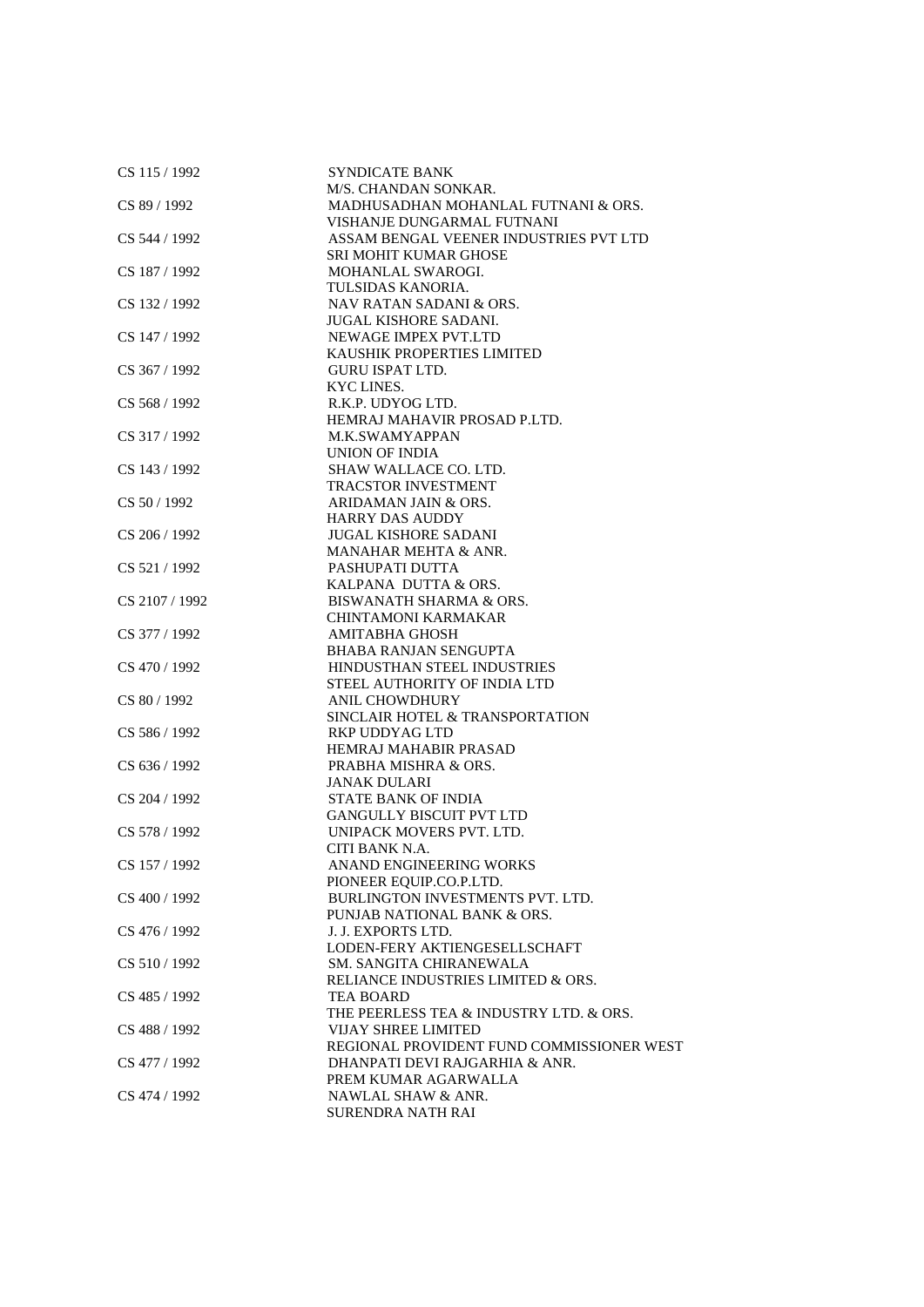| CS 513/1992   | <b>METAL BOX INDIA LIMITED</b>                     |
|---------------|----------------------------------------------------|
|               | MESSRS. HINDUSTAN COCONUT OIL MILL & ORS.          |
| CS 509 / 1992 | M/S. D. M. ENTERPRISES & ORS.                      |
|               | ARUP RATAN GUPTA & ANR.                            |
| CS 514 / 1992 | MCHALE & CO. & ANR.                                |
|               | M/S. MANJUSHREE MINERALS LTD. & ORS.               |
| CS 502 / 1992 | <b>SURYA PHOSPHATE LIMITED</b>                     |
|               | BIHAR STATE CO-OPERATIVE MARKETING UNION LTD       |
| CS 653 / 1992 | BHARAT GENERAL & TEXTILE INDUSTRIES LIMITED        |
|               | SHREE HANUMAN SUGAR & INDUSTRIES LTD. & ANR.       |
| CS 531 / 1992 | <b>SHREE NIWAS BANGUR</b>                          |
|               | RAJ KUMAR MANSINGHKA & ORS.                        |
| CS 645 / 1992 | ANIL KUMAR SARAOGI & ORS.                          |
|               | <b>INDIAN RAYON &amp; INDUSTRIES LIMITED</b>       |
|               | <b>GIRISH AGARWAL &amp; ORS.</b>                   |
| CS 597 / 1992 |                                                    |
|               | M/S. COIR-FOAM(INDIA) PVT. LTD. & ORS.             |
| CS 453 / 1992 | NIKUNJA BEHARI SENGUPTA & ORS.                     |
|               | STATE OF WEST BENGAL & ORS.                        |
| CS 624 / 1992 | ARUN KUMAR TEKRIWAL                                |
|               | STATE BANK OF INDIA & ORS.                         |
| CS 661 / 1992 | DEBASHREE EXPORT & HOLDINGS PVT. LTD.              |
|               | TRADING CORPORATION OF BANGLADESH & ORS.           |
| CS 585 / 1992 | <b>CHARANJIT JAUHAR &amp; ORS.</b>                 |
|               | M/S. S. K. KHANSONS & CO. & ORS.                   |
| CS 395 / 1992 | SANGITA CHIRANEWALA                                |
|               | DEEPAK FERTILIZERS & PETROCHEMICALS CORPN. LTD     |
| CS 466 / 1992 | DELTA INDUSTRIES LIMITED                           |
|               | V/O "TECHMASH EXPORT"                              |
| CS 658 / 1992 | <b>HOOGHLY MILLS COMPANY LIMITED</b>               |
|               | REGIONAL P.F. COMMISSIONER W.B. ANDAMAN NICO       |
| CS 532 / 1992 | <b>SHREE KANT BANGUR</b>                           |
|               | SHREE SUDERSHANMINERALS CO. LTD. & ORS.            |
| CS 639 / 1992 | <b>FOOD CORPORATION OF INDIA</b>                   |
|               | M/S. JUPITER & CO.                                 |
| CS 535 / 1992 | ADITYA KUMAR BANGUR                                |
|               | KAMAL KUMAR MANSINGHKA & ORS.                      |
| CS 537 / 1992 | AMENDABLE SMALL SAVINGS & INVESTMENT CO. LTD       |
|               | MINATI CHATTERJEE & ORS.                           |
| CS 451 / 1992 | RAMESH RAJGARHIA & ANR.                            |
|               | COMMISSIONER OF INCOME-TAX & ANR.                  |
| CS 533 / 1992 | <b>NAND KISHORE BANGUR</b>                         |
|               | SHANKER PRASAD MANGSINGHKA & ORS.                  |
| CS 551 / 1992 | YASHOVARDHAN KHEMKA                                |
|               |                                                    |
|               | KRISHNA KUMAR KHEKA & ORS.                         |
| CS 467 / 1992 | <b>GOVARDHAN KUMAR THAKURDAS ASRANI &amp; ANR.</b> |
|               | VINOD MEHTA & ORS.                                 |
| CS 631 / 1992 | <b>KRISHEN KUMAR KAPOOR</b>                        |
|               | ASSAMBROOK LTD. & ORS.                             |
| CS 456 / 1992 | UNION GENERAL COMPANY LTD.                         |
|               | EASTERN MANUFACTURING CO. LTD.                     |
| CS 534 / 1992 | <b>BINA DEVI BANGUR</b>                            |
|               | KAMAL KUMAR MANSINGHKA & ORS.                      |
| CS 554 / 1992 | <b>RAJESH AGARWAL</b>                              |
|               | SANDEEP SARAF & ANR.                               |
| CS 538 / 1992 | NATIONAL TEXTILES CORPOATION (W.B, ASSAM, BIHA     |
|               | YOUNG BENGAL SOCIETY & ANR.                        |
| CS 553 / 1992 | BANWARILAL JAGATRAMKA & ANR.                       |
|               | GIRDHARILAL JAGATRAMKA & ORS.                      |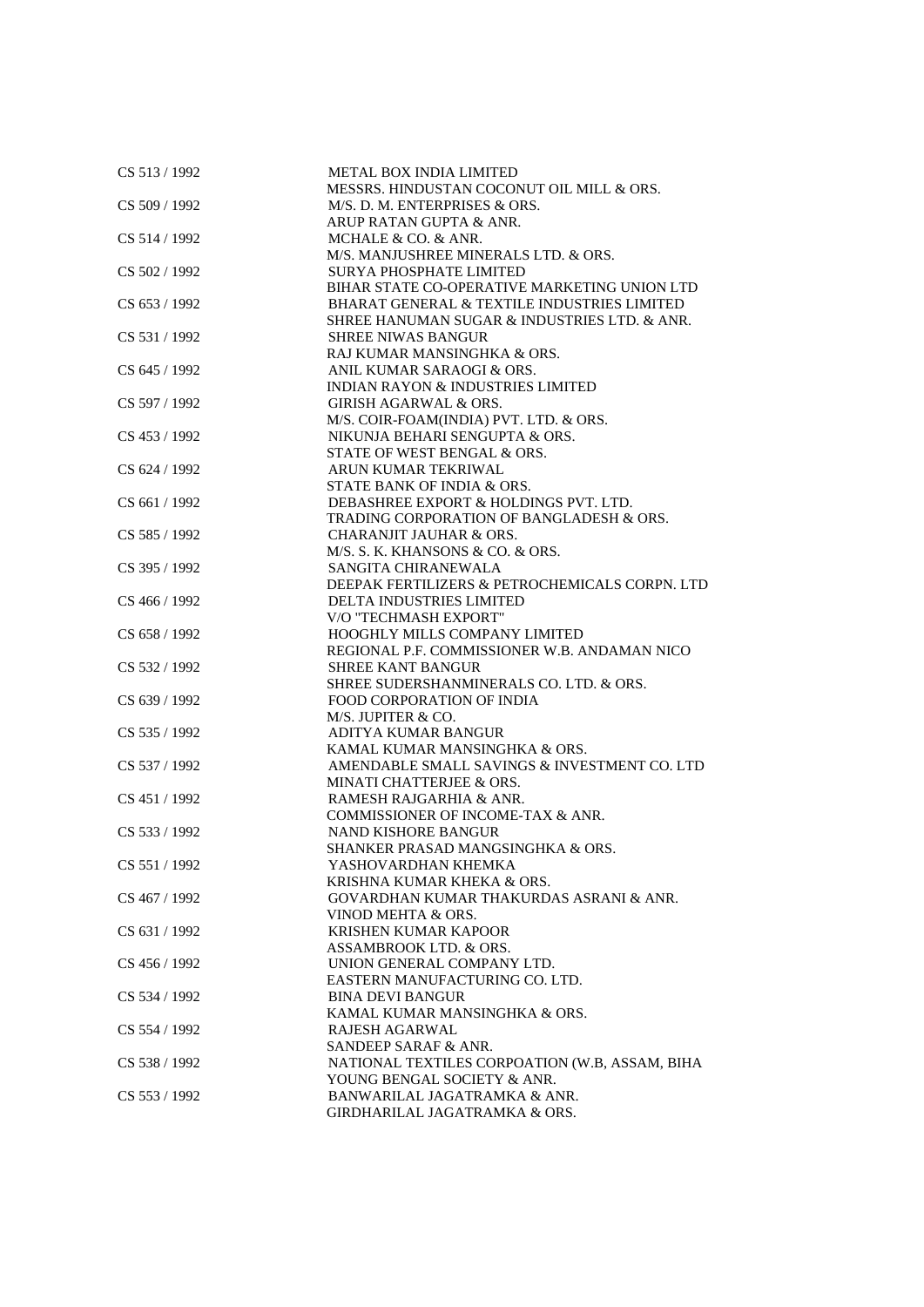| CS 85 / 1992  | SAMNUGGER JUTE FACTORY CO.                     |
|---------------|------------------------------------------------|
|               | <b>GOLDEN ROADLINES CORPN.</b>                 |
| CS 102 / 1992 | LOUDON COMMERCIAL CO.                          |
|               | PUSHPAK COMMERCIAL CO.                         |
| CS 96 / 1992  | COLGATE PALMOLIVE (INDIA) LTD.                 |
|               | COASTAL ROADWAYS LTD.                          |
| CS 112/1992   | <b>TARAK N. BANERJEE</b>                       |
|               | PARIMAL MALAKAR                                |
| CS 134 / 1992 | <b>REBA GOHO</b>                               |
|               | A. SARKAR                                      |
| CS 122 / 1992 | REBA GOHO                                      |
|               | <b>S. MUKHERJEE</b>                            |
| CS 114 / 1992 | NATIONAL SMALL CORP. LTD.                      |
|               | M.R. CHOUDHURY                                 |
| CS 19 / 1992  | M/S. SANJEEV GLASS AND CERAMIC INDUSTRIES PVT. |
|               | <b>M/S. SOMRAS DISTILLERS</b>                  |
| CS 142 / 1992 | STAR OXIDES & CHEMICALS LTD.                   |
|               | <b>B.MUKHERJEE &amp; CO.</b>                   |
| CS 131 / 1992 | <b>CANARA BANK</b>                             |
|               | KALYAN INDUSTRIES & ORS.                       |
| CS 144 / 1992 | FRENCH MOTOR CAR CO. LTD.                      |
|               | S.N.AGARWAL                                    |
| CS 8 / 1992   | ALL INDIA SUGAR INDUSTRIES                     |
|               | <b>NOOR HOSSAIN</b>                            |
| CS 11 / 1992  | ALL INDIA SUGAR INDUSTRIES                     |
|               | <b>MADHU CHOWDHURY</b>                         |
|               | SIKA AG & ANR.                                 |
| CS 73 / 1992  |                                                |
|               | CHEMISOL AGENCIES PVT LTD & ORS.               |
| CS 66 / 1992  | UNITED BANK OF INDIA                           |
|               | JUPITER COLOR & CHEMICALS PVT LTD              |
| CS 64 / 1992  | <b>JAY SINGH BEDI</b>                          |
|               | UNI SWITCH GEARS & ORS.                        |
| CS 57 / 1992  | PRAKASH MODI                                   |
|               | PRECIOUS TRANSPORT SERVICE                     |
| CS 55 / 1992  | RAMESH CHANDRA OJHA & ORS.                     |
|               | <b>KRYPTON INDUSTRIES LTD &amp; ORS</b>        |
| CS 43 / 1992  | MUSICAL FILMS PVT LTD                          |
|               | <b>SURENDRA MOHAN &amp; ORS</b>                |
| CS 41 / 1992  | ALLAHABAD BANK                                 |
|               | SHALIMAR MINERAL PRODUCTS LTD                  |
| CS 9 / 1992   | ALL INDIA SUGAR AGENCIES                       |
|               | NAGENDRA KUMAR GUPTA                           |
| CS 12 / 1992  | ALL INDIA SUGAR AGENCIES                       |
|               | SHASHI BHUSAN GUPTA                            |
| CS 125 / 1992 | <b>BHIMSEN GUPTA</b>                           |
|               | T. SAHA & ANR.                                 |
| CS 163 / 1992 | AMIYA INDUSTRIES P.LTD.                        |
|               | AMIYA CORPS 7ORS.                              |
| CS 172/1992   | <b>BANQUE NATIONALE DE PARIS</b>               |
|               | SHIPPING & CHARTERING                          |
| CS 150/1992   | STANDARD CHATTERED BANK                        |
|               | TURNKEY INT. LTD.                              |
| CS 154 / 1992 | <b>RAVI KANT JAJODIA</b>                       |
|               | <b>SHIV RATAN SUREKA</b>                       |
| CS 267 / 1992 | MOOLCHAND GAULCHHA                             |
|               | <b>JUDHPUR CABLES &amp; COND. PVT.LTD.</b>     |
| CS 149 / 1992 | <b>INDIA FOILS LIMITED</b>                     |
|               | ROURKELA TRANSP.SERVICES                       |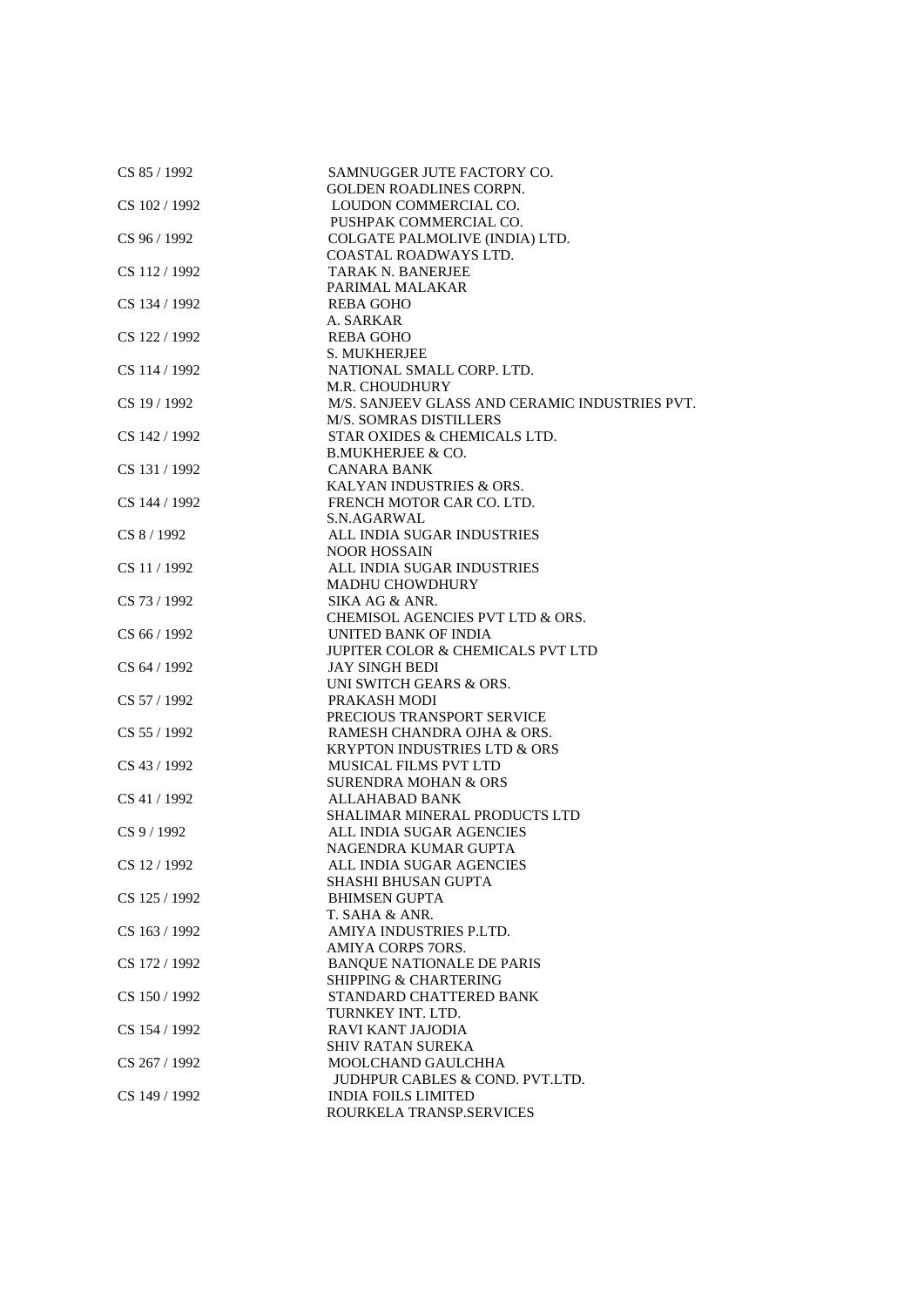| CS 78 / 1992  | UNITED INDIA INSURANCE CO LTD<br>M/S CAREWAY TRANSPORT OF INDIA & ANR.               |
|---------------|--------------------------------------------------------------------------------------|
| CS 77 / 1992  | UNITED INDIA INSURANCE CO LTD<br>M/S ROAD LINERS & ORS.                              |
| CS 56 / 1992  | DELTA JUTE & INDUSTRIES LTD.                                                         |
| CS 22 / 1992  | BENGAL CHATKAL MAJDUR UNION & ORS.<br>PILE FOUNDATION CONSTRUCTIONS CO. (INDIA) PVT. |
|               | VELCHERY NARASIMHA RAO                                                               |
| CS 40 / 1992  | RAMAUTAR HIMATSINGKA<br><b>RAM SINGH</b>                                             |
| CS 15 / 1992  | NARINDER NATH SETHI<br>M. R. SUDARSAN RAO                                            |
| CS 10/1992    | ALL INDIA SUGAR AGENCIES                                                             |
| CS 613/1992   | <b>MAHESH KUMAR GUPTA</b><br><b>GOUR CHARAN MULLICK</b>                              |
|               | NITYNANDA MULLICK & ORS.                                                             |
| CS 457 / 1993 | SRIMATI PRABHA AGARWALA                                                              |
|               | <b>STEWARTS LLOYDS OF INDIA LIMITED</b>                                              |
| CS 391 / 1993 | <b>BAJRANGLAL SARDA</b>                                                              |
|               | THE SANGHI BANK LTD & ORS                                                            |
| CS 389 / 1993 | BIJOYGARH STEEL CO. (P) LTD                                                          |
|               | SHRI S.D. JOSHI & ORS                                                                |
| CS 390 / 1993 | NIDHI NIVESH PRIVATE LTD                                                             |
|               | THE SANGLI BANK LTD. & ORS                                                           |
| CS 331 / 1993 | <b>ASHOK SANCHETI</b>                                                                |
| CS 414 / 1993 | THE DILKHUSHA TEA CO.,LTD                                                            |
|               | SMT.RADHA DEBI KHAITAN                                                               |
| CS 329 / 1993 | ASIM CHATTERJEE & ORS.                                                               |
|               | <b>BHAKTI SUHRID PARIBRAJAK</b>                                                      |
| CS 188 / 1993 | <b>NATINI JAIN</b>                                                                   |
| CS 184 / 1993 | ELITE GRIHO NIRMON PVT.LTD.<br><b>INDIAN OVERSEAS BANK</b>                           |
|               | DEVELOPMENT ENGN.& MANUF. COMBINE P.LTD.                                             |
| CS 510/1993   | KISHAN MIMANI                                                                        |
|               | <b>INDU KOCHER</b>                                                                   |
| CS 320 / 1993 | NARAYAN DAS CHANDAK & ORS                                                            |
|               | COSMOPOLITAN CANSTRUCTION P.LTD                                                      |
| CS 840 / 1993 | VISHANJI DUNGARMAL FUTNANI                                                           |
|               | MOHANLAL DUNGARMAL FUTNANI                                                           |
| CS 89 / 1993  | VINDHYA TELELINKS LIMITED                                                            |
|               | <b>SHRI SHIV NATH PROSAD</b>                                                         |
| CS 82/1993    | STATE BANK OF SOURASHTRA                                                             |
|               | DRUCK UND PAPIER INDIA LTD.                                                          |
| CS 78 / 1993  | <b>ALLAHABAD BANK</b><br><b>GOUREPORE CO.LIMITED</b>                                 |
| CS 61 / 1993  | <b>COSMOSTEELS PRIVATE LIMITED</b>                                                   |
|               | THE FEDERAL BANK LIMITED                                                             |
| CS 442 / 1993 | A.R.GHOSH P.LTD                                                                      |
|               | NATIONAL SMALL SCALE INDUSTRIES CORP.LTD                                             |
| CS 20 / 1993  | <b>SURENDRA JAIN</b>                                                                 |
|               | DUNLOP INDIA LIMITED.                                                                |
| CS 249 / 1993 | DUNCANS INDUSTRIES LTD.                                                              |
|               | <b>M/S HARKISONDASS LAKHMIDASS</b>                                                   |
| CS 243 / 1993 | R B I                                                                                |
|               | SHRI SIVA KR. AGARWALLA                                                              |
| CS 2 / 1993   | <b>AMARNATH PODDAR &amp; ORS</b><br>TRIVENI DEVI PODDAR                              |
|               |                                                                                      |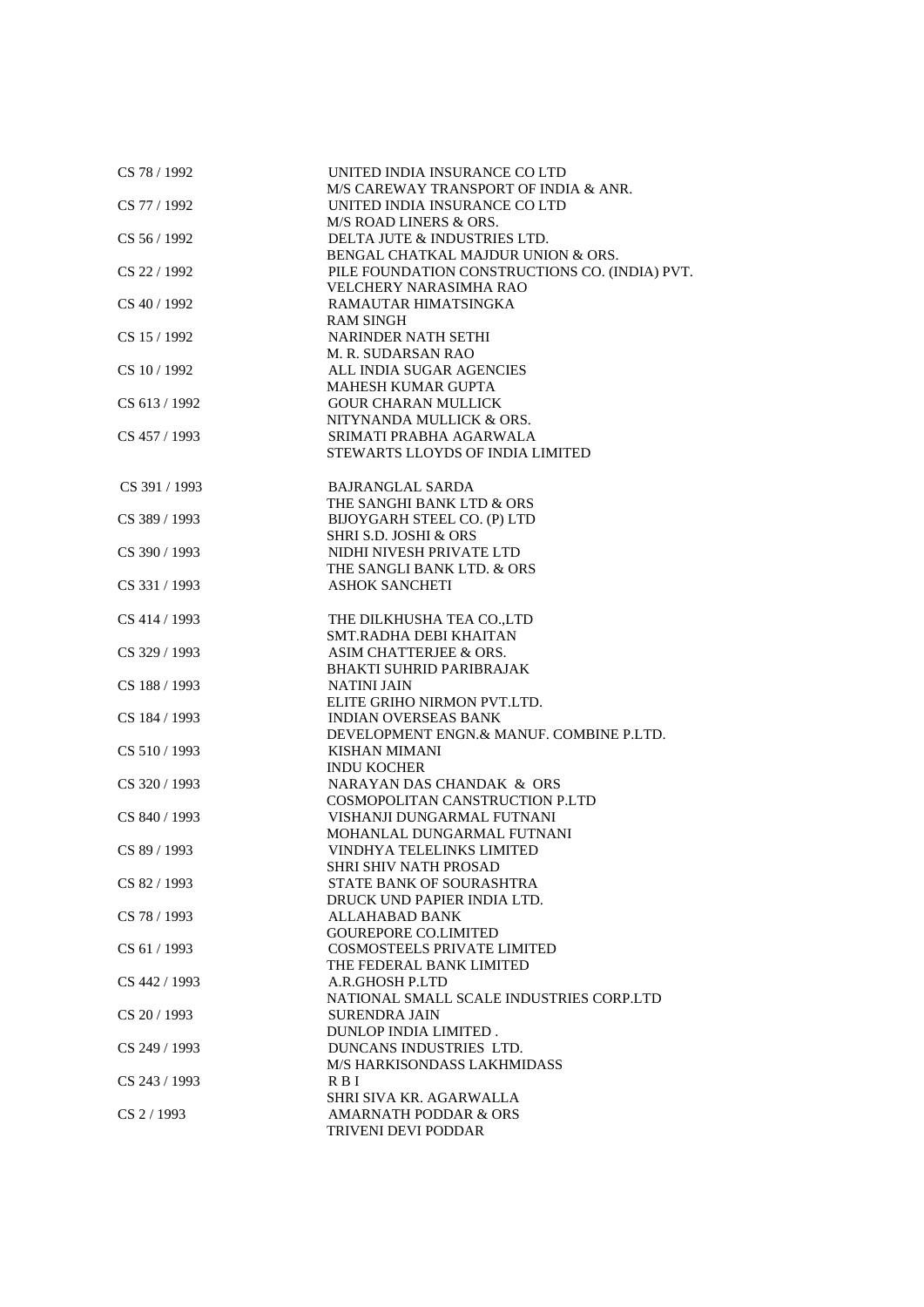| CS 280 / 1993  | RAM NIRANJAN JHUNJHUNWALA<br>PRAKASH PACHISIA |
|----------------|-----------------------------------------------|
| CS 76 / 1993   | <b>BIJAY KUMAR GARODIA</b>                    |
|                | RADHA DEVI SAROGI                             |
| CS 445 / 1993  | DWARKA PRASAD KHEMKA                          |
|                | SAVITRI DEBI KHEMKA & ORS.                    |
| CS 102A / 1993 | IN THE GOODS OF : CHIMANLAL BHARTIA, DECD     |
| CS 127 / 1993  | THE INDUS.CRD.& INVST.CORP.IND.LTD.& ORS      |
|                | SOMANI FERRO ALLOYS LIMITED                   |
| CS 105 / 1993  | <b>UCOBANK</b><br><b>BIHAR MALLEABLE</b>      |
| CS 91 / 1993   | <b>STATE BANK OF INDIA</b>                    |
|                | PONNEY FOOTWEARS LIMITED                      |
|                |                                               |
|                |                                               |
| CS 148 / 1993  | KRISHNA CHANDRA DUTTA (SPICE) PVT LTD         |
|                | COOKME (SPICE) PRIVATE LIMITED & ORS          |
| CS 3295 / 1993 | <b>ASHUTOSH LAW</b>                           |
|                | THE GENERAL MANAGER METRO RAILWAY             |
| CS 67 / 1993   | BISWANATH JHUNJHUNWALLA & ORS                 |
|                | SMT. NIRMAL VOHRA & ANR.                      |
| CS 66 / 1993   | BISWANATH JHUNJHUNWALA & ORS                  |
|                | VIJAY SINGH NAHATA                            |
| CS 153 / 1993  | SANJAY SEAL AND ANR.                          |
|                | SMT. REKHA ROY AND ORS.                       |
| CS 441 / 1993  | ALPANA NANDAN & ORS                           |
|                | <b>AMIYA INDUSTRIES</b>                       |
| CS 90 / 1993   | NEW EUREKA PRINTERS (P) LTD.                  |
|                | I.D.B.I.                                      |
| CS 98 / 1993   | SHREE LEASING INDUSTRIES FINANCE LTD.         |
|                | DYNAMATIC FORGINGS LTD.                       |
| CS 92 / 1993   |                                               |
|                | DAMODAR ROPEWAYS & CONSTRUCTION CO(P)LTD      |
|                | PWH ANALGEN & SYSTEM GMBH.                    |
| CS 233 / 1994  | KANAN NARAYAN SAHGAL                          |
|                | KUSH NARAYAN SAHGAL                           |
| CS 224 / 1994  | SANJAY PODDAR & ANR.                          |
|                | <b>JASPAL SINGH CHANDHAK &amp; ORS</b>        |
| CS 585 / 1994  | INDIAN OIL CORPN.LTD.                         |
|                | STATE OF W B.                                 |
| CS 322 / 1994  | <b>KIRAN DEV</b>                              |
|                | PILE FOUNDATION CONSTRUCTION CO.              |
| CS 64 / 1994   | PASHUPATI NATH MULLICK                        |
|                | <b>BISWANATH MULLICK</b>                      |
| CS 827 / 1994  | SYAMAL BARAN SAHA & ORS                       |
|                | <b>STATE OF WEST BENGAL</b>                   |
| CS 199 / 1994  | TEXMACO LTD                                   |
|                | THE BOARD OF TRUSTEES FOR THE PORT/CAL        |
| CS 183 / 1994  | THE HONGKONG & SANGHAI BANKING CORPN.LTD      |
|                | SAMIRAN COONDOO                               |
| CS 354 / 1994  | <b>SAMIR BANERJEE</b>                         |
|                | <b>SAYORE BANERJEE</b>                        |
| CS 291 / 1994  | <b>BANK OF BORADA</b>                         |
|                | KAYMER B GASHANA MFG. & CO. LTD.              |
|                |                                               |
| CS 16 / 1994   | <b>BAJRANGLAL CHORARIA</b>                    |
|                | UNIT TRUST OF INDIA AND ORS                   |
| CS 396 / 1994  | <b>BILASPUR CASTINGS LTD.</b>                 |
|                | UCO BANK                                      |
| CS 389 / 1994  | RAKHA HARI SARKAR & ORS.                      |
|                | M/S.N.L.ROY & CO.                             |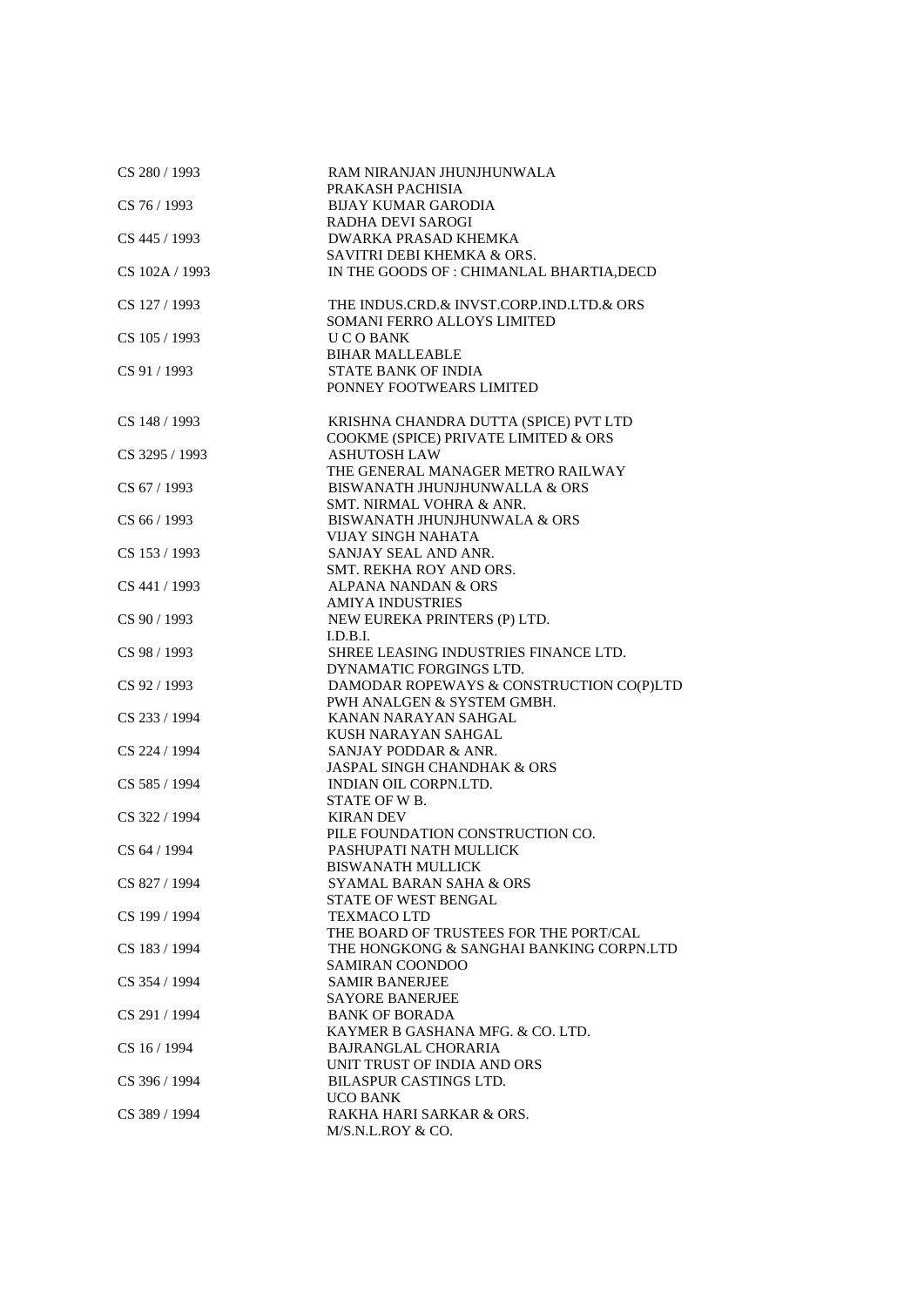| CS 106 / 1994 | <b>SM.SHOVA KANORIA</b>                                            |
|---------------|--------------------------------------------------------------------|
|               | VIRENDRA K.SINGH                                                   |
| CS 341 / 1994 | GARDEN REACH SHIPBUILDERS&ENGG.LTD.                                |
|               | CHOKHAMI SHIPYARD (BENGAL) LTD.                                    |
| CS 380 / 1994 | TASCON ENGINNERS (P) LTD.                                          |
|               | BURN STANDARD CO. LTD.                                             |
| CS 267 / 1994 | <b>SUJIT KR.JAISWAL</b>                                            |
|               | JATIA COTTON MILLS LTD.                                            |
| CS 338 / 1994 | SUN PHARMA LABORATORIES LTD.                                       |
|               | STADMED (P) LTD.                                                   |
|               |                                                                    |
| CS 236 / 1994 | <b>M/S JUPITAR TRANSPORT</b><br>M/S LEXICAN AUTO PVT. LTD.         |
|               |                                                                    |
| CS 358 / 1994 | DEBI RANI NANDY                                                    |
|               | SMRITI BASAK NEE NANDY<br>THAMARATHIRUTHI VENKETASWARAN RAMANATHAN |
| CS 275 / 1994 | MIHIR KR.CHAKRABORTY                                               |
| CS 305 / 1994 |                                                                    |
|               | EMPIRE FINANCE CO. LTD. (DISPOSED OF)<br>ROURKELA NITRILE LTD.     |
| CS 313 / 1994 | <b>SHAW WALLACE LTD.</b>                                           |
|               |                                                                    |
| CS 353/1994   | TRACSTAR INVESTMENTS PVT.LTD.<br><b>TEA BOARD</b>                  |
|               |                                                                    |
| CS 113 / 1994 | SELAIKAL TEA INDUSTRY<br>PODDAR POINT OWNERS & OCCUPIERS ASSOC     |
|               | <b>BIJAN BIHARI MULLICK</b>                                        |
|               | <b>M/S ASOK TUBES</b>                                              |
| CS 14 / 1994  | <b>STATE BANK OF INDIA</b>                                         |
| CS 166 / 1994 | ANGLO INDIA JUTE MILLS LTD.                                        |
|               | LIFE INSURANCE CORPORATION OF INDIA                                |
| CS 303 / 1994 | ESBI TRANSMISSIONS PVT.LTD.                                        |
|               |                                                                    |
| CS 11 / 1994  | <b>SAMIR KUMAR GHOSH</b><br><b>RATAN MAROTHIA</b>                  |
|               | NORMAN WILLAM WILSON                                               |
| CS 154 / 1994 | <b>GAURI PRASAD BAGARIA</b>                                        |
|               | <b>BINOD KUMAR VAISH</b>                                           |
| CS 180 / 1994 | <b>INDIA CARBON LTD.</b>                                           |
|               | INDIAN OIL CORPORATION LTD.                                        |
| CS 149 / 1994 | PURUSHATTAM BHIDE                                                  |
|               | PILE FOUNDATION CONSTRUCTION CO.I.PVT.LT                           |
| CS 290 / 1994 | THE INDUSTRIAL GASES LTD & ANR                                     |
|               | KAMRUP INDUSTRIAL GASES LTD                                        |
| CS 187 / 1994 | DIBYENDU MAJUMDAR                                                  |
|               | INDIANA ENGINEERING WORKS P.LTD                                    |
| CS 35 / 1994  | AMIYA BASU & ANR                                                   |
|               | AAJKAL PUBLISHERS LTD.                                             |
| CS 75 / 1994  | <b>MOTILAL NARESH KUMAR</b>                                        |
|               | <b>BANK OF INDIA</b>                                               |
| CS 301 / 1994 | SNEHALATA COLD STORAGE (P) LTD.                                    |
|               | SMT.RAMALA SAHA.                                                   |
| CS 311 / 1994 | ARIF AHMED.                                                        |
|               | FRENCH MOTOR CAR CO. LTD.                                          |
| CS 1 / 1994   | ZIEGLER TRANSPORT (P)LTD. & ORS.                                   |
|               | LEXICON AUTO (P) LTD.                                              |
| CS 356 / 1994 | TANIMA GHOSH & ORS.                                                |
|               | RINA RANI GHOSH & ORS.                                             |
| CS 110 / 1994 | SHREE HANUMAN JUTE MILLS LTD                                       |
|               | EASTERN PACKAGING PVT.LTD.                                         |
| CS 81 / 1994  | <b>EXHIBITORS SYNDICATE LIMITED</b>                                |
|               | KUSHALJIT SINGH JUNEJA & ORS.                                      |
|               |                                                                    |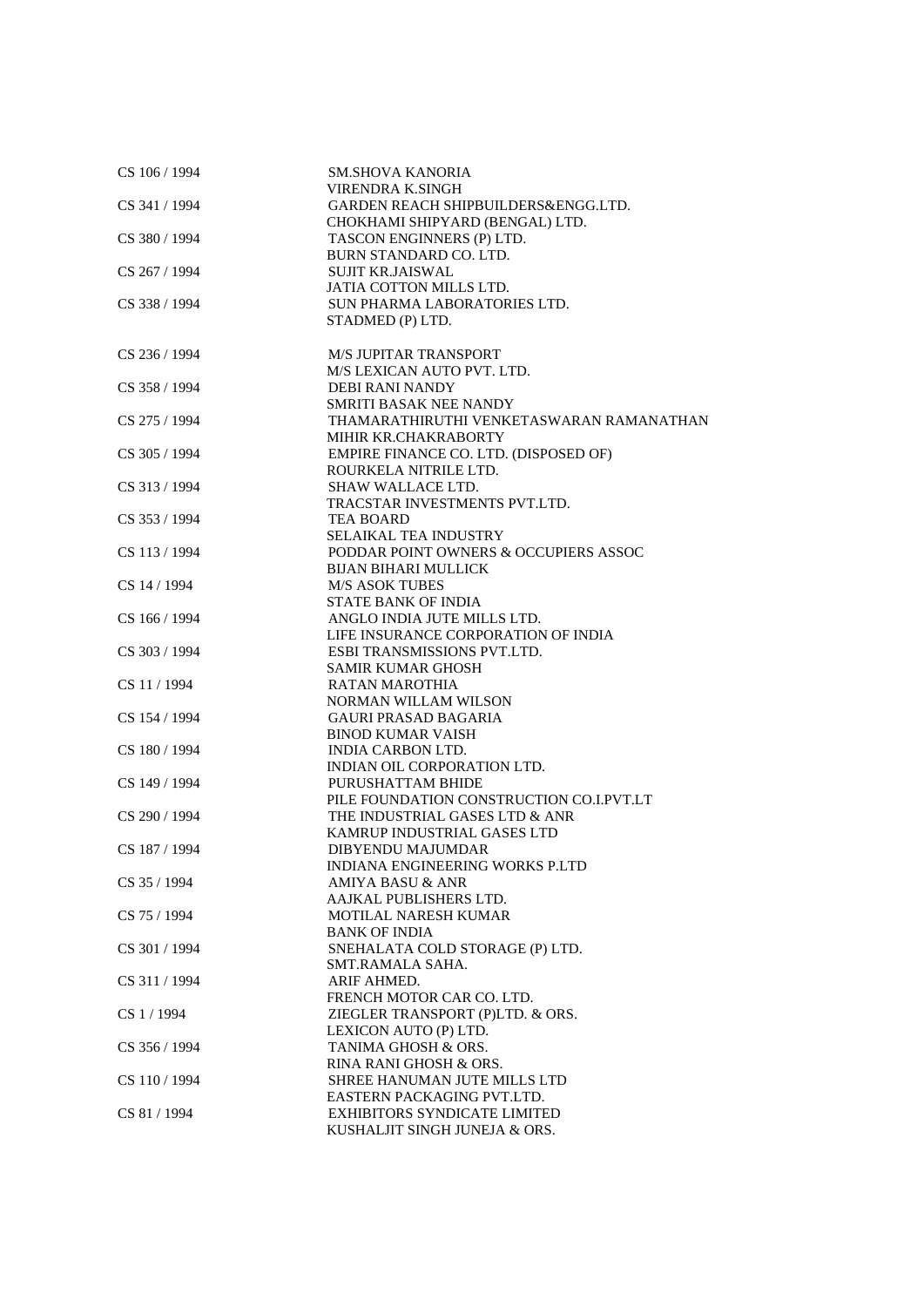| CS 39 / 1994   | J. M. HOSIERY FACTORY                     |
|----------------|-------------------------------------------|
|                | SITARAM SREE GOPAL (M) PRIVATE LIMITED    |
| CS 80 / 1994   | WOODCRAFT PRODUCTS LTD.                   |
|                | <b>HYUNDAI CORPORATION</b>                |
| CS 6 / 1995    | PRABIR CHAWDHURY                          |
|                | POPULAR DRUG HOUSE PVT LTD                |
| CS 177 / 1995  | RANJIT KUMAR DAS @ R K DAS.               |
|                | STEWART AND LLOYDS OF INDIA LTD.          |
| CS 234 / 1995  | NATIONAL INSURANCE CO LTD & ORS.          |
|                | M/S.JUPITER NO BREAK SYSTEMS LTD.         |
| CS 933 / 1995  | <b>M/S ATLAS INDUSTRIES &amp; ORS</b>     |
|                | <b>STATE BANK OF INDIA</b>                |
| CS 362A / 1995 | PEERLESS GENERAL FIN. & INVEST.CO. LTD.   |
|                | SITANGSHU KR.SARKAR & ORS.                |
| CS 335 / 1995  | M/S. M.P. PRODUCTION PVT.LTD. & ORS.      |
|                |                                           |
|                | <b>INTERNATIONAL CLUB</b>                 |
| CS 296 / 1995  | <b>KRISHNA EXPORTS</b>                    |
|                | AWARD EXPORTS PVT LTD                     |
| CS 295 / 1995  | CARAVAN HOLDINGS PVT LTD                  |
|                | LAKSHMI NARAYAN PROJECTS LTD              |
| CS 313 / 1995  | JAGATDAL JUTE & INDUSTRIES LTD.           |
|                | ANGLO INDIA JUTE MILLS CO. LTD.           |
| CS 331 / 1995  | MATHER & PLATT (INDIA) LTD.               |
|                | BENGAL MILL STORES SUPPLY CO.             |
| CS 322 / 1995  | <b>SIVA METAL INDUSTRIES</b>              |
|                | HINDUSTHAN COPPER LTD.                    |
| CS 300 / 1995  | MOHAN COMMERCIAL CORPORATION              |
|                | PUNJAB NATIONAL BANK                      |
| CS 821 / 1995  | JALAN & CO.                               |
|                | BHABANI DEVELOPEMENT PVT.LTD.             |
| CS 334 / 1995  | BERLI FAURE SITZTECHNIK GMBH & CO.LTD     |
|                |                                           |
|                | I.F.B. LTD & CO.                          |
| CS 285 / 1995  | <b>BIRENDRA GIRI</b>                      |
|                | JATIYA PATRIKA                            |
| CS 273 / 1995  | SARDA GEMS LTD.                           |
|                | REAL GEMS & ORS.                          |
| CS 297 / 1995  | KAMAL SINGH DUGAR                         |
|                | TITAGARH JUTE FACTORY PLC                 |
| CS 222 / 1995  | WEST BENGAL SMALL INDUSTRIES CORPN. LTD.  |
|                | <b>BANDEL CERAMICS P.LTD. &amp; ORS</b>   |
| CS 219 / 1995  | BISWANATH KALANORIA.                      |
|                | <b>J.D.CASTING &amp; FORGING PVT.LTD.</b> |
| CS 288 / 1995  | <b>BINODE BIHARI PAUL</b>                 |
|                | SMT.RADHA RANI PAUL                       |
| CS 289A / 1995 | <b>IDEAL COAL TRADERS.</b>                |
|                | COAL INDIA LTD.                           |
| CS 277A / 1995 | <b>GHANASHYAMDAS SARDA &amp; ORS.</b>     |
|                | ARUP RATAN LALA.                          |
| CS 269 / 1995  | POLAR FANS INDUSTRIES LTD.                |
|                | POWER ELECTRICALS                         |
|                |                                           |
| CS 272 / 1995  | RASTRIYA ISPAT NIGAM LTD.                 |
|                | SHIVA WIRE & STEEL PRODUCTS LTD.          |
| CS 271 / 1995  | RASTRIYA ISPAT NIGAM LTD.                 |
|                | SHIV SHANKAR IRON & STEEL MFG. CO.        |
| CS 270 / 1995  | RASTRIYA ISPAT NIGAM LTD.                 |
|                | <b>GOPAL BAJORIA</b>                      |
| CS 1379 / 1995 | RAMESWAR LAL AGARWALLA                    |
|                | CESC LTD.                                 |
| CS 77 / 1995   | ABL INTERNATIONAL LIMITED                 |
|                |                                           |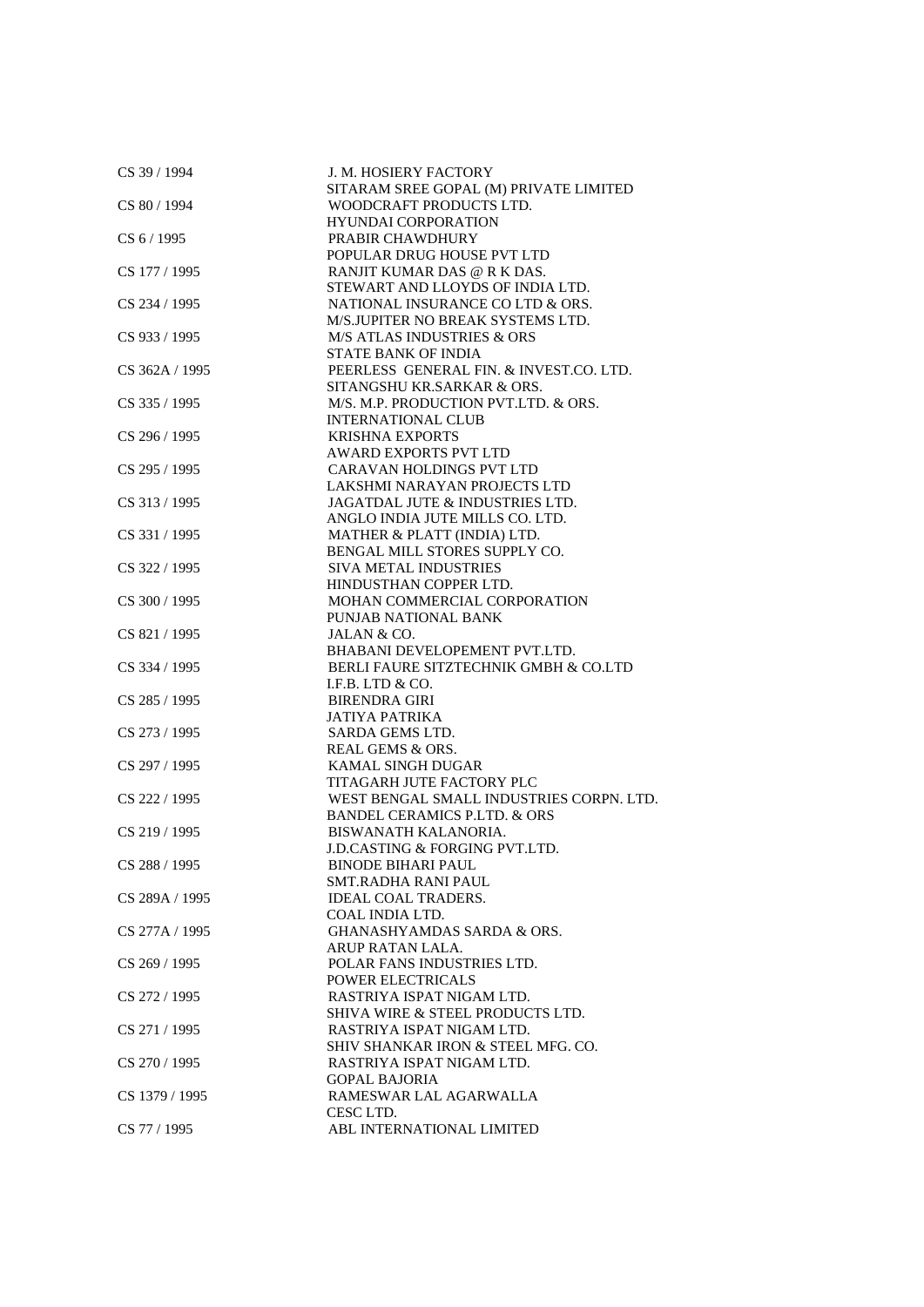|                | INDIAN OIL CORPORATION LTD.                             |
|----------------|---------------------------------------------------------|
| CS 217/1995    | SAMBHU NATH NANDI                                       |
|                | <b>BENI MADHAB NANDI</b>                                |
| CS 216 / 1995  | <b>GRAPHITE INDIA LTD.</b>                              |
|                | UNITED ARAB SHIPPING CO.(S.A.G.)                        |
| CS 276 / 1995  | KAILASH CO.                                             |
|                | PUSHPA CHEMICAL INDUSTRIES                              |
| CS 265 / 1995  | <b>AMIT BASU</b>                                        |
|                | <b>CANDY COLE</b>                                       |
| CS 264 / 1995  | DIP NARAYAN MITRA                                       |
|                | <b>CANDY COLE</b>                                       |
| CS 320/1995    | UTKAL MOULDERS (P) LTD.                                 |
|                | HINDUSTHAN COPPER LTD.                                  |
| CS 318 / 1995  |                                                         |
|                | TIDE WATER OIL CO.(I) LTD & ANR.<br><b>DENIS POTTER</b> |
|                |                                                         |
| CS 343 / 1995  | RADHESHYAM TULSIAN                                      |
|                | <b>GUJARAT AMBUJA CEMENTS LTD.</b>                      |
| CS 309 / 1995  | <b>J.G.ENGG PVT.LTD</b>                                 |
|                | TRAFALGAR HOUSE CONST. INDIA LTD.                       |
| CS 284 / 1995  | SUSHIL KUMAR KAJARIA.                                   |
|                | <b>GUL TARA CHAND KRIPALANI</b>                         |
| CS 257 / 1995  | <b>RAJNEESH TIWARI</b>                                  |
|                | M/S QUEENS PARK ESTATE LTD.                             |
| CS 262 / 1995  | UNITED INDIA INSURANCE CO. LTD.                         |
|                | NEW FURAL TRADING CORP.                                 |
| CS 267 / 1995  | STARTRACK INTERNATIONAL LTD.                            |
|                | VYSYA BANK LTD.                                         |
| CS 252 / 1995  | UNI SILK LTD.                                           |
|                | RICHI MEN SILK LTD.                                     |
| CS 255 / 1995  | <b>ASOKE KUMAR SEN</b>                                  |
|                | THE ANANDA BAZAR PATRIKA                                |
| CS 254 / 1995  | UNISILK LTD.                                            |
|                | RICHIMEN SILK LTD.                                      |
| CS 258 / 1995  | UNITED BANK OF INDIA                                    |
|                | CALCUTTA SAFE DEPOSIT COMPANY LTD.                      |
| CS 277 / 1995  | M/S ISHARA DEVELOPERS PVT. LTD.                         |
|                | <b>SMT. NIHAR MONIU LAW</b>                             |
| CS 163 / 1995  | WAREN TEA LTD.                                          |
|                | KYC (GULF)SERVICES LTD.                                 |
| CS 244 / 1995  | DHARAM CHAND CHHAJAR                                    |
|                | THE OODLABARI CO. LTD.                                  |
| CS 278 / 1995  | BOWREAH COTTON MILLS CO.LTD.                            |
|                | PROTIMA BHOSE & ANR                                     |
| CS 157 / 1995  | SMT. JHARNA MULLICK & ORS.                              |
|                | <b>SHIV KUMAR DAMANI</b>                                |
| CS 238 / 1995  | SOMNATH ESTATES (P) LTD.                                |
|                | VIJOY SINGH.                                            |
| CS 305 / 1995  | SRIKRISHNA ARJUN TRADE.&INVEST.CO.P.LTD.                |
|                | JENNY CRISTENSON (SERVICES APARTMENT)LTD                |
| CS 230 / 1995  | <b>ANUBHA PAL</b>                                       |
|                | <b>ALOK GOENKA</b>                                      |
|                |                                                         |
| CS 174 / 1995  | <b>BANK OF INDIA.</b>                                   |
|                | BANK OF BARODA EMPLOYEES ASSON W.B.                     |
| CS 2081 / 1995 | <b>JUGAL KRISHNA SADANI</b>                             |
|                | <b>AJIT KUMAR HAZRA</b>                                 |
| CS 2539 / 1995 | <b>UMA RANI BOSE</b>                                    |
|                | <b>BINA SARKAR</b>                                      |
| CS 323A / 1995 | <b>FOOD CORPORATION OF INDIA</b>                        |
|                | <b>DILIP KR.SA</b>                                      |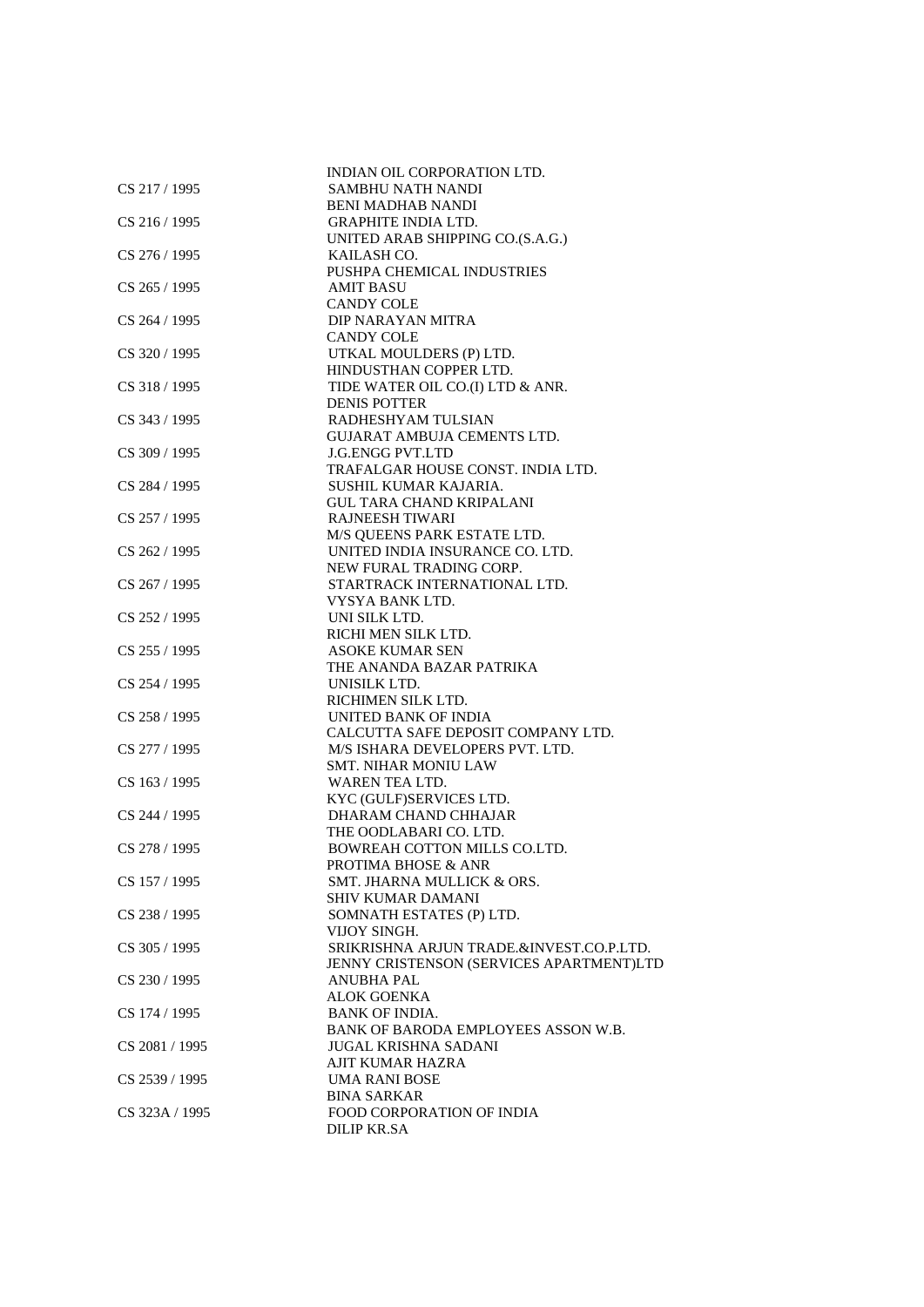| CS 521 / 1995  | <b>MAHAMAYA DUTTA &amp; ORS</b>            |
|----------------|--------------------------------------------|
|                | <b>GOPI NATH DUTTA</b>                     |
| CS 68/1995     | JITENDRA UMEDBHAI PATEL & ORS.             |
|                | FEDERAL BANK LTD.                          |
| CS 149 / 1995  | PIONEER COAL CORPORATION                   |
|                | COAL INDIA LIMITED                         |
| CS 1736 / 1995 | <b>SANTANU BOSE</b>                        |
|                | <b>BINA SARKAR</b>                         |
| CS 503 / 1995  | <b>AMRIT LAL SHAW</b>                      |
|                | <b>HARI RAM SHAW</b>                       |
| CS 391 / 1995  | DEBESH CH.MULLICK                          |
|                | S.R.INCORPORATED ENTERPRISES (I) P.LTD.    |
| CS 327 / 1995  | <b>INDIAN BANK</b>                         |
|                | M/S. BALAJI STEEL CASTINGS LTD.(IN LQ.)    |
| $CS$ 25 / 1995 | HITACHI LIMITED.                           |
|                | HITACHI K.K.MFG. CO. LTD.                  |
| CS 274 / 1995  | SWAPAN KANTI GHOSH                         |
|                | <b>DAINIK DINER SHEGE</b>                  |
| CS 281 / 1995  | JAGADISH PRASAD PODDAR & ANR.              |
|                | UNITED BANK OF INDIA                       |
|                |                                            |
| $CS$ 2 / 1995  | THIS IS ATEST                              |
|                | <b>HGSDAGGHJAS</b>                         |
| CS 291 / 1995  | M/S POSITIVE SUPPLIERS PVT LTD.            |
|                | <b>KAMALA MITRA</b>                        |
| CS 200 / 1995  | DELITE PROPERTIES PVT.LTD.& ORS.           |
|                | <b>MRS KARUNA A.SINGH</b>                  |
| CS 299 / 1995  | RANGA JAVA SOAP & CHEMICAL WORKS PVT LTD   |
|                | M/S.S.ROYCHOUDHURY & CO.                   |
| CS 170 / 1995  | <b>VIJAYA BANK</b>                         |
|                | THE BENGAL BONDED WARE HOUSE ASSOCIATION & |
| CS 283 / 1995  | EQUINOX CO.LTD.                            |
|                | TITAGHAR PLC & ANR.                        |
| CS 125 / 1996  | KALYANA INTERNATIONAL                      |
|                | MIS.SHANTI SHIPPING                        |
| CS 36A / 1996  | <b>UNION OF INDIA</b>                      |
|                | <b>MAERSK NAVIGATION LINES &amp; ANR.</b>  |
| CS 43 / 1996   | PAWAN TRADING CO                           |
|                | <b>ASSAM ASBESTORS LIMITED</b>             |
| CS 124A / 1996 | CENTRAL ROAD LINES CORPN. LTD.             |
|                | <b>BALMER LAWRIE &amp; CO. LTD.</b>        |
| CS 108 / 1996  | HINDUSTHAN DEVELOPMENT CORPN               |
|                | BUTZBACHER WEICHENBAN GESETTSCHAFT MBH     |
| CS 58 / 1996   | MODEL MFG. CO. LTD.                        |
|                | UNION OF INDIA                             |
| CS 50 / 1996   | STATE OF JHARKHAND & ORS.                  |
|                | BANK OF BARODA & ANR.                      |
| $CS$ 7 / 1996  | NARENDRA K.ANCHALIA                        |
|                | A.PURNACHANDRA RAO                         |
| CS 3 / 1996    | CROSLAND RESERCH LABORATORIES LTD.         |
|                | TARUN KR. CHAKRABORTY                      |
| CS 60 / 1996   | KREBS & CIE (INDIA) LTD.                   |
|                | SHYAM AGARWAL.                             |
| CS 35B / 1996  | <b>OCTAVIAUS TEA &amp; INDUSTRIES LTD.</b> |
|                | MANSOON INDIA PVT. LTD.                    |
| CS 103 / 1996  | ASHOKE KRISHNA DUTT                        |
|                | PRATIDIN PRAKASANI PVT. LTD                |
|                |                                            |
| CS 86 / 1996   | DR. MRS. ARATI DUTTA                       |
|                | <b>SRI SALAUDDIN CHOWDHURY</b>             |
| CS 13 / 1996   | GLOMAX IMPEX P.LTD.                        |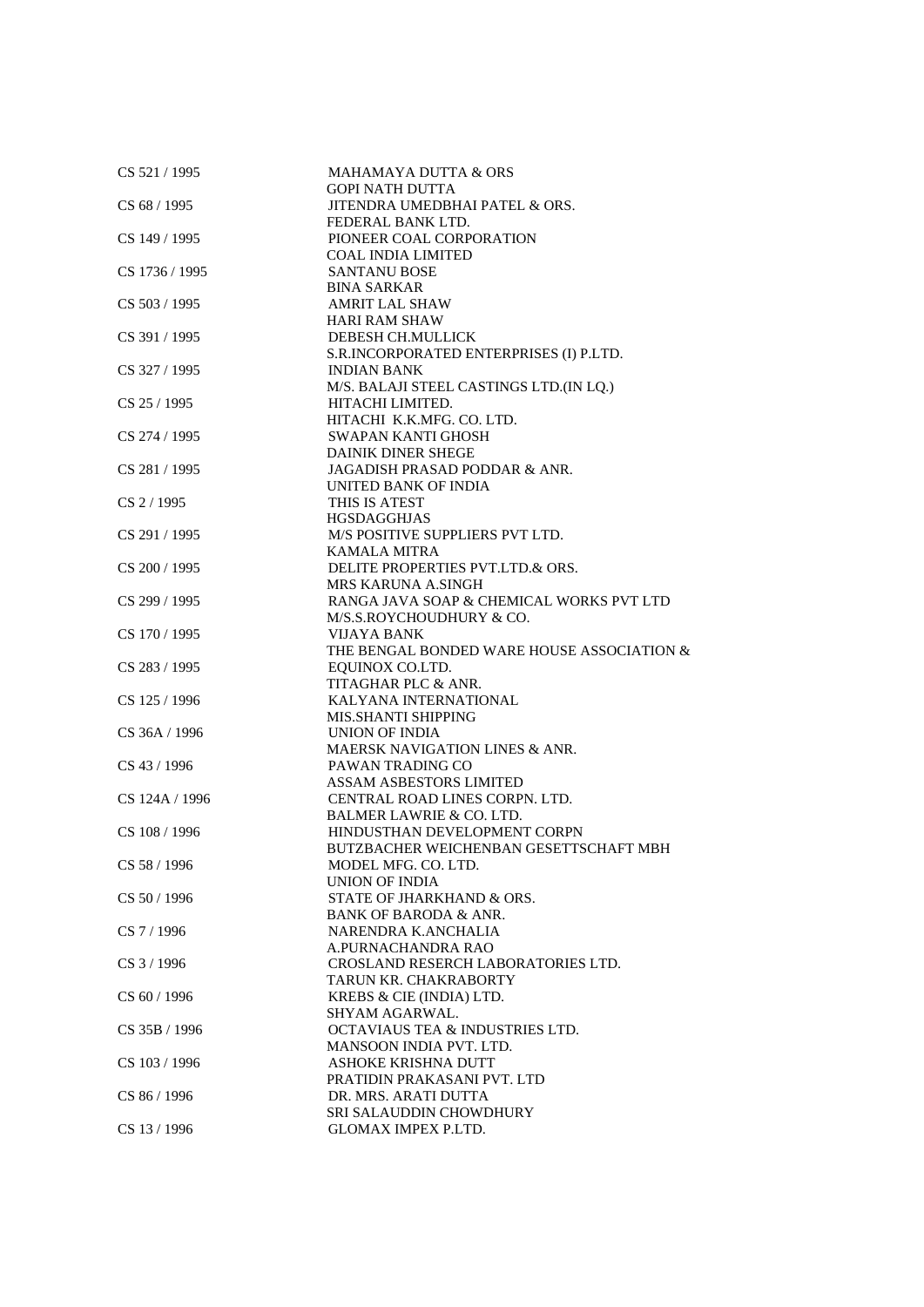| CS 317E / 1996  | <b>TANUSREE BOSE</b><br>HEMANT KUMAR JALAN |
|-----------------|--------------------------------------------|
|                 | SIMSMETAL LTD.                             |
| CS 129A / 1996  | RASTRIYA ISPAT NIGAM LTD.                  |
|                 | SOMANI FERRO ALLOYES LTD                   |
| CS 168 / 1996   | VIJAY BANK.                                |
|                 | AB, ENGG.& CO.                             |
| CS 147A / 1996  | NICCO UCO FINANCIAL SERVICES LTD.          |
|                 | <b>BUSINESS FORUM LTD.</b>                 |
| CS 309 / 1996   | PKS LTD.                                   |
|                 | UNION BANK OF INDIA                        |
| CS 233A / 1996  | RESOLUTE TRADERS PVT.LTD.                  |
|                 | <b>NASIRUDDIN MULLICK</b>                  |
| CS 127 / 1996   | <b>SHEW KUMAR GUPTA</b>                    |
|                 | PRITHIRAJ GUPTA                            |
| CS 484 / 1996   | U.B.I.                                     |
|                 | TRIPORE TEA CORPN.LTD.                     |
| CS 147 / 1996   | <b>SANDEEP SARDAR</b>                      |
|                 | M/S SARAF IMPEX (P) LTD.                   |
| CS 235A / 1996  | GUHYESHWARI PLASTIC INDUSTRIES PVT. LTD    |
|                 | PRAKASH TRANSPORT                          |
| CS 317I / 1996  | <b>MAGMA LEASING LIMITED</b>               |
|                 | <b>ROM INDUSTRIES LIMITED</b>              |
| CS 55B / 1996   | CONSOLIDATED FIBRES & CHEMICALS LTD.       |
|                 | METEOR PRIVATE LIMIED & ANR                |
| CS 166 / 1996   | KRISHNA KUMAR KOTHARI                      |
|                 | <b>GOURA DEVI BAGREE &amp; ORS</b>         |
| CS 74 / 1996    | MARCANDY PRASAD RADHAKRISHAN PRASAD PLTD   |
|                 | CENTRAL BANK OF INDIA                      |
| CS 138 / 1996   | PASUPATI NATH POTATO STORAGE PVT.LTD.      |
|                 | W.B.INDUSTRIAL DEVLOPMENT CORPN.LTD.       |
| CS 146 / 1996   | PASHUPATI NATH POTATO STORAGE PVT.LTD.     |
|                 | W.B.FINANCIAL CORPORATION LTD.             |
| CS 242 / 1996   | <b>GANAPATI EXPORTS LTD.</b>               |
|                 | PRUDENTIAL EQUITY FUNDS LTD.               |
| CS 1423 / 1996  | VCQGASKJTGJKLRKLFKRV<br><b>NSEDDFFG</b>    |
| CS 363 / 1996   | M/S SHRACHI SECURITIES LTD.                |
|                 | TAPAN KUMAR MUKHOTY & ANR                  |
| CS 360 / 1996   | NICCO UCO FINANCIAL SERVICES LTD           |
|                 | PHEROZE ENGINEER                           |
| CS 317K3 / 1996 | STATE BANK OF INDIA                        |
|                 | CAL.TRAMWAYS (1978) LTD.                   |
| CS 133 / 1996   | <b>GOPAL SHARMA</b>                        |
|                 | <b>STATE BANK OF INDIA</b>                 |
| CS 363B / 1996  | <b>SHRACHI SECURITIES LIMITED</b>          |
|                 | TAPAN KUMAR MUKHOTY                        |
| CS 209 / 1996   | WEST BENGAL CONSULTANCY ORGANISATION LTD   |
|                 | D.R.GHALANI FAMILY TRUST                   |
| CS 254 / 1996   | BUDGE BUDGE CO. LTD. & ANR.                |
|                 | THE CALCUTTA GUJRATI EDUCATION SOCIETY     |
| CS 118A / 1996  | STANDARD CHARTERED BANK                    |
|                 | STANDARD CHARTERED BANK EMPLOYES UNION     |
| CS 161B / 1996  | LLYOD FINANCE LTD.                         |
|                 | MAHESH KR. KEJRIWAL                        |
| CS 359 / 1996   | HIMANI LTD. & ANR.                         |
|                 | VHEL INDUSTRIES LTD.                       |
| CS 312 / 1996   | DR. S.K.ABDUL MABUD                        |
|                 | RAJNESH MALHOTRA                           |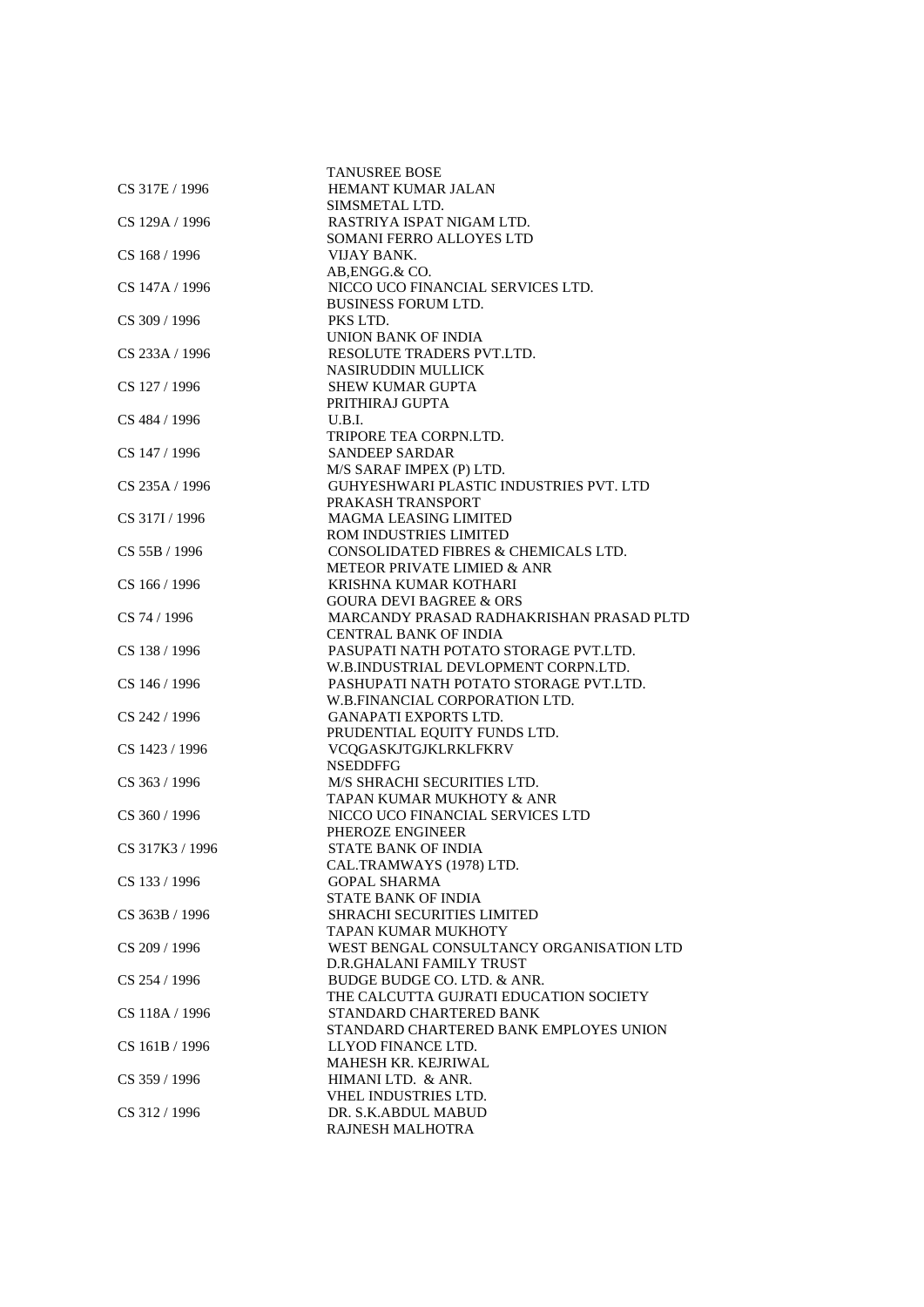| CS 265 / 1996     | G.R.MAGNETS LTD. & ORS.<br>DY.DIR.OF ENFORCEMENT              |
|-------------------|---------------------------------------------------------------|
| CS 245B / 1996    | LOPCHU TEA CO. LTD.                                           |
|                   |                                                               |
|                   | <b>GULJARILAL KANORIA</b>                                     |
| CS 161A / 1996    | L.L.C. & ORS.                                                 |
|                   | KANORIA CHEMICALS & INDUSTRIES LTD.                           |
| CS 127A / 1996    | LEYDEN LEASING & FINANCIAL SERVICES LTD.                      |
|                   | KHAITAN HOSTMBE SPINELS LTD.                                  |
| CS 253 / 1996     | SHREE HANUMAN FOUNDRY & ENGG. CO. LTD.                        |
|                   | INDIAN SEAMLESS FINANCIAL SERVICES LTD.                       |
| CS 260 / 1996     | SREE JAIN SWELAMBER TERAPATHI VIDYALAY                        |
|                   | JAIN SWEAMBER TERAPANTHI MAHASABHA                            |
| $CS$ 266 / 1996   | SRI SANKARLAL SHAW & ORS.                                     |
|                   | <b>SMT. SONA DEVI GUPTA</b>                                   |
| CS 47 / 1996      | C.M.D.A.                                                      |
|                   | M/S.TATA SCOB DEALERS, CALCUTTA LTD.                          |
| CS 129C / 1996    | <b>GOUTAM ROY</b>                                             |
|                   | DEBENDRA BAJORIA                                              |
| CS 148 / 1996     | LAWLYS ENTERPRISE PVT.LTD.& ORS.                              |
|                   | $UCO$ BANK $(S/A)$                                            |
| CS 313I / 1996    | <b>EXIDE INDUSTIES LIMITED</b>                                |
|                   | HOWRAH MOTOR COMPANY LIMITED                                  |
| CS 281 / 1996     | TIRUPATI FERRO ALLOY UDYOG PVT.LTD.                           |
|                   | <b>BANK OF INDIA</b>                                          |
| CS 160A / 1996    | MOBER ENGINEERING GMBH & ANR                                  |
|                   | KALYANI STEEL LIMITED                                         |
| CS 331C / 1996    | YHE PEERLESS GENL. FINANCE & INVEST COL                       |
|                   |                                                               |
| CS 313K / 1996    | PANORAMA MARKETING LTD                                        |
|                   | M/S GOLD MOHAR INDS.                                          |
|                   |                                                               |
| CS 317H / 1996    | <b>COSTAL ROADWAYS LTD</b>                                    |
|                   | <b>SHAW WALLACE &amp; CO. LTD</b><br>HABBARD FARMS INC & ANR. |
| CS 313A / 1996    | ARAMBAG HATCHERIES LTD                                        |
|                   |                                                               |
| CS 121C / 1996    | HOSHANG FRAMROZ MUNSHI<br>PRESSMAN LTD                        |
|                   | <b>SHYAM SUNDAR BERIWALA</b>                                  |
| CS 282 / 1996     |                                                               |
|                   | <b>NARESH GOEAL</b>                                           |
| CS 118 / 1996     | SMT.RENUKA SADHUKHAN & ORS.                                   |
|                   | MANINDRA NATH SADHUKHAN                                       |
| CS 287 / 1996     | THE BOARDOF TRUSTEES FOR THE PORT OF CAL                      |
|                   | AMIYA INDUSTRIES PVT.LTD.                                     |
| CS 336 / 1996     | SATYADEO SONTHALIA & ORS                                      |
|                   | RASTRYA ISPAT NIGAM                                           |
| CS 151 / 1996     | PARESH RANJAN KANTA KAMPANI                                   |
|                   | UNITED BANK OF INDIA                                          |
| CS 36 / 1996      | DEBASMITA RANA & ORS.                                         |
|                   | BIRENDRA NATH SARKAR & ORS.                                   |
| CS 521 / 1996     | SMT. MAHAMAYA DATTA & ANR.                                    |
|                   | <b>GOPINATH DUTTA &amp; ORS.</b>                              |
| CS 726 / 1996     | NAND KISHORE KHEMANI                                          |
|                   | <b>GOBINND PROPERTIES</b>                                     |
| $CS$ 55A $/$ 1996 | <b>BROOKE BOND LIPTON INDIA LIMITED</b>                       |
|                   | PURAN FOODS PVT. LTD.                                         |
| CS 40A / 1996     | <b>BISHWANATH JALAN</b>                                       |
|                   | T N SHEET & ENGINEERING WORKS                                 |
| CS 21 / 1996      | SETARAM SREEGOPAL (M) PVT.LTD.                                |
|                   | PUNJAB & SIND BANK                                            |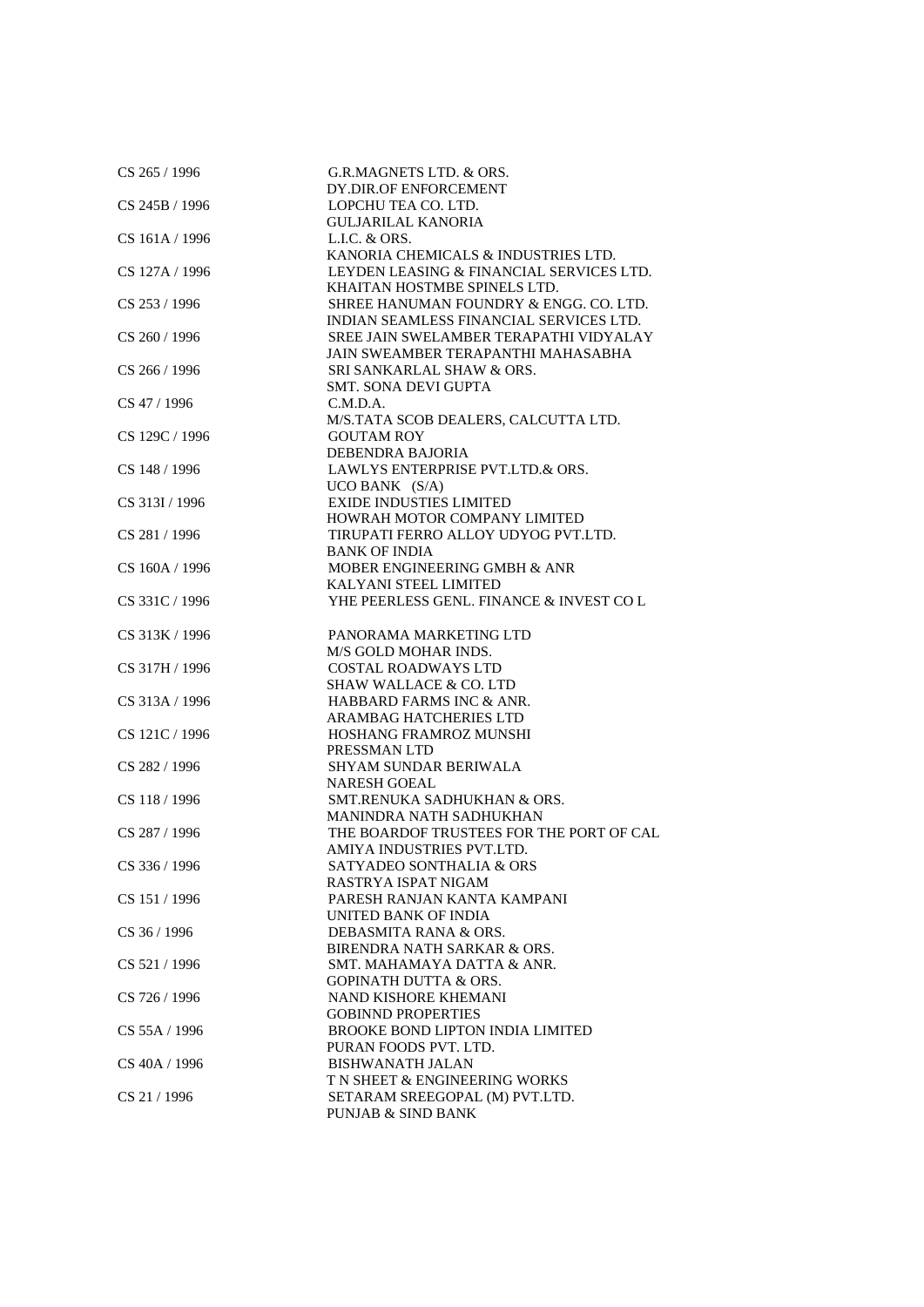| CS 124B / 1996 | KRISHNA KUMAR JALAN                          |
|----------------|----------------------------------------------|
|                | RAVI KUMAR AGARWAL                           |
| CS 661 / 1997  | EXHIBITORS SYNDICATE LTD.                    |
| CS 788 / 1997  | RAM PRASAD JAIN                              |
|                | H.M.T.LTD.                                   |
| CS 433 / 1997  | RAMLALL KHANHAIYALALL                        |
|                | THE MYSORE SUGAR CO.LTD.                     |
| CS 2060 / 1997 | M/S.P.K.S.LTD.                               |
|                | INTERNATIONAL FINANCE INVEST. COMM. BANK     |
| CS 443 / 1997  | <b>GOURAV ANCHALIA</b>                       |
|                | <b>SM.MANJU ACHALIA</b>                      |
| CS 438 / 1997  | THE TATA IRON & STEEL CO.LTD.                |
|                | M/S.SHIVMONI & CO.(ALOG WITH OTHER APLN)     |
| CS 429 / 1997  | MALVIKA STEEL LTD.                           |
|                | KESORAM INDUSTRIES LTD.                      |
| CS 403 / 1997  | <b>SHYAMAL BOSE</b>                          |
|                | <b>SUSANTA KUMAR CHOWDHURY</b>               |
| CS 402 / 1997  | SMITHKLEIN BEECHAM CONSUMER HEALTH CARE      |
|                | EDEN COSMETICS LTD.                          |
| CS 375A / 1997 | ORGANON (INDIA) LTD. FORMERLY KNOWN AS INFAR |
|                | <b>INDIAN BANK &amp; ORS.</b>                |
| CS 781 / 1997  | NISHANJ DUNGARMAL FUTNANI                    |
|                | MOHANLAL DUNGARMAL FUTNANI                   |
| CS 320A / 1997 | STEVE JORDAN                                 |
|                | <b>EDMUND HOVANESIAN</b>                     |
| CS 363 / 1997  | <b>BIJOY SINGH BAID</b>                      |
|                | <b>RUGLAL SURANA</b>                         |
| CS 196A / 1997 | THE TINPLATE CO.OF INDIA LTD.                |
|                | SWIFT FREIGHT (I) PVT.LTD.                   |
| CS 193C / 1997 | STEEL AUTHORITY OF INDIA LTD.                |
|                | M/S.JESSOP & CO.LTD.                         |
| CS 192G / 1997 | RATAN KUMAR BANKA                            |
|                | <b>CHANDU PAREKH &amp; ORS.</b>              |
| CS 311 / 1997  | PRASHANT KUMAR SINGH & ANR                   |
|                | SREE HANUMAN FOUNDRIES LTD. (IN LIQN.) & ORS |
| CS 192F / 1997 | MAGMA LEASING LTD.                           |
|                | FLORANCE AGRO DEVELOPERS LTD.                |
| CS 200B / 1997 | THE BARAK TEA CO.LTD.& ANR.                  |
|                | NATIONAL BANK & AGRI DEVE(NABARD)            |
| CS 394 / 1997  | SHREE SITARAM CHARITY TRUST & ORS.           |
|                | <b>SMT. KAMALA SINGH</b>                     |
| CS 417 / 1997  | SATISH CHANDRA LAKHOTIA                      |
|                | BENGAL FREE MASIANS TRUST ASSOCIATION        |
| CS 209B / 1997 | MOONSTAR SUPPLIERS PVT.LTD.& ORS.            |
|                | <b>SAMIR KEDIA</b>                           |
| CS 404 / 1997  | M/S.B.B.M.ENTERPRISES                        |
|                | STATE OF WEST BENGAL                         |
| CS 408 / 1997  | THE HOWRAH MOTOR COMPANY LIMITED             |
|                | <b>EXIDE INDUSTRIES LIMITED</b>              |
| CS 530 / 1997  | SUDERA ENTERPRISES PVT. LTD.                 |
|                | DURGAPUR PROJECTS LTD.                       |
| CS 218 / 1997  | INTEGRATED SYNDICATION SERVICES LIMITED      |
|                | SHRI HANUMAN FOUNDARY ENGG. & CO. LTD.       |
| CS 226 / 1997  | M/S.CALCUTTA CREATIVE PRINTERES PVT.LTD.     |
|                | M/S.SONATA SOFTWARE LTD.                     |
| CS 275A / 1997 | USHA BRECO LTD.                              |
|                | CEMENT CORRON OF INDIA LTD.                  |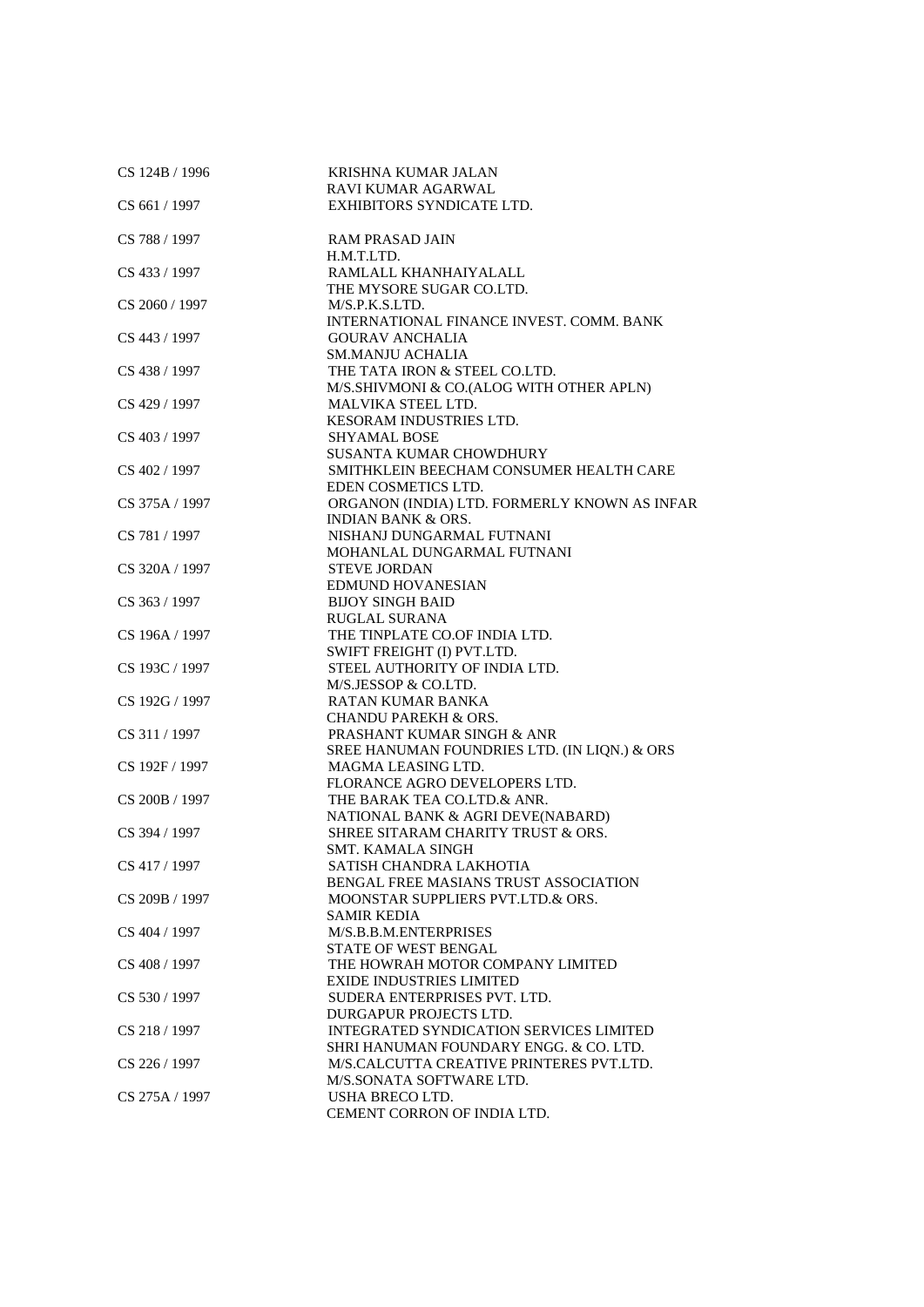| CS 208 / 1997  | HINDUSTHAN FERRO & IND. LTD.<br><b>SURESH KR. JAIN</b> |
|----------------|--------------------------------------------------------|
| CS 8 / 1997    | TATA IRON & STEEL CO. LTD.                             |
|                | THE PIONEER LTD.                                       |
| CS 231 / 1997  | SRI SRI KALIMATA THAKURANI.                            |
|                | <b>SM.PARUL DAS</b>                                    |
| CS 273 / 1997  | WEST BENGAL INDUSTRIAL DEVELOPMENT CORP.               |
|                | SOLITARE DIAMONDS PVT.LTD.                             |
| CS 271 / 1997  | PROMOD KUMAR JAIN & ORS.                               |
|                | <b>GIRNAR FIBRES LTD.</b>                              |
| CS 154B / 1997 | LYNX INDIA LTD.                                        |
|                | <b>SHAKTI GUPTA</b>                                    |
| CS 191 / 1997  | SMT.CHANDRA DEVI BOTHRA & ORS.                         |
|                | THE STATE OF WEST BENGAL                               |
| CS 190 / 1997  | CHANDRA PRAKASH SINGHAL                                |
|                | <b>ALPANA GHOSH</b>                                    |
| CS 153 / 1997  | <b>MAHENDRA KR.JAJODIA</b>                             |
|                | <b>M/S.VISHAL AGENCY</b>                               |
| CS 130D / 1997 | STOCK HOLDING CORPORATION OF INDIA LTD.                |
|                | I.T.C.LTD.                                             |
| CS 129B / 1997 | RICH NUTRIFOODS LTD. & ANR.                            |
|                | WEST BENGAL FINANCIAL CORP.                            |
| CS 129A / 1997 | <b>SALVAGE TRADING CO.</b>                             |
|                | THE BOARD OF TRUSTEES FOR THE PORT OFCAL               |
| CS 130B / 1997 | ECONOMY MARCHANDIES PVT.LTD.                           |
|                | PREM CHAND JUTE MILLS LTD.                             |
| CS 32 / 1997   | THE NEW INDIA ASSURNCE CO LTD                          |
|                | ORISSA TRANSPORT SERVICE (P) LTD                       |
| CS 196 / 1997  | KUNJ BEHRI TIBRAWALLA                                  |
|                | PRITHVINATH CHATURVEDI                                 |
| CS 57 / 1997   | NEW TEA COMPANY LTD.                                   |
|                | DIAMAND SHIPPING CO.LTD.                               |
| CS 193 / 1997  | KANAK CHOUDHURY & ORS.                                 |
|                | <b>SACHINDRA MOHAN SAHA</b>                            |
| CS 44 / 1997   | TERAI OVERSEAS LTD.                                    |
|                | <b>RAINBAW COLLECTION</b>                              |
| CS 155 / 1997  | <b>RAMESH DOSHI</b>                                    |
|                | M/S.A.SREENIVASAN                                      |
| CS 154 / 1997  | BHAGABATI PRASAD JHUNJHUNWALA & ORS.                   |
|                | KEMIEARE PRODUCTS LTD.                                 |
| CS 148C / 1997 | URMILA DEVI GUPTA                                      |
|                | THE C.E.S.C.LTD.                                       |
| CS 183 / 1997  | <b>BALMER LAURIE &amp; CO.LTD</b>                      |
|                | LOYAL FRIGHT INTERNATIONAL LLC                         |
| CS 211 / 1997  | MINA BOSE & ANR.                                       |
|                | MEERA DAS & ORS.                                       |
| CS 48 / 1997   | <b>LAXMI P.B.S.CONSTRUCTION</b>                        |
|                | <b>CAL.PORT TRUST</b>                                  |
| CS 69 / 1997   | SANGAM DEPARTMENTAL STORES                             |
|                | CARONA LTD.                                            |
| CS 34A / 1997  | SHRUTI SPINNERS LTD.                                   |
|                | BILASPUR SPINNING MILLS & IND.LTD.                     |
| CS 2 / 1997    | NRIPENDRA KUMAR BHATTACHARJEE                          |
|                | TUSHAR KANTI BOSE                                      |
| CS 199 / 1997  | POPULAR WIRES PVT.LTD.                                 |
|                | <b>W.B.STATE ELECTRICITY BOARD</b>                     |
| CS 164 / 1997  | NORTHERN COAL FIELDS LTD.& ANR.                        |
|                | <b>ASHOKE ROADLINES</b>                                |
|                |                                                        |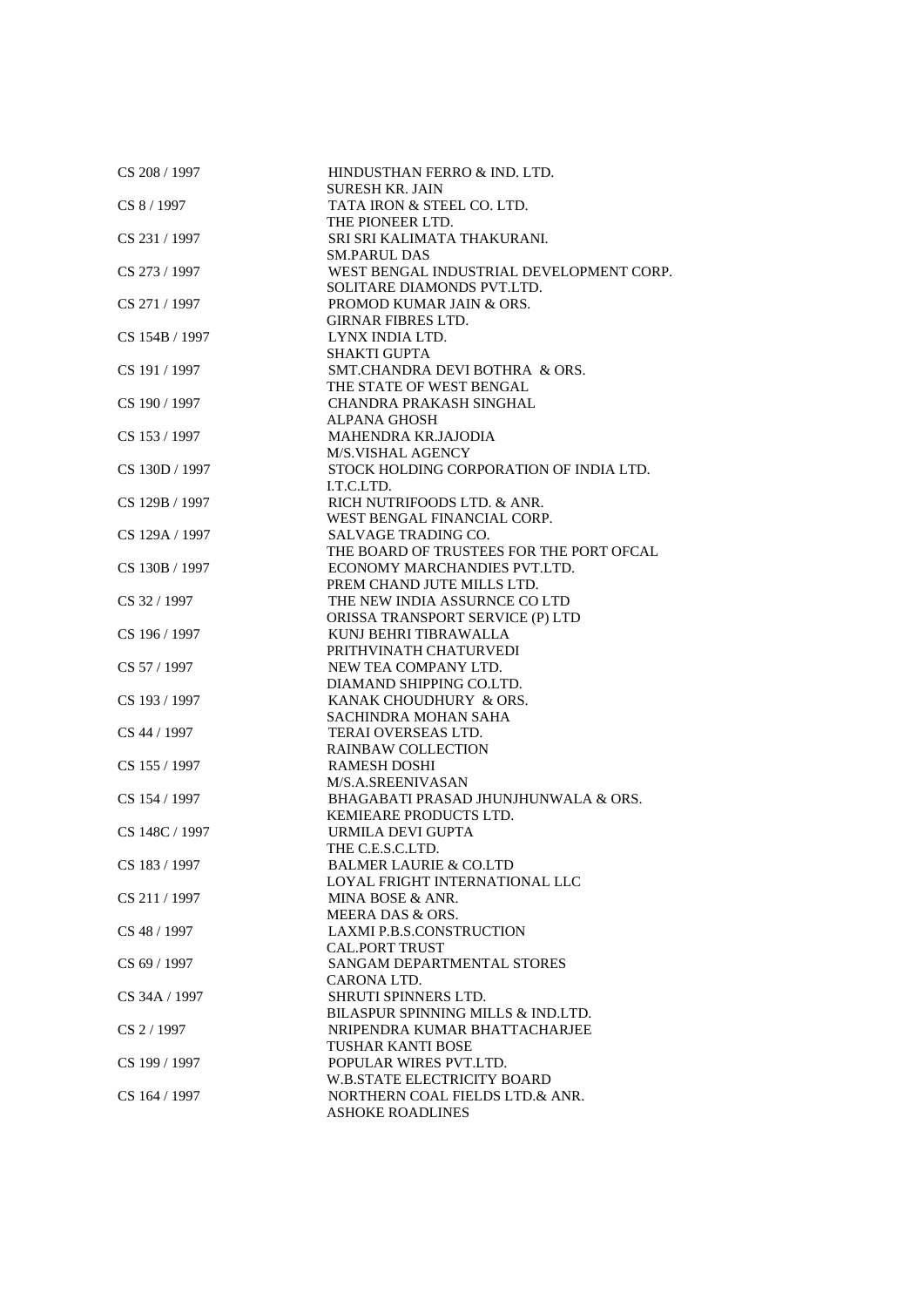| CS 155D / 1997 | ALLIANCE CREDIT INVESTMENTS LTD.<br><b>MANGAL FINANCE LTD.</b> |
|----------------|----------------------------------------------------------------|
| CS 193A / 1997 | <b>JAGMOHAN BAGLA</b>                                          |
|                | VIJAYA BANK                                                    |
| CS 97 / 1997   | NICCO UCO FINANCIAL SERVICES LTD.                              |
|                | PATHEJA FORGINGS & AUTO PARTS MNF.LTD.                         |
| CS 181A / 1997 | <b>MUKHERJEE &amp; BISWAS</b>                                  |
|                | WEST BENGAL SOLICITORS EMPLOYES UNION                          |
| CS 27 / 1997   | <b>FAVORIT INDIA PVT.LTD</b>                                   |
|                | <b>JOJA LEDERWAREN</b>                                         |
| CS 147A / 1997 | SARDA DEVI CHOWDHARY & ORS                                     |
|                | <b>SUSHIL CHOWDHURY</b>                                        |
| CS 36 / 1997   | SUNIL KRISHNA GHOSE & ORS                                      |
|                | RAGHABENDRA BOSE                                               |
| CS 295 / 1997  | NAND GOPAL KHAITAN                                             |
|                | <b>ASHOK CHAWLA</b>                                            |
| CS 116 / 1997  | TATA IRON & STEEL CO.LTD.                                      |
|                | HIND WIRE INDUSTRIES LTD.                                      |
| CS 134 / 1997  | <b>ENFIELD INDUSTRIES LTD.</b>                                 |
|                | STEEL AUTHORITY OF INDIA LTD.                                  |
| CS 127 / 1997  | MYSORE SALES INTERNATIONAL LTD.                                |
|                | VINAYAKA AGENCIES & ORS                                        |
| CS 122 / 1997  | PEERLESS GENERAL FINANCE & INVESTMENT CO                       |
|                | TIRUPATI DEVLOPERS P. LTD.                                     |
| CS 84 / 1997   | ABDUL SAMAD SARDAR                                             |
|                | C.I.T. W.T.C. LTD.                                             |
| CS 61 / 1997   | HINDUSTAN MOTORS LTD.                                          |
|                | STATE OF W.B.                                                  |
| CS 30 / 1997   | <b>ADRISH BARDHAN</b>                                          |
|                | RANJANA BARDHAN (NANDY)                                        |
| CS 138E / 1997 | STOCK HOLDING CORP.OF INDIA LTD.                               |
|                | ICI LTD.                                                       |
| CS 729 / 1997  | <b>BASANTI SEAL &amp; ANR.</b>                                 |
|                | <b>HIRALAL SEAL</b>                                            |
| CS 20D / 1997  | HINDUSTAN PAPER CORP.                                          |
|                | <b>ABDUL &amp;SONS</b>                                         |
| CS 20C / 1997  | HINDUSTAN PAPER CORP.                                          |
|                | NOOR & CO.                                                     |
| CS 20B / 1997  | HINDUSTAN PAPER CORP.&CO.                                      |
|                | FAROUQUM ENTERPRISE                                            |
| CS 299 / 1997  | ICICI SECURITIES & FINANCE CO.LTD.                             |
|                | <b>GRAPCO INDUSTRIES LTD.</b>                                  |
| CS 562 / 1998  | CAPS MICROGRAPHICS PVT.LTD.                                    |
|                | EAC GRAPHICS INDIA LTD.                                        |
| CS 342 / 1998  | M.P.M.C.LEASING &FINANCE CO.                                   |
|                | PRUDENTIAL CAPITAL MARKETS                                     |
| CS 449 / 1998  | <b>BANK OF MAHARASTRA</b>                                      |
|                | <b>BALMER LAWRIE &amp; CO.LTD.</b>                             |
| CS 456 / 1998  | <b>BARON IMPEX LTD.</b>                                        |
|                | RASHTRIYA ISPAT NIGAM LTD.                                     |
|                |                                                                |
| CS 417 / 1998  | <b>HARI PRASAD NOPANY</b>                                      |
|                | M/S. PAHARI MATA IRON WORKS PVT. LTD.                          |
| CS 411 / 1998  | ASSAM BROOK EXPORTS LTD.                                       |
|                | VYSYA BANK LTD.                                                |
| CS 410 / 1998  | FOOD CORPORATION OF INDIA                                      |
|                | KALI CHARAN PANDIYA                                            |
| CS 455 / 1998  | TITAGARH INDUSTRIES LTD.                                       |
|                | MR.GIRDHARI LAL AGARWAL                                        |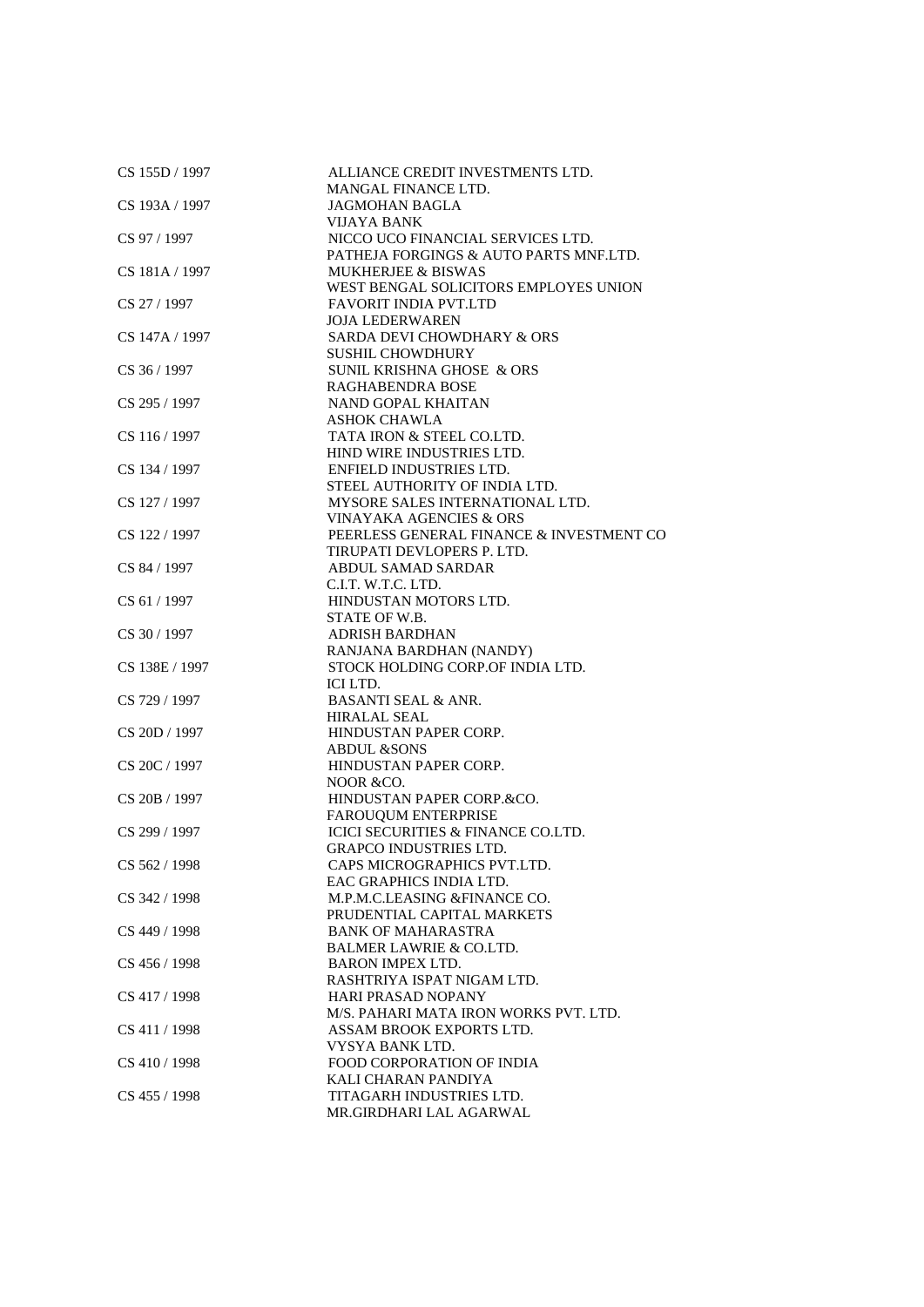| CS 454 / 1998 | PHILIPS INDIA LTD. & ANR.                                          |
|---------------|--------------------------------------------------------------------|
|               | PLANTERS AIRWAYS LTD.                                              |
| CS 230 / 1998 | NEPC INDIA LTD.                                                    |
|               | KHSL INDUSTRIES LTD.                                               |
| CS 37 / 1998  | KANAK PROJECT LTD.                                                 |
|               | AMRITA BAZAR PATRIKA PVT.LTD. & ORS.                               |
| CS 9 / 1998   | <b>UCO BANK.</b>                                                   |
|               | <b>RAMESH KUMAR</b>                                                |
| CS 8 / 1998   | <b>UCO BANK</b>                                                    |
|               | <b>RAMESH KUMAR</b>                                                |
| CS 116/1998   | <b>GHANASHYAM DAS SHAH</b>                                         |
|               | BENGAL BONDED WAREHOUSE ASSOCIATION                                |
| CS 380 / 1998 | THE TATA IRON STEEL CO.LTD.                                        |
|               | INDIAN STEEL & WIRE PRODUCT LTD.                                   |
| CS 558 / 1998 | THE INDO ASAHI GLASS CO.LTD.                                       |
|               | <b>BHARAT GLASS TUBE LTD.</b>                                      |
| CS 430 / 1998 | AMIT MITRA & ANR.                                                  |
|               | WORTHY FINANCIAL SERVICES LTD.                                     |
| CS 289 / 1998 | HIRANYAGARVA PROPERTIES & INVT.P.LTD.                              |
|               | NAGENDRA RAI                                                       |
| CS 301 / 1998 | RAJASTHAN BANK FINANCIAL SERVICES LTD.                             |
|               | <b>GRAPCO INDUSTRIES LTD.</b>                                      |
| CS 302 / 1998 | THE STANDARD LITERATURE CO.PVT.LTD.                                |
|               | ENCYCLOPEDIA BRITANNICA INC                                        |
| CS 236 / 1998 | <b>BROADWAY CENTRE</b>                                             |
|               | S.N.BANERJEEE & CO.                                                |
| CS 392 / 1998 | DR.SANKAR KUMAR SEN                                                |
|               | <b>BARTAMAN LTD.</b>                                               |
| CS 393 / 1998 | W.B.POWER DEVLOPMENT COEPN.                                        |
|               |                                                                    |
| CS 164 / 1998 | <b>BARTAMAN LTD.</b><br><b>BARTMAN PRESS PVT.LTD. &amp; ORS.</b>   |
|               |                                                                    |
|               | <b>RAJIV CHAND</b>                                                 |
| CS 271 / 1998 | <b>HARIDAS PAUL</b>                                                |
| CS 661 / 1998 | <b>BHOLA NATH KUNDU</b><br>EXHIBITOR SYNDICATE LTD.HIGH COURT CAL. |
|               | SHREE & UTTARN MERCHANT ASSO.                                      |
|               |                                                                    |
| CS 349 / 1998 | AMALENDU KUMAR BOSE<br>NIRMALENDU KUMAR BOSE                       |
|               |                                                                    |
| CS 416 / 1998 | CALCUTTA DOCK LABOUR BOARD                                         |
|               | CHOKANI SHIPYARD(BENGAL) LTD.                                      |
| CS 423/1998   | <b>J.G.S.S.SWARUPANANDA SARASWATI MAHARAJ</b>                      |
|               | <b>DIPAK KUMAR DEY</b>                                             |
| CS 228 / 1998 | SBI HOME FINANCE LTD.                                              |
|               | CLS LTD.                                                           |
| CS 227 / 1998 | UNIVERSAL CONSORTIUM OF ENGG.PVT.LTD.                              |
|               | <b>BHARAT MARGARINE LTD.</b>                                       |
| CS 189 / 1998 | DR.DIPAK PRAKASH & ORS.                                            |
|               | <b>INDRAJIT SINGH ARORA</b>                                        |
| CS 263 / 1998 | RDB TWO THOUSAND PLUS LTD.                                         |
|               | <b>SAR VIDEO</b>                                                   |
| CS 268 / 1998 | <b>SOUMENDRA NATH DEY</b>                                          |
|               | THE HOWRAH MOTORS CO. LTD.                                         |
| CS 415 / 1998 | IPCCA FINANCIAL SERVICE PVT.LTD.                                   |
|               | S.S.K.FISCOL SERVICES LTD.                                         |
| CS 434 / 1998 | <b>BROADWAY CENTRE</b>                                             |
|               | <b>MRINAL KANTI GHOSH</b>                                          |
| CS 485 / 1998 | EAST INDIA DEVELOPMENT CO.PVT.LTD.                                 |
|               | STANDARD GENERAL ASSURANCE CO.LTD                                  |
|               |                                                                    |
|               |                                                                    |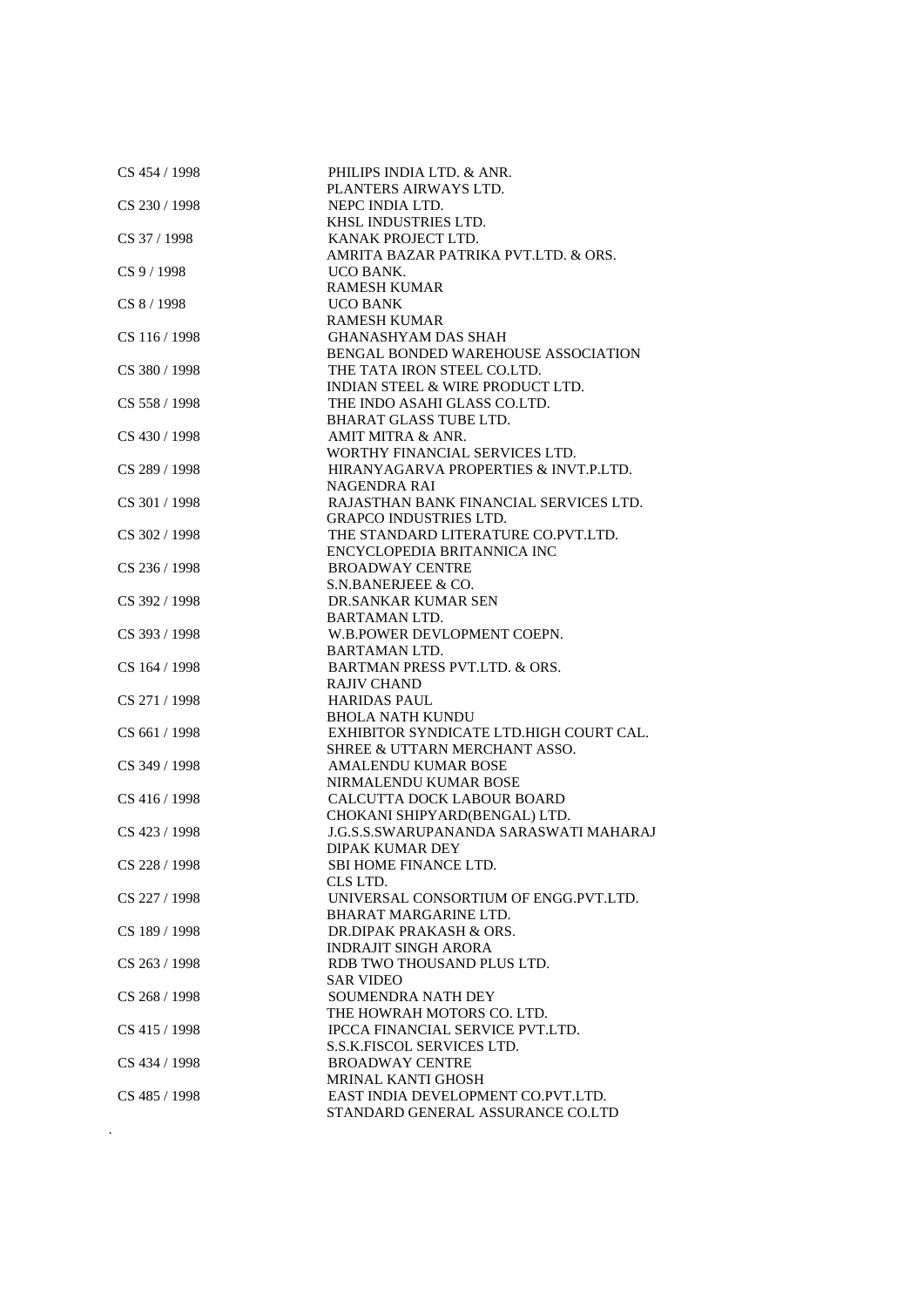| CS 483 / 1998 | PEICO WORKERS UNION & ORS.               |
|---------------|------------------------------------------|
|               | PHILIPS INDIA LTD.                       |
| CS 366 / 1998 | KAMALALAYA CENTRE PVT.LTD.               |
|               | SMT. NEETA NIGAM AND ORS.                |
| CS 505 / 1998 | M/S.EASTERN JUTE TRADING CO.             |
|               | CALEDONIAN JUTE OF INDUSTRIES LTD.       |
| CS 461 / 1998 | GIANANEY TRAVELS & TOURS P.LTD.          |
|               | <b>INDIAN AIRLINES LTD.</b>              |
| CS 460 / 1998 | <b>GUJRAT NRE COKE LTD.</b>              |
|               | <b>ASHWIN P.SHAH</b>                     |
| CS 459 / 1998 | SUNIL POLYPACK LTD.                      |
|               | LEMOS CEMENTS LTD.                       |
| CS 322 / 1998 | MAYAR INDIA LTD.                         |
|               | M/S.STATE TRADING CORP.OF INDIA LTD.     |
|               | VCK CAPITAL MARKETS SERVICES LTD.        |
| CS 321 / 1998 |                                          |
|               | MEWAR GROUP LIMITED (IN LIQUIDATION)     |
| CS 323 / 1998 | <b>BISWANATH SEAL</b>                    |
|               | <b>SMT.SABITA RANI SEAL</b>              |
| CS 286 / 1998 | A.TOSH & SONS (INDIA) LIMITED            |
|               | HANJIN SHIPPING COMPANY LIMITED          |
| CS 285 / 1998 | A.TOSH & SONS (INDIA) LIMITED            |
|               | HANJIN SHIPPING COMPANY LIMITED          |
| CS 535 / 1998 | EIH LTD.                                 |
|               | OBEROI GRAND HOTEL EMPLOYEES UNION       |
| CS 544 / 1998 | TATA TEA LTD.                            |
|               | <b>GEETA BANERJEE</b>                    |
| CS 478 / 1998 | RICHOCHET COMMERCIAL (P) LTD.            |
|               | DSQ SOFTWARE LTD.                        |
| CS 550 / 1998 | TITAN ENGINEERING CO.PVT.LTD.            |
|               | SUPER GASES & APPLIANCES PVT.LTD. & ORS  |
| CS 560 / 1998 | SPS OVERSEAS PVT.LTD.                    |
|               | SANVI SHIPPING PVT.LTD.                  |
| CS 561 / 1998 | ALSTOM LTD.                              |
|               | SHAW WALLACE PROPERTIES LTD.             |
| CS 563 / 1998 | ANALYSTS MANAGEMENT PVT.LTD.             |
|               | WELLESLY ST. SATYAM SHIVAM SUNDARAM ASSN |
| CS 497 / 1998 | M/S.G.M.ENGG.ENTERPRISE & ANR.           |
|               | KHANAKUL BABASAYI SAMITE HIMGHAR LTD.    |
| CS 523 / 1998 | SHANKARLALL EXPORTS PVT.LTD.& ORS.       |
|               | THE VYASYA BANK LTD.                     |
| CS 514 / 1998 | RAM NIRANJAN JHUNJHUNWALA                |
|               | PAWAN AHLUWALIA                          |
| CS 496 / 1998 | THE SHIPPING CORPORATION OF INDIA LTD.   |
|               | ROYCHOWDHURY & CO.                       |
| CS 494 / 1998 | ASIAN SECURITIES EXCHANGE PVT.LTD.       |
|               | TULSI CHARAN DEB                         |
| CS 501 / 1998 | THE SHIPPING CORPN.OF INDIA LTD.         |
|               | S.A.AZIZ & CO.                           |
| CS 502 / 1998 | THE SHIPPING CORPORATION OF INDIA LTD.   |
|               | E.C.BOSE & CO. PVT. LTD. & ORS.          |
| CS 473 / 1998 | <b>METAL BOX INDIA LTD.</b>              |
|               | R.M.CHATRATH & CO.                       |
| CS 474 / 1998 | MMC EXPORTS LTD.                         |
|               | <b>AWADESH KUMAR</b>                     |
| CS 467 / 1998 | FINE ART EXPORT & ORS.                   |
|               | UNITED BANK OF INDIA                     |
| CS 530 / 1998 | <b>EASTERN MOTOR SPORTS ASSOCIATION</b>  |
|               | USHA MARTIN TELECOM LTD.                 |
|               |                                          |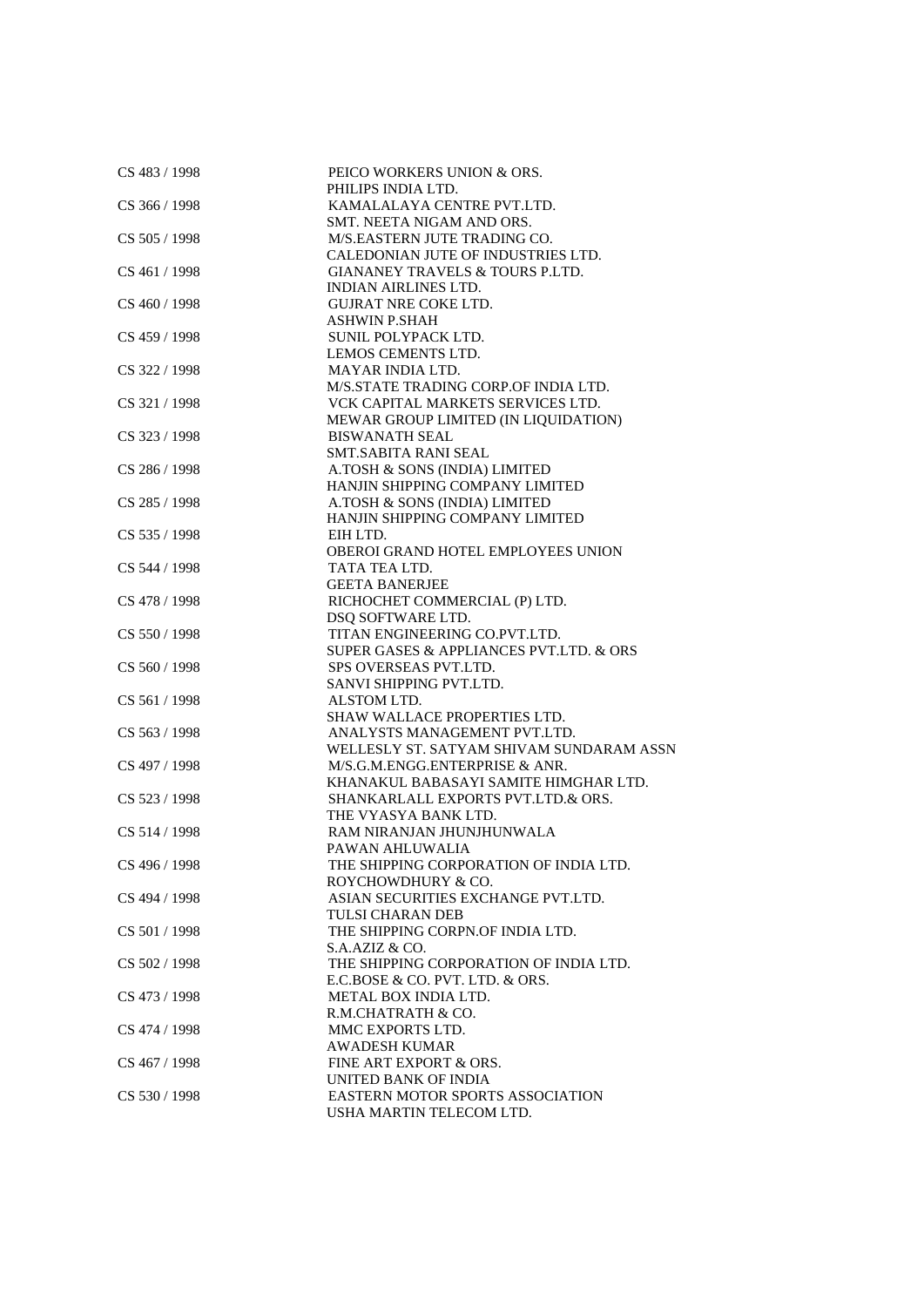| CS 533 / 1998  | <b>BARON IMPEX LTD.</b>                  |
|----------------|------------------------------------------|
|                | RASTRIYA ISPAT NIGAM LTD.                |
| CS 531/1998    | <b>BAIJNATH AGARWAL</b>                  |
|                | IMPERIAL AGRO FOODS PVT.LTD.             |
| CS 515 / 1998  | <b>KAMAL DUTTA</b>                       |
|                | SIKARIA COWS TRUCTION LTD.               |
| CS 519 / 1998  | <b>BANGUR BROTHERS LTD.</b>              |
|                | PRAGATI FATS & OILS PVT.LTD.             |
| CS 564 / 1998  | RAJENDRA KUMAR BURMAN & ORS.             |
|                | <b>UCO BANK</b>                          |
| CS 492 / 1998  | BRIJNATH KHANDELWAL & CO.                |
|                | TULSI CHARAN DEB                         |
| CS 491 / 1998  | M/S. B.N.K. SECURITIES PVT. LTD.         |
|                | M/S.SEAL                                 |
| CS 490 / 1998  | FINANCIAL & MANAGEMENT SERVICES LTD.     |
|                | CLARITY FINANCIAL SERVICES LTD.          |
| CS 546 / 1998  | SRI PRAMESHWAR GUPTA                     |
|                | ARUN KUMAR DUTTA                         |
| CS 547 / 1998  | <b>BHASKAR CHATTERJEE</b>                |
|                | <b>SM.NILIMA GHOSH</b>                   |
| CS 548 / 1998  | THEINDIAN INSTITUTE OF METALS            |
|                | <b>VINOD JUTHANI</b>                     |
| CS 568 / 1998  | BUSINESS ESTATES COMMUNICATIONS P.LTD.   |
|                | <b>JAYANTA DAS</b>                       |
|                | PREM CHAND MULLICK                       |
| CS 507 / 1998  | <b>SHYAM SUNDER MULLICK</b>              |
|                |                                          |
| CS 509 / 1998  | <b>SMT.PRITAM KAUR</b>                   |
|                | <b>SMT.MANJEET KAUR</b>                  |
| CS 487 / 1998  | SILK WORTH (I)LTD.                       |
|                | M/S.KAPILLA ENGINEERING COMPANY          |
| CS 340 / 1998  | SAREGAMA CO.OF INDIA                     |
|                | <b>MARS RECORDING PVT.LTD.</b>           |
| CS 436 / 1998  | <b>BROADWAY CENTRE</b>                   |
|                | <b>SANJIB GUPTA</b>                      |
| CS 436A / 1998 | ADITYA REALTORS LTD.                     |
|                | <b>MOTIAL BAID</b>                       |
| CS 433 / 1998  | <b>BROADWAY CENTRE</b>                   |
|                | <b>DEPURA AGENCIES</b>                   |
| CS 413 / 1998  | FORTUNE MULTITRADING PVT.LTD.            |
|                | WORTHY FINANCIAL SERVICES LTD.           |
| CS 412 / 1998  | BAYNEE ENGINEERING LTD.                  |
|                | <b>GODREJ &amp; BOYCE MFG.CO.LTD.</b>    |
| CS 270 / 1998  | M/S.BUREAU OF BUSINESS CUNSULTANTS PVT.  |
|                | M/S.FOREFRONT INVESTMENT & TRADING PVT.  |
| CS 445 / 1998  | STATE BANK OF INDIA                      |
|                | MADHUMITA CONSTRUCTION PVT.LTD.          |
| CS 360 / 1998  | <b>ABDUL SAMAD SARDAR</b>                |
|                | <b>INDIAN BANK</b>                       |
| CS 429 / 1998  | <b>PUNJAB &amp; SIND BANK</b>            |
|                | PURUSHOTTAM DAS AGARWAL                  |
| CS 229 / 1998  | THAI AIRWAYS INTERNATIONAL PUBLIC CO.LTD |
|                | STEPHEN COURT LTD.                       |
| CS 280 / 1998  | R S M EXPORTS LTD. & ANR.                |
|                | RIPPLE LEATHRN EXPORTS PVT. LTD.         |
| CS 424 / 1998  | IMPRESSIVE COMMERCE PVT.LTD.             |
|                | SUVA SANYAL                              |
| CS 425 / 1998  | RANGANATH BASUDEV SOMANI & ORS.          |
|                | SHRE DIGVIJAY CEMENT CO.LTD.             |
|                |                                          |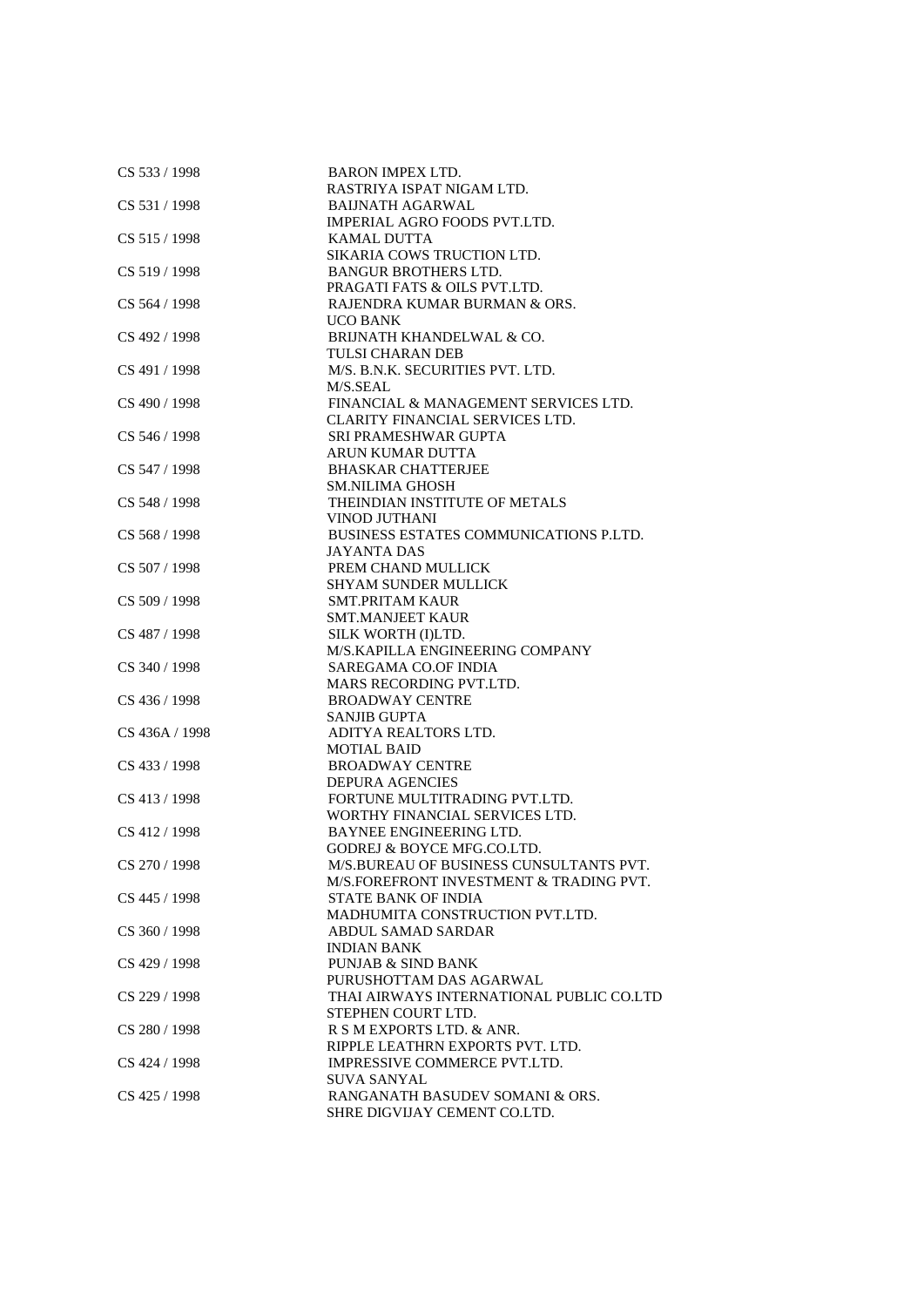| CS 400 / 1998 | NEW HARIYANA TRANSPORT CO.               |
|---------------|------------------------------------------|
|               | UMI SPECIAL STEEL LTD.                   |
| CS 398 / 1998 | ATISH CHANDRA SINHA                      |
|               | SUMAN CHATTOPADHYAY                      |
| CS 214 / 1998 | PRADEEP KUMAR BAID                       |
|               | <b>RANJAN KUTHARI</b>                    |
| CS 68 / 1998  | TURNER MORRISON LTD.                     |
|               | NIRMALJIT SINGH HOON & ORS.              |
| CS 7/1998     | <b>UCO BANK</b>                          |
|               | PRADEEP YADAV                            |
| CS 6 / 1998   | <b>U.C.O. BANK</b>                       |
|               | PRADIP YADAV                             |
|               | PUNJAB NATIONAL BANK                     |
| CS 245 / 1998 |                                          |
|               | SANJAY KUMAR DAM @ S.K. DAM              |
| CS 34 / 1998  | SHIVA RAM SINGH & SONS (COAL SALES)LTD.  |
|               | PUNJAB & SIND BANK                       |
| CS 104 / 1998 | M/S.PROMISE INDUSTRIES                   |
|               | INDIAN IRON & STEEL CO.LTD.              |
| CS 209 / 1998 | SUNIL FINANCIAL & INVESTMENT CONSULTANTS |
|               | WEST BENGAL CHEMICAL INDUSTRIES LTD      |
| CS 144 / 1998 | <b>BALLABH DASS DAGA</b>                 |
|               | SHREEKANT BHALOTIA                       |
| CS 51/1998    | DIPAK KUMAR HIMATSINGKA & ANR            |
|               | CHAMIRIA PROPERTIES (P) LIMITED.         |
| CS 17 / 1998  | <b>SUREKA STEELS LTD.</b>                |
|               | SHREE GOPAL KUMAR DUTTA                  |
| CS 73 / 1998  | ASHOKA INDUSTRIES LTD. & ORS.            |
|               | KAJAL SENGUPTA                           |
| CS 216 / 1998 | M/S.TARAK NATH PAPER BOARD PVT.LTD.      |
|               |                                          |
|               | B.S.INDUSTRIAL EQUIPMENT PVT.LTD.        |
| CS 1 / 1998   | MAGMA LEASING LTD.                       |
|               | AJOY K. SEN                              |
| CS 2 / 1998   | INTER GLOBE FINANCE LTD.                 |
|               | KHAITAN OVERSEAS & FINANCE LTD.          |
| CS 911 / 1998 | SMT. GITA DEY & ORS.                     |
|               | <b>SMT. NALINI BALA DEY</b>              |
| CS 994 / 1998 | <b>JASPAL SINGH CHOWDHURY</b>            |
|               | ASHOK KR. PODDAR (S/A)                   |
| CS 167 / 1999 | PAM DEVELOPMENTS PVT.LTD.                |
|               | STATE OF W.B.                            |
| CS 168 / 1999 | <b>SMT.GITA DEVI RATHI</b>               |
|               | SRI GOLAK MOHAN CHOWDHURY                |
| CS 169 / 1999 | DEBU PRASAD SARKAR                       |
|               | NETAI CHANDRA DAS                        |
| CS 133 / 1999 | VINOD KUMAR MIMANI & ORS.                |
|               | DWARIKA DAS MIMANI & ORS.                |
| CS 207 / 1999 | KGK TRADELINKS PRIVATE LIMITED           |
|               | PRABHU DAYAL CHOMAL & ORS.               |
| CS 208 / 1999 | <b>CHOWDHURY GOLAM SALEK</b>             |
|               | UNION OF INDIA                           |
|               |                                          |
| CS 209 / 1999 | PIDILITE INDUSTRIES LTD.                 |
|               | <b>RATHI ADHESIVE INDUSTRIES</b>         |
| CS 103/1999   | M/S A.K.GHOSH & SONS                     |
|               | THE STATE OF WEST BENGAL                 |
| CS 60 / 1999  | ALLAHABAD BANK                           |
|               | PUNJAB & SIND BANK & ORS.                |
| CS 83 / 1999  | SIMFS CAPITAL MARKETS LIMITED            |
|               | MEWARGROWTH LIMITED                      |
|               |                                          |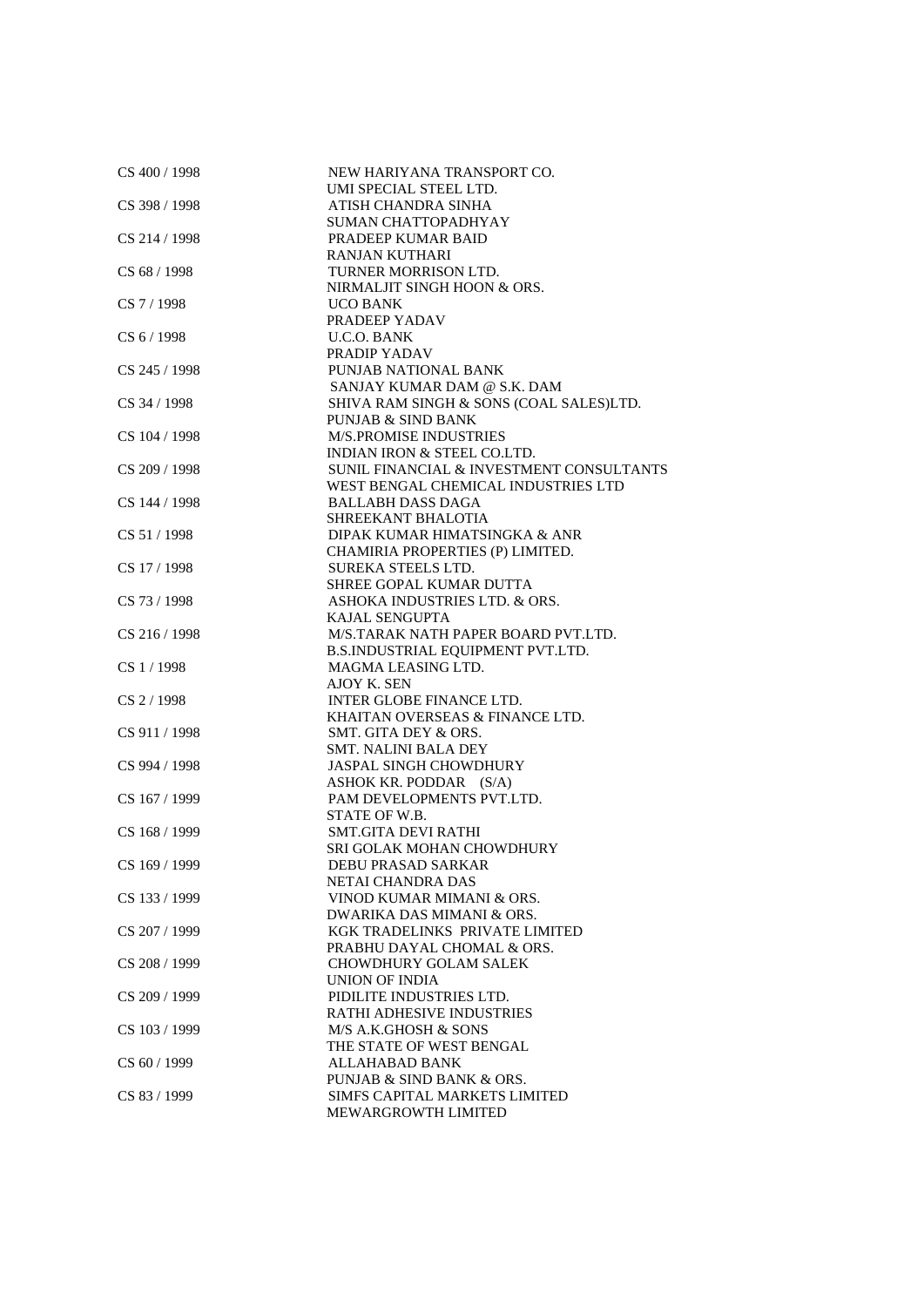| CS 82 / 1999  | <b>MAGMA LEASING LIMITED</b>             |
|---------------|------------------------------------------|
|               | S & S INDUSTRIES & ENTERPRISES LIMITED   |
| CS 25 / 1999  | <b>BIJOY KUMAR BHAGAT &amp; ORS.</b>     |
|               | INDERCHAND RAJGARHIA & SONS PVT.LTD.     |
| CS 57 / 1999  | M/S.KANISHKA INTERNATIONAL & ORS.        |
|               | BALMER LAWRIE & COMPANY LTD.             |
| CS 54 / 1999  | HACHETTE FILIPACCHI PRESSE               |
|               | <b>BADGAMI FILMS PVT.LTD.</b>            |
| CS 5 / 1999   | PANNALAL BHAGAT                          |
|               | N.K.RAJGARHIA                            |
| $CS$ 4 / 1999 | NATIONAL PLYWOOD INDUSTRIES LTD.         |
|               | PRINCE PLY AGENCY                        |
| CS 76 / 1999  | ARCHANA BANERJEE & ORS.                  |
|               | ANNAPURNA MUKHERJEE & ORS.               |
| CS 73 / 1999  | KRISHNA KUMAR JOJODIA & ANR              |
|               | THE ROYAL THAI GOVERNMENT                |
| CS 11 / 1999  | MAGMA LEASING LTD.                       |
|               | M/S BHIWEDI PLOYPEDE LTD.                |
| CS 71 / 1999  | AMBICA CAPITAL VENTURES LTD              |
|               | PREMIER THREADS PVT.LTD.                 |
| CS 72 / 1999  | <b>BALAK SANGHA &amp; ORS.</b>           |
|               | <b>CRICKET ASSOCIATION OF BENGAL</b>     |
| CS 20 / 1999  | ARCHITECH CONSULTANTS PVT.LTD.           |
|               |                                          |
|               | <b>AMIYA SALES &amp; INDUSTRIES</b>      |
| CS 115 / 1999 | <b>SRI SRI ISWAR GOPAL JIU</b>           |
|               | <b>GRAPHCO.INDUSTRIES LTD.</b>           |
| CS 111 / 1999 | M/S. NUGGET FINANCIAL SERVICES PVT.LTD.  |
|               | M/S. REKHA ENTERPRISES                   |
| CS 109 / 1999 | <b>BIJOY SHANKAR BAJORIA</b>             |
|               | SHIVRATAN BAJORIA & ORS.                 |
| CS 108 / 1999 | KHADIM INDIA LIMITED & ANR.              |
|               | MD. AWAZ                                 |
| CS 235 / 1999 | NEW TEA CO.LTD.                          |
|               | NATIONAL INSURANCE CO.LTD.               |
| CS 147 / 1999 | <b>GREENLINE TEA &amp; EXPORTS LTD.</b>  |
|               | RAMAWATAR AGARWALLA                      |
| CS 231 / 1999 | NEW HOSIERY IMPEX PVT.LTD.& ANR.         |
|               | SHYAMAL ADHICARY                         |
| CS 227 / 1999 | <b>SHAW WALLACE &amp; CO LTD</b>         |
|               | <b>CASSIA CHATTELS PVT LTD &amp; ORS</b> |
| CS 139 / 1999 | <b>GINDA INDUSTRIES LTD.</b>             |
|               | <b>GMI ENGINEERING LTD.</b>              |
| CS 138 / 1999 | MOHAN LAL SEAL                           |
|               | SAROJ AGARWAL                            |
| CS 136/1999   | <b>MOHAN LAL SEAL</b>                    |
|               | SM.SAROJ AGARWAL                         |
| CS 225 / 1999 | PREM NATH AGARWALA                       |
|               | JAGAN NATH AGARWALA                      |
| CS 219 / 1999 | ZAHIRUDDIN BABAR KHAN                    |
|               | SHAHNAWAZ KHAN                           |
| CS 218 / 1999 | DELTA INTERNATIONAL LTD                  |
|               | <b>ANSHUMAN MALLICK</b>                  |
| CS 216 / 1999 | BAGLA & CO.                              |
|               | THE BANK OF RAJASTHAN LTD.               |
| CS 217 / 1999 | ISHWER CHAND GUPTA                       |
|               | <b>NARESH KHARAKIA &amp; ORS</b>         |
| CS 214 / 1999 | <b>OMPRAKASH DOSHI</b>                   |
|               | BRIDGE & BUILDING CONSTRUCTION CO.P.LTD. |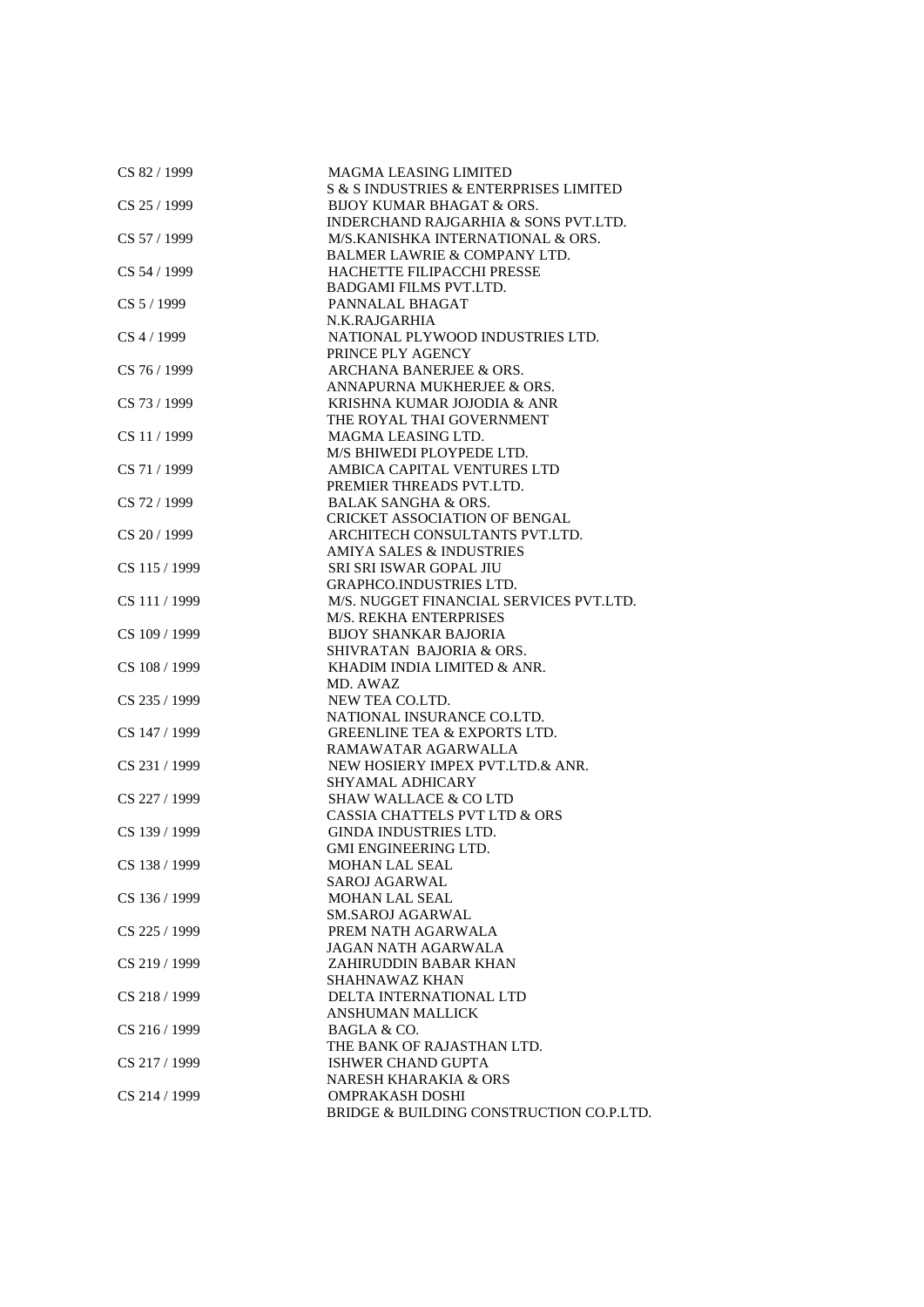| CS 213 / 1999 | STP LTD.                                     |
|---------------|----------------------------------------------|
|               | KAJARIA IRON CASTING LTD.                    |
| CS 212 / 1999 | M/S GANGES TRADING CORPORATION               |
|               | M/S HIM CONTAINERS LTD.                      |
| CS 199 / 1999 | TATA STEEL LTD.                              |
|               | K.R.STEEL UNION LTD.                         |
| CS 173 / 1999 | EVEREST COAL SALES PVT.LTD.                  |
|               | <b>ALLAHABAD BANK &amp; ANR</b>              |
| CS 130 / 1999 | ABP LTD.                                     |
|               | <b>ENCODE INDIA ADVERTISING &amp; ORS</b>    |
| CS 322 / 1999 | FORTUNE MULTI TRADERS LIMITED,               |
|               | KABEE TRADER4S PVT.LIMITED                   |
| CS 376 / 1999 | POPAT & KOTECHA PROPERTY                     |
|               | STATE BANK OF INDIA STAFF ASSN.              |
| CS 378 / 1999 | CAPTIVATE MARKETING & SERVICES LTD.          |
|               | EXCEL TEA MACHINERY PVT.LTD. & ANR           |
| CS 266 / 1999 | LIFE INSURANCE CORPORATION OF INDIA          |
|               | THE MAGNOLIA SODA FOUNTAIN PVT LTD           |
| CS 264 / 1999 | DEOKINANDAN AMIT KUMAR                       |
|               | <b>SONALI BANK</b>                           |
| CS 343 / 1999 | THE PEERLESS GENERAL FINANCE & INVEST.CO.LTD |
|               |                                              |
|               | THE PEERLESS CONSULTANCY SERVICES PVT.LTD.   |
| CS 346 / 1999 | PKS LTD.                                     |
|               | <b>BANGLADESH KRISHI BANK</b>                |
| CS 328 / 1999 | <b>SHANKAR NATH NANDI</b>                    |
|               | UNITED BANK OF INDIA                         |
| CS 327 / 1999 | M/S.LAL BABA TUBE CO.P.LTD                   |
|               | ALLAHABAD BANK                               |
| CS 326 / 1999 | <b>ICICI LIMITED</b>                         |
|               | <b>CEETA INDUSTRIES LIMITED</b>              |
| CS 325 / 1999 | PUJA STOCK BROCKERS & SERVICES LTD           |
|               | M.K. AGARWAL                                 |
| CS 407 / 1999 | D.B.PANDIT & CO.                             |
|               | DHIRENDRA NATH PATRA                         |
| CS 404 / 1999 | ABHISHEK DEVELOPERS (P) LTD.                 |
|               | PROBHAT KUMAR SEN                            |
| CS 405 / 1999 | PRESIDENCY EXPORT & INDUSTRIES LTD.          |
|               | M/S KRISHNAVIJAY APPAREL                     |
| CS 369 / 1999 | <b>FALTA STORTS PLTD.</b>                    |
|               | THE WEST BENGAL STATE ELECTRICITY BOARD.     |
| CS 419 / 1999 | <b>BHAGWAN DAS AGARWAL</b>                   |
|               | <b>ALLAHABAD BANK</b>                        |
| CS 420 / 1999 | SREE AMBIKA CORPS & INDUSTRIES PVT.LTD.      |
|               | <b>STATE BANK OF INDIA</b>                   |
| CS 283 / 1999 | <b>SABITRI DEVI AGARWAL &amp; ANR</b>        |
|               | RELIANCE FIRE BRICK AND POTTERY CO LTD       |
| CS 454 / 1999 | LOTTE CONFECTIONERY CO LIMITED               |
|               | TONG YANG CONFECTIONERY CORPORATION          |
| CS 254 / 1999 | SMIFS CAPITAL MARKETS LTD.                   |
|               | JENSON & NICHOLSON (I) LTD.                  |
| CS 389 / 1999 | <b>IPSA CREDIT LTD.</b>                      |
|               | ICI INDIA LTD.                               |
| CS 387 / 1999 | FINANCIAL & MANAGEMENT SERVICES LTD.         |
|               | ARIHANT EQUITY FUNDS LTD. & ORS              |
| CS 361 / 1999 | UNITED INDIA INSURANCE CO.LTD.               |
|               | <b>ROAD LINES</b>                            |
| CS 549 / 1999 | PIC DEPARTMENTALS PVT.LTD.                   |
|               | SREE LEATHERS PVT.LTD.                       |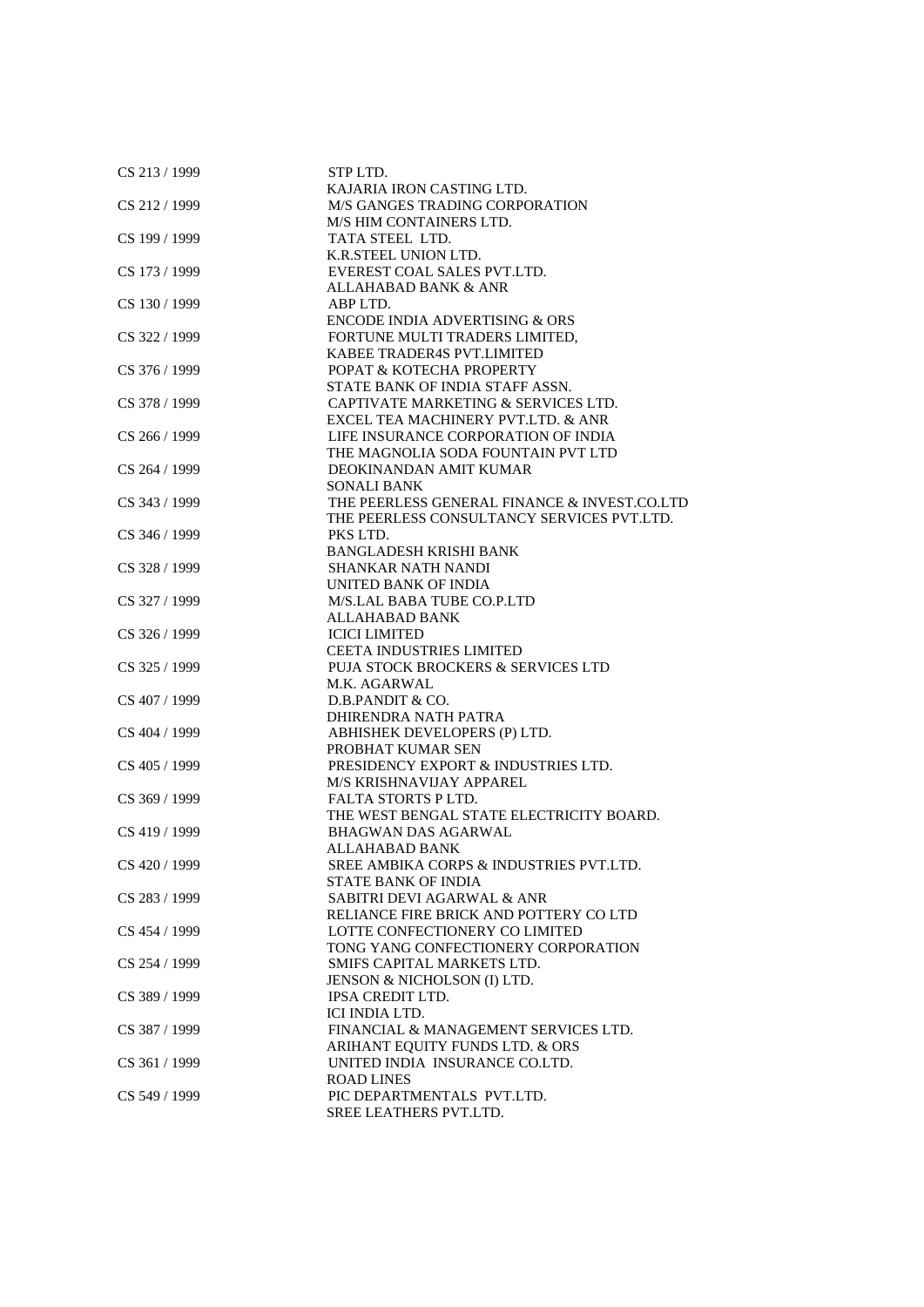| CS 466 / 1999  | <b>CATHRYN OVERALL</b>                    |
|----------------|-------------------------------------------|
|                | KAILASH MISHRA                            |
| CS 647 / 1999  | ANTARCTICA LTD.                           |
|                | THE GRAMOPHONE CO.OF (I) LTD.             |
| CS 610 / 1999  | THE NEW INDIA ASSURANCE CO LIMITED        |
|                | A.T.O.PVT LTD                             |
| CS 608 / 1999  | E.I.T.A.(INDIA) LIMITED                   |
|                | <b>DUNLOP INDIA LIMITED</b>               |
| CS 514 / 1999  | VARDHAMAN AKLES & WHEELS P. LTD.          |
|                | KIRLOSKAR BROTHERS LTD.                   |
| CS 643 / 1999  | A.TOSH & SONS (INDIA) LTD.,               |
|                | LIFE INSURANCE CORPORATION OF INDIA       |
| CS 641 / 1999  | <b>BIRLA TYRES</b>                        |
|                | <b>QUANTAS CORP.</b>                      |
| CS 358 / 1999  | PEERLESS GENERAL FINANCE & INVEST.CO.LTD  |
|                | PRUDENTIAL CAPITAL MARKETS LTD.           |
| CS 294 / 1999  | MAGMA LEASING LTD.                        |
|                | PIONEER METAL & ALLOY LTD.                |
| CS 303 / 1999  | UNION GENERAL CO.LTD.                     |
|                | SARTAJ HOTELS APARTMENTS & VILLAS PVT LTD |
| CS 431 / 1999  | <b>MRS.ALOKA GOOPTU</b>                   |
|                | <b>G.E.T.PROPERTIES PVT.LTD.</b>          |
| CS 2117 / 1999 | APPEJAY HOUSE P.LTD.                      |
|                | DAYARAM GUPTA                             |
| CS 384 / 1999  | SANJAY KUMAR CHAUBEY                      |
|                | <b>BHAGAT CHAUBEY</b>                     |
| CS 337 / 1999  | RADHESHYAM BHARTIA                        |
|                | RANKEN & CO.PVT.LTD.                      |
| CS 373 / 1999  | <b>MANOJ KUMAR ROY</b>                    |
|                |                                           |
|                | THE CMC                                   |
| CS 311 / 1999  | TARAKESHWAR PRASAD SINGH & ANR.           |
|                | HANUMAN FOUNDARIEA LTD.                   |
| CS 572 / 1999  | <b>MUKESH KUMAR TEWARY</b>                |
|                | <b>KESORAM SPUN PIPES &amp; FOUNDRIES</b> |
| CS 571 / 1999  | THE METHONI TEA CO.LTD.                   |
|                | BAGLA & CO.                               |
| CS 521 / 1999  | RONALD IVOR SALVADORE TELLIS              |
|                | ICI INDIA MANAGEMENT STAFF PENSION FUND   |
| CS 670 / 1999  | R.PIYARELAL INTERNATIONAL LTD.            |
|                | <b>GLOBAL TRUST BANK &amp; ORS</b>        |
| CS 669 / 1999  | R.PIYARELAL INTERNATIONAL LTD.            |
|                | VIJAYA BANK                               |
| CS 668 / 1999  | R.PIYARELAL INTERNATIONAL LTD.            |
|                | VIJAYA BANK                               |
| CS 493 / 1999  | JAMNALAL DEPURA ALIAS J.L.DEPURA          |
|                | MESSRS S.B.BHUTRA & CO. & ANR             |
| CS 612 / 1999  | <b>ORI-PLAST LIMITED</b>                  |
|                | THE STATE OF W.B.                         |
| CS 622 / 1999  | MAGMA LEASING LTD.                        |
|                | <b>SANJIB KUMAR PAUL</b>                  |
| CS 543 / 1999  | HEMRAJ SURANA & ANR.                      |
|                | SAMIR KUMAR DATTA AND ANR.                |
| CS 563 / 1999  | SONAR BANGLA FARM RESORTS (P) LTD.        |
|                | PUNJAB & SIND BANK                        |
| CS 533 / 1999  | ESSAR INVESTMENTS LTD.                    |
|                | MEWAR GROWTH LTD.                         |
| CS 494 / 1999  | PRATAP BOSE                               |
|                | SM.ANNAPURNA DUTTA                        |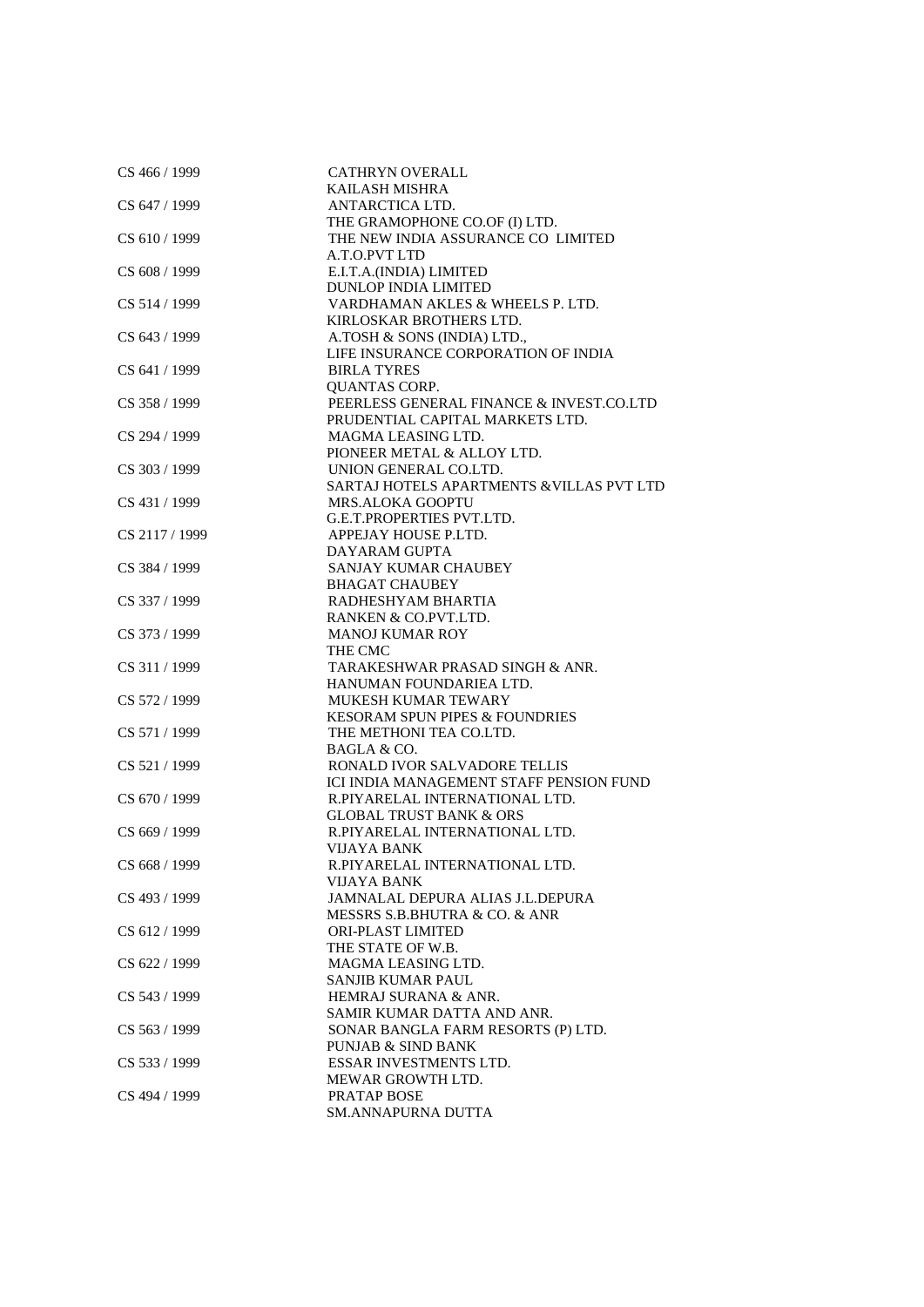| CS 639 / 1999  | KAMAKHYA SINGHDEO<br>SIDHRATH DUDHORIA & ORS              |
|----------------|-----------------------------------------------------------|
| CS 479 / 1999  | AMRITSAR TRANSPORT CO.PVT.LTD.                            |
|                | <b>RAJENDRA TEXTILES</b>                                  |
| CS 481 / 1999  | KADEX SYSTEMS LTD.                                        |
| CS 3790 / 1999 | HONGKONG & SANGHAI BANKING CORP.LTD.<br>NEPAL FOOD CORPN. |
|                | <b>U.P.T.IMPORT &amp; EXPORT</b>                          |
| CS 84 / 1999   | DREDGING & DISILTATION CO.P.LTD.                          |
|                | DHORTI DREDGING & INFRASTRUCTURE LTD.                     |
| CS 413 / 1999  | SMT. PURABI DE & ORS.                                     |
|                | ALOKE KR. DUTTA & ORS.                                    |
| CS 661 / 1999  | <b>INFOSYS TECHNOLOGIES LTD.</b>                          |
|                | AFTEK INFOSYS LTD.                                        |
| CS 678 / 1999  | <b>GHANESHYAM DAS</b>                                     |
|                | <b>BANK OF INDIA</b>                                      |
| CS 573 / 1999  | <b>BIBHUTI BHUSAN DAS</b>                                 |
|                | <b>RATNESWAR MONDAL</b>                                   |
| CS 559 / 1999  | M/S CREATIVE WARES LTD.                                   |
|                | W.B.FINANCIAL CORP.LTD.                                   |
| CS 634 / 1999  | EXCEL TEA MACHINERY PVT.LTD.                              |
|                | CAPTIVATE MARKETING & SERVICES LTD. & ANR                 |
| CS 512/1999    | CONTEMPPORARY TARGETT LTD.<br>M/S DEVENDRA & CO.          |
| CS 478 / 1999  | <b>J.J.SPECTRUM SILK LTD.</b>                             |
|                | TECHNA CONSULTENCY PVT.LTD.                               |
| CS 600 / 1999  | HYBO HINDUSTHAN & ANR.                                    |
|                | AMIT INTERNATIONAL (INDIA)                                |
| CS 599 / 1999  | HYBO HINDUSTAN & ANR.                                     |
|                | <b>LABKUSH TEXTILE</b>                                    |
| CS 598 / 1999  | HYBO HINDUSTAN & ANR.                                     |
|                | <b>SETHIA HOSIERY MILLS</b>                               |
| CS 597 / 1999  | HYBO HINDUSTAN & ANR.                                     |
|                | <b>TIRUPATI HOSIERY</b>                                   |
| CS 596 / 1999  | HYBO HINDUSTHAN & ANR.                                    |
|                | <b>R.K.INDUSTRIES</b>                                     |
| CS 552 / 1999  | PEERLESS DEVELOPERS LTD.                                  |
|                | ORIENTAL BANK OF COMMERCE                                 |
| CS 557 / 1999  | SHAKUNTALA CHOUDHARY                                      |
|                | GANNON DUNKERLEY & CO.LTD.                                |
| CS 502 / 1999  | ALOK NATH CHANDRA                                         |
|                | STATE BANK OF INDIA & ORS.                                |
| CS 545 / 1999  | JITENDRA KUMAR KHAN                                       |
|                | PEERLESS GENERAL FINANCE & INVEST.CO.LTD & ORS            |
| CS 290 / 1999  | SWAIKA VANASPATI PRODUCTS LIMITED & ORS                   |
| CS 289 / 1999  | UNITED BANK OF INDIA<br>ADITYA KASHYAP                    |
|                | LIFE INSURANCE CORPORATION OF INDIA                       |
| CS 314 / 1999  | RAJENDRA KUMAR SARAOGI                                    |
|                | C.K.BINOI                                                 |
| CS 418 / 1999  | DELTA INTERNATIONAL LTD.                                  |
|                | <b>ANSUMAN MULLICK &amp; ANR</b>                          |
| CS 453 / 1999  | <b>SUSHEEL KUMAR BAJAJ</b>                                |
|                | R.PIYARILAL IMPORT & EXPORT LIMITED                       |
| CS 397 / 1999  | SMT.JOYOTTOMA NEOGI                                       |
|                | ANANDA BAZAR PATRIKA LTD.                                 |
| CS 157 / 1999  | <b>GREENPLY INDUSTRIES LTD.</b>                           |
|                | SEVOKE PLYWOOD INDUSTRIES (P) LTD.                        |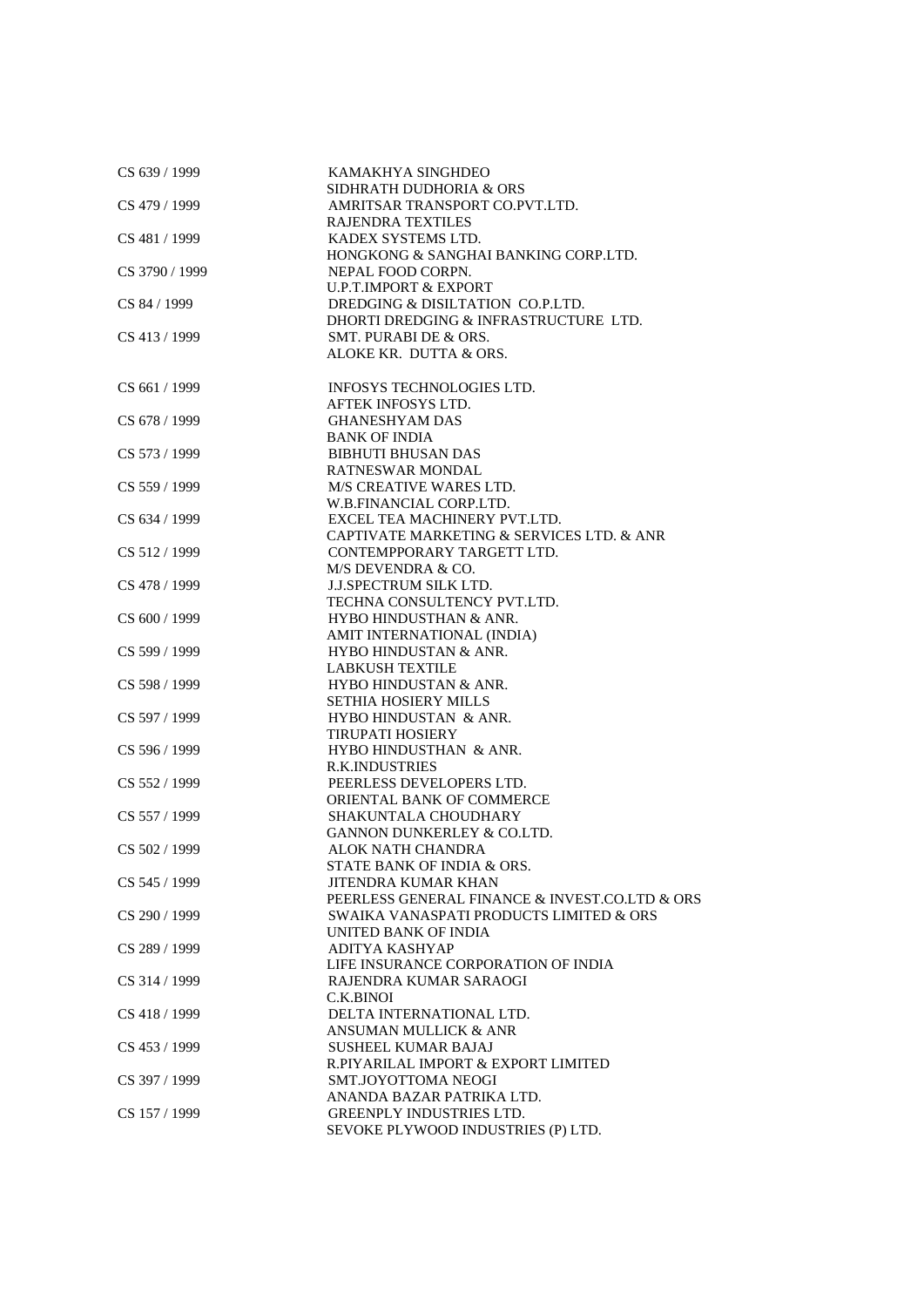| CS 170 / 1999 | <b>VIJAYA BANK</b>                       |
|---------------|------------------------------------------|
|               | <b>BENGAL BONDED WARE HOUSE</b>          |
| CS 118 / 1999 | THE GRAMOPHONE CO.OF INDIA LTD.          |
|               | HERNICE VOICE (PVT) LTD.                 |
| CS 119 / 1999 | EVERST COAL SALES PVT.LTD.               |
|               | <b>PUNJAB &amp; SIND BANK</b>            |
| CS 120 / 1999 | AHW STEELS LTD.                          |
|               | M/S GRAPCO INDUSTRIES LTD.               |
| CS 248 / 1999 | OTIS ELEVATOR CO.(INDIA) LTD.            |
|               | <b>USHA SINGHI</b>                       |
| CS 188 / 1999 | RECKITS COLMAN OF INDIA LTD.             |
|               | JYOTHI LABORATORIES LTD.                 |
| CS 189 / 1999 | DUNCANS INDUSTRIES LTD.                  |
|               | NTC INDUSTRIES LTD.                      |
| CS 349 / 1999 | NAVNEET KUMAR DINDWANIA.                 |
|               | GALAXY MANUFACTURING TRD.CO.P LTD.       |
| CS 159 / 1999 | HOWRAH MILLS CO.LTD.                     |
|               | W.B.STATE COOPERATIVE MARKET.FEDERATION  |
| CS 429 / 1999 | HINDUSTHAN MALLEABLES & FORGINGS LTD.    |
|               | GA DANIELI (I) LTD.                      |
| CS 318 / 1999 | M/S. ALUMINIUM AGENTS                    |
|               | INTERNATIONAL COMBUSTION (I) LIMITED     |
| CS 319 / 1999 | <b>AVINASH TRADERS</b>                   |
|               | <b>CITI BANK &amp;</b>                   |
| CS 395 / 1999 | STENLY CREDIT CAPITAL LTD.               |
|               | THE NATIONAL STOCK EXCHANGE OF INDIA LTD |
| CS 275 / 1999 | <b>TYSON TEA CO LIMITED</b>              |
|               | <b>MEWAR GROWTH LIMITED</b>              |
| CS 347 / 1999 | <b>SASHI DEVI AGARWAL</b>                |
|               | R.C.ESTATE (P) LIMITED & ORS.            |
| CS 348 / 1999 | <b>RAJ KUMAR AGARWAL</b>                 |
|               | R.C.ESTATE PVT.LTD.                      |
| CS 331/1999   | ESSEL MINING & INDUSTRIES LTD.           |
|               | <b>RAJESH SINGH</b>                      |
| CS 333 / 1999 | NEW KENILWORTH HOTELS LTD.               |
|               | MANIKRAI SUJANANI BHARAT                 |
| CS 285 / 1999 | FIXOPAN MANAGEMENT PVT LIMITED           |
|               | <b>MANGAL FINANCE LIMITED</b>            |
| CS 270 / 1999 | SAUMYENDRA NATH MOOKERJEE                |
|               | <b>I.F.B.SECURITIES LIMITED</b>          |
| CS 412 / 1999 | <b>B.L.JHUNJHUNWALA</b>                  |
|               | <b>M/S SHANTI ENTERPRISES</b>            |
| CS 374 / 1999 | HUMAYUN PROPERTIES LTD.                  |
|               | PUSHPA DAHANAYAKE                        |
| CS 268 / 1999 | STAMED PRIVATE LIMITED                   |
|               | WEST COAST PHARMACEUTICALS WORKS         |
| CS 370 / 1999 | STANDARD CHARTERED BANK                  |
|               | <b>BANGUR BROTHERS LTD.</b>              |
| CS 367 / 1999 | VCK SHARE & STOCK BROKING SERVICES LTD.  |
|               | MASTEK LTD.                              |
| CS 321 / 1999 | RASTRIYA INSPAT NIGAM LIMITED,           |
|               | ENFIELD INDUSTRIES LTD.,                 |
| CS 172 / 1999 | <b>BWL LIMITED</b>                       |
|               | CHIEF GENERAL MANAGER, TELE STORES,      |
| CS 403 / 1999 | <b>KESORAM INDUSTRIES LTD.</b>           |
|               | C.M.C.                                   |
| CS 329 / 2000 | SRI JAGADISH PRASAD SUKLA                |
|               | SRI.BUDDHADEB BHATTACHARJEE              |
|               |                                          |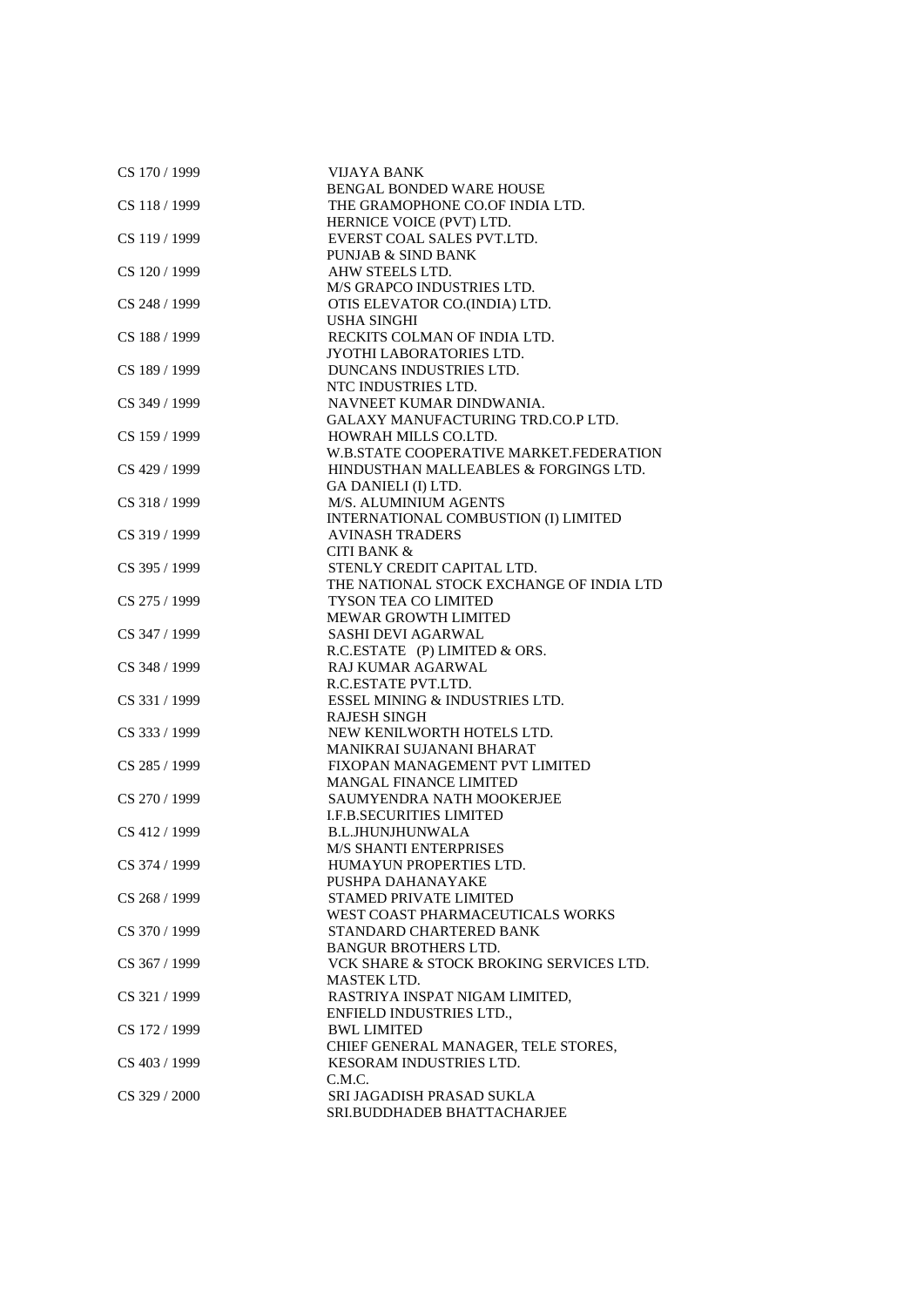| CS 332 / 2000   | SHREE GOPAL ENGINEERING WORKS LTD.<br>CESC LTD.                 |
|-----------------|-----------------------------------------------------------------|
| CS 334 / 2000   | PEERLESS GENERAL FINANCE & INVESTMENT CO                        |
|                 | UNITED BANK OF INDIA                                            |
| $CS$ 533 / 2000 | A.D. CONSULTANTS PVT. LTD.                                      |
|                 | COAL INDIA LTD.                                                 |
| CS 46 / 2000    | M/S. MURLIDHAR GOPIKISSEN (PVT) LTD.,<br>SATYANARAYAN MAHESWARI |
| CS 384 / 2000   | DATAMATICS LTD.                                                 |
|                 | MAHESHWARI DATAMATICS PVT.LTD.                                  |
| CS 388 / 2000   | BATA INDIA LTD.                                                 |
|                 | <b>GOLDEN RUBBER INDUSTRIES</b>                                 |
| CS 387 / 2000   | BOWREAH COTTON MILLS CO.LTD.                                    |
|                 | <b>UNION OF INDIA</b>                                           |
| CS 361/2000     | SPL LTD.                                                        |
|                 | SOLAR TURBINES INTERNATIONAL CO.                                |
| CS 359 / 2000   | ORISSA MINERALS DEVELOPMENT CO.LTD.                             |
|                 | MALVIKA STEEL LTD.                                              |
| CS 358 / 2000   | ABHASHREE ADVISORY PVT. LINITED                                 |
|                 | KUMAR MANGALAM LAMBORIA & ORS.                                  |
| CS 343 / 2000   | <b>SUDHAMOY CHATTERJEE &amp; ANR</b>                            |
|                 | <b>BALAILAL CHATTERJEE</b>                                      |
| CS 412 / 2000   | <b>SHAHIRA KHATOON</b>                                          |
|                 | A.M.FAROOQUE                                                    |
| CS 474 / 2000   | <b>GAP INC</b>                                                  |
|                 | BIG BIZZ                                                        |
| CS 460 / 2000   | <b>BANARSI DAS &amp; SONS</b>                                   |
|                 | <b>GAURAV SANGHVI</b>                                           |
| CS 422 / 2000   | IGE (INDIA) LTD.,                                               |
|                 | <b>AMAR NATH ROY</b>                                            |
| CS 421 / 2000   | ANAND PRAKASH AGARWAL                                           |
|                 | UNION OF INDIA                                                  |
| CS 425 / 2000   | DATRE CORPORATION LIMITED                                       |
|                 | <b>HALLI BURTON COMPANY</b>                                     |
| CS 419 / 2000   | EXCELLSANT MERCHANTS PVT. LTD.,                                 |
|                 | APPOLLO HOSPITALENTERISES LTD.,                                 |
| $CS$ 418 / 2000 | EXCELLENT MERCHANTS P. LTD                                      |
|                 | SATYAM COMPUTER SERVICES LIMITED                                |
| CS 417 / 2000   | 2ARALA ISPAT LTD.,                                              |
|                 | UNIFIEX FREIGHT CARRIERS                                        |
| CS 484 / 2000   | <b>BHANDARI BUILDERS LTD.</b>                                   |
|                 | HINDUSTAN STEEL WORKS CONSTRUCTION LTD.                         |
| CS 486 / 2000   | <b>M.S.L.INDUSTRIES LTD.</b>                                    |
|                 | ESS EMM ENCLAVES PVT.LTD.                                       |
| CS 437 / 2000   | <b>KRISHNA TRADERS</b>                                          |
|                 | M/S.YIP WAH OPEN PROJECT LTD.                                   |
| CS 342 / 2000   | KANAILAL CHATTERJEE                                             |
|                 | <b>SUDHAMOY CHATTERJEE</b>                                      |
| CS 340 / 2000   | TRACTEL INTERNATIONAL SAS                                       |
|                 | TRACTEL TIRFOR INDIA (PVT) LTD.                                 |
| CS 453 / 2000   | ASSOCIATED COMPANIES LTD.                                       |
|                 | <b>ELECOM DISPLAYS</b>                                          |
| CS 452 / 2000   | ASSOCIATED CEMENTS CO.LTD.                                      |
|                 | <b>EASTERN CEMENTS</b>                                          |
| CS 450 / 2000   | PRECISION PAPER INDUSTRIES LTD.                                 |
|                 | D.K.JAIN                                                        |
| CS 451 / 2000   | URBAN SERVICES PVT.LTD.                                         |
|                 | <b>ALLAHABAD BANK</b>                                           |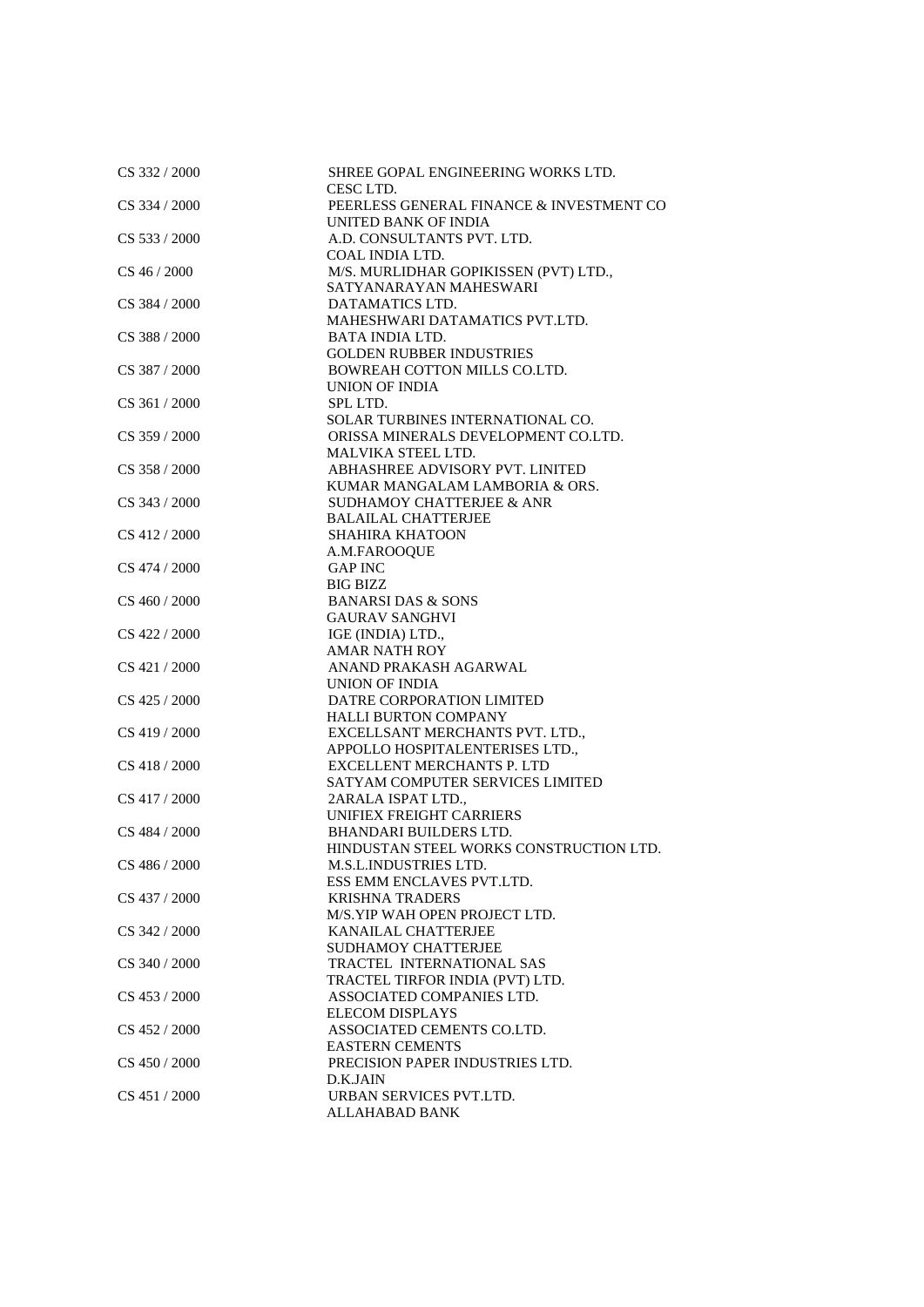| CS 355 / 2000   | <b>KARAN SINGH BINAYAK</b>               |
|-----------------|------------------------------------------|
|                 | <b>BOC INDIA LTD.</b>                    |
| CS 356 / 2000   | <b>P.RAY CHOWDHURI</b>                   |
|                 | <b>GOPAL BHATTACHARYA</b>                |
| CS 368 / 2000   | RAMNATH JHUNJHUNWALA                     |
|                 | KRISHNA VENKATA NARAYANAN                |
| CS 449 / 2000   | SHEFALI BANERJEE & ORS.                  |
|                 | <b>GURUDAS BANERJEE</b>                  |
| CS 448 / 2000   | SALAR PARIA INVESTMENT (P) LTD.          |
|                 | SHAW WALLACE & CO.LTD.                   |
| CS 443 / 2000   | <b>SANJAY GEHLOT</b>                     |
|                 | <b>DIPANKAR LAHIRI</b>                   |
|                 |                                          |
| CS 444 / 2000   | DAULATRAM RAWATMULL (PVT) LTD.           |
|                 | PEERLESS GEN.FINANCE & INVESTMENT CO.LTD |
| CS 445 / 2000   | NOPANY MARKETING CO.(PVT) LTD.           |
|                 | PEERLESS GEN.FINANCE & INVESTMENT CO.LTD |
| CS 510/2000     | <b>VIJAY BILOTIA</b>                     |
|                 | <b>SUBHAS BOSE</b>                       |
| CS 509 / 2000   | S.R.INCORPORATED ENTERPRISES (I) P.LTD.  |
|                 | <b>TURNER MORRISON &amp; GRAI</b>        |
| CS 507 / 2000   | <b>BELLISS INDIA LTD.</b>                |
|                 | SHISHIR KANT MISHRA                      |
| CS 502 / 2000   | GRAPCO INTERNATIONAL LTD.                |
|                 | <b>INSTILE STONE CORP.</b>               |
| CS 505 / 2000   | HAPAGLLOYD CONTAINER LINE GMBH & ANR.    |
|                 | ALPS OVERSEAS PVT.LTD.                   |
| CS 498 / 2000   | T & ILTD.                                |
|                 | RPS TEA CO.PVT.LTD.                      |
| CS 499 / 2000   | M/S. T & I LTD.                          |
|                 | SEAGULLS TEA CO.PVT.LTD.                 |
| CS 500 / 2000   | PRAKASH STEEL PRODUCTS PVT.LTD.          |
|                 | MADRAS FORGINGS & ALLTED IND.(CBE) LTD.  |
| CS 501/2000     | FRANCIS KLEIN & CO.PVT.LTD.              |
|                 | STANDARD CHARTERED BANK                  |
| CS 496 / 2000   | MC DONALDS CORP. U.S.A.                  |
|                 | MC DONALDS INCORPORATED                  |
| CS 494 / 2000   | SURENDRA SINGH KOTHARI                   |
|                 | KONARAK TELEVISION LTD.                  |
| CS 492 / 2000   | IFB AGRO INDUSTRIES LTD.                 |
|                 | SHIVA MARKETING LTD.                     |
| CS 493 / 2000   | HYDERABAD INDUSTRIES LTD.                |
|                 | ISI BARS LTD.                            |
| CS 456 / 2000   | PARIJAT VYAPAAR PVT.LTD.                 |
|                 | <b>CENTURION BANK LTD.</b>               |
| $CS$ 253 / 2000 | <b>RATAN PAL SINGH</b>                   |
|                 | KISHORE KUMAR BUBNA                      |
| CS 254 / 2000   | SHYAM SUNDAR AGARWAL                     |
|                 | KISHORE KUMAR BUBNA                      |
| CS 217/2000     | TATA IRON & STEEL CO.LTD.                |
|                 | NATIONAL BEARING ENTERPRISE              |
| CS 250 / 2000   | <b>BARGARH CEMENT LTD.</b>               |
|                 | PINAKI ROY CHOWDHURY                     |
| CS 248 / 2000   | <b>MAHENDRA PRATAPS SINGH</b>            |
|                 | MDHD BADRUZZAMAN                         |
| CS 215 / 2000   | <b>CREATIVE WARES LTD.</b>               |
|                 | S.N.AGARWAL                              |
| CS 247 / 2000   | CARNATION INDUSTRIES LTD.                |
|                 | SHIPPING CORPN.OF INDIA                  |
|                 |                                          |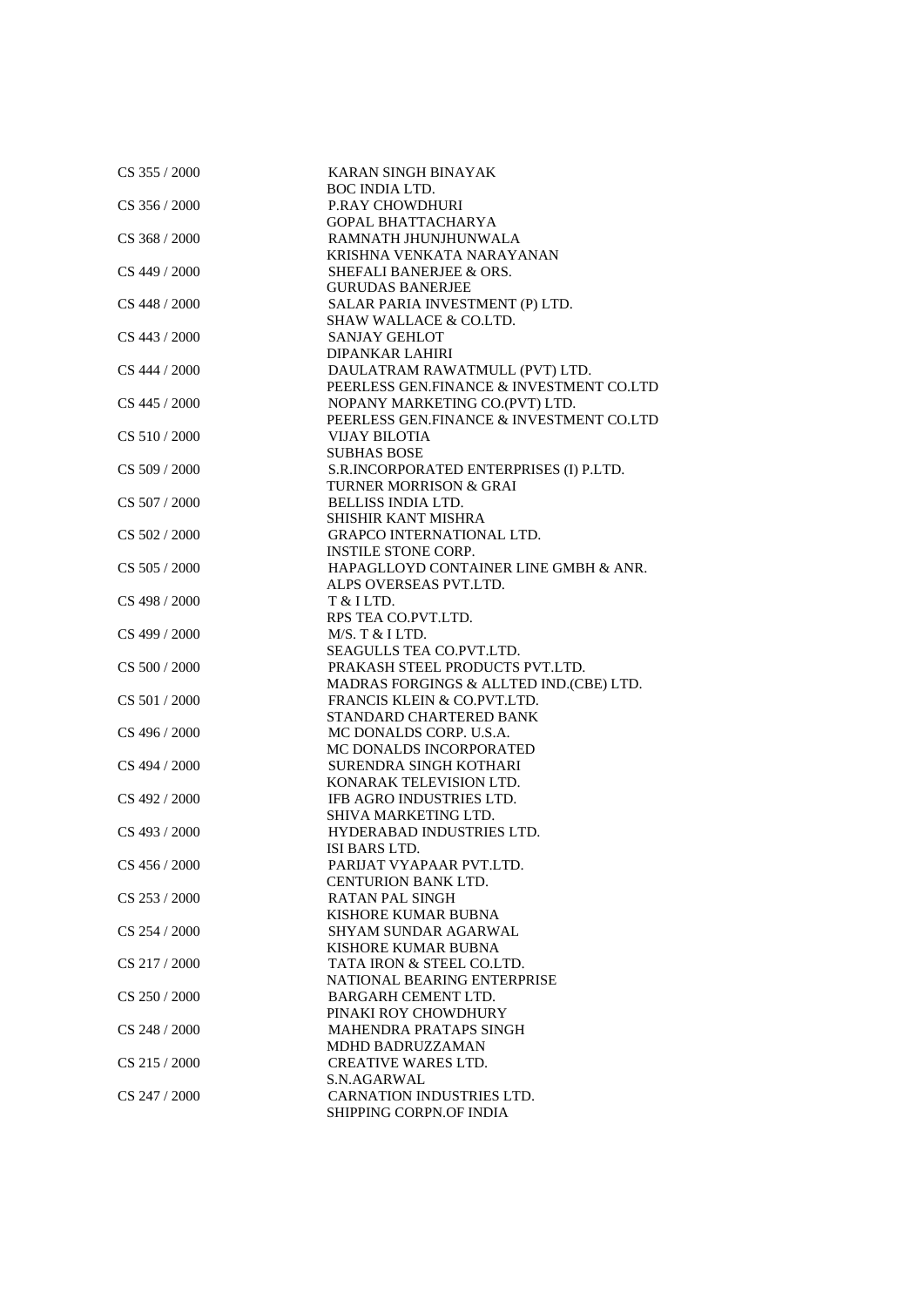| $CS$ 126 / 2000 | MANORAMA SINGH & ANR.<br>THE OFFICIAL TRUSTEE OF W.B. |
|-----------------|-------------------------------------------------------|
|                 |                                                       |
| CS 220 / 2000   | SHREE HANUMAN PROPERTIES FINANCE PVT.LTD              |
|                 | <b>BALAJI DEVELOPMENT PVT.LTD.</b>                    |
| CS 139 / 2000   | SRINIVASA EXIM PVT.LTD.                               |
|                 | CROSCO INTERNATIONAL (LLC)                            |
| CS 140 / 2000   | SUDHIR ASHER & ANR.                                   |
|                 | <b>VIJAY SHROFF</b>                                   |
| CS 293 / 2000   | TANZANIA COMMODITIES TRADING CO. LTD.                 |
|                 | R. PYARELAL INTERNATIONAL LTD.                        |
| CS 289 / 2000   | DURGAPUR CHEMICALS LIMITED                            |
|                 | <b>CHEMIES YNTH (VAPI) LIMITED</b>                    |
| CS 280 / 2000   | <b>GAYA PRASAD CHHEDILAL</b>                          |
|                 | SHREE RADHASARWESHWAR TRADING CO.                     |
| CS 120/2000     | UNIWORTH LTD.                                         |
|                 | <b>ICICI BANK LIMITED</b>                             |
| CS 277 / 2000   | <b>INDIAN RAYON &amp; INDUSTRIES LTD.</b>             |
|                 | MODERN MALLEABLES LTD.                                |
| CS 276 / 2000   | SAI SURFACTANTS PVT.LTD.                              |
|                 | P.& O.NEDLLOYD (INDIA) PVT.LTD.                       |
| CS 288 / 2000   | UMA EXPORTS PVT.LTD.                                  |
|                 | MOHAMMED ABDULBATEN                                   |
| CS 291/2000     | SUNNY INDUSTREES PVT.LTD.                             |
|                 | PHARMAHEM & ORS                                       |
| CS 290 / 2000   | SAFE STRUCTURES (I) PVT LTD                           |
|                 | UNITED BANK OF INDIA                                  |
| CS 292 / 2000   | <b>ARPIT SEN</b>                                      |
|                 | <b>SWAPAN SEN &amp; ORS</b>                           |
|                 |                                                       |
| CS 154 / 2000   | TYROON TEA CO.LTD.                                    |
|                 | ARUN KUMAR GOENKA                                     |
| CS 150 / 2000   | HAHNEMANN LABORATORY LTD.                             |
|                 | <b>RASHMOY DAS &amp; ORS.</b>                         |
| CS 282 / 2000   | DHANDHANIA TRADERS PVT LIMITED.                       |
|                 | KANORIA JUTE & INDUSTRIES LIMITED                     |
| CS 540 / 2000   | UNISILK LTD.                                          |
|                 | <b>ASHWINI KUMAR MORE</b>                             |
| CS 268 / 2000   | COUNCIL OF ALTERNATIVE SYSTEMS & MEDICIN              |
|                 | COUNCIL OF HOMOEPATHIC MEDICINS W.B.                  |
| CS 264 / 2000   | THE W.B.SMALL INDUSTRIES DEV CORPN LTD                |
|                 | LIMELIGHT INDUSTRIES PVT LIMITED                      |
| CS 116/2000     | NUCENT FINANCIAL LTD.                                 |
|                 | KITTI STEELS LTD.                                     |
| CS 113 / 2000   | DR.SOMNATH ZUTSHI                                     |
|                 | RAJESH AGARWAL                                        |
| CS 303 / 2000   | PRIME PRODUCTS LTD.                                   |
|                 | MUMTAZ AHMED & ORS.                                   |
| CS 235 / 2000   | <b>SUJIT AGARWAL</b>                                  |
|                 | <b>LOKENATH SAREE CENTRE</b>                          |
| CS 275 / 2000   | CENTRAL WAREHOUSING CORPORATION                       |
|                 | M/S.TEWARI BOTHERS CONSTRUCTION.                      |
| CS 237 / 2000   | EASTERN QUICK MOVERS (P) LTD.                         |
|                 | GKW LTD.                                              |
| $CS$ 236 / 2000 | INDIA LAMINATING & PACKAGING LTD.                     |
|                 | EXPORT CREDIT GUARANTEE CORP.(I) LTD.                 |
| CS 273 / 2000   | HINDUSTHAN WIRES LTD.                                 |
|                 | RAMPURIA INDUSTRIES & INVESTMENTS LTD.                |
| CS 270 / 2000   | PANKAJ KILLA                                          |
|                 | RAJASTHAN BANK FINANCIAL SERVICES                     |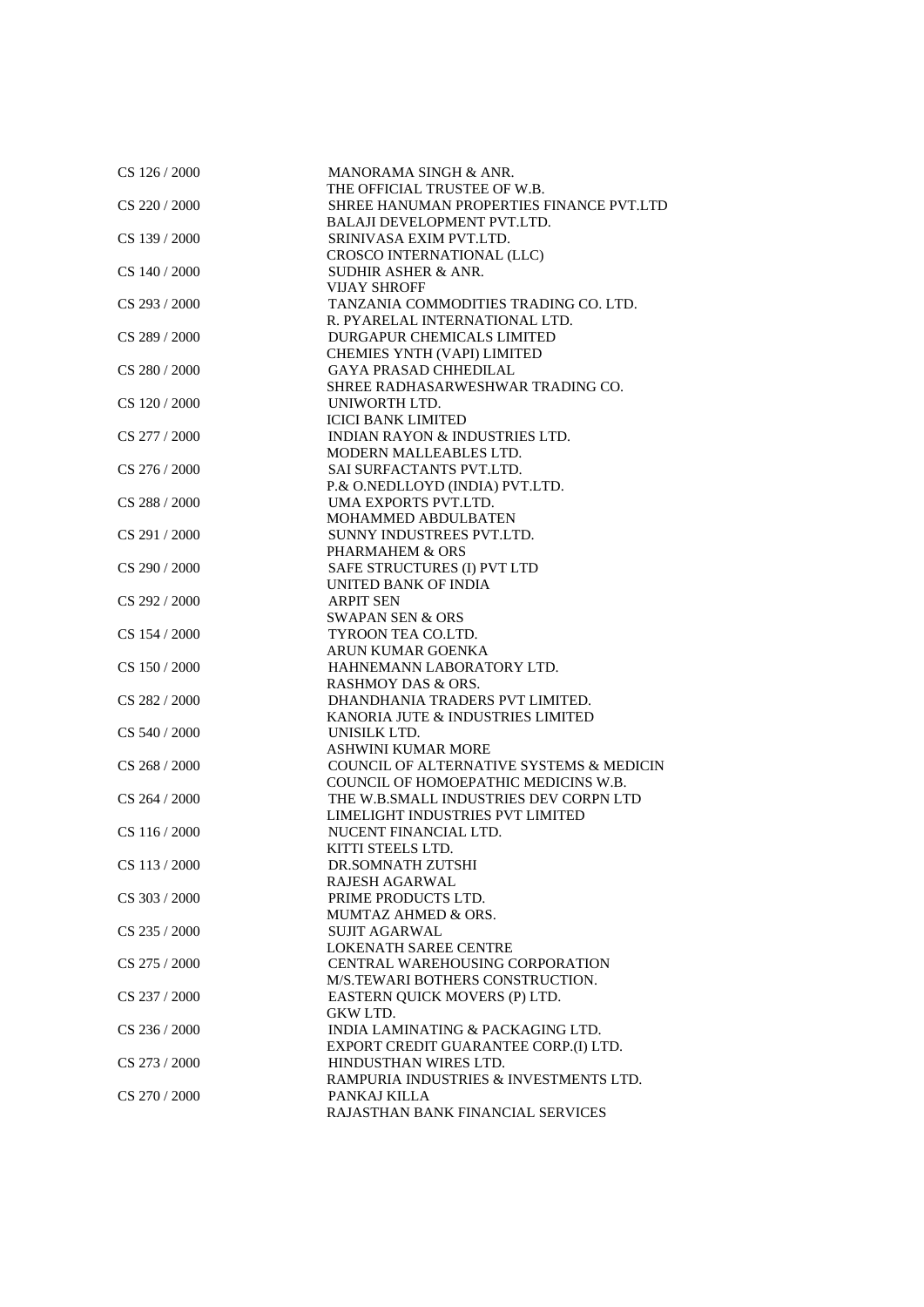| CS 265 / 2000  | SUGATA SENGUPTA                          |
|----------------|------------------------------------------|
|                | SANJOY ROYCHOWDHURY.                     |
| CS 114/2000    | <b>KRISHNA TRADERS</b>                   |
|                | DUTCH BANGLA BANK LTD.                   |
| CS 263 / 2000  | BEVERAGES COM LTD.                       |
|                | DESK TO DESK COURIER & CARGO LTD.        |
| CS 232 / 2000  | HINDUSTHAN LEVER LIMITED                 |
|                | LAXMI TRADING COMPANY                    |
| CS 257 / 2000  | <b>SAMDEV DASGUPTA</b>                   |
|                | RAYMOND LTD.                             |
| CS 233 / 2000  | THREE N. PRODUCTS (P) LTD.               |
|                | <b>MANCHANDI ENTERPRISE</b>              |
| CS 226 / 2000  | <b>SBI HOME FINANCE LIMITED</b>          |
|                | WESTERN ORRISA SUGAR LIMITED & ANR.      |
| CS 222 / 2000  | SAFE STRUCTURES (INDIA) LIMITED          |
|                | CALCUTTA METROPOLITIAN DEVELOPMENT AUTH  |
| CS 109 / 2000  | PANCHMUKHI INDIA PVT.LTD.                |
|                | GOLDEN IMPEX INTERNATIONAL TRADING       |
| CS 177 / 2000  | <b>JUGAL KISHOR DHANDHANIA</b>           |
|                | STATE OF W.B.                            |
| CS 176 / 2000  | <b>SRI SANKAR KUMAR DEY</b>              |
|                | SRI UMA SHANKAR DEY                      |
| CS 108 / 2000  | PANCHMUKHI INDIA PVT.LTD.                |
|                | GOLDEN IMPEX INTERNATIONAL TRADING       |
| CS 48 / 2000   | SOCIETE DAS PRODUCTS NESTLE S.A. & ANR.  |
|                | KIT KAT FOOD PRODUCTS & ANR.             |
|                |                                          |
| CS 244 / 2000  | SANTOSH KUMAR PODDAR                     |
|                | C.M.C.                                   |
| CS 243 / 2000  | UMA SHANKAR BERIA                        |
|                | C.M.C.                                   |
| CS 230 / 2000  | EDEN COSMETICS LIMITED                   |
|                | <b>AVIA IMPEX LIMITED</b>                |
| CS 231 / 2000  | <b>EDEN COSMETICS LIMITED</b>            |
|                | NAMITA INDUSTRIAL&TRADING CONCEPTS PVT   |
| CS 229 / 2000  | NUCENT FINANCE LIMITED                   |
|                | D.C.M.FINANCIAL SERVCIES LIMITED         |
| CS 125 / 2000  | PRADEEP SANCHETI                         |
|                | <b>ROMEN PANDEY</b>                      |
| CS 227 / 2000  | <b>JADAV CHURAN LAW</b>                  |
|                | M/S.PURUSHOTTAM K.PATEL & CO             |
| CS 61 / 2000   | RAJASTHAN BANK FINANCIAL SERVICES LTD.   |
|                | SMIFS INTERNATIONAL FINANCE PVT.LTD.     |
| CS 59 / 2000   | PRALHAD RAI KHETAWAT                     |
|                | SHALIMAR PAINTS LTD.                     |
| CS 97 / 2000   | MOODY PROPERTIES LTD.                    |
|                | AMRITLAL KHANNA                          |
| CS 72 / 2000   | SHIVSHAKTI AGRO (I) LTD.                 |
|                | AMRIT FEEDS LTD.                         |
| CS 44 / 2000   | LAKSHMI KANTO PATRA                      |
|                | JAGADHATRI SWAROOP NARAYAN TUSAR G.P.LTD |
| CS 94 / 2000   | KAJARIA IRON CASTINGS LTD.,              |
|                | M.K. EXPORT & IMPORT                     |
| $CS$ 40 / 2000 | BENGAL COAL CO.LTD.                      |
|                | SHEO PRASHAD SURENDRA KUMAR LTD.         |
| CS 81/2000     | <b>BALMER LAWRIE &amp; CO. LTD.</b>      |
|                | ROYAL BANK OF SCOTLAND N.V.              |
| CS 80 / 2000   | <b>B.H.INRTERNATIONAL P.LTD.</b>         |
|                | AMERICAN PRESIDENT LINES LTD.            |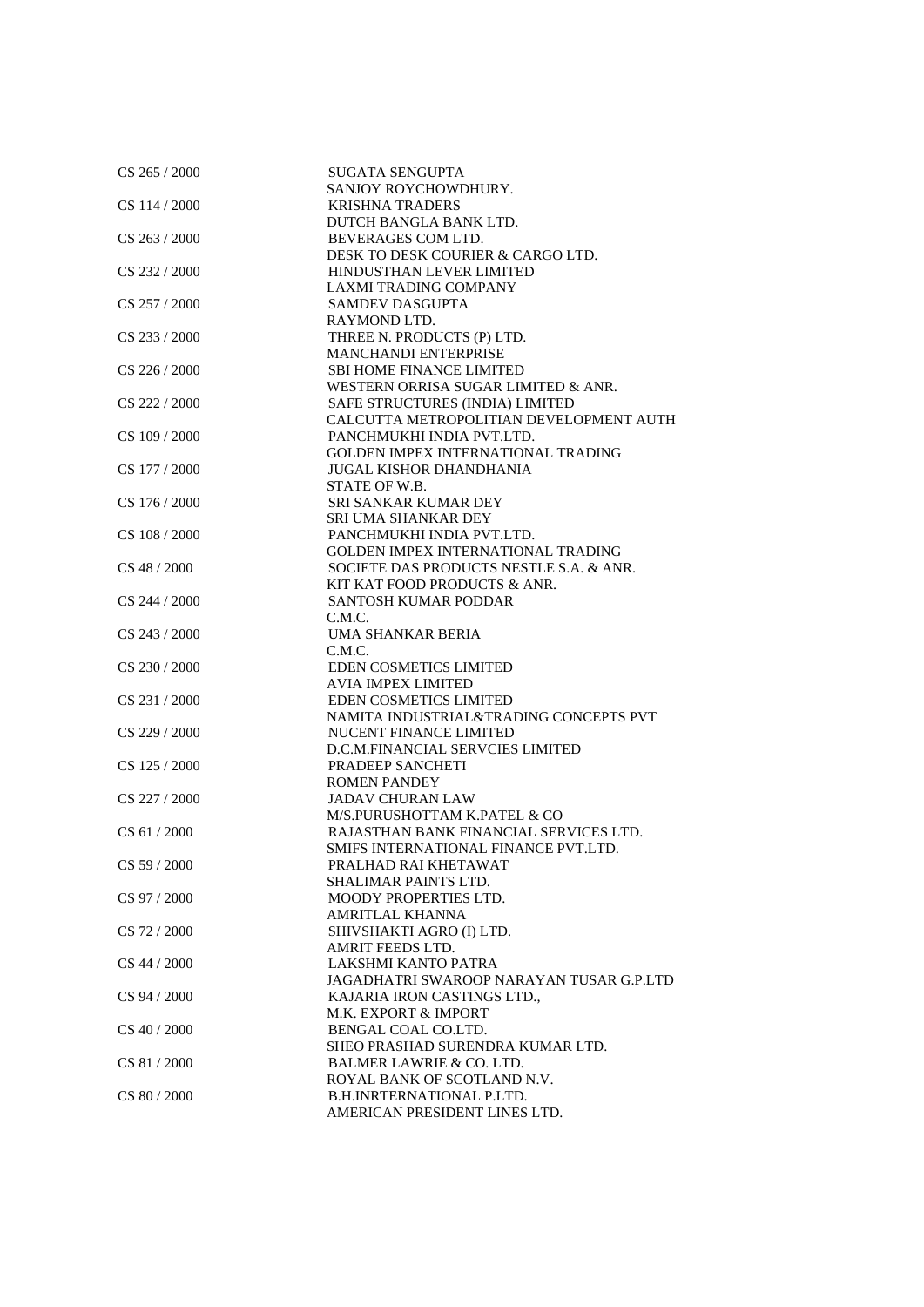| CS 400 / 2000   | THE PREM CHAND JUTE MILLS LTD.           |
|-----------------|------------------------------------------|
|                 | C.E.S.C.LTD.                             |
| CS 403 / 2000   | ARMENIAN HOLY CHURCH OF NAZARETH         |
|                 | <b>MOUD SOARES</b>                       |
| CS 404 / 2000   | <b>DAMODAR GUPTA</b>                     |
|                 | E.K.SCARIA & ORS.                        |
| CS 405 / 2000   | SMT.SUSHILA DEVI BAGARIA & ORS.          |
|                 | HARI KRISHAN BAGARIA                     |
| CS 402 / 2000   | JENSON & NICHOLSON (INDIA) LTD.          |
|                 | INDUSTRIAL INVESTMENT BANK OF INDIA LTD. |
| CS 401 / 2000   | THE GRAMOPHONE CO.OF INDIA LTD.          |
|                 | <b>RAMESH CHAND JAIN</b>                 |
| CS 472 / 2000   | KASHINATH JHUNJHUNWALA                   |
|                 | KRISHNAN VENKATA NARAYAN                 |
| $CS$ 465 / 2000 | RADHE SHYAM SARAF (HUF)                  |
|                 | <b>CENTRAL BANK OF INDIA</b>             |
| CS 432 / 2000   | CHANDRA PRAKASH DUGAR                    |
|                 | THE FERTILIZER CORPORATION OF INDIA LTD  |
| CS 431 / 2000   | SAVITA RANI MANGLA                       |
|                 |                                          |
|                 | M/S. CHARTERED FINVEST (INDIA) LTD., ANR |
| CS 430 / 2000   | BHARAT BHUSHAN MANGLA                    |
|                 | M/S. CHARTERED FIN VEST (INDIA) LTD., &  |
| CS 429 / 2000   | RUSODAY SECURITIES LTD.,                 |
|                 | NATIONAL STOCK EXCHANGE OF INDIA LTD.,   |
| CS 441 / 2000   | K.K.MODI INVESTMENT & FINAN.SER.P.LTD.   |
|                 | ASIA TELEVISION NET WORK LTD.            |
| CS 353 / 2000   | ARUN KUMAR CHAMARIA                      |
|                 | <b>CORPORATION BANK</b>                  |
| CS 399 / 2000   | ELECTRICAL MANUFACTURING CO.LTD.         |
|                 | NEW INDIA ASSURANCES CO.LTD.             |
| CS 398 / 2000   | AJAY PRAKASH LOHIA & ORS.                |
|                 | AXIS BANK LTD & ORS.                     |
| CS 367 / 2000   | ORIENTAL SOAP STORE PVT.LTD.             |
|                 | INTERNATIONAL COMBUSTION INDIA LTD.      |
| CS 348 / 2000   | DEEPANKAR GHOSH & ANR.                   |
|                 | <b>ESCORTS FINANCE LTD.</b>              |
| CS 470 / 2000   | INDO ASIA MARITIME PTE LTD.              |
|                 | ESSEL MARITIMES & MANAGE.SYSTEMS P.LTD.  |
| CS 481 / 2000   | <b>JAYTEE EXPORT</b>                     |
|                 | NATVAR PAREKH IND. LTD.                  |
| CS 464 / 2000   | SOBHAGYMAL SINGHVI                       |
|                 | TIRRIHA NNAH CO.LTD.                     |
| CS 479 / 2000   | NIRANJAN PIPALIA                         |
|                 | HINDUSTAN STEEL WORKS CONSTRUCTION LTD.  |
| CS 349 / 2000   | HINDUSTHAN WIRES LTD.                    |
|                 | STRONG ARM EQUIPMENTS (P) LTD.           |
| CS 364 / 2000   | <b>SASHI AGARWAL</b>                     |
|                 | KND ENGINEERING TECHNOLOGIES LTD.        |
| CS 365 / 2000   | RAKHAL CHANDRA PAL                       |
|                 | <b>ANIL KUMAR DAS</b>                    |
| CS 469 / 2000   | A.D.CONSULTANTS PVT.LTD.                 |
|                 | <b>COAL INDIA LTD.</b>                   |
| CS 467 / 2000   | C.C.SAHA LTD.                            |
|                 | MILESTONE MUSIC DISTRIBUTORS PVT.LTD.    |
| CS 374 / 2000   | ESSEL MINING INDUSTRIES LTD.             |
|                 | BHARAT MARGARINE LTD.                    |
| CS 362 / 2000   | PLATINUM FINANCE LTD.                    |
|                 | RAM NATH JHUNJHUNWALA                    |
|                 |                                          |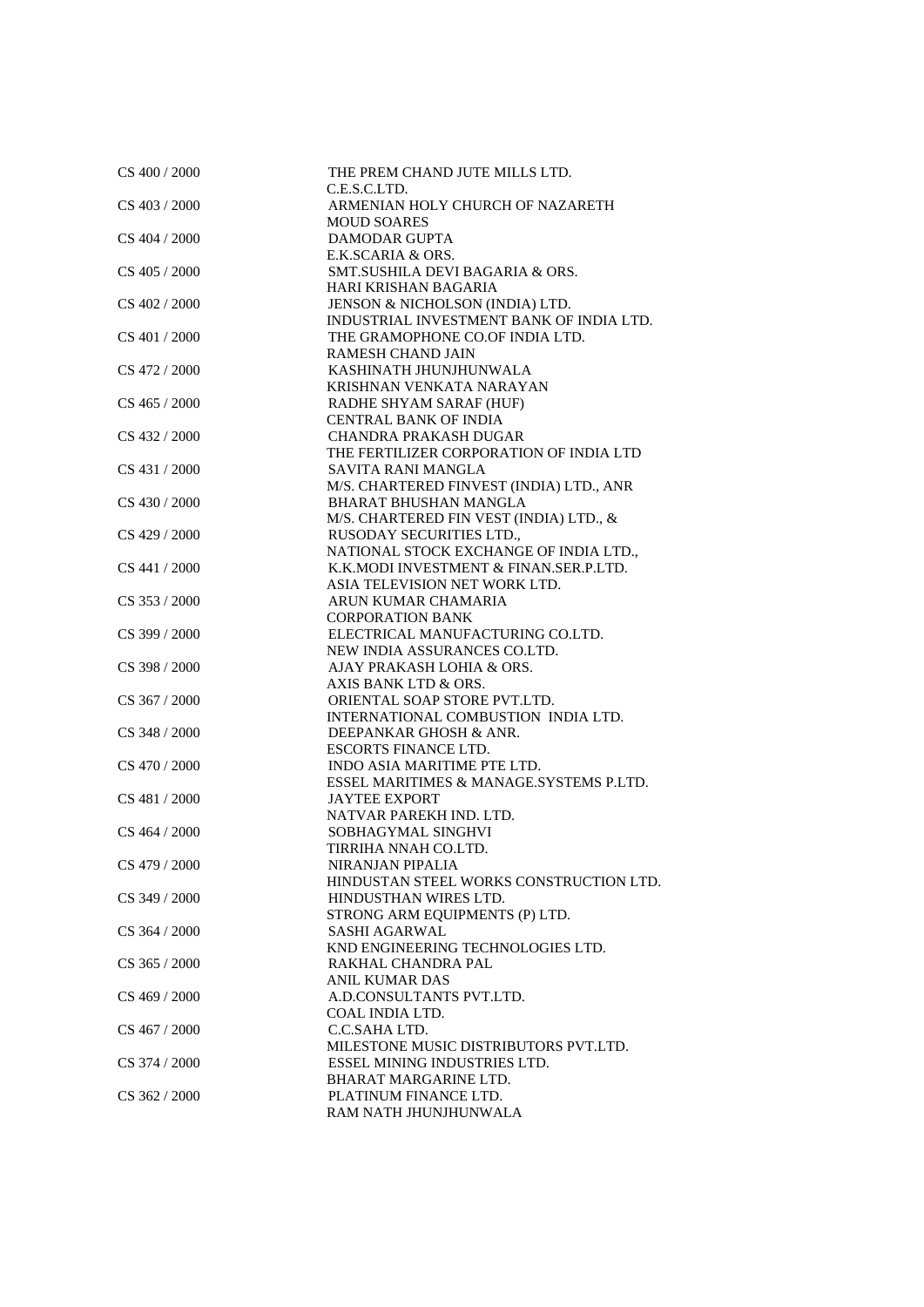| CS 477 / 2000   | <b>BHASKAR CHANDRA RAKSHIT</b><br><b>BANK OF TOKYO MITSUBISHUI</b> |
|-----------------|--------------------------------------------------------------------|
|                 |                                                                    |
| CS 490 / 2000   | PRIYA RANJAN MUKHERJI                                              |
|                 | SIMULBARIE TEA CO.PVT.LTD.                                         |
| CS 489 / 2000   | HINDUSTHAN CONSULTANCY & SERVICES LTD.                             |
|                 | STATE OF W.B.                                                      |
| CS 415 / 2000   | CEMEGRA BALL (I) LTD.                                              |
|                 | THE INDIAN IRON & STEEL CO. LTD.                                   |
| CS 414 / 2000   | <b>BIJOY MUKHERJEE</b>                                             |
|                 | <b>SATYA SAIN</b>                                                  |
| $CS$ 413 / 2000 | RYAM COMMERCE & PLANTATION LTD.                                    |
|                 | PURUSHOTTAM K.PATEL & CO.                                          |
| CS 511 / 2000   | R.PIYARELALL IMPORT & EXPORT LTD.                                  |
|                 | NEAT DOMESTIC TRADING PTV.LTD.                                     |
| CS 512 / 2000   | VICTOR MOSES & CO. & ANR.                                          |
|                 | CHAMARIA PROPERTIES PVT.LTD.                                       |
| CS 513/2000     | <b>BIJOY KUMAR MALAKAR</b>                                         |
|                 | M/S. BISWAMBHAR NAG DAS                                            |
| CS 514 / 2000   | PINX INTERNATIONAL PVT.LTD.                                        |
|                 | <b>FASHION FURNISHERS</b>                                          |
| CS 306 / 2000   | VED PRAKASH SANON & ANR.                                           |
|                 | DR.INDRAJIT MOITRA                                                 |
| CS 379 / 2000   | KESORAM INDUSTRIES LTD.                                            |
|                 | TEJIS INTERNATIONAL PVT.LTD.                                       |
| CS 304 / 2000   | PHONOGRAPHIC PERFORMANCE LTD.                                      |
|                 | MIDDY PUBLICATION LTD.                                             |
| CS 302 / 2000   | PRIME PRODUCTS LTD.                                                |
|                 | MUMTAZ AHMED                                                       |
| CS 299 / 2000   | DIAMOND SHIPPING CO.LTD.                                           |
|                 | TRANSAMERICA LEASING INC.                                          |
| CS 326 / 2000   | ANDREW YULE & CO LIMITED.                                          |
|                 | PUNJAB NATIONAL FERTILIZER CHEM.LTD.                               |
| CS 327 / 2000   | DHOLAI TEA CO PVT LIMITED.                                         |
|                 | DEVENDRA & CO                                                      |
| CS 324 / 2000   | <b>INDIAN FOOD PRODUCTS</b>                                        |
|                 | NATIONAL SUPPLY CORPORATION                                        |
| CS 322 / 2000   | THE ASSOCIATED CEMENT COMPANIES LTD.                               |
|                 | MAMANASKAMANA                                                      |
| CS 321 / 2000   | HARSHA NATH PAL                                                    |
|                 | SRI KAMALENDU DAKSHIT                                              |
| CS 320 / 2000   | <b>RUSSEL PROPERTIES &amp; ESTATES</b>                             |
|                 | INDIAN ALLUMINIUM CO.LTD.                                          |
| CS 318 / 2000   | VIJAY KUMAR GOEL & ORS.                                            |
|                 | <b>BRIJENDRA KUMAR PODDAR</b>                                      |
|                 |                                                                    |
| CS 519 / 2000   | KUBER KKHAINI (P) LTD.<br>JAGANNATH PRASAD KHANDEWAL               |
| CS 315 / 2000   | NICCO UCO ALLIANCE CREDIT LTD.                                     |
|                 |                                                                    |
|                 | PLATINUM STOCK BROKING SERVICES LTD                                |
| CS 311 / 2000   | DATEX OHMEDA (INDIA) PVT.LTD.                                      |
|                 | DUNCAN GLENEAGLES HOSPITALS LTD.                                   |
| CS 310 / 2000   | ASHIRWAD STEELS & INDUSTRIES LTD.                                  |
|                 | EASTMAN CRUSHER CO.(P) LTD.                                        |
| CS 309 / 2000   | HINDUSTHAN COPPER LTD.                                             |
|                 | ALL INDIA ROAD TRANSPORT AGENCY                                    |
| CS 363 / 2000   | SMT. SASHI AGARWAL                                                 |
|                 | PROTIK ASSICIATES & ORS.                                           |
| CS 339 / 2000   | <b>CHINAR EXPORT LTD</b>                                           |
|                 | NATIONAL INSURANCE CO. LTD                                         |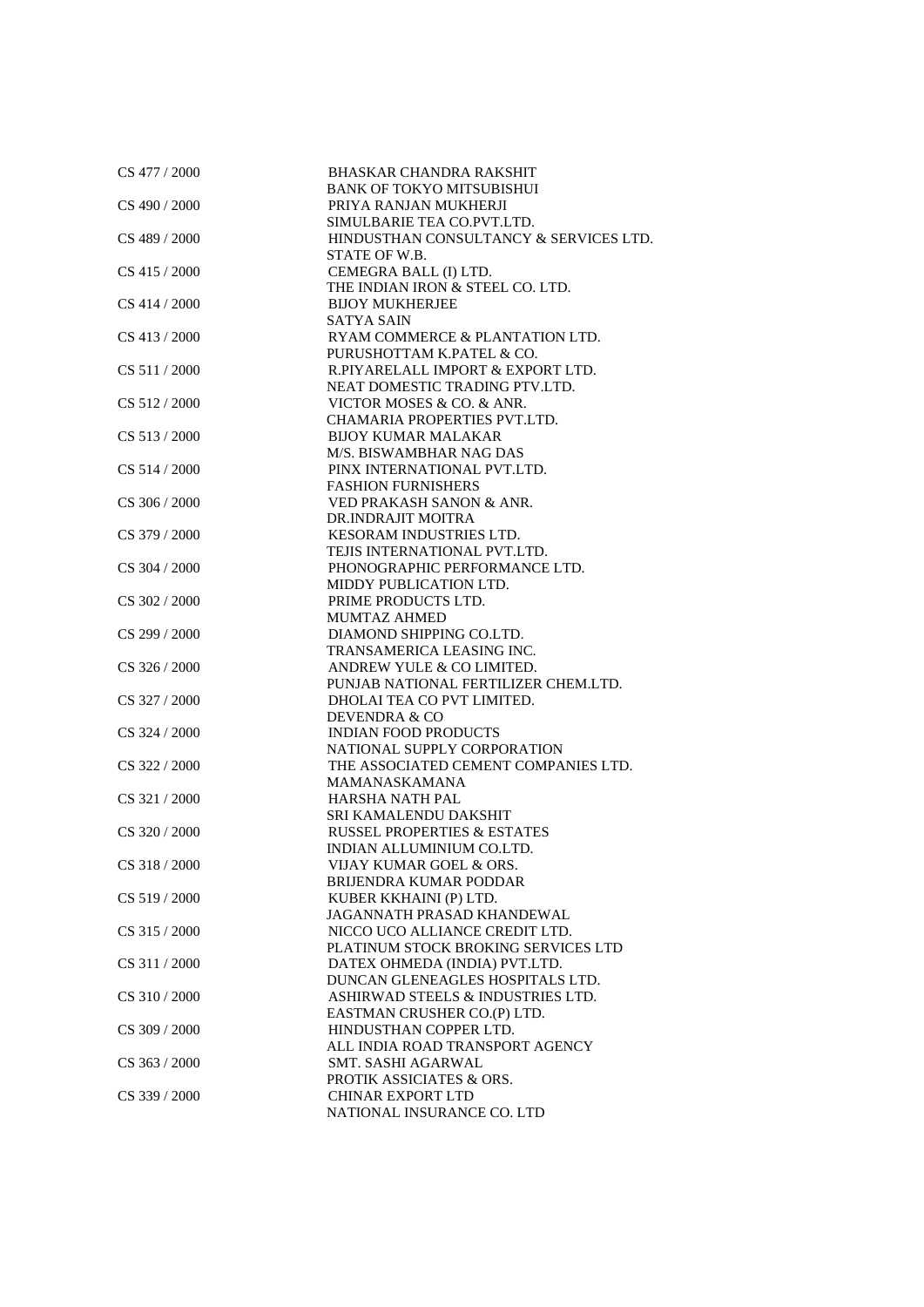| CS 337 / 2000   | RAMKRISHNA MATH AND OTHERS                  |
|-----------------|---------------------------------------------|
|                 | SANTOSH DUTTA (S/A)                         |
| $CS$ 295 / 2000 | <b>GKW LIMITED</b>                          |
|                 | BHARATIA MINI SPRING & ENGG CO LTD.         |
| $CS$ 294 / 2000 | KEY STONE INDIA (P) LTD.                    |
|                 | W.P.I.L. LTD                                |
| $CS$ 537 / 2000 | <b>KURLON LIMITED</b>                       |
|                 | SRI DULAL CHANDRA BHADRA                    |
| $CS$ 535 / 2000 | JENSON & NICHOLSON (INDIA) LTD.             |
|                 | JENSON & NICHOLSON FINANCIAL SERVICE LT     |
| $CS$ 528 / 2000 | <b>GRAPCO INTERNATIONAL LTD. &amp; ANR.</b> |
|                 | <b>MS.MITRANEE CHATTERJEE</b>               |
| $CS$ 539 / 2000 | UNISILK LIMITED                             |
|                 | HINDUSTHAN NATIONAL BAG & BURLAP CO. LT     |
| $CS$ 541 / 2000 | UNISILK LIMITED                             |
|                 | <b>MORE INTERNATIONAL</b>                   |
| CS 542 / 2000   | UNISILK LIMITED                             |
|                 | M/S. UNIEXCAL INST. LTD.                    |
| $CS$ 543 / 2000 | UNISILK LIMITED                             |
|                 | <b>M/S.MORE OVERSEAS</b>                    |
| CS 544 / 2000   | UNISILK LIMITED                             |
|                 | <b>MOHAN KUMAR MORE</b>                     |
| $CS$ 335 / 2000 | <b>CHANDMAL PINCHA &amp; ANR</b>            |
|                 | HATHIMAL PINCHA                             |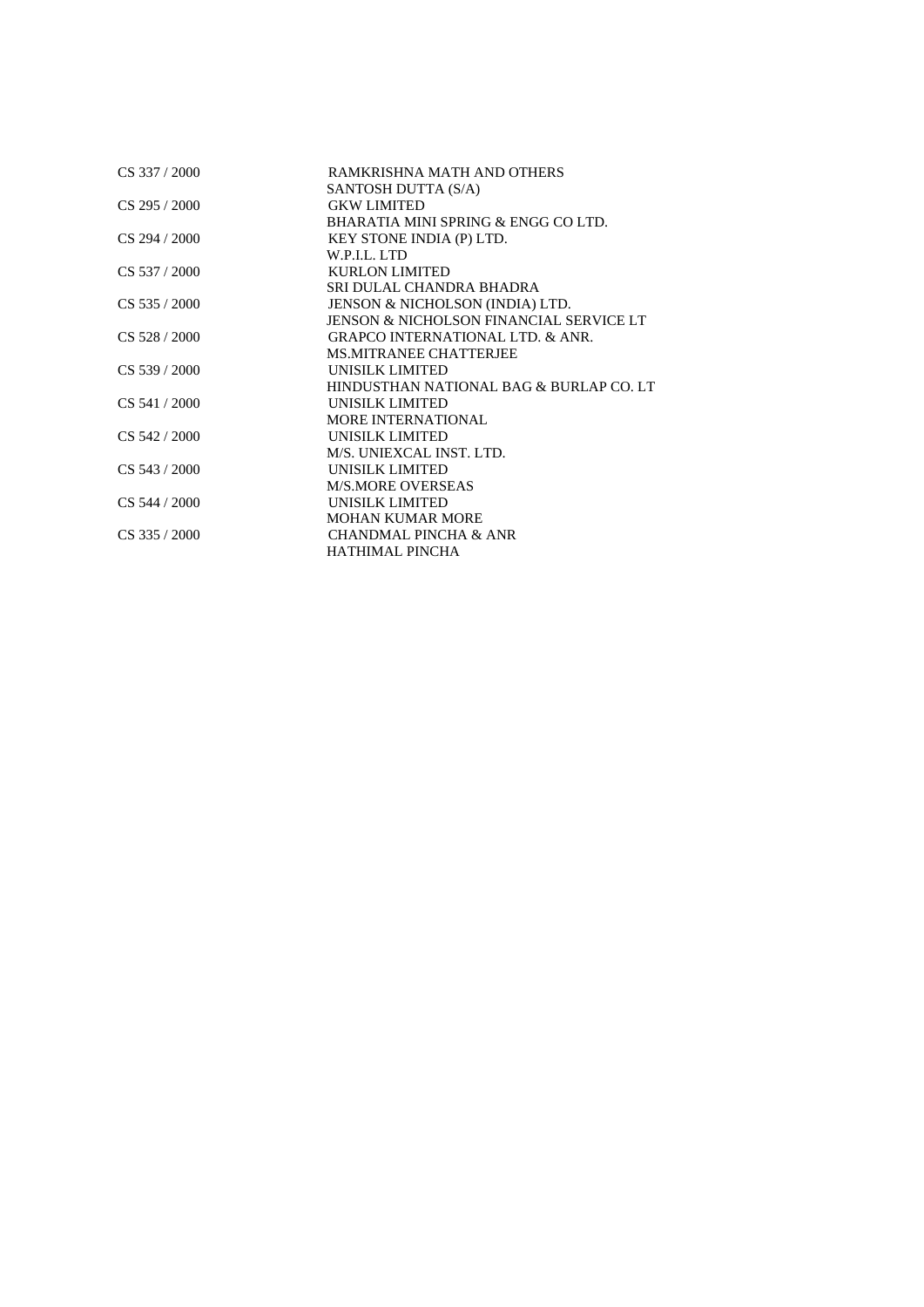CS(O) 1 / 1942 BHAIRULAL AGARWAL ALIAS GUDKA NAND KISHORE AGARWAL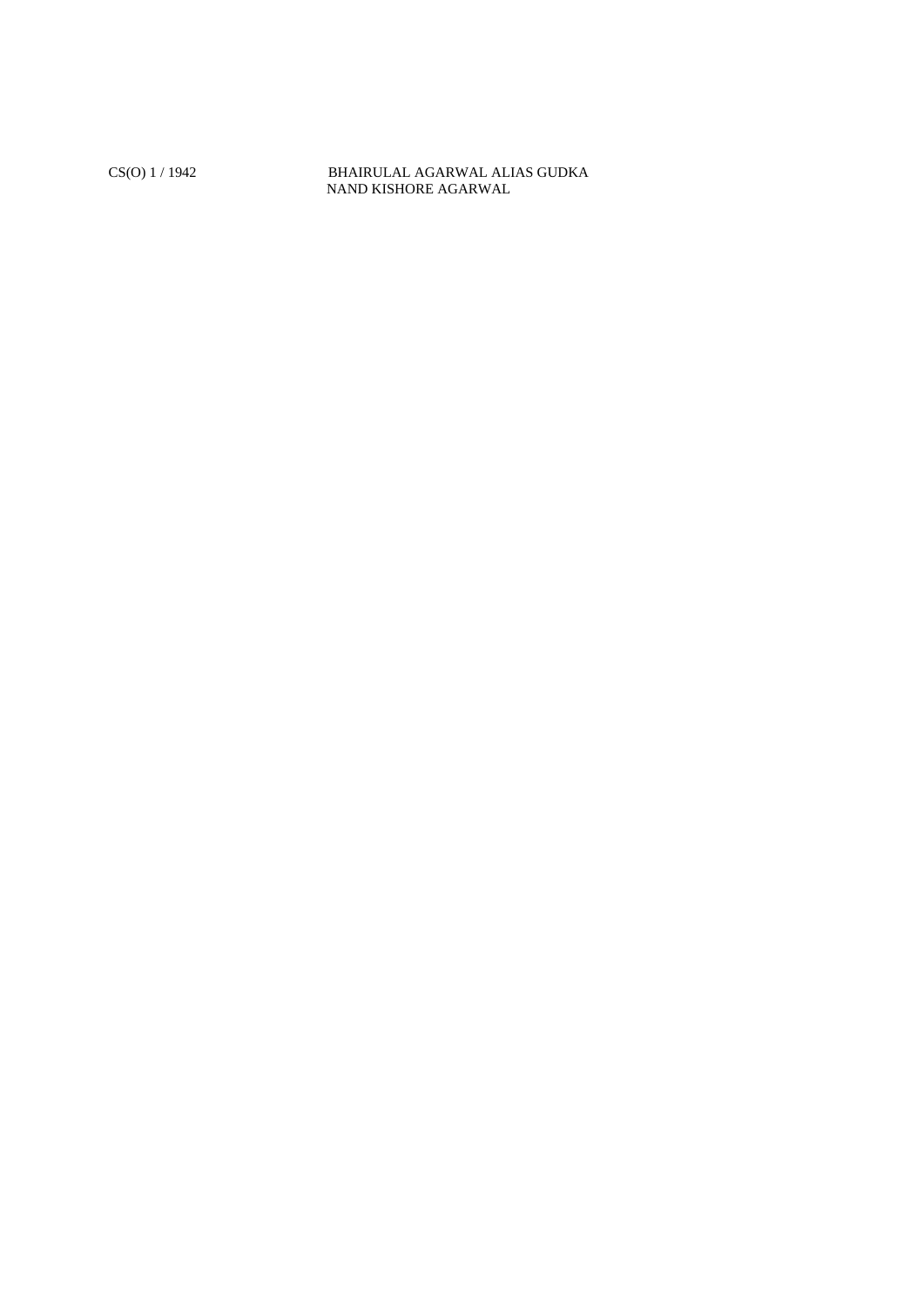CSOS 355 / 1987 HARSH VARDHAN LODHA NAWAL KISHORE KEJRIWAL CSOS 141 / 1995 RE:KARTICK CH. SHAW ESTATE BETWEEN NARAYAN LAND ACQUISITION COLLECTOR,KOLKATA & ANR.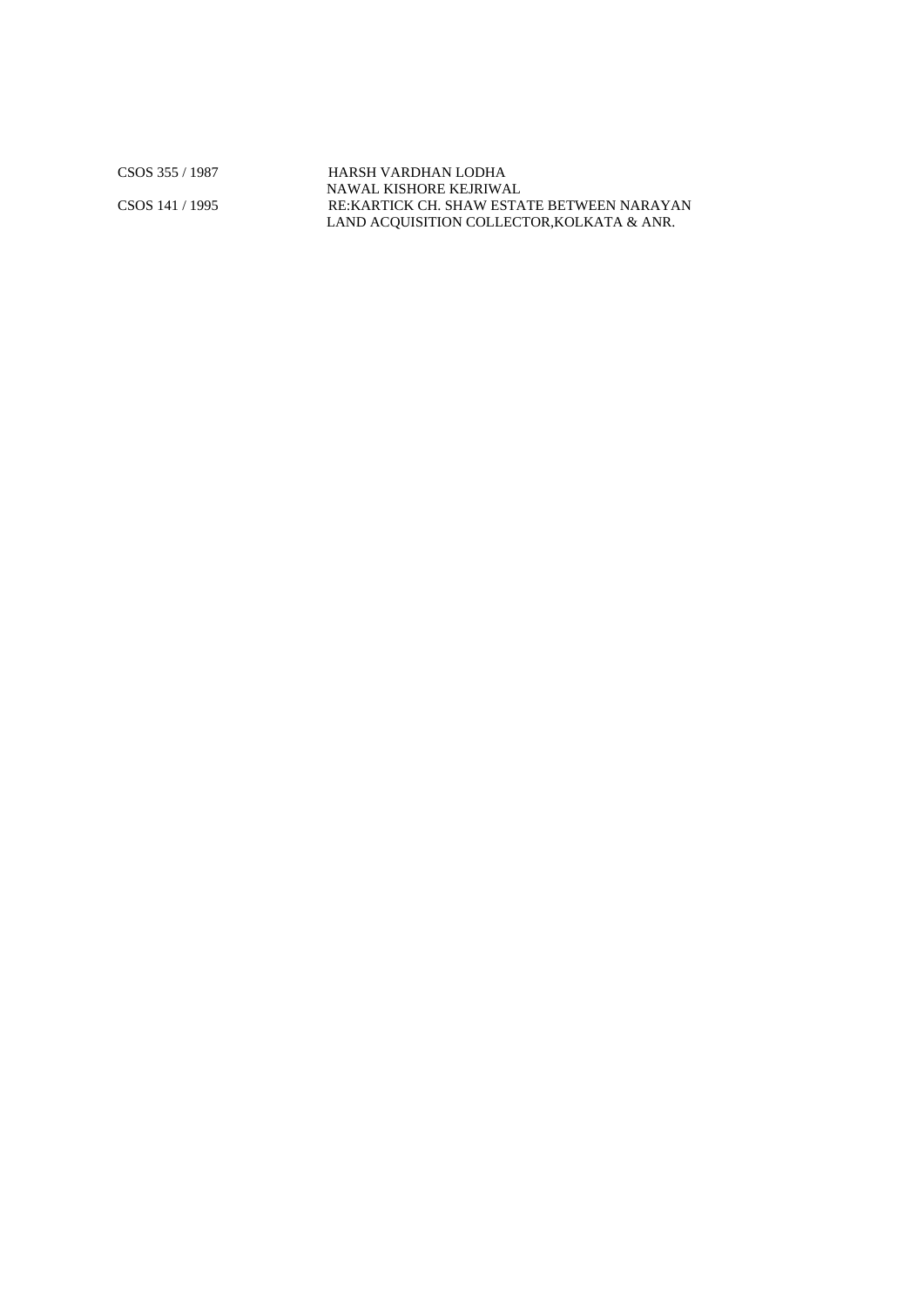| CUSTA 1055 / 1986     | MOHAN LAL PANDIT                         |
|-----------------------|------------------------------------------|
|                       | THE COLLECTOR OF CUSTOMS                 |
| CUSTA 1494 / 1986     | SHRI SUBODH CHANDRA SEN                  |
|                       | ASSITANT COLLECTOR OF CUSTOMS            |
| CUSTA 8/1986          | M/S. P.S.SOHAN SINGH                     |
|                       | COLLECTOR OF CUSTOMS CAL.                |
| CUSTA 2187 / 1986     | <b>SANKAR LAL SARIF</b>                  |
|                       | <b>COLLECTOR OF CUSTOMS</b>              |
| CUSTA 3738 / 1987     | <b>GOVIND RAM AGARWAL</b>                |
|                       | <b>COLLECTOR OF CUSTOMS</b>              |
| CUSTA 3629 / 1987     | AMAR NATH ASH & ANR.                     |
|                       | <b>ASSTT.COLLECTOR OF CUSTOMS</b>        |
| CUSTA 3417 / 1988     | M/S. EXTENSION, CAL.                     |
|                       | COLLECTOR OF CUSTOMS, CAL                |
| CUSTA 2766 / 1988     | <b>GANAPATI EXPORTS LTD. &amp; ORS.</b>  |
|                       | <b>ASSTT.COLLECTOR OF CUSTOMS</b>        |
| CUSTA 2247 / 1994     | THE COLLECTOR OF CUSTOMS , CALCUTTA      |
|                       | <b>MARATHON SHIPPING PVT LTD</b>         |
| CUSTA 3211 / 1994     | M/S. MANULAL BANIA                       |
|                       | <b>COLLECTOR OF CUSTOMS</b>              |
| CUSTA 3279 / 1994     | M.DYTTA AGENCY & ANR.                    |
|                       | <b>COLLECTOR OF CUSTOMS</b>              |
| CUSTA 3212 / 1994     | NANI GOPAL GHOSH                         |
|                       | BOARD OF TRUSTEE FOR THE PORT OF CAL.    |
|                       |                                          |
| CUSTA 674 / 1994      | <b>SHRI MATA PRASAD</b>                  |
|                       | COLLECTOR OF CUSTOMS (PREVENTIVE)PATNA   |
| CUSTA 637 / 1994      | COLLECTOR OF CENTRAL-EXCISE CAL-II       |
|                       | M/S. BRITANNIA INDUSTRIES LTD.           |
| CUSTA 3577 / 1994     | <b>RAHUL GUPTA</b>                       |
|                       | COLLECTOR OF CUSTOMS, CALCUTTA           |
| CUSTA 772 / 1994      | <b>SURESH KUMAR BANTHIA</b>              |
|                       | THE COLLECTOR OF CUSTOMS.CAL.            |
| CUSTA 3213 / 1994     | <b>RAJESH MEHTA</b>                      |
|                       | COLLECTOR OF CUSTOMS, CAL.               |
| CUSTA 522 / 1994      | YOGI INDUSTRIES LTD.ABHILASHA-2          |
|                       | COLLECTOR OF CUSTOMS, CAL.               |
| CUSTA 771 / 1994      | SURESH KUMAR BANTHIA                     |
|                       | THE COLLECTOR OF SUCTOMS, CALCUTTA       |
| CUSTA 2325 / 1994     | <b>GUNWANT J. MEHTA</b>                  |
|                       | THE COLLECTOR OF CUSTOMS                 |
| CUSTA 2240 / 1994     | COLLECTOR OF CUSTOMS, CAL.               |
|                       | HITASHI CHEMICAL                         |
| CUSTA 3585 / 1994     | RAJESH MEHTA                             |
|                       | <b>COLLECTOR OF CUSTOMS CALCUTTA</b>     |
| CUSTA 3586 / 1994     | M/S.SHARAFF PRINTS (M.)CO.PVT.LTD.& ANR. |
|                       | THE COLLECTOR OF CUSTOMS                 |
| <b>CUSTA 2 / 1995</b> | SASHIKANT T. MEHTA                       |
|                       | <b>COLLECTOR OF CUSTOMS</b>              |
| <b>CUSTA 1/2000</b>   | COMMNR.OF CUSTOMS (AIRPORT) CAL.         |
|                       | R.B.EXIM (P) LTD.                        |
|                       |                                          |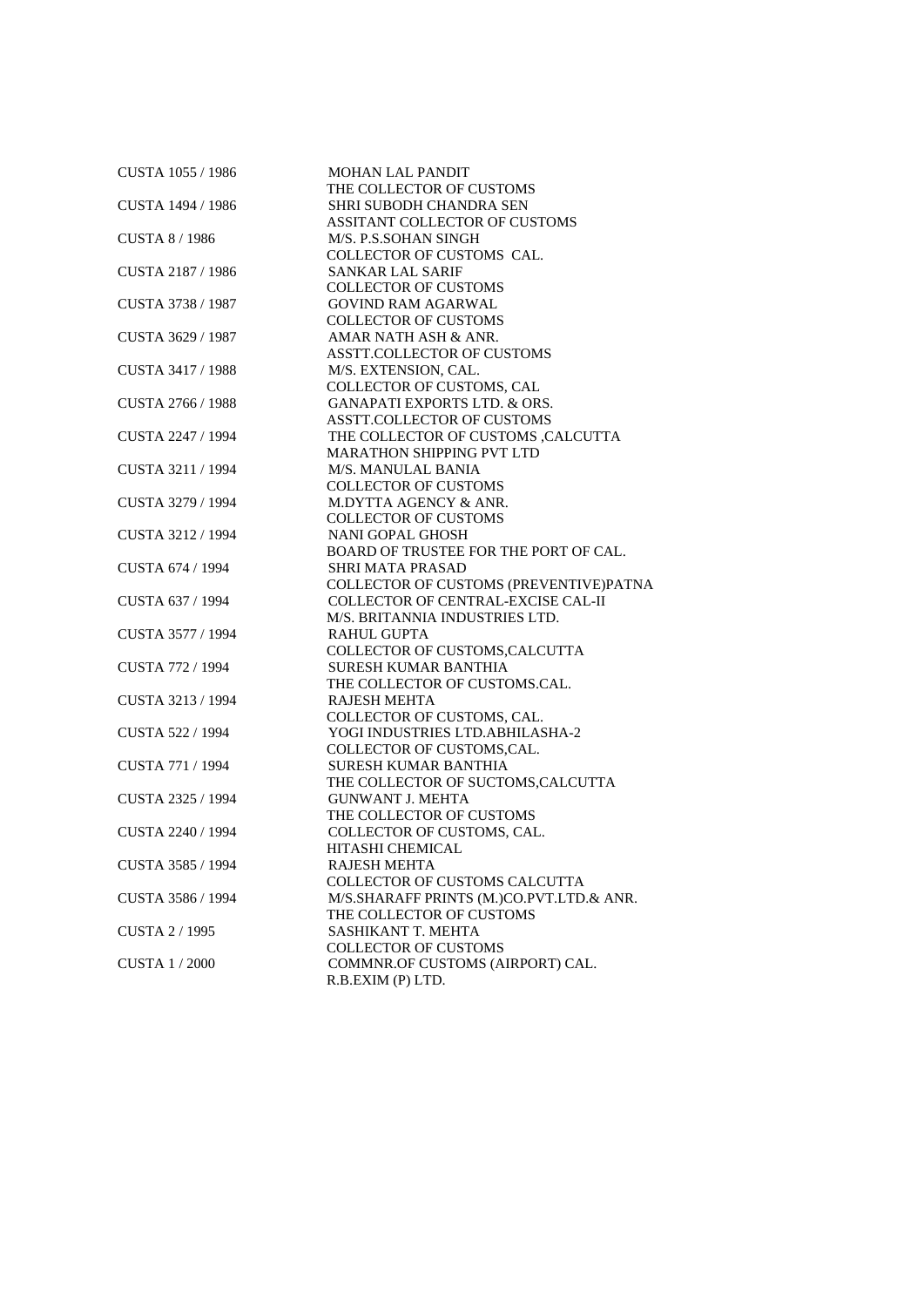| EC 147 / 1992 | MUKHERJEE GHOSH & ASSOCIATES PVT LTD.<br>STATE OF WEST BENGAL |
|---------------|---------------------------------------------------------------|
| EC 7 / 1992   | ORISSA CEMENT LTD.                                            |
|               | ENGINEERING PROJECTS (I) LTD.                                 |
| EC 7 / 1993   | M/S.BALAKA BUILDERS.                                          |
|               | W B STATE CO-OPERATIVE MARKETING FED.LTD                      |
| EC $2/1993$   |                                                               |
|               | THE PROJECTS & EQUIPMENT I LTD<br><b>ENGNR. PRODUCTS</b>      |
|               |                                                               |
| EC 1 / 1993   | PUNJAB NATIONAL BANK<br><b>BIJAY FOOD PRODUCTS LTD.</b>       |
| EC 6 / 1994   | MUNERA OILS PVT. LTD.                                         |
|               | THE W B STATE CO-OPERATIVE MARKETING FLT                      |
| EC 3 / 1994   | <b>SURI FRUIT AGENCY</b>                                      |
|               | M/S.KANCHAN ENTERPRISES & ORS.                                |
| EC 5 / 1994   | RATHI OILS PVT.LTD.                                           |
|               | THE W.B.STATE CO-OP.MARKETING FED.LTD.                        |
| EC 3 / 1997   | NARAYAN PRASAD LOHIA                                          |
|               | <b>BAL GOVIND LOHIA</b>                                       |
|               |                                                               |
| EC 6 / 1998   | M/S SAGARMAL SANJAY KUMAR                                     |
|               | M/S PANNALAL SAGARMAL                                         |
| EC 2 / 1998   | HANUMAN AGRO INDUSTRIES LIMITED.                              |
|               | K.L.MODI & SONS                                               |
| EC 7 / 1998   | ALOK CHAKRABARTY                                              |
|               | STATE OF WEST BENGAL                                          |
| EC 5 / 1998   | <b>STATE BANK OF INDORE</b>                                   |
|               | <b>M/S.ANJAN</b>                                              |
| EC 1 / 1998   | MAGMA LEASING LTD.                                            |
|               | <b>AJOY KUMAR SEN</b>                                         |
| EC 8 / 1998   | ALOK CHAKRABARTY                                              |
|               | STATE OF WEST BENGAL                                          |
| EC 11 / 1998  | RAMA PRASAD CHOWDHURY                                         |
|               | <b>ASHESH KUMAR DABUR</b>                                     |
| EC 15 / 1998  | TCI FINANCE LTD.                                              |
|               | CALCUTTA MEDICAL CENTRE                                       |
| EC 17 / 1998  | ALPIC FINANCE LTD.                                            |
|               | JANGALPARA FARM PRODUCTS PVT.LTD.                             |
| EC 14 / 1998  | RAMAPRASAD CHOUDHURY                                          |
|               | ASHESH KUMAR DALUI                                            |
| EC 12 / 1998  | M/S PAM DEVELOPMENTS PVT.LTD.                                 |
|               | STATE OF WEST BENGAL                                          |
| EC 10 / 1998  | S.N.BOSE & CO.PVT.LTD.                                        |
|               | <b>MITALI MUKHERJEE</b>                                       |
| EC 4 / 1998   | <b>STATE BANK OF INDIA</b>                                    |
|               | <b>JENSON &amp; NICOLSON FINANCIAL SERVICES LTD</b>           |
| EC 3 / 1998   | MODERN CONSTRUCTION CO                                        |
|               | EXECUTIVE ENGINEER P.W.ROADS.24PARAGANAS                      |
| EC 6 / 1999   | ALOKE CHAKRABORTY                                             |
|               | STATE OF W.B.                                                 |
| EC 5 / 1999   | SREI INTERNATIONAL FINANCE LTD.                               |
|               | <b>GANESH SHANKAR PANDEY</b>                                  |
| EC 7 / 1999   | ASITA RANJAN CHOUDHURY                                        |
|               | STATE OF W.B.                                                 |
| EC $2/1999$   | <b>BCL FINANCIAL SERVICES LTD.</b>                            |
| EC 1 / 1999   | ALOK KUMAR CHAKRABARTY                                        |
|               | STATE OF WEST BENGAL                                          |
| EC 21 / 1999  | <b>BCL FINANCIAL SERVICES LTD.</b>                            |
|               | SAJJAN ROADWAYS CORP.                                         |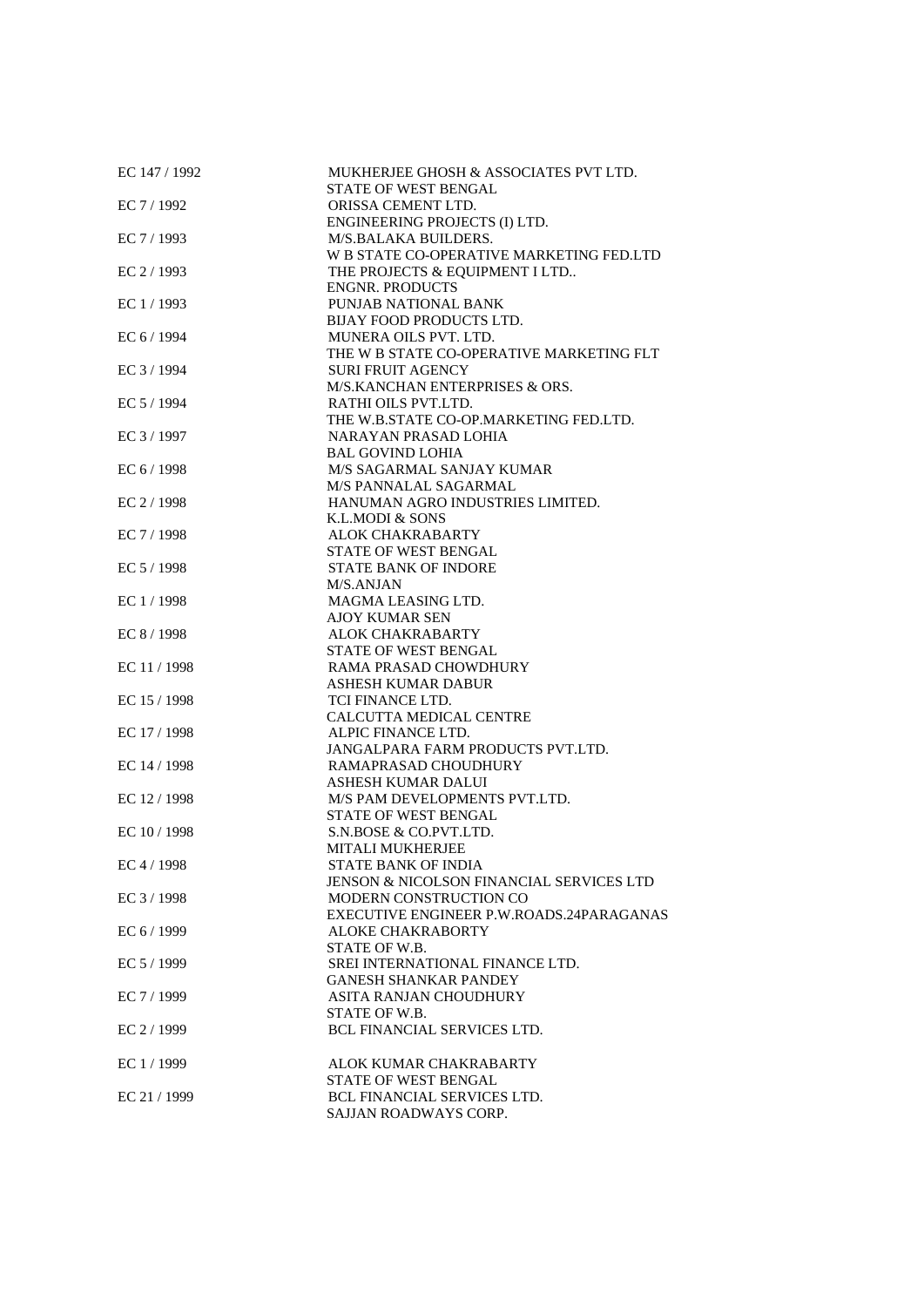| EC 22 / 1999 | <b>BCL FINANCIAL SERVICES LTD.</b>            |
|--------------|-----------------------------------------------|
|              | AJAY KUMAR PARIJA                             |
| EC 19 / 1999 | MAGMA LEASING P.LTD.                          |
|              | M/S BHAGWALAXMI VEG.PRODUCTS LTD.             |
| EC 14 / 1999 | M/S FERRO ALLOYS CORP.LTD.                    |
|              | M/S BAIJNATH GUPTA & SONS                     |
| EC 23 / 1999 | SUBHLAXMI FABRICS (P) LIMITED                 |
|              | M/S.R.O.TEXTILES                              |
| EC 24 / 1999 | <b>BHAGWATI DEVELOPERS PVT LIMITED</b>        |
|              | PANCHVATI PLANTATION PVT LIMITED              |
| EC 9 / 1999  | DENABANK & ANR.                               |
|              | <b>SONALI BANK</b>                            |
| EC 8 / 1999  | M/S. J.B. CHEMICALS & PHARMACEUTICALS,        |
|              | M/S. KARMA TSRONGKHANG                        |
| EC 12 / 1999 | OCL INDIA LOTD.                               |
|              | STATE LOF ARUNACHAL PRADESH                   |
| EC $15/2000$ | <b>SREI INTERNATIONAL FINANCE LIMITED</b>     |
|              | KRISHNA PLASTOCHEM LIMITED & ANR              |
| EC $16/2000$ | SREI INTERNATIONAL FINANCE LTD.               |
|              | <b>DEVIDAS GORAKH PALIT</b>                   |
| EC $7/2000$  | T.C.I. FINANCE LTD.                           |
|              | G.M. INDUSTRIES LTD.                          |
| EC $10/2000$ | BHAGWATI DEVELOPERS P.LTD.                    |
|              | PANCHVATI PLANTATION P.LTD.                   |
| EC $1/2000$  | SREI INTERNATIONAL FINANCE LTD.               |
|              | HIFAZAT CHEMICALS LTD.                        |
| EC $2/2000$  | SREI INTERNATIONAL FINANCE LTD.               |
|              | HIFAZAT CHEMICALS LTD.                        |
| EC $26/2000$ | RAJASTHAN BANK FINANCIAL SERVICES LTD.        |
|              | <b>INDIAN STEEL &amp; WIRES PRODUCTS LTD.</b> |
| EC 25 / 2000 | <b>IDEAL FINANCING CORPN.</b>                 |
|              | <b>MOHTO PROSAD CONSTRUCTION</b>              |
| EC 22 / 2000 | SREI INTERNATIONAL FINANCE LTD.               |
|              | <b>MASCAREN MINING SERVICES PVT.LTD.</b>      |
| EC $8/2000$  | PARAGON FINANCE LIMITED                       |
|              | SHREE SHYAM SALT PRODUCTSD LTD                |
| EC 12 / 2000 | N.I.JOHNSON CO.LTD.                           |
|              | KOTHARI VEGETABLE PRODUCTS LTD.               |
| EC $19/2000$ | MAGMA LEASING LTD.                            |
|              | MID EAST (I)                                  |
| EC $13/2000$ | G.S.ATWAL & CO.                               |
|              | JAYABHARAT CREDIT LTD.                        |
| EC 28 / 2000 | ALPIC FINANCE LTD.                            |
|              | DAMODAR CHAKRABORTY                           |
| EC 14 / 2000 | G.S.ATWAL & CO.(GOA)                          |
|              | JAYABHARAT CREDIT LTD.                        |
| EC 17 / 2000 | HARSHBARDHAN TRADE & AGENCIES PVT. LTD.       |
|              | DHANOOLALL & SONS EXPORTS (P) LTD.            |
|              |                                               |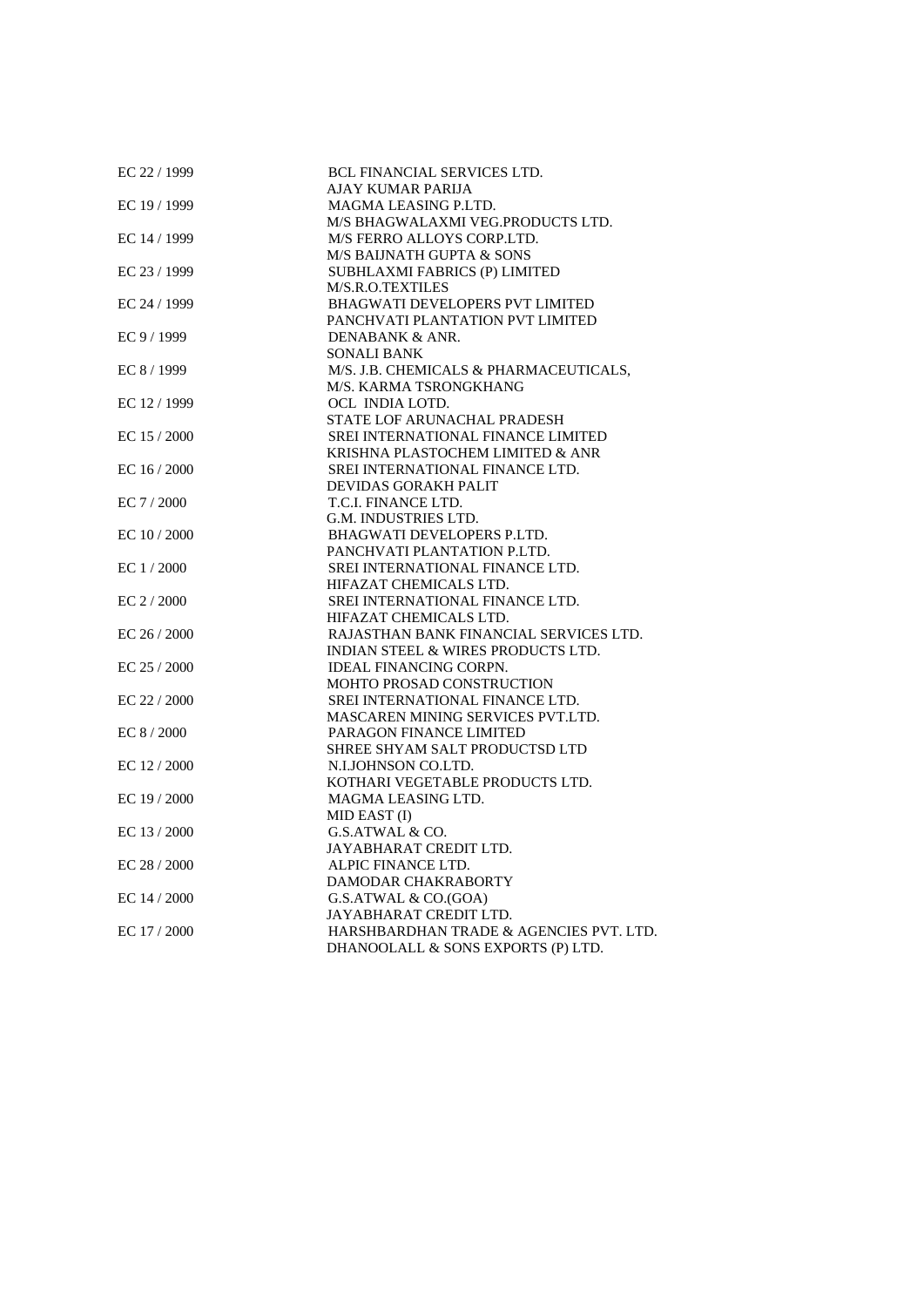| EOS 3/1978    | SHREE GANESH JUTE MILLS LTD.             |
|---------------|------------------------------------------|
|               | M/S. B.R. HERMAN & MOHATTA (I) PVT. LTD. |
| EOS 1 / 1983  | SHREE GANESH JUTE MILLS LTD.             |
|               | B.R.HERNEN MOHTA (I) (P) LTD.            |
| EOS 19 / 1986 | MR. GILLIAM HART & ORS.                  |
|               | DARRYL BLOND                             |
| EOS 2 / 1986  | <b>UNION BANK OF INDIA</b>               |
|               | <b>ALLIED ENGINEERS &amp; TRADERS</b>    |
| EOS 36 / 1987 | <b>IRA MUKHERJEE &amp; ORS</b>           |
|               | HIRENDRANATH BHATTACHARJEE               |
| EOS 57 / 1987 | DIPAK KUMAR PRAHLADKA                    |
|               | JOKHI RAM BUDHIA TRUST                   |
|               |                                          |
| EOS 32 / 1987 | SMT ARATI ADDY & ORS.                    |
|               | SMT. NAMITA DAS & ORS.                   |
| EOS 58 / 1987 | BHARTIA STEEL & ENNG.CO.PVT.LTD.         |
|               | DINA NATH PAROLIA & ANR.                 |
| EOS 15 / 1987 | DR. ACHINTA KRISNA DEB                   |
|               | <b>SMT. DURGABATI GHOSH</b>              |
| EOS 58 / 1988 | BHARTIA STEEL & ENGG.CO.PVT. LTD         |
|               | DINATH PANOLIA AND ANOTHER               |
| EOS 32/1988   | SHRI SURESH AGARWAL & ANR.               |
|               | HIRAK SEN & ORS.                         |
| EOS 19 / 1989 | <b>UCO BANK</b>                          |
|               | HIMALAYA PAPER(MACHINERY) PVT. LTD.      |
| EOS 22 / 1990 | ALLAHABAD BANK                           |
|               | <b>M/S KRISHNA HARDWARE STORES</b>       |
|               |                                          |
| EOS 18 / 1991 | KABARI PVT. LTD.                         |
|               | <b>SHRIMATI ILA BASU</b>                 |
| EOS 7 / 1991  | <b>INDIRANI CHATTERJEE</b>               |
|               | DWIJENDRA N. CHATTERJEE                  |
| EOS 22 / 1992 | <b>SALIL KUMAR MITTER</b>                |
|               | HINDUSTHAN PETROLIUM CORPORATION LTD.    |
| EOS 21/1992   | ABHA RANI CHALROBORTY                    |
|               | TAPENDRA NATH GHOSH.                     |
| EOS 1/1992    | IN THE GOODS OF TARA SUNDARI GHOSH DECD. |
|               |                                          |
| EOS 23 / 1992 | UNION CARBIDE INDIA LTD.                 |
|               | CYCLE CORPN.OF INDIA LTD.                |
| EOS 20 / 1993 | <b>DIPENDRA NATH</b>                     |
|               | <b>SUBHAS CH. MOOKHERJEE</b>             |
|               |                                          |
| EOS 19 / 1993 | THE MANIPUR TEA COMPANY PVT. LTD. & ORS. |
|               | SMT. SUSHILA DEVI MOHTA                  |
| EOS 9 / 1993  | <b>SHRIKANTA MANTRI</b>                  |
|               | HARI PRASAD MANTRI                       |
| EOS 24 / 1993 | ATLAS & UNION JUTE PRESS CO.LTD.         |
|               | S. MUKHERJEE                             |
| EOS 27 / 1994 | PANCHUGOPAL CHATTOPADHYAY                |
|               | JAGADESHWASI THAKWRANI                   |
| EOS 1/1995    | KUMKUM MITTA & ORS.                      |
|               | <b>ROBIN PAUL</b>                        |
| EOS 6A / 1995 | MAHENDRA NARAYAN GHOSH                   |
|               | SMT. UTPALA DEY & ORS.                   |
| EOS 10/1996   | <b>REKHA PAL</b>                         |
|               |                                          |
|               | HOWRAH MUNICIPAL CORP.                   |
| EOS 58 / 1997 | BANTIA STEEL ENGNR. CO. PVT. LTD.        |
|               | DINA NATH PAVOLIA                        |
| EOS 9 / 1997  | OM PRAKASH GUPTA & ORS.                  |
|               | ASHIT KUMAR SHARMA & ORS.                |
| EOS 8 / 1997  | HOWRAH FLOUR MILLS LTD. & ORS.           |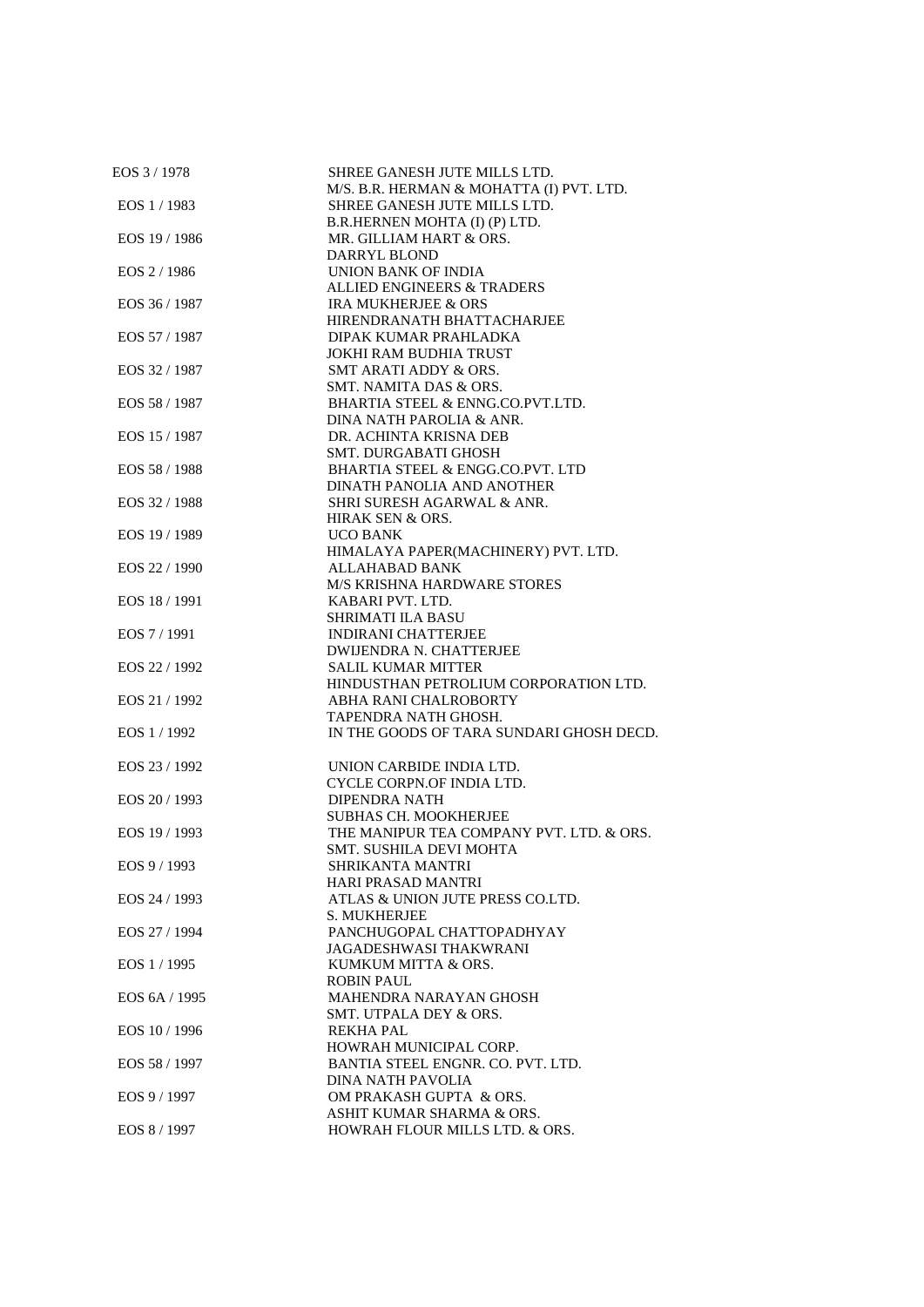| EOS 6 / 1997  | FRENCH MOTOR CAR CO.LTD.<br>BHAGAWATI PRASAD JHUNJHUNWALLA & ANR. |
|---------------|-------------------------------------------------------------------|
|               | U C O BANK                                                        |
| EOS 5 / 1997  | <b>STATE BANK OF INDIA</b>                                        |
|               | VISHAL FOUNDRY WORKS PVT.LTD.                                     |
| EOS 18 / 1997 | <b>SM.PRATIVA BHATTACHARJEE</b>                                   |
|               | <b>MOLLA SIRAZUL HAQUE</b>                                        |
| EOS 20 / 1997 | STATE OF MAHARASHTRA & ANR                                        |
|               | GLAD STONE DYALL CO LTD.                                          |
| EOS 4 / 1997  | <b>SALAUDDIN CHOUDHURY</b>                                        |
|               | <b>MRS ARATI DUTTA</b>                                            |
| EOS 24 / 1997 | SUDHIR CHANDRA KUMAR & ANR.                                       |
|               | <b>SMT.DEBI ROY &amp; ORS</b>                                     |
| EOS 35 / 1998 | <b>BRAHMA GOPAL BASAK</b>                                         |
|               | <b>COMMR.OF WALKF</b>                                             |
| EOS 32 / 1998 | ARNAB GHOSH & ANR.                                                |
|               | M/S.JUGAL KISHORE MANICK CHAND                                    |
| EOS 41 / 1998 | RAMA BHOWMICK                                                     |
|               | <b>REKHA SARKAR</b>                                               |
| EOS 23 / 1998 | ASARAFI MAHASETH MAHABIR ROUTH                                    |
|               | SREE MADAN GOPAL JEW                                              |
| EOS 28 / 1998 | SM.BHAGAWATI DEVI MANNA & ORS.                                    |
|               | KALYAN KR.MANNA                                                   |
| EOS 29 / 1998 | <b>KALYAN KR.MANNA</b>                                            |
|               | NIRMAL KR.MANNA                                                   |
| EOS 31 / 1998 | <b>SIBRATI SHAW</b>                                               |
|               | SANTOSH KUMAR SAMADDAR                                            |
| EOS 27 / 1998 | M/S.COALITE CHEMICALS PVT.LTD.                                    |
|               | SRI RAGHUNATH PRASAD ALMAL                                        |
| EOS 26 / 1998 | M/S.ENTRO COAST PVT.LTD.                                          |
|               | RAGHUNATH PRASAD ALMAL                                            |
| EOS 37 / 1998 | ARYA SAMAJ CAL.                                                   |
|               | <b>SREERAM JAISWAL</b>                                            |
| EOS 18 / 1998 | THE UNITED CHURCH OF NORTH INDIA TRUST                            |
|               | REV.PANTOOK SINGH TINGO                                           |
| EOS 17 / 1998 | DOVER PARK BUILDER LTD.                                           |
|               | <b>MAHABIR PRASAD JALAN</b>                                       |
| EOS 21 / 1998 | THE CHURCH OF NORTH INDIA TRUST ASSN.                             |
|               | REV.PANTOO SINGH TINGBOO                                          |
| EOS 20 / 1998 | THE UNITED CHURCH OF NORTH INDIA TRUST                            |
| EOS 19 / 1998 | CHURCH OF NORTH INDIA ASSN.<br>THE CHURCH OF NORTH INDIA TRUST    |
|               | P.S.JINGBO                                                        |
| EOS 22 / 1998 | ABHAY SINGH SURANA                                                |
|               | DOWNTOWN TYRE SERVICES                                            |
| EOS 11 / 1998 | TARAK NATH SAHA                                                   |
|               | <b>COMMNR.OF WALKFS</b>                                           |
| EOS 10 / 1998 | <b>SRI MADAN BASAK</b>                                            |
|               | <b>COMMNR.OF WALKFS</b>                                           |
| EOS 58 / 1998 | BHARTIA STEEL & ENGINEERING CO.LTD.                               |
|               | DINANATH PAROLIA                                                  |
| EOS 15 / 1998 | NARAYAN SAHA                                                      |
|               | <b>COMNR.OF WALKFS</b>                                            |
| EOS 13 / 1998 | <b>SM.ANNARANI SAHA</b>                                           |
|               | <b>COMNR.OF WALKFS</b>                                            |
| EOS 47 / 1999 | <b>RANJIT SAHA</b>                                                |
|               | <b>BISWAJIT SAHA</b>                                              |
| EOS 20 / 1999 | TAPAS DAS GUPTA                                                   |
|               | <b>SHELLY SEN</b>                                                 |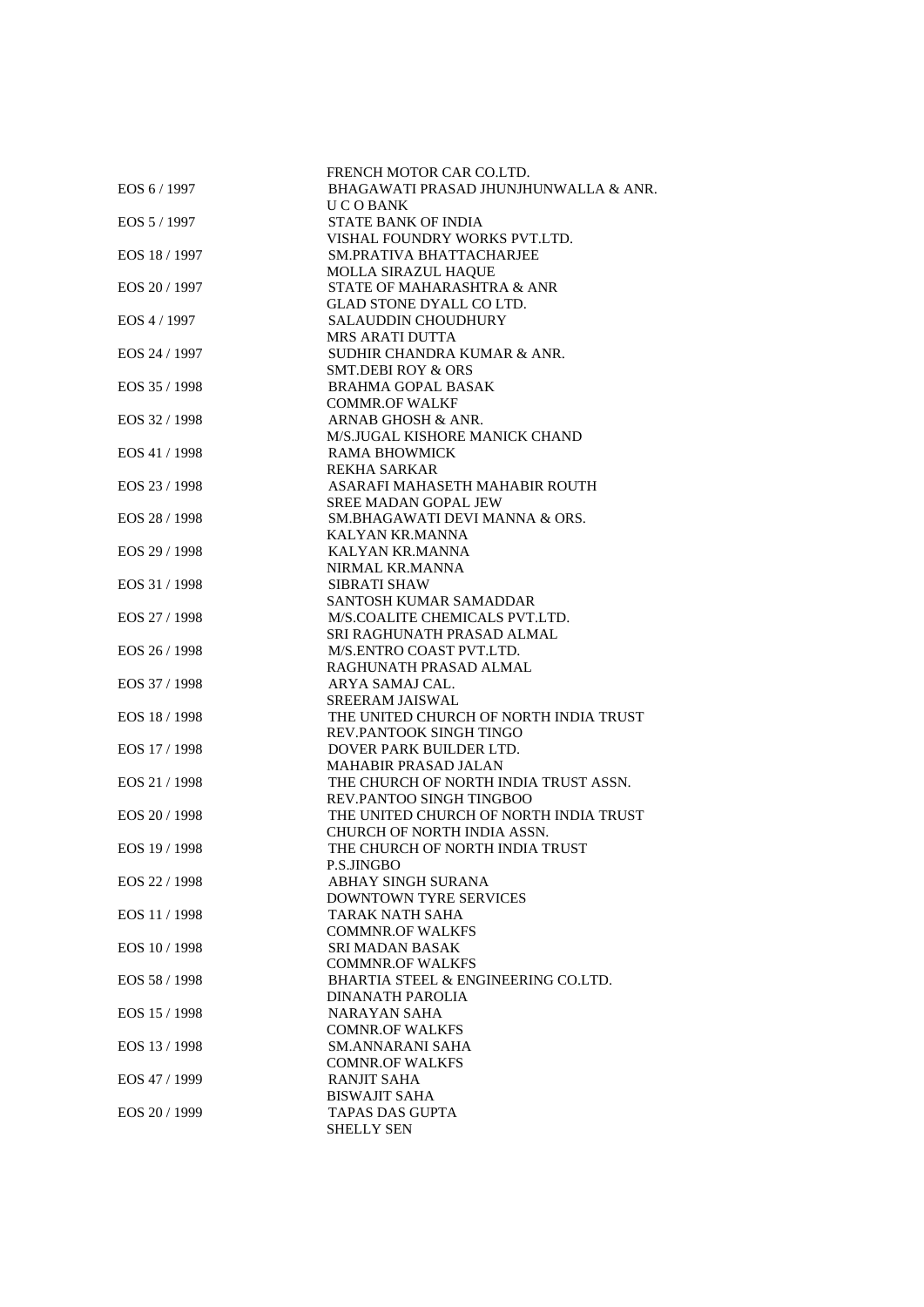| EOS 18 / 1999 | HANUMAN TEA CO LIMITED                   |
|---------------|------------------------------------------|
|               | PAL & SONS                               |
| EOS 11 / 1999 | <b>MURARI MOHAN DUTTA</b>                |
|               | <b>DIPAK KUMAR DUTTA</b>                 |
| EOS 42 / 1999 | SARVESH KUMAR CHOWDHURY                  |
|               | <b>SAMBHU CHARAN GHOSE</b>               |
| EOS 10 / 1999 | SRI KALA CHAND MONDAL                    |
|               | <b>COMMNR.OF WALKFS</b>                  |
| EOS 44 / 1999 | <b>INDRAJIT KR KOUAR</b>                 |
|               | DR. SUNIL KR MONDAL                      |
| EOS 15 / 1999 | <b>KALIPADA PAUL</b>                     |
|               | <b>SAMIR KUMAR DUTTA</b>                 |
| EOS 5/1999    | <b>UMRAO SINGH &amp; ASSOCIATES</b>      |
|               | THE SAYEDABAD TEA CO LIMITED             |
| EOS 3/1999    | M/S HIRISE PROPERTIES & CONSTRUCTON LTD. |
|               | <b>SANTIPADA BANERJEE</b>                |
| EOS 43 / 1999 | <b>SARVESH CHOWDHURY</b>                 |
|               | <b>SAMBHU CHARAN GHOSH</b>               |
| EOS 48 / 1999 | R. E. ARMSTEAD & ANR.                    |
|               | <b>KUMAR SANKAR SADHU</b>                |
| EOS 41 / 1999 | <b>SRIKANT MANTRI</b>                    |
|               | <b>SAVITRI DEVI MANTRI &amp; ORS.</b>    |
| EOS 40 / 1999 | DR.SUNIL KUMAR MONDAL                    |
|               | <b>SM.PUSPA DEVI SHROFF</b>              |
| EOS 37 / 1999 | THE ASSEMBLY OF GOD CHURCH               |
|               | <b>FLORENCE KAPPER</b>                   |
| EOS 39 / 1999 | DR.INDRAJIT ROY                          |
|               | <b>AJANTA ROY</b>                        |
| EOS 8/2000    | <b>RANU PATITUNDA</b>                    |
|               | I.K.AGENCIES (P) LTD.                    |
| EOS 2/2000    | Y.P. INDIA PVT. LTD.                     |
|               | MODI KOREA TELECOMMUNICATION LTD.        |
| EOS 6/2000    | <b>M/S BHARAT IRON &amp; FOUNDRY</b>     |
|               | <b>SRI SAMARAN KR.BOSE</b>               |
| EOS 11/2000   | SIEWERT & DHALALSIA LTD.                 |
|               | <b>BIJAY CHAND MEGHA</b>                 |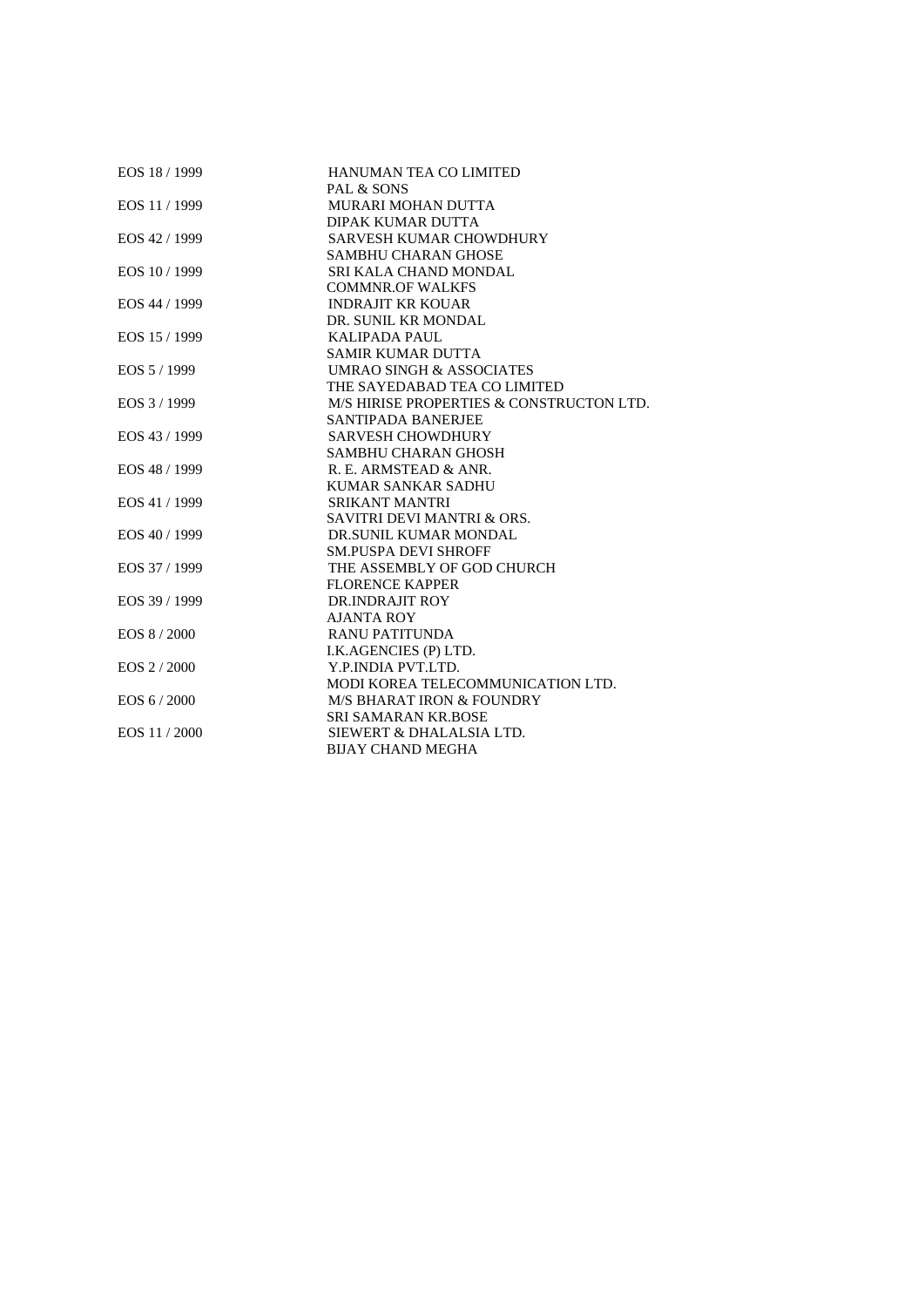EP 3 / 1996 DR.MANAS BHUNIA DR.MAKHANLAL BANGAL EP 1 / 1999 DR. CHUNILAL CHAKROBORTY ANIL BOSE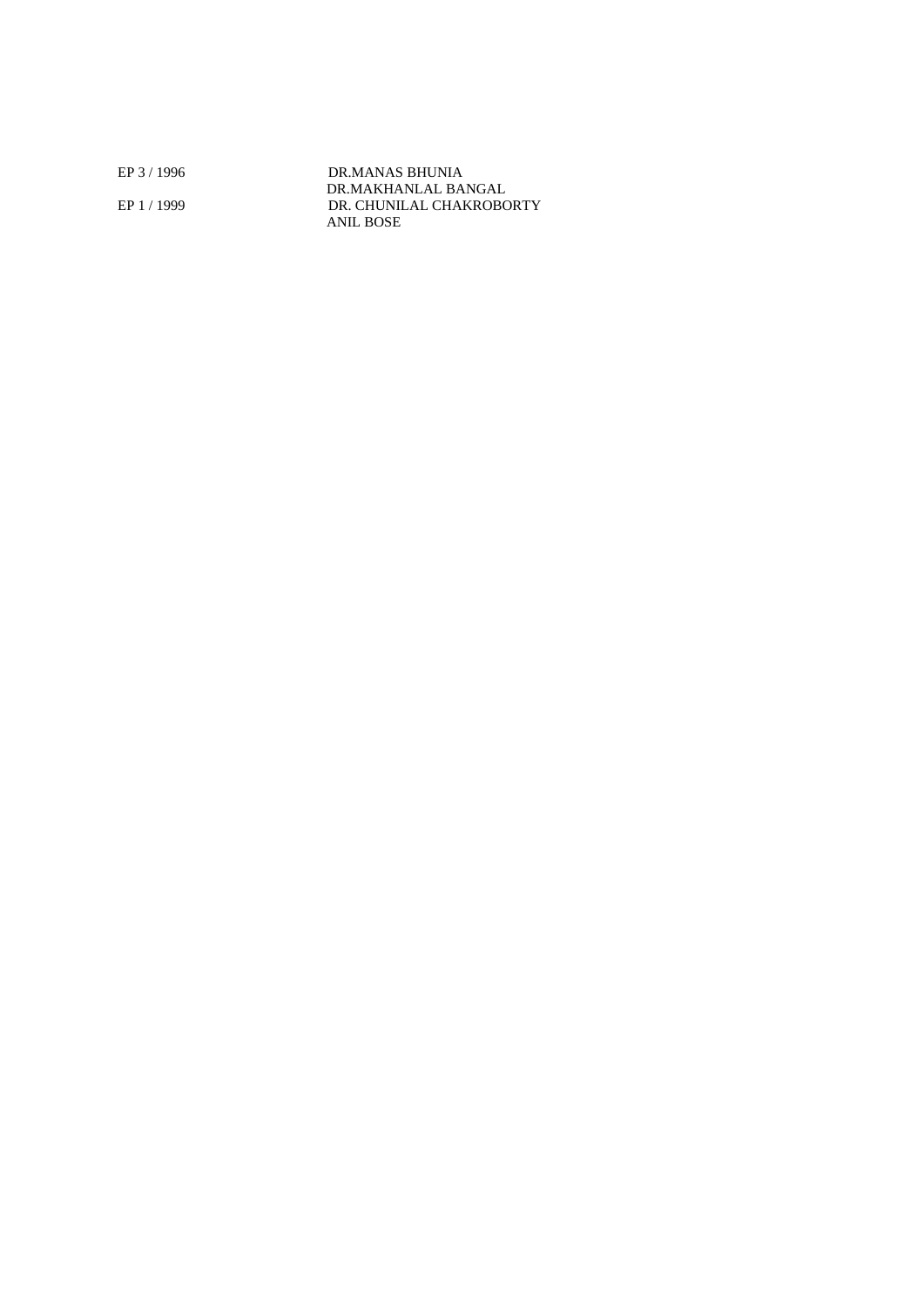## FEA 1 / 1997 MANOJ KUMAR BAGARIA UNION OF INDIA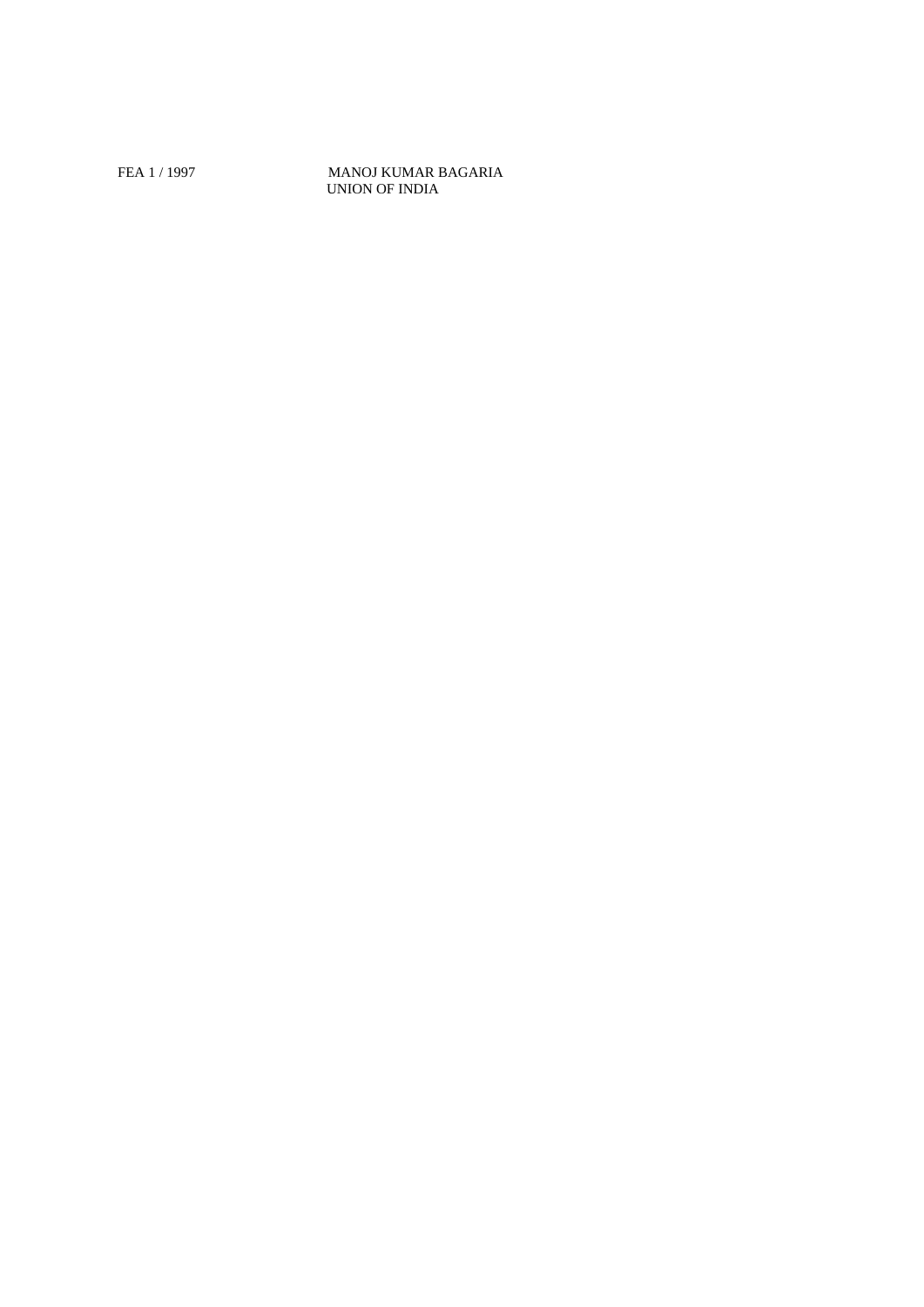| GCAL 362 / 1993  | <b>GOUTAM SAHA</b>                                                                     |
|------------------|----------------------------------------------------------------------------------------|
| GCAL 366 / 1993  | SAMIR KUMAR DATTA                                                                      |
| GCAL 3792 / 1994 | SYNDETS & RESINOUS CHEMICALS P.LTD.& ORS<br>CUSTOMS, EXCISE & GOLD(CONTROL) APP. TRIB. |
| GCAL 7/1995      | <b>OVERLAND INVESTMENT LTD.</b><br>STATE OF WEST BENGAL & ORS.                         |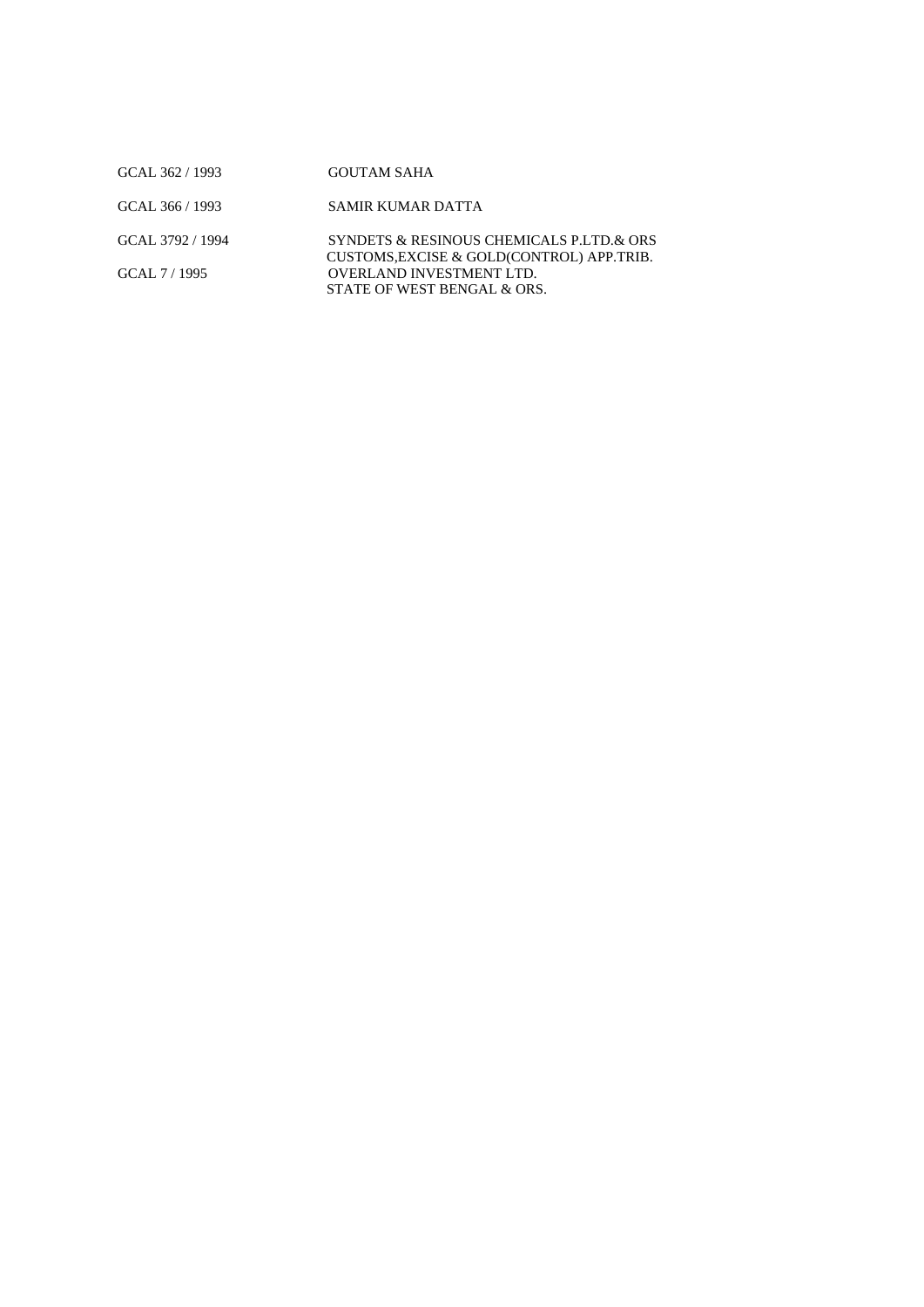| IC $1/1964$  | EX-PARTE: DHARAM CHAND DHIMAN                                                |
|--------------|------------------------------------------------------------------------------|
| IC $7/1978$  | SHYAMAPRASAD GANGULY                                                         |
| IC $1/1978$  | LALTA PRASAD NIGAM                                                           |
| IC $3/1986$  | LAKSHMI NARAYAN GUPTA & ANR                                                  |
| IC $10/1989$ | PREMIER TIMBER & PLYWOOD PRODUCTS & ORS<br>INTER CONTENENTAL TRADING CORPN.  |
| IC $3/1991$  | CHAMPALAL ANCHALIA<br>PANORAMA MARKETING LTD.,                               |
| IC $6/1993$  | <b>RE:ASSOCIATED TEA ENTERPRISES</b>                                         |
| IC $4/1995$  | MS. DIMPLE DESAI.<br>SIRISH NAYAK.                                           |
| IC $3/1995$  | NAWRATAM PUROHIT                                                             |
| IC 5 / 1995  | <b>ARVIND AGARWAL</b><br><b>SRIDAM CHANDRA DEY</b>                           |
| IC $6/1995$  | <b>MUNNALAL SAH</b>                                                          |
| IC $2/1995$  | <b>BAL CHAND PUROIHIT</b>                                                    |
| IC $1/1996$  | ARVIND AGARWAL H.U.F.<br>SWAPAN KR.BHATTACHARYYA                             |
| IC 2 / 1996  | <b>JAYANTA MEHTA</b>                                                         |
| IC 9 / 1996  | M/S.A.SREE NIVASAN & ANR.<br><b>RAMESH DOSHI</b>                             |
| IC 3 / 1996  | <b>MD.ISRAFIL</b>                                                            |
| IC 2 / 1997  | <b>SRI SKEEPAT KORI</b>                                                      |
| IC $9/1997$  | <b>A.SRINIVASAN</b><br><b>RAMESH DASHI</b>                                   |
| IC 97 / 1997 | A.SHREENIVASAN                                                               |
| IC 5 / 1997  | ROMESH DOSHI<br><b>M/S.RASHMI INDUSTRIES</b>                                 |
|              | <b>M/S.LION PAPER PRODUCTS</b>                                               |
| IC $7/1997$  | <b>BISWANATH MUKHERJEE</b>                                                   |
| IC 1 / 1997  | <b>SK.JANSEDUDIN</b>                                                         |
| IC $4/1997$  | BUBBLY DASGUPTA & ORS.<br>OFFICIAL ASSISTANCE                                |
| IC 3 / 1997  | ANANDA JANA                                                                  |
| IC 3 / 1998  | <b>NAGDEO PRASAD SINGH</b>                                                   |
| IC $5/1998$  | SWAPAN KUMAR ROY CHOWDHURY                                                   |
| IC $4/1998$  | MICRO TOOLS & EQUIPMENTS (DEBTOR)<br>STAR ENGINEERING CORPORATION (CREDITOR) |
| IC 3 / 1999  | MAHESH CHANDRA R. DESAI                                                      |
| IC 2 / 1999  | VIPUL H. GHELANI<br><b>RE:AJOY JAIN</b><br><b>JAYASH DOSHI</b>               |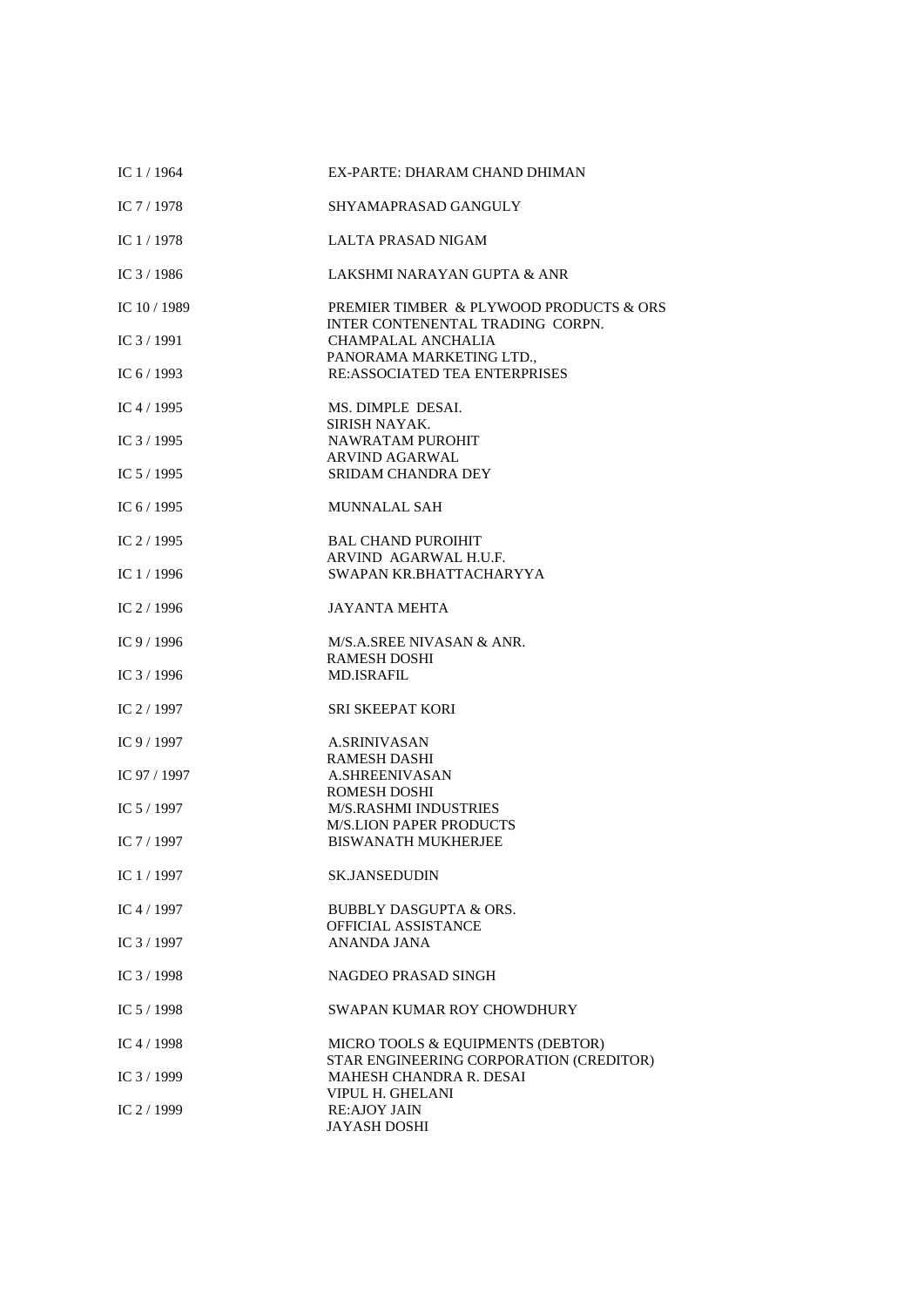| IC $6/1999$   | KAMAL KUMAR AGARWAL - DEBTOR                        |
|---------------|-----------------------------------------------------|
| IC $8/2000$   | PREM T.LAKHANI - CREDITOR<br>KISHAN KUMAR CHOKANI   |
| IC $7/2000$   | <b>SMT. MANJU JAIN</b><br>LALITA CHOKHANI           |
|               | VIRENDRA KR. JAIN                                   |
| IC 9 $/$ 2000 | IN THE MATTER OF ALOK KR. SEN                       |
| IC 6 $/$ 2000 | SMT.SABITA SAHA                                     |
| IC $5/2000$   | <b>SMT SABITRI SHILL SARENA</b>                     |
| IC $1/2000$   | <b>CHAND HELA</b>                                   |
| IC $13/2000$  | PURUSHATTAM DAS                                     |
| IC $14/2000$  | JAGADISH PRASAD PUROHIT                             |
| IC $12/2000$  | HARSH VARDHAN JHUNJHUNWALLA<br>NEPOLEON SHAH & ORS. |
| IC $3/2000$   | <b>MAHESH CHANDRA R.DESAI</b>                       |
| IC $11/2000$  | <b>BALARAM AGARWAL</b>                              |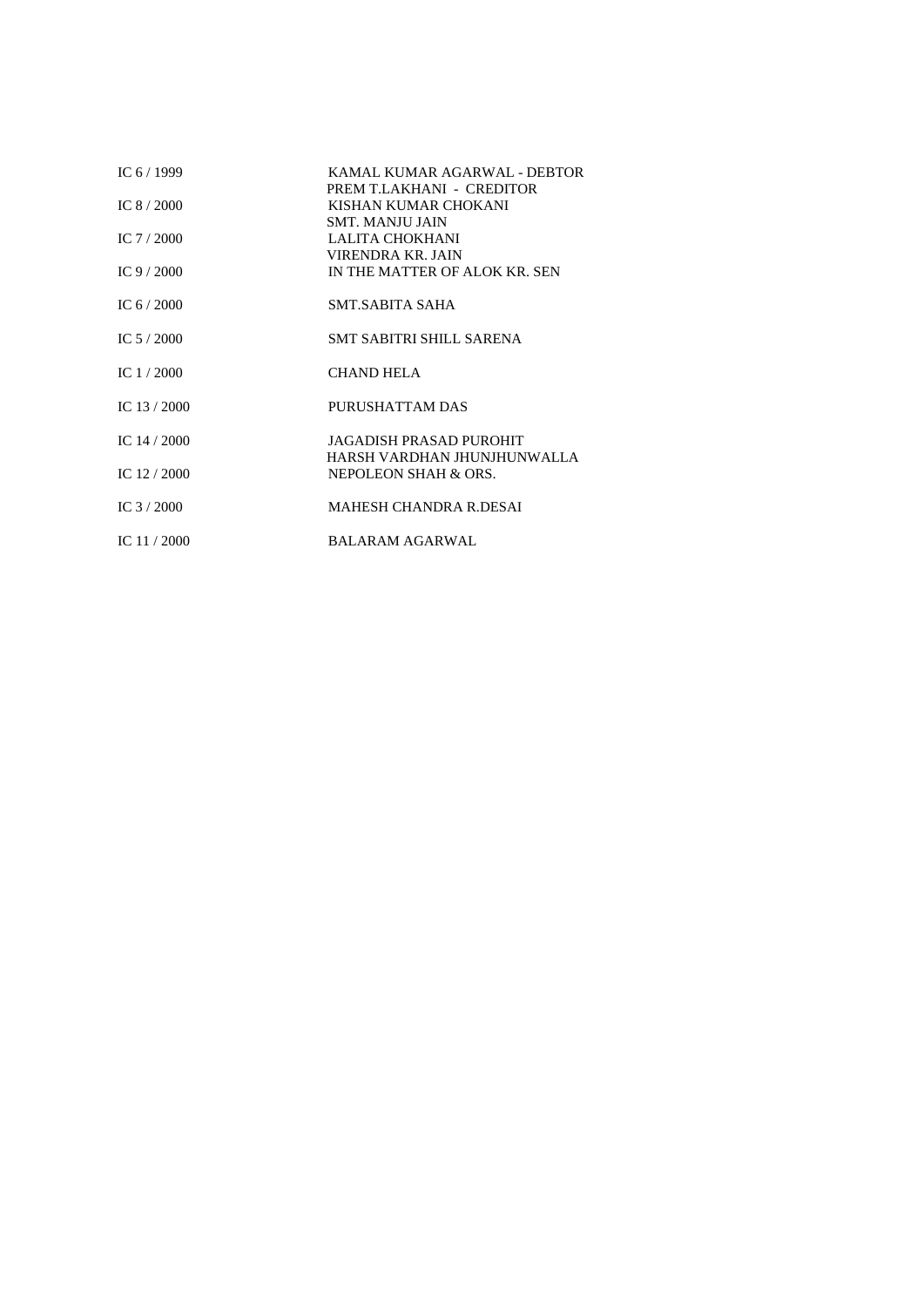| ICA 134 / 1947 | RAJA D.N.MULLICK & SONS LTD.           |  |
|----------------|----------------------------------------|--|
|                | NRISINGHA KUMAR MULLICK                |  |
| ICA 33 / 1954  | THE OFFICIAL LIQUIDATOR                |  |
|                | M/S.CENTRAL LABORATORY (INDIA) LTD.    |  |
| ICA 48 / 1993  | SALPUKUNIA ASANSOL COLLIEARE LTD.      |  |
|                | KARTICK SHANDRA KHOTHY                 |  |
| ICA 1 / 1999   | RAJA D.N.MULLICK & SONS LTD.(IN LODN.) |  |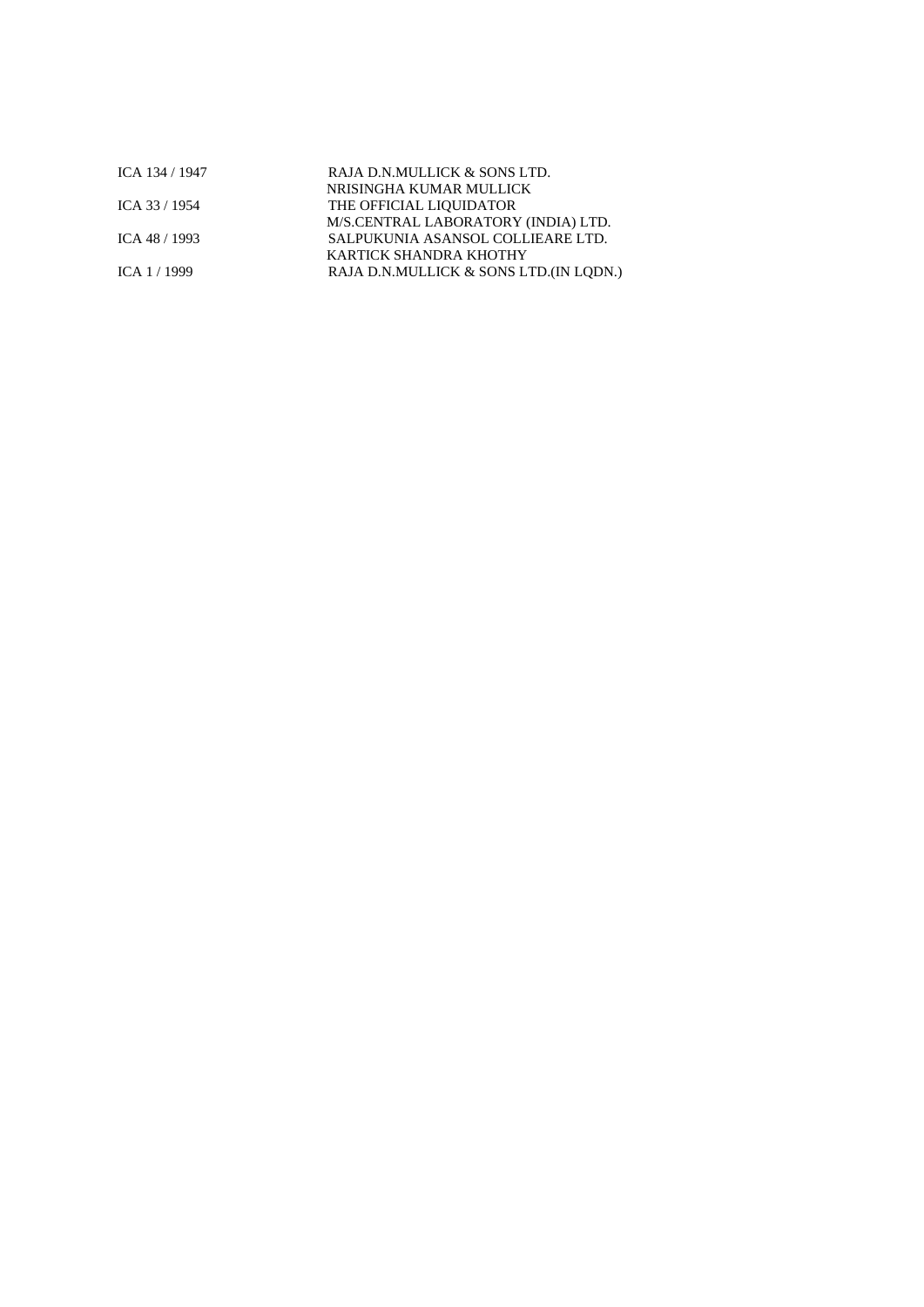| IP 42 / 1992   | C.I.T., W.B. -IX CAL                        |
|----------------|---------------------------------------------|
|                | M/S BAJORIA PROPERTIES P.LTD.               |
| IP 2156 / 1994 | COMM.OF INCOME TAX; W.B.VI                  |
|                | <b>GEETA DEVI KHARKI</b>                    |
| IP 3282 / 1994 | COMM.OFINCOME TAX W.B.III                   |
|                | S.T.P.LTD.                                  |
| IP 654 / 1995  | SMT.LALITA AGARWALL                         |
|                | CESC LTD.                                   |
| IP 73 / 1995   | C I T WB-II, CALCUTTA.                      |
|                | COMMERCIAL PROPERTIES & MERCHANDIES LTD.    |
| IP 101 / 1995  | CITWB-I                                     |
|                | ROTOMAC ELECTRICALS (P) LTD.                |
| IP 1225 / 1995 | M/S JAYSHREE FIBRE PRODUCTS LTD.            |
|                | C.I.T.W.B.-IV,CAL                           |
| IP 1057 / 1995 | C I T., W.B.-I, CALCUTTA.                   |
|                | M/S. INDIAN CHAIN PVT.LTD.                  |
| IP 69 / 1995   | COMM. INCOME TAX WB II, CALCUTTA            |
|                | JAKAI INDIA LTD.                            |
| IP 63 / 1995   | C I T WEST BENGAL-II, CALCUTTA.             |
|                | <b>M/S. BAGREE ESTATES</b>                  |
| IP 1053 / 1995 | C.I.T. W.B.VI-CALCUTTA.                     |
|                | M/S.MAXWORTH INDUSTRIES.                    |
| IP 1104 / 1995 | C.I.T.W.B.-IV,CAL.                          |
|                | COIRFOAM INDIA (P) LTD.                     |
| IP 786 / 1995  | C.I.T., W.B.-II, CAL.                       |
|                | INCAB INDUSTRIES LTD.                       |
| IP 2016 / 1995 | MARRY VIEW TEA CO.LTD.                      |
|                | C.I.T.,W.B.-I, CAL                          |
| IP 1137 / 1995 | C I T, W B.-I, CALCUTTA.                    |
|                | M/S.G E C OF INDIA LTD.                     |
| IP 1153 / 1995 | CIT, W B.-I, CALCUTTA.                      |
|                | ELECTRIC LAMP MANUFACS. (I) LTD.            |
| IP 1445 / 1995 | C.I.T.,W.B.-IX,CAL                          |
|                | HARRY STONE LTD.                            |
| IP 859 / 1995  | C.I.T.,W.B.-VIII,CAL                        |
|                | LILAVATI DEVI GANARIWALLA                   |
| IP 82 / 1995   | C I T WB-V, CAL.                            |
|                | USHA MARTIN INDUSTRIES LTD.                 |
| IP 1441 / 1995 | C.I.T.-W.B.-IV.CAL                          |
|                | M/S MALLA P.LTD.                            |
| IP 844 / 1995  | C.I.T., W.B.-II, CAL                        |
|                | <b>BHAGATPUR TEA CO.LTD.</b>                |
| IP 860 / 1995  | C.I.T.,W.B.-III,CAL.                        |
|                | M/S.J.S.ASWAL & ORS.                        |
| IP 856 / 1995  | C.I.T., W.B.-II, CAL.                       |
|                | BHAGWAN FINANCE CORPN. LTD.                 |
| IP 1439 / 1995 | C.I.T.W. B-I,CAL.                           |
|                | M/S.FLAKT INDIA LTD.                        |
| IP 543 / 1995  | C.I.T.,W.B.-IV,CAL                          |
|                | M/S HANUMAN SALES AGENCY                    |
| IP 694 / 1995  | COMM. OF I.T., W.B.-I, CAL.                 |
|                | M/S.ATAIBARI TEA CO.LTD.                    |
| IP 697 / 1995  | COMM. OF I.T., W.B.-1.CAL.                  |
|                | <b>GOUR NITYA TEA &amp; INDUSTRIES LTD.</b> |
| IP 1066 / 1995 | COMMR. OF I.T.; W.B.-I; CAL.                |
|                | M/S.SARODA TEA CO.LTD.                      |
| IP 1065 / 1995 | COMMR. OF I.T.; W.B.-II; CAL.               |
|                | M/S.GENERAL MARKETING & MFG.CO.LTD.         |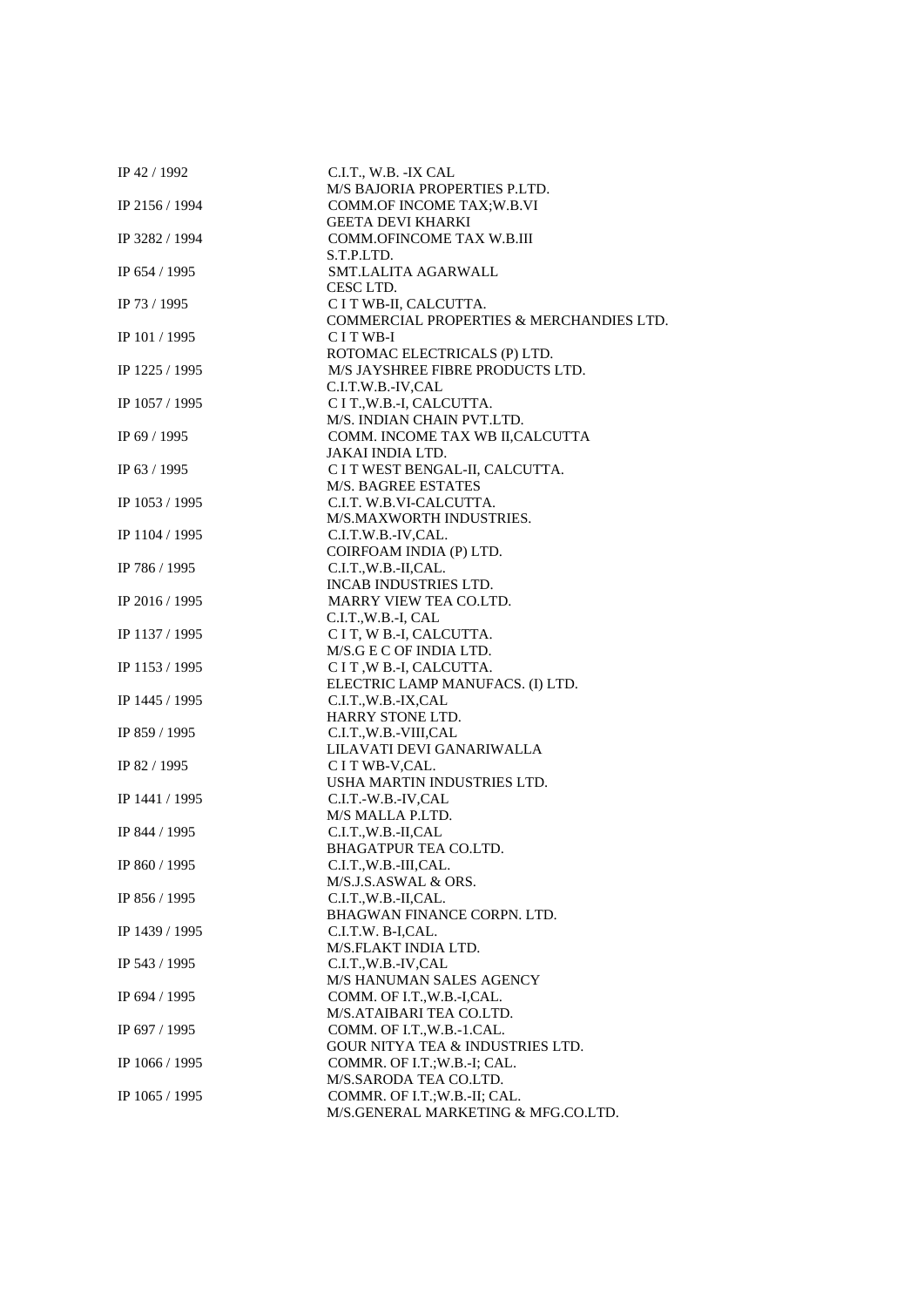| IP 912 / 1995  | COMMR. OF I.T.; W.B.-VII; CAL.          |
|----------------|-----------------------------------------|
|                | M/S.SHELKA WOOLENS P.LTD.               |
| IP 911 / 1995  | DIR. OF I.T.(EXEM.);CAL.                |
|                | RUKMINI DEVI GOENKA MEDICAL RESEARCH    |
| IP 913 / 1995  | COMMR.OF I.T., W.B.-I, CAL.             |
|                | JALPAIGURI DUARS TEA CO.LTD.            |
| IP 909 / 1995  | COMMR.OF I.T., W.B.-III, CAL.           |
|                | BANK OF TOKYO LTD.                      |
| IP 693 / 1995  | COMMR.OF I.T., W.B.-I.CAL.              |
|                | PRAKASH DISTILLARY & CHEMICAL CO.P.LTD. |
| IP 692 / 1995  | COMMR.OF I.T., W.B.-I, CAL.             |
|                | DIABARI TEA CO. LTD.                    |
| IP 53 / 1995   | $C.I.T.W.B.-III$                        |
|                | THE INDIAN ALUMINIUM CO.LTD.            |
| IP 51 / 1995   | C.I.T.W.B.-II,CALCUTTA.                 |
|                | RANGPUR TEA ASSOCIATION LTD.            |
| IP 1052 / 1995 | C.I.T. W.B.-CALCUTTA.                   |
|                | BISWANATH TEA CO.                       |
| IP 57 / 1995   |                                         |
|                | C.I.T.W.B.-II,CAL<br>PODDAR PROJECTS    |
|                |                                         |
| IP 55 / 1995   | C.I.T.W.B.-IV                           |
|                | MOHURGANG & GULMA TEA ESTATE            |
| IP 42 / 1995   | C.I.T.W.B.-I,CAL.                       |
|                | ART PLYWOOD INDUSTRIES LTD.             |
| IP 538 / 1995  | C.I.T.,W.B.-VIII,CAL                    |
|                | <b>BRIJLAL LOHIA</b>                    |
| IP 29 / 1995   | C.I.T. W.B. IX CALCUTTA.                |
|                | M/S.BHARAT STEEL FURNITURE.             |
| IP 28 / 1995   | C.I.T. W.B.XI CALCUTTA.                 |
|                | ASIT KUMAR PALIT.                       |
| IP 6 / 1996    | C.I.T. WB III CAL.                      |
|                | EASY INDIA HOTELS LTD.                  |
| IP 10 / 1996   | <b>C.I.T. WB 11</b>                     |
|                | <b>HARADHAN GHOSHAL</b>                 |
| IP 40 / 1996   | C.I.T., W.B.1                           |
|                | CHOUDHURY INDUSTRIES CORPN. P.LTD       |
| IP 2 / 1996    | C.I.T. WB VI                            |
|                | PRAGATI BUSINESS LTD.                   |
| IP 53 / 1996   | C I T WEST BENGAL VII                   |
|                | <b>SRI S K SARKAR</b>                   |
| IP 56 / 1996   | C.I.T. WB 1 CALCUTTA                    |
|                | CHLORIDE INDIA LTD.                     |
| IP 97 / 1996   | COMMR.OF W.T. W.B.I CAL                 |
|                | <b>MADHO PROPERTIES</b>                 |
| IP 96 / 1996   | C.I.T.W.B.III,CAL                       |
|                | BENGAL TOOLS LTD.                       |
| IP 95 / 1996   | C.I.T.W.B.III.CAL                       |
|                | SHIV SAMBHU BRAN UDYOG LTD.             |
| IP 93 / 1996   | C.I.T.W.B. III,CAL                      |
|                | SHOWALINE LTD.                          |
| IP 92 / 1996   | C.I.T.W.B.-III,CAL                      |
|                | <b>SAHU PROPERTIES LTD.</b>             |
| IP 91 / 1996   | C.I.T WB III, CAL                       |
|                | UNITED CREDIT (BOMBAY) LTD.             |
| IP 90 / 1996   | C.I.T.W.B.IX,CAL                        |
|                | D.M.K.CONSTRUCTION                      |
| IP 107 / 1996  | C.I.T.WB-II CAL                         |
|                | STEWART HALL (I) LTD.                   |
|                |                                         |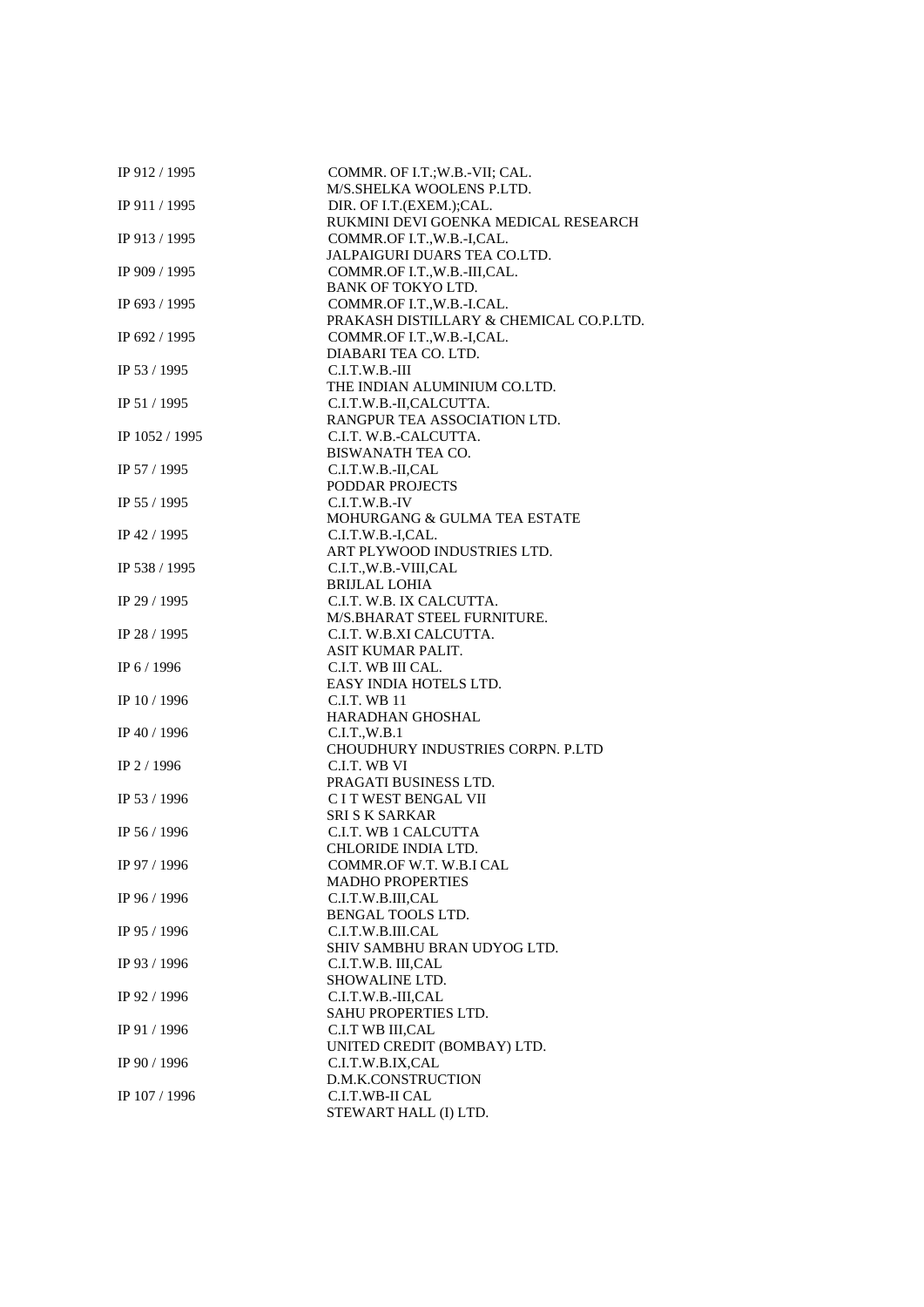| IP 105 / 1996 | C.I.T.WB-II                                |
|---------------|--------------------------------------------|
|               | M/S DHARANIDHAR TRADING PVT.LTD.           |
| IP 118 / 1996 | COMMR.OF I.T. CENTRAL-I CAL                |
|               | M/S BHUTAN DUARS TEA ASSOCIATION LTD.      |
| IP 117 / 1996 | C.I.T. WB-III CAL                          |
|               | PEERLESS GEN.& FINANCE & INV.CO.LTD.       |
| IP 109 / 1996 | C.I.T. WB-II CAL                           |
|               | JENSON & NICHOLSON (I) LTD.                |
| IP 108 / 1996 | C.I.T. WB-II CAL                           |
|               | UNISYSTEM PVT.LTD.                         |
| IP 103 / 1996 | C.I.T.WB-II CAL                            |
|               | M/S GOODRICKE GROUP LTD.                   |
| IP 104 / 1996 | C.I.T.WB-II CAL                            |
|               | M/S SATYA & CO.LTD.                        |
| IP 102 / 1996 | <b>C.I.T.CENTRAL-II CAL</b>                |
|               | M/S ELECTROMETAL LTD.                      |
| IP 158 / 1996 | C.I.T.WB-I                                 |
|               | WELLMAN INCANDESCENT INDIA LTD.            |
| IP 148 / 1996 | C.I.T. W.B. -III CAL                       |
|               | M/S GURU CONTROLS (P) LTD.                 |
| IP 146 / 1996 | <b>COMMNR. OF WEALTH TAX</b>               |
|               | <b>MADHURI SURAYA</b>                      |
| IP 130 / 1996 | C.I.T. W.B. - VIII CAL                     |
|               | JAWLA PR. HARALALKA                        |
| IP 129 / 1996 | C.I.T. W.B.-V CAL                          |
|               | DEBIKAY ELECTRONICS & IND.LTD.             |
| IP 128 / 1996 | C.I.T. W.B. -III CAL                       |
|               | SAFEDABAD COLD STORAGE ALLIED(I) LTD.      |
| IP 127 / 1996 | C.I.T. W.B.-IX CAL                         |
|               | NIRMAL CH.DUTTA                            |
| IP 126 / 1996 | C.I.T.W.B.-I CAL                           |
|               | M/S JALAJ TUBES & POLES P.LTD.             |
| IP 151 / 1996 | C.I.T.W.B.-VI,CAL.                         |
|               | PRISMO (INDIA) LTD.                        |
| IP 122 / 1996 | $C.I.T.W.B.-V$                             |
|               | <b>SAGAR BOSE</b>                          |
| IP 139 / 1996 | C.I.T.W.B.-VI,CAL.                         |
|               | ELVIS COMMERCIAL ENTERPRISES LTD.          |
| IP 135 / 1996 | C.I.T.W.B.-VI                              |
|               | <b>SHIV PROSAD AGARWAL</b>                 |
| IP 138 / 1996 | <b>BIMALA DEVI PERIWAL</b>                 |
|               | C.I.T.W.B.-V.CAL.                          |
| IP 116 / 1996 | C.I.T.W.B.-II                              |
|               | CONCORDE COMBINES (P) LTD.                 |
| IP 125 / 1996 | C.I.T.W.B.-I,CAL.                          |
|               | WELLMAN INCANDESCENT (I) LTD.              |
| IP 72 / 1996  | COMMR. OF I.T.;W.B.-VIII;CAL.              |
|               | M/S.MONMOHINIPUR TEA CO. LTD.              |
| IP 87 / 1996  | COMM. OF INCOME TAX, W.B.-VI, CAL.         |
|               | ROCK CHEMICALS & PHOSPHATE LTD.            |
| IP 86 / 1996  | COMM. OF INCOME TAX, W.B.-VI, CAL.         |
|               | ELPEE COMMERCIAL LTD.                      |
| IP 85 / 1996  | COMM.OF INCOME TAX W.B.-VI,CAL.            |
|               | <b>TYCON TRADERS &amp; INVESTMENT LTD.</b> |
| IP 115 / 1996 | COMM. OF I.T.;W.B.-II;CAL.                 |
|               | REHANI DISTRIBUTORS P. LTD.                |
| IP 113 / 1996 | COMM. OF I.T.;W.B.-II;CAL.                 |
|               | M/S. LEDO TEA CO.LTD.                      |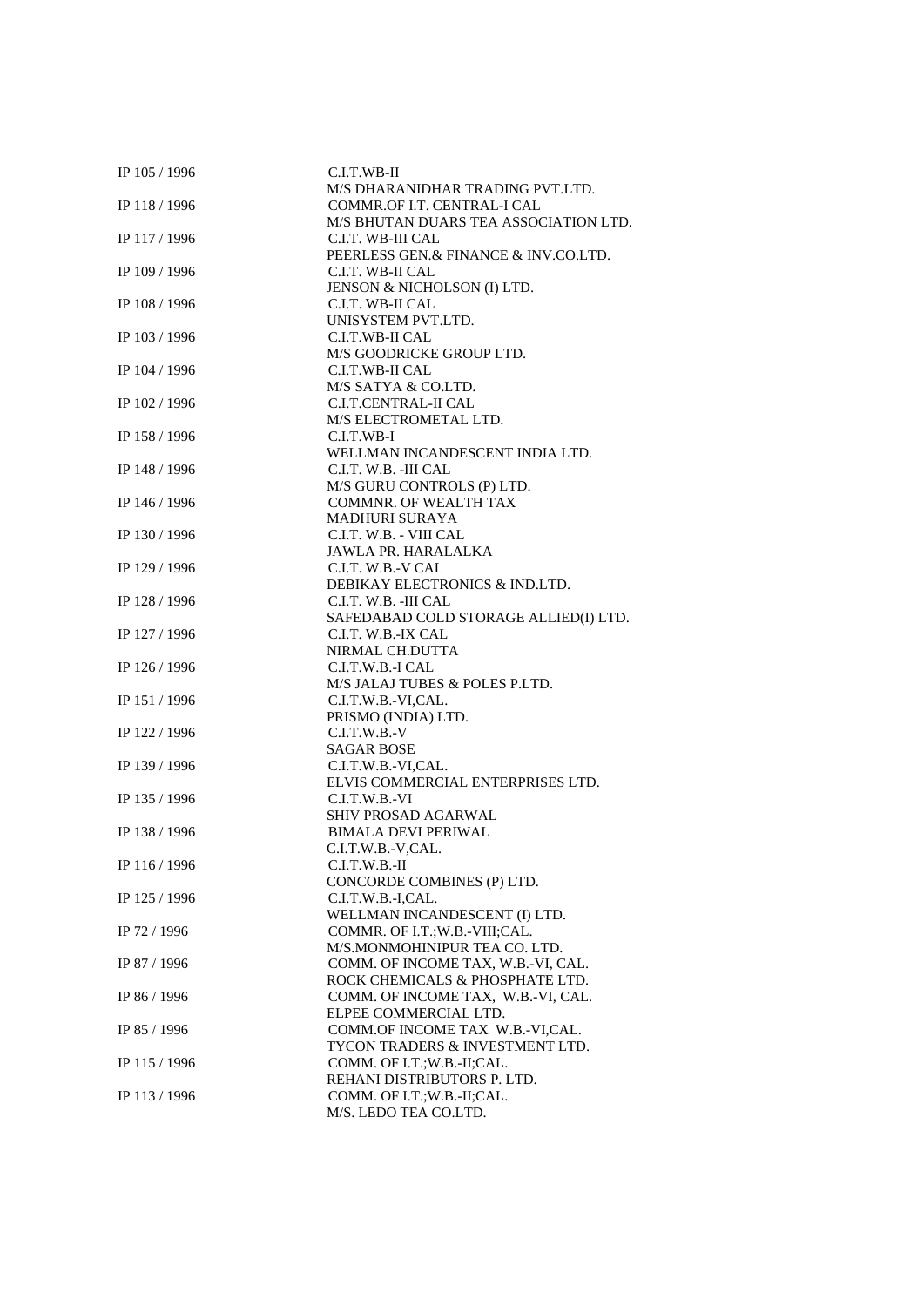| IP 161 / 1996 | <b>BIRLA JUTE INDUSTRIES LIMITED</b>    |
|---------------|-----------------------------------------|
|               | <b>COMMISSIONER OF INCOME TAX</b>       |
| IP 61 / 1996  | COMM. OF IT W B-IV, CAL.                |
|               | M/S. TATA TEA LTD.                      |
| IP 84 / 1996  | COMM. OF I TAX, W B-VI, CALCUTTA.       |
|               | M/S.T KUMAR(FINANCE)LTD.                |
| IP 80 / 1996  | COMMR. OF I.T.;W.B.-VIII;CAL.           |
|               | <b>TRINCAS</b>                          |
| IP 78 / 1996  | COMMR. OF I.T.; W.B.-II; CAL.           |
|               | M/S.KARAM CHAND THAPER(COAL SALES) LTD. |
| IP 62 / 1996  | C.I.T.W.B.-VI.CAL.                      |
|               | M/S.TATA TEA LTD.                       |
| IP 20 / 1996  | C.I.T.WB-II                             |
|               | COVENTRY SPRING & ENGINEERING CO.LTD    |
| IP 19 / 1996  | C.I.T.WB -III,CAL.                      |
|               | KANAK PACKAGING PRODUCTS PVT LTD        |
| IP 18 / 1996  | CIT WB - III, CAL.                      |
|               | SAMBALPUR ROLLER & FLOUR MILLS (P) LTD  |
| IP 16 / 1996  | C.I.T.WB-I                              |
|               | SHEKHAVATI IVESTMENT & TRADERS          |
| IP 15 / 1996  | C.I.T.WB -II,CAL.                       |
|               | <b>BROOKE BOND INDIA LTD</b>            |
| IP 32 / 1996  | CIT.WB VI.CAL                           |
|               | CYSTAL CABLE INDUSTRIES LTD.            |
| IP 21 / 1996  | C.I.T. WB X                             |
|               | RADHARAM SOHANLAL                       |
| IP 58 / 1996  | C I T WEST BENGAL VI                    |
|               | <b>OPTIMA SAVINGS LIMITED</b>           |
| IP 57 / 1996  | C I T WEST BENGAL VI                    |
|               | BONAFIDE INVESTMENT & TRADING CO. LTD   |
| IP 9 / 1996   | $C.I.T.$ WB $1$                         |
|               | LOTUS UDYOG LTD.                        |
| IP $1/1997$   | PHILIPS INDIA LTD.                      |
|               | COMMR. OF I.T.;W.B.-I;CAL.              |
|               |                                         |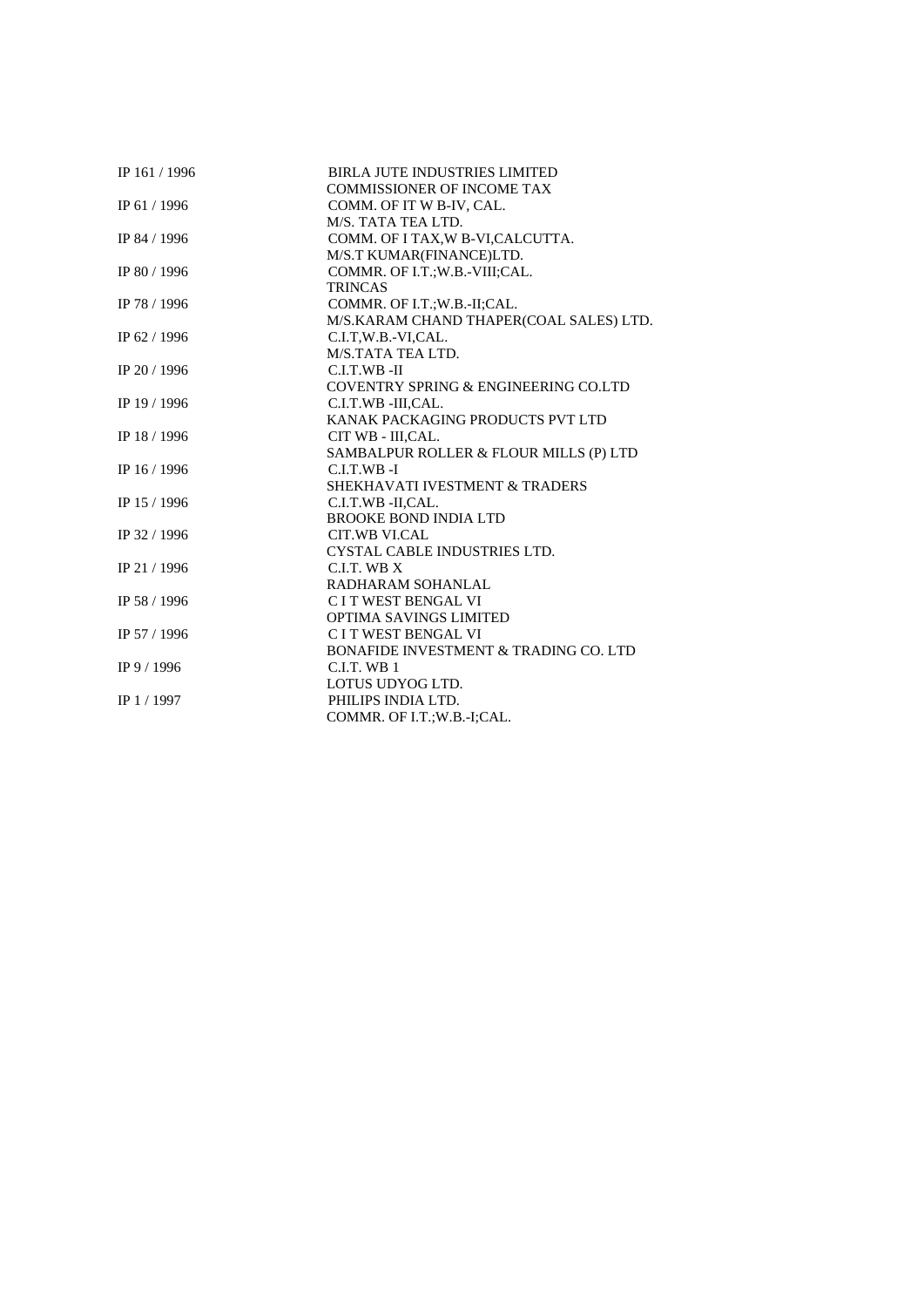| ITA 74 / 1999  | C.I.T.WB-IV                                     |
|----------------|-------------------------------------------------|
|                | M/S DIGHA INVESTMENT (P) LTD.                   |
| ITA 269 / 1999 | C.I.T.CENTRAL-I                                 |
|                | M/S FRASER INDIA LTD.                           |
| ITA 211 / 1999 | C.I.T.WEST-BENGAL-I,CALCUTTA                    |
|                | <b>BALASORE INVESTMENT PVT LIMITED</b>          |
| ITA 277 / 1999 | C.I.T.WB-III CAL.                               |
|                | M/S LYNX MACHINERY LTD.                         |
| ITA 161 / 1999 | <b>CIT</b>                                      |
|                | ANAND & CO.                                     |
| ITA 29 / 1999  | C I T CENTRAL-I,CAL.                            |
|                | AJIT KR. SENGUPTA.                              |
| ITA 26 / 1999  | PRITAM DAFTARY                                  |
|                | COMMNR.OF I.T.W.B.I                             |
| ITA 132 / 1999 | C.I.T.WB-II CLACUTTA                            |
|                | GUPKAR INVESTMENT & HOLDINGS LIMITED            |
| ITA 130 / 1999 | C.I.T. WB-IX, CALCUTTA                          |
|                | ANAND & CO                                      |
| ITA 129 / 1999 | C.I.T.WB-IX CALCUTTA                            |
|                | M/S.ANAND & CO                                  |
| ITA 310 / 2000 | C.I.T.WB-IX                                     |
|                | <b>SRI SUKUMAR BANERJEE</b>                     |
| ITA 478 / 2000 | C.I.T. WB VI, CALCUTTA                          |
|                | TWINKLE EXPORTS ;TD.                            |
| ITA 43 / 2000  | C.I.T.WB-IV CAL.                                |
|                | B.GHOSH & CO.(I) LTD.                           |
| ITA 362 / 2000 | C.I.T.W.B.IV CALCUTTA                           |
|                | I.O.L.LTD.                                      |
| ITA 462 / 2000 | UNIQUE INVIN LTD.                               |
|                | COMMNR.OF I.T. (CENTRAL CIRCLE-I) CAL.          |
| ITA 194 / 2000 | C.I.T.WB-IV CAL.                                |
|                | <b>GUJRAT METAL CORPN.</b>                      |
| ITA 179 / 2000 | CITWB-II.                                       |
| ITA 138 / 2000 | M/S. PAPER HOUSE.                               |
|                | C I T W B-VI, CAL.<br>NIHARIKA COMMERCIALS LTD. |
| ITA 222 / 2000 | C.I.T.W.B.(XI)CAL.                              |
|                | <b>DILIP SINGH</b>                              |
| ITA 49 / 2000  | C I T CENTRAL-I,CAL.                            |
|                | NISSAN INDIA COMM. LTD.                         |
| ITA 128 / 2000 | $C.I.T.-III$                                    |
|                | <b>M/S VINEET TEA FINANCE</b>                   |
| ITA 423 / 2000 | $C.I.T.$ , $W.B. - I$ ,                         |
|                | M/S. PIECO ELECTRONICS & ELECTRICALS            |
| ITA 404 / 2000 | C.I.T. CENTRAL - I, CALCUTTA,                   |
|                | M/S. HOOGHLY MILLS CO. LTD.,                    |
|                |                                                 |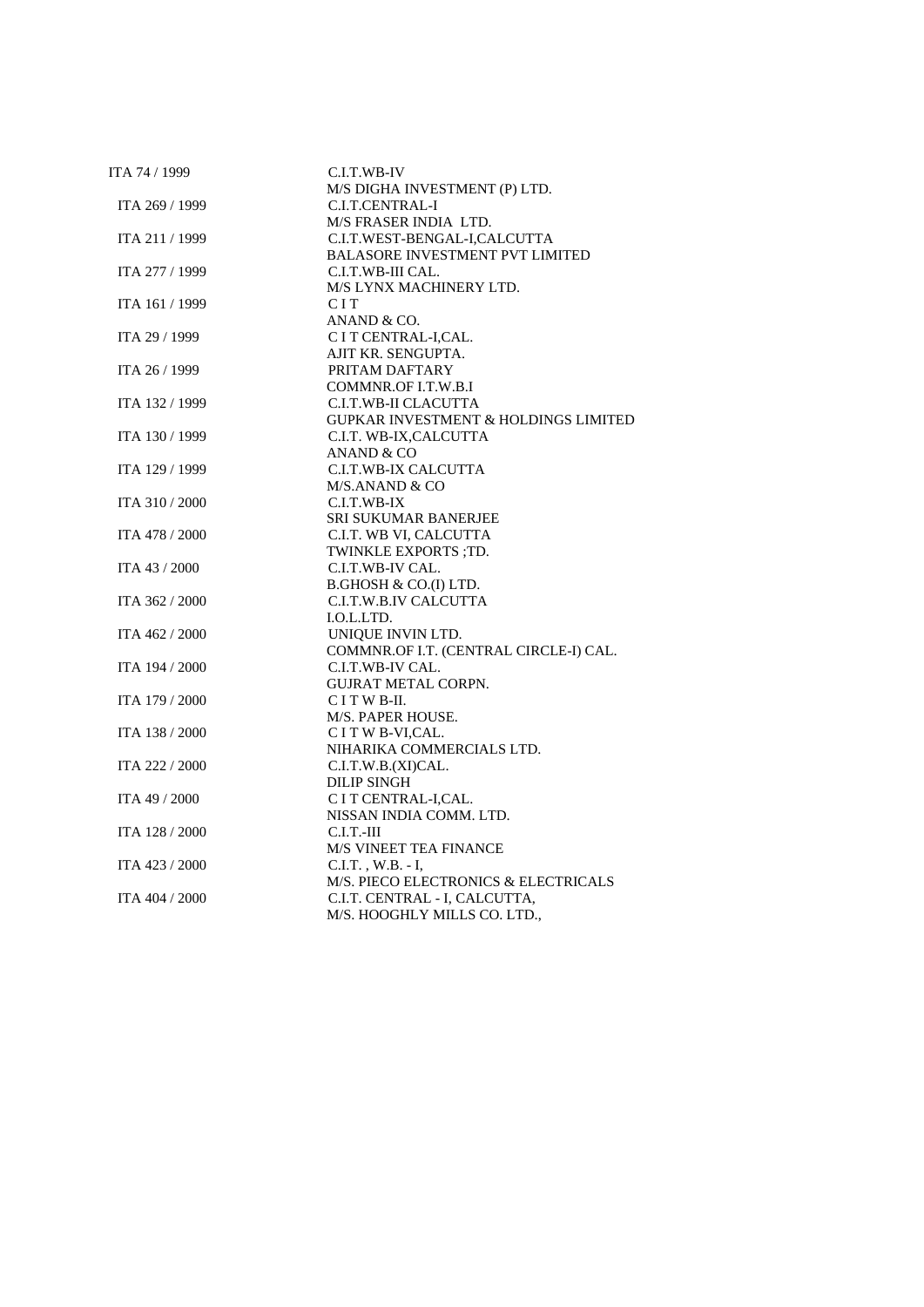| ITP 1230 / 1995 | POWER FOOLS & APPLICANCES CO.LTD<br>COMMR, OF WEALTH TAX W.B.-I. |
|-----------------|------------------------------------------------------------------|
| ITP 150 / 1996  | C.I.T. W.B.-IV,CAL.                                              |
|                 | GUESTKEEN WILLIAMS LTD.                                          |
| ITP 13 / 1997   | C.I.T.CENTRAL-1 CAL.                                             |
|                 | <b>APEEJAY PVT. LTD</b>                                          |
| ITP 168 / 1997  | C.I.T.CENTRAL-I                                                  |
|                 | THE GANGES PRINTING CO LTD CALCUTTA                              |
| ITP 165 / 1997  | C.I.T. CENTRAL -I                                                |
|                 | M.K.J.ENTERPRISES LTD                                            |
| ITP 142 / 1997  | C.I.T;W B.-III,CAL.                                              |
|                 | ECONOMIC ENTER.SHIP DEV.FOUNDATION.                              |
| ITP 141 / 1997  | C.I.T;W B.-III,CAL.                                              |
|                 | NIPPON STEEL SHIPPING.                                           |
| ITP 115 / 1997  | C.I.T.CENTRAL-I CAL.                                             |
|                 | M/S.BENGAL & ASSAM CO.LTD.                                       |
| ITP 128 / 1997  | C.I.T.WB-V,CALCUTTA<br><b>BHAGWATI PR.PODDAR</b>                 |
| ITP 129 / 1997  |                                                                  |
|                 | C.I.T.WB-I CALCUTTA<br>M/S.CHEMO TRADERS PVT.LTD.                |
| ITP 119 / 1997  | C.I.T.WB-IV CALCUTTA                                             |
|                 | M/S.BILASPUR SPINNING MILLS & INDUSTRIES                         |
| ITP 28 / 1997   | C.I.T.WB-I,CAL                                                   |
|                 | CONSTRUCTION MACHINERY CORPORATION P.LTD                         |
| ITP 18 / 1997   | $C.I.T.W.B-11 CAL.$                                              |
|                 | WARREN TEA LTD.                                                  |
| ITP 4 / 1997    | UNIVERSAL CABLES LTD.                                            |
|                 | C.I.T.;W.B.-II;CAL.                                              |
| ITP 72 / 1998   | C.IT.WB-IV CALCUTTA                                              |
|                 | M/S.BRINDAVAN BOTTLERS PVT.LTD.                                  |
| ITP 94 / 1998   | COVENTRY SPRING & ENGINEERING CO.LTD.                            |
|                 | <b>COMMISSIONER OF INCOME TAX</b>                                |
| ITP 86 / 1998   | C.I.T.WB-III CALCUTTA                                            |
|                 | THE EAST INDIA HOTELS                                            |
| ITP 85 / 1998   | C.I.T.WB-III CALCUTTA                                            |
|                 | <b>ALLAHABAD BANK</b>                                            |
| ITP 136 / 1998  | C.I.T.WB-IV                                                      |
|                 | MAHINI INVESTMENTS PVT.LTD.                                      |
| ITP 159 / 1998  | C.I.T.WB-I CALCUTTA                                              |
|                 | TITAGARH STEELS LTD.                                             |
| ITP 161 / 1998  | C.I.T.WB-IV CALCUTTA                                             |
|                 | RACKITT & COLMAN OF INDIA LTD.                                   |
| ITP 79 / 1998   | C.I.T.WB-VII                                                     |
|                 | CALCUTTA INDUSTRIAL SUPPLY CORP. CAL.                            |
| ITP 158 / 1998  | C.I.T.W.B.-I,CALCUTTA.                                           |
|                 | MR.BERUARD BRIAN HAILING                                         |
| ITP 130 / 1998  | C.I.T.WB-II CALCUTTA                                             |
|                 | KARAM CHAND THAPAR & BROS.LTD.CALCUTTA                           |
| ITP 64 / 1998   | C.I.T. WB-II CALCUTTA                                            |
|                 | FRANCIS KLEIN & CO PRIVATE LIMITED                               |
| ITP 119 / 1998  | C.I.T.WB-XI CALCUTTA                                             |
|                 | <b>GITA RANI MONDAL</b>                                          |
| ITP 61 / 1998   | C.I.T.WB-I CALCUTTA                                              |
|                 | M/S.GOVIND SUGAR MILLS LTD.                                      |
| ITP 59 / 1998   | C.I.T.W.B-VII CALCUTTA                                           |
|                 | <b>RATAN LAL JAIN</b>                                            |
| ITP 124 / 1998  | C.I.T.WB-II,CALCUTTA.                                            |
|                 | SHALIMAR INDUSTRIES LTD.                                         |
| ITP 183 / 1998  | C.I.T.CENTRAL-I CAL.                                             |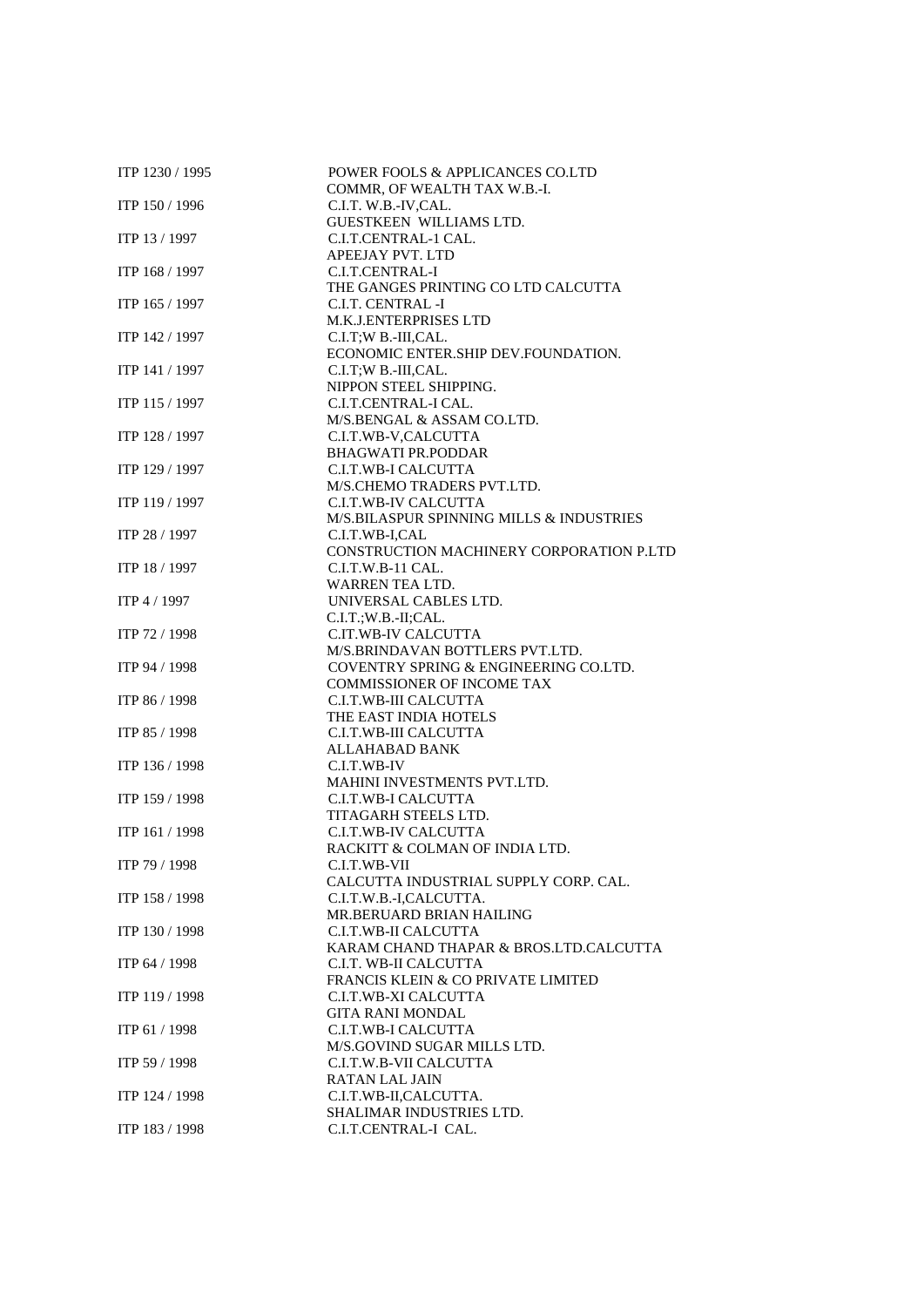|                | KANJI PANNA CHAND PVT.LTD.               |
|----------------|------------------------------------------|
| ITP 178 / 1998 | C.I.T.WB-II CAL.                         |
|                | BROOK BOND INDIA LTD.                    |
| ITP 186 / 1998 | C.I.T.CENTRAL-I CALCUTTA                 |
|                | M/S.H.M.P.SERVICES LTD.                  |
| ITP 188 / 1998 | C.I.T.WB-VI                              |
|                | DR.PAHARI GHOSH                          |
| ITP 190 / 1998 | BILASPUR SPINNING MILLS INDUSTRIES LTD.  |
|                | <b>COMMISSIONER OF INCOME TAX</b>        |
| ITP 151 / 1998 | C.I.T.WB-III CALCUTTA                    |
|                | BINDAWALA ELECTRICAL INDUSTRIES LTD      |
| ITP 152 / 1998 | M/S.PROGRESSIVE MACHINERY PVT.LTD.       |
|                | COMMISSIONER OF INCOME TAX W.B.-IV       |
| ITP 81 / 1998  | <b>C.I.T.WB- V CALCUTTA</b>              |
|                |                                          |
|                | SHALIMAR PAINTS LTD.                     |
| ITP 30 / 1999  | C.I.T.WB-III CAL.                        |
|                | RAVI AUTO LTD.                           |
| ITP 7 / 1999   | C.I.T.CENTRAL-I,CAL.                     |
|                | M/S.HEMRAJ MAHABIR PRASAD LTD. CAL.      |
| ITP 9 / 1999   | C.I.T.CENTRAL-I CALCUTTA                 |
|                | THE NATIONAL INSULATED CABLE CO.(I)LTD.  |
| ITP 87 / 1999  | C.I.T.WB-VII CAL.                        |
|                | <b>DR.SUJIT KUMAR SEN</b>                |
| ITP 86 / 1999  | C.I.T.WB-I CAL.                          |
|                | <b>GOBIND SUGAR MILLS LTD.</b>           |
| ITP 113 / 1999 | C.I.T.WB-I CAL.                          |
|                | NIPPON DENRO ISPAT LTD.                  |
| ITP 115 / 1999 | C.I.T. W.B. XI, CAL.                     |
|                | KOR ANGANI & AZIZ BAGH                   |
| ITP 67 / 1999  | C.I.T.WB-II CAL.                         |
|                | <b>CENTURY ENKALTD.</b>                  |
| ITP 77 / 1999  | C.I.T.WB-I CAL.                          |
|                | ISCO UJJAIN & FOUNDING CO.LTD.CAL.       |
| ITP 50 / 1999  | C.I.T.WB-III CAL.                        |
|                | M/S JANASEVAK KARJYALAYA LTD.            |
| ITP 63 / 1999  | C.I.T.WB-IX CAL.                         |
|                | MICA MANUFACTURING CO.PVT.LTD.           |
| ITP 58 / 1999  | C.I.T.WB-III CAL.                        |
|                | DEEPCHAND DEVELOPMENT CO.                |
| ITP 45 / 1999  | C I T W B-IV, CAL.                       |
|                | ENFIL POLYMIX (P) LTD.                   |
| ITP 54 / 1999  | C.I.T.CENTRAL-II CAL.                    |
|                | M/S PRECISION PIPES & TUBES (I) LTD.     |
| ITP 36 / 1999  | C.I.T.WB-XI CALCUTTA                     |
|                | M/S SOMNATH MONDAL & BROTHERS            |
| ITP 37 / 1999  | <b>C.I.T.WB-VI CALCUTTA</b>              |
|                | M/S GLYOXAL BONDS & HOLDINGS LTD.        |
|                |                                          |
| ITP 34 / 1999  | C.I.T.WB-VI                              |
|                | JANATA CINEMAS PROPERTIES & FINANCE LTD. |
| ITP 24 / 1999  | C.I.T.WB-IV CALCUTTA                     |
|                | M/S GUJRAT METAL CORPORATION             |
| ITP 21 / 1999  | WEST BENGAL FINANCE CORPORATION          |
|                | COMMISSIONER OF INCOME TAX W.B.          |
| ITP 11 / 2000  | C.I.T.WB-IV CAL.                         |
|                | HANUMAN SUGER & INDUSTRIES LTD.          |
| ITP 13 / 2000  | C.I.T.WB-VI CAL.                         |
|                | M.K.J.DEVELOPERS LTD.                    |
| ITP 7/2000     | C.I.T.WB-I                               |
|                | UPPER GANGES SUGAR MILLS LTD.            |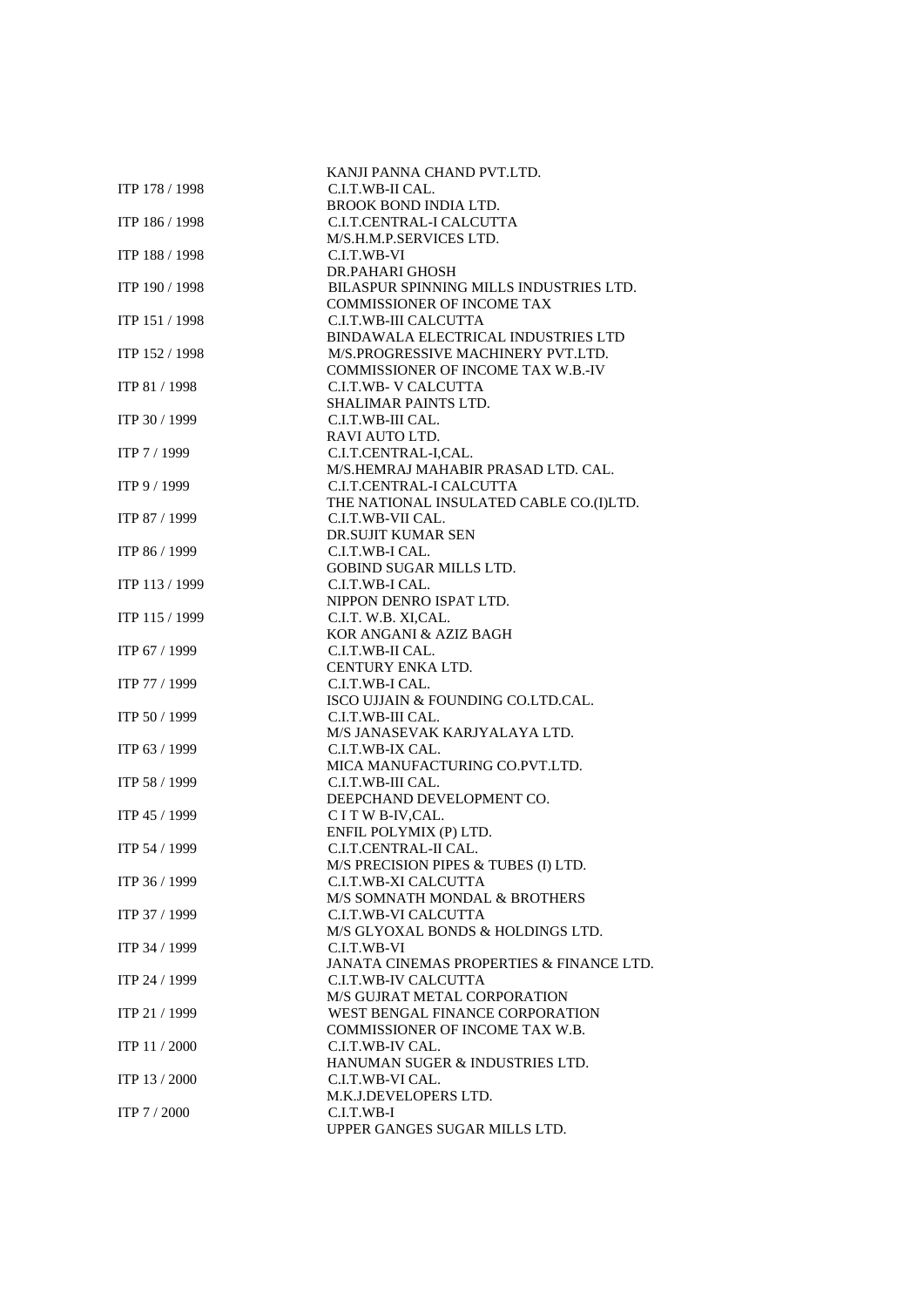| ITR 342 / 1979  | C.I.T., WB-XIV, CAL<br>SRI GANESH CHANDRA KHAN                  |
|-----------------|-----------------------------------------------------------------|
| ITR 98 / 1979   | COMNR. OF I.T. W.B.-IV. CAL.                                    |
|                 | M/S. SINGTOM TEA CO.(1946) LTD                                  |
| ITR 1041 / 1979 | COMMR.OF INCOME TAX CENTRAL-I. CAL.                             |
|                 | M/S. ORIENT PAPER MILLS LTD                                     |
| ITR 1169 / 1979 | COMNR.OF INCOME TAX, W.B.-V.CAL.                                |
|                 | BECKER GRAY & CO. (1930) LTD                                    |
| ITR 1203 / 1979 | COMNR.OF INCOME TAX. W.B.-V. CAL.                               |
|                 | <b>BECKER GRAY &amp; CO</b>                                     |
| ITR 1205 / 1979 | COMNR. OF INCOME TAX, W.B.-V.CAL.                               |
|                 | BECKER GRAY & CO.                                               |
| ITR 833 / 1979  | COMMR. OF INCOME TAX, W.B.-III.CAL.                             |
|                 | BRITANNIA BISCUIT CO.LTD                                        |
| ITR 831 / 1979  | COMNR.OF INCOME TAX, W.B.-III.CAL.                              |
|                 | THE BRITANNIA BISCUIT CO.LTD                                    |
| ITR 1256 / 1979 | COMNR.OF INCOME TAX, W.B.-1X.                                   |
|                 | SHIV SANKAR BANERJEE                                            |
| ITR 1213 / 1979 | COMNR.OF INCOME TAX CENT-I.CAL.                                 |
|                 | ALLIED RESINS & CHEMICALS (P) LTD                               |
| ITR 1212 / 1979 | COMNR.OF INCOME TAX CENT-I.CAL.                                 |
|                 | THE SHALIMAR WORKS LTD                                          |
| ITR 1208 / 1979 | COMNR.OF INCOME TAX W.B.-III. CAL.                              |
| ITR 1204 / 1979 | M/S. MARTIN & HARIS (P) LTD                                     |
|                 | COMNR.OF INCOME TAX, W.B.-V.CAL.                                |
| ITR 1174 / 1979 | <b>BECKER GRAY &amp; CO</b><br>COMNR. OF INCOME TAX W.B.-V.CAL. |
|                 | <b>BECKER GRAY &amp; CO.LTD</b>                                 |
| ITR 1044 / 1979 | COMMR. OF INCOEM TAX W.B.-IV.                                   |
|                 | M/S. CALCUTTA JUTE MFG. CO.LTD                                  |
| ITR 1029 / 1979 | RAJA BOLDEODAS BIRLA, SANTATI KOSH                              |
|                 | COMMR.OF INCOME TAX RAJESTHAN                                   |
| ITR 388 / 1980  | C I T CENTRAL, CAL.                                             |
|                 | M/S.HINDUSTHAN MOTORS LTD.                                      |
| ITR 257 / 1986  | CITWB-III.                                                      |
|                 | M/S. HINDUSTHAN PAPER CORPN.                                    |
| ITR 140 / 1986  | C I T CENTRAL-I,CAL.                                            |
|                 | HINDUSTHAN GAS & INDUSTRIES LTD.                                |
| ITR 164 / 1987  | C I T CENTRAL-II, CAL.                                          |
|                 | ELLENBARRIE INDUSTRIAL GAS LTD.                                 |
| ITR 307 / 1987  | THE TELOIJAN TA CO. LTD.                                        |
|                 | C I T W B-IX, LTD.                                              |
| ITR 323 / 1987  | K.M.SADHUKHAN & SONS                                            |
|                 | C.I.T.                                                          |
| ITR 2118 / 1988 | I A C SPL. RANGE-IV, CAL. & ORS.                                |
|                 | <b>KAMALA PROPERTIES</b>                                        |
| ITR 123 / 1989  | C.I.T W.B.-VI,CALCUTTA.                                         |
|                 | HADA TEXTILES INDUSTRIES LTD.                                   |
| ITR 2 / 1990    | M/S.S K MITRA & CO.PVT. LTD.                                    |
|                 | CITWB-III,CAL.                                                  |
| ITR 101 / 1990  | C.I.T. W.B.-III,CAL.                                            |
|                 | I.T.C. LTD.                                                     |
| ITR 3036 / 1990 | COMMISSIONER OF INCOME TAX CAL.                                 |
|                 | M/S. MALWA SUGAR MILLS CO. LTD.                                 |
| ITR 3802 / 1990 | COMMISSIONER OF INCOME TAX, W.B.-IV CAL                         |
|                 | M/S. GUPTA CABLES P.LTD                                         |
| ITR 3074 / 1990 | COMMISSIONER OF INCOME TAX CAL.                                 |
|                 | M/S. JIYAJEE RAO COTTON MILLS LTD.                              |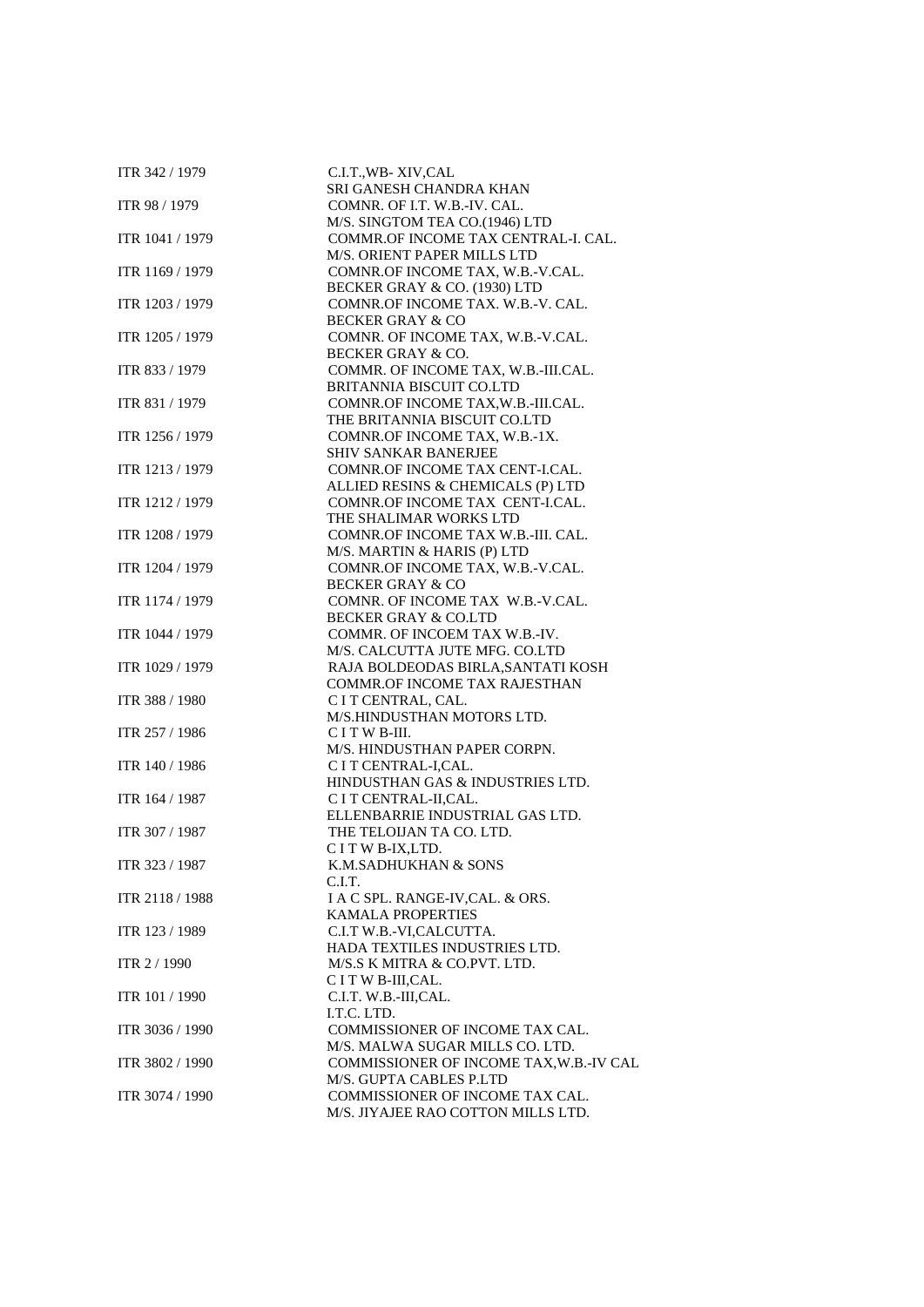| ITR 1540 / 1990 | MRS. RAJESH THAPAR.                    |
|-----------------|----------------------------------------|
|                 | C W T W B V, CALCUTTA.                 |
| ITR 203 / 1991  | C I T.CENTRAL-I,CAL.                   |
|                 | M/S.KANORIA CHEMICALS INDUSTRIES LTD.  |
| ITR 3652 / 1991 | <b>COMMISSIONER OF INCOME TAX</b>      |
|                 | RICHARDSON & CUBE LTD.                 |
| ITR 1988 / 1991 | <b>COMMISSIONER OF INCOME TAX</b>      |
|                 | M/S CHEVIOF CO.LTD.                    |
| ITR 224 / 1991  | KAJARIA EXPORTS LTD.                   |
|                 | C.I.T. W.B.-I, CAL.                    |
| ITR 263 / 1991  | KANTILAL PATEL &CO.                    |
|                 | C.I.T WB.CAL.                          |
| ITR 48 / 1991   | C.I.T.W.B.-II;CAL.                     |
|                 |                                        |
|                 | RANEEGUNG COAL ASSN.LTD.               |
| ITR 74 / 1991   | C.I.T.W.B.-II;CAL.                     |
|                 | RANEEGUNG COAL ASSN.LTD.               |
| ITR 213 / 1991  | C.I.T.;CENTRAL-I;CAL.                  |
|                 | M/S.UNIVERSAL ELECTRICS LTD.           |
| ITR 78 / 1991   | C I T CENTRAL-I,CAL.                   |
|                 | GOKUL CHAND BANGUR, CAL.               |
| ITR 197 / 1991  | CITWB-II,CAL.                          |
|                 | M/S.RANEEGUNGE COAL ASSO.LTD.          |
| ITR 2976 / 1991 | COMM. OF WEALTH TAX, W.B.-VIII, CAL.   |
|                 | E.E.ARATOON                            |
| ITR 187 / 1992  | M/S.NAV BHARAT VANIJYA LTD.            |
|                 | C.I.T.CON-I,CAL.                       |
|                 |                                        |
| ITR 482 / 1992  | COMMR.OF WEALTH TAX, W.B.-VIII, CAL.   |
|                 | V.D.CORSTORPHINE                       |
| ITR 2978 / 1992 | C.W.T.                                 |
|                 | E.E.ERATOON                            |
| ITR 2778 / 1992 | <b>COMMR.OF WEALTH TAX</b>             |
|                 | MRS.E.E.ERATON                         |
| ITR 176 / 1992  | M/S.SHREE KRISHNA CO.PVT. LTD.         |
|                 | C I T W B-II, CAL.                     |
| ITR 1519 / 1992 | M/S AMINCHAND PYARELAL                 |
|                 |                                        |
| ITR 1233 / 1993 | <b>COMNR. OR INCOME TAX</b>            |
|                 | M/S. TATA TEA LTD.                     |
| ITR 169 / 1993  | M/S MARTIN & HARRIS (P) LTD.           |
|                 | C.I.T.CENTRAL-I.                       |
|                 | C.T.I.,W.B.I.,CAL.                     |
| ITR 56 / 1993   |                                        |
|                 | M.N.DASTUR & CO.LTD.                   |
| ITR 161 / 1993  | C.I.T.CEN-II,CAL.                      |
|                 | M/S.DUNLOP INDIA LTD.                  |
| ITR 1388 / 1993 | COMNR. OF INCOME TAX.                  |
|                 | SRI PAHARIMATA COLD STORAGTE (P) LTD.  |
| ITR 2332 / 1993 | C.I.T., W.B.-I CAL                     |
|                 | M/S AGARWAL MILLS LTD.                 |
| ITR 1389 / 1993 | M/S. KARAMCHAND THAPAR & BROS.         |
|                 | <b>COMNR. OF INCOME TAX</b>            |
| ITR 350 / 1994  | A.S.BAHADUR GURUNG & ORS. (S/A)        |
|                 | COLLECTOR OF CUSTOMS (PREVENTIVE) W.B. |
| ITR 74 / 1994   | C I T W B-III, CALCUTTA.,              |
|                 | I T C LTD.CAL.                         |
| ITR 2 / 1994    | <b>BALARAM SUREKA</b>                  |
|                 |                                        |
|                 | C.I.T. W.B.-VII,CAL.                   |
| ITR 135 / 1995  | PEICO ELECTRONICS & ELECTRICALS LTD.   |
|                 | C.I.T.W.B.-I,CAL.                      |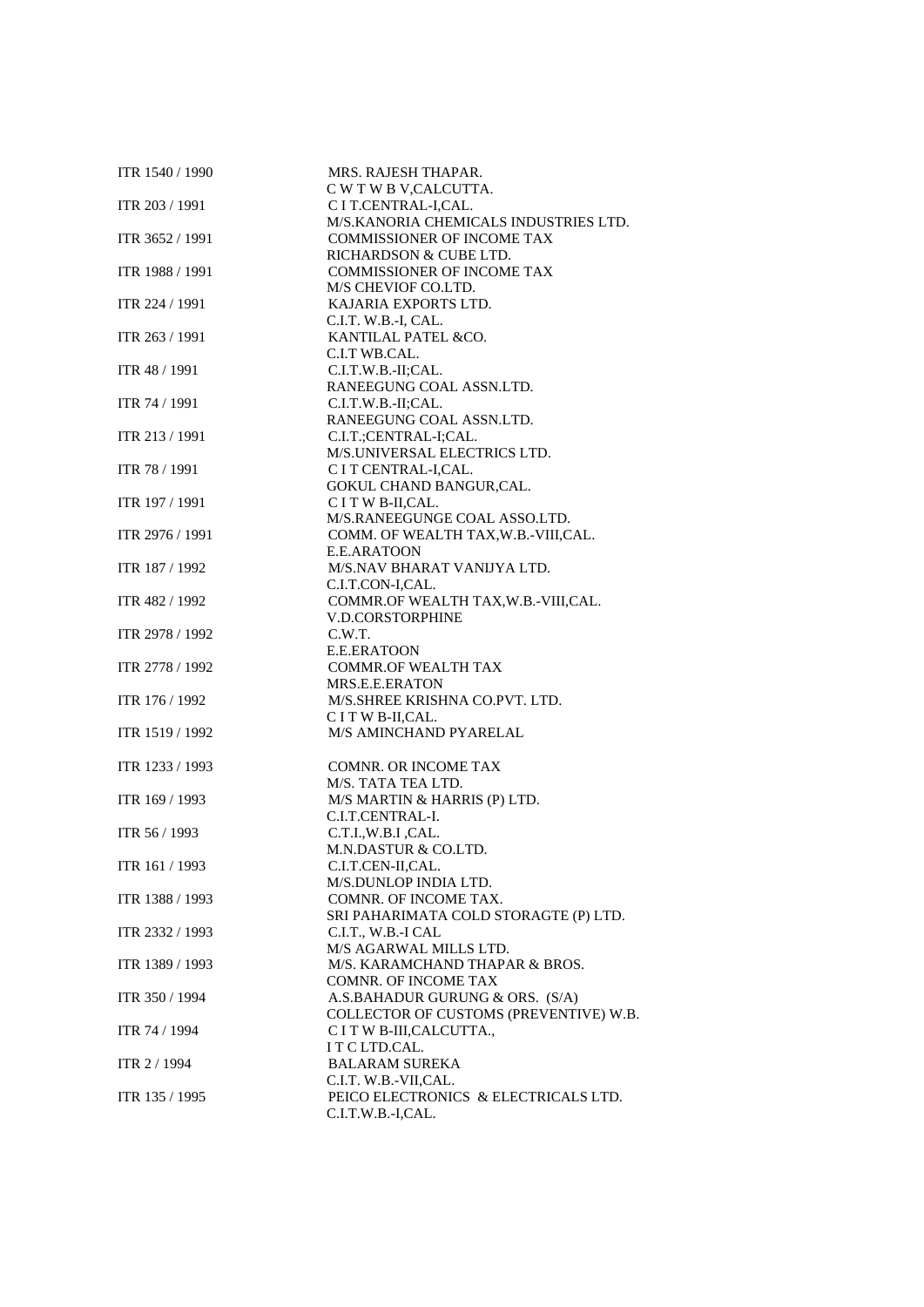| ITR 111 / 1995 | C I T W B-VIII, CALCUTTA.& ORS.<br><b>BRIJLAL LOHIA &amp; ORS.</b> |
|----------------|--------------------------------------------------------------------|
|                |                                                                    |
| ITR 31 / 1996  | C.I.T., W.B.-III,CAL                                               |
|                | EAST INDIA HOTELS LTD. CAL                                         |
| ITR 27 / 1996  | C.I.T., W.B.-VI, CAL                                               |
|                | MONORATH MERCANTILE LTD.                                           |
| ITR 16 / 1996  | RADHAKRISHNA DHANUKA CHARITY TRUST                                 |
|                | C.I.T.,W.B.-VII,CAL.                                               |
| ITR 3 / 1996   | C I T WEST BENGAL III, CALCUTTA                                    |
|                | <b>DUNLOP INDIA LIMITED</b>                                        |
| ITR 12 / 1996  | TUNGABHARA IND.LTD.                                                |
|                | <b>C.I.T.CENTRAL I CAL</b>                                         |
| ITR 42 / 1996  | MULTIPLEX BUSINESS LTD.                                            |
|                | <b>CIT</b>                                                         |
| ITR 54 / 1996  | <b>GNESTKEEN WILLIAMS LTD</b>                                      |
|                | COMMISSIONER OF INCOME TAX WB-IV, CAL                              |
| ITR 59 / 1996  | BILASPUR SPINNING MILLS & INDUSLTD                                 |
|                | CIT CENTRAL - II, CAL                                              |
| ITR 44 / 1997  | EAST INDIA HOTELS LTD.                                             |
|                | C.I.T.WB-II CAL.                                                   |
| ITR 2 / 1997   | COMNR.OF INCOME TAX W.B-V CAL.                                     |
|                | M/S.PHIPSON & CO.                                                  |
| ITR 51 / 1998  | C.I.T.WB-III CAL                                                   |
|                | SHAW SCOTT DISTILERIES (P) LTD.                                    |
| ITR 48 / 1998  | EIH LTD.                                                           |
|                | COMUR.OF INCOME TAX WB-III CAL                                     |
| ITR 46 / 1998  | C.I.T.WB-VI CAL.                                                   |
|                | TATA TEA LTD.                                                      |
| ITR 44 / 1998  | C.I.T.WB-I CAL.                                                    |
|                | NIPPON DEURO ISPAT LTD.                                            |
| ITR 41 / 1998  | J.C.T.LTD.                                                         |
|                | C.I.T.CENTRAL-II CAL.                                              |
| ITR 16 / 1998  | <b>B.M.BAGARIA &amp; CO.</b>                                       |
|                | C.I.T.WB-IV CAL                                                    |
| ITR 39 / 1998  | THE BANK OF TOKYO MITSUBISHI LTD.                                  |
|                | C.I.T.WB-III CAL.                                                  |
| ITR 30 / 1998  | KUSUM PRODUCTS LIMITED                                             |
|                | C.I.T. CENTRAL-I CALCUTTA                                          |
| ITR 12 / 1998  | C.I.T.WB-IV CAL.                                                   |
|                | M/S.CAREW PHIPSON LTD.CAL.                                         |
| ITR 8 / 1999   | TEXMACO LIMITED, CALCUTTA                                          |
|                | C.I.T. WB-I,CALCUTTA                                               |
| ITR 19 / 1999  | UNITED BANK OF INDIA                                               |
|                | C.I.T.WB-IV CAL.                                                   |
| ITR 20 / 1999  | BRITANNIA INDUSTRIES LTD.CAL.                                      |
|                | C.I.T.WB-IV CAL.                                                   |
| ITR 17 / 1999  | THE INDIAN ALUMINIUM CO LIMITED                                    |
|                | C.I.T., WB-III CALCUTTA                                            |
| ITR 16 / 1999  | <b>COATES OF INDIA LIMITED</b>                                     |
|                | C.I.T., WB-IV CALCUTTA                                             |
| ITR 15 / 1999  | <b>COATES OF INDIA LTD</b>                                         |
|                | C.I.T.WB-IV CALCUTTA                                               |
| ITR 2 / 1999   | ORANGE VALLEY TEA LTD.                                             |
|                | C.I.T.WB-II CAL.                                                   |
| ITR 13 / 2000  | LABORATORIES GRIFFON LTD.                                          |
|                | C.I.T.WB-IV CAL.                                                   |
| ITR 8 / 2000   | BROOKE BOND INDIA LTD.                                             |
|                | C.I.T.WB-II CAL.                                                   |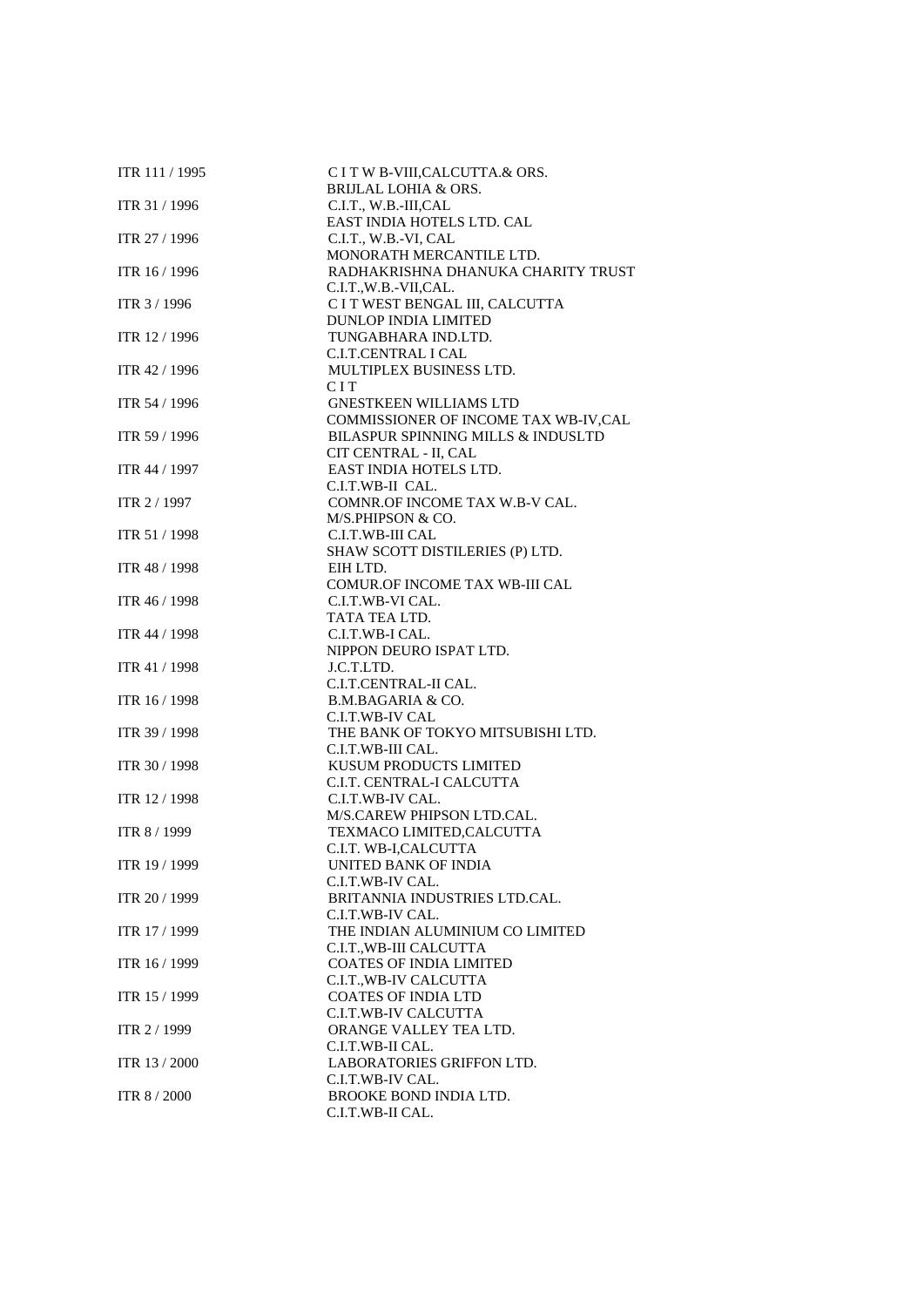ITR 7 / 2000 UNITED BANK OF INDIA,CAL C.I.T. W.B.-III, CALCUTTA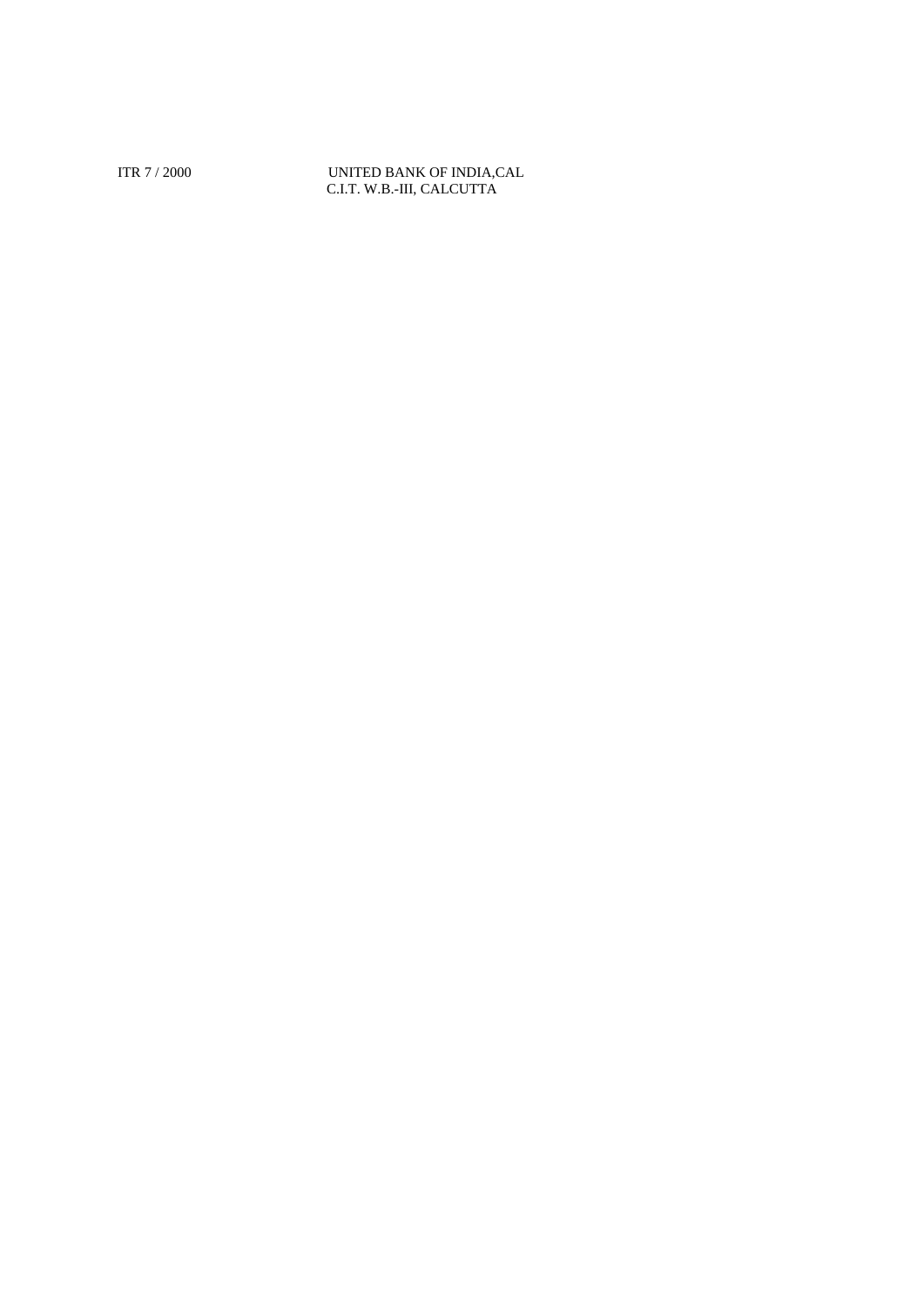LPA 2 / 1997 SMT.SWAPNAMAYEE DUTTA & ORS STATE OF WEST BENGAL LPA 1 / 1997 MAHABIR PRASAD JALAN BAJARANG PRASAD JALAN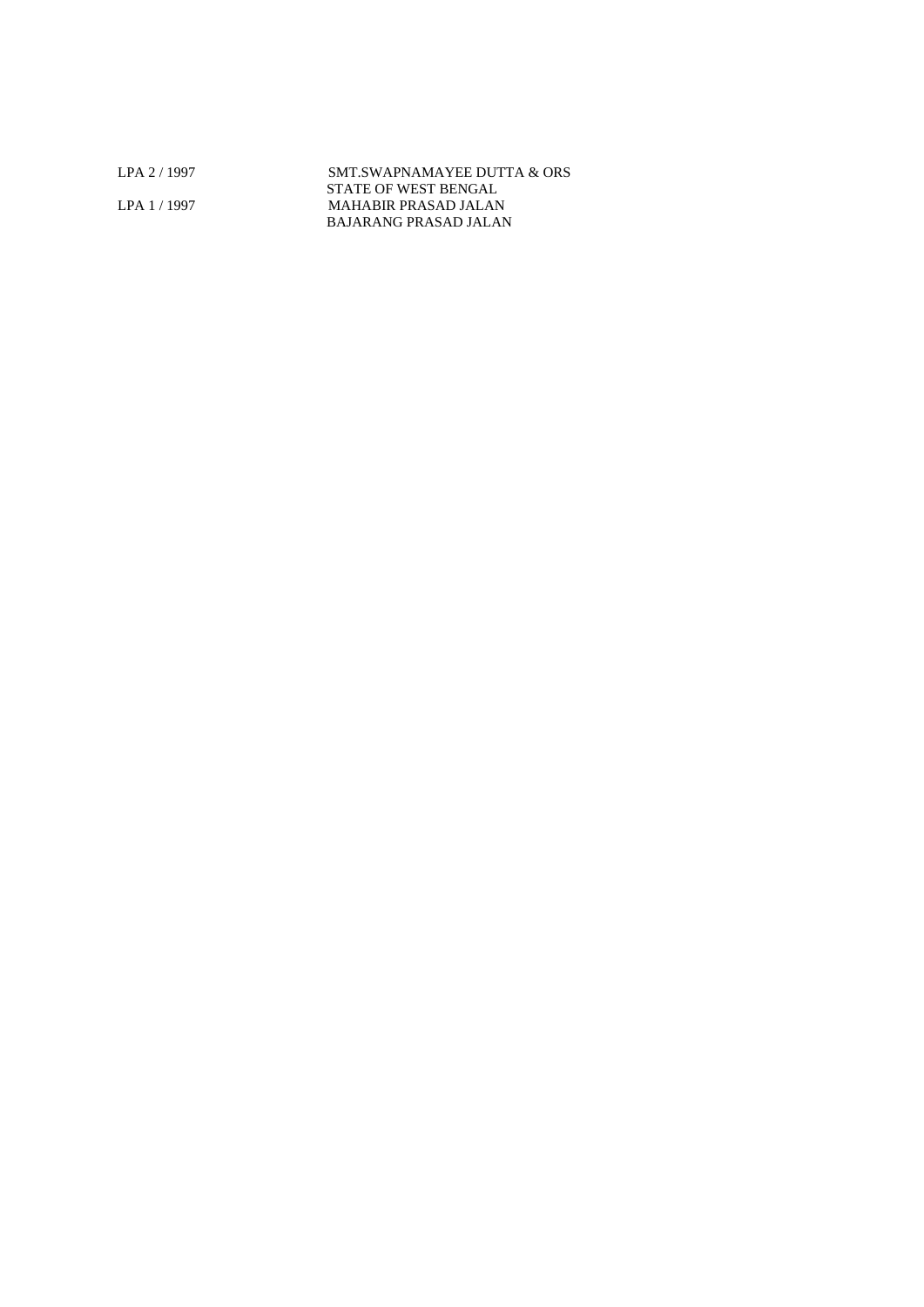| MM 877 / 1990  | M/S. SUPPER TRADING CORPORATIO |  |
|----------------|--------------------------------|--|
|                | M/S. H.R.ENTERPRISES & ORS.    |  |
| MM 615 / 1994  | MAHANGU CHAMER                 |  |
|                | M/S COAL INDIA LTD.            |  |
| MM 124 / 1994  | DURGA CHARAN MAHATO            |  |
|                | COAL INDIA LTD.                |  |
| MM 1367 / 1995 | I.R.B.I.                       |  |
|                | DPS(INDIA)P. LTD.              |  |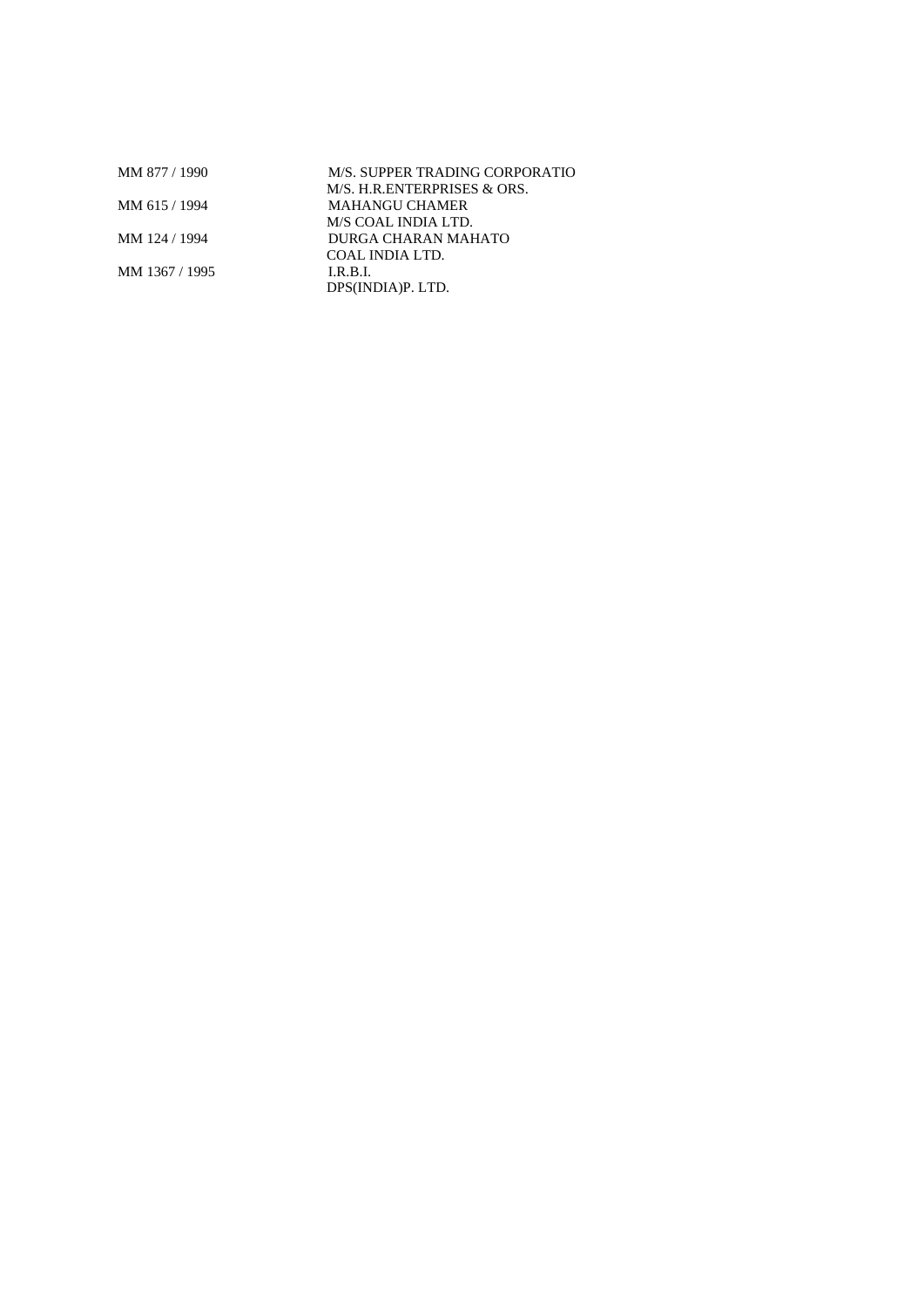| MS 6A / 1990 | RUSSEL SHAMES LARKIN SHARPE              |
|--------------|------------------------------------------|
|              | YVONNE CHARMAINE LARKIN SHARPE           |
| MS 3/1991    | MRS. CHRISTINE AGA                       |
|              | MR. MICHAEL DERRICK AGA                  |
| MS 4 / 1991  | <b>FLORENCE THOMAS</b>                   |
|              | <b>DESMOND THOMAS</b>                    |
| MS 1/1992    | MRS.EDITH IVY FENANDEZ                   |
|              | MR.MELVIN SEDRIC FERNANDEZ               |
| MS 2A / 1992 | <b>ISAAC HAROLD GOMES</b>                |
|              | <b>MONICA SYLVIA GOMES</b>               |
| MS 2/1992    | <b>MRS.CYNTHIS DOROTHY RYLE</b>          |
|              | WILLIAM EDWIN RYLE                       |
| MS 5 / 1992  | MRS.LILY CHEN @ CHENG NEE LILY @ LI.YEN. |
|              | MR.WALTER CHEN @ CHENG                   |
| MS 1/1993    | SUNARA BEGUM ALI ALIAS SUNARA SAYERS     |
|              | NARMAN WILLIAMS DENNIS SAYERS            |
| MS 1/1995    | <b>TERESA BESTERWITCH</b>                |
|              | <b>JOSEPH BESTERWITCH</b>                |
| MS 2A / 1995 | <b>HENRY D'ROZARIO</b>                   |
|              | MRS. SUSHMA D'ROZARIA                    |
| MS 5 / 1995  | DEVINA JULA GODFREY                      |
|              | IAN MICHAEL GODFREY                      |
| MS 4 / 1995  | <b>MRS.INSA JHON</b>                     |
|              | <b>MR. JOHN KURION</b>                   |
| MS 2/1996    | MRS. BARBARA ELLIAS                      |
|              | MR. JEFFEY(ZACOB) ELLIAS                 |
| MS 04 / 1996 | MICHELLE ANN MARGARET DOWLING            |
|              | <b>KEVIN JUDE DOWLING</b>                |
| MS 4 / 1997  | PHILIP MATHEWS                           |
|              | <b>SHOBANA MATHEWS</b>                   |
| MS 5 / 1997  | <b>MS.DOREEN RAMANI</b>                  |
|              | HRIDYANATH ANTHONY PILLAEY               |
| MS 6 / 1997  | FREDERICK JOHN BANLEMAN                  |
|              | <b>CHERYL BANTLEMAN NEE PORTRIDGE</b>    |
| MS 4 / 1998  | <b>RICHARD BEACHELL</b>                  |
|              | <b>LEANA BEACHELL</b>                    |
| MS 2 / 1999  | <b>BIPRADA RANJAN SARKAR</b>             |
|              | <b>RUTH SARKAR</b>                       |
| MS 1/1999    | PRITILATA MARYTESRA                      |
|              | AUROBINDA ADHIKARI ALIAS BABU            |
| MS 3 / 1999  | MR S. IMA JOHN,                          |
|              | <b>MR.JOHN KURIAN</b>                    |
| MS 2 / 2000  | SANGHAMITRA RANA (NEE DUFFADAR)          |
|              | SHYAMAL SAMSON RANA                      |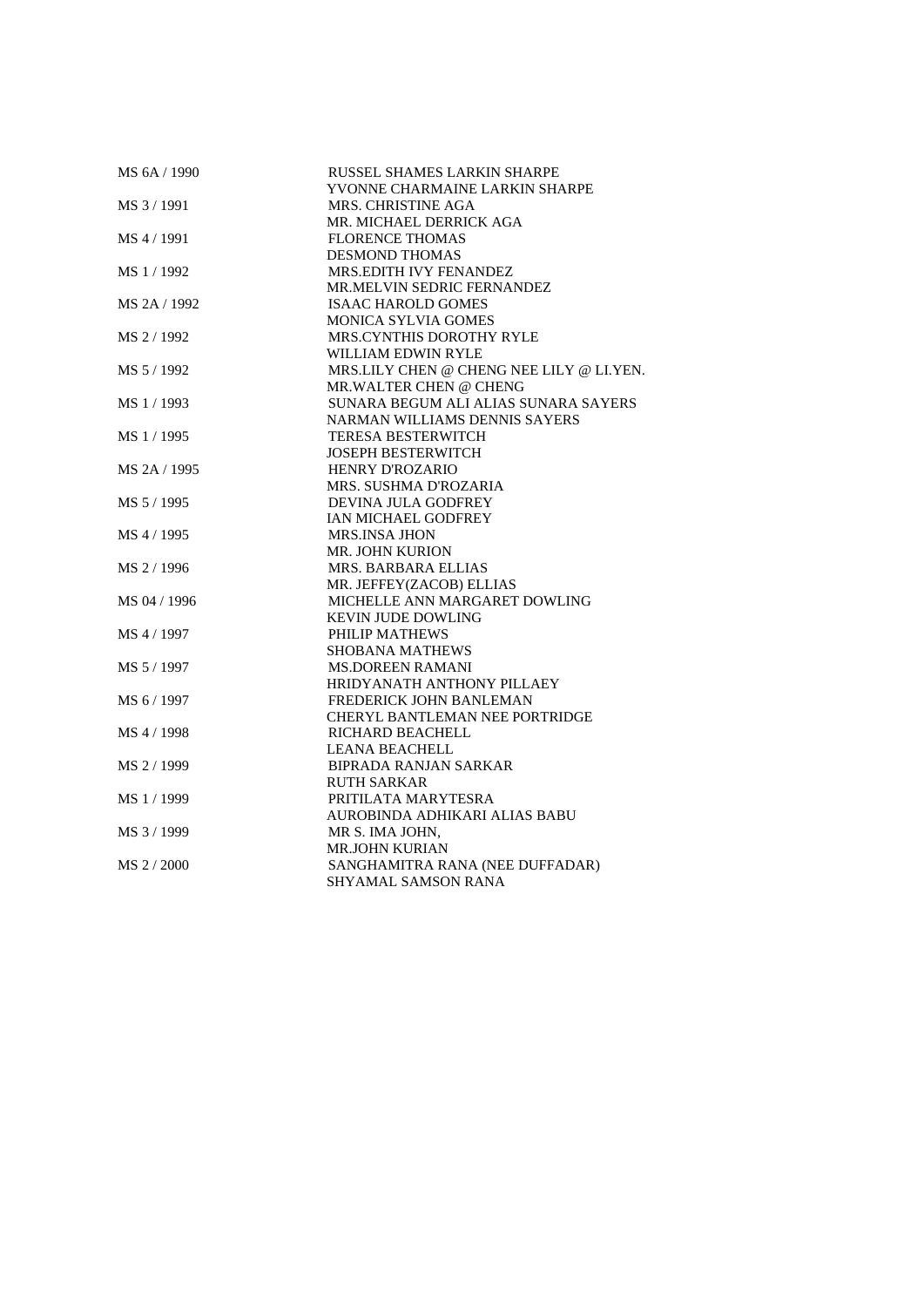| NM 918 / 1993  | INDUSTRIAL FINANCE CORP.OF INDIA LTD.              |
|----------------|----------------------------------------------------|
| NM 4253 / 1993 | HADA TOOLS LTD. (IN LIQUIDATION).<br>LR B.L & ORS. |
|                | ARBIND BENALLLTD.                                  |
| NM 377 / 1995  | AMITABHA GHOSH                                     |
|                | DR.BHABARANJAN SENGUPTA                            |
| NM 1 / 1997    | INDUSTRIAL RECONSTRUCTION BANK OF INDIA            |
|                | HARI REFRACTORY & CERAMIC WORKS PVT.LTD.           |
| NM 7 / 1997    | INDUSTRIAL RECONSTRUCTION BANK OF INDIA            |
|                | EAP INDUSTRIES LTD.                                |
| NM 4 / 1997    | LR B.L                                             |
|                | K.H.S.L. INDUSTRIES LTD.                           |
| NM 5/1997      | LR B.L                                             |
|                | <b>M.B.INDUSTRIES LTD.</b>                         |
|                |                                                    |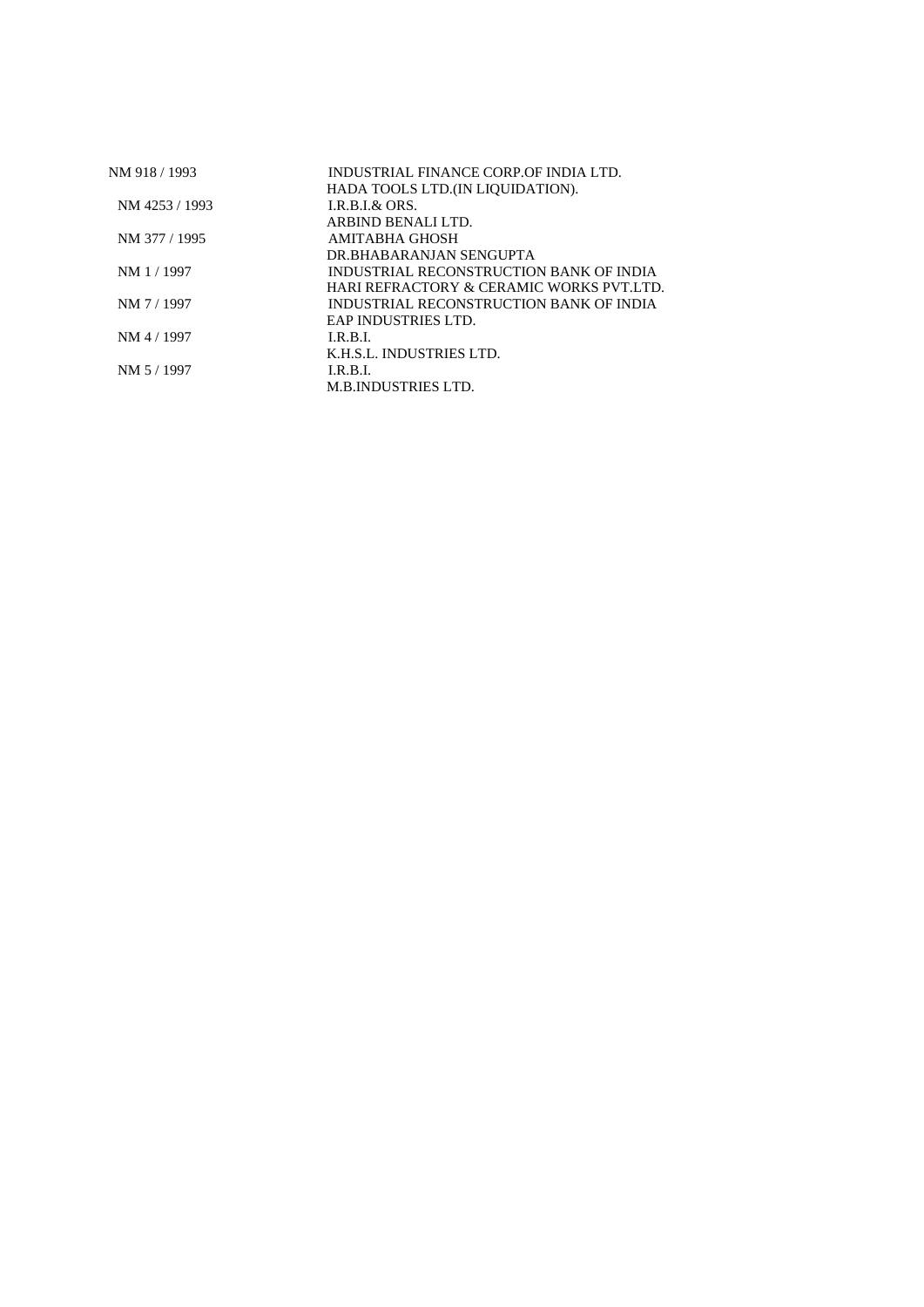| PLA 1A / 1936  | IN THE GOODS OF: KRISTO LALL DUTT @ KRISTA LAL                                        |
|----------------|---------------------------------------------------------------------------------------|
| PLA 183 / 1967 | IN THE GOODS OF SAVITRI DEVI SARAFF (DEC)                                             |
| PLA 142 / 1979 | IN THE GOODS OF: SURENDRA NATH BANERJEE (DEC)                                         |
| PLA 16 / 1981  | IN THE GOODS OF MOLIN KR. MUKHERJEE DECD                                              |
| PLA 108 / 1985 | IN THE GOODS OF : PURNA CHANDRA BARICK / JAYA                                         |
| PLA 137 / 1986 | <b>NETAI CH BARICK</b><br>PHILIP SIDNEY WELSON<br><b>SURYA KUMAR GHESS ENG.</b>       |
| PLA 172 / 1993 | PRODYUT KUMAR SETH, DECEASED                                                          |
| PLA 23 / 1994  | ONKAR NATH SAH, DECED                                                                 |
| PLA 198 / 1994 | IN THE GOODS OF DR.MRINALINI GHOSH (DEC)<br><b>AVIJIT BOSE</b>                        |
| PLA 39 / 1995  | <b>MONIDIPA BOSE</b><br><b>ANISH ROYCHOWDHURY</b>                                     |
| PLA 255 / 1995 | <b>UTPAL BASU</b>                                                                     |
| PLA 300 / 1995 | IN THE GOODS OF : RATANLAL BHANTIA                                                    |
| PLA 299 / 1995 | MAHAVIR PRASAD BANTIA, RADHESHYAM BANTIA<br>IN THE GOODS OF: SITA DEVI BHARTIA, DECD. |
| PLA 6 / 1996   | INTHEGOODS OF-EDWIN BASON ALIAS EDMOND B                                              |
| PLA 7 / 1996   | R.E.ARMSTEAD<br>IN THE GOODS OF :                                                     |
| PLA 177 / 1996 | SMT PRIYA BALA SINGHAROY, DECEASED<br>IN THE GOODS OF SURAJ NARAYN DAGA (DEC)         |
| PLA 114 / 1997 | IN THE GOODS OF : KANAHAIYALAL BHAGNANI (DEC)                                         |
| PLA 229 / 1998 | IN THE GOODS OF JOSEPHINE DIEWTY MEHERA (DEC)                                         |
| PLA 77 / 1998  | <b>DAVID MEHERA SHULLAI</b><br>IN THE GOODS OF DR.DURGA DAS BASU                      |
| PLA 197 / 1999 | IN THE GOODS OF PRANAB NATH MUKHOPADHYA                                               |
| PLA 225 / 1999 | IN THE GOODS OF: SMT.ARUNA BASU MULLIK,                                               |
| PLA 97 / 1999  | DECDS., SMT. JAYASREE BASU MALLIK,<br><b>NAMITA MONDAL</b><br><b>S.BIJOLI PAUL</b>    |